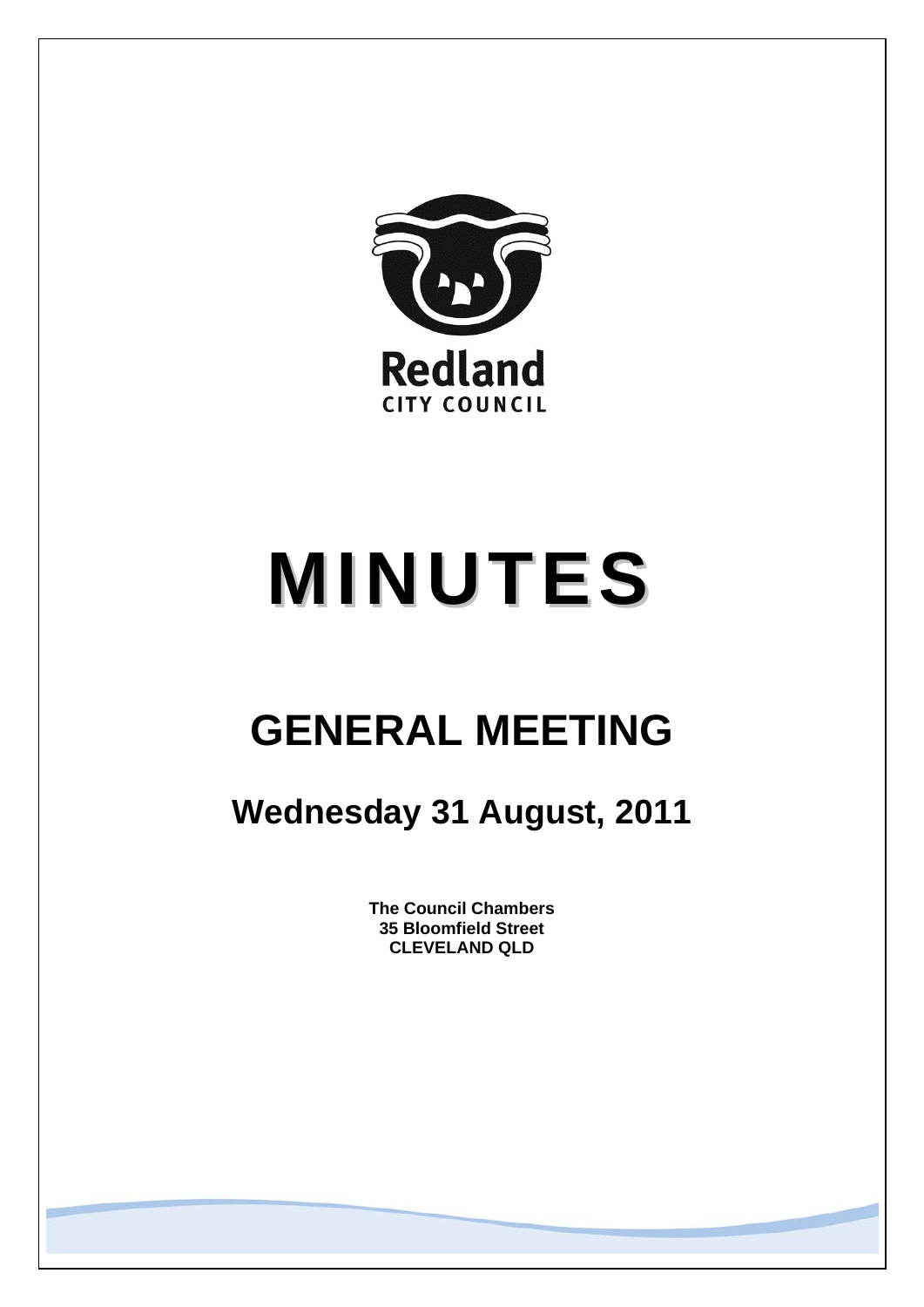#### **Table of Contents**

| <b>Item</b>             |     |       | <b>Subject</b>                                                                                         | Page No |
|-------------------------|-----|-------|--------------------------------------------------------------------------------------------------------|---------|
|                         |     |       |                                                                                                        |         |
| 1                       |     |       |                                                                                                        |         |
| $\mathbf{2}$            |     |       |                                                                                                        |         |
| 3                       |     |       |                                                                                                        |         |
|                         | 3.1 |       | <b>ASSISTANT COMMISSIONER'S CERTIFICATE OF ACHIEVEMENT1</b>                                            |         |
| $\overline{\mathbf{4}}$ |     |       |                                                                                                        |         |
| 5                       |     |       |                                                                                                        |         |
|                         | 5.1 |       |                                                                                                        |         |
|                         | 5.2 |       |                                                                                                        |         |
| 6                       |     |       | <b>MATTERS OUTSTANDING FROM PREVIOUS COUNCIL MEETING</b>                                               |         |
|                         |     | 6.1.1 | PETITION (DIVISION 10) REQUEST FOR CONCRETE PATH                                                       |         |
|                         |     |       | 6.1.2 PETITION (DIVISION 4) INSTALLATION OF PEDESTRIAN<br>CROSSING AT ST RITA'S PRIMARY SCHOOL, BENFER |         |
|                         |     | 6.1.3 | PETITION (DIVISION 10) SAFETY UPGRADE OF TINGALPA                                                      |         |
|                         |     |       | 6.1.4 PETITION (DIVISION 1) NO TRAFFIC LIGHTS AT CNR<br>BIRKDALE AND MAIN ROADS, WELLINGTON POINT      | $.3\,$  |
| $\overline{7}$          |     |       |                                                                                                        |         |
| 8                       |     |       |                                                                                                        |         |
|                         | 8.1 |       |                                                                                                        |         |
|                         |     | 8.1.1 |                                                                                                        |         |
|                         | 8.2 |       |                                                                                                        |         |
|                         |     |       |                                                                                                        |         |
| 9                       |     |       |                                                                                                        |         |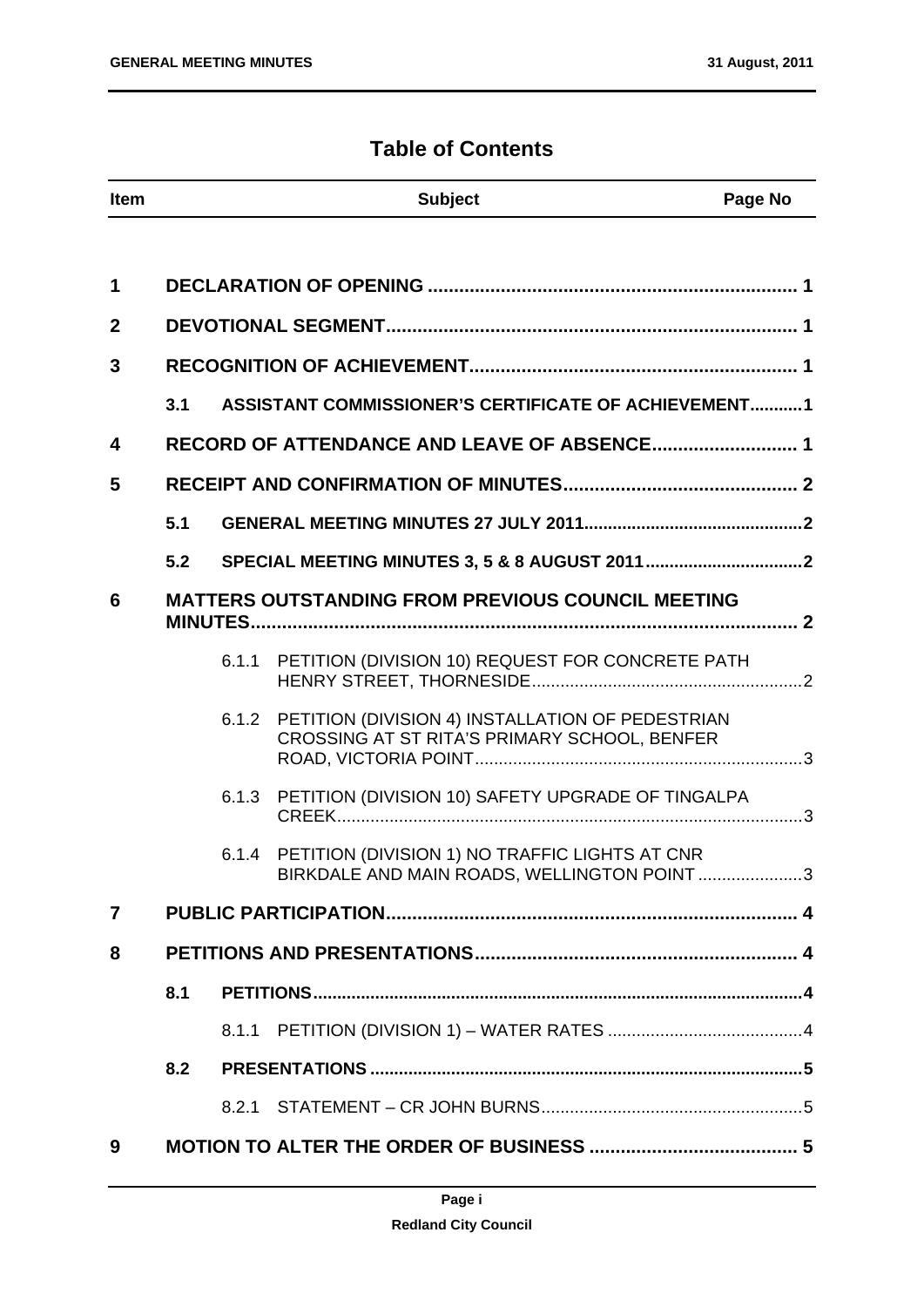| 10 |      | <b>DECLARATION OF MATERIAL PERSONAL INTEREST OR</b>                                                  |  |
|----|------|------------------------------------------------------------------------------------------------------|--|
|    | 10.1 |                                                                                                      |  |
|    |      |                                                                                                      |  |
| 11 |      | <b>DEVELOPMENT AND COMMUNITY STANDARDS COMMITTEE -</b>                                               |  |
|    |      |                                                                                                      |  |
|    |      |                                                                                                      |  |
|    |      | 11.1.1 CATEGORY 1 - MINOR COMPLYING CODE ASSESSMENTS                                                 |  |
|    |      | 11.1.2 CATEGORY 2 - COMPLYING CODE ASSESSMENTS AND                                                   |  |
|    |      | 11.1.3 APPEALS LIST - CURRENT AS AT 25 JULY 2011 7                                                   |  |
|    |      |                                                                                                      |  |
|    |      | 11.1.4 DEVELOPMENT AND COMMUNITY STANDARDS FEE                                                       |  |
|    |      | 11.1.5 GREENTAPE REDUCTION - REFORMING LICENSING<br>UNDER THE ENVIRONMENTAL PROTECTION ACT 1994 11   |  |
| 12 |      | <b>DEVELOPMENT AND COMMUNITY STANDARDS COMMITTEE -</b>                                               |  |
|    |      |                                                                                                      |  |
|    |      |                                                                                                      |  |
|    |      | 12.1.1 CATEGORY 1 - MINOR COMPLYING CODE ASSESSMENTS                                                 |  |
|    |      | 12.1.2 CATEGORY 2 - COMPLYING CODE ASSESSMENTS AND                                                   |  |
|    |      | 12.1.3 CATEGORY 3 - MODERATELY COMPLEX CODE AND                                                      |  |
|    |      | 12.1.4 APPEALS LIST - CURRENT AS AT 16 AUGUST 2011 20                                                |  |
|    |      | 12.1.5 PERMISSIBLE CHANGE FOR EXTRACTIVE INDUSTRY<br>(QUARRY EXTENSION) AT 616-632 WEST MOUNT COTTON |  |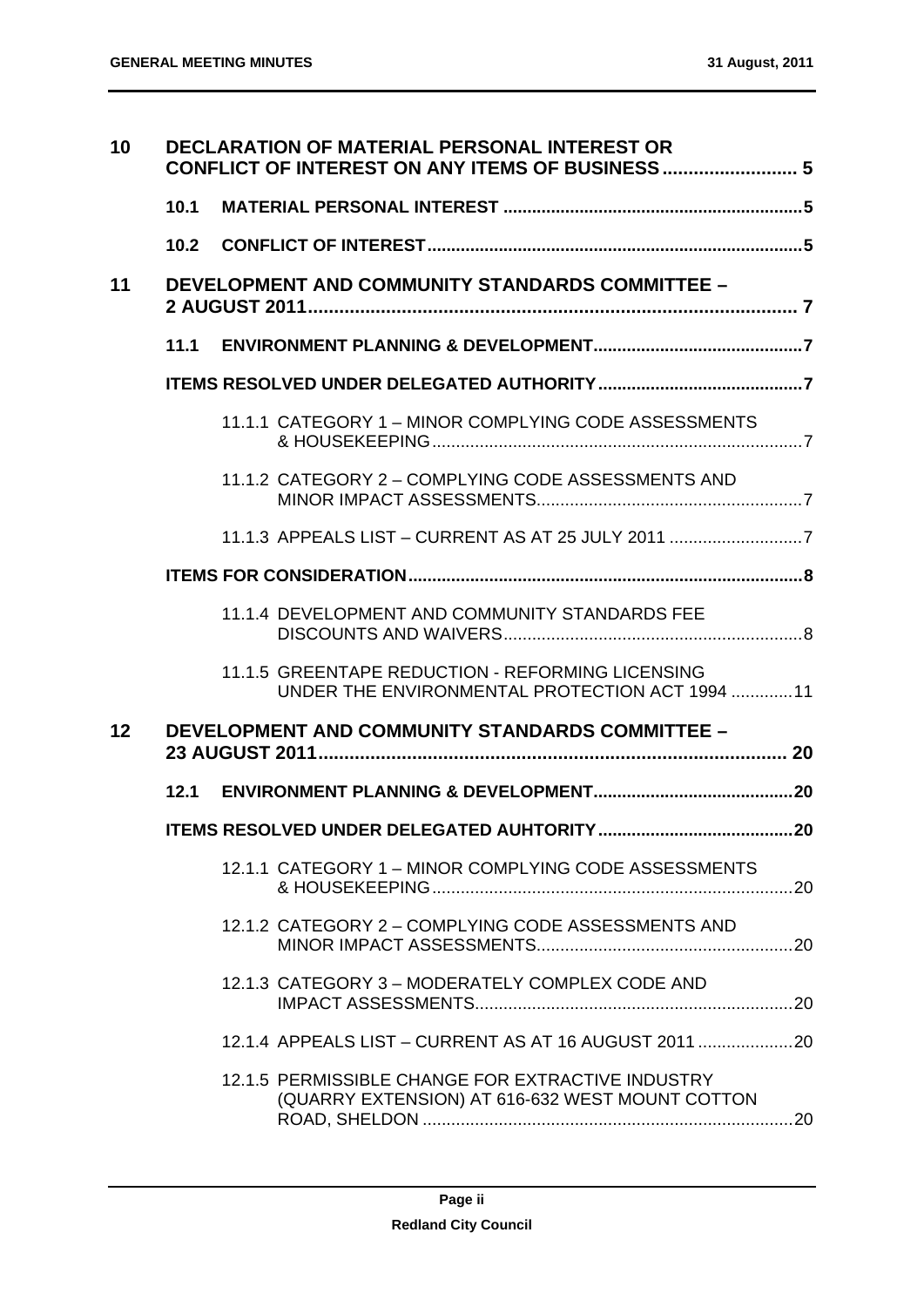|    |      | 12.2.1 APPEAL 3685 OF 2010 - APARTMENT BUILDING AT 7                                                |  |
|----|------|-----------------------------------------------------------------------------------------------------|--|
|    |      |                                                                                                     |  |
|    |      | 12.1.6 AMENDMENT TO REPORT FOR DEVELOPMENT AND<br>COMMUNITY STANDARDS FEE DISCOUNTS AND             |  |
| 13 |      |                                                                                                     |  |
|    | 13.1 |                                                                                                     |  |
|    |      | 13.1.1 SUBMISSION ON THE DRAFT SUSTAINABLE PLANNING<br>REGULATORY PROVISION (ADOPTED CHARGES) DRAFT |  |
|    |      | 13.1.2 RECEIPT OF THE SMBI INTEGRATED LOCAL TRANSPORT                                               |  |
|    |      | 13.1.3 EGW WOOD SPORTSFIELD AND SEL OUTRIDGE PARK                                                   |  |
|    |      | 13.1.4 STATE GOVERNMENT ELECTION LOBBY PRIORITIES 37                                                |  |
|    | 13.2 |                                                                                                     |  |
|    |      | 13.2.1 SMBI COMMUNITIES ADVISORY COMMITTEE MEETING                                                  |  |
|    |      | 13.2.2 REVIEW OF FINANCIAL ASSISTANCE TO THE COMMUNITY                                              |  |
|    |      | 13.2.3 JUDY HOLT LANDSCAPE MASTER PLAN REVIEW 2011 48                                               |  |
|    |      | 13.2.4 UPDATE ON IMPLEMENTATION OF THE SEQ HEALTHY                                                  |  |
|    |      |                                                                                                     |  |
|    |      |                                                                                                     |  |
|    |      | 13.2.7 2011/12 DIVISIONAL PARKS AND INFRASTRUCTURE                                                  |  |
| 14 |      | CUSTOMER SERVICES COMMITTEE 24 AUGUST 2011 87                                                       |  |
|    | 14.1 |                                                                                                     |  |
|    |      | 14.1.1 MONTHLY REPORT FOR CUSTOMER AND COMMUNITY                                                    |  |
|    |      | 14.1.2 MONTHLY REPORT FOR PROJECT DELIVERY GROUP  94                                                |  |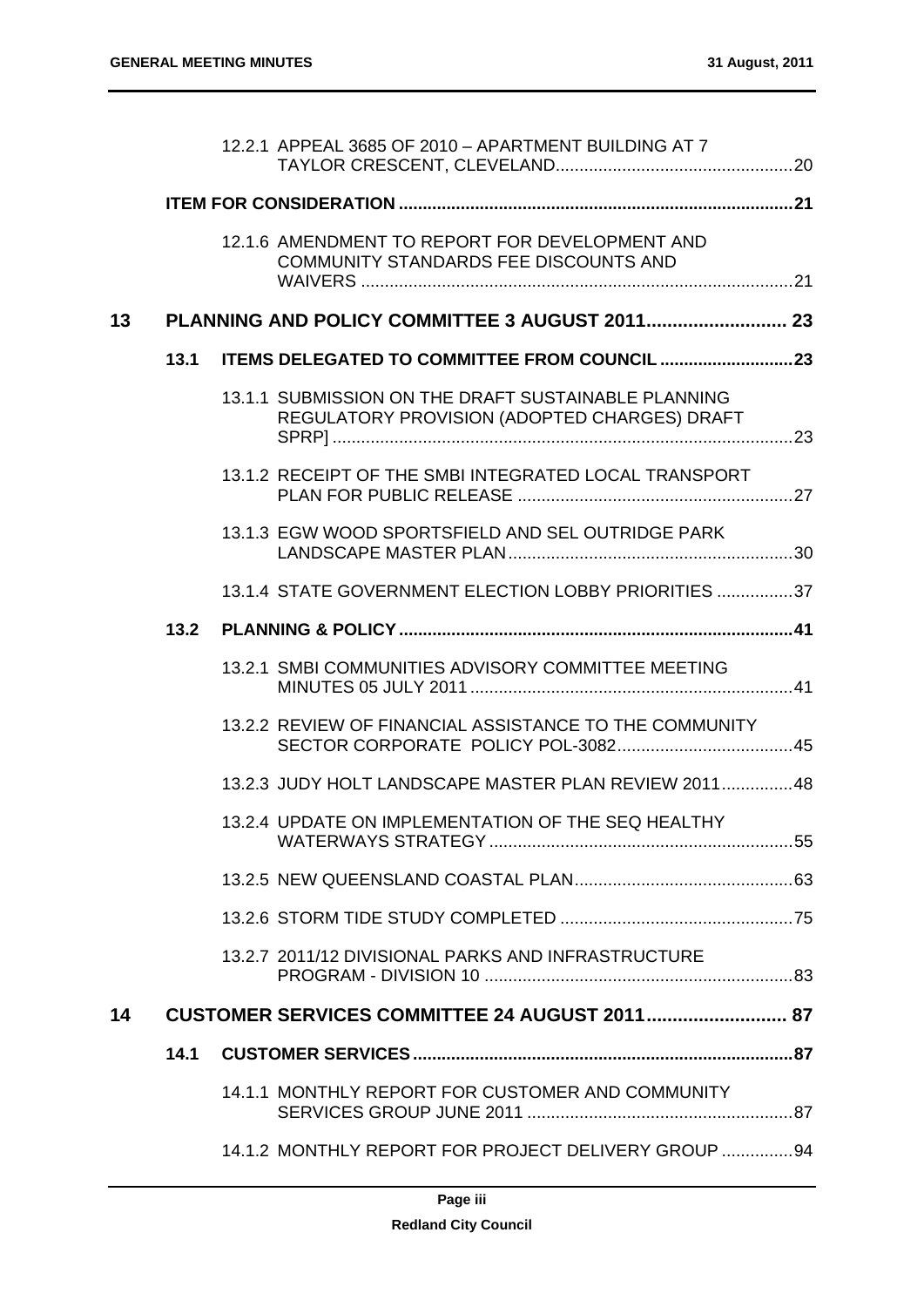|    |      | 14.1.3 REDWASTE BUSINESS UNIT REPORT FOR JUNE                                                                                                                                              |  |
|----|------|--------------------------------------------------------------------------------------------------------------------------------------------------------------------------------------------|--|
|    |      | 14.1.4 MONTHLY REPORT FOR OPERATIONS AND                                                                                                                                                   |  |
|    |      | 14.1.5 TRANSFER OF FUNDS FROM THE LANDFILL<br>REMEDIATION RESERVE INTO THE MACLEAY ISLAND                                                                                                  |  |
|    |      | 14.1.6 ENERGEX PRE STORM SEASON VEGETATION CLEAN-UP                                                                                                                                        |  |
|    |      | 14.1.7 AGREEMENT BETWEEN REDLAND CITY COUNCIL AND<br>BOYSTOWN FOR INDIGENOUS TRAINEESHIPS  112                                                                                             |  |
|    | 4.2  |                                                                                                                                                                                            |  |
|    |      | 14.2.1 REQUEST FOR BOYSTOWN AND THE CAGE TO BE<br>ENGAGED TO PROVIDE OPERATIONAL SERVICES TO                                                                                               |  |
| 15 |      | <b>CORPORATE SERVICES &amp; GOVERNANCE COMMITTEE</b>                                                                                                                                       |  |
|    |      |                                                                                                                                                                                            |  |
|    |      | 15.1.1 DELEGATION TO THE CHIEF EXECUTIVE OFFICER (CEO) -<br>PROVISION OF A PREFERRED SUPPLIER FOR PATROL<br>AND ALARM RESPONSE SECURITY SERVICES,<br>INCLUDING SUPPLEMENTARY SERVICES  120 |  |
|    |      | 15.1.2 CARRYOVER FUNDING FROM 2010/2011 TO 2011/2012  125                                                                                                                                  |  |
|    |      |                                                                                                                                                                                            |  |
|    |      |                                                                                                                                                                                            |  |
|    |      | 15.1.5 ENTERTAINMENT AND HOSPITALITY POLICY  135                                                                                                                                           |  |
|    |      |                                                                                                                                                                                            |  |
|    |      | 15.1.6 JULY 2011 MONTHLY FINANCIAL REPORTS 138                                                                                                                                             |  |
|    |      | 15.1.7 AMENDMENT TO ALLCONNEX WATER PARTICIPATION                                                                                                                                          |  |
|    | 15.2 |                                                                                                                                                                                            |  |
|    |      | 15.2.1 A REPORT ON THE AUDIT COMMITTEE MEETING 19 JULY                                                                                                                                     |  |
|    |      | 15.2.2 GLOBAL MAYORS' FORUM - COUNCIL REPRESENTATION153                                                                                                                                    |  |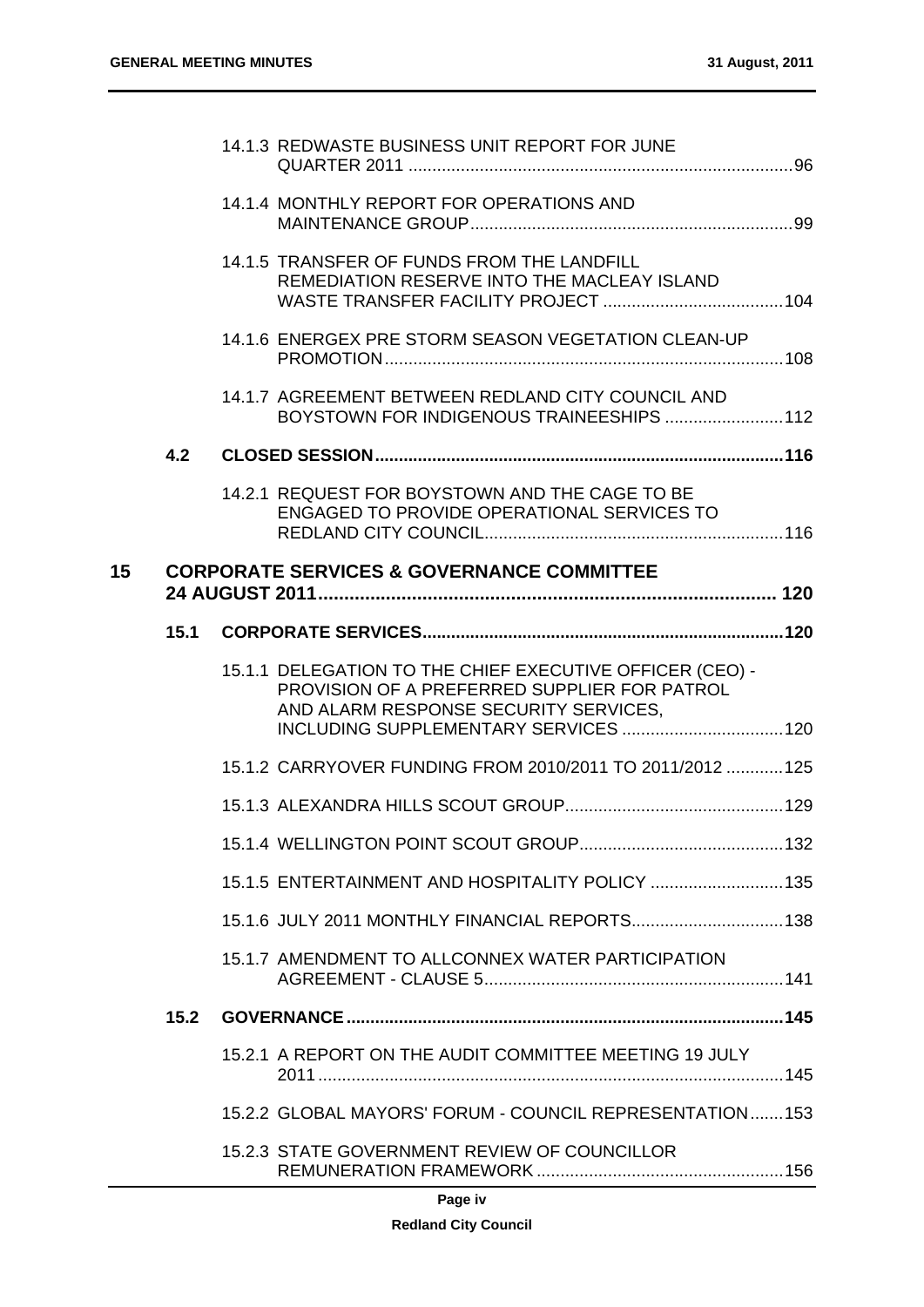|    |      | 15.2.4 DONALD SIMPSON CENTRE BOARD APPOINTMENTS 161                               |  |
|----|------|-----------------------------------------------------------------------------------|--|
|    |      | 15.2.5 GRAFFITI REMOVAL FROM PRIVATE PROPERTY  166                                |  |
|    |      | 15.2.6 PROPOSED REDLAND CITY COUNCIL LOCAL LAW NO. 14                             |  |
|    | 15.3 |                                                                                   |  |
|    |      | 15.3.1 REDLAND WATER DISTRICT OPERATIONS<br>REINTEGRATION COST CONSIDERATIONS 177 |  |
| 16 |      |                                                                                   |  |
|    | 16.1 | <b>REDLAND WATER BUSINESS - FINANCIAL FORECASTS /</b>                             |  |
| 17 |      |                                                                                   |  |
|    | 17.1 |                                                                                   |  |
|    |      | 17.1.1 COMPLAINT ON RIGHT TO INFORMATION DECISION                                 |  |
| 18 |      |                                                                                   |  |
|    |      |                                                                                   |  |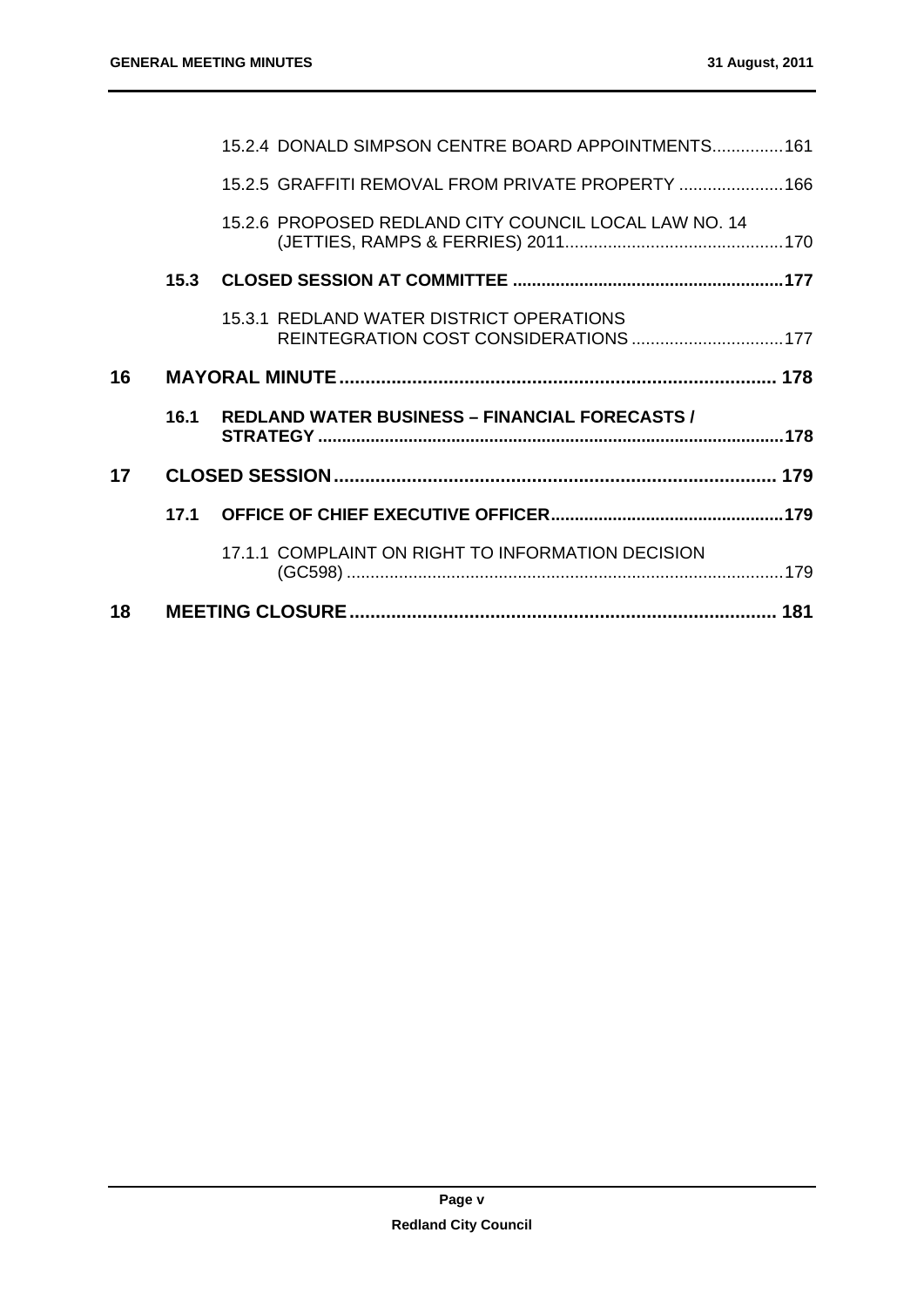#### **1 DECLARATION OF OPENING**

The Mayor declared the meeting open at 4.03pm and acknowledged the Quandamooka people, who are the traditional custodians of the land on which Council meets. The Mayor also paid Council's respect to their elders, past and present, and extend that respect to other indigenous Australians who are present.

#### **2 DEVOTIONAL SEGMENT**

Pastor Ben Keen, member of the Ministers' Fellowship, led Council in a brief devotional segment.

#### **3 RECOGNITION OF ACHIEVEMENT**

#### **3.1 ASSISTANT COMMISSIONER'S CERTIFICATE OF ACHIEVEMENT**

Assistant Commissioner's Certificates of Achievement were awarded to Nick Clarke, General Manager Governance and Michael Morrison, Senior Consultant Emergency Management, in recognition of their professionalism and dedication to duty during the Brisbane flood event of January 2011.

Through their actions they contributed to the delivery of a professional and coordinated response to situations where there was significant risk to life and property.

#### **4 RECORD OF ATTENDANCE AND LEAVE OF ABSENCE**

#### **MEMBERS PRESENT:**

| Cr M Hobson PSM     | Mayor                                  |
|---------------------|----------------------------------------|
| Cr M Elliott        | Deputy Mayor and Councillor Division 7 |
| Cr W Boglary        | <b>Councillor Division 1</b>           |
| Cr C Ogilvie        | <b>Councillor Division 2</b>           |
| Cr D Henry          | <b>Councillor Division 3</b>           |
| Cr J Burns          | <b>Councillor Division 4</b>           |
| Cr B Townsend       | <b>Councillor Division 5</b>           |
| <b>Cr K Reimers</b> | <b>Councillor Division 8</b>           |
| Cr K Williams       | <b>Councillor Division 9</b>           |
| Cr H Murray         | <b>Councillor Division 10</b>          |

#### **EXECUTIVE LEADERSHIP GROUP:**

| Mr M Drydale    | Acting Chief Executive Officer & General Manager<br><b>Corporate Services</b> |
|-----------------|-------------------------------------------------------------------------------|
| Mr N Clarke     | <b>General Manager Governance</b>                                             |
| Mrs T Averay    | General Manager Environment Planning & Development                            |
| Mrs L Rusan     | <b>General Manager City Services</b>                                          |
| <b>MINUTES:</b> |                                                                               |

| Mrs J Parfitt | Corporate Meetings & Registers Team Leader |
|---------------|--------------------------------------------|
|---------------|--------------------------------------------|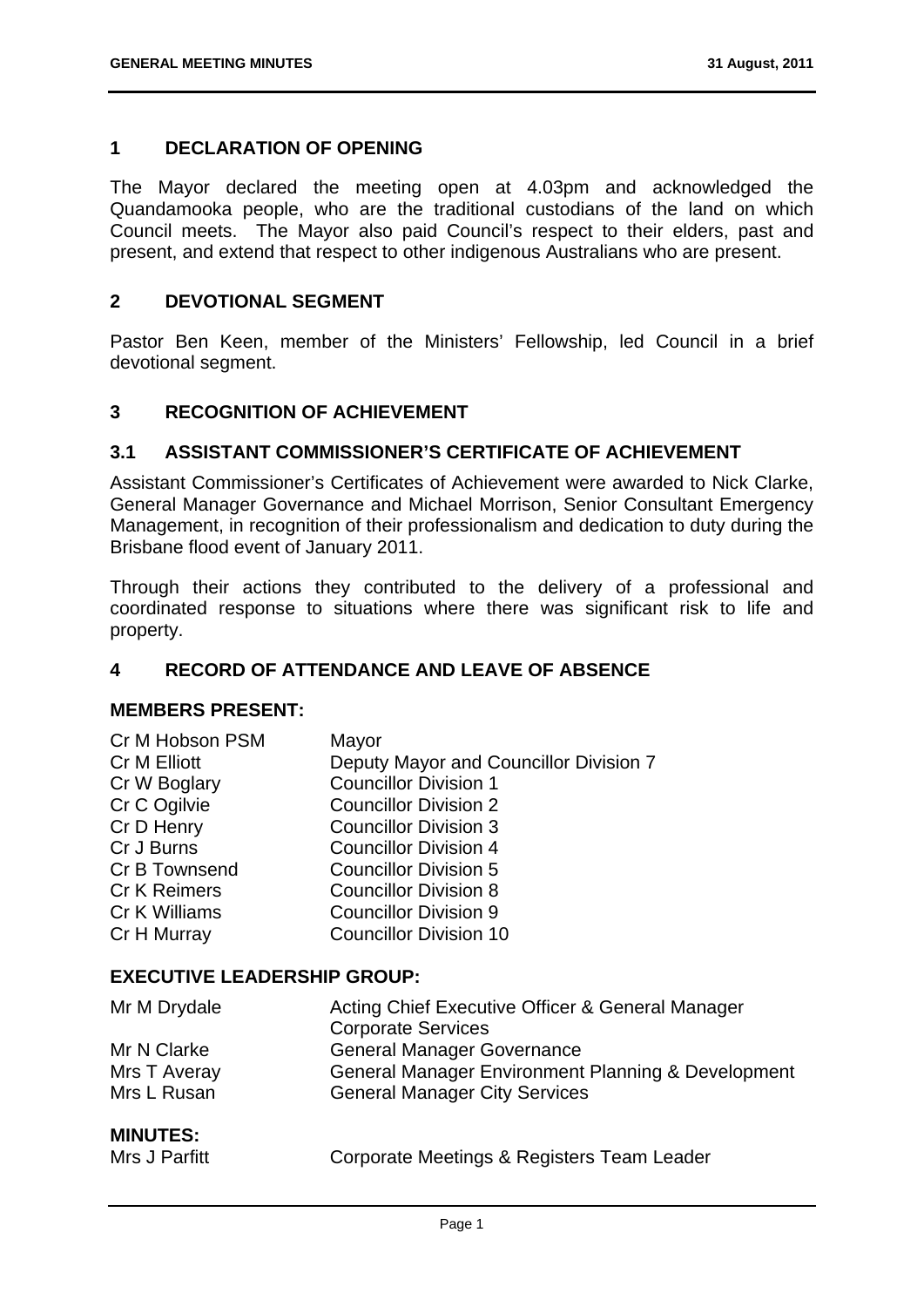#### **LEAVE OF ABSENCE:**

| Moved by:    | Cr B Townsend |
|--------------|---------------|
| Seconded by: | Cr W Boglary  |

That leave of absence be granted for Cr T Bowler who is attending the Government Sustainability Conference in Melbourne.

#### CARRIED

#### **5 RECEIPT AND CONFIRMATION OF MINUTES**

#### **5.1 GENERAL MEETING MINUTES 27 JULY 2011**

| Moved by:    | Cr C Ogilvie  |
|--------------|---------------|
| Seconded by: | Cr B Townsend |

That the minutes of the General Meeting held on 27 July 2011 be confirmed.

CARRIED

General Meeting Minutes 27 July 2011

#### **5.2 SPECIAL MEETING MINUTES 3, 5 & 8 AUGUST 2011**

| Moved by:    | Cr B Townsend |
|--------------|---------------|
| Seconded by: | Cr C Ogilvie  |

That the minutes of the Special Meeting of Council held on 3, 5 & 8 August 2011 be confirmed.

#### CARRIED

Special Meeting Minutes 3, 5 & 8 August 2011

#### **6 MATTERS OUTSTANDING FROM PREVIOUS COUNCIL MEETING MINUTES**

The Chief Executive Officer presented the following items for noting:

#### **6.1.1 PETITION (DIVISION 10) REQUEST FOR CONCRETE PATH HENRY STREET, THORNESIDE**

At the General Meeting on 25 May 2011 Council resolved as follows:

That the petition which reads as follows, be received and referred to a Committee for consideration and a report back to Council.

*"Petition for a concrete walking path to replace the road-base walking path between 9 Henry St., Thorneside and 3 Henry St., Thorneside.*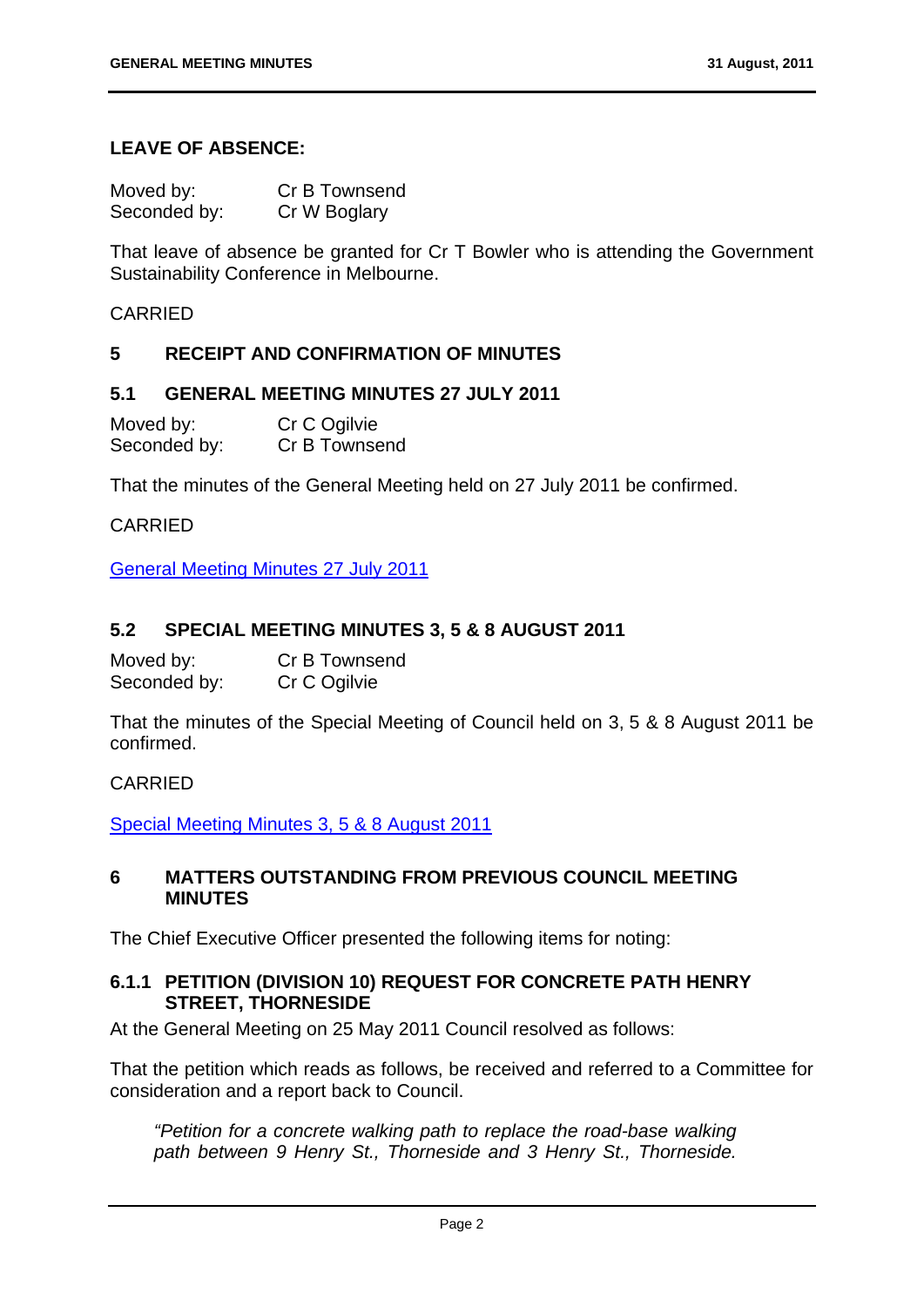*Existing road-base path is always washed out and is a hazard for walkers."* 

A report addressing this matter will be presented to 7 September 2011 Planning & Policy Committee meeting.

#### **6.1.2 PETITION (DIVISION 4) INSTALLATION OF PEDESTRIAN CROSSING AT ST RITA'S PRIMARY SCHOOL, BENFER ROAD, VICTORIA POINT**

At the General Meeting on 29 June 2011 Council resolved as follows:

That the petition, which reads as follows, be received and referred to the appropriate area of Council for consideration and a report back to Council:

*"Petition from residents requesting that Council support the installation of a pedestrian crossing at St Rita's Primary School, Benfer Road, Victoria Point. This would bring St Rita's school into line with all other primary schools in the area, i.e., crossing safety guard and zebra crossing."* 

A report addressing this matter will be presented to 2 November 2011 Planning & Policy Committee meeting.

#### **6.1.3 PETITION (DIVISION 10) SAFETY UPGRADE OF TINGALPA CREEK**

At the General Meeting on 29 June 2011 Council resolved as follows:

That the petition, which reads as follows, be received and referred to the appropriate area of Council for consideration and a report back to Council as to what works can be done in 2011-2012:

 *"Petition requesting that Council prioritise a safety upgrade of the denuded and eroded foreshore area on the banks of Tingalpa Creek at the corner of the Esplanade at the end of Railway Parade, Thorneside."* 

A report addressing this matter will be presented to 2 November 2011 Planning & Policy Committee meeting.

#### **6.1.4 PETITION (DIVISION 1) NO TRAFFIC LIGHTS AT CNR BIRKDALE AND MAIN ROADS, WELLINGTON POINT**

At the General Meeting on 29 June 2011 Council resolved as follows:

That the petition, which reads as follows, be received and referred to a committee or officer for consideration and a report to the local government:

*"Petition requesting no traffic lights be installed at corner of Birkdale and Main Roads, Wellington Point. Traffic calming needed – not lights."* 

A report addressing this matter will be presented to 2 November 2011 Planning & Policy Committee meeting.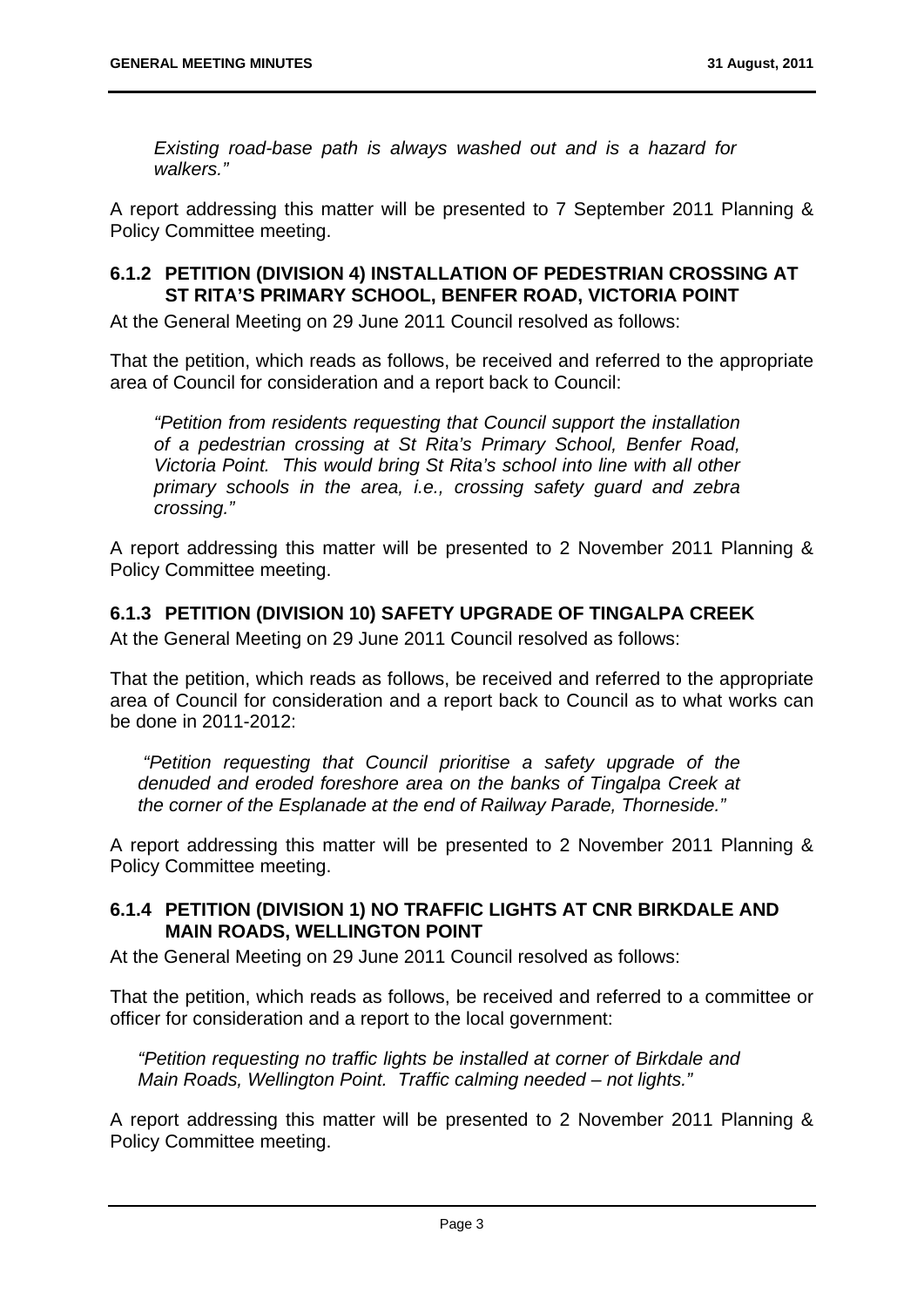#### **7 PUBLIC PARTICIPATION**

#### **MOTION TO ADJOURN MEETING**

| Moved by:    | <b>Cr K Reimers</b> |
|--------------|---------------------|
| Seconded by: | Cr D Henry          |

That Council adjourn the meeting for a 15 minute public participation segment.

#### CARRIED

1. Ms A Penrose of Redland Bay, addressed Council in relation to Local Law 6 and the removal of a tree from her property.

#### **MOTION TO RESUME MEETING**

| Moved by:    | <b>Cr M Elliott</b> |
|--------------|---------------------|
| Seconded by: | Cr H Murray         |

That the meeting proceedings resume.

CARRIED

#### **8 PETITIONS AND PRESENTATIONS**

#### **8.1 PETITIONS**

#### **8.1.1 PETITION (DIVISION 1) – WATER RATES**

| Moved by:    | Cr W Boglary |
|--------------|--------------|
| Seconded by: | Cr K Reimers |

**That the petition, which reads as follows, be received and referred to the General Manager Corporate Services for consideration as part of the reintegration of Redland Water into Council effective from 1 July 2012:** 

*"Petition from residents requesting that Council reduce water rates to a reasonable level."* 

#### **CARRIED**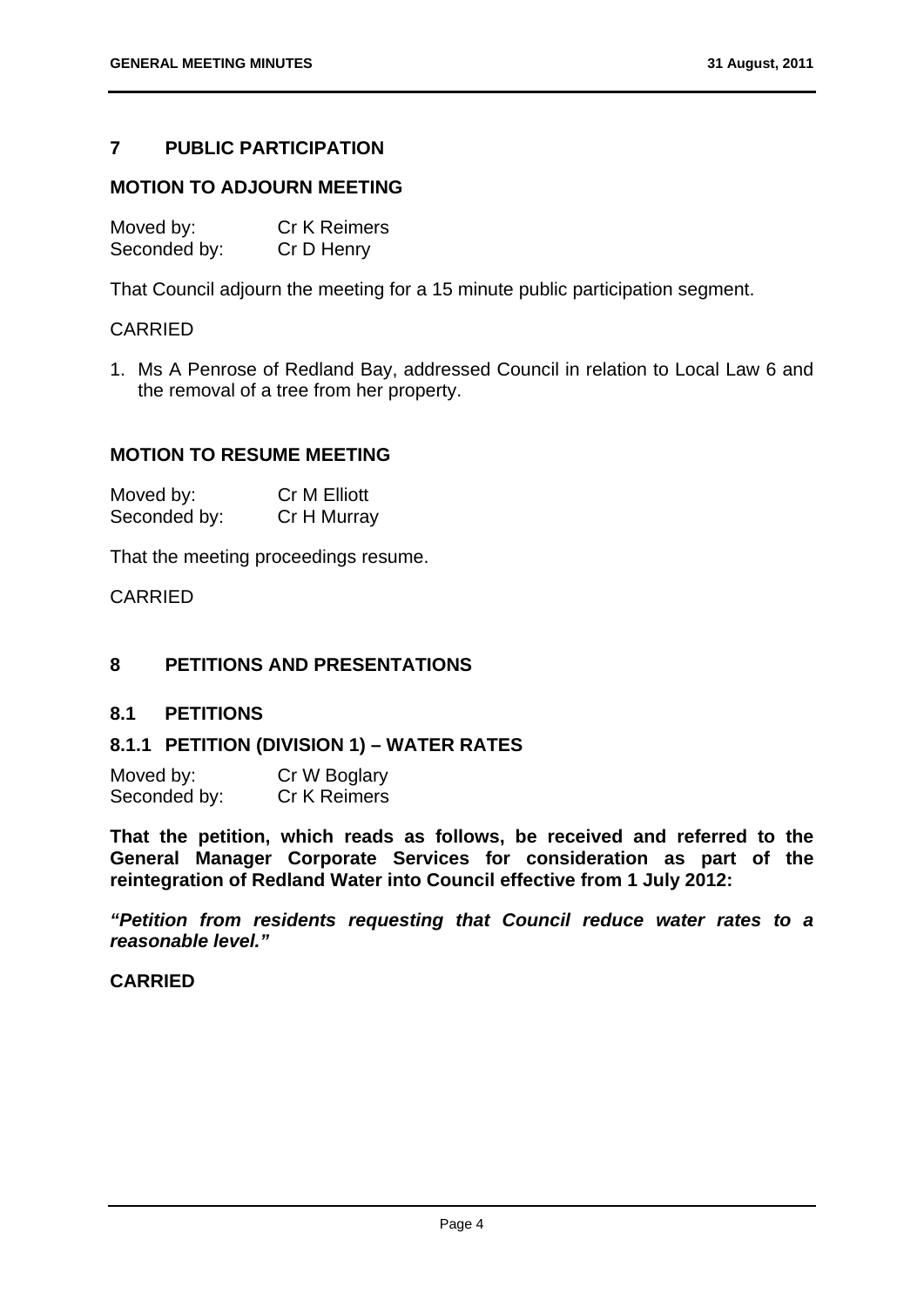#### **8.2 PRESENTATIONS**

#### **8.2.1 STATEMENT – CR JOHN BURNS**

Cr John Burns read the following statement regarding the findings of the Conduct Review Panel:

 *"I have been advised by the Department of Local Government and Planning that my previous apology to Councils General Meeting of 27 July 2011 was not compliant; therefore please accept my revised apology as follows:* 

*I advise that my statements to the journalist were found by the Conduct Review Panel to be not honest or impartial including the following:* 

- *a) That SMBICAC was trying to push through a \$5.5 million works before talking to private sector and before social impact studies had been completed; and*
- *b) That SMBICAC was a set up.*

*I apologise to the members of SMBICAC and the Council."* 

#### **9 MOTION TO ALTER THE ORDER OF BUSINESS**

| Moved by:    | Cr B Townsend       |
|--------------|---------------------|
| Seconded by: | <b>Cr K Reimers</b> |

That Item 17.1.1 – Notice of Motion (as listed on the agenda) be withdrawn.

#### CARRIED

#### **10 DECLARATION OF MATERIAL PERSONAL INTEREST OR CONFLICT OF INTEREST ON ANY ITEMS OF BUSINESS**

#### **10.1 MATERIAL PERSONAL INTEREST**

 Cr Burns declared a Material Personal Interest in Item 12.1.5 *Permissible Change for Extractive Industry (Quarry Extension) at 616-632 West Mount Cotton Road, Sheldon* – see item for details.

#### **10.2 CONFLICT OF INTEREST**

- Cr Reimers declared a Conflict of Interest in Item 13.2.3 *Judy Holt Landscape Master Plan Review 2011* – see item for details.
- Cr Hobson declared a Conflict of Interest in Item 13.2.3 *Judy Holt Landscape Master Plan Review 2011* – see item for details.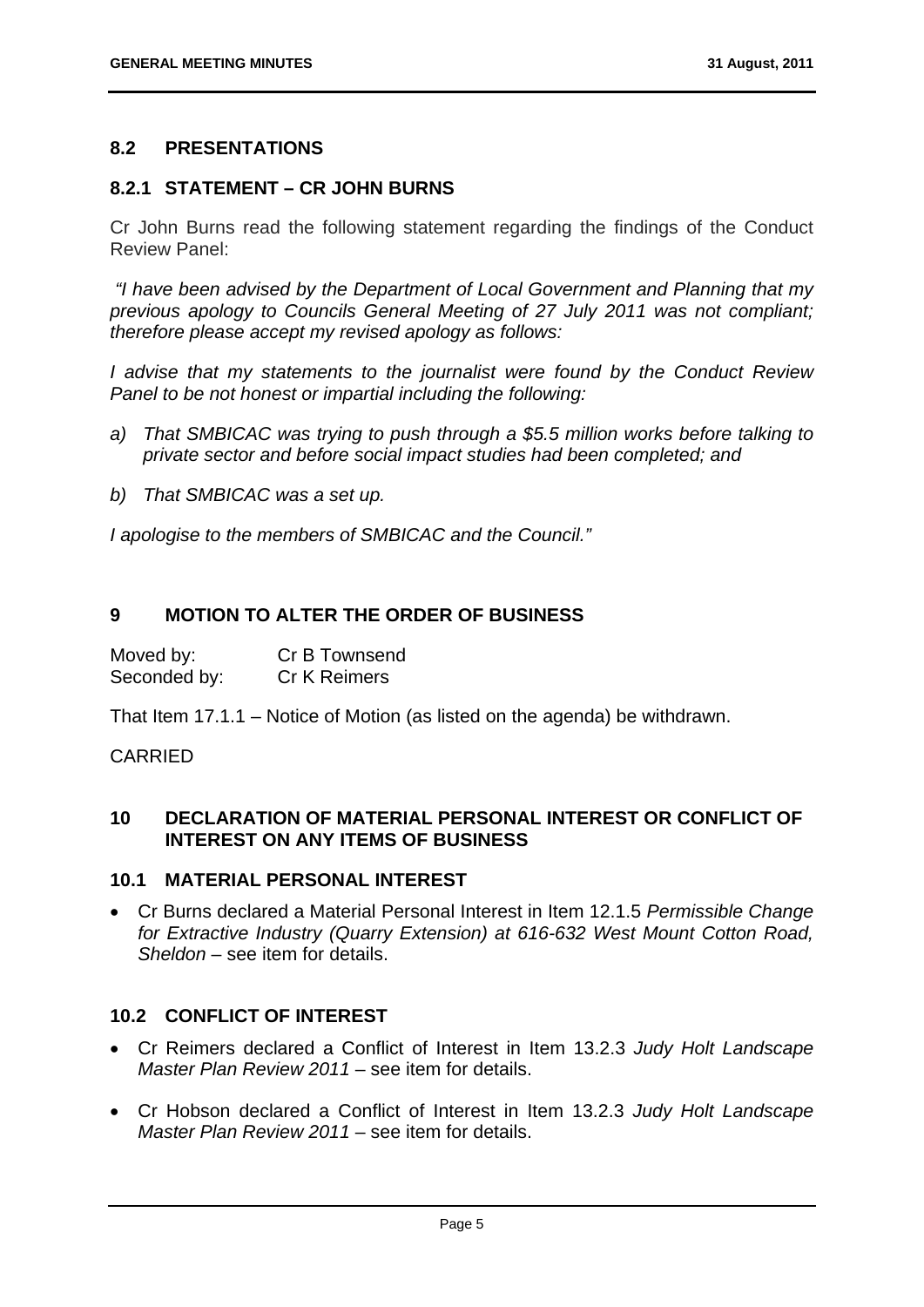- Cr Henry declared a Conflict of Interest in Item 15.2.4 *Donald Simpson Centre Board Appointments* – see item for details.
- Mr N Clarke, General Manager Governance, declared a Conflict of Interest in Item 17.1.1 *Complaint on Right to Information Decision (GC598)* – see item for details.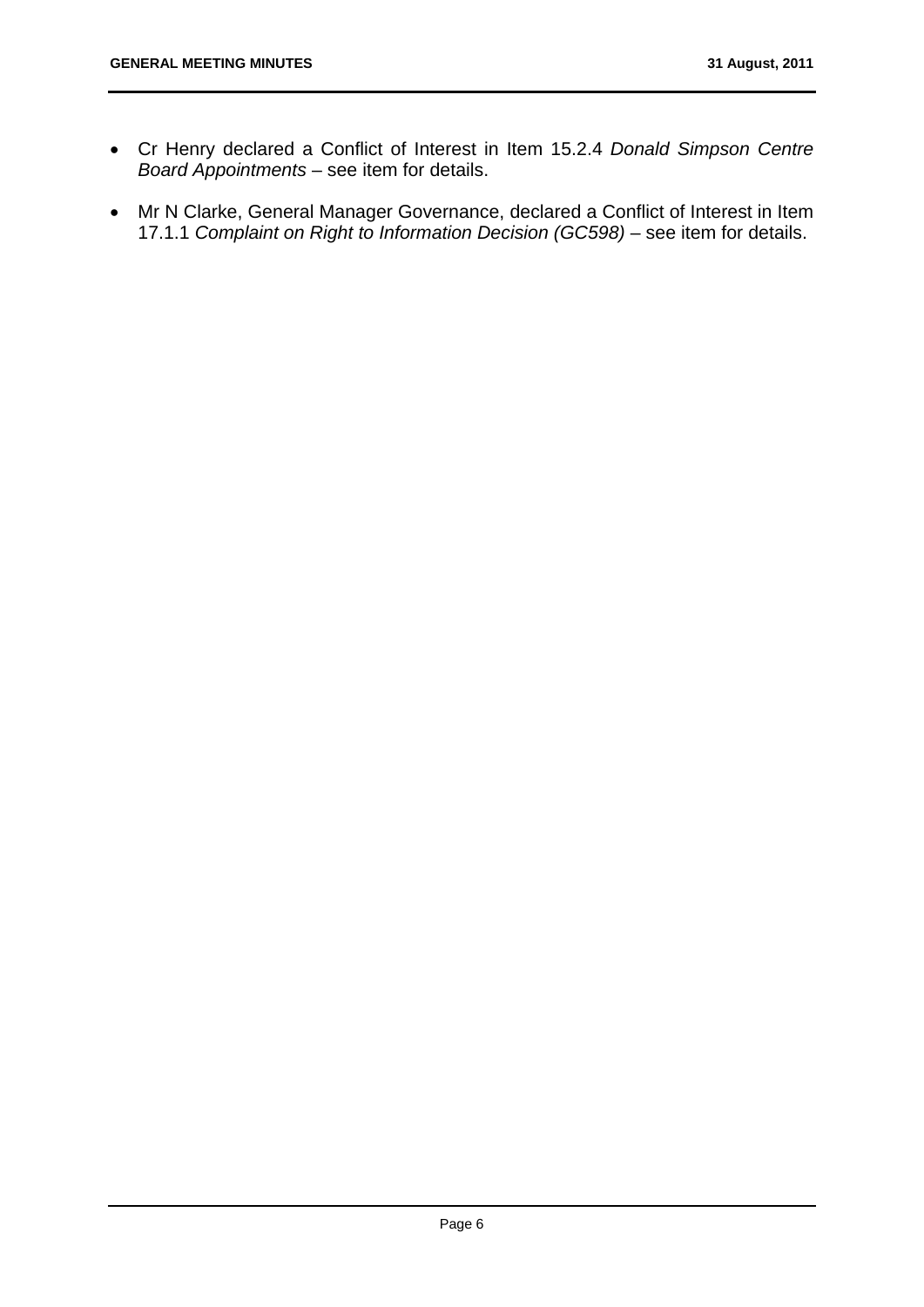#### **11 DEVELOPMENT AND COMMUNITY STANDARDS COMMITTEE – 2 AUGUST 2011**

#### **11.1 ENVIRONMENT PLANNING & DEVELOPMENT**

| Moved by:    | Cr B Townsend |
|--------------|---------------|
| Seconded by: | Cr W Boglary  |

That the Development & Community Standards Committee Minutes of 2 August 2011 be received and resolutions noted on items resolved under delegated authority.

#### CARRIED

Development & Community Standards Committee Minutes 2/8/2011

#### **ITEMS RESOLVED UNDER DELEGATED AUTHORITY**

**11.1.1 CATEGORY 1 – MINOR COMPLYING CODE ASSESSMENTS & HOUSEKEEPING** 

 *(This item was resolved under delegated authority at Committee)* 

**11.1.2 CATEGORY 2 – COMPLYING CODE ASSESSMENTS AND MINOR IMPACT ASSESSMENTS** 

 *(This item was resolved under delegated authority at Committee)* 

#### **11.1.3 APPEALS LIST – CURRENT AS AT 25 JULY 2011**

 *(This item was resolved under delegated authority at Committee)*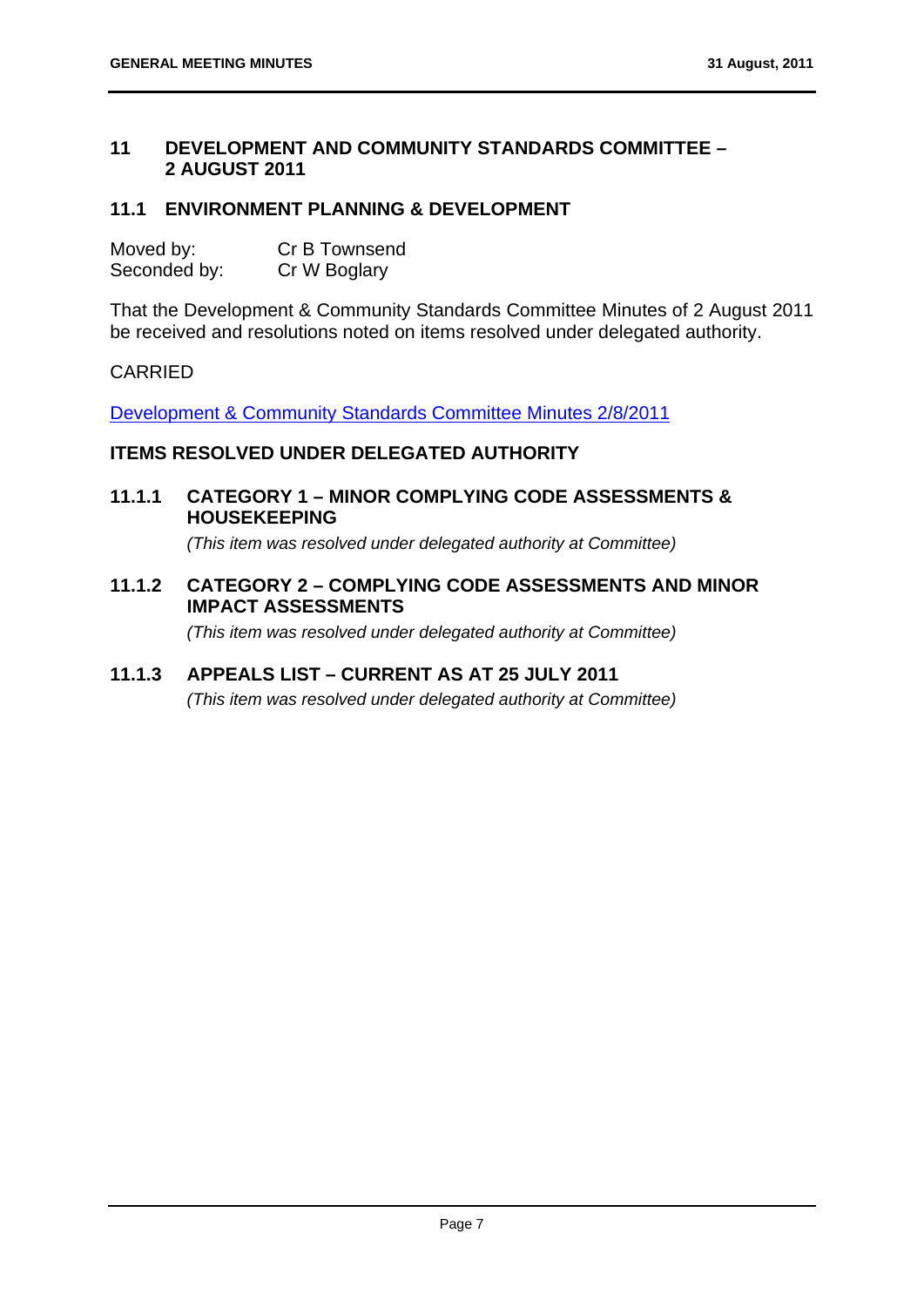#### **ITEMS FOR CONSIDERATION**

#### **11.1.4 DEVELOPMENT AND COMMUNITY STANDARDS FEE DISCOUNTS AND WAIVERS Dataworks Filename: GOV - Development and Community Standards - Reports for Noting Attachment: Fee Schedule Supporting Information Responsible Officer: Toni Averay General Manager Environment Planning & Development Author: Kerri Lee Business Support Officer, Sustainable Assessment**

#### **EXECUTIVE SUMMARY**

On 25 November 2009, Council approved a number of fee discounts and criteria. This was in response to Internal Audit recommendations to provide improved accountability and transparency in consideration of any discounts.

On 4 October 2010, Policy Document 'Corporate POL-3094' and Guideline Document 'GL-3094-001' were approved. The General Manager, Development and Community Standards and, as of 20 October 2010, the Group Managers of Sustainable Assessment, Building and Plumbing Services, Business and Performance, and Community Standards, have delegated authority to approve requests to reduce the application fee when a strict application of the scheduled fee is unreasonable or inappropriate considering the work required to carry out the assessment of the application, or where an appropriate fee has not been set.

Other discounts include discounts for charities and not for profit organisations, as well as for Smart eDA and accelerated development applications.

All fee waivers and discounts are recorded in the Development and Community Standards Fee Discount Register. It is the responsibility of the relevant Group Manager and the General Manager to ensure registers are maintained.

The full list of approved provisions for fee discounts and waivers is attached.

On 17 November, 2010, Council resolved to waive fees for permits for Temporary Entertainment Venues entirely when conducted by eligible bona fide charities and not for profit organisations covering the costs of these permits as a community service obligation.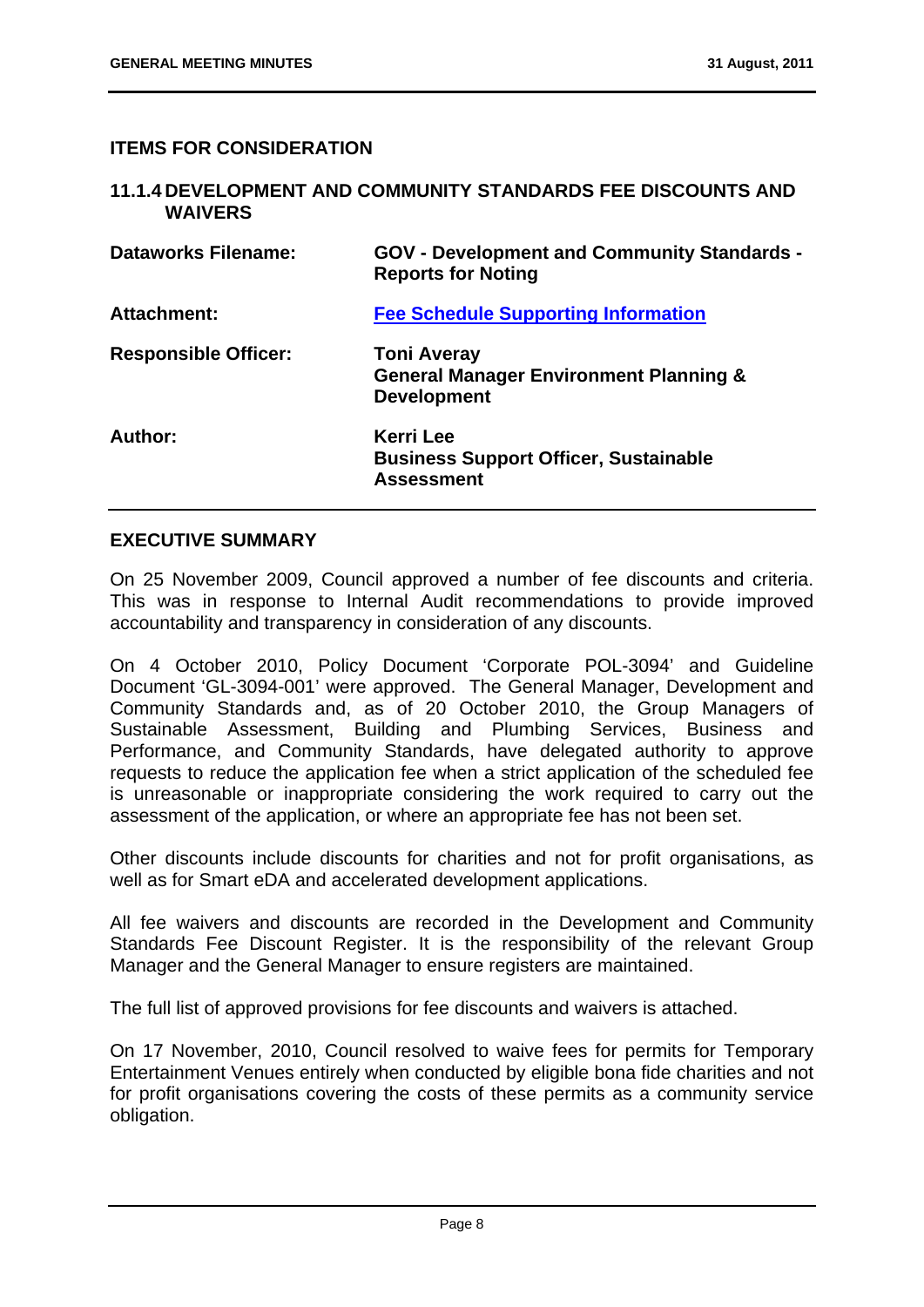#### **PURPOSE**

This report details fee discounts and waivers for Development and Community Standards for the period 1 April, 2011 to 30 June, 2011.

|  | Summary of Discounts and Waivers - 1 April, 2011 to 30 June, 2011 |  |  |  |  |
|--|-------------------------------------------------------------------|--|--|--|--|
|--|-------------------------------------------------------------------|--|--|--|--|

| <b>Discounts/Waivers</b>                             | <b>Discounts</b><br><b>Approved</b> | <b>Total Amount of</b><br><b>Discount</b> |
|------------------------------------------------------|-------------------------------------|-------------------------------------------|
| <b>Discretionary Discounts</b>                       | 9                                   | \$88868.00                                |
| <b>Charities and Not-for-Profit</b><br>Organisations | 9                                   | \$5833.56                                 |
| <b>Accelerated DA Applications</b>                   | 3                                   | \$1125.00                                 |
| <b>Smart eDA Applications</b>                        | 66                                  | \$17078.00                                |
| <b>Temporary Entertainment Venues</b>                | 8                                   | \$6233.44                                 |
| <b>Combined Applications</b>                         | $\overline{2}$                      | \$3350.00                                 |
| <b>Multiple Discounts</b>                            | $\Omega$                            | \$0.00                                    |
| Resubmission of lapsed applications                  | 1                                   | \$44.00                                   |
| <b>Withdrawn Applications</b>                        | 5                                   | \$1917.60                                 |
| Total                                                | 103                                 | \$124449.60                               |

#### **Refusals**

One (1) request for a reduction in the development application fee was refused as they did not comply with the criteria in the 'Fee Schedule Supporting Information' for Discretionary Discounts.

- 'Scheduled fee considered appropriate';
- 'Lack of justification';
- 'Did not meet criteria for resubmission of lapsed fee';
- 'Further assessment was required to finalise the application by way of a negotiated decision and therefore the request for a fee waiver has been refused'; and
- 'No grounds under any Council policy to support reduction in infrastructure charges/contribution costs'.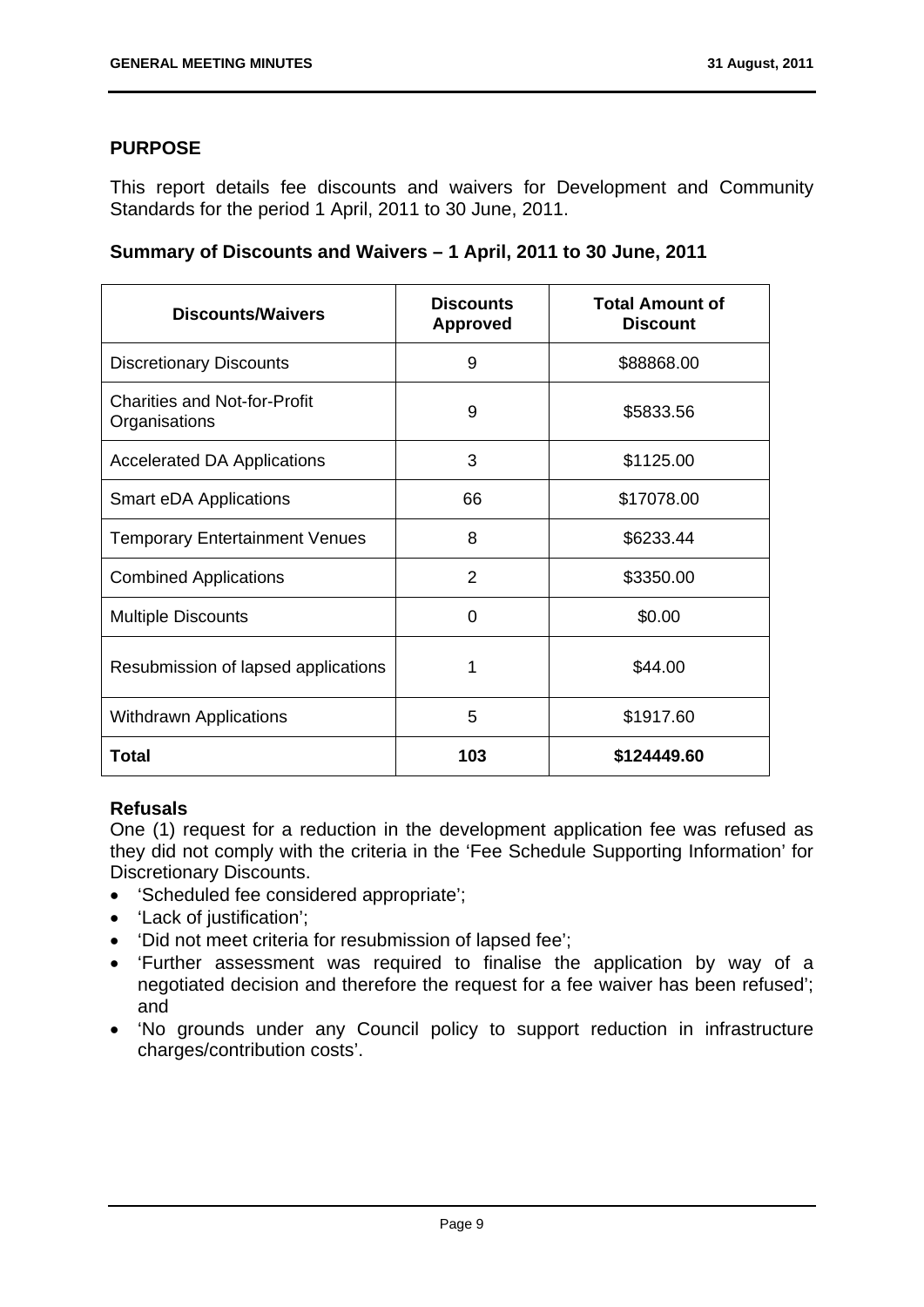**OFFICER'S/COMMITTEE RECOMMENDATION/ COUNCIL RESOLUTION** 

**Moved by: Cr B Townsend Seconded by: Cr W Boglary** 

**That the report be noted.** 

**CARRIED**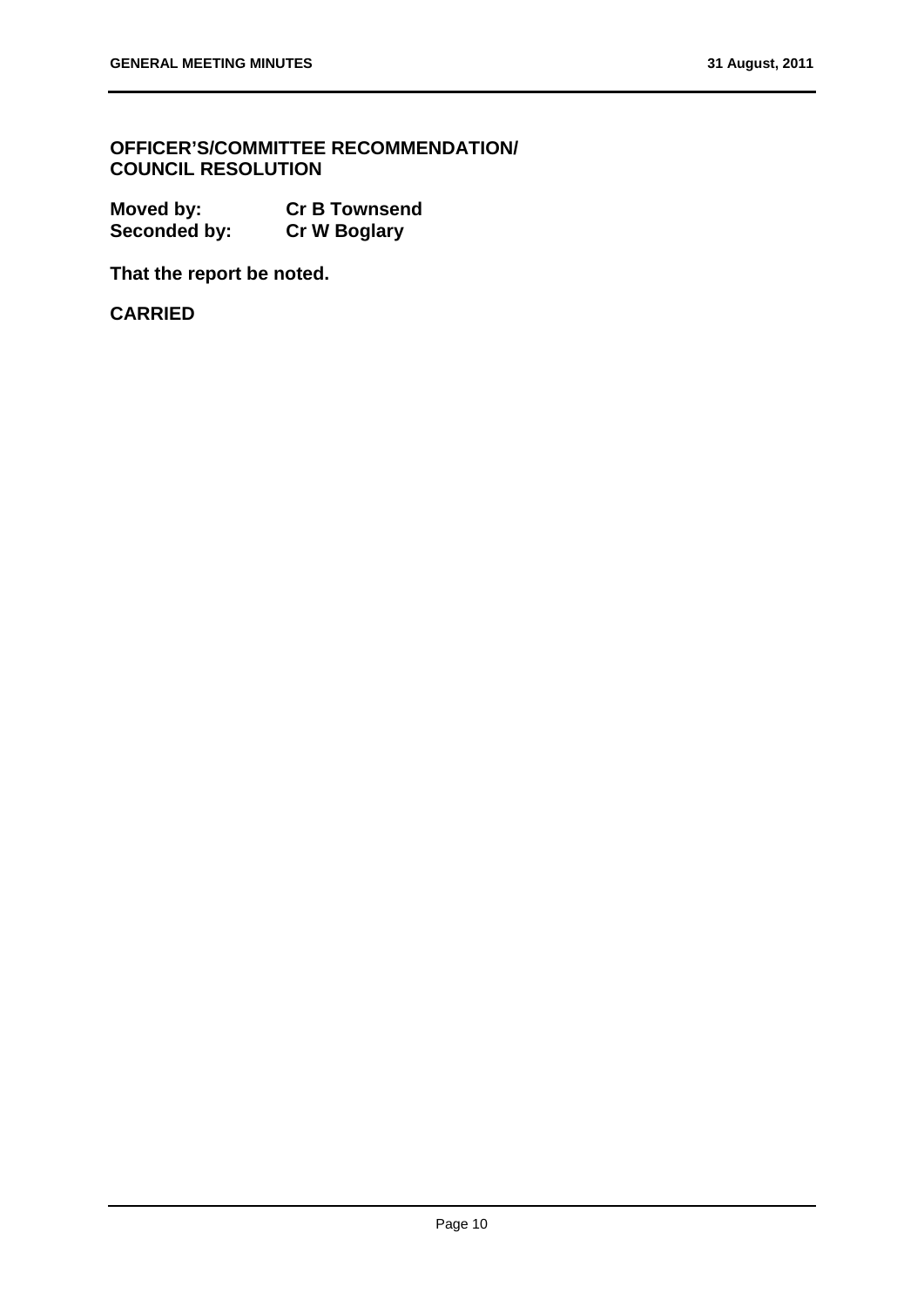#### **11.1.5 GREENTAPE REDUCTION - REFORMING LICENSING UNDER THE ENVIRONMENTAL PROTECTION ACT 1994**

| <b>Dataworks Filename:</b>  | <b>GOV - Development and Community Standards</b><br><b>Reports for Noting</b>                 |
|-----------------------------|-----------------------------------------------------------------------------------------------|
| Attachment:                 | <b>Submission Greentape Reduction</b>                                                         |
| <b>Responsible Officer:</b> | <b>Toni Averay</b><br><b>General Manager Environment Planning &amp;</b><br><b>Development</b> |
| Author:                     | <b>Jennifer Haines</b><br><b>Service Manager Health &amp; Environment</b>                     |

#### **EXECUTIVE SUMMARY**

In May 2011 the Department of Environment and Resource Management (DERM) released a discussion paper and regulatory assessment statement titled "Greentape Reduction – Reforming Licensing under the *Environmental Protection Act 1994*." This paper states that it was developed in response to "business concerns" and claims that "environmental regulation has grown considerably in the past 15 years" resulting in "a patchwork regulatory system that is complex and difficult for all parties to navigate."

Council officers support the key aims of the project to reduce administrative costs to business and streamline administrative processes, while maintaining or improving environmental and community standards. However, Council officers do not agree with or support the way the Department of Environment and Resource Management (DERM) proposes to achieve this aim.

#### **PURPOSE**

The purpose of this report is to summarise and outline the potential impacts upon Redland City Council as a result of proposed changes to the *Environmental Protection Act 1994* and *Sustainable Planning Act 2009* outlined in the Greentape Reduction Discussion Paper. Although there are significant changes being proposed to the process for assessment of Environmentally Relevant Activities (ERAs) that will impact upon Council's Environmental Compliance Team, it will have minimal impact upon other areas within Council.

Council officers support the key aims of the project to reduce administrative costs to business and streamline administrative processes, while maintaining or improving environmental and community standards. However, Council officers do not agree with or support the way the Department of Environment and Resource Management (DERM) proposes to achieve this aim.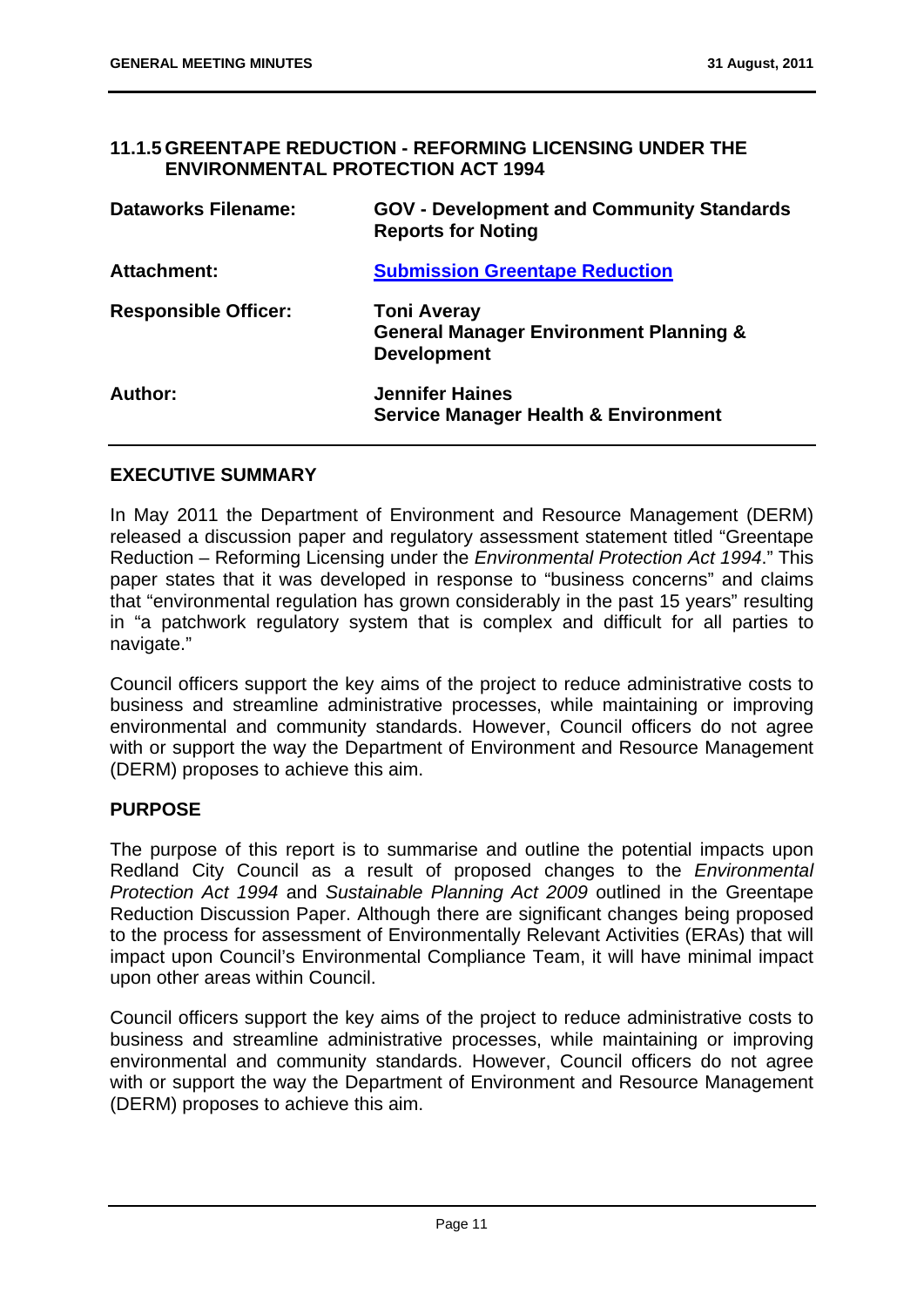#### **BACKGROUND**

In May 2011 the Department of Environment and Resource Management (DERM) released a discussion paper and regulatory assessment statement titled "Greentape Reduction – Reforming Licensing under the *Environmental Protection Act 1994*." This paper states that it was developed in response to "business concerns" and claims that "environmental regulation has grown considerably in the past 15 years" resulting in "a patchwork regulatory system that is complex and difficult for all parties to navigate."

The proposal within the paper comprises of four broad initiatives aimed at reducing "greentape," these include:

- 1. Developing a licensing model that is proportionate to the risk of the activity (ERA);
- 2. Providing flexible operational approvals for ERAs;
- 3. Streamlining the process for resources approvals; and
- 4. Improving the quality of information provided to both business and government in relation to the application process for ERAs.

The first initiative for developing a licensing model that is proportionate to the risk of ERAs intends to introduce 'general conditions' for ERAs and also have four different assessment tracks that could apply to an ERA application based upon the environmental risk of the activity. The four different assessment tracks include statutory rules, standard approvals, site specific assessments and environmental impact statements.

Statutory rules as an assessment track would apply to ERAs where the risk to the environment from the activity is well understood and relatively independent of the ERA location. ERAs within this category would require no application or annual fees, however, would be required to supply their details for a public register. Due to no licence conditions applying to these activities, the proposal intends to introduce 'show cause notices' similar to the *Sustainable Planning Act 2009* into the *Environmental Protection Act 1994*, so as to have an enforcement tool for these activities*.* DERM have predicted that 28% of ERAs will be classified within this category and therefore this would eliminate the annual registration fees from these particular ERAs that are currently paid to Councils and DERM.

Standard approvals as an assessment track would apply to ERAs with well understood risks to the environment, and also to ERAs where a risk of material or serious environmental harm exists if incorrectly managed. These ERAs would be required to go through an application process similar to a self assessment approval and have criteria for activities to be eligible for the approval, taking into account the inherent characteristics of the activity and the location. These activities will have a set of conditions that will be applied to the operation of the activity. Under this approval process there would be a 'basic' application fee and the annual fee would continue to apply.

Site specific assessments as an assessment track would apply to ERAs where the risks to the environment may not be well known and would vary with location. These ERAs would go through a process very similar to the current system and have application assessment and annual fees applying.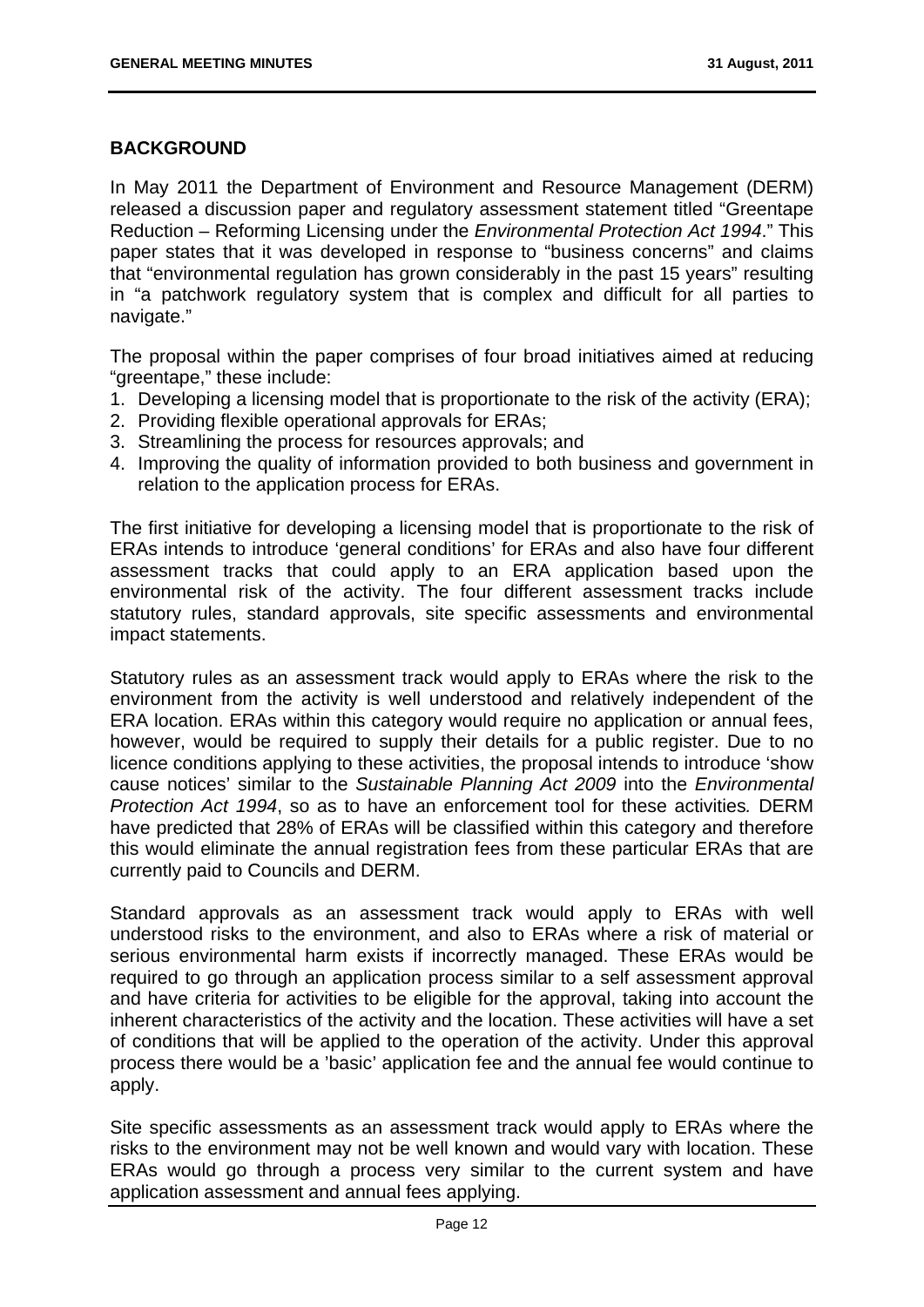Environmental impact statements as an assessment track would not likely apply to any Council devolved ERAs as it is intended for ERAs that require extensive public consultation and very complex assessment. Examples of ERAs identified by DERM that may require environmental impact statements could include liquid natural gas plants, nickel ore processing plants or major coal mining operations.

It is expected that as a result of the changes there will be a reduction in revenue for ERAs by around 28% from July 2012 (around \$37000 for Redland City if there is a 28% reduction). However, this percentage has been generalised across Queensland and may not be indicative of Redland City. A more definitive estimate won't be known until ERAs have been assigned by a panel to various assessment tracks, which will determine which ERAs will have fees attracted and be put through particular application processes.

It is predicted that there will be some minor time savings for assessing officers as a result of the proposed changes, however, the discussion paper recognises that there will be around a \$320,000 cost to government across Queensland as a result of the changes and reduced revenue.

In order to classify ERAs into 1 of these 4 assessment tracks DERM is proposing to form two panels—one for local government ERAs and one for DERM ERAs. Specifically, the panels will be responsible for providing advice about the most appropriate assessment track to manage the environmental risk of each type of ERA.

The second initiative for providing flexible operational approvals for ERAs will amend the classification of ERAs under the *Sustainable Planning Act 2009* so that they are no longer triggered as a material change of use. To replace the current approval system the initiative proposes to implement operator licences which will have conditions designed to apply to the operation of the activity and complement the development approval that may be required under a planning scheme. These licences are intended to be flexible so that an operator only has to have one licence that may cover multiple sites and operations. This change may in turn reduce the number of ERA approvals held with Council by operators (expected reduction by 27 ERA approvals) and therefore reduce revenue. However, it is unclear what the exact fee structure will be. It is also unclear whether Councils will be able to set their own fees etc where there are multiple activities under the one licence.

The flexibility of these licences may reduce costs for Council's own ERAs and further integrate the activities into a single licence as compared to the current four integrated registrations covering ten ERAs across Council (excluding waste).

The third initiative for streamlining the process for resource approvals will not have a direct impact upon the devolved ERAs that Council manages. The proposed changes within this section relate to Chapter 5 and 5A activities under the *Environmental Protection Act 1994* and includes mining, petroleum, geothermal and greenhouse gas storage activities. This proposed change would also not have any impact upon Council's quarry as it is classified as a Chapter 4 Activity under the *Environmental Protection Act 1994.*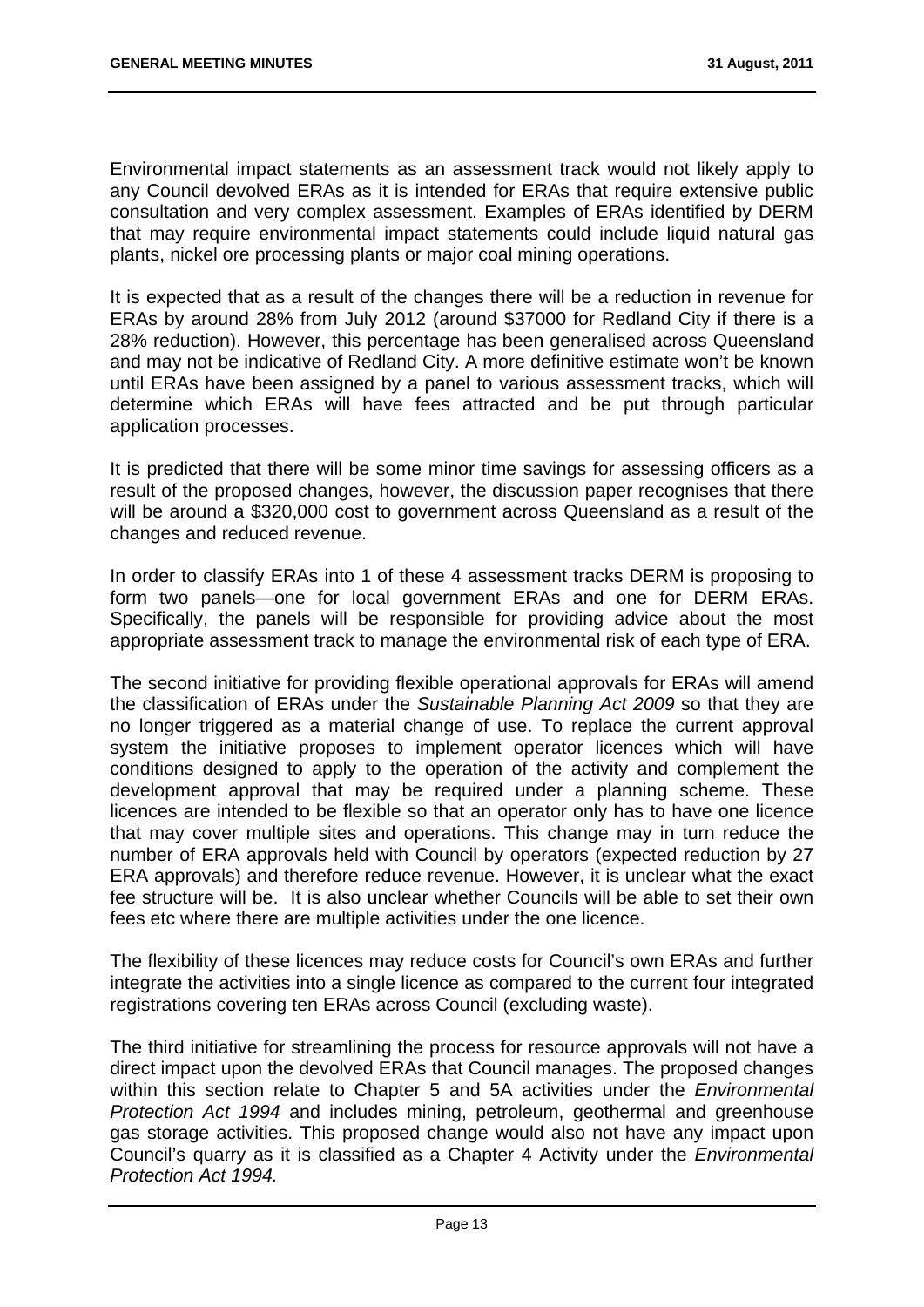The fourth initiative that aims to improve the quality of information provided to both businesses and government in relation to the application process for ERAs will reduce some of the application processing time for these applications. This initiative proposes to:

- Recognise certification by third parties in the assessment process;
- Reduce the number of applications that require supporting information;
- Reduce the information to be assessed for applications;
- Improve quidance on the information required; and
- Prioritise the information required for the application.

Third party certification for applications may reduce the number of ERA applications and revenue Council would receive. However, this number is predicted to be low, based on previous years Council expects to only receive approximately 6 to 12 new ERA applications each year. The points above within this objective would likely moderately reduce the amount of time that Council takes to assess ERA applications. It should be noted, however, that where an ERA also requires a Material Change of Use under the Planning Scheme, an application would need to be lodged through Sustainable Assessment and minimal time savings would apply for these applications.

#### **DISCUSSION**

#### **Concerns regarding Key Initiative 1 (Licensing model that is proportionate to the risk of the activity)**

Key Initiative 1 creates an unnecessarily complicated system that will create confusion and increase the administrative and regulatory costs of local government while reducing the ability of local government to recover the costs of administering the *Environmental Protection Act 1994* (the Act). For example Key Initiative 1 proposes three different assessment tracks for local government administered ERAs where currently there is one simple process.

The proposal will also result in four different sets of approval records. For example, current operators will retain their operating conditions on their development permit, while new operators will have conditions on a separate licence. Council will also have to maintain a public register of statutory rules ERAs.

Developing and maintaining three different assessment processes and four different sets of approval records and a public register, does not reduce greentape for local government but increases our administrative costs.

This costs brought about by Key Initiative 1 are on top of the costs brought about by the devolution of commercial nuisance on 1 January 2009, which has already put significant strain on local government by increasing the regulatory burden without any cost recovery ability.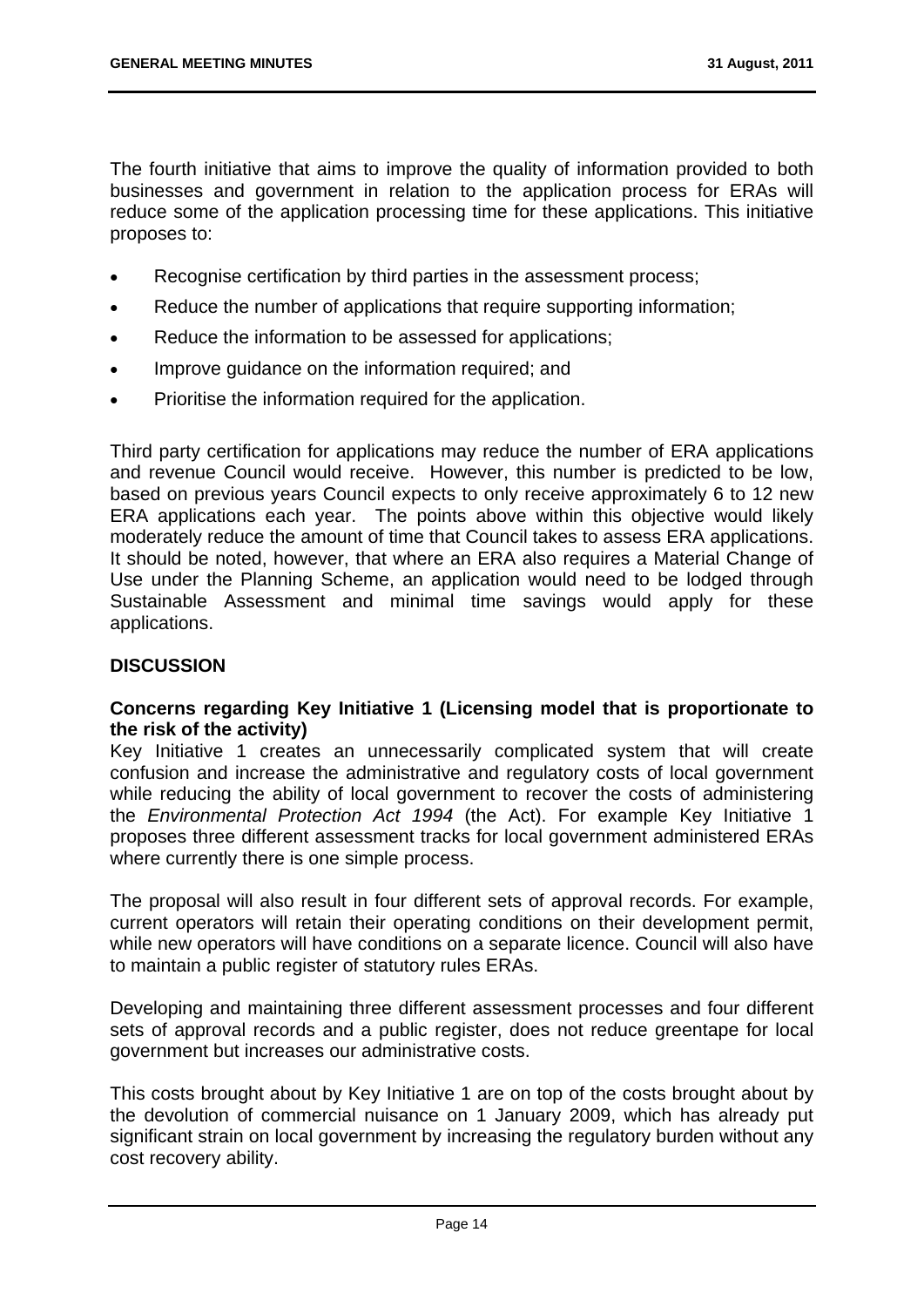Key Initiative 1 is also likely to result in poor outcomes for the natural environment and community, as it will introduce elements of industry self regulation and deregulation without appropriate safe guards.

Since the commencement of the Act there have been many changes to improve the performance of the Act. There is sufficient anecdotal evidence to show that some ERAs currently demonstrate a lower risk to the environment as a result of effective regulation and if they are deregulated there is the risk of a return to poor environmental performance levels (pre-1995). This would be contrary to community expectations that environmental standards be maintained or improved. For example, the statutory rules proposal in Key Initiative 1 essentially makes these ERAs quasi "non-ERAs" which undermines the ERA framework.

DERM representatives, at the Local Government Working Group meeting on 30 June 2011, indicated that industry is not expressing concern about the fee component of the licensing process. Instead industry concern is with the delays in obtaining development approvals. If this is the case, then amendment of the *Sustainable Planning Act 2009* may be appropriate.

The frequent changes to ERA definitions, thresholds and approval types, have resulted in increased administrative costs for Council due to the need to develop and implement new administrative systems each time a major change is made. The regular changes are also confusing and frustrating for industry. Effective ways to reduce the cost and administrative impacts on local government and industry include minimising the change, staging the change and having all necessary systems and support material developed before the change.

The number of changes to the ERA framework administered by local government is illustrated below in Table 1.

| <b>Years</b> | <b>Types of ERA approvals</b>                             |
|--------------|-----------------------------------------------------------|
| 1995-1998    | Integrated authority;                                     |
|              | Level 1 licence;                                          |
|              | Provisional licence;                                      |
|              | Level 2 approval;                                         |
|              | Deemed approval (level 2 ERAs).                           |
| 1998-2004    | Integrated authority;                                     |
|              | Level 1 approval (without DA);                            |
|              | Level 1 approval (with DA);                               |
|              | Level 1 licence (without DA);                             |
|              | Level 1 licence (with DA);                                |
|              | <b>Provisional licence;</b>                               |
|              | Level 2 approval (without DA);                            |
|              | Development approval for level 2 ERA.                     |
|              | Deemed approval (level 2 ERAs)                            |
|              | *Note: Several ERA levels and definitions changed with    |
|              | the introduction of the 1998 Regulation.                  |
|              | *Note: Chapter 4 Activities were introduced in 2001 (i.e. |

#### **Table 1: ERA Regulatory Framework History**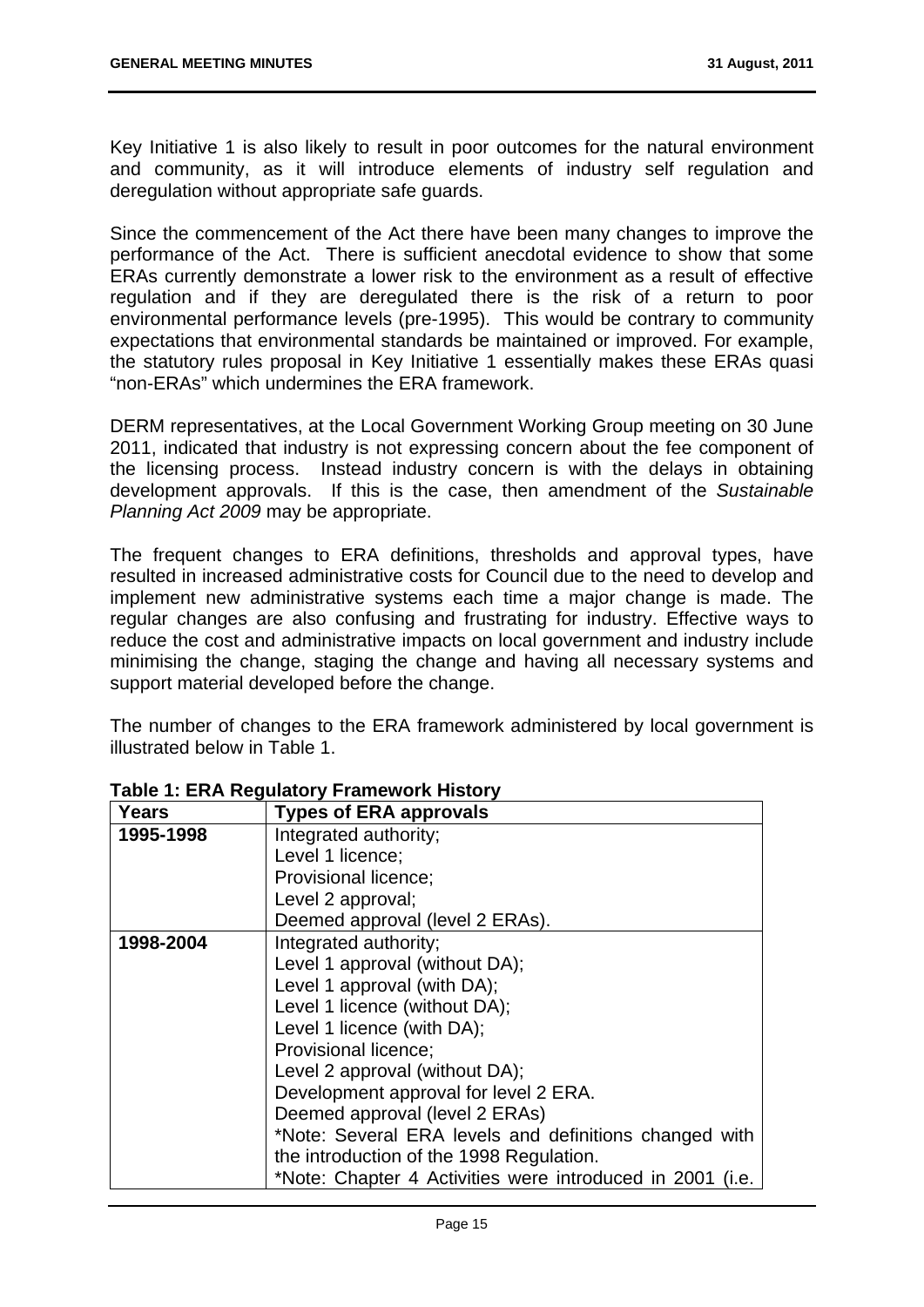| <b>Years</b>    | <b>Types of ERA approvals</b>                                                                                                                                                                                                                                                                            |
|-----------------|----------------------------------------------------------------------------------------------------------------------------------------------------------------------------------------------------------------------------------------------------------------------------------------------------------|
|                 | renaming of ERA type).                                                                                                                                                                                                                                                                                   |
| 2004-2010       | DA or equivalent of DA (e.g. former licence/approval) and<br><b>Registration Certificate.</b><br>Deemed approval.<br>*Note: From 1 January 2009 some ERAs were no longer<br>regulated, thresholds and definitions for several ERAs<br>changed, etc.                                                      |
| 2011-current    | DA or equivalent of DA (e.g. former licence/approval) and<br><b>Registration Certificate.</b><br>Deemed approval.                                                                                                                                                                                        |
| <b>Proposed</b> | At least 4 streams/tracks of approval.<br>Another change for existing operators.<br>Reverting back to a process similar to the one that existed<br>in 1998 (i.e. conditions separated onto a licence and<br>development approval, integrated licences for companies<br>operating on several sites, etc). |

The current ERA licensing system was introduced to overcome issues associated with multiple approval processes and conditions being split into two documents (which confused operators), amongst other issues. The model proposed in Key Initiative 1 now incorporates several characteristics that have been problematic in the past, which will create another regulatory burden for industry rather than reducing the burden.

Council officers believe that the current ERA licensing system is not broken, although it requires some fine tuning. The deletion of level 2 ERAs and deemed approvals in the last few years has helped simplify the system while the additional regulatory tools provided in the January 2009 amendments have also seen some improvement. Council officers do not want to see an unravelling of the good work that has been done to date. The problems with the licensing system articulated in the discussion paper are more behavioural than as a result of the *Environmental Protection Act 1995* itself. This has resulted from the lack of consistent and accurate guidance on implementing the legislation/ licensing system.

It would seem the primary concerns with the current ERA system are the current fees for Council operated ERAs, and the time delays associated with obtaining the various approvals (not just ERA approvals) under the Act from DERM.

#### **2. Suggested Alternative Approach to Key Initiative 1**

Rather than prevent the reform process from continuing altogether, Council officers support the following alternative approach to Key Initiative 1, which will achieve DERM's aim of reducing the regulatory burden for business, while reducing complexity and administrative costs to local government. Council officers believe this is a good compromise position.

The regulatory framework for ERAs would be less administratively costly and complicated if it included only two tracks: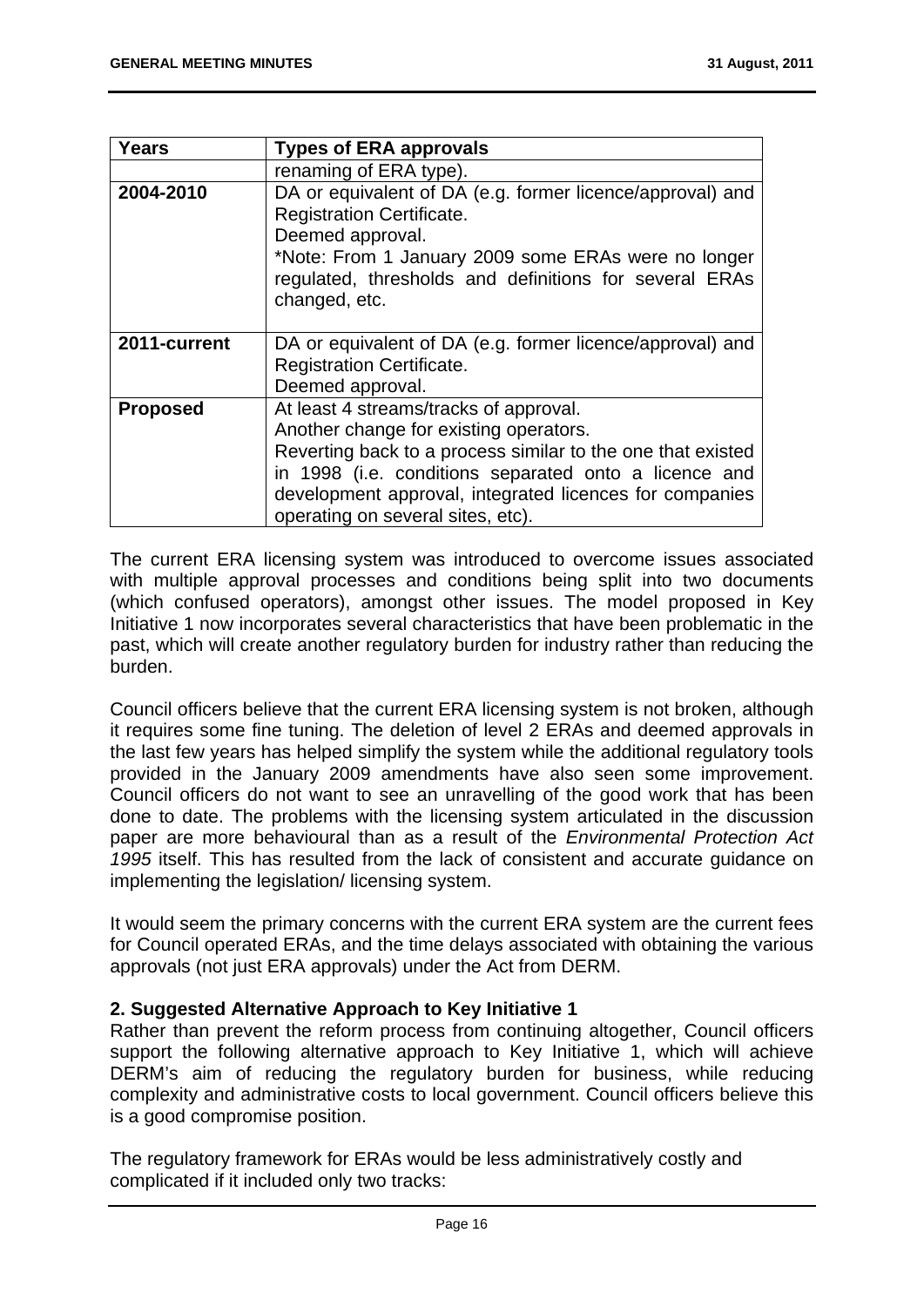**Track 1: ERAs for which standard conditions apply** - operators of these ERAs would not be required to apply for a licence. They simply have to register with the administering authority prior to commencing the ERA and then operate in accordance with the standard conditions. The standard conditions should be implemented via a fine-tuning of the Codes of Environmental Compliance provisions, which already exist in the Act. This minimises the administrative burden on local government, maintains environmental standards and reduces the number of licences.

**Track 2: ERAs for which licence or development approval applications need to be made** - these ERAs are the ones where a noise, air or water assessment is required or where the risk of impact warrants an assessment to prevent impacts before they occur. Retaining the current development assessment system would be the most cost effective for Council. The cost of changing to a new licence application system would be high and unnecessarily burdensome. There is also an opportunity to fine-tune the existing provisions to improve their operation/application.

The above regulatory framework will need to be supported by developing contemporary guidance for industry and regulators in applying the legislation. For example, DERM need to resource a collaborative process with local government to develop Codes of Environmental Compliance for devolved ERAs and to develop improved applicant/operator education materials through access to contemporary and relevant information and guidance for their activities.

There is a need to refine regulator performance through education and behaviour change rather than just changing the administrative framework. One reason there are so many information requests at development application stage is because DERM have never sufficiently resourced industry guidelines and training for industry and local government. Guidelines and training would help to clarify requirements and ensure a more timely and consistent approach.

#### **3. Consideration of Local Government Issues**

It is noted that the discussion paper has sections that discuss "current issues for industry", "current issues for government" and "current issues for the community". The section titled, "current issues for government", is focused on the issues of the Queensland Government while noting that local government has been consulted. Local government is a key Administering Authority of the *Environmental Protection Act 1994* yet its issues and concerns are not adequately mentioned in this section of the discussion paper.

Local Government administers the vast majority of ERAs (9,000 compared to 2,500) and environmental nuisance, which warrants our proper involvement as a coregulator in amendments to the licensing framework.

#### **4. Cost Savings**

The cost saving calculations in the discussion paper are not correct. Fee savings are exaggerated, as most local governments do not charge the scheduled fee under the *Environmental Protection Regulation 2008*. The discussion paper identifies a net benefit to business of \$12 million, which is largely to be gained from devolved ERAs (i.e. \$7 million from the statutory rules track and \$5 million from the standard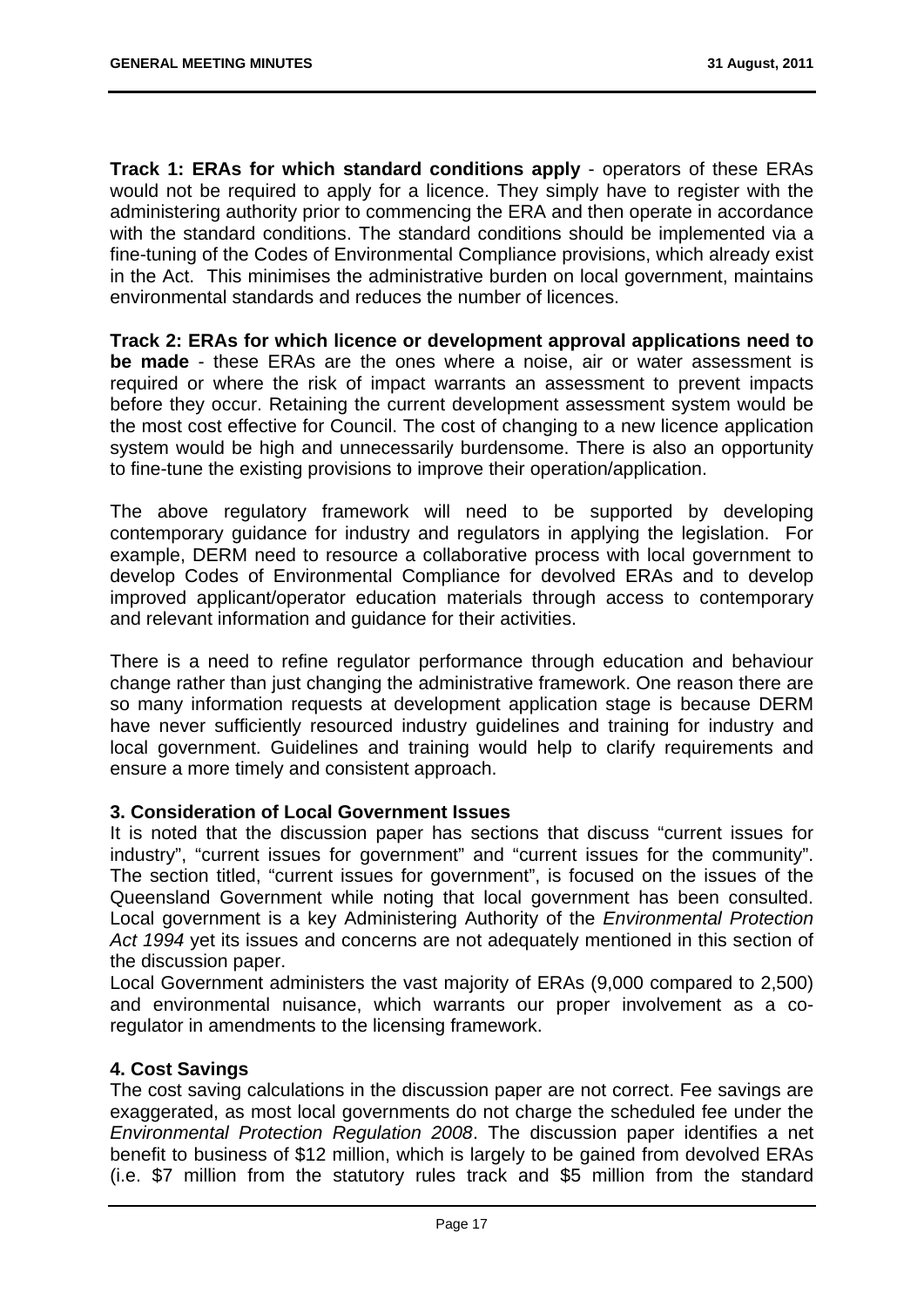approvals track). No savings are identified from the site specific assessment track. This means the \$12 million cost savings for industry will be coming from local government. If the proposed changes are introduced, Council will be forced to use the general rate revenue to fund environmental protection programs for industry, rather than the current user/polluter pays system.

ERA fees should remain in the Act rather than in local laws. Removing scheduled fees from the Act and requiring local government to develop local laws to set fees is an expensive and time consuming process and does not support State wide consistency.

#### **5. Third Party Certification and Bubble Licensing**

The discussion paper does not provide evidence to show that third party certification will provide quality, consistent and less expensive outcomes. This would only work if there were a nationally recognised certification body that trains and accredits certifiers. There is a risk of poor outcomes, and local government should not accept this risk for local communities.

#### **CONCLUSION**

Based upon officers' concerns which are consistent with other SEQ Councils, a submission was made to the Department of Environment and Resource Management on 14 July 2011 (copy attached).

#### **RELATIONSHIP TO CORPORATE PLAN**

The regulation of Environmentally Relevant Activities under the *Environmental Protection Act 1994* contributes to Council's green living strategic priority 2.9 to protect our community and the natural environment by managing environmental harm and nuisance caused by industry, business, development from past and present activities.

#### **FINANCIAL IMPLICATIONS**

The discussion paper provides insufficient detail to accurately determine specific financial implications. Based upon the predictions within the discussion paper it is expected that as a result of the changes there will be a reduction in revenue from ERA registrations by around 28% from July 2012 (around \$37000 for Redland City if there is a 28% reduction). However this percentage has been generalised across Queensland and may not be indicative of Redland City. A more definitive estimate won't be known until ERAs have been assigned by a panel to various assessment tracks, which will determine which ERAs will have fees attracted and be put through particular application processes.

It is also predicted that there will be some minor revenue reduction as a result of the proposed changes to application costs for environmentally relevant activities. For Redland City this amount will likely be very small (up to a maximum of around \$6000) due to Council officers only predicting around 12 new ERA applications within a year's period.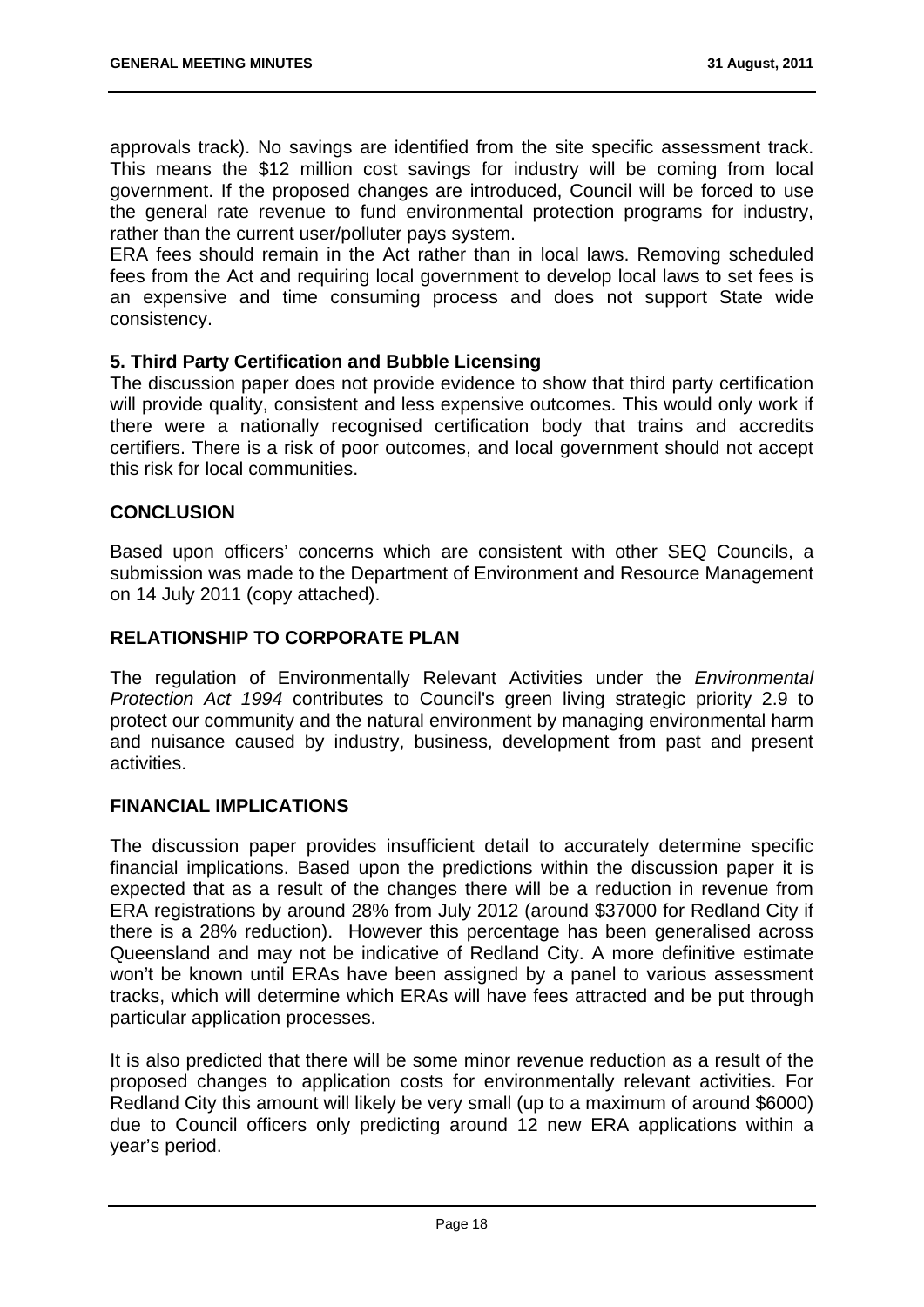#### **PLANNING SCHEME IMPLICATIONS**

It is considered that the outcome of recommendations in this report will not require any amendments to the Redlands Planning Scheme.

#### **CONSULTATION**

Consultation has been undertaken with other South East Queensland Councils through the Environmental Protection Interest Group Meeting on 22 June 2011 and with DERM during an information session on 23 June 2011.

#### **OFFICER'S/COMMITTEE RECOMMENDATION/ COUNCIL RESOLUTION**

| Moved by:    | <b>Cr B Townsend</b> |
|--------------|----------------------|
| Seconded by: | <b>Cr W Boglary</b>  |

**That the report be noted.** 

**CARRIED**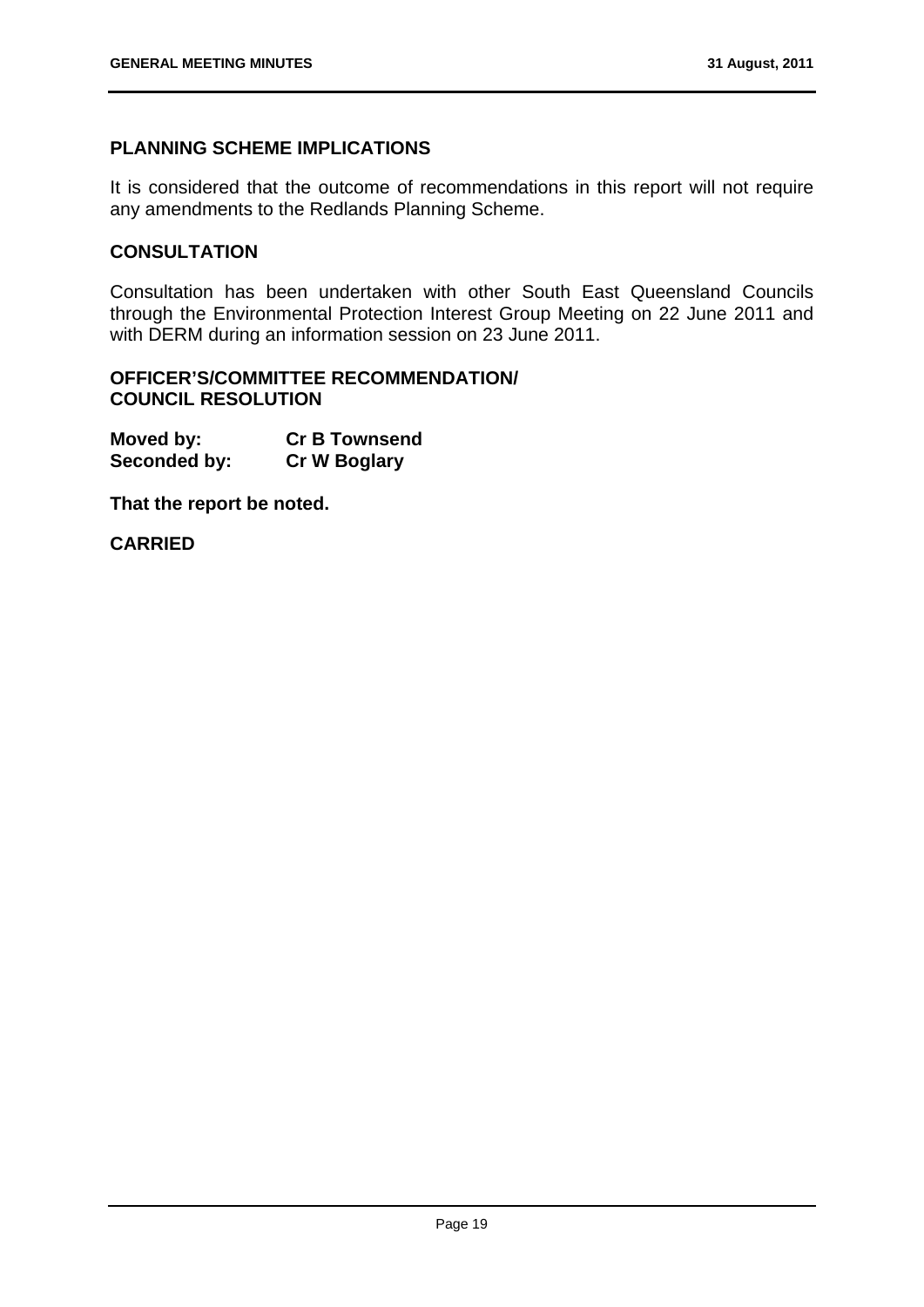#### **12 DEVELOPMENT AND COMMUNITY STANDARDS COMMITTEE – 23 AUGUST 2011**

Cr Burns declared a Material Personal Interest in Item 12.1.5 – *Permissible Change for Extractive Industry (Quarry Extension) at 616-632 West Mount Cotton Road, Sheldon* – and left the meeting at 4.21pm.

#### **12.1 ENVIRONMENT PLANNING & DEVELOPMENT**

| Moved by:    | Cr B Townsend |
|--------------|---------------|
| Seconded by: | Cr M Elliott  |

That the Development & Community Standards Committee Minutes of 23 August 2011 be received and resolutions noted on items resolved under delegated authority.

#### CARRIED

Development & Community Standards Committee Minutes 23/8/2011

#### **ITEMS RESOLVED UNDER DELEGATED AUHTORITY**

**12.1.1 CATEGORY 1 – MINOR COMPLYING CODE ASSESSMENTS & HOUSEKEEPING** 

 *(This item was resolved under delegated authority at Committee)* 

**12.1.2 CATEGORY 2 – COMPLYING CODE ASSESSMENTS AND MINOR IMPACT ASSESSMENTS** 

 *(This item was resolved under delegated authority at Committee)* 

**12.1.3 CATEGORY 3 – MODERATELY COMPLEX CODE AND IMPACT ASSESSMENTS** 

 *(This item was resolved under delegated authority at Committee)* 

- **12.1.4 APPEALS LIST CURRENT AS AT 16 AUGUST 2011**   *(This item was resolved under delegated authority at Committee)*
- **12.1.5 PERMISSIBLE CHANGE FOR EXTRACTIVE INDUSTRY (QUARRY EXTENSION) AT 616-632 WEST MOUNT COTTON ROAD, SHELDON**

 *(This item was resolved under delegated authority at Committee)* 

**12.2.1 APPEAL 3685 OF 2010 – APARTMENT BUILDING AT 7 TAYLOR CRESCENT, CLEVELAND** 

 *(This item was resolved under delegated authority at Committee)* 

Cr Burns returned to the meeting at 4.22pm.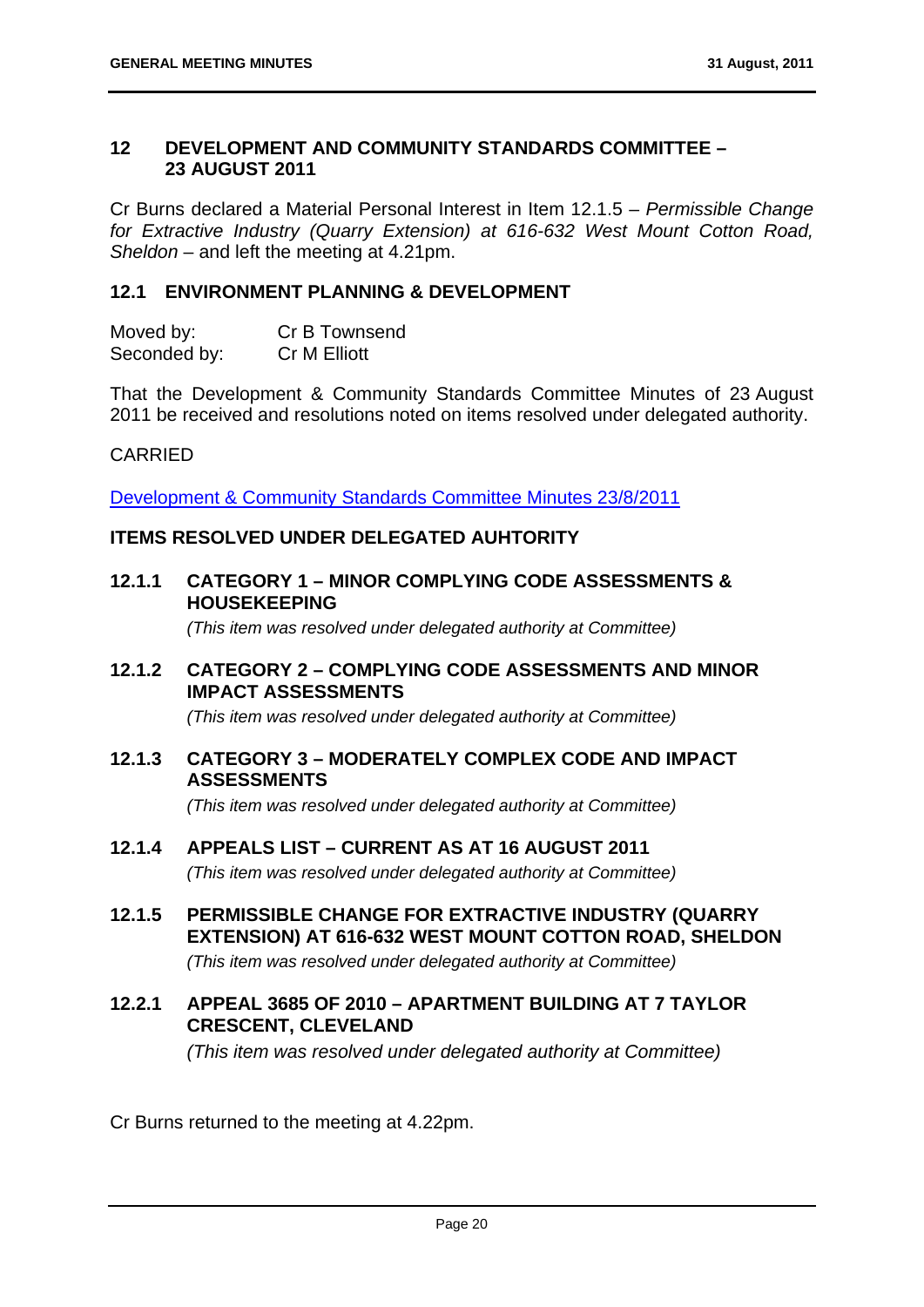#### **ITEM FOR CONSIDERATION**

#### **12.1.6 AMENDMENT TO REPORT FOR DEVELOPMENT AND COMMUNITY STANDARDS FEE DISCOUNTS AND WAIVERS**

| <b>Dataworks Filename:</b>  | <b>GOV - Development and Community Standards -</b><br><b>Reports for Noting</b>       |
|-----------------------------|---------------------------------------------------------------------------------------|
| <b>Attachment:</b>          | <b>Summary of Discretionary Discounts - April to</b><br><b>June 2011</b>              |
| <b>Responsible Officer:</b> | <b>Bruce Macnee</b><br><b>Manager Sustainable Assessment</b>                          |
| Author:                     | <b>Kerri Lee</b><br><b>Business Support Officer, Sustainable</b><br><b>Assessment</b> |

#### **EXECUTIVE SUMMARY**

The Development and Community Standards Fee Discounts and Waivers Report was presented to the Development and Community Standards Committee on 2 August, 2011.

An error has been identified in the Report which needs to be corrected. Accordingly, this report seeks approval of the amendment, which is detailed below.

#### **PURPOSE**

The purpose of this report is to seek Council approval to amend the Development and Community Standards Fee Discounts and Waivers Report as detailed below.

#### **BACKGROUND**

Following the Development and Community Standards Committee on 2 August, 2011 an error has been identified and requires amendment. The amendment is outlined below:

Total Amount of Discretionary Discounts issued for the period 1 April, 2011 to 30 June, 2011 should read **\$46,479.00** not \$88,868.00. This error was due to an amount recorded incorrectly in the Fee Register.

The applicant had requested a total refund of \$84,778.00, which was recorded in the register, but the delegate had approved a 50% refund of this amount, being \$42,389.00. This error has since been rectified.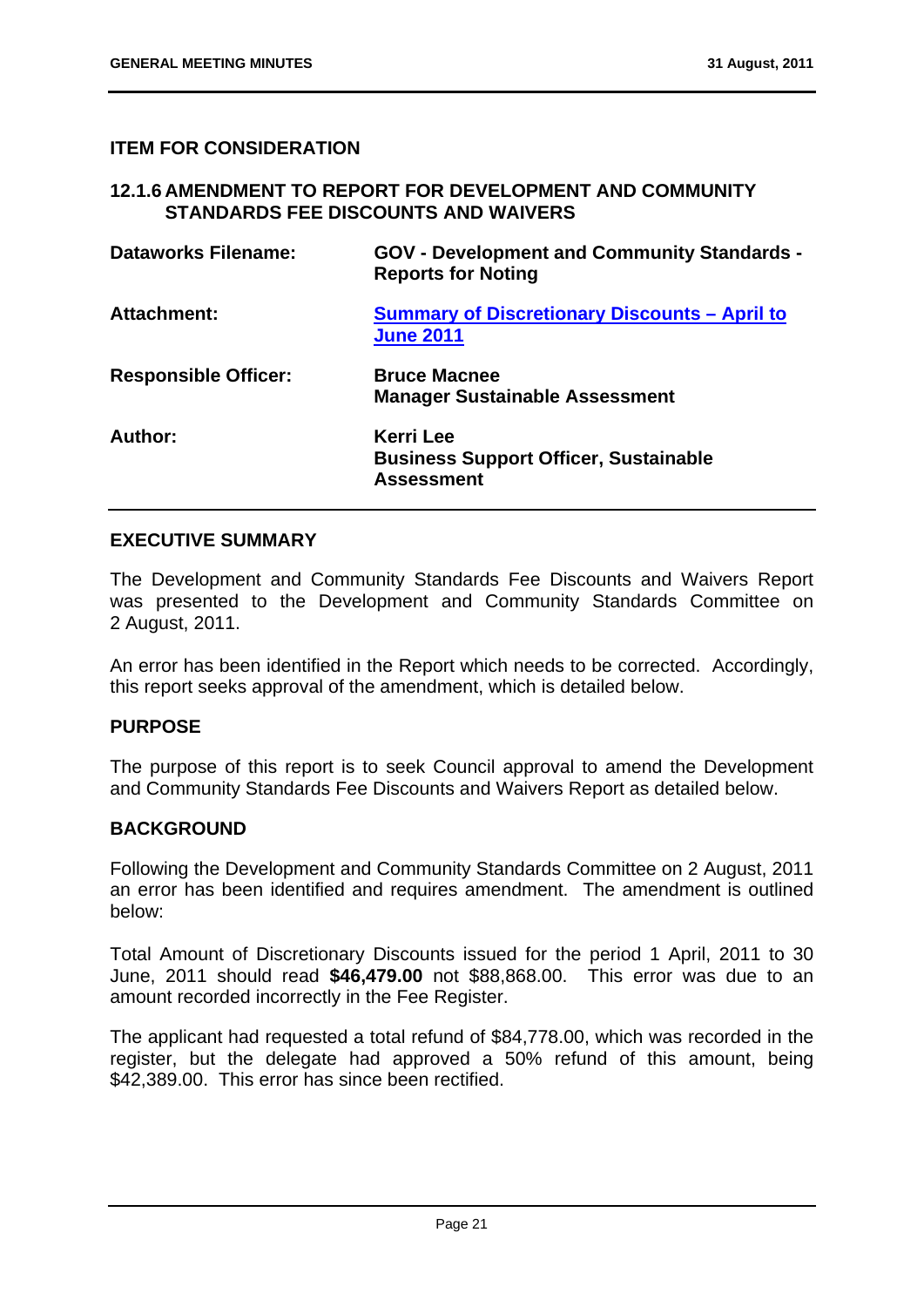**OFFICER'S/COMMITTEE RECOMMENDATION/ COUNCIL RESOLUTION** 

| Moved by:    | <b>Cr B Townsend</b> |
|--------------|----------------------|
| Seconded by: | <b>Cr W Boglary</b>  |

**That Council resolve that the proposed changes to the Development and Community Standards Fee Discounts and Waivers Report, as detailed above, be approved.** 

**CARRIED**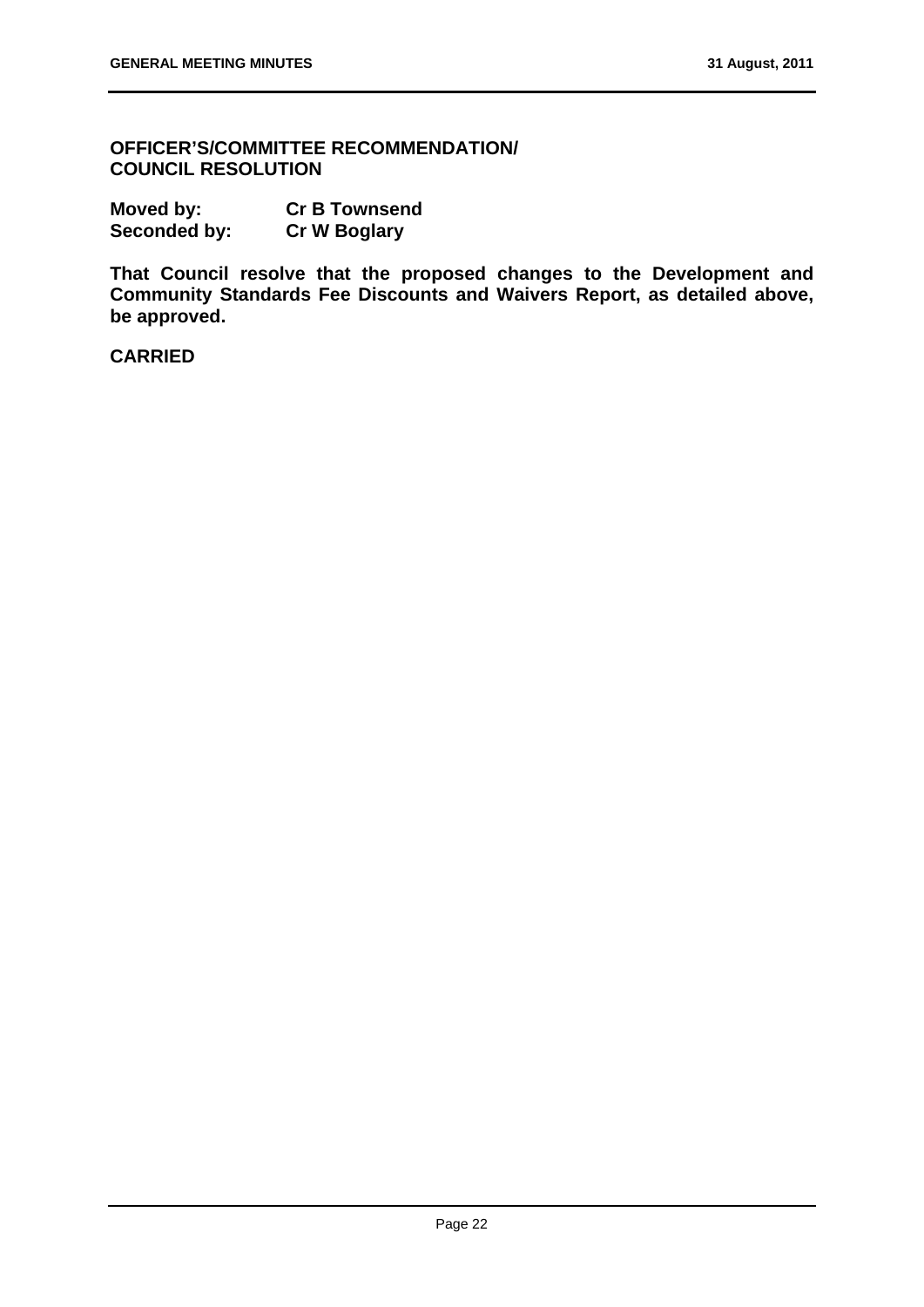#### **13 PLANNING AND POLICY COMMITTEE 3 AUGUST 2011**

Moved by: Cr M Elliott Seconded by: Cr K Reimers

That the Planning & Policy Committee Minutes of 3 August 2011 be received and resolutions noted on items resolved under delegated authority.

#### CARRIED

Planning & Policy Committee Minutes 3/8/2011

#### **13.1 ITEMS DELEGATED TO COMMITTEE FROM COUNCIL**

Items 13.1.1, 13.1.2, 13.1.3 and 13.1.4 were resolved at the Planning & Policy Committee meeting of 3 August 2011, with the Committee's resolutions presented to Council for noting only.

#### **13.1.1 SUBMISSION ON THE DRAFT SUSTAINABLE PLANNING REGULATORY PROVISION (ADOPTED CHARGES) DRAFT SPRP]**

| <b>Dataworks Filename:</b>  | <b>RTT Planning: PIPS General</b>                                                                                                                                |
|-----------------------------|------------------------------------------------------------------------------------------------------------------------------------------------------------------|
| <b>Attachments:</b>         | <b>RCC Submission on Draft SPRP</b><br><b>Draft State Planning Regulatory Provisions July 2011</b><br>Draft Infrastructure Charges Reform Guideline July<br>2011 |
| <b>Responsible Officer:</b> | <b>Murray Erbs</b><br><b>Manager City Infrastructure</b>                                                                                                         |
| Author:                     | <b>Giles Tyler</b><br><b>Senior Advisor Infrastructure Projects</b>                                                                                              |

#### **EXECUTIVE SUMMARY**

The Draft State Planning Regulatory Provision (adopted charges) [Draft SPRP] was gazetted on 1 July with immediate effect pursuant to section 73 of the *Sustainable Planning Act 2009* (SPA).

The Draft SPRP is now undergoing formal public consultation until 12 August 2011. The associated draft guideline and priority infrastructure area (PIA) maps identified in the Draft SPRP for Local Governments are included in that review.

#### **PURPOSE**

The purpose of this report is to seek Council's endorsement of the attached submission to the State Government on the Draft SPRP and guideline. Appropriate internal consultation has been undertaken to ensure a comprehensive response to the content and application of the Draft SPRP by affected stakeholders.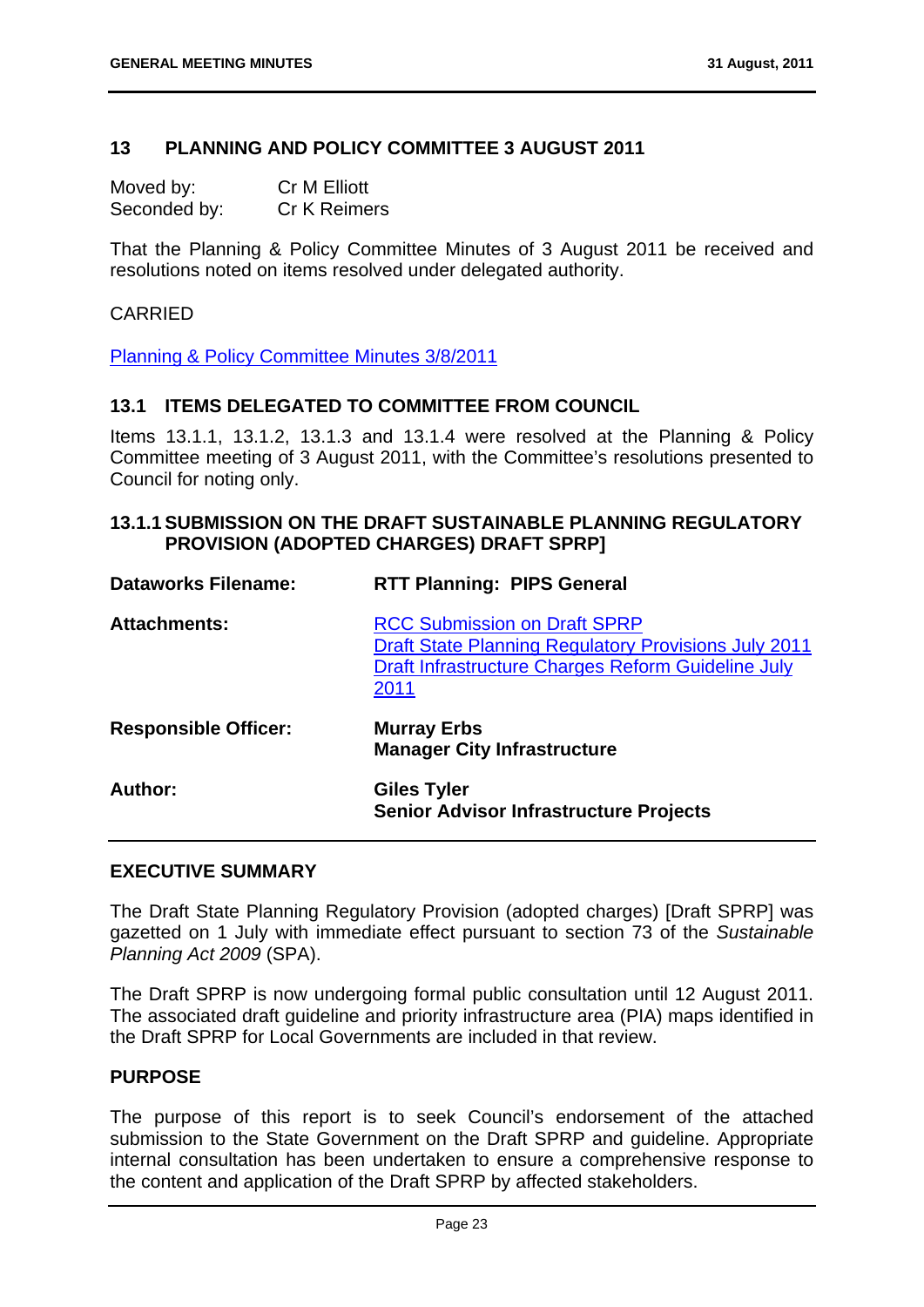#### **BACKGROUND**

The *Sustainable Planning (Housing Affordability and Infrastructure Charges Reform) Amendment Act 2011* (the Amending Act) introduced legislation to amend SPA to allow for the introduction of maximum standard infrastructure charges (or 'adopted infrastructure charges' as they are now known). The Amending Act provides for a State Planning Regulatory Provision (SPRP) which establishes:

- a maximum adopted charges for trunk infrastructure;
- the application of adopted infrastructure charges resolutions:
- the application of the charges to local government areas (with exemptions such as for declare MPAs);
- the triggers for levying the charge;
- the relationship to conditioning powers under SPA;
- the types of development infrastructure which can be charged for;
- the share of charges between local governments and distributor-retailers;
- discretion for local governments to provide credits ('discounts') for existing lawful uses and previous contributions paid;
- a capacity for local governments and applicants to reach agreement on charge offsets for supply of works/land in lieu of all or part of a charge;
- the indexation of charges:
- when a charges notice (ICN) must be issued;
- the record keeping requirements of a charges register; and
- the identification of local government priority infrastructure areas.

The Draft SPRP was gazetted on 1 July with immediate effect. The Draft SPRP is now undergoing formal public consultation until 12 August 2011.

#### **ISSUES**

Given the speed with which the amending legislation and regulations have been introduced by the State Government, it is not surprising that there are a number of omissions in the instruments. Similarly, the reforms would benefit from greater clarity in the intent, detail and application of the instruments.

Council should take this opportunity to make a submission on the Draft SPRP, to ensure the new charging process can be practically, efficiently and consistently implemented.

Some critical omissions contained within the Draft SPRP and identified in the submission include:

- difficulties in capturing developments not requiring an MCU where planning scheme definitions cannot be easily categorised into the Draft SPRP use types;
- no consistent standard definition provided for 'GFA' and 'impervious area';
- no standard definition of 'bedrooms' to specify out studies/sewing rooms etc;
- unlikely there will be the consistency State is looking for in how non-residential reconfiguration charges are applied by local government;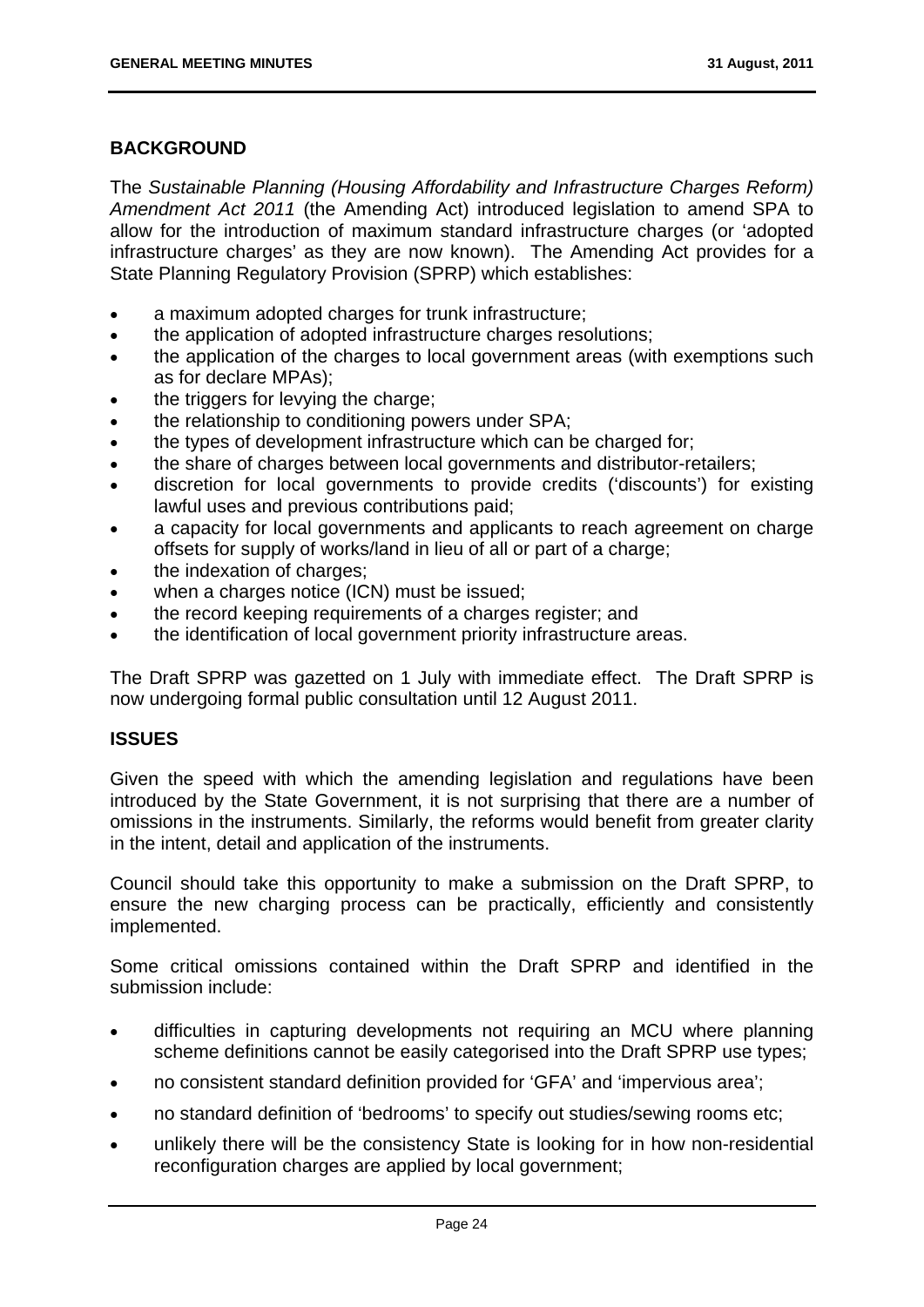- no provision for charge notices to identify that the charge is subject to indexation at time of payment;
- no direction given on extensions to currency periods and the applicable charge;
- no guidance on applicable charge where extensions to relevant period involve Infrastructure Agreements (IA) specifying credits for works/land in lieu;
- no guidance on the applicable charge regime where an unresolved appeal prior to 1 July does not involve infrastructure contributions;
- no guidance on whether a change to an existing approval for the size and type of development would trigger the Adopted Infrastructure Charge only for the additional development;
- no guidance on applicable charge where a request for a change of approval relates specifically to conditioned PSP charges;
- no guidance on whether representations to issued decisions and subsequent negotiated decisions will change the applicable charge (PSP or Adopted Infrastructure Charge?);
- no direction when the change is requesting to change the value of a PSP contribution in relation to the value of an offset for provision of trunk infrastructure due to a change of condition; and
- no specification of a test for inconsistency with scale and timing of development with trunk programs (is it more than a 5% variation?).

#### **RELATIONSHIP TO CORPORATE PLAN**

#### **5. Wise planning and design**

We will carefully manage population pressures and use land sustainably while advocating and taking steps to determine limits of growth and carrying capacity on a local and national basis, recognising environmental sensitivities and the distinctive character, heritage and atmosphere of local communities. A well-planned network of urban, rural and bushland areas and responsive infrastructure and transport systems will support strong, healthy communities.

5.12 Plan, provide and advocate for essential physical and social infrastructure that supports community well-being and manage Council's existing infrastructure assets to ensure current service standards are maintained or improved

#### **FINANCIAL IMPLICATIONS**

In managing the financial risk to Council of the maximise infrastructure charges being forced upon it by the State Government, it is important Council makes a submission to ensure there is clarity around the implementation of the new charge regime, particularly in relation to it being defensible and transparent.

#### **PLANNING SCHEME IMPLICATIONS**

The outcome of the recommendation in this report will not directly result in amendments to the Redlands Planning Scheme. In accordance with the Draft SPRP,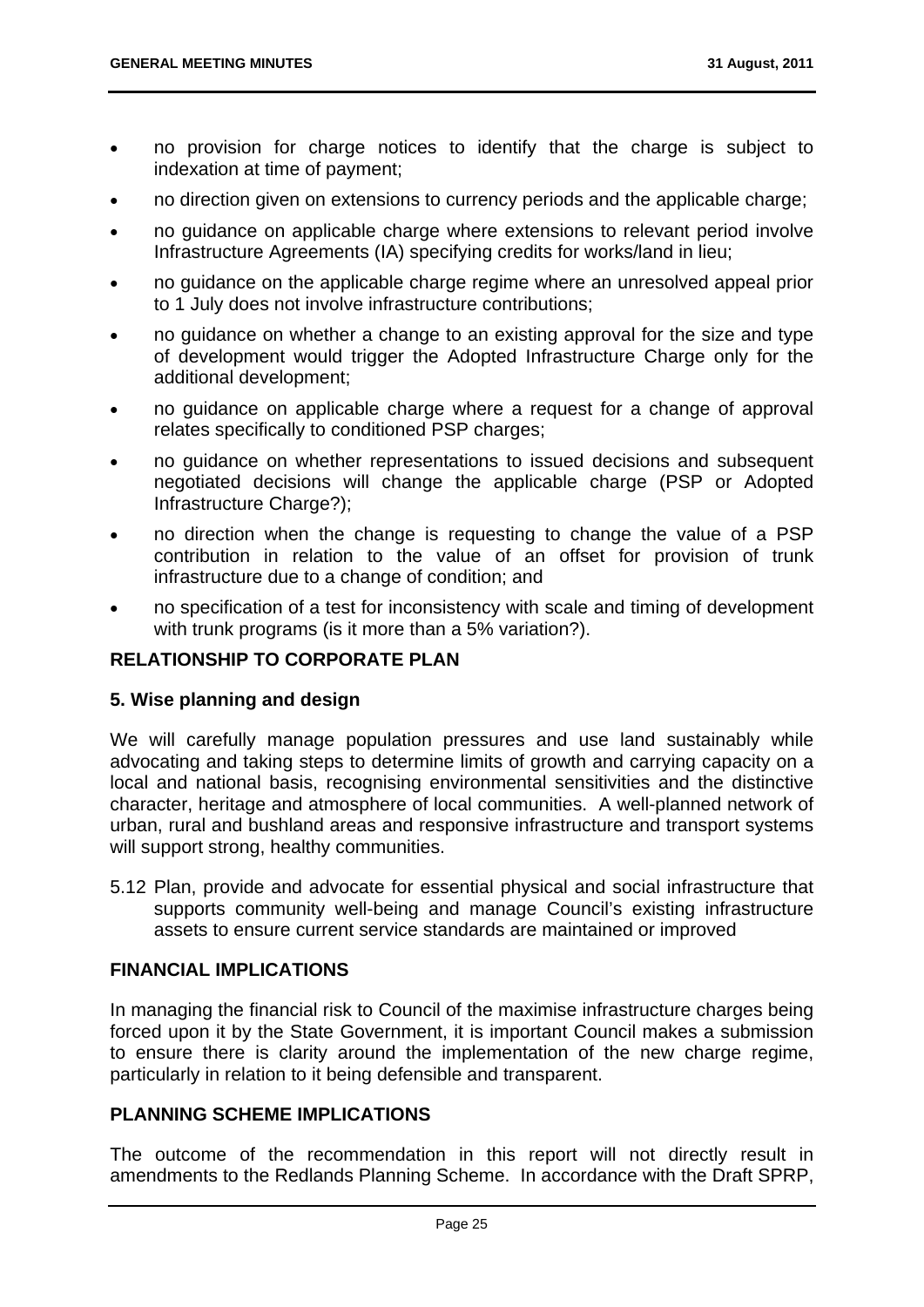the current *adopted infrastructure charges resolution* is attached to the Planning Scheme but not part of it.

#### **CONSULTATION**

Input has been sought from internal stakeholders, with a shared register being made available on the intranet to collate and coordinate comments, suggestions and observations.

#### **OPTIONS**

#### **PREFERRED**

That Council resolve to endorse the submission (as attached to this report) to the State Government on the *Draft State Planning Regulatory Provision (adopted charges) (July 2011)*.

#### **OFFICER'S RECOMMENDATION/ COMMITTEE RESOLUTION**

| Moved by:    | <b>Cr D Henry</b>   |
|--------------|---------------------|
| Seconded by: | <b>Cr W Boglary</b> |

**That Committee, under delegated authority, resolve to endorse the submission (as attached to this report) to the State Government on the** *Draft State Planning Regulatory Provision (adopted charges) (July 2011)***.** 

#### **CARRIED**

#### **COUNCIL RESOLUTION**

| Moved by:    | <b>Cr M Elliott</b> |
|--------------|---------------------|
| Seconded by: | <b>Cr K Reimers</b> |

**That the Committee Resolution be noted.** 

#### **CARRIED**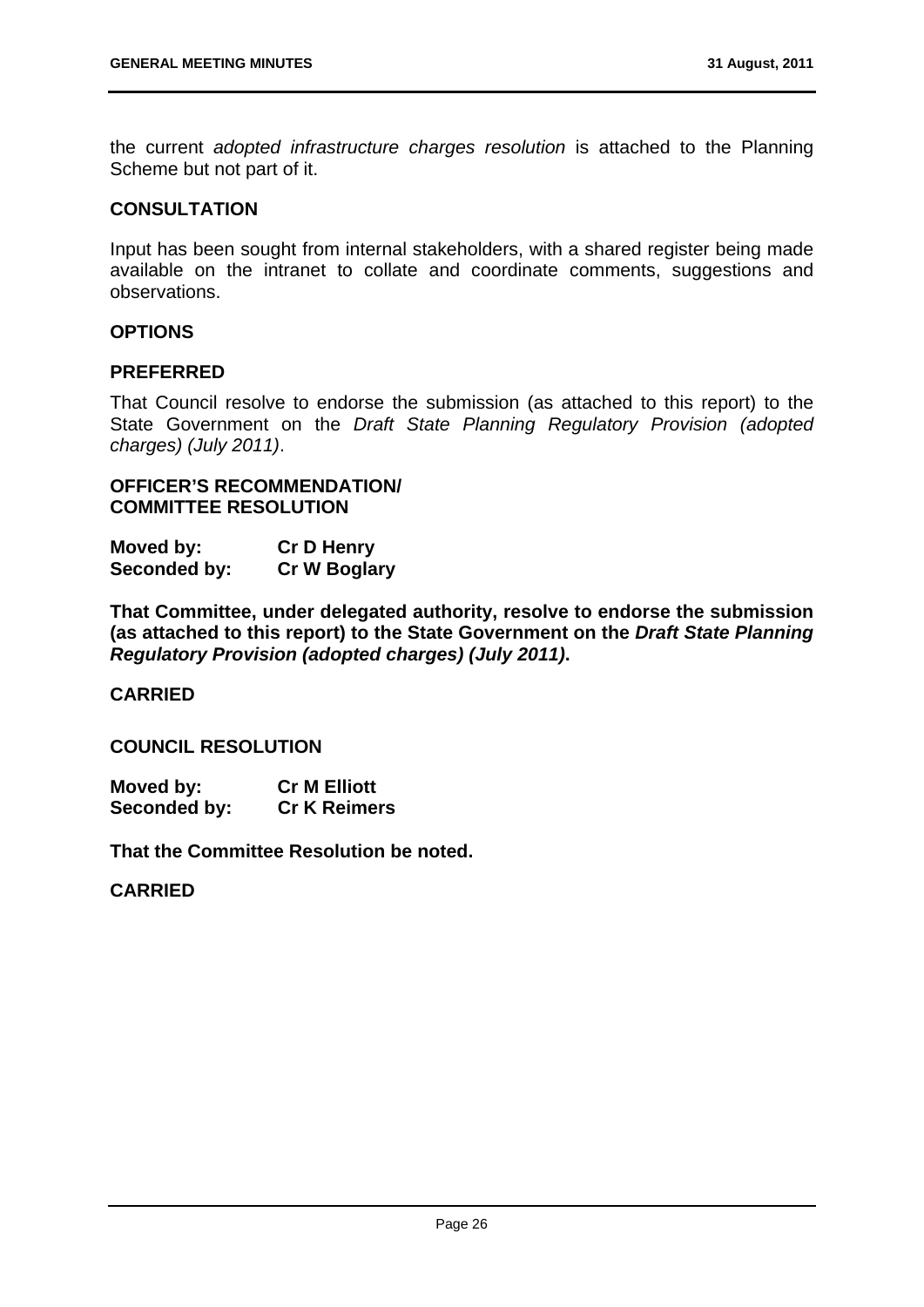#### **13.1.2 RECEIPT OF THE SMBI INTEGRATED LOCAL TRANSPORT PLAN FOR PUBLIC RELEASE**

| <b>Dataworks Filename:</b>  | <b>RTT Planning: SMBI Integrated Local Transport</b><br><b>Plan</b>           |
|-----------------------------|-------------------------------------------------------------------------------|
| <b>Attachments:</b>         | <b>Final Draft SMBI Integrated Local Transport Plan</b><br><b>Review 2011</b> |
| <b>Responsible Officer:</b> | <b>Murray Erbs</b><br><b>Manager City Infrastructure</b>                      |
| Author:                     | <b>Janet Smith</b><br><b>Adviser Transport Planning</b>                       |

#### **EXECUTIVE SUMMARY**

The completion of the *2011 Southern Moreton Bay Islands Integrated Local Transport Plan (SMBI ILTP)* is in its final stages.

At the General Meeting of  $27<sup>th</sup>$  July 2011, Council resolved to delegate authority under section 257(1)(c) of the *Local Government Act 2009* to the Planning and Policy Committee on  $3<sup>rd</sup>$  August 2011, to make resolution to approve the final draft of the 2011 SMBI ILTP available to the public and that following from this, six (6) weeks be allowed for comments and feedback from the community, drawing to a close on  $16<sup>th</sup>$ September 2011.

#### **PURPOSE**

The purpose of this report is to request that the final draft of the *2011 SMBI ILTP* be made available to the public and that following from this, 6 weeks be allowed for and comments and feedback from the community.

#### **BACKGROUND**

The update of the *SMBI ILTP* commenced late 2009. The update was prompted as a result of a number of changes on the islands since the previous plan of 2002, namely strong population growth, changes to the transport network and most recently the release of the *Redland Bay Centre and Foreshore Master Plan (RBCFMP).*

Preparation of the revised *SMBI ILTP* required the completion of a number of supporting studies, namely the *Southern Moreton Bay Islands Mobility study* (travel survey), the *SMBI Water Transport Alternative Route Study* and the *Weinam Creek Social and Economic Impact Assessment*. The supporting studies took longer to complete than anticipated leading to delays in the completion of the *SMBI ILTP*.

Extensive community consultation was undertaken for the SMBI ILTP, namely:

- Community 'Speak Out' Macleay Island
- 'Open House' Russell Island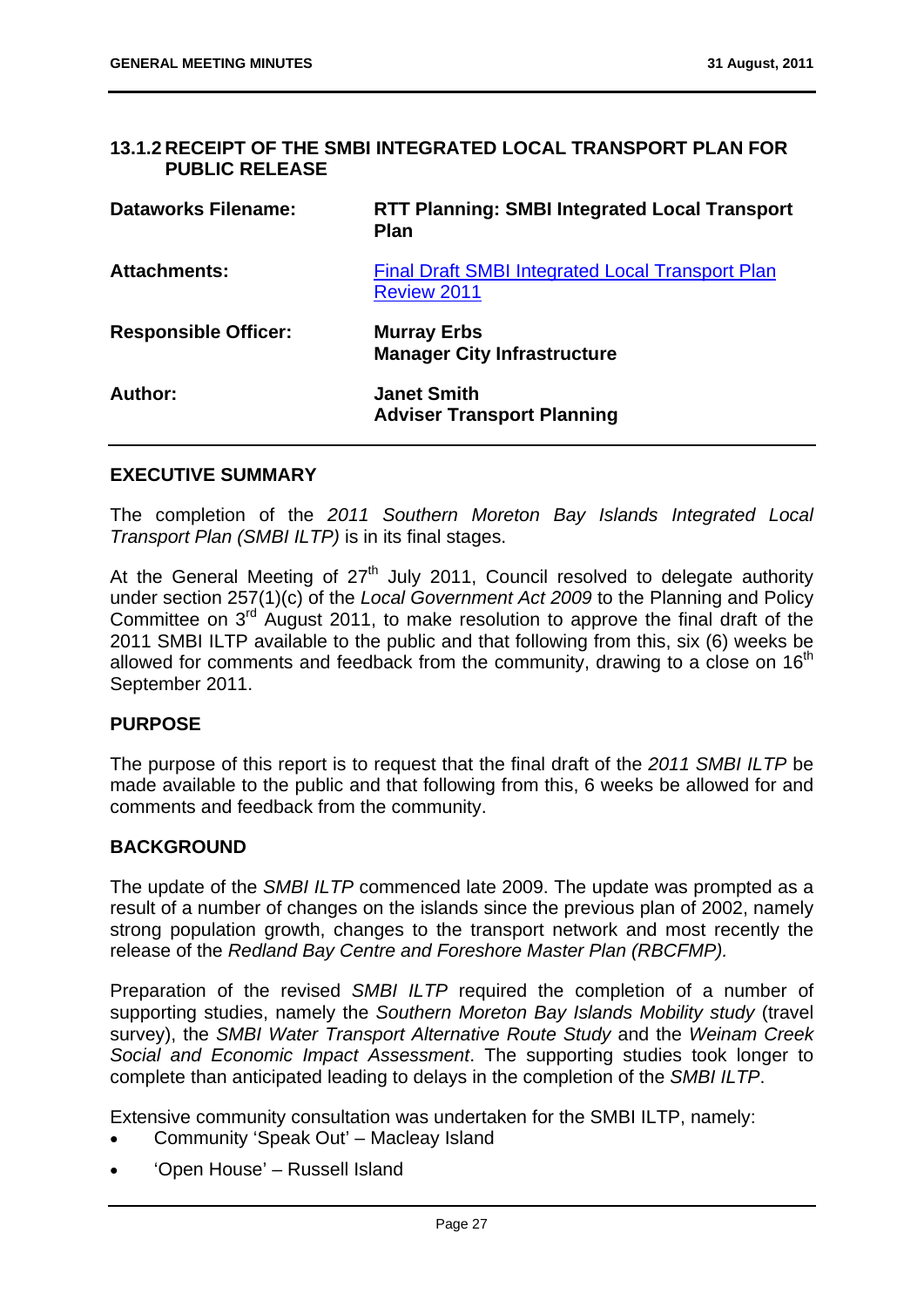Key government and stakeholder workshop

A community and stakeholder discussion paper was also released and submissions sought. Numerous submissions were received over the course of the update and the consultants Aurecon have reviewed the outcomes of this and the consultation to prepare the plan.

This plan, the final draft of the *2011 SMBI ILTP*, is now ready for public release. It is anticipated that 6 weeks would be required for any comments from the community, with the end date for this on Friday, 16 September 2011.

#### **ISSUES**

The *SMBI ILTP* has been undertaken against the backdrop of the *Redland Bay Centre and Foreshore Master Plan*. Some aspects of this plan, in particular the proposed Weinam Creek car park charging were controversial. As a result, there has been a keen interest from the SMBI community about this plan throughout the process.

#### **RELATIONSHIP TO CORPORATE PLAN**

#### **5. Wise planning and design**

We will carefully manage population pressures and use land sustainably while advocating and taking steps to determine limits of growth and carrying capacity on a local and national basis, recognising environmental sensitivities and the distinctive character, heritage and atmosphere of local communities. A well-planned network of urban, rural and bushland areas and responsive infrastructure and transport systems will support strong, healthy communities.

5.8 Plan and advocate to connect the city's communities with improved public transport including a road, ferry, cycling and walking network that provides safe and efficient movement within the city and the region and supports physical activity; and promote efficient and environmentally responsible private transport

#### **FINANCIAL IMPLICATIONS**

There are no financial implications.

#### **PLANNING SCHEME IMPLICATIONS**

There are no planning scheme implications.

#### **CONSULTATION**

If the community wishes to provide comments, they will be advised to submit via email or through a written submission.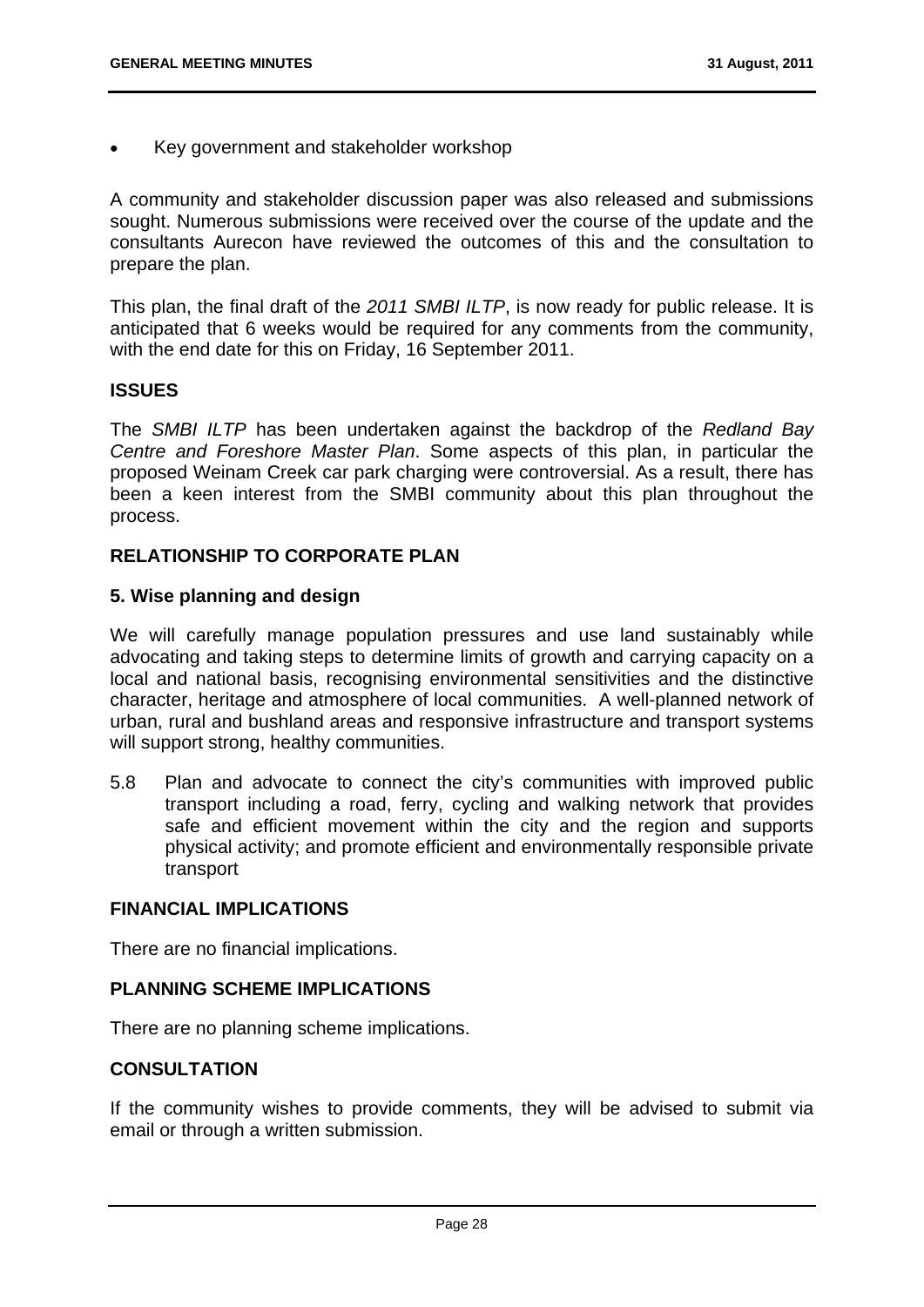#### **OPTIONS**

#### **PREFERRED**

That Committee, under delegated authority, make resolution to approve the final draft of the 2011 SMBI ILTP available to the public and that following from this, six (6) weeks be allowed for comments and feedback from the community, drawing to a close on 16th September 2011.

#### **OFFICER'S RECOMMENDATION**

That Committee, under delegated authority, make resolution to approve the final draft of the 2011 SMBI ILTP available to the public and that following from this, six (6) weeks be allowed for comments and feedback from the community, drawing to a close on 16<sup>th</sup> September 2011.

#### **COMMITTEE RESOLUTION**

| Moved by:    | <b>Cr B Townsend</b> |
|--------------|----------------------|
| Seconded by: | <b>Cr M Hobson</b>   |

**That Committee, under delegated authority, make resolution to receive the final draft of the SMBI Integrated Local Transport Plan, and make the document available to the public immediately to allow comment to be completed by 31st of August 2011 for finalisation of the subsequent report to Council and to align with the completion of the consultation relating to the SMBI 2030.** 

#### **CARRIED**

#### **COUNCIL RESOLUTION**

| Moved by:    | <b>Cr M Elliott</b> |
|--------------|---------------------|
| Seconded by: | <b>Cr K Reimers</b> |

**That the Committee Resolution be noted.** 

#### **CARRIED**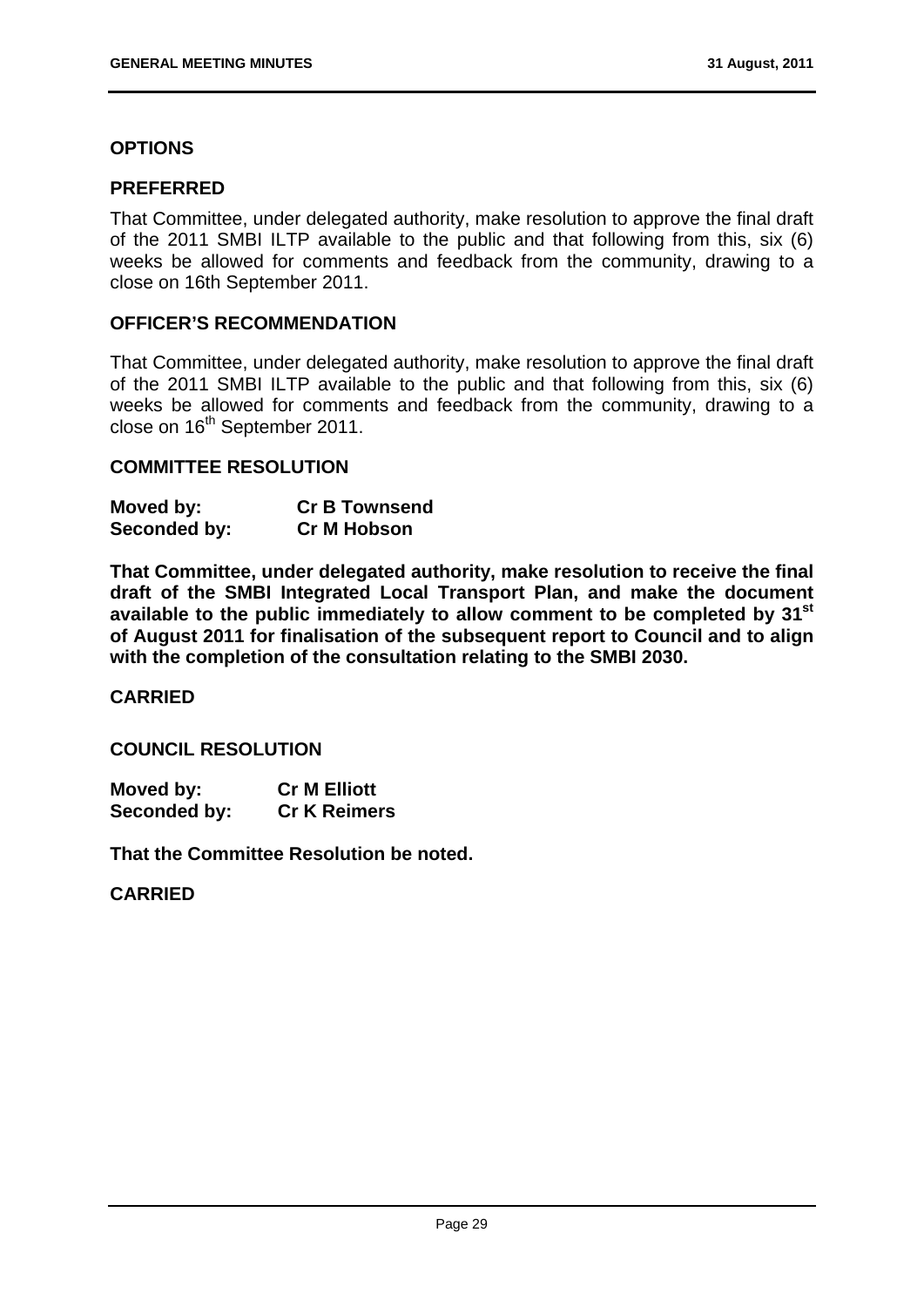#### **13.1.3 EGW WOOD SPORTSFIELD AND SEL OUTRIDGE PARK LANDSCAPE MASTER PLAN**

| <b>Dataworks Filename:</b>  | P&R Sports Parks - EGW Wood Masterplan 2010<br>P&R Sports Parks - Sel Outridge Park Masterplan<br>2010              |
|-----------------------------|---------------------------------------------------------------------------------------------------------------------|
| <b>Attachments:</b>         | <b>EGW Wood Sportsfields Draft Landscape Master</b><br><b>Plan</b><br>Sel Outridge Park Draft Landscape Master Plan |
| <b>Responsible Officer:</b> | <b>Roberta Bonnin</b><br><b>Manager Community Futures</b>                                                           |
| Author:                     | <b>Kristina Dickman</b><br><b>Senior Adviser Sport &amp; Recreation</b>                                             |

#### **EXECUTIVE SUMMARY**

At the General Meeting of Council on the  $27<sup>th</sup>$  July 2011 Council resolved to refer approval for the release of the draft EGW Wood Sportsfield Landscape Master Plan and Sel Outridge Park Landscape Master Plan for the purposes of seeking public comments; to the Planning and Policy Committee of the  $3<sup>rd</sup>$  August 2011 and to delegate authority to the Committee to deal with these matters through resolution.

Community and Social Planning (C&SP) and Environmental Management (EM) have developed draft Landscape Master Plans for EGW Wood Sportsfield and Sel Outridge Park.

Both sites currently function as high use sporting grounds and recreational areas. There are multiple stakeholder interests and environmental considerations at both sites.

Stage 1 of the master planning process is now completed with the development of two draft landscape masterplans. Subject to Council approval, the drafts will be released to the public to conduct further community consultation prior to their finalisation

#### **PURPOSE**

The purpose of this report is to present to Council the EGW Wood Sportsfield and Sel Outridge Park draft landscape master plans and seek approval for the release of the draft plans to the community for further public consultation and feedback.

#### **BACKGROUND**

At the General Meeting of Council on the 27<sup>th</sup> July 2011 Council resolved to delegate authority under Section 257 (1)(c) of the *Local Government Act 2009* to the Planning and Policy Committee on the  $3<sup>rd</sup>$  August 2011 to resolve the following matters: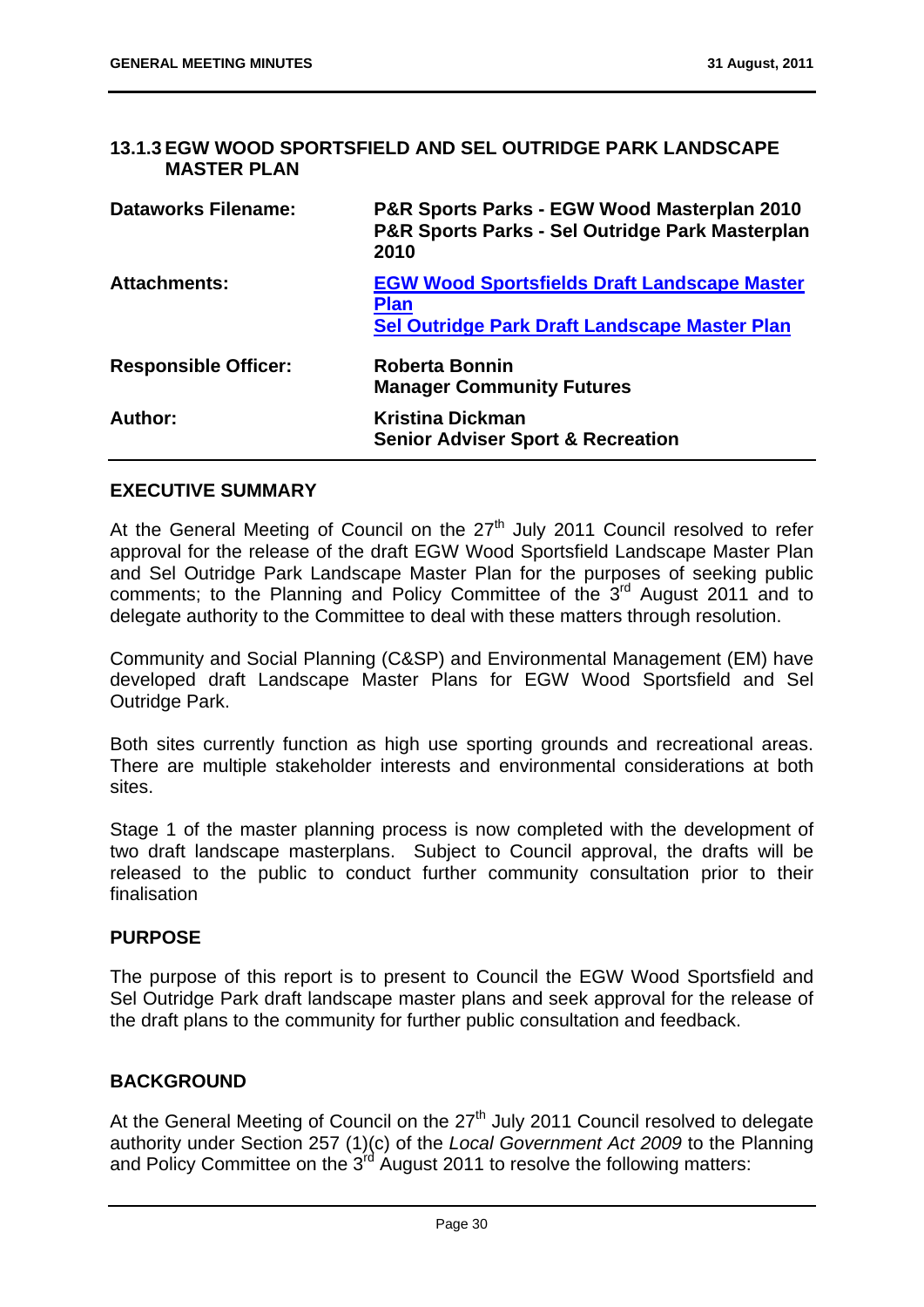- 1 To approve the release of the draft EGW Wood Sportsfield Landscape Master Plan and Sel Outridge Park Landscape Master Plan for the purposes of seeking public comments; and
- 2 That the consultation period remain open for public comment until 2<sup>nd</sup> September 2011.

In accordance with the Operational Budget 2010/11 and the Operational Plan 2010/11 Council has undertaken landscape master planning for EGW Wood Sportsfield, Wellington Point, and Sel Outridge Park, Redland Bay.

# **ISSUES**

Landscape master plans (LMPs) provide a planning guide for the community and Council over a ten year period, along with strategic and operational advice. Stage 1 of the masterplanning process is now complete with the development of the two draft landscape masterplans which are ready for further community consultation. Once finalised the landscape masterplans will guide the following:

- Operations and maintenance schedules
- Equipment and facility replacement and renewal
- Grant and subsidy applications from other levels of government that can be sought to implement small or large components of the LMP
- Scheduling capital works projects through Council's 10 year Capital Works Program.

The endorsement of a LMP does not mean that the park will be upgraded in its entirety within a set timeframe. The implementation may be in stages and as funding is made available.

In delivering on the visions and goals of Redlands 2030 Community Plan and Council Corporate Plan 2010-2015, Council endorsed the 2010/11 Operational Plan and accompanying budget for the EGW Wood Sportsfield and Sel Outridge Park Landscape Master Plans to be undertaken. The plans serve to guide both Council and the community in the development of these sites over the next 10 years.

Extensive background information, internal and external stakeholder engagement and technical studies compiled by Council officers over the last several months have been considered and consolidated into the draft EGW Wood Sportfield Landscape Master Plan and the draft Sel Outdridge Park Landscape Master Plan.

The landscape masterplans are developed as planning guides for Council and the community for ten to twenty years and provide a vision to guide site development as well as design features and direction for the management of significant issues. The major design influences for the planning of EGW Wood Sportsfield and Sel Outridge Park include:

 Protection of the environmental values of the park balanced with the needs of the community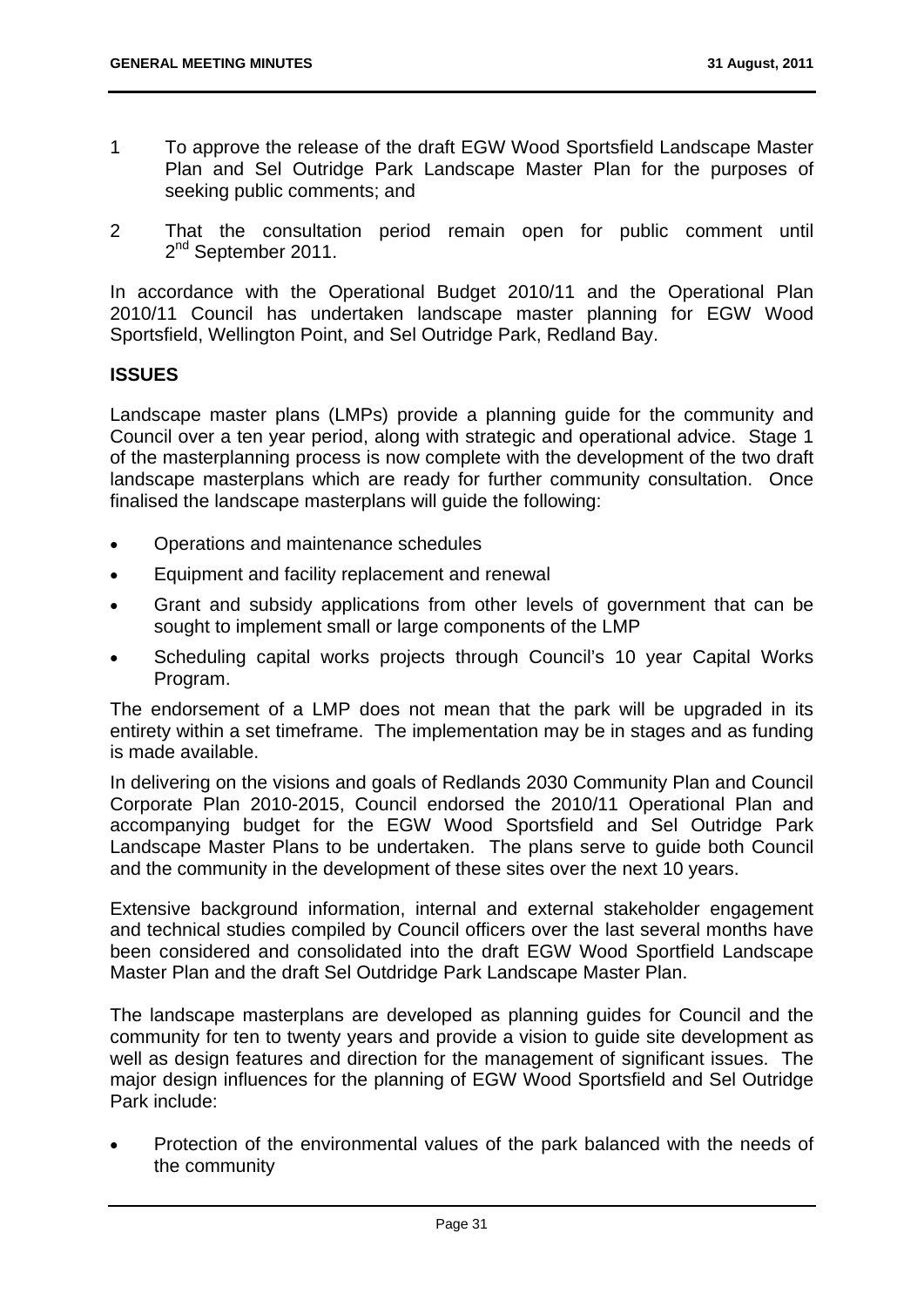- Maximisation of access to the park and opportunities for walking and cycling
- Links and connections to other paths/destinations such as the business Centres of Wellington Point and Redland Bay
- Minimisation of potential crime risks through design and lighting solutions
- Recognition that facilities are intended to be multipurpose, serving the needs of more than one group where possible
- Maximising recreation opportunities and providing a mix of activities and infrastructure to get people of all ages and abilities active and healthy
- Creation of natural and artificial shaded areas
- Improve flood mitigation and site drainage issues
- Car parking and vehicle movement and access, pedestrian safety.

Stage 1 of the masterplanning process is now completed with the development of the two draft landscape masterplans. Each draft landscape masterplan contains an analysis of the site and its context and character, key findings of technical studies and community consultation, a vision and proposed landscape plan, indicative finishes and a planting palette.

Stage 2 of the masterplanning process is to conduct further community consultation on the draft landscape masterplans. The open public consultation process allows a community wide peer review which provides a range of different ways for residents to participate in community consultation on issues that affect them. The information gathered through this process will provide Council with 'best-fit' options for the sites as well as highlight other unforeseen opportunities or limitations of the draft landscape masterplans prior to their finalisation.

The suggested public consultation period for each draft landscape master plan is four weeks to remain closing on the 2 September 2011.

This timeframe has been proposed in order enable the community to participate in a range of community engagement processes with Council officers and further redrafting to complete the master plans within the 2011 calendar year. Community engagement on three other landscape master plans will be undertaken in September/October with completion dates by December 2011.

# **RELATIONSHIP TO CORPORATE PLAN**

The revised EGW Wood Sportsfield Landscape Master Plan and Sel Outridge Park Landscape Master Plan will drive three outcome areas from the Corporate Plan and Redlands 2030, and their implementation will contribute to the achievement of the eleven goals from the Corporate Plan.

# **2. Green living**

Our green living choices will improve our quality of life and our children's lives, through our sustainable and energy efficient use of resources, transport and infrastructure, and our well informed responses to risks such as climate change.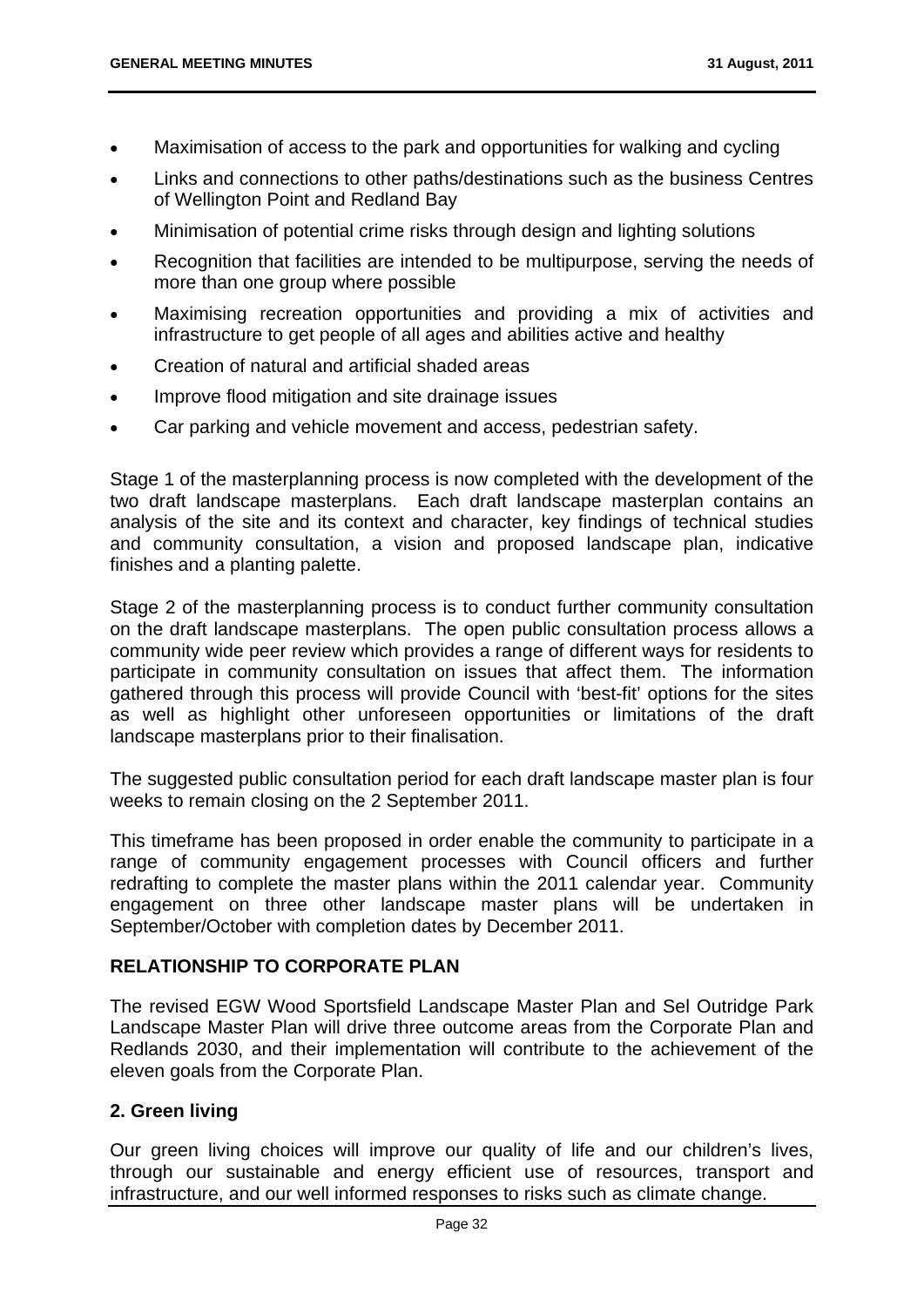- 2.1 Achieve sustainability through strong leadership and innovation, and by effective planning and managing our services, assets and resources
- 2.4 Provide and maintain safe and attractive routes for people to walk and cycle throughout the city and to connect to nearby regional centres
- 2.7 Keep Redlands clean and green through programs that increase community participation in practical and positive local action to build a sense of ownership and an increasing pride in our city
- 2.9 Protect our community and the natural environment by managing environmental harm and nuisance caused by industry, business, development from past and present activities

# **5. Wise planning and design**

We will carefully manage population pressures and use land sustainably while advocating and taking steps to determine limits of growth and carrying capacity on a local and national basis, recognising environmental sensitivities and the distinctive character, heritage and atmosphere of local communities. A well-planned network of urban, rural and bushland areas and responsive infrastructure and transport systems will support strong, healthy communities.

- 5.6 Manage the built environment in a way that creates accessible and user friendly spaces and maintains our local character and identity, ensuring all new developments use high quality design that reflects our sub-tropical climate, promotes health, community harmony and wellbeing
- 5.8 Plan and advocate to connect the city's communities with improved public transport including a road, ferry, cycling and walking network that provides safe and efficient movement within the city and the region and supports physical activity; and promote efficient and environmentally responsible private transport
- 5.11 Provide for 'place making' throughout the city through creative and inclusive master planning, local area planning, public art and heritage planning and precinct character planning processes to manage development at a local level
- 5.12 Plan, provide and advocate for essential physical and social infrastructure that supports community well-being and manage Council's existing infrastructure assets to ensure current service standards are maintained or improved
- 5.13 Enhance the city's liveability and enable people to enjoy outdoor activities, social gatherings and community events through planning, providing and managing high quality parks and open spaces

# **7. Strong and connected communities**

Our health, wellbeing and strong community spirit will be supported by a full range of services, programs, organisations and facilities, and our values of caring and respect will extend to people of all ages, cultures, abilities and needs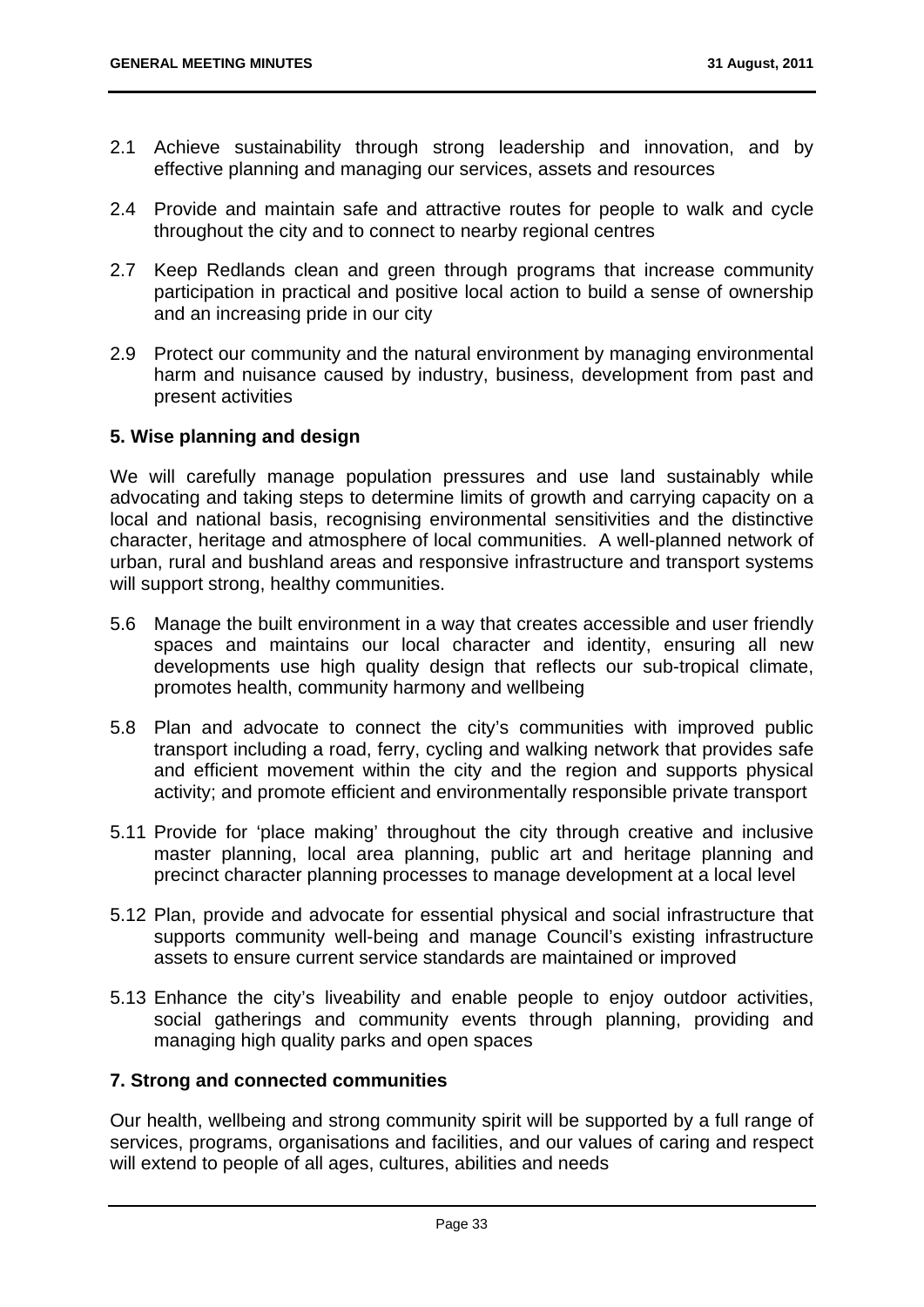- 7.2 Provide access to quality services, facilities and information that meet the needs of all age groups and communities, especially disadvantaged and vulnerable people
- 7.7 Increase children and young people's active participation in community life and support their social, cultural and physical development
- 7.8 Support "Ageing Well in the Redlands", to enable active participation in all aspects of community life

# **FINANCIAL IMPLICATIONS**

There are no additional financial implications for Council as a result of this report.

Funds for community engagement and revisions to the draft landscape masterplan have been accommodated in the 2011/12 budget.

# **PLANNING SCHEME IMPLICATIONS**

The Land Use Planning Group was consulted and it is considered that the outcome of recommendations in this report will not require any amendments to the Redlands Planning Scheme.

# **CONSULTATION**

Consultation to date has involved interviews, site analysis and intercept surveys and surveys with residents and onsite meetings with both internal and external stakeholders. This information has been directly translated in the draft the master plans. Further public engagement will refine the master plan to the satisfaction of stakeholders, residents and user groups.

#### **External**

#### **Sel Outridge Park**

- Redlands Cricket Inc.
- Redlands Fishing Club
- Local Business Owners
- Redland Bay Residents Association
- Park Users
- Personal Trainers

# **EGW Wood Sportsfield**

- Redland Sporting Club
- Redlands Cricket Inc
- All Stars Netball Association
- Wellington Point Bowls Club
- Redlands Bocce Club
- Wellington Point State High School
- Redlands College
- Wellington Point Community Hall & Users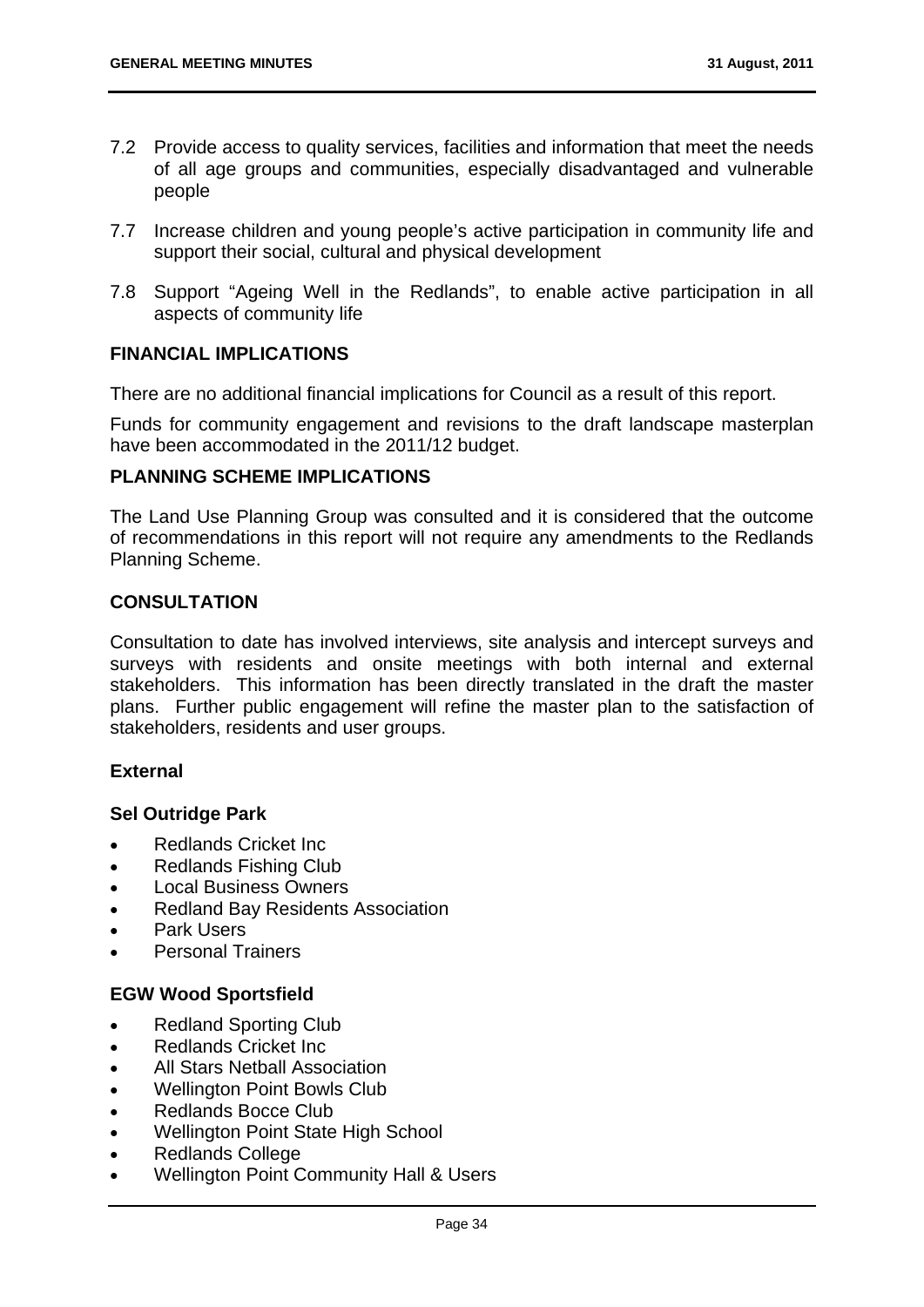- Local Business Owners
- Cleveland Scottish Country Dancers
- Park Users
- **Residents**

# **Internal**

- Elected Council Representatives
- Leisure & Recreation Services Manager
- Senior Sport and Recreation Officer Leisure & Recreation Services
- Service Manager Survey Services
- Principal Adviser Land Use Planning
- Principal Adviser Open Space Planning
- Senior Advisers Natural Environment Team
- Senior Adviser Waste Planning
- Senior Adviser Parks and Conservation

# **OPTIONS**

# **PREFERRED**

That Council resolve as follows:

- 1 To approve the release of the draft EGW Wood Sportsfield Landscape Master Plan and Sel Outridge Park Landscape Master Plan for the purposes of seeking public comments; and
- 2 That the consultation period remains open for public comment for four weeks until 2 September 2011.

# **ALTERNATIVE**

That Council does not support the public release of the draft landscape master plans and the matter be deferred to subsequent meeting of Council pending additional information as directed by Council

# **OFFICER'S RECOMMENDATION/ COMMITTEE RESOLUTION**

**Moved by: Cr W Boglary Seconded by: Cr B Townsend** 

**That Committee, under delegated authority resolve as follows:** 

- **1 To approve the release of the draft EGW Wood Sportsfield Landscape Master Plan and Sel Outridge Park Landscape Master Plan for the purposes of seeking public comments; and**
- **2 That the consultation period remains open for public comment for four weeks until 2 September 2011.**

**CARRIED**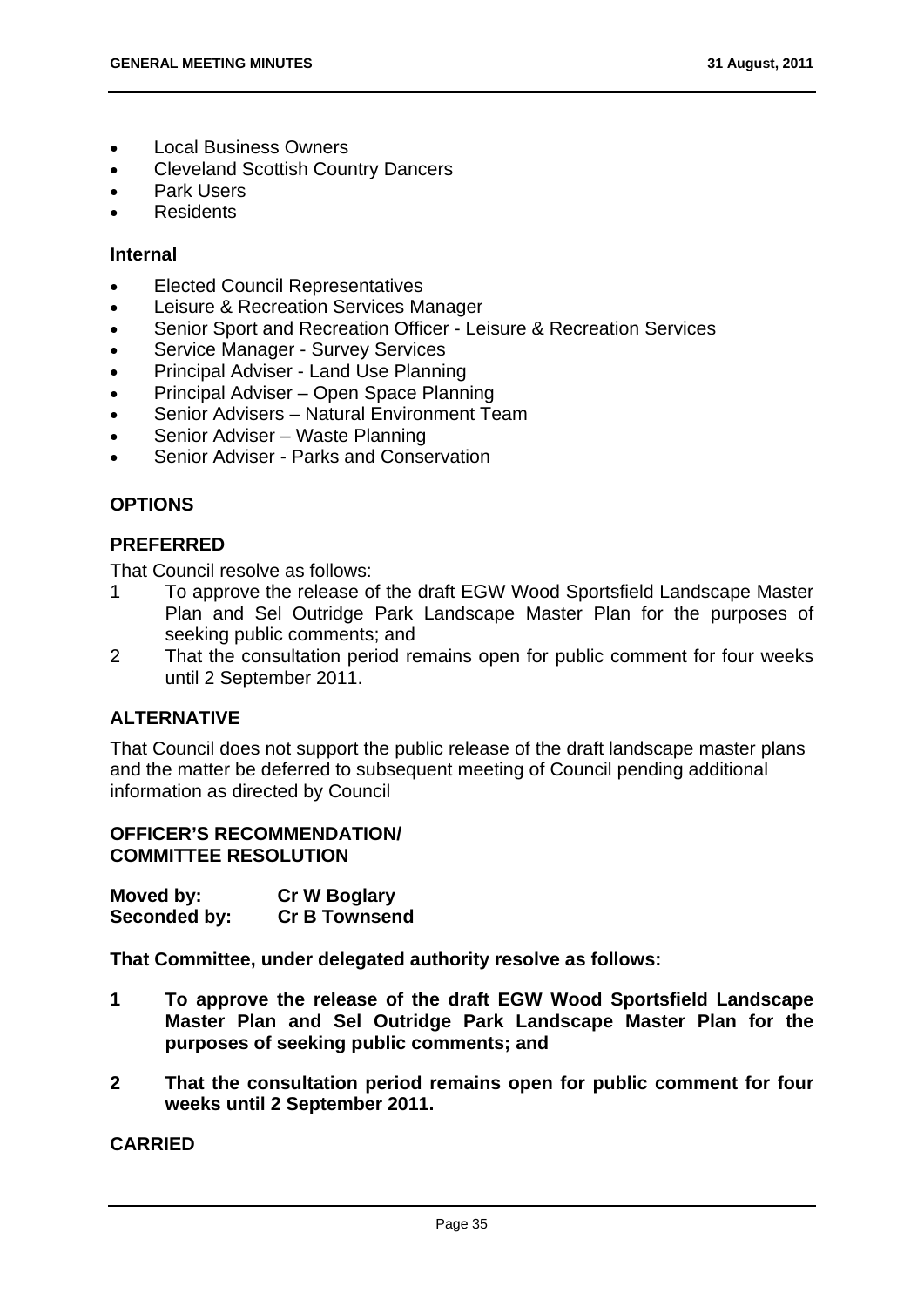# **COUNCIL RESOLUTION**

| Moved by:    | <b>Cr M Elliott</b> |
|--------------|---------------------|
| Seconded by: | <b>Cr K Reimers</b> |

**That the Committee Resolution be noted.** 

**CARRIED**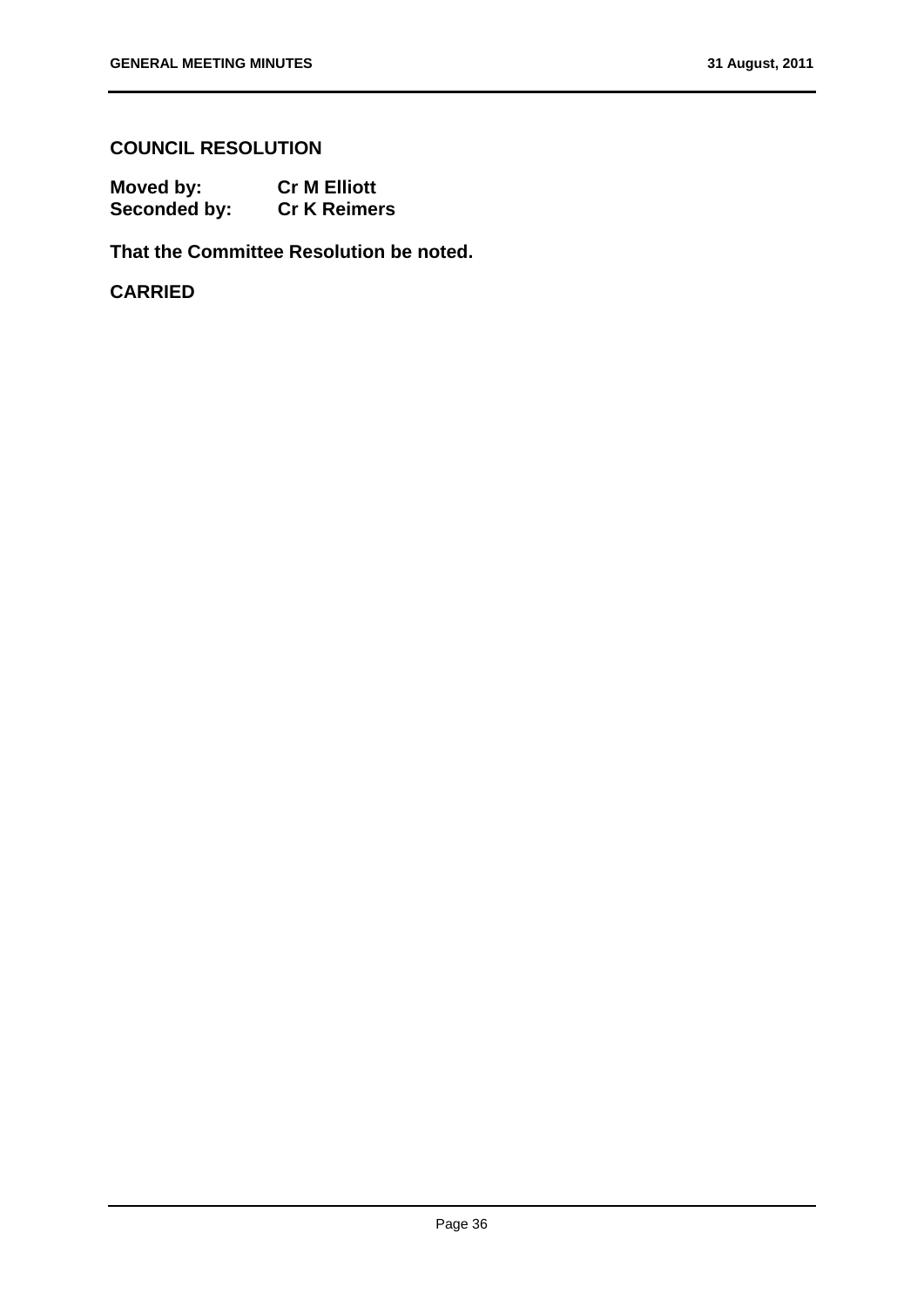# **13.1.4 STATE GOVERNMENT ELECTION LOBBY PRIORITIES**

| <b>Dataworks Filename:</b>  | <b>Gov- General Correspondence - Elections</b>                 |
|-----------------------------|----------------------------------------------------------------|
| <b>Attachment:</b>          | <b>Strategic Priorities for Redlands</b>                       |
| <b>Responsible Officer:</b> | <b>Roberta Bonnin</b><br><b>Manager Community Futures</b>      |
| Author:                     | <b>Lacey Brown</b><br><b>Strategic Advisor Social Planning</b> |

#### **EXECUTIVE SUMMARY**

Details of strategic priority projects for the Redlands have been prepared for submission to the Liberal National Party (LNP) and the State government for their consideration.

# **PURPOSE**

The purpose of this report is to seek endorsement of the strategic priorities and to forward the detail onto the LNP and the State government for their consideration. Information on these priorities is to be made available to the public.

#### **BACKGROUND**

The Liberal National Party (LNP) has requested details of any infrastructure backlogs and future needs in the Redlands for their consideration as part of the LNP plan for Building Queensland's Future – Together.

#### **ISSUES**

A number of Council and State forward planning documents detail priority projects that will create a better future and quality life for the Redlands community.

It is important to note that the current economic environment provides a number of challenges and it is critical to advocate and form partnerships and alliances with other levels of government and the private sector to attract new investment in infrastructure.

The attached document (Attachment 1) identifies high level strategic priorities for the Redlands that require an integrated approach with the State government and other key stakeholders. Priorities have been divided into seven (7) key themes with associated projects:

- North Stradbroke Island Transition Strategy
- Southern Moreton Bay Islands
- Transport Connectors
- Conservation and Recreation
- Health and Communities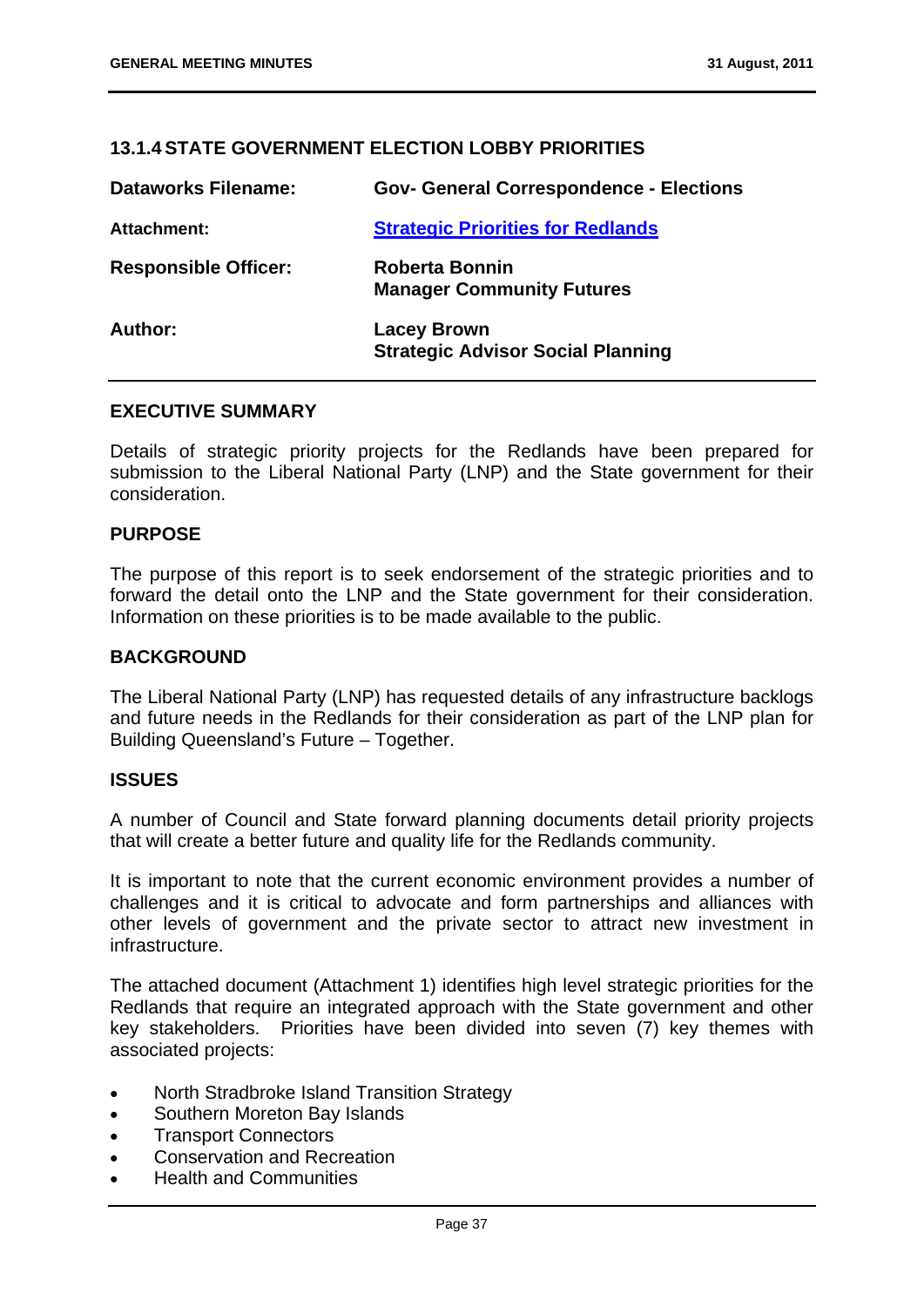- Economic Development and Job Creation
- Resource Management

The higher order priorities, priority rationale, indicative timeframes and costings have been provided in Attachment 1.

# **RELATIONSHIP TO CORPORATE PLAN**

The strategic priority projects relate to a number of outcomes which include:

- Healthy natural environment
- Embracing the bay
- Quandamooka Country
- Wise planning and design
- Supportive and vibrant economy
- **•** Strong and connected communities

# **FINANCIAL IMPLICATIONS**

In delivering on the strategic priorities, it is important for Council to advocate to other levels of government the need to form partnerships to achieve the goals of Redlands 2030 and the Corporate Plan. This may result in reprioritising of budget allocations to take advantage of any additional State funds should the State government target some of these priorities out of schedule.

# **PLANNING SCHEME IMPLICATIONS**

The outcome of the recommendations in this report will not directly result in amendments to the Redlands Planning Scheme.

# **CONSULTATION**

The following officers were consulted as part of this process:

- Manager Community and Social Planning
- Manager Infrastructure Planning
- Manager Environmental Management
- Manager Economic Development
- General Manager Governance and Planning
- Chief Executive Officer

# **OPTIONS**

#### **PREFERRED**

That Committee, under delegated authority, resolve as follows to:

- 1. Endorse the strategic priorities for Redlands (Attachment 1);
- 2. Make public the strategic priorities on Council's website; and
- 3. Forward the detail on the strategic priorities (Attachment 1) to the Liberal National Party (LNP) and the State government for consideration.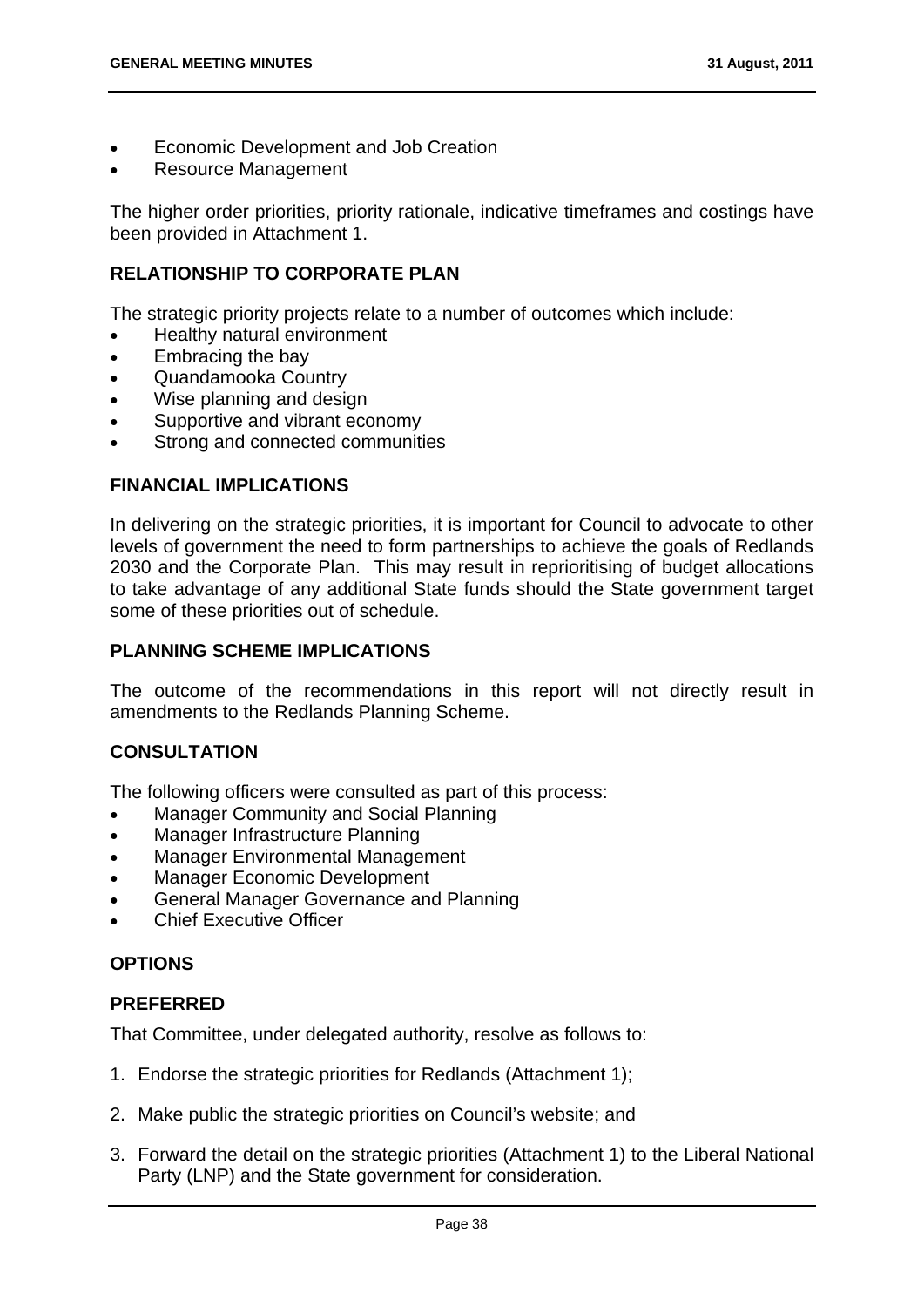# **ALTERNATIVE**

That Committee, under delegated authority, resolve as follows to:

- 1. Endorse the strategic priorities for Redlands (Attachment 1) with changes;
- 2. Make public the strategic priorities on Council's website; and
- 3. Forward the detail on the strategic priorities (Attachment 1) to the Liberal National Party (LNP) and the State government for consideration.

# **OFFICER'S RECOMMENDATION**

That Committee, under delegated authority, resolve to:

- 1. Endorse the strategic priorities for Redlands (Attachment 1);
- 2. Make public, the strategic priorities on Council's website; and
- 3. Forward the detail on the strategic priorities (Attachment 1) to the Liberal National Party (LNP) and the State government for consideration.

# **COMMITTEE DISCUSSION**

After committee discussion, re-prioritising was undertaken and has been reflected in the attachment as follows:

- Page 14 Tier for Weinam Creek Transport Hub Upgrade is now changed to Tier 2.
- Pages 3, 7 & 15 Document now includes 'Carparking Provision'.
- Pages 8 and 14 amendment (SMBI State commitment for subsidy for wastewater infrastructure) now reads 60%.

# **COMMITTEE RESOLUTION**

| Moved by:    | <b>Cr M Hobson</b>  |
|--------------|---------------------|
| Seconded by: | <b>Cr M Elliott</b> |

**That Committee, under delegated authority, resolve to:** 

- **1. Endorse the strategic priorities for Redlands (Attachment 1 as amended);**
- **2. Make public, the strategic priorities on Council's website; and**
- **3. Forward the detail on the strategic priorities (Attachment 1 as amended) to the Liberal National Party (LNP) and the State government for consideration.**

# **CARRIED**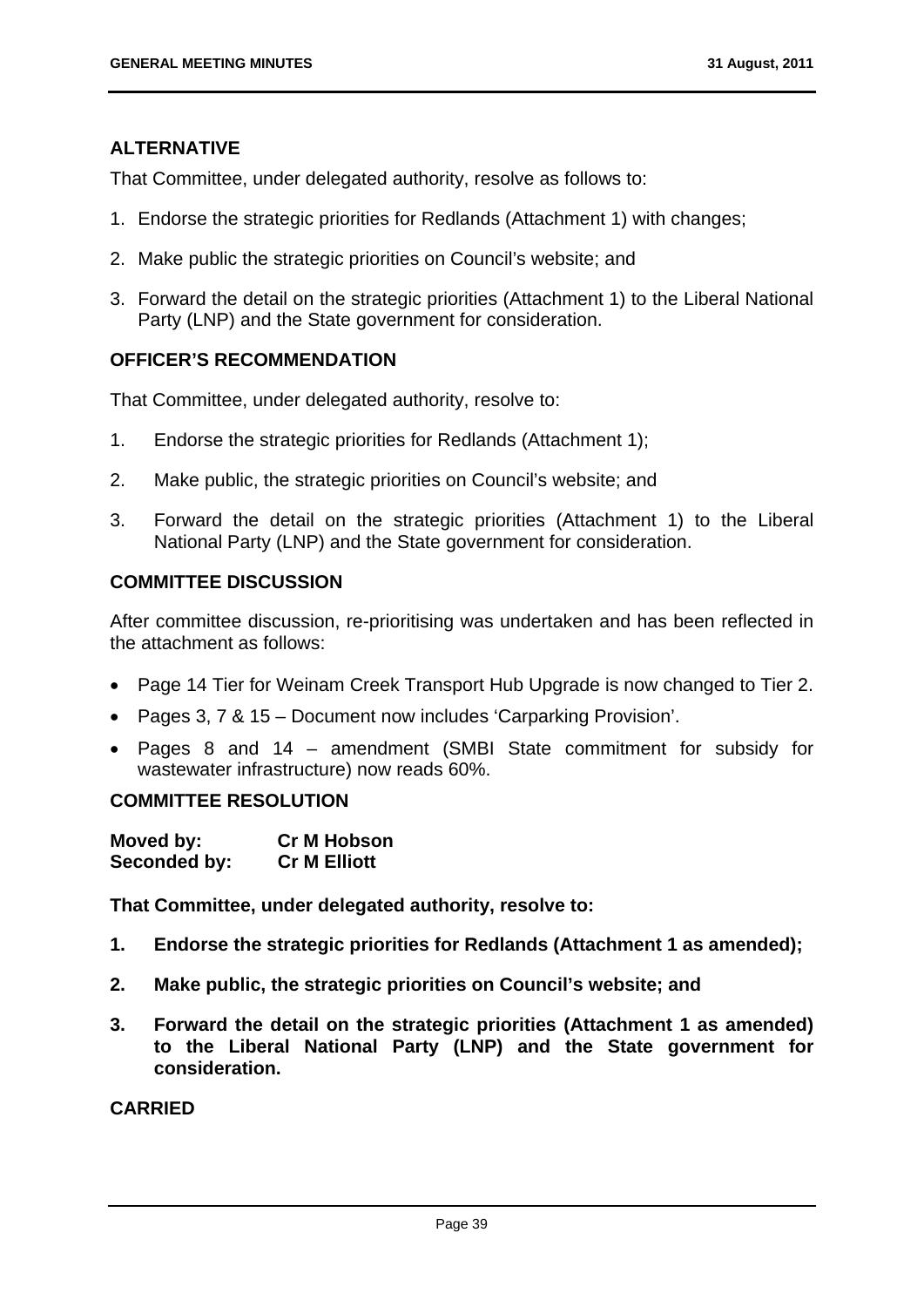# **COUNCIL RESOLUTION**

| Moved by:    | <b>Cr M Elliott</b> |
|--------------|---------------------|
| Seconded by: | <b>Cr K Reimers</b> |

**That the Committee Resolution be noted.** 

**CARRIED**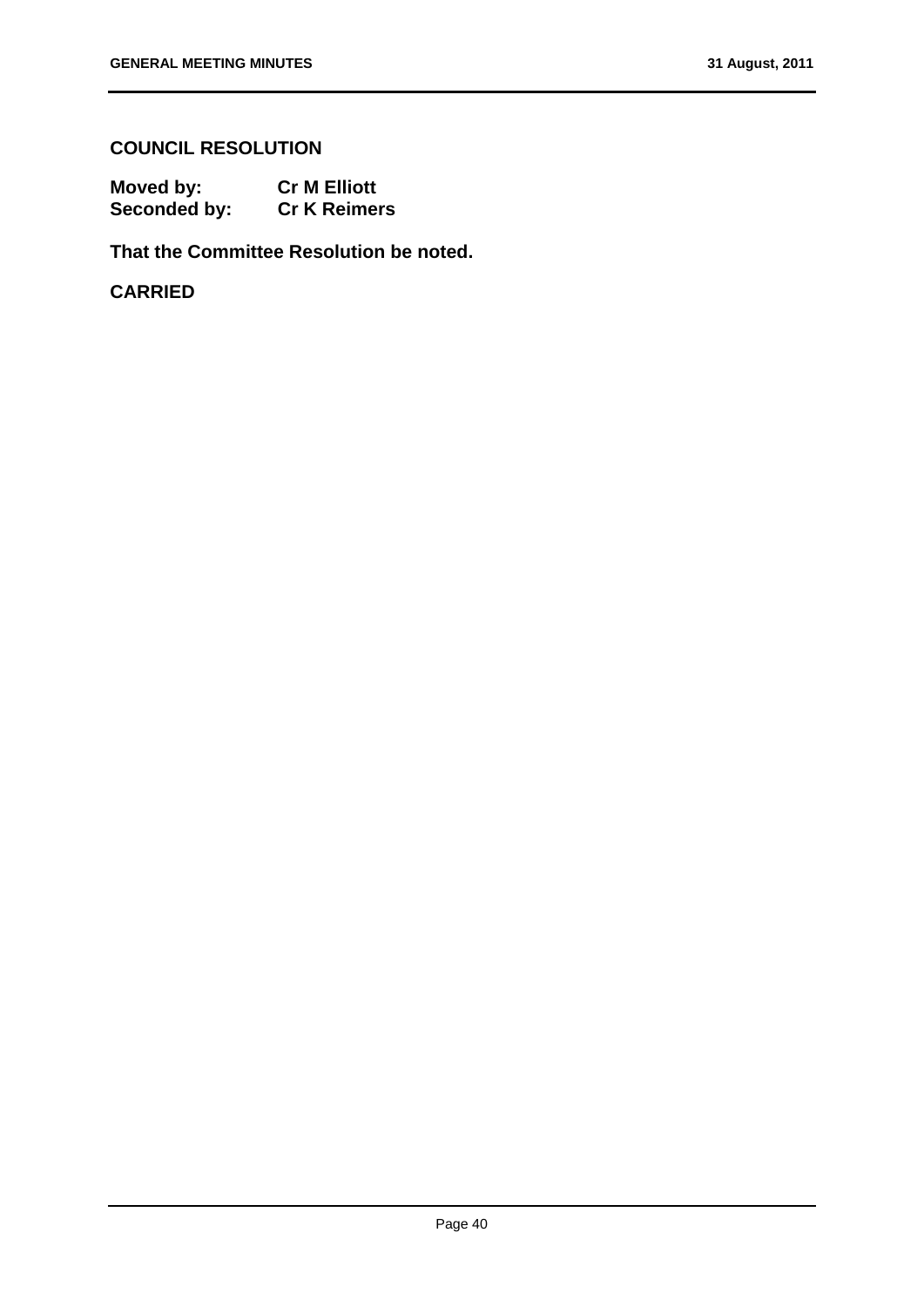# **13.2 PLANNING & POLICY**

# **13.2.1 SMBI COMMUNITIES ADVISORY COMMITTEE MEETING MINUTES 05 JULY 2011**

| <b>Dataworks Filename:</b>  | <b>GOV SMBI Advisory Committee</b>                                     |
|-----------------------------|------------------------------------------------------------------------|
| Attachment:                 | <b>SMBI Advisory Committee Report</b>                                  |
| <b>Responsible Officer:</b> | <b>Nick Clarke</b><br><b>General Manager Governance &amp; Planning</b> |
| Author:                     | <b>Mark Conlan</b><br><b>Principal Advisor SMBI Strategy</b>           |

# **EXECUTIVE SUMMARY**

The SMBI Communities Advisory Committee met on Tuesday, 05 July 2011 at the Russell Island Recreation Hall, Russell Island. Attached is a copy of the Committee Report from this meeting.

The following reports were considered by the Advisory Committee:

# **5.1 UPDATES AND REVIEW OF ACTIONS FROM PREVIOUS MEETINGS**

Officer's Recommendation was –

That the Advisory Committee:

- 1. Note the wrap up of the remaining outstanding actions from previous meetings as presented in the Attachment; and
- 2. Support Council in addressing the outstanding items through future planning and by capturing outstanding items within the draft SMBI 2030.

Advisory Committee recommendation was –

That the Advisory Committee:

- 1. Note the wrap up of the remaining outstanding actions from previous meetings as presented in the Attachment;
- 2. Support Council in addressing the outstanding items through future planning and by capturing outstanding items within the draft SMBI 2030; and
- 3. That the SMBICAC is disappointed that the state government's Southern Moreton Bay Marine Infrastructure Master Plan is on hold. The plan held great promise to provide much needed infrastructure, employment and leisure opportunities for Southern Moreton Bay. SMBICAC urges Council to ensure, through ongoing contact with the state government, that these initiatives are pursued either by this government or the next.

# **5.2 RELEASE OF DRAFT SMBI PLUS REVIEW & DRAFT SMBI 2030 DOCUMENTS**

This report provides the Advisory Committee with an update on the latest drafts of the SMBI PLUS Review and the SMBI 2030 documents. These documents have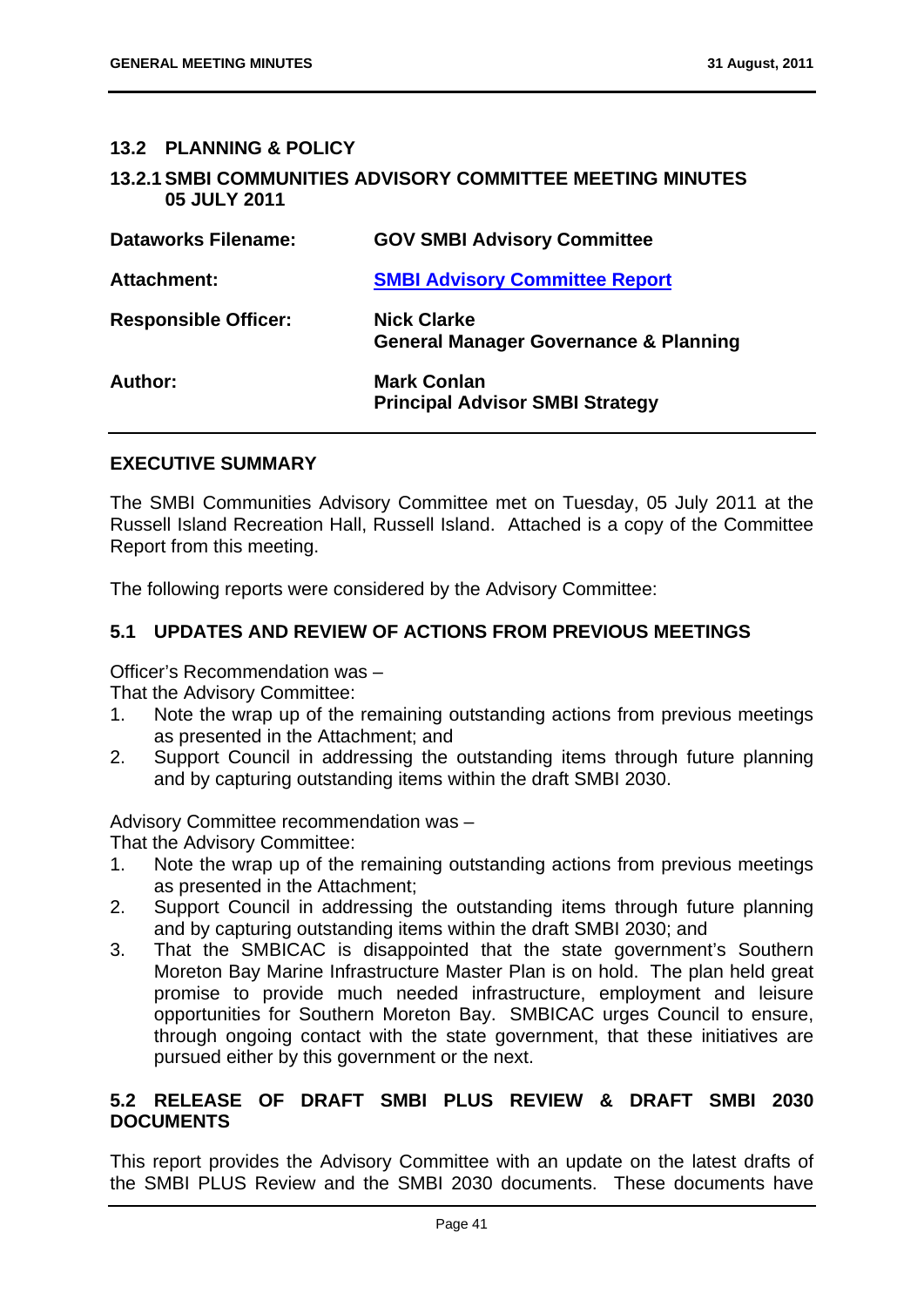been endorsed for public release as part of the SMBI PLUS Review community consultation process. Community consultation formally commenced on 04 July 2011.

Officer's Recommendation was –

That the Advisory Committee:

- 1. Support the release of the SMBI PLUS Review and draft SMBI 2030 documents for community consultation; and
- 2. Endorses the community engagement program and encourages the SMBI communities to review and provide feedback to Council on the draft SMBI 2030 document.

Advisory Committee recommendation was –

That the Advisory Committee:

- 1. Support the release of the SMBI PLUS Review and draft SMBI 2030 documents for community consultation;
- 2. Endorses the community engagement program and encourages the SMBI communities to review and provide feedback to Council on the draft SMBI 2030 document; and
- 3. Notes that this meeting marks the effective conclusion of the SMBICAC role in advising upon the strategic development of the SMBI.

We would like to formally acknowledge Council for the huge financial and workload commitment to this process and the input of so many of Council's staff who have worked with us with such patience and professionalism.

Council's adoption of the Strategic Framework for the SMBI in 2009 put in place a process designed to rebuild the value and values of the Island Communities by gaining the State Government's proper commitment to SMBI infrastructure needs. The first stage is nearing completion – we now need to gain public feedback for the strategies and actions that can achieve vibrant and sustainable Island communities.

The next stage is to use these plans as the essential tool to gain the financial commitments that are necessary from the State and Federal Governments. It is abundantly clear that Council itself does not have the resources and cannot achieve the outcomes desired without substantial, phased, input over time from higher levels of Government.

Finally, we must not drop the ball this time, we must ensure that plans are turned into reality.

The SMBI 2030 plan itself has the prime objective to achieve sustainable and vibrant communities on the Bay Islands.

# **WE SEE FIVE CLEAR PRIORITIES:**

Transport: That is efficient and affordable is the key priority. Everything that happens on the Islands, from the food we buy to the education of our children, is dependent upon water transport.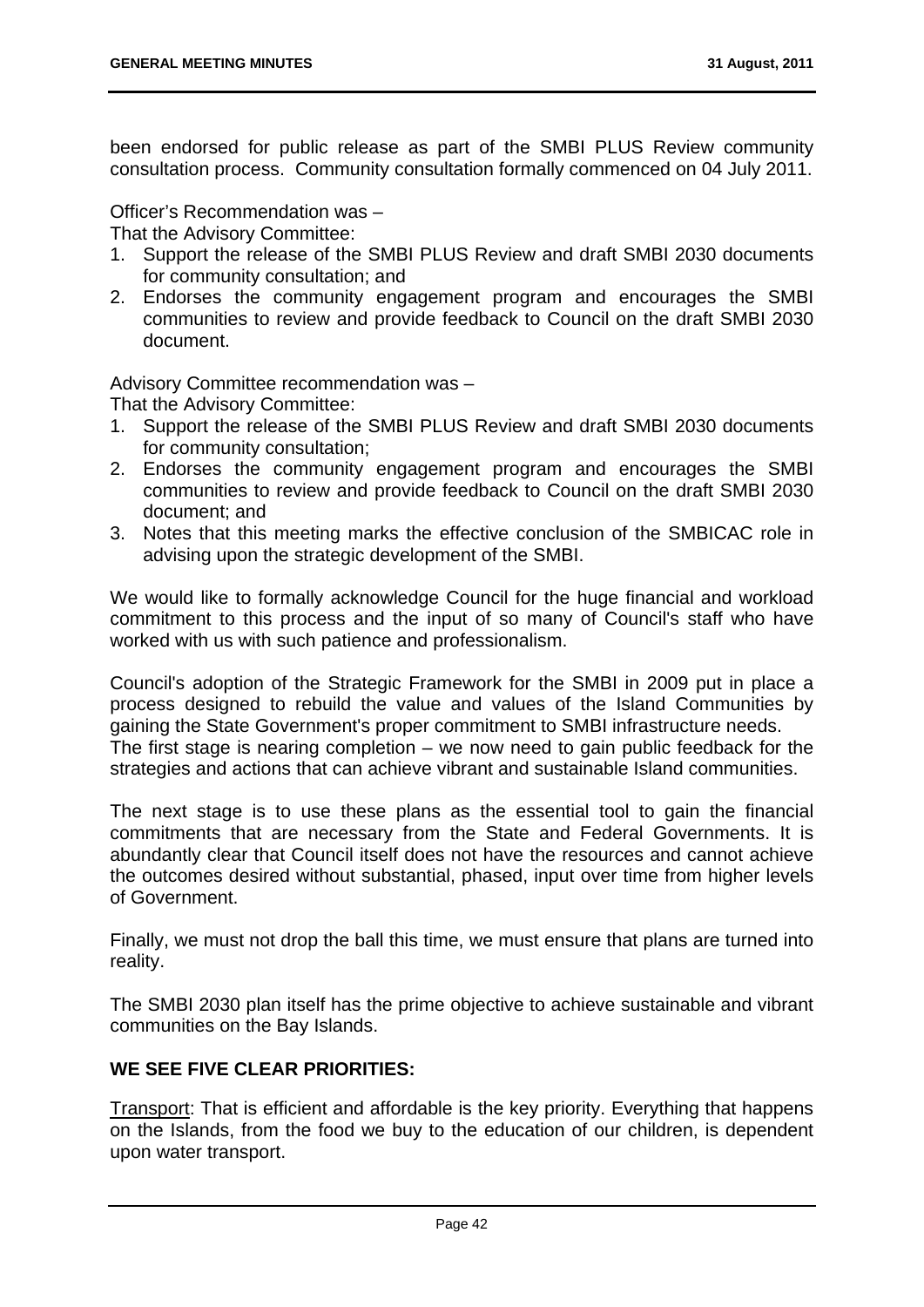Economic Development: The anticipated economic development strategy will point the way to business growth and improved Island employment and training potential and access to a wider range of commercial and other services for Islanders.

Community Services: Over the last few years there has been significant improvement in the range of services, medical, dental, welfare, ambulance and police. These improvements must be continued and enhanced. For instance the development of some forms of assisted or sheltered housing for our more elderly so they are not forced to leave the community. The ability to attract teachers to live on the Islands and therefore commit to the better education for our children. Place making, Community Cultural Development initiatives must be continued to encourage community pride and cohesion.

Sport and Recreation: The continued development and support of both facilities and community sporting and recreational groups is essential to creating a cohesive society, we have many of the plans they need to be made reality.

Conservation: Our Islands are unique in Australia and such environments are rare even worldwide so close to a major city. Whilst recognising that potentially some 22,000 people will have a right to call the SMBI home, this must be balanced with the need to maintain the environment that makes the Islands special to us all.

What now? It will be up to the Community to comment upon these plans, add to them and refine them. It will then fall upon the whole of our community to take up the challenge and support Council in its ongoing planning and lobbying to achieve commitment from Governments to improve island infrastructure and well being.

# **6 Urgent Business**

# **6.1 UPDATE ON SENIOR OFFICER'S WORKING GROUP**

CEO, Gary Stevenson responded saying the terms of reference of the working group will be reviewed by the Director General of the Department of Local Government & Planning and the CEO next week.

# **6.2 UPDATE ON DRAFT QUEENSLAND COASTAL PLAN**

Mark Conlan responded that the State has released the Queensland Coastal Plan but has not set an enactment date as yet.

#### **7 IN APPRECIATION**

Councillor Townsend passed on her thanks to the Committee members and Council officers for contributing to the success of the Committee. Thanks were also passed on to the Committee members by the CEO and Mark Conlan, with Robin Harris responding on behalf of the Committee.

The items presented to the Committee were discussed and it is recommended that Council resolve in accordance with the following Officer's Recommendation.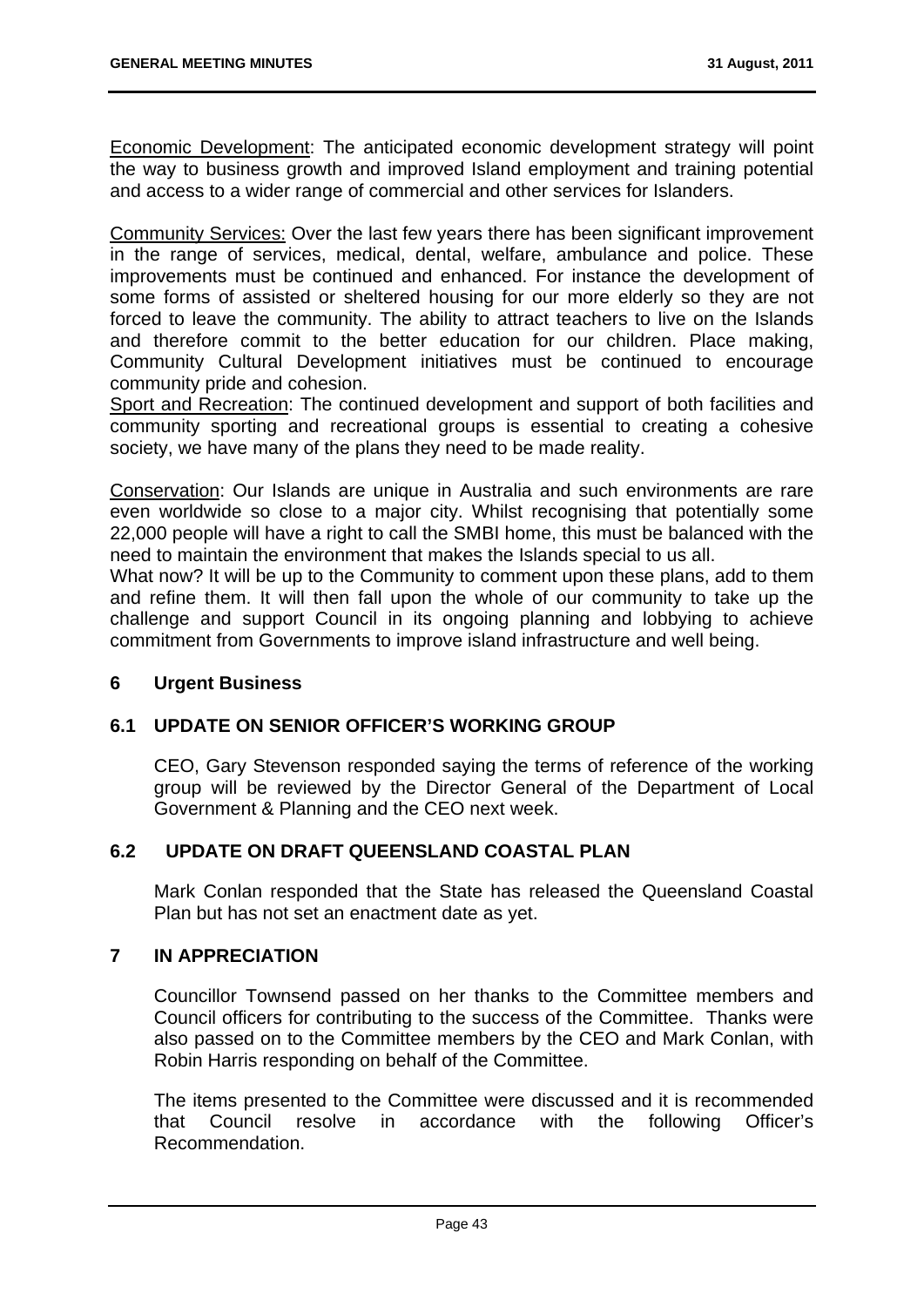# **OFFICER'S RECOMMENDATION**

That Council resolve as follows:

- 1. To receive the attached SMBI Communities Advisory Committee Report of 05 July 2011; and
- 2. To note that the Chief Executive Officer will deal with any operational or administrative recommendations from this Advisory Committee Report and where necessary, report to an ensuing Planning & Policy Committee meeting with recommendations for consideration by that Committee.

# **COMMITTEE RECOMMENDATION/ COUNCIL RESOLUTION**

**Moved by: Cr B Townsend Seconded by: Cr M Elliott** 

**That Council resolve to:** 

- **1. Receive the attached SMBI Communities Advisory Committee Report of 5 July 2011;**
- **2. Receive and note the SMBICAC's final statement to Council; and**
- **3. Note that the Chief Executive Officer will deal with any operational or administrative recommendations from this Advisory Committee Report and where necessary, report to an ensuing Planning & Policy Committee meeting with recommendations for consideration by that Committee.**

**CARRIED**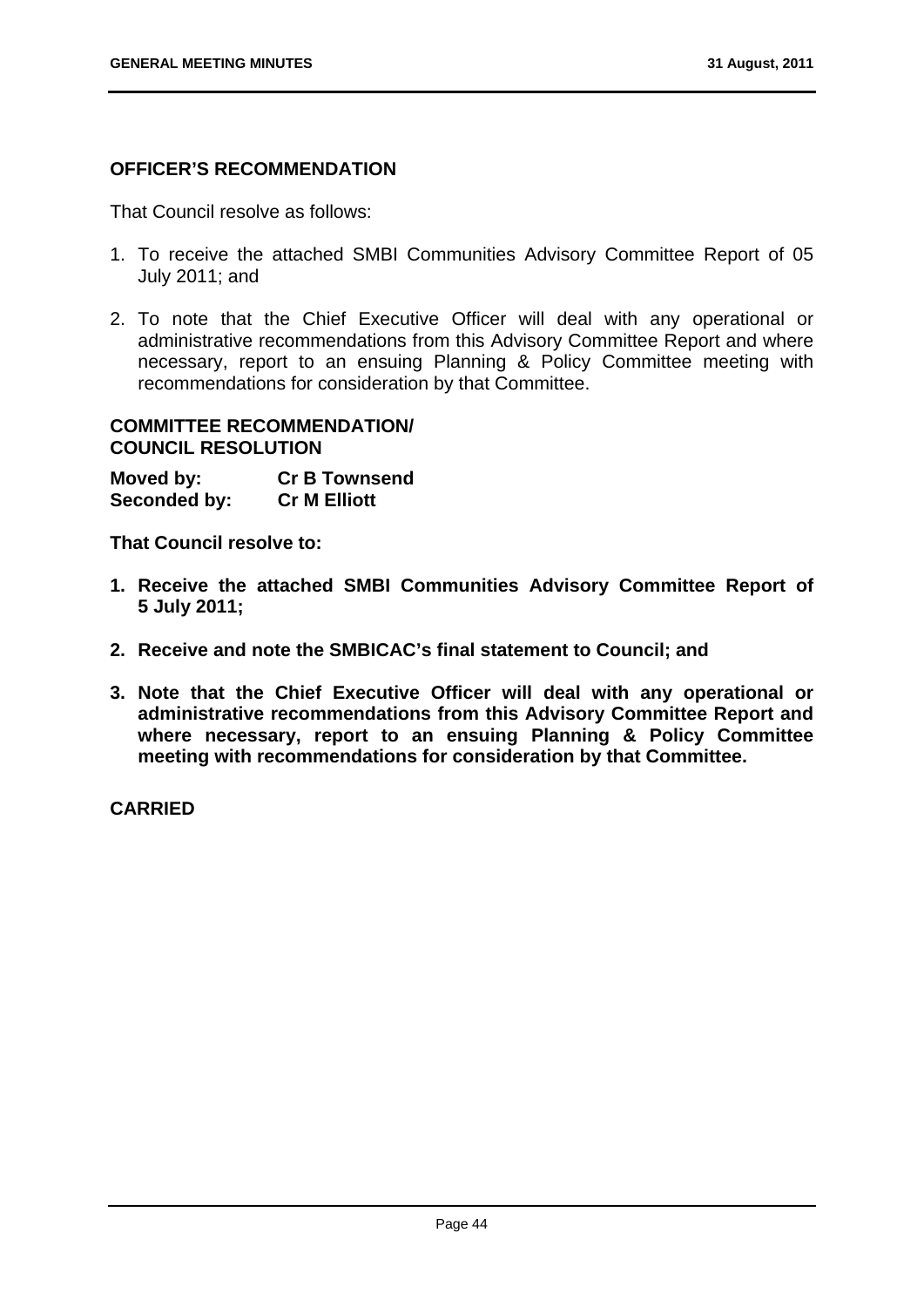#### **13.2.2 REVIEW OF FINANCIAL ASSISTANCE TO THE COMMUNITY SECTOR CORPORATE POLICY POL-3082**

| <b>Dataworks Filename:</b>  | <b>Community Grants Program</b>                                             |
|-----------------------------|-----------------------------------------------------------------------------|
| <b>Attachments:</b>         | <b>Financial Assistance to the Community Sector Policy</b><br>2011 Revision |
| <b>Responsible Officer:</b> | <b>Roberta Bonnin</b><br><b>Manager Community Futures</b>                   |
| Author:                     | <b>Frank Pearce</b><br><b>Senior Adviser Community Development</b>          |

#### **EXECUTIVE SUMMARY**

The introduction of the *Local Government (Finance, Plans and Reporting) Regulation 2010*, the adoption of Council's 2010-15 Corporate Plan and the making obsolete of a number of previous policies have clarified Council's Community Grants responsibilities. These changes need to be reflected in Council's Financial Assistance to the Community Sector, Corporate Policy POL-3082.

#### **PURPOSE**

The purpose of this report is to recommend changes to the Financial Assistance to the Community Sector Corporate Policy POL-3082 that align with the *Local Government (Finance, Plans and Reporting) Regulation 2010* and Council's 2010-15 Corporate Plan.

#### **BACKGROUND**

At Council's General Meeting 25 March 2009 the Financial Assistance to the Community Sector, Corporate Policy POL-3082 was adopted following an extensive review of Councils Community Grants intent and practice. Subsequent to this review the State Government has adopted a new *Local Government Act (2009)* and associated Regulations. While the principles and practices captured in Council's existing Policy and Guideline are in accordance with what is contained within the new Act and Regulations, the Policy needs to be administratively updated to reflect the new Act without changing the intent of the Policy.

#### **ISSUES**

 The State Government has adopted the *Local Government Act 2009* and associated *Local Government (Finance, Plans and Reporting) Regulation 2010*. While the principles and practices of Council's existing Community Grants policy and guidelines are in accordance with the new Act and Regulations, the existing Policy needs a minor change reflect the new Act as the appropriate head of power.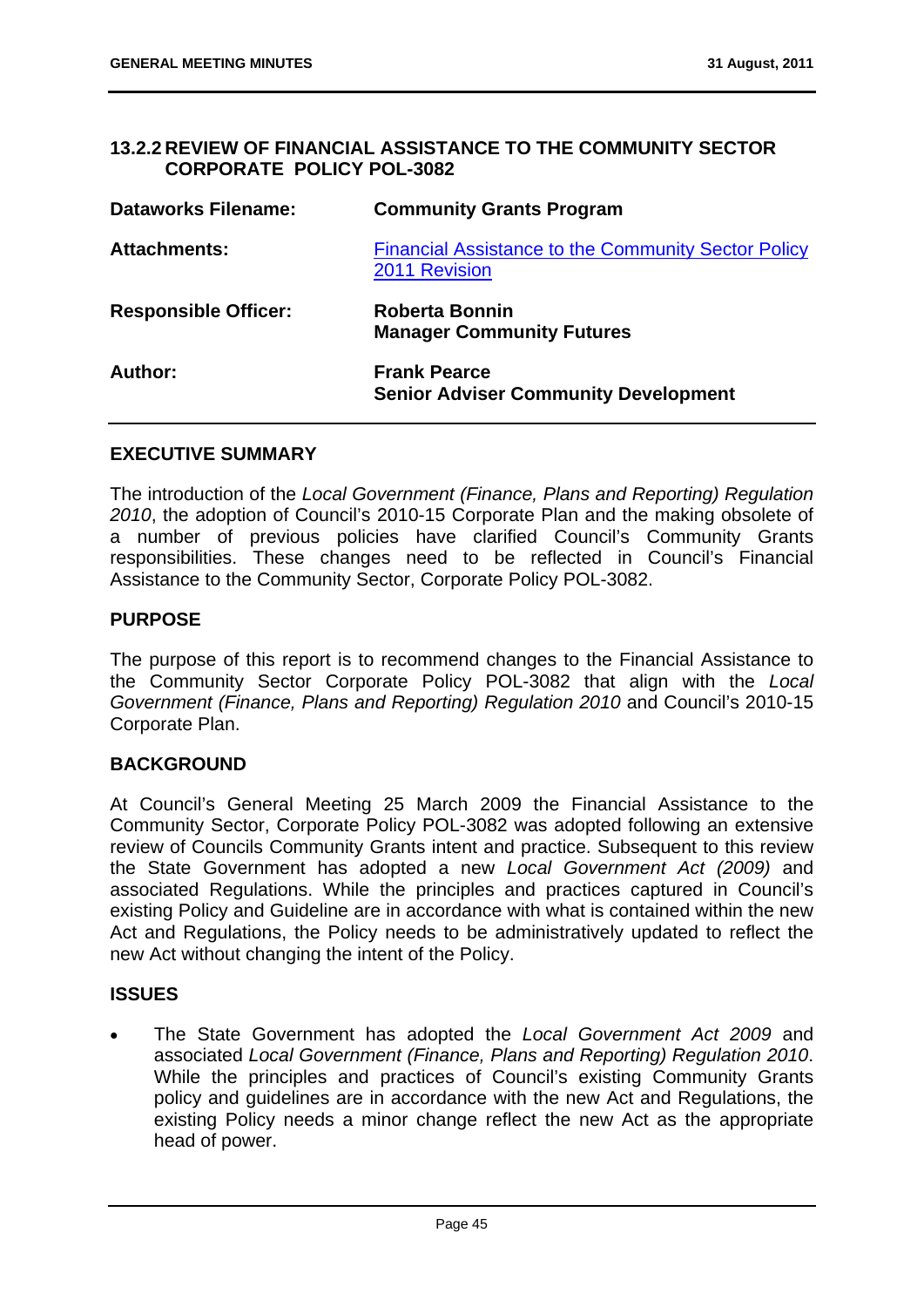- Council's internal audit team has identified these changes as necessary to meet Council obligations under the new Act and Regulations.
- The existing Financial Assistance to the Community Sector Corporate Policy POL-3082 needs to refer to the current Corporate Plan (2010 – 2015), instead of the previous Corporate Plan (2006 – 2010).

References to the following policies are now redundant and can be deleted:

- Cultural Organisations Operating Grants (POL-2383), Community Grants Writing Assistance Program (POL-3026), Community Development Grants Program (POL-2440) and Mayor's Community Fund (POL-2035) made obsolete on 1 July 2009;
- Corporate POL-2034 (Councillors' Community Benefit Fund) made obsolete 30 June 2010.
- The Local Government (Finance, Plans and Reporting) Regulation 2010 requires community grants to be distributed for purposes that are in the public interest. Council may meet this requirement if it is satisfied that the grant outcomes and priorities are aligned with the Corporate and Community plans.

# **RELATIONSHIP TO CORPORATE PLAN**

#### **7. Strong and connected communities**

Our health, wellbeing and strong community spirit will be supported by a full range of services, programs, organisations and facilities, and our values of caring and respect will extend to people of all ages, cultures, abilities and needs

7.6 Provide practical programs, support and guidance to the community sector in its delivery of highly valued support services and community projects

# **FINANCIAL IMPLICATIONS**

There are no financial implications impacting Council as a result of this report.

#### **PLANNING SCHEME IMPLICATIONS**

The Land Use Planning Group was consulted and it is considered that the outcome of recommendations in this report will not require any amendments to the Redlands Planning Scheme.

#### **CONSULTATION**

The following internal units were consulted in the preparation of this report:

- Internal Audit Unit
- Human Services Unit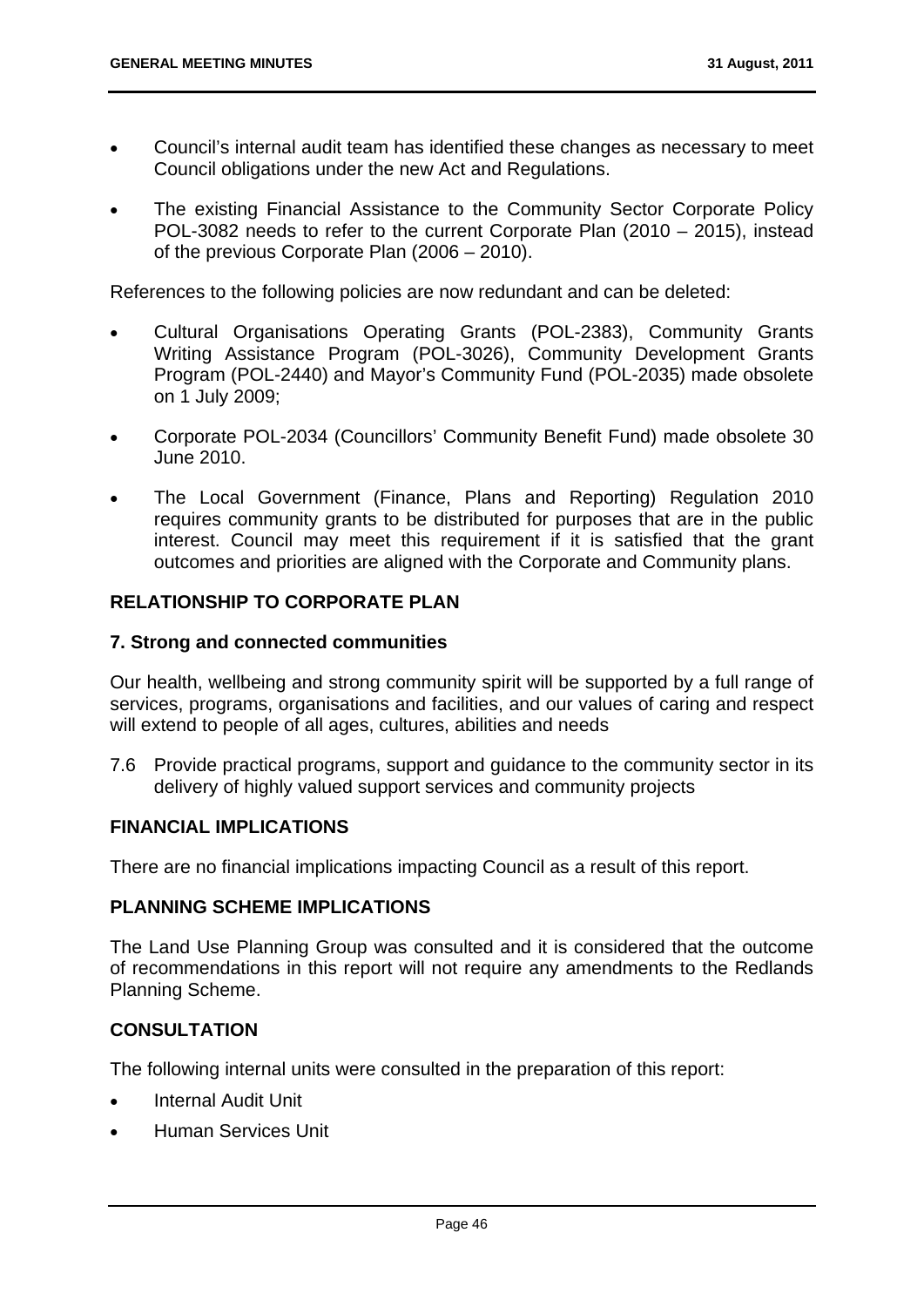# **OPTIONS**

#### **PREFERRED**

That Council resolve to adopt the Financial Assistance to Community Sector policy POL-3082 as attached.

**OFFICER'S/COMMITTEE RECOMMENDATION/ COUNCIL RESOLUTION** 

**Moved by: Cr M Elliott Seconded by: Cr H Murray** 

**That Council resolve to adopt the revised Financial Assistance to Community Sector policy POL-3082 as attached.** 

**CARRIED** (en bloc)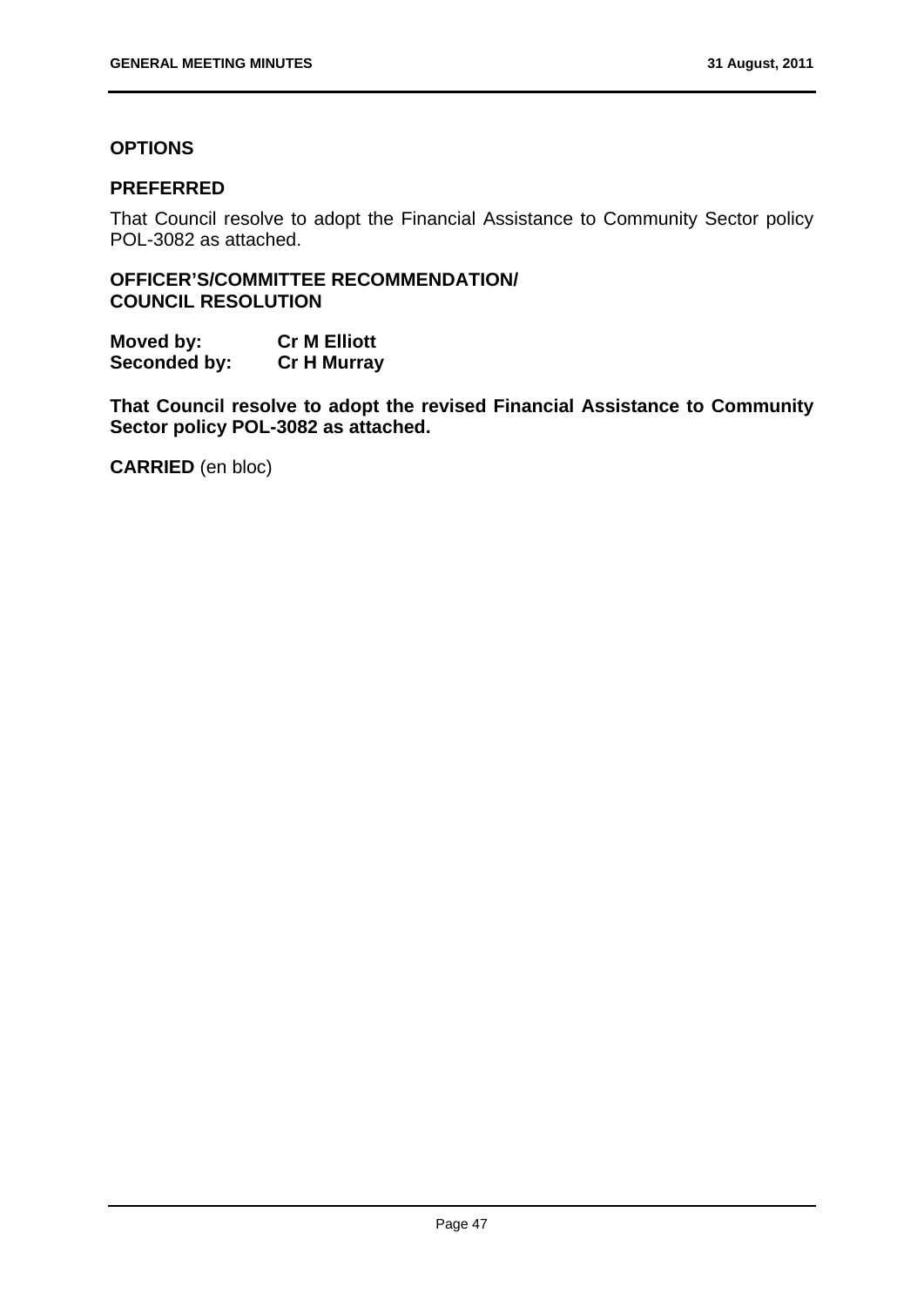Cr Reimers declared a conflict of interest or a perceived conflict of interest in the following item, stating that she is a Patron of Muddies Cricket Club, Redland Multi-Sports Club, Redlands Dog Obedience Club and a Convenor of Judy Holt Bushcare.

The Councillors present stated that they believed that Cr Reimers did not have a conflict of interest in the matter and could remain in the chamber for discussion and decision on this item. Cr Reimers voted in the affirmative.

Cr Hobson declared a conflict of interest or a perceived conflict of interest in the following item, stating that she is a patron of Redlands Scottish & Celtic Society.

The Councillors present stated that they believed that Cr Hobson did not have a conflict of interest in the matter and could remain in the chamber for discussion and decision on this item. Cr Hobson voted in the affirmative.

# **13.2.3 JUDY HOLT LANDSCAPE MASTER PLAN REVIEW 2011**

| <b>Dataworks Filename:</b>  | P&R Judy Holt Landscape Master Plan 2011                                |
|-----------------------------|-------------------------------------------------------------------------|
| Attachment:                 | <b>Judy Holt Sportsfields Master Plan Review</b><br><b>Report</b>       |
| <b>Responsible Officer:</b> | <b>Roberta Bonnin</b><br><b>Manager Community Futures</b>               |
| Author:                     | <b>Kristina Dickman</b><br><b>Senior Adviser Sport &amp; Recreation</b> |

# **EXECUTIVE SUMMARY**

Community and Social Planning (C&SP) and Environmental Management (EM) have reviewed the Judy Holt Sportsfields Master Plan which was adopted by Council in February, 2004. The site is a former closed landfill and currently functions as high use sporting fields and recreational areas.

Community consultation was undertaken at various stages in the development of the master plan review with community feedback incorporated where possible into the final plan or identified for further action at officer level.

The completed master plan will guide a ten year program of infrastructure development and capital works funded where possible through external grants, internal revenue and community partnerships.

#### **PURPOSE**

To seek Council adoption of the revised Judy Holt Sportsfields Landscape Master Plan and Review Report for planning purposes.

#### **BACKGROUND**

Council Policy and Planning Committee meeting on 24 November 2010 approved the draft revised Judy Holt Sportsfields Landscape Master plan for public consultation and engagement. The consultation period for the draft remained open to the public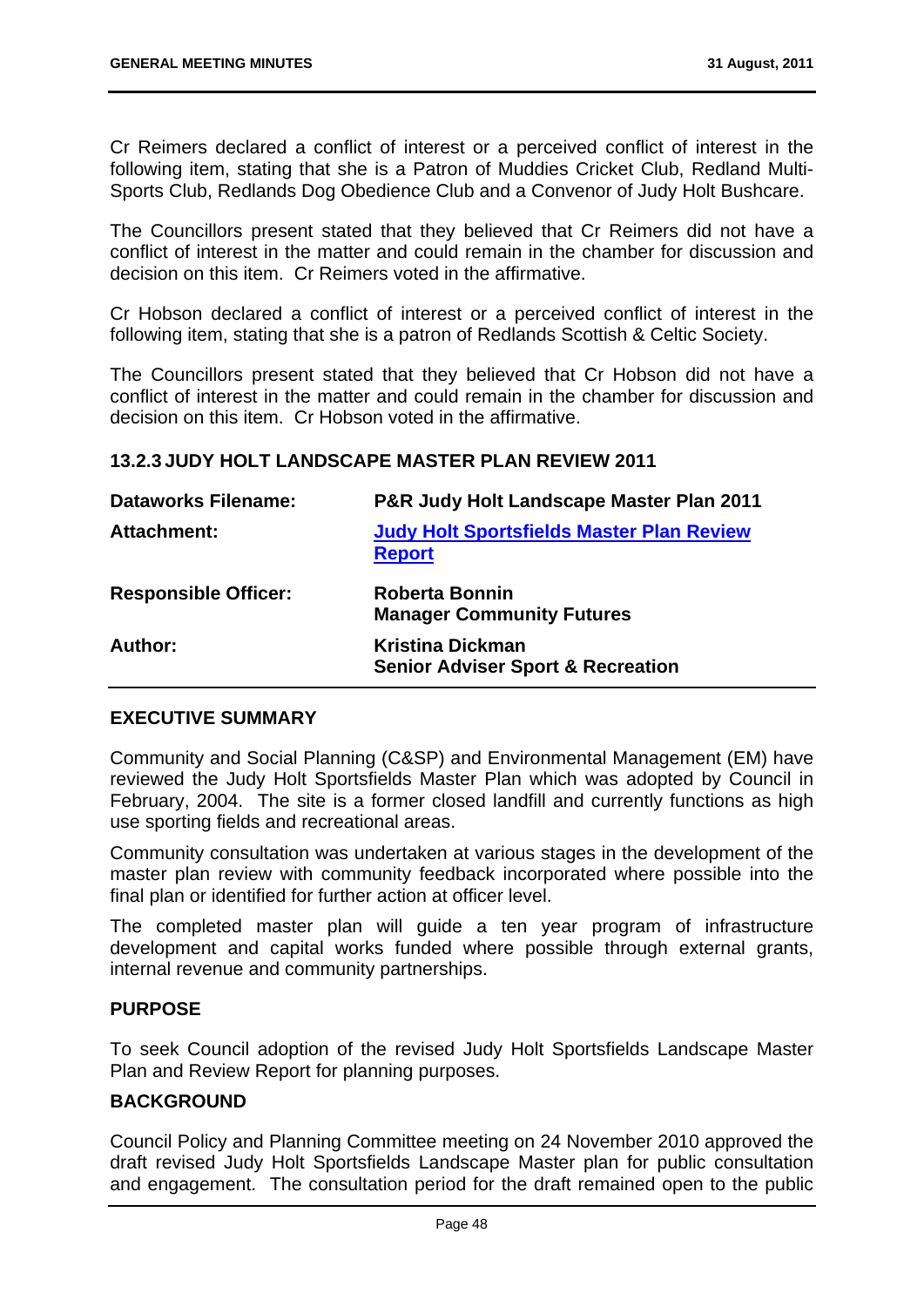until 21 February 2011. Further rounds of consultation and engagement were held with user groups, the divisional councillor and interested parties to clarify points of the master plan and to ensure that all concerns were addressed through the process.

# **ISSUES**

Judy Holt Sportsfields at Birkdale is a regional sport park that provides activity space for multiple indoor and outdoor sporting and recreation activities. The park is State land held under the trusteeship of Council and is made up of several land parcels. Parts of the park are heavily vegetated and provide significant environmental and habitat values.

The major site stakeholders regularly using the site are:

- Redland Multi-sports Club
- Redlands Rugby Union and Recreation Club
- Muddies Cricket Club
- Redlands Dog Obedience Club
- Alexandra Hills Scout Group
- Judy Holt Bushcare
- **•** Birkdale Progress Association
- Redlands Scottish and Celtic Society
- Residents

Environmental concerns, land use pressures, public use and years of weathering have triggered the need for an integrated approach toward site planning for the future.

Council began the master planning process in February 2010, by reviewing the existing Master Plan for the site which was developed in 2004. The initial review focused on the closed landfill and environmental needs and the remediation process and design of the Eastern batter. Background information, stakeholder engagement, community concerns and councillor feedback, compiled over the previous twelve months have been considered and consolidated into the Judy Holt Sportsfields Landscape Master Plan Review Report which includes the Land Management Master Plan and Submissions and Responses (see Attachment 1).

The new Judy Holt Sportsfields Landscape Master Plan provides a staged plan for future works to integrate with the operational works to remediate the closed landfill sections of the site and to improve sport and recreation infrastructure and opportunities occurring on the site. The Master Plan also provides for integration with the future closure of Birkdale Landfill site.

A number of key design principles have been integrated into the planning of this report to achieve an outcome which is safe, robust, practical, inclusive and creates a distinctive sense of place for the Redlands community.

The major design influences for the planning of Judy Holt Sportsfields site include: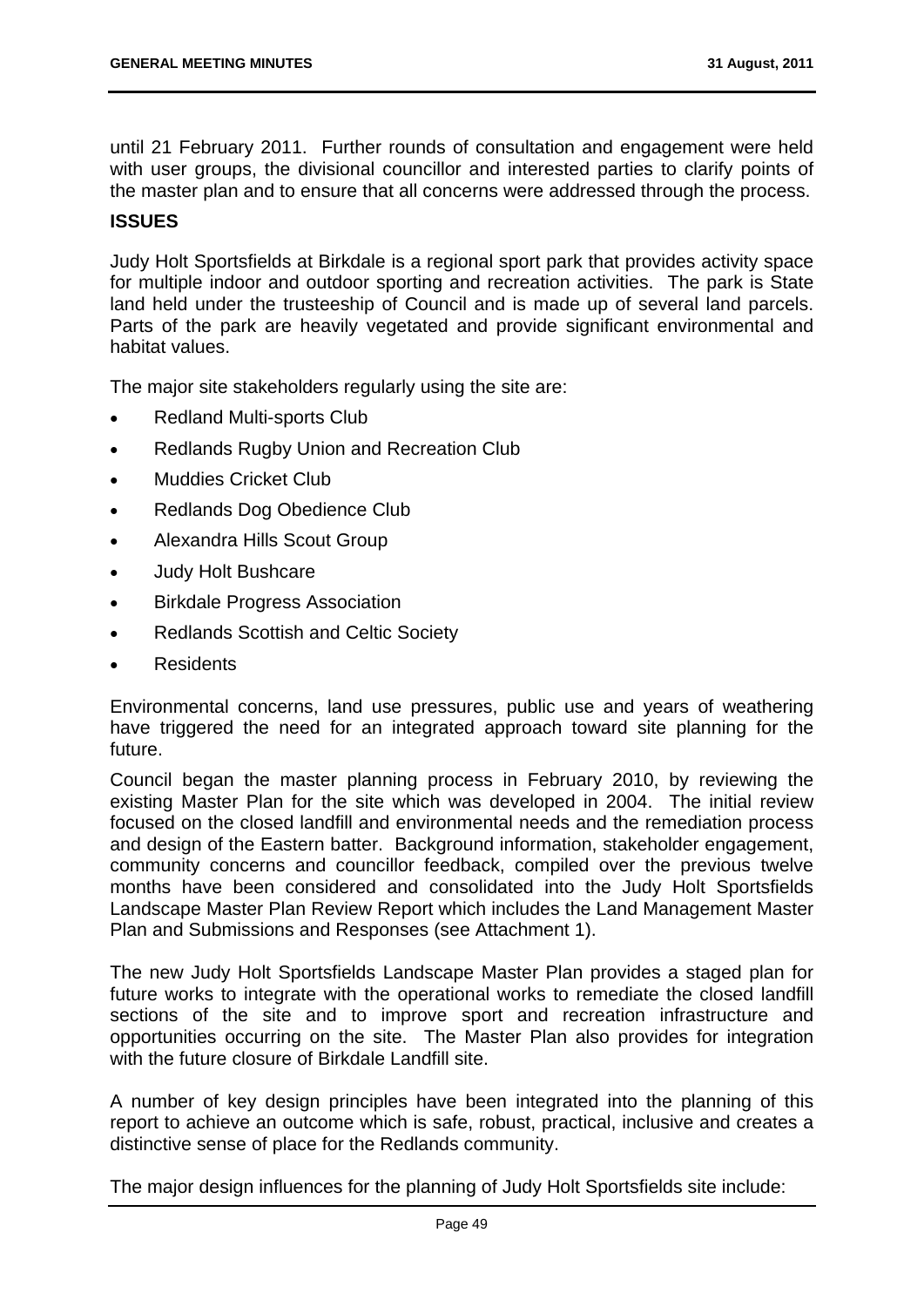- Consideration of the closed landfill area and constraints
- Protection of the environmental values of the space with the needs of the neighbouring residential and wider community
- Maximisation of access and opportunities for walking and cycling
- Connections to other paths/destinations
- Recognition that facilities have to meet present day standards
- Mitigation of potential crime risks through design and lighting solutions
- Recognition that facilities are intended to be multipurpose, serving the needs of more than one group where possible
- Consolidation and integration of recreation opportunities
- Creation of natural and artificial shaded areas
- Infrastructure requirements and green design
- Car parking and vehicle access.

The Judy Holt Landscape Master Plan Review (2011) has been developed by consolidating Redlands community vision, corporate policies and strategies, technical information, stakeholder feedback, and community consultation. The proposed Master Plan is guided by the ideologies of **Activity**, **Flow** and **Function** which are based on a long-term vision for the park and the strategic ideas of resident clubs and affiliated community groups.

This vision sets the tone for a dynamic facility, open and adaptable to change, and growth over time.

The new vision for the site is as follows:

Judy Holt Sportsfields are a dynamic regional precinct developed with natural landscape features for the community to engage in active sporting and recreational activities. The Sportsfields are a significant regional park located between residential and reserve environments providing essential connectivity for the community to safety enjoy parkland and sporting opportunities as well as significant habitat for native and non-native flora and fauna.

#### **RELATIONSHIP TO CORPORATE PLAN**

The revised Judy Holt Sportsfields Landscape Master Plan will drive three outcome areas from the Corporate Plan and Redlands 2030, and its implementation will contribute to the achievement of the eleven goals from the Corporate Plan.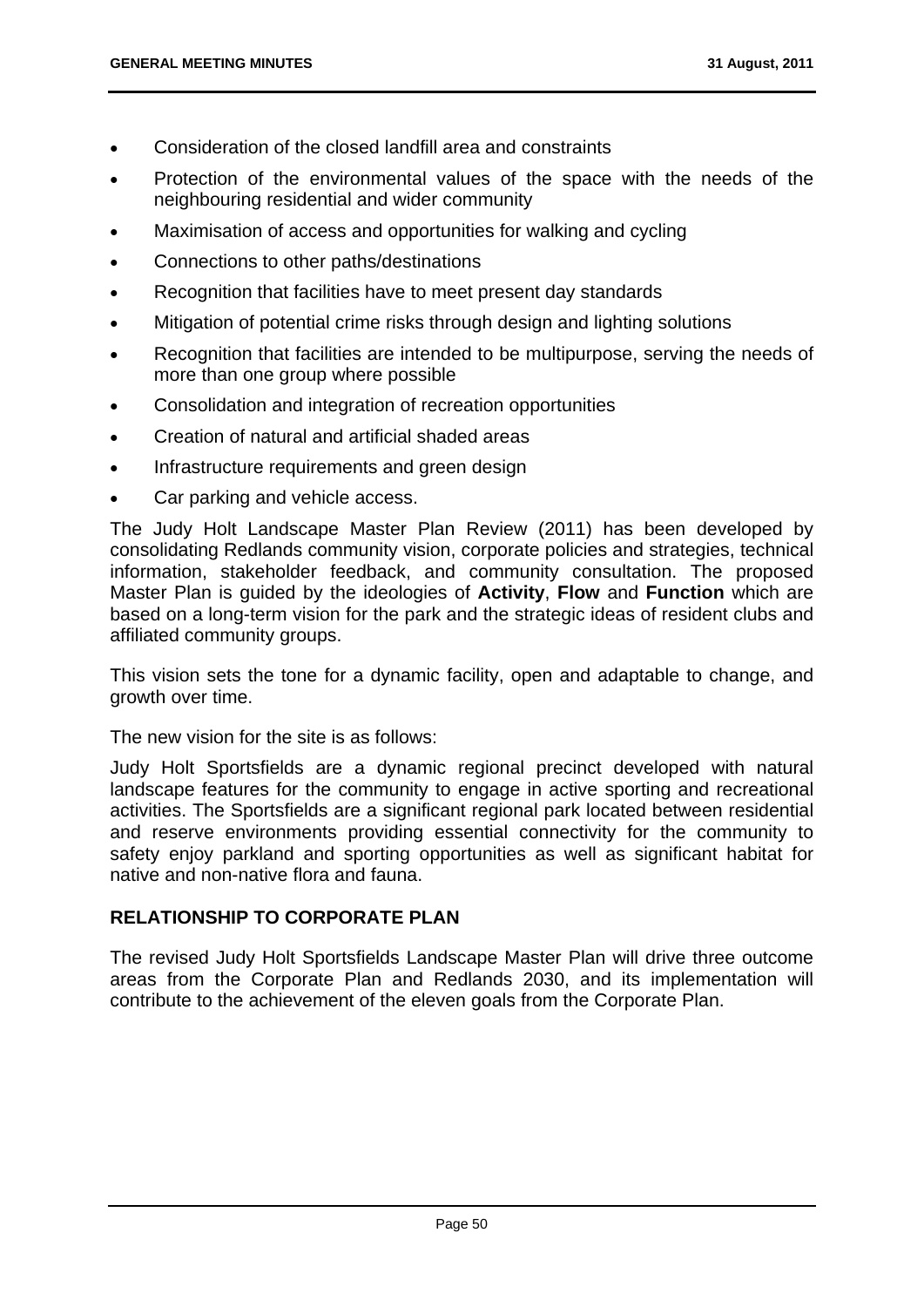# **2. Green living**

Our green living choices will improve our quality of life and our children's lives, through our sustainable and energy efficient use of resources, transport and infrastructure, and our well informed responses to risks such as climate change.

- 2.1 Achieve sustainability through strong leadership and innovation, and by effective planning and managing our services, assets and resources
- 2.4 Provide and maintain safe and attractive routes for people to walk and cycle throughout the city and to connect to nearby regional centres
- 2.7 Keep Redlands clean and green through programs that increase community participation in practical and positive local action to build a sense of ownership and an increasing pride in our city
- 2.9 Protect our community and the natural environment by managing environmental harm and nuisance caused by industry, business, development from past and present activities

# **5. Wise planning and design**

We will carefully manage population pressures and use land sustainably while advocating and taking steps to determine limits of growth and carrying capacity on a local and national basis, recognising environmental sensitivities and the distinctive character, heritage and atmosphere of local communities. A well-planned network of urban, rural and bushland areas and responsive infrastructure and transport systems will support strong, healthy communities.

- 5.11 Provide for 'place making' throughout the city through creative and inclusive master planning, local area planning, public art and heritage planning and precinct character planning processes to manage development at a local level
- 5.12 Plan, provide and advocate for essential physical and social infrastructure that supports community well-being and manage Council's existing infrastructure assets to ensure current service standards are maintained or improved
- 5.13 Enhance the city's liveability and enable people to enjoy outdoor activities, social gatherings and community events through planning, providing and managing high quality parks and open spaces

# **7. Strong and connected communities**

Our health, wellbeing and strong community spirit will be supported by a full range of services, programs, organisations and facilities, and our values of caring and respect will extend to people of all ages, cultures, abilities and needs

- 7.2 Provide access to quality services, facilities and information that meet the needs of all age groups and communities, especially disadvantaged and vulnerable people
- 7.5 Increase the physical activity participation of residents and deliver programs and incentives that strengthen opportunities for sport and recreation
- 7.7 Increase children and young people's active participation in community life and support their social, cultural and physical development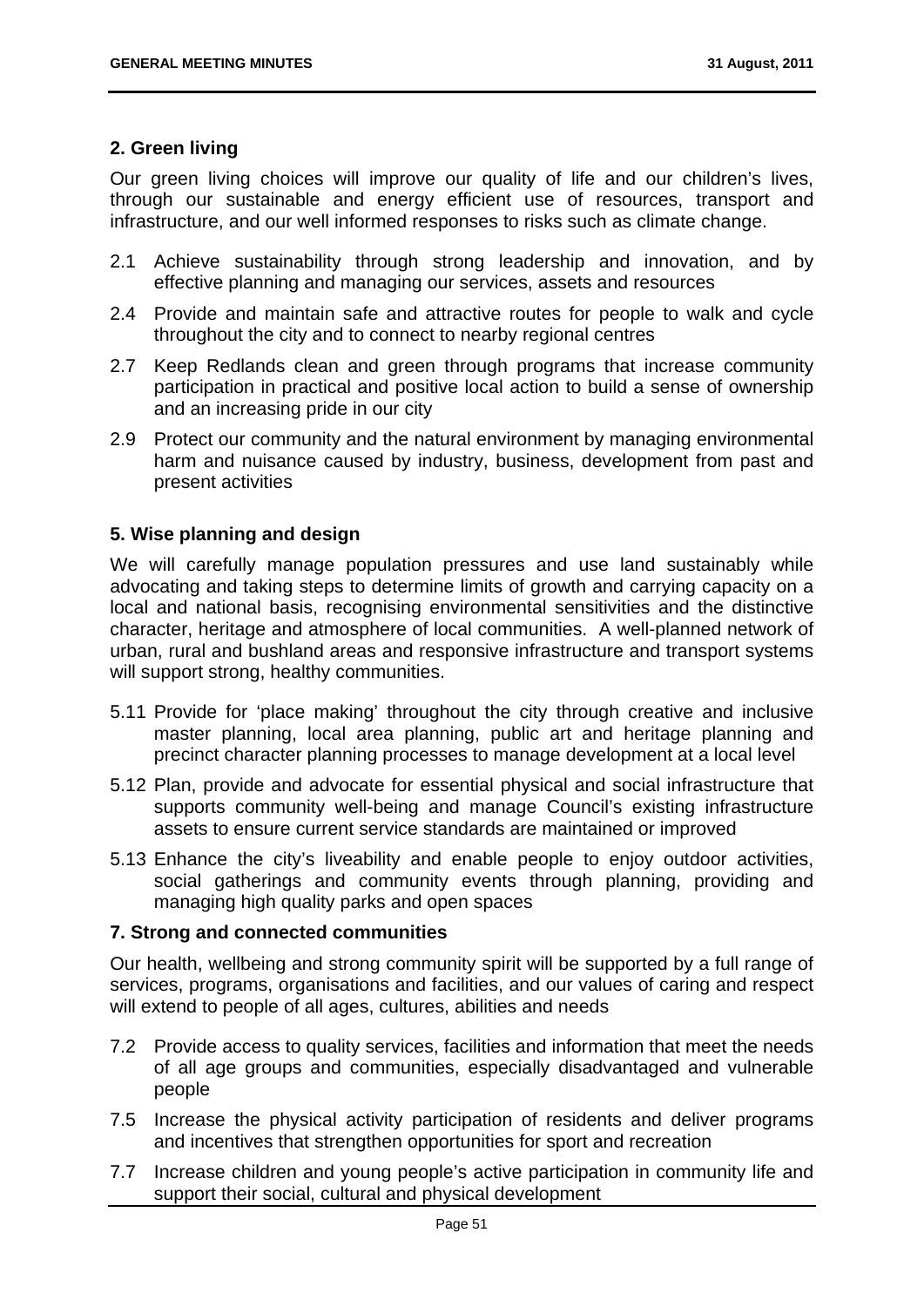7.8 Support "Ageing Well in the Redlands", to enable active participation in all aspects of community life

# **FINANCIAL IMPLICATIONS**

Funds have been allocated in the current 10 year capital budget to upgrade and improve the closed landfill areas of Judy Holt Sportsfields for environmental and recreational purposes. Over the next 5 years Council will spend approximately 2 million dollars on landfill remediation on the eastern batter and a further 1.2 million dollars on formalising car parking across the site.

Council will actively seek community partnerships and external funding to contribute to the delivery of the plan, for example funds to be sourced through grant applications to State Government for sport and recreation elements of the plan such as sportsfield lighting.

It must be noted however that the endorsement of the Judy Holt Sportsfields Landscape Master Plan does not mean that the park will be upgraded in its entirety within the 10 year period. The implementation of the Landscape Master Plan will occur as funding is made available.

#### **PLANNING SCHEME IMPLICATIONS**

The Land Use Planning Group was consulted and it is considered that the outcome of recommendations in this report will not require any amendments to the Redlands Planning Scheme.

#### **CONSULTATION**

There has been extensive ongoing consultation both internally and externally during this project due to the environmental complexities, numbers of stakeholder groups, community interests and size of the site. To date the consultation has involved several stages and rounds of engagement since February 2010 with interviews and onsite meetings with both internal and external stakeholders.

Targeted engagement of relevant internal staff provided input and advice to the functionality and primary aspects of the design. Council engaged directly with the community through multiple individual meetings with community and user groups. The master plan was developed with this feedback and was opened to public comment for an extended consultation period of from 24 November 2010 till 21 February 2011. This included:

- Letter box drop to residents and shopping centres in the streets around Judy Holt Sportsfields (approx 1000 flyers with master plan and information survey for reply post)
- Mail out to all user groups
- Online information and survey on Council website
- Static displays at the local clubs and library
- Media release and notification in Redland Times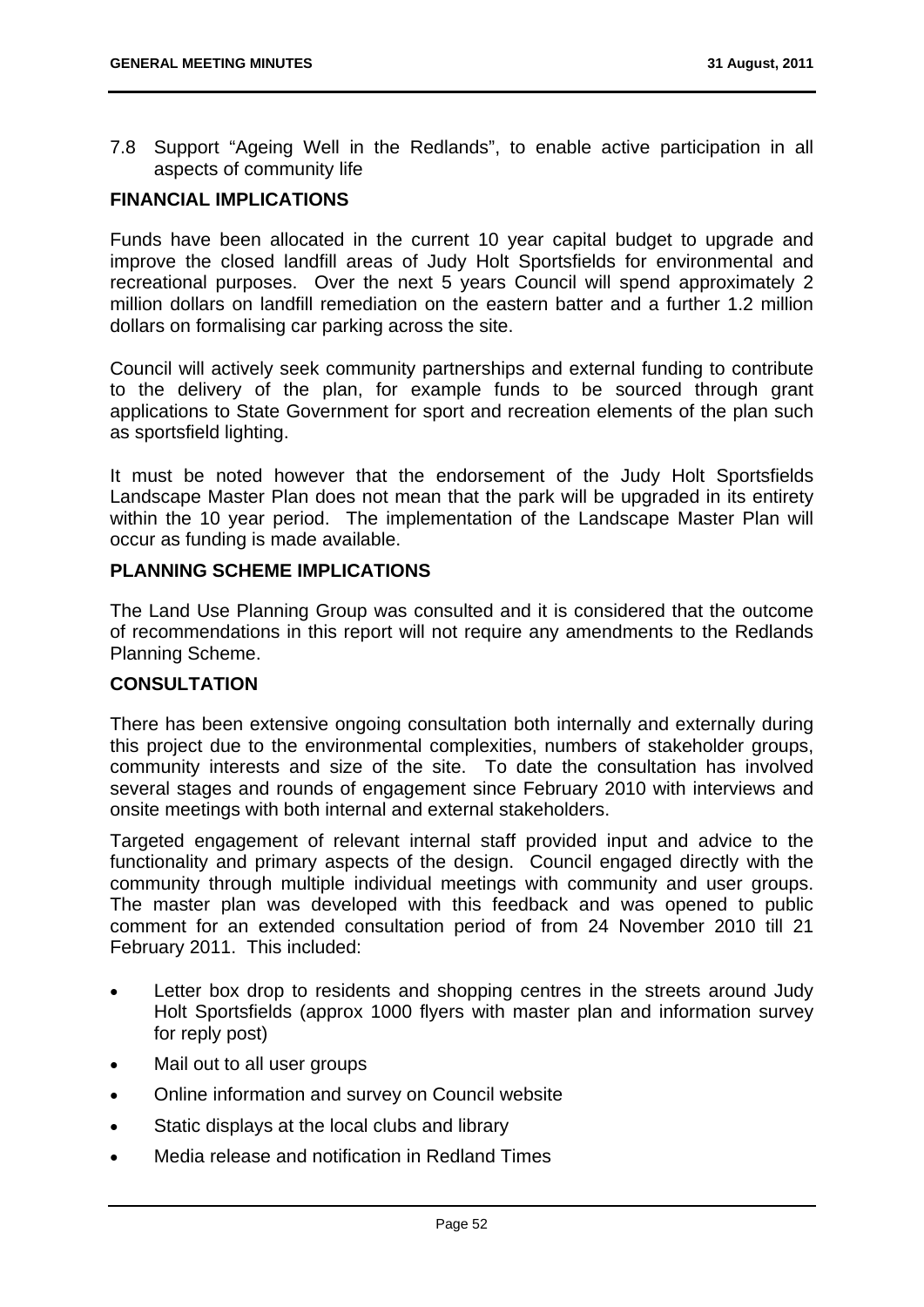The consultation period was for a further six weeks to allow for a further round of submissions and for further Councillor input. All comments from the public consultation phase (Judy Holt Sportsfields Landscape Masterplan Report - Appendix 2) were incorporated into the master plan where possible. Requests that could not be accommodated were noted by Council Officers for an alternative course of action. All respondents received formal acknowledgement of their submission and a response to their suggestions. Further individual meetings were conducted with the Councillor and user groups and interested parties to run through the public comments and changes that were incorporated into the Landscape Management Plan.

External

- Redlands Rugby Union and Recreation Club
- Redlands Multi-Sports Club
- Muddies Cricket Club
- Redlands Dog Obedience Club
- Judy Holt Bushcare Group
- Birkdale Progress Association
- Redlands Scottish and Celtic Society
- Residents and interested parties

#### Internal

- Elected Council Representatives
- Leisure & Recreation Services Manager
- Recreation Officer Leisure & Recreation Services
- Service Manager Survey Services
- Principal Adviser Land Use Planning
- Principal Adviser Open Space Planning
- Senior Advisers Natural Environment Team
- Senior Adviser Waste Planning
- Closed Landfill Remediation Coordinator Infrastructure Planning
- Senior Adviser Parks and Conservation

# **OPTIONS**

That Council resolve to:

Adopt the Judy Holt Sportsfields Landscape Master Plan and Judy Holt Sportsfields Landscape Master Plan Review Report for planning purposes.

#### **ALTERNATIVE**

Seek additional information in support of the adoption of the Judy Holt Sportsfields Landscape Master Plan and Judy Holt Sportsfields Landscape Master Plan Review Report at a later date.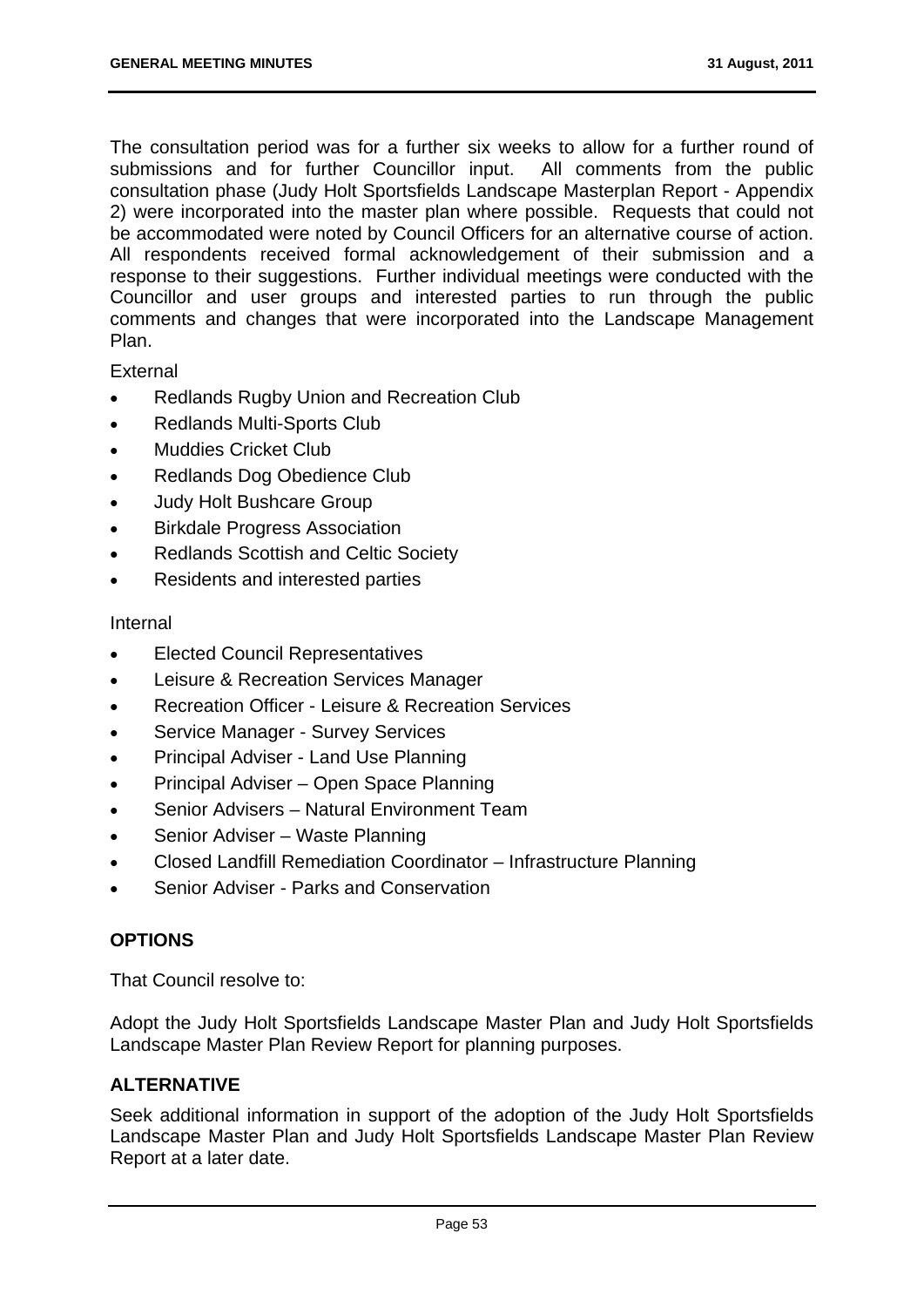# **OFFICER'S RECOMMENDATION**

That Council resolve to adopt the Judy Holt Sportsfields Landscape Master Plan and Judy Holt Sportsfields Landscape Master Plan Review Report, for Planning Purposes.

#### **COMMITTEE DISCUSSION**

After Committee discussion it was agreed that the submission appendix (Appendix 2) be amended to include the submission letter from Alexandra Hills Mens Shed.

#### **COMMITTEE RECOMMENDATION**

That Council resolve to adopt the Judy Holt Sportsfields Landscape Master Plan and Judy Holt Sportsfields Landscape Master Plan Review Report, as amended in appendix 2, for Planning Purposes.

#### **COUNCIL DISCUSSION**

Council agreed to further amend page 17 of Appendix 2 by deleting the words *"Neither letter mentioned the Judy Holt Masterplan"*.

#### **COUNCIL RESOLUTION**

| Moved by:    | <b>Cr K Reimers</b>  |
|--------------|----------------------|
| Seconded by: | <b>Cr B Townsend</b> |

**That Council resolve to adopt the Judy Holt Sportsfields Landscape Master Plan and Judy Holt Sportsfields Landscape Master Plan Review Report, as amended in appendix 2, for Planning Purposes.** 

# **CARRIED**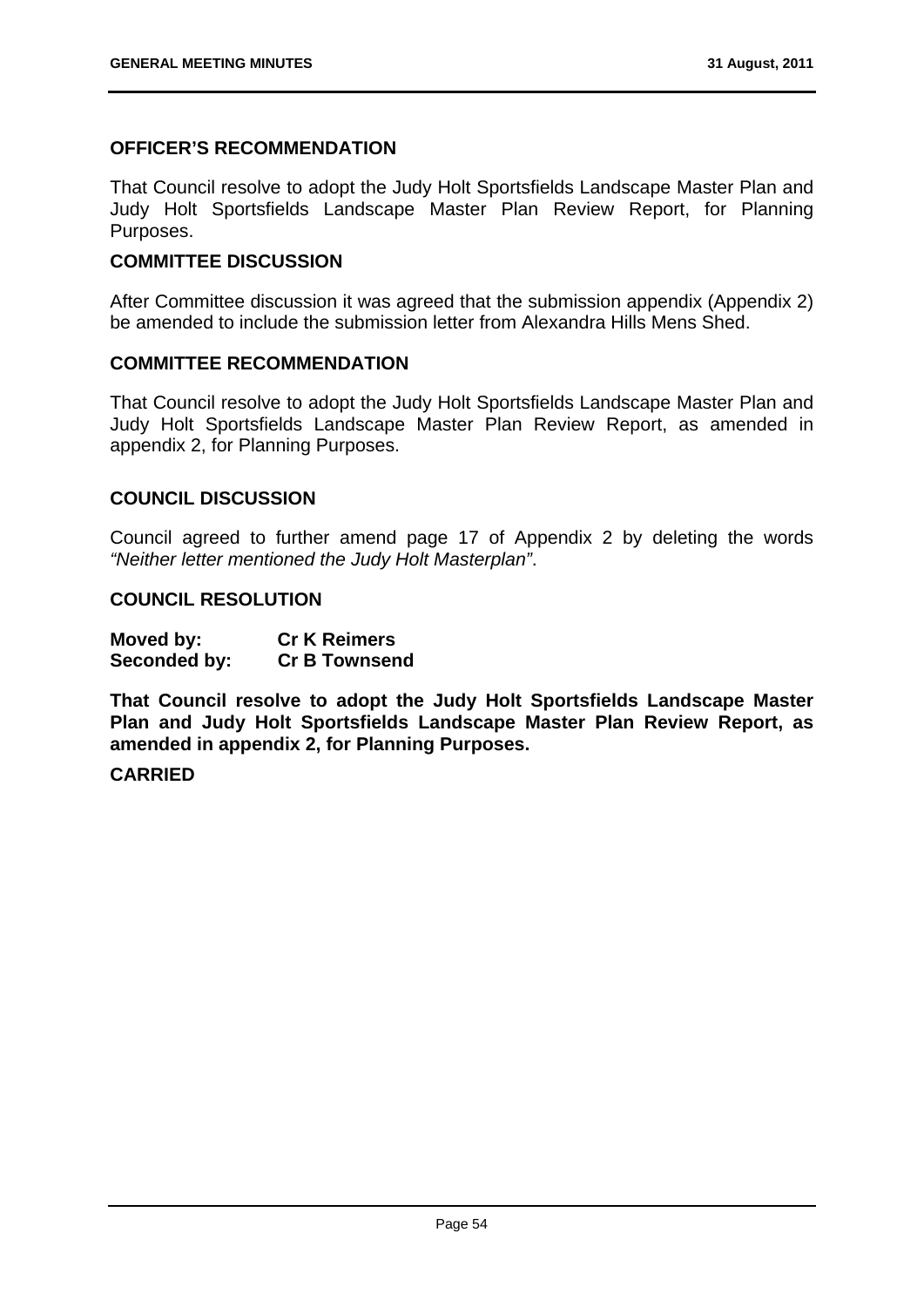# **13.2.4 UPDATE ON IMPLEMENTATION OF THE SEQ HEALTHY WATERWAYS STRATEGY**

| <b>Dataworks Filename:</b>  | <b>EM Healthy Waterways</b>                                                                 |
|-----------------------------|---------------------------------------------------------------------------------------------|
| <b>Attachments:</b>         | <b>Table Healthy Waterways Strategy Actions</b>                                             |
| <b>Responsible Officer:</b> | <b>Gary Photinos</b><br><b>Manager Environmental Management/Land Use</b><br><b>Planning</b> |
| Author:                     | <b>Michael Holland</b><br><b>Advisor Waterways Management</b>                               |

#### **EXECUTIVE SUMMARY**

The South-east Queensland Healthy Waterways Strategy 2007 – 2012 (HWS) was completed and published in 2007. Council, through its operations, committed to implement 48 actions in the HWS.

From the original 48 actions, ten actions, primarily relating to wastewater management are currently under the responsibility of Allconnex Water.

Four individual actions were repeated under separate 'Action Plans' in the HWS, therefore Council is currently responsible for implementing 34 actions toward the HWS.

A review of implementation of Council's Healthy Waterways Strategy actions has been undertaken to assess progress on improving the health of local waterways including southern Moreton Bay. The review corresponded with assessment of the health of local freshwater creeks for an up-date of the 2010 Waterway Recovery Report. The results of the review of actions has identified areas of additional funding required to implement commitments to the HWS.

A not-for-profit company, Healthy Waterways Limited (HWL) has been created with responsibility for the SEQ Healthy Waterways Strategy. Council is maintaining its support for this group, with funding allocated in 2011/ 12 to continue projects around implementation of the HWS.

Council officers are continuing to engage with Healthy Waterways Limited on matters relating to the HWS, the operations of HWL, and specific issues relevant to Council's waterway program.

#### **PURPOSE**

The purpose of this report is two-fold

1. To present an assessment of both current progress and further action required to implement the HWS and improve the condition of local freshwater and estuarine waterways and southern Moreton Bay.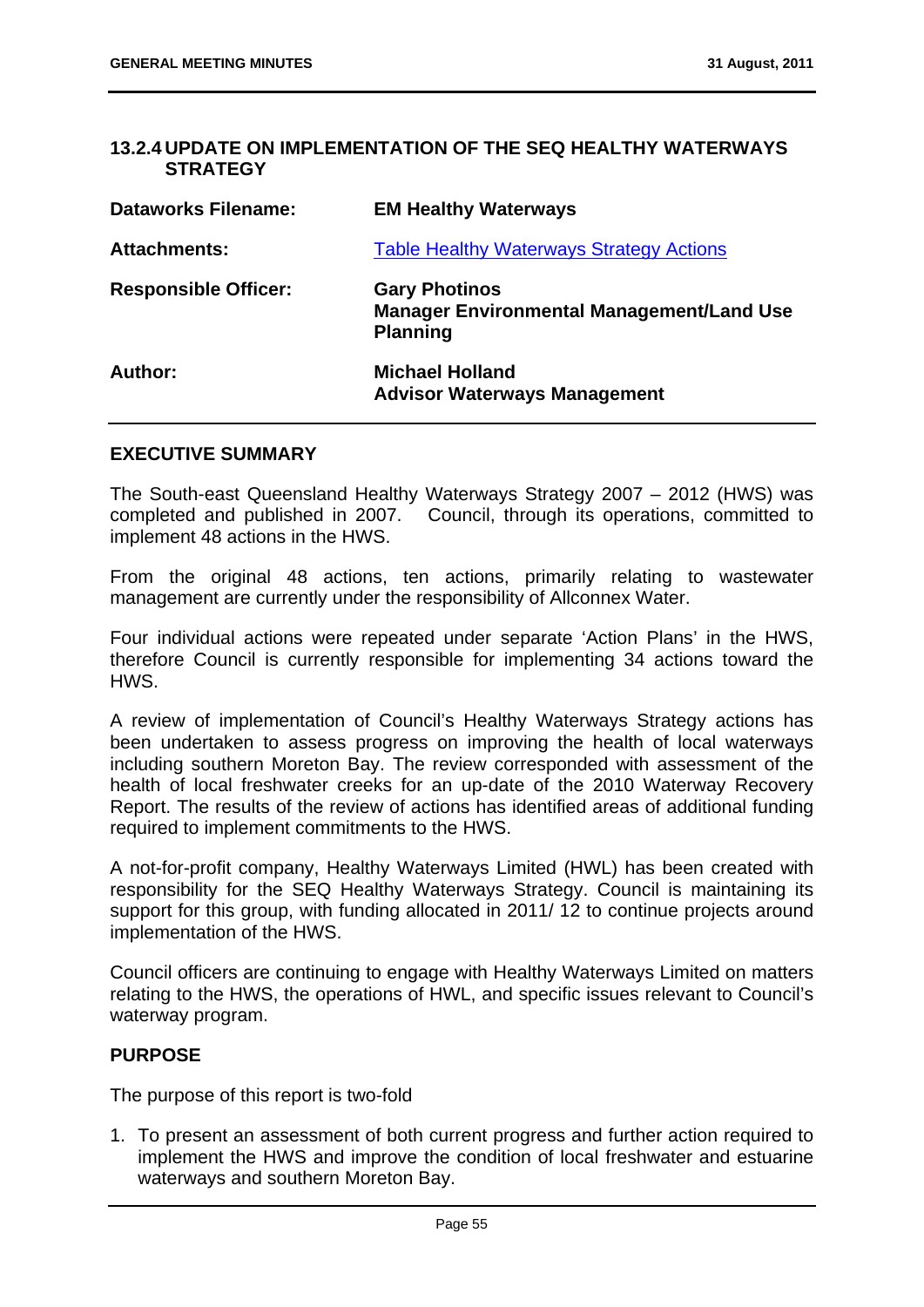2. To inform Council about HWL Business Plan arrangements.

#### **BACKGROUND**

The South-east Queensland Healthy Waterways Strategy 2007 – 2012 was developed by the SEQ Healthy Waterways Partnership (now HWL), in conjunction with industry, government and community agencies. The HWS was published in December 2007.

Since adoption of the 48 actions by Council in 2007, Departments and Groups in Council have taken ownership for initiating and implementing the actions through the annual operational plan and budget process.

In July 2006 Council wrote to the Allconnex Water CEO, to provide advice on the ten former RCC actions for which Allconnex would be responsible for implementing.

A review of the status of implementation of the 34 Council actions was undertaken in June 2011. The review corresponds with a current assessment of the health of Redland's creeks for an up-date of the 2010 Waterway Recovery Report.

Implementation of Council's HWS actions contributes to Council's Environment Policy (POL-2644) statement to:

*'Halt and then reverse the declining trend in the health of Redlands waterways and Moreton Bay, returning the native fish and macroinvertebrates to our (freshwater) waterways'.* 

Council officers are developing a Waterway Recovery Policy and Strategy for Redland waterways. It is expected that following internal and external consultation, a draft policy and strategy will be presented to Council in early 2012.

The HWL Draft Business Plan FY10/11 – 12/13, when finalised and adopted by the Healthy Waterways Network Committee (HWN), will specify how HWL funding is allocated to actions that further implement the HWS. It is also expected that a new regional strategy will be developed to replace the current HWS.

Council officers, through the HWN and other HWL advisory committees have provided feedback to HWL on development and finalisation of the three-year HWL Business Plan.

#### **ISSUES**

#### *Waterway condition values*

- The 2010 Report Card for the waterways and catchments in South East Queensland, produced by Healthy Waterways Ltd contained the following grades for the health of local waterways. These results are compared with the 2009 results (in brackets):
	- Freshwater creeks were graded F (F).
	- Tingalpa Creek estuary was graded C+ (C).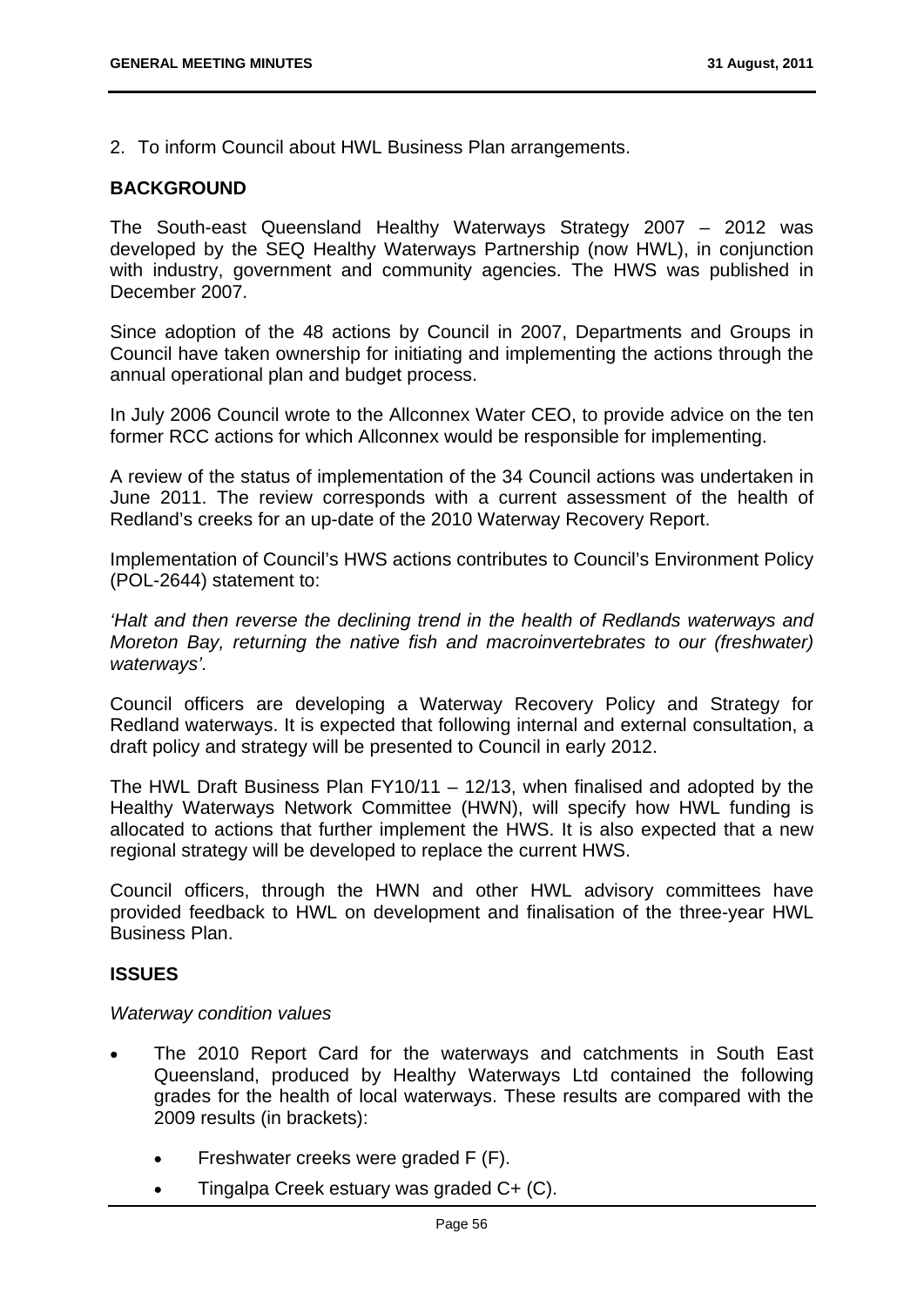- Eprapah Creek estuary was graded C- (C).
- Southern Moreton Bay was graded F (F).
- Using locally-collected monitoring data, the overall condition ratings for Redland's freshwater creek catchments since 2010, shows:
	- A steady state for water quality, one catchment improving and two worsening.
	- A worsening state for fish ratings at three catchments, steady at one catchment, and five catchments improving.
	- A steady state for water bug ratings in five catchments continuously monitored since 2004.
- The local condition results present a more comprehensive assessment to that obtained from the Healthy Waterways program. The analysed results indicate that more work is required to 'reverse the declining trend in the health of Redlands waterways and Moreton Bay' and to 'return native fish and macroinvertebrates to our (freshwater) waterways'.
- An independent survey carried-out by the Wildlife Preservation Society of Queensland located populations of the locally rare Ornate Sunfish in Eprapah, Coolnwynpin and Tingalpa Creeks. New communication and rehabilitation actions for conservation of these populations will become part of local actions to improve waterway health.
- Council's actions in the HWS actions comprise Council's management response to the waterway health issues identified in the Redland City Council Waterway Recovery Report and the Healthy Waterways Ecosystem Health Monitoring Program.
- The attached table summarises the status of the 34 actions as at June 2011.
- Key points from the review of management actions include:

#### *Education and awareness*

- New funding is required to develop a strategy for waterways education. The strategy would be backed by research and would include practical resources that increase awareness, engagement, participation and behaviour change for a range of target audiences in 'waterway recovery' actions. For example the strategy would aim to identify attitudes and behaviours to activities that impact waterways in urban areas, such as stormwater pollution and waste dumping; and also to raise the level of awareness amongst Council staff of significant waterway features, including Water Sensitive Urban Design infrastructure.
- Annual up-dates of the Redlands Waterway Recovery Report are the forum for reporting the health of the City's freshwater creeks and progress on recovery actions. The waterways education strategy will review the current method for production and delivery of the Report.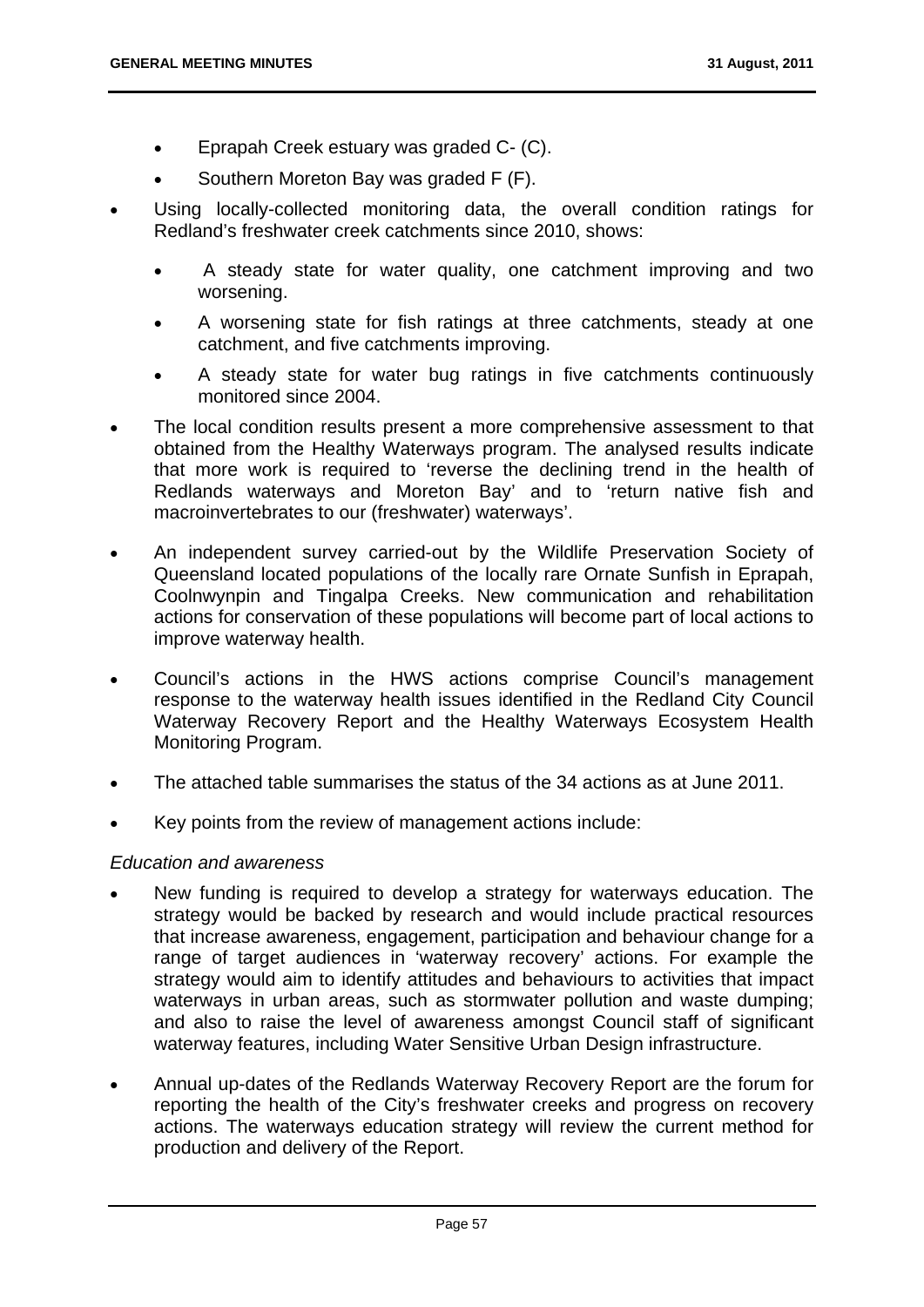#### *Water quality pressures*

 Some water quality hot-spots for high nutrient and sediment loads have been identified in Eprapah, Hilliards and Tarradarrapin creeks. The Waterways Extension Program (WEP) is a direct response to hot-spots on non-urban land in Eprapah and Hilliards catchments. A continuation of funding for monitoring is required to measure total loads of pollution, and to identify and investigate hotspots in additional catchments.

#### *Reducing pollution loads*

- The WEP has over 40 properties registered for advice and assistance; raised awareness of water pollution; and undertaken several trials of management practices for reducing nutrient and sediment loads. A similar approach is required to identify and reduce pollutant sources on Council land; from licensed environmental activities on private land; and in urban catchment locations. Additional resources (including funding) will be required to expand the current scope of the WEP to additional water quality hot-spot locations.
- An on-going challenge for Council is 'natural, or soft' waterway assets that may contribute to pollution through ineffective maintenance. This includes: constructed dams and lakes transferred to Council, eroding creek channels and the variety of water quality infrastructure. Many assets are currently not identified or tracked in Asset Management Plans. However, progress is being made on constructing a classification and (GIS) mapping framework to identify items such as constructed wetlands, swales, bioretention systems and grosspollutant traps.

#### *Legislative requirements*

- The State Government has introduced new legislative requirements to reduce pollutant loads and protect water environmental values from the impact of new development.
- The new State planning requirements are contained in both the SEQ Regional Plan Implementation Guideline No.7: Water Sensitive Urban Design 2009; and State Planning Policy (SPP) Healthy Waters 2010.
- The SEQ Regional Plan Implementation Guideline is advisory only and does not have the status of an Act, Regulation or Policy. The State Planning Policy Healthy Waters 2010 incorporates design objectives for urban stormwater for the SEQ region.
- The State Planning Policy (SPP) Healthy Waters came into effect in 2010. The SPP aims to help protect the water Environmental Values specified in the *Environmental Protection (Water) Policy 2009.* The SPP introduces new planning provisions for stormwater management and waste water discharge to a waterway.
- The Sustainable Assessment Group is actively implementing the SPP's requirements. At a planning level the requirements of the SPP will be included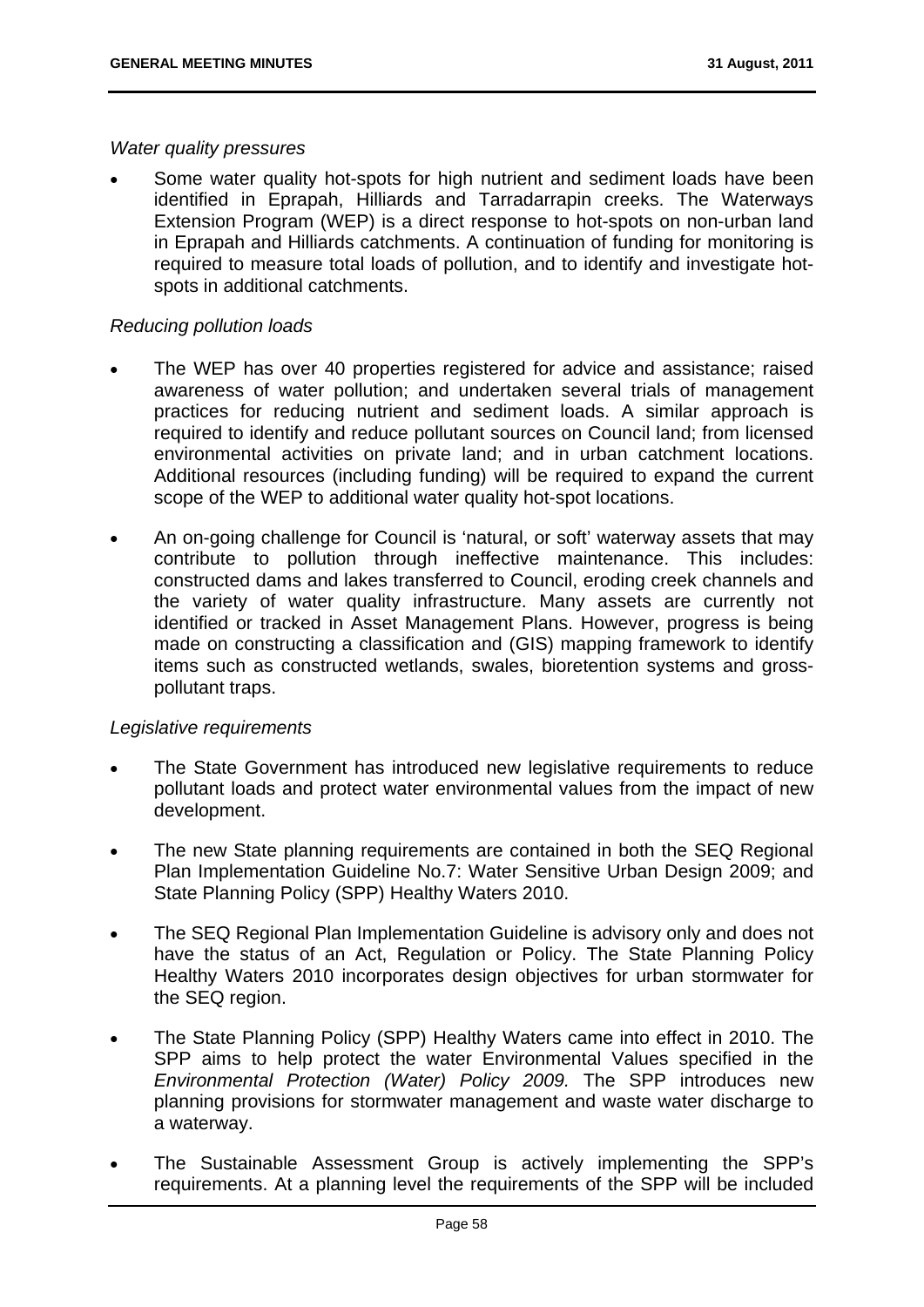in the next review of the Planning Scheme, pending endorsement of the Policies technical requirements for stormwater management by the Infrastructure Planning Group.

# *Protecting Moreton Bay*

- The State Government is currently introducing new requirements for management of Coastal Algal Blooms (CAB), such as *Lyngbya*, in Moreton Bay. These requirements will cover the following actions:
- Action title: Incorporate algal bloom nutrient hazard maps and assessment tools into local government planning schemes.
- Action title: Training of staff for use of algal bloom nutrient hazard maps and assessment tools.
- A Guideline for hazard mapping nutrients of concern for CAB is currently in draft form for consultation. Preparation of nutrient hazard maps and training of staff will take place following finalisation of the Guideline by the Department of Environment and Resource Management. Implementation of the Guideline requirements will be subject to Council's operational budget process. Initially, the Guideline requirements will require additional funding for sampling and assessment of soils and groundwater in lower creek, Southern Moreton Bay Island and North Stradbroke Island locations.
- Council's procedures for responding to *Lyngbya* deposition are currently under revision. Implementation of new contingency response actions for removal and deposition of foreshore-deposited *Lyngbya* on SMBI and NSI may incur additional costs for temporary storage and off-site transport and disposal.
- The legislated process for producing a Total Water Cycle Management Plan (by Council) and a NetServ Plan (by Allconnex Water) will be an opportunity to mitigate the impacts of future increased load discharges from wastewater treatment plants into receiving creeks and estuaries.

#### *Waterway rehabilitation funded by Environment Charge*

- During the 2010/11 financial year, Council's Parks and Conservation Services Team (PCST) revegetated 560 linear metres, covering 4.6 hectares of new corridor plantings along creeks and wetlands in the City and 0.6 hectare of widening existing Moreton Bay foreshore corridors. The new corridors are a minimum of ten metres wide. In addition to new plantings the PCST are maintaining riparian and foreshore plantings carried out in previous years through on-going maintenance (weed control and in-fill planting).
- During 2010/11 Bushcare Groups and a community planting event contributed to 0.2 ha of new corridor plantings along creeks and wetlands in the City and maintenance of 0.4 ha of riparian corridors in existing project areas. Bushcare Groups also revegetated 130m2 of coastal wetland and Moreton Bay foreshore corridor.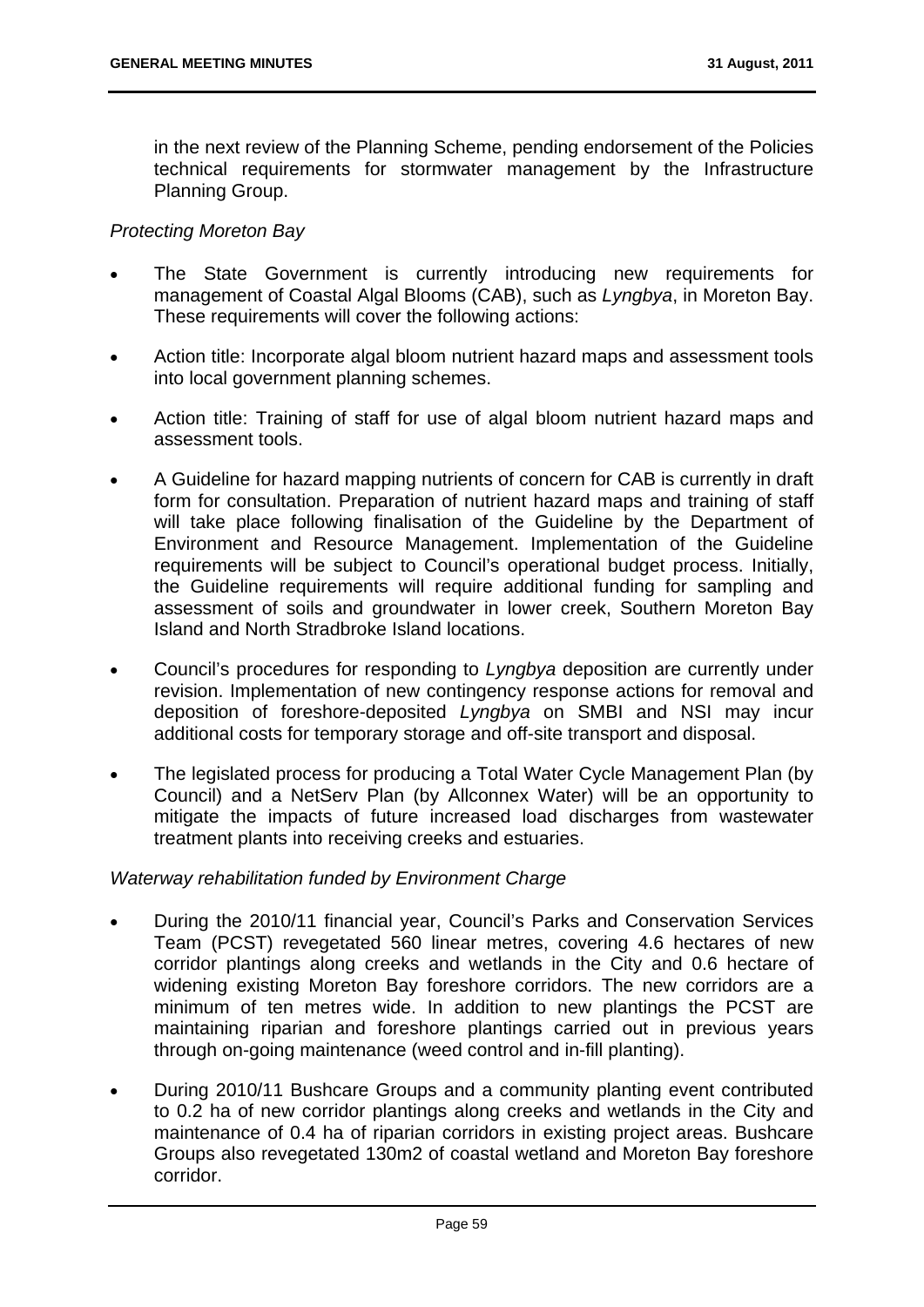Additional funding is required for buffer zone revegetation and maintenance in catchments identified by completed Integrated Waterway Management Plans. A preliminary estimate for re-establishing a 10 metre wide riparian buffer zone in Native Dog Creek is approximately \$3 million and \$670,000 in Torquay Creek. This work is eligible for funding as part of the Priority Infrastructure Plan for stormwater management.

#### *Returning native fish and bugs to freshwater creeks*

- New trials and research must be carried out into low native fish numbers in freshwater creeks and wetlands. Planned work includes a trial to breed and release native fish into good quality habitat locations in Hilliards Creek. This work will require a small amount of additional funding, but may also be funded by government grants.
- Control or eradication of pest fish and aquatic weeds is emerging as a significant issue that is contributing to poor water a quality and therefore native fish populations. Management actions for pest fish and aquatic weeds can be included in, and funded by, the annual Pest Management Plan operational plan.

#### *Not planned and delayed actions*

- One action is currently not planned according to its original intent as explained below:
	- Action title: Minimising erosion and sedimentation through Council's local laws. Explanation: The original intent of this action was to improve erosion and sediment control (ESC) practices through application of Council's Local Laws, including for Parks (LL#15) and Vegetation Protection (LL#6). However, since adoption of the HWS several initiatives have contributed to increased awareness, regulation and compliance with ESC offences in the *Environmental Protection (Water) Policy* 2009 and water quality objectives. These include:
		- Ongoing production of Development Assessment tools through the SEQ Erosion and Sediment Control Working Group; and
		- Participation of Council officers in implementation of the Erosion and Sediment Control Compliance Project as a joint initiative of the Department of Environment and Resource Management and Local Government. The project is due to be completed in mid-2012.
		- It is expected that these initiatives, combined with improvements to internal processes will lead to reduced non-compliance and improved application of ESC practices for earth-disturbing activities.
- Opportunities to initiate new projects will be explored and discussed with Council officers during the operational and budget process leading up to the 2012/13 financial year.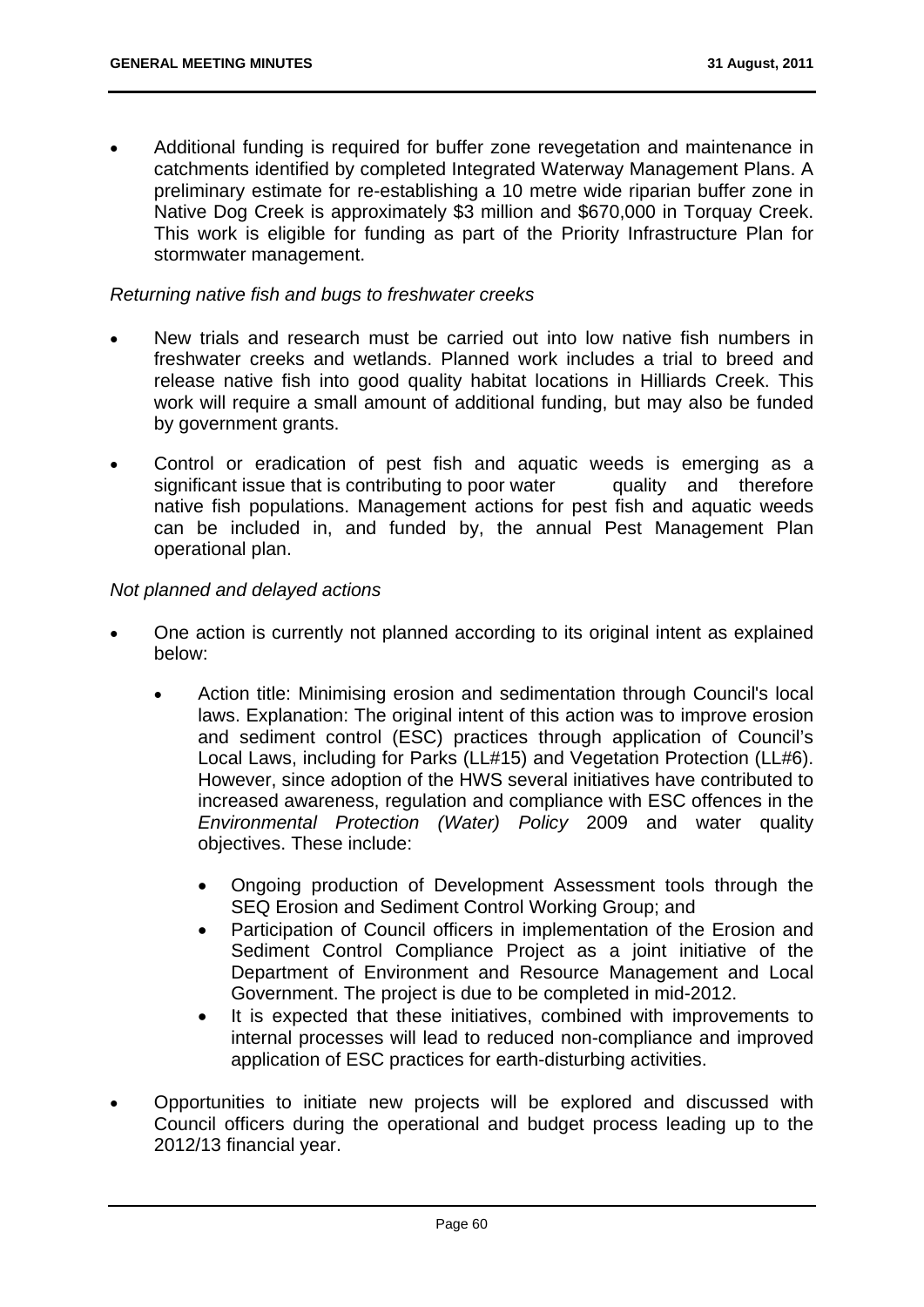# *Financial investment in HWS implementation*

 A recent survey of Council's financial investment in actions related to the SEQ HWS found that Council's direct investment equated to \$4,733,328 for the 2010/11 financial year. This included direct costs only, and not the time contributed by Council officers, contractors and volunteers. This cost can be equated to the minimum value required to halt the further decline in health in Redlands freshwater creeks.

# **RELATIONSHIP TO CORPORATE PLAN**

# **1. Healthy natural environment**

A diverse and healthy natural environment, with an abundance of native flora and fauna and rich ecosystems will thrive through our awareness, commitment and action in caring for the environment.

- 1.4 Improve residents' understanding, respect and enjoyment of the local environment through stewardship and partnerships
- 1.6 Address the decline in the health of Redlands waterways and improve water quality, aquatic populations and their biodiversity

#### **3. Embracing the bay**

The benefits of the unique ecosystems, visual beauty, spiritual nourishment and coastal lifestyle provided by the islands, beaches, foreshores and water catchments of Moreton Bay will be valued, protected and celebrated.

3.3 Ensure the ongoing health of the bay by managing creeks, wetlands and stormwater and by protecting natural areas surrounding the bay

#### **FINANCIAL IMPLICATIONS**

There are no financial implications impacting Council as a result of this report.

However, the report highlights areas where additional funding may be required in future years. The specific requirements of this work will be included in operational budget submissions and the capital works schedule for stormwater planning and management.

# **PLANNING SCHEME IMPLICATIONS**

The Land Use Planning Group was consulted and it is considered that the outcome of recommendations in this report will result in some future amendments to the Redlands Planning Scheme such as:

 Amendments to align the Redlands Planning Scheme with the *State Planning Policy 4/10 Healthy Waters* and *SEQ Regional Plan 2009 – 2031 and Implementation Guideline No. 7 Water Sensitive Urban Design*.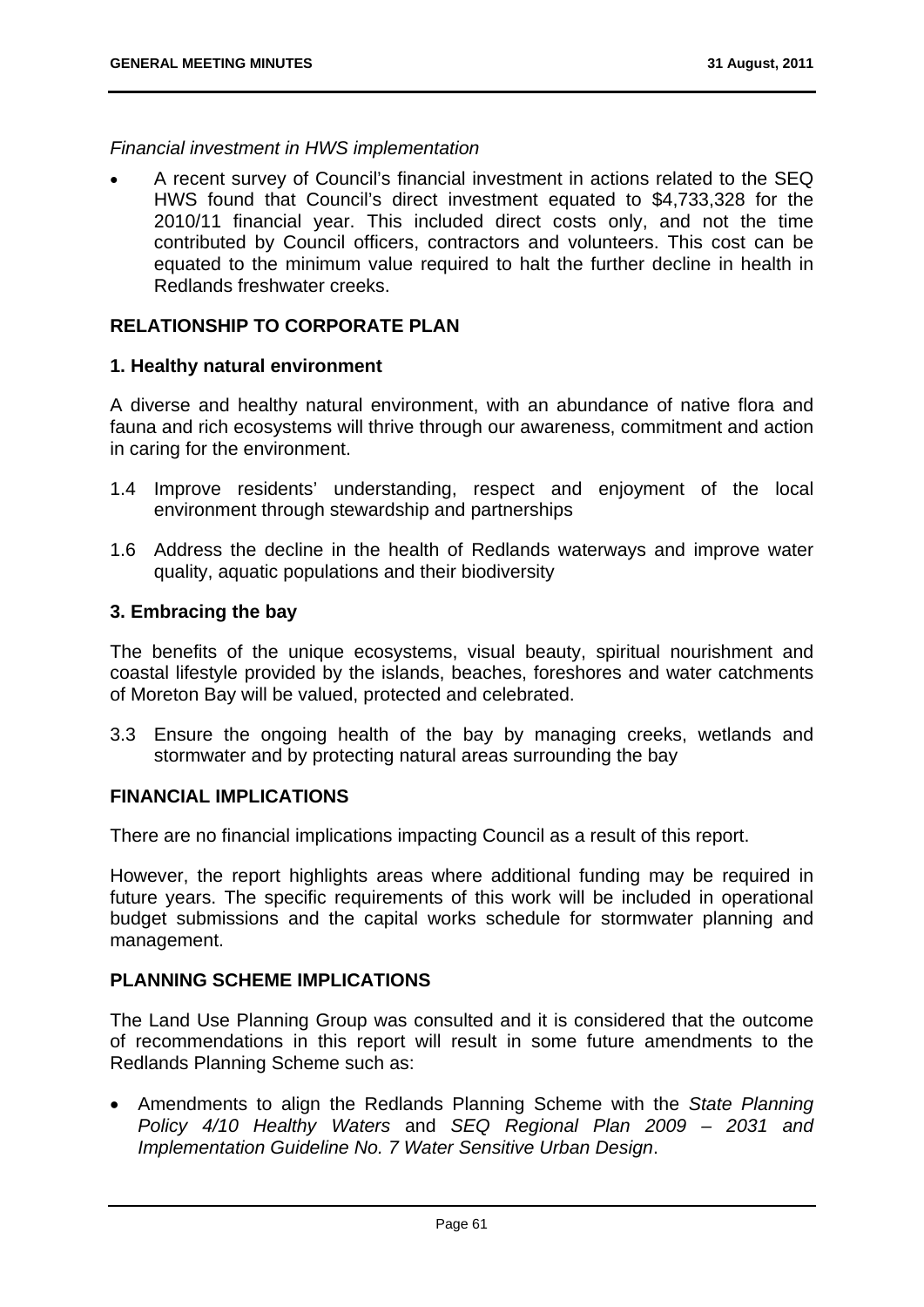# **CONSULTATION**

Consultation with the following groups and teams in Council contributed to this review of actions listed in the HWS Action Register: Environmental Protection, Natural Environment Land Use Planning, Parks and Conservation Services, Environmental Education Team, Health and Environment and Environmental Assessment Teams. Officers provided feedback on the current status and highlights of particular programs and projects.

# **OPTIONS**

# **PREFERRED**

That Council receive the information in this report and continue to implement the 34 Healthy Waterways Strategy actions and consider additional funding requests in future-years operational and capital works budget submissions, in order to significantly improve the health of creeks, wetlands and Moreton Bay.

# **ALTERNATIVE**

That Council not receive this information or request additional information/clarification of the information presented.

# **OFFICER'S/COMMITTEE RECOMMENDATION/ COUNCIL RESOLUTION**

| Moved by:    | <b>Cr M Elliott</b> |
|--------------|---------------------|
| Seconded by: | <b>Cr H Murray</b>  |

**That Council receive the information in this report and continue to implement the 34 Healthy Waterways Strategy actions and consider additional funding requests in future-years operational and capital works budget submissions, in order to significantly improve the health of creeks, wetlands and Moreton Bay.** 

**CARRIED** (en bloc)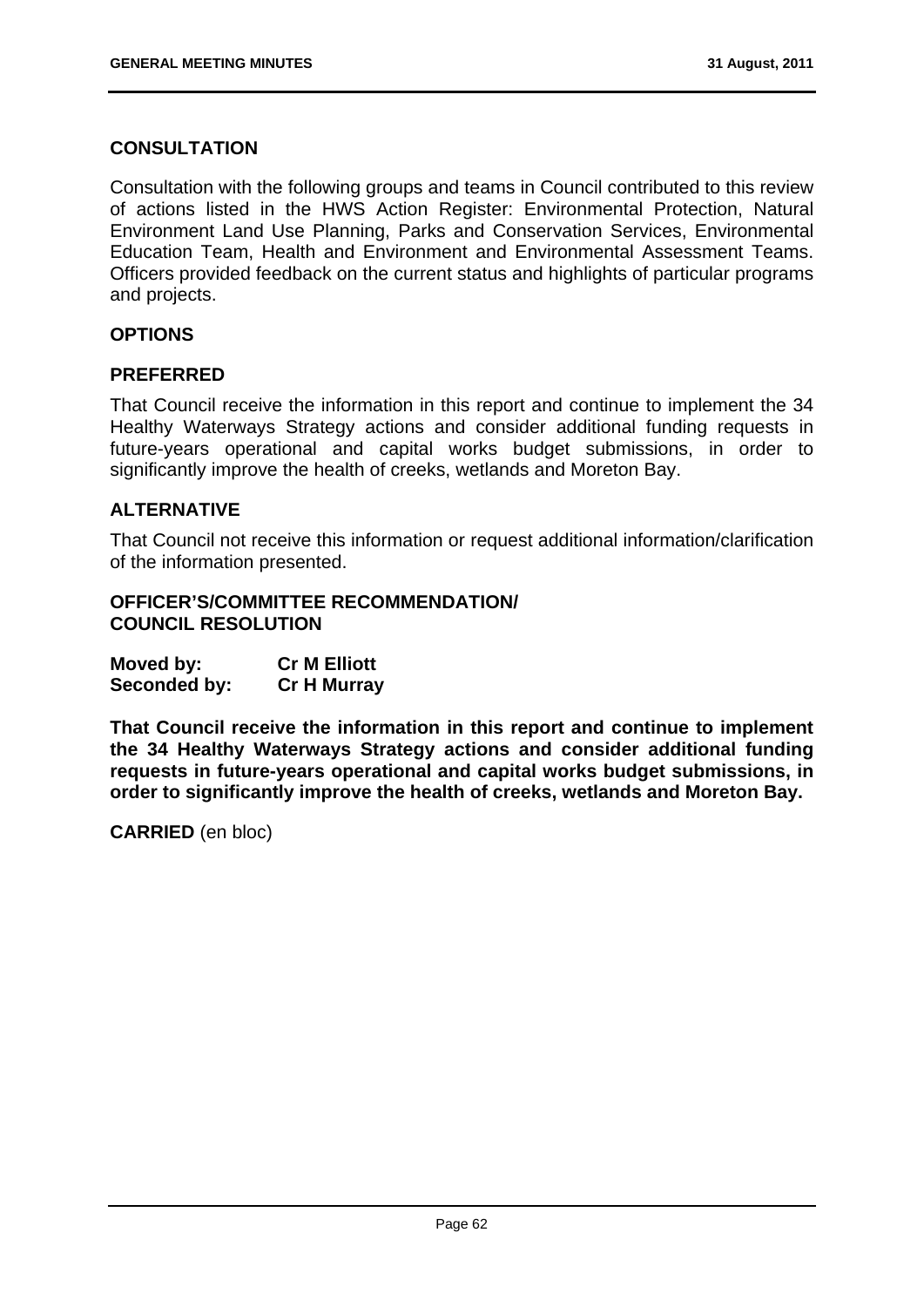# **13.2.5 NEW QUEENSLAND COASTAL PLAN**

| <b>Dataworks Filename:</b>  | LUP Planning - State Coastal Management Plan                                                |
|-----------------------------|---------------------------------------------------------------------------------------------|
| <b>Attachments:</b>         | <b>Qld Coastal Plan</b>                                                                     |
| <b>Responsible Officer:</b> | <b>Gary Photinos</b><br><b>Manager Environmental Management/Land Use</b><br><b>Planning</b> |
| Author:                     | <b>Warren Mortlock</b><br><b>Principal Advisor Environmental Protection</b>                 |

#### **EXECUTIVE SUMMARY**

The final Queensland Coastal Plan comprising the State Policy for Coastal Management and State Planning Policy Coastal Protection (SPPCP) was published by Department of Environment and Resource Management in May 2011 and comes into effect in August. This report provides a summary of the new package of subordinate legislation and the changes to the original draft document, including comments on how some issues raised by Redland City Council were incorporated.

The SPPCP includes a mandatory development assessment code and mandatory sea level rise projections for use in development assessment. There are a number of tasks and actions that Council will now need to undertake to implement these new planning instruments. This report summarises those tasks. The report recommends that Council adopt the Defined Storm Tide Event levels for Redlands provided by Cardno 2011 for the purposes of determining storm tide inundation areas under Annex 3 of the SPPCP.

#### **PURPOSE**

The purpose of this report is to:

- Provide an update to Councillors on the new Queensland Coastal Plan (QCP);
- Provide advice on how Redland City Council's comments were incorporated into the final document;
- Provide a summary of proposed implementation tasks and actions to be undertaken; and
- Adopt new storm tide planning levels for Redlands (Cardno 2011) for the purposes of determining storm tide inundation areas under Annex 3 of the State Planning Policy Coastal Protection (SPPCP).

#### **BACKGROUND**

The Department of Environment and Resource Management (DERM) has published a final Queensland Coastal Plan (QCP) following a three-year statutory review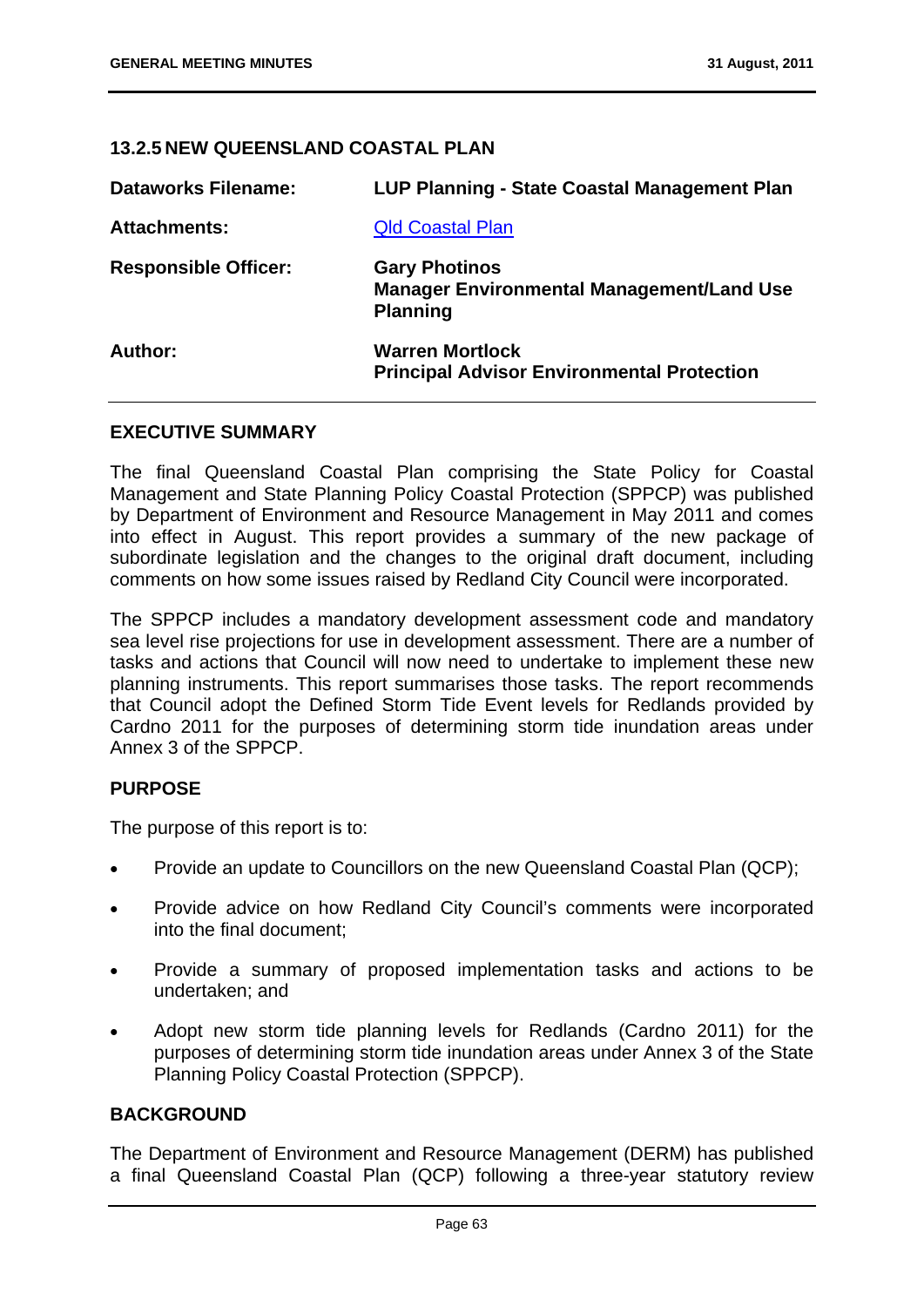process of the existing State Coastal Management Plan (2001). The Queensland Government has approved the Queensland Coastal Plan, but a commencement date has not been set. However, the Plan will likely come into effect in late August 2011 (pers comm. John Lane: Director, Environment Planning, Environment and Natural Resource Policy Division DERM). Until that time, the State Coastal Management Plan (2001) and associated regional coastal management plans remain in place.

The Draft Queensland Coastal Plan was released for public consultation on 1<sup>st</sup> September 2009 and the submission period was extended on 31st October 2009, to the 30th November 2009. Council made a 24 page formal submission to the Draft Plan in early November 2009, and another 2 page submission in late November regarding two further issues resulting from the first SMBI CAC meeting. The final plan was delayed from release in February 2011 on account of the Queensland floods.

Council Officers have attended meetings of DERMs Coastal Planning Policy Working Group and made valuable input on aspects of the final QCP package. DERM has been responsive to consultation and is making efforts to introduce and train local government on the package. Council officers will be attending training sessions on the QCP during July.

# **ISSUES**

The Queensland Coastal Plan is one of a number of Queensland State Government subordinate legislation packages produced in the last 12 months that contain planning and development assessment requirements that over-ride Councils Redland Planning Scheme. The State Planning Policy Healthy Waters, the Koala State Planning Regulatory Provisions, and Statement of Planning Policy Air, Noise and Hazardous Materials also contain such provisions. These instruments must be implemented in development assessment (generally at commencement) and in Councils Planning Scheme review in 2012. Further instruments are anticipated from, for example, the State Government's Green Tape Reduction initiative, and the SPP 1/03 review.

# **1. QUEENSLAND COASTAL PLAN (QCP) OVERVIEW**

This new legislative package consists of two policy documents:

- *State Policy Coastal Management*, (SPCM) which provides policy direction and guidance for maintaining, rehabilitating, and protecting coastal land, and managing activities undertaken on it, with particular emphasis on managing public coastal land;
- *State Planning Policy Coastal Protection*, (SPPCP) which outlines criteria for land-use planning and development assessment to manage development in the coastal zone;

Guidelines published in support of the above include State Planning Policy for Coastal Protection **Guideline,** and Queensland Coastal Hazards **Guideline** and a document titled 'Queensland Coastal Processes and Climate Change' is also available. Other guidelines are planned for release when the Queensland Coastal Plan commences.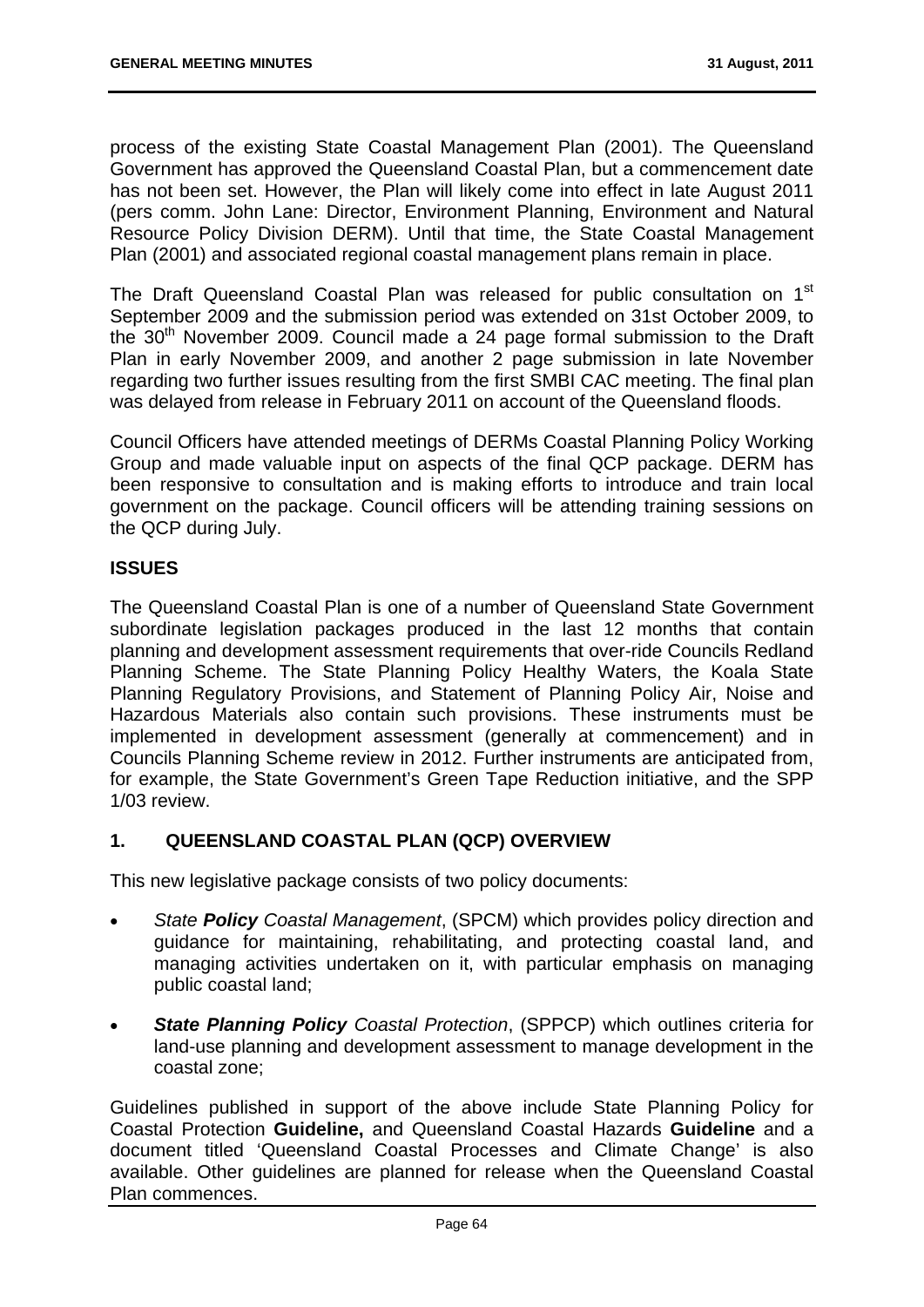A package of mapping products is available and includes those depicting: the coastal zone; the coastal management district; port areas; maritime development areas; aquaculture development areas; Coastal Hazard map layers (depicting erosion prone areas, permanent inundation areas, and storm tide inundation areas); and Areas of Ecological Significance map layers (depicting areas of high ecological significance and areas of general ecological significance). This spatial data should be migrated over to Council's spatial data systems in the very near future for ready access by officers. At this stage, not all of these map layers have been made available by the DERM.

A package of fact sheets in support of the QCP includes: Queensland Coastal Plan— Overview; Coastal Hazards; Coastal Hazard Map Areas; Nature Conservation; and Coastal-dependent Development.

This is a large and complex legislative package. It has greatly increased the sophistication of coastal planning, but continues the general coastal planning approach from DERM with some notable additions.

In particular, the SPPCP contains a mandatory development assessment code, mandatory sea level rise projections for use in development assessment and preparing and amending planning schemes, and a requirement for Council to prepare Coastal Hazard Adaptation Strategies.

Find out more about the Plan, guidelines, maps and fact sheets and how to access them online at: http://www.derm.qld.gov.au/coastalplan/index.html

# **2. How is the final Plan different from the draft?**

A number of refinements have been made in response to matters raised through the public submissions process. These include changes to policy content as well as formatting changes. Some of the key differences include:

- a new requirement for Council to prepare a **coastal hazard adaptation strategy** for existing urban areas that are projected to be within a high coastal hazard area;
- using a risk management approach to manage intensification of existing urban areas that are projected to be within a high coastal hazard area;
- protecting marine areas by complementing existing regulatory arrangements for dugong protection areas, fish habitat areas and marine park zones as opposed to including these as areas of high ecological significance;
- splitting the requirements for maritime development areas from requirements for minor public infrastructure such as boat ramps and jetties;
- changes to the acceptable circumstances for not fully achieving the policy outcomes including the definition of a 'development commitment'.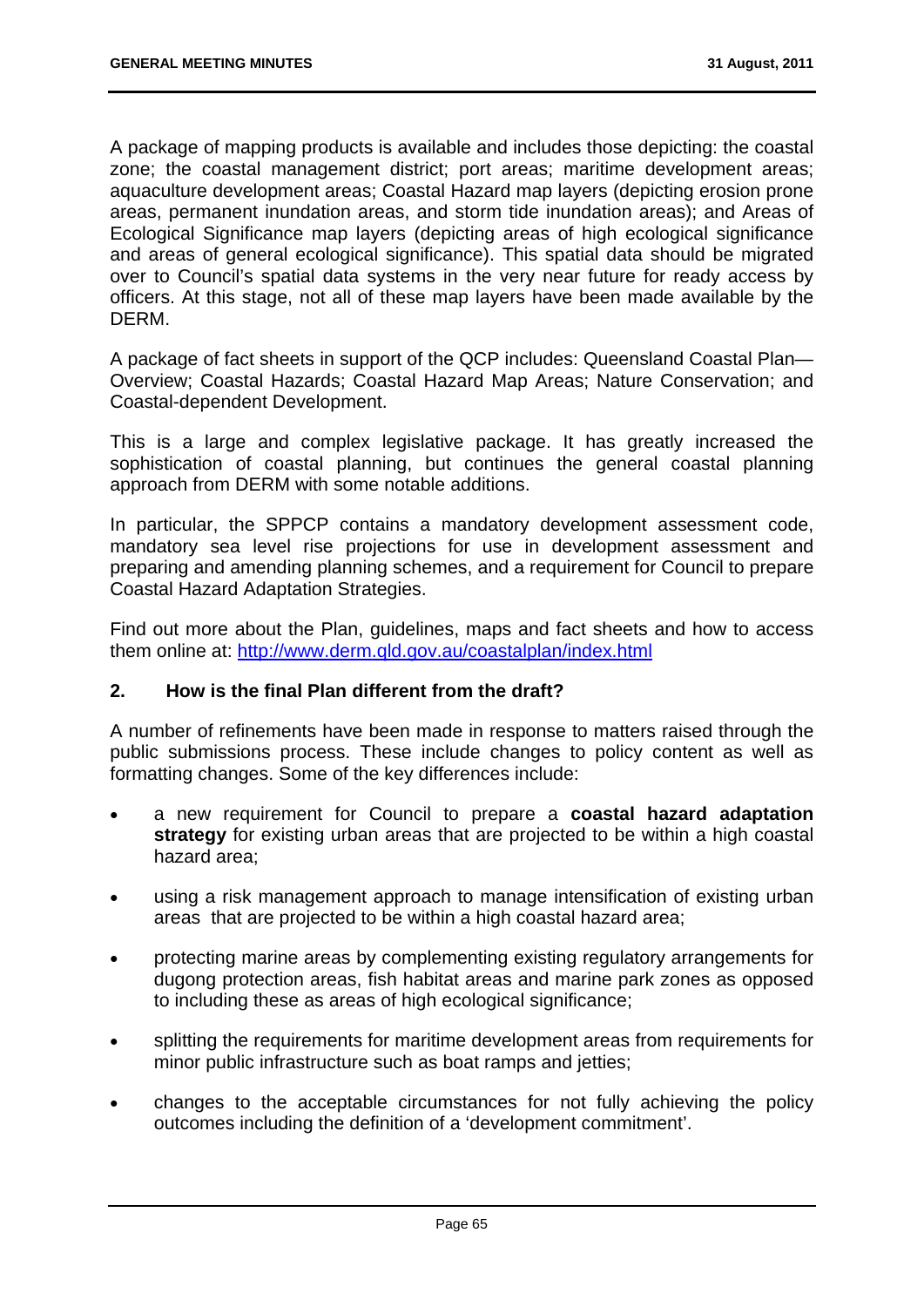A number of the major issues listed in Council's submission on the draft QCP have been accepted by DERM and the final QCP changed in response (including point 1 above):

- to incorporate risk assessment factors for determining storm tide inundation areas and erosion prone areas into the SPP rather than in guidelines;
- to clarify application of SPP requirements in existing development commitment areas and making these distinct from those where no development commitment exists;
- to incorporate a mechanism to recognise storm tide studies undertaken by local government for use under the SPP;
- to include high ecological significance area mapping;
- to include Maritime Development Areas in Redlands missing in the draft.

# **3. State Policy Coastal Management**

The SPCM provides management policies for use by coastal land and water managers that focus on core issues of:

- Protecting coastal processes in erosion prone areas:
- Buildings and structures in erosion prone areas;
- Dune management;
- Management of areas of ecological values;
- Indigenous cultural heritage;
- Public access and use of the coast:
- Building and structures on State coastal land;
- Driving on beaches;
- Monitoring and review ;
- Knowledge sharing and information; and
- Community engagement.

The policies apply to management planning, activities, decisions and works that are not assessable development under SPA and therefore not subject to the SPPCP. Not all policy issues apply at all locations. The management policies are not mandatory, but they are and expression of good practice. DERM has advised that they are premised on expectation that local/site management plans will be prepared to guide management practices. DERM preference is for integrated management plans.

However, the SPCM introduces new plan mechanisms (Local Area Coastal Management Plans, Beach Driving Management Plans, and Coastal Hazard Adaptation Strategies) and maintains all those currently in use, including Shoreline Erosion Management Plans.

#### **4. Statement of Planning Policy for Coastal Protection**

The SPPCP is statutory instrument under the *Sustainable Planning Act 2009* (SPA). The SPPCP has effect when a local planning instrument is made or amended, when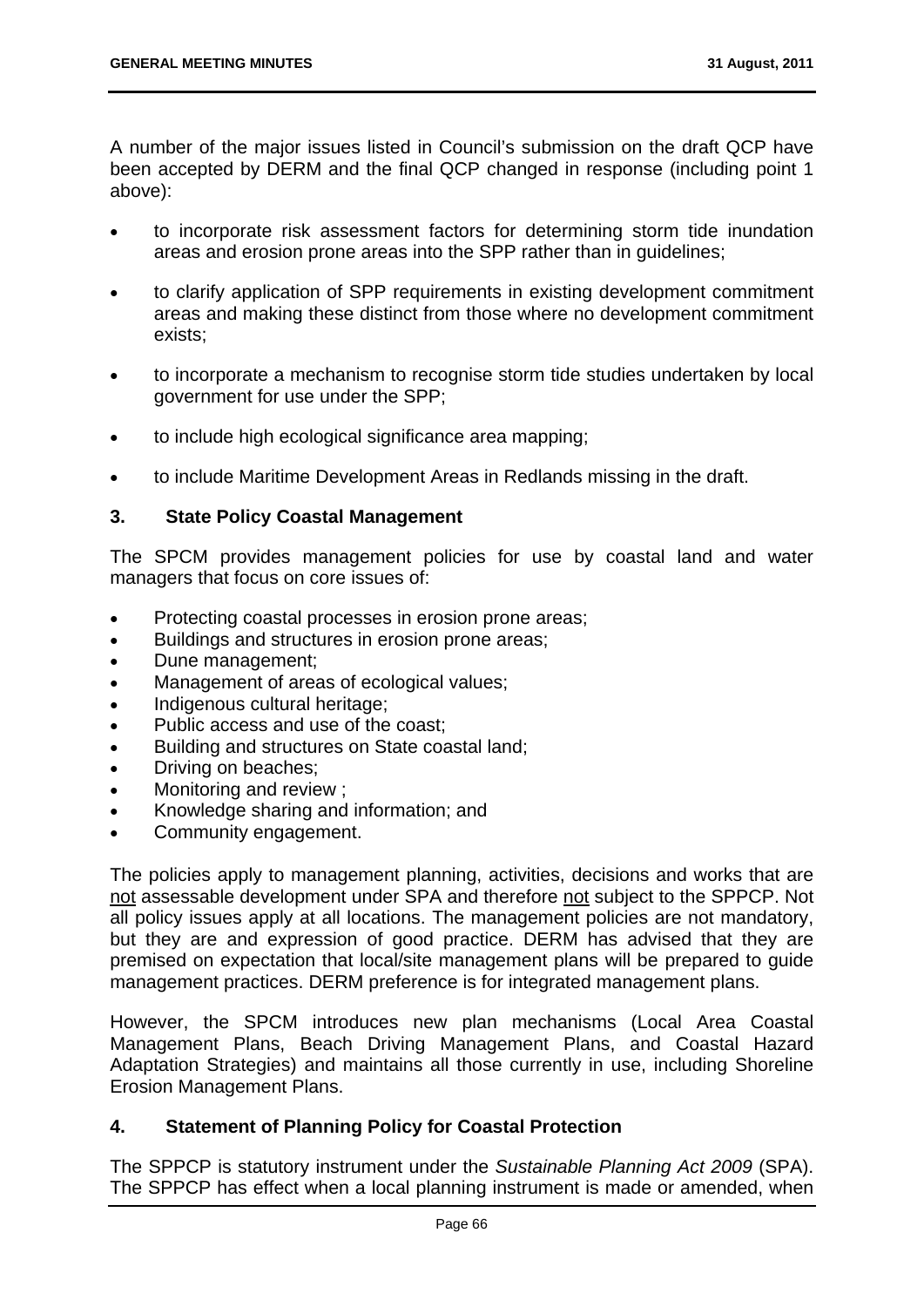development applications are assessed and when land is designated for community infrastructure. The policy would also be used to influence State planning instruments. The SPPCP will inform regional plans as well as local government planning schemes and decisions on development applications.

The focus is mainly on coastal hazards, which includes coastal erosion, storm tide inundation, and sea level rise from climate change. The policy will provide detailed guidance about how to design and locate development to avoid coastal hazard risks— especially those increased by climate change-related sea level rise.

The SPPCP applies to the coastal zone, which is almost all of Redland City (excludes highlands around Mt Cotton area) and most development to which SPA applies. Within the coastal zone, coastal management districts are maintained with DERM being concurrence agency for development. Outside of the coastal management district but within the coastal zone, Council is the assessment agency; however, a smaller range of development would be assessable by Council against the SPPCP.

## **Annex 2 - Development Assessment Code**

A development assessment code for use in the integrated development assessment system under the SPA is included as Annex 2. The policy outcome will be achieved when development to which the policy applies (most development) is consistent with each of the principles, policies and specific outcomes set out in the code. The code covers the following topic areas:

- 1. Land-use planning
- 2. Coastal hazards
- 3. Nature conservation
- 4. Scenic amenity
- 5. Public access
- 6. Coastal-dependent development
- 7. Canals and artificial waterways.

This code is to be used where a relevant adopted planning scheme does not explicitly state that it appropriately reflects the policy. It may also be used by Council to reflect the SPP in the planning scheme, in accordance with section B.2 of the SPP. The code must be applied when assessing development described in Part B.7–B.8 of the SPP. DERM may be a concurrence agency or assessment manager for development applications within the coastal management district. However, in accordance with schedule 7 of the SPA, DERM's concurrence agency jurisdiction does not extend to matters relating to scenic amenity. The assessment of section 3 of the code (landscape protection) is therefore carried out only by Council.

In terms of transition arrangements, SPA sets out the requirements in relation to DAs made before commencement of a new planning instrument - refer to s.317 for assessment managers.

Redland's new scheme will either have to appropriately reflect the QCP and SPPCP requirements or be approved without this occurring. In the latter case, DAs will then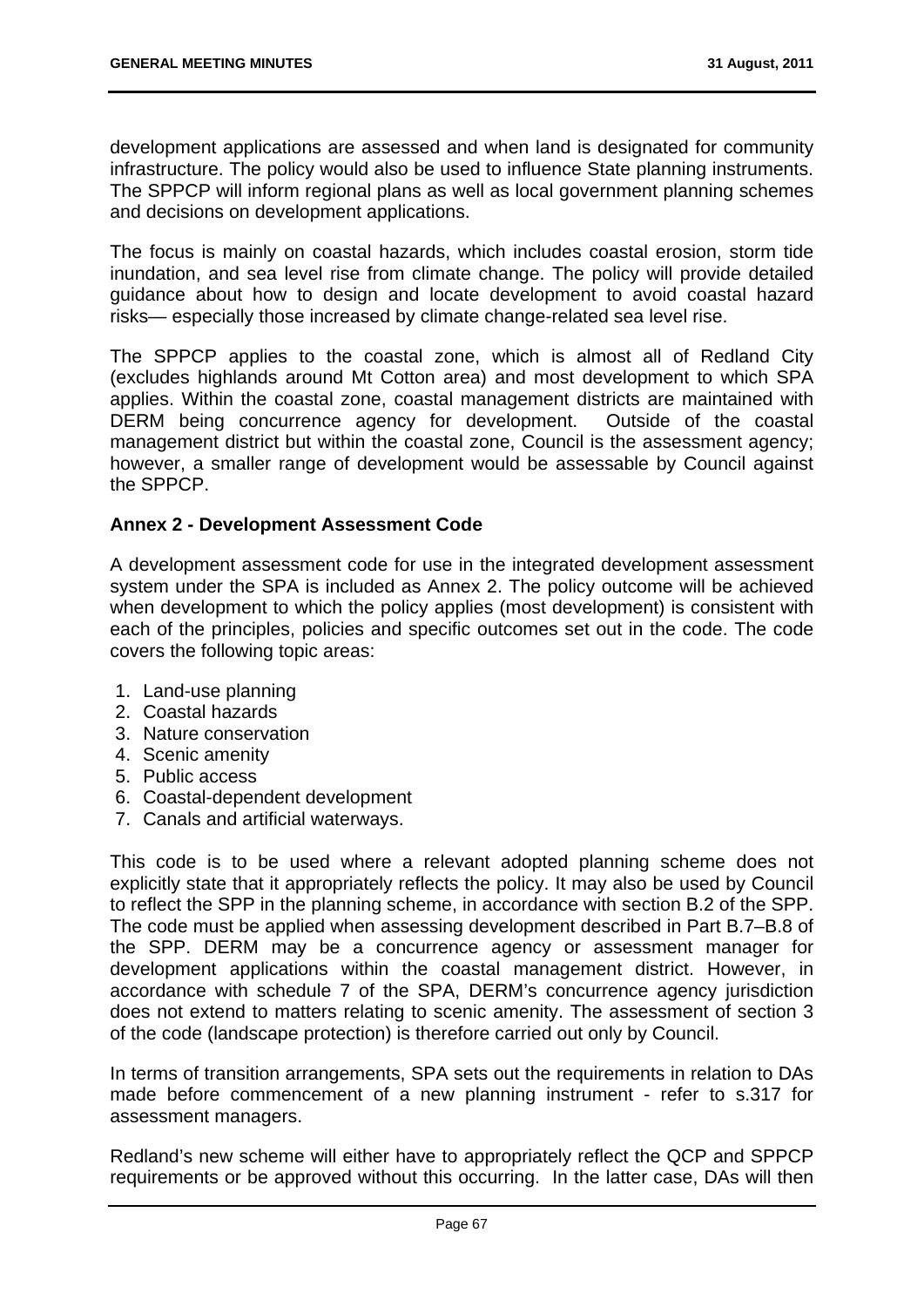have to be assessed against both the new scheme and QCP and SPPCP with the QCP and SPPCP taking precedence if a conflict arises.

The trigger for use of the Coastal Hazards Development Assessment Code in Annex 2 is whether the development location is within the 'coastal hazard area' – which means it is subject to coastal erosion, storm tide inundation, or inundation by sea level rise from climate change.

## **Annex 3 - Assessment Factors**

The area inundated by a Defined Storm Tide Event (DSTE) is the main coastal hazard trigger for the Coastal Hazards Development Assessment Code. The DSTE is determined for development assessment purposes, using the method provided in the SPPCP Annex 3 and the *Queensland Coastal Hazards Guideline*. Annex 3 provides a default storm tide level of "1.5 metres above HAT for all development in Southeast Queensland" except where a storm tide inundation assessment has been undertaken by a qualified engineer. The current Redland Planning Scheme Storm Tide Overlay does not meet these requirements as it does not include a 10% increase in cyclone intensity due to climate change, or sea level rise. The Cardno 2011 modelling does meet these requirements.

Where development is not subject to a commitment, the method requires that Council use a planning period of 90+ years and projected sea level rise value of 0.8 metres by that time (2100), on top of the 100 year average recurrence interval (ARI) extreme storm tide event, which must include a 10% increase in cyclone intensity due to climate change – see Fig 1 below.

Where development is subject to a commitment, the method refers to the appropriate 'development planning period' (based on anticipated asset life) by development type and an appropriate sea level rise projection.

*Annex 3 Table 3.2* 

| Short-term tourist accommodation               | 40 years |
|------------------------------------------------|----------|
| Industrial building                            |          |
| Commercial building (retail)                   |          |
| Residential dwelling, excluding unit blocks of | 50 years |
| $7+$                                           |          |
| Residential dwelling unit blocks of 7+         | 60 years |
| Commercial building (multiple storeys)         |          |

*Annex 3 Table 3.3:* 

| <b>Year 2050</b> | 0.3 metres |
|------------------|------------|
| <b>Year 2060</b> | 0.4 metres |
| <b>Year 2070</b> | 0.5 metres |
| <b>Year 2080</b> | 0.6 metres |
| <b>Year 2090</b> | 0.7 metres |
| <b>Year 2100</b> | 0.8 metres |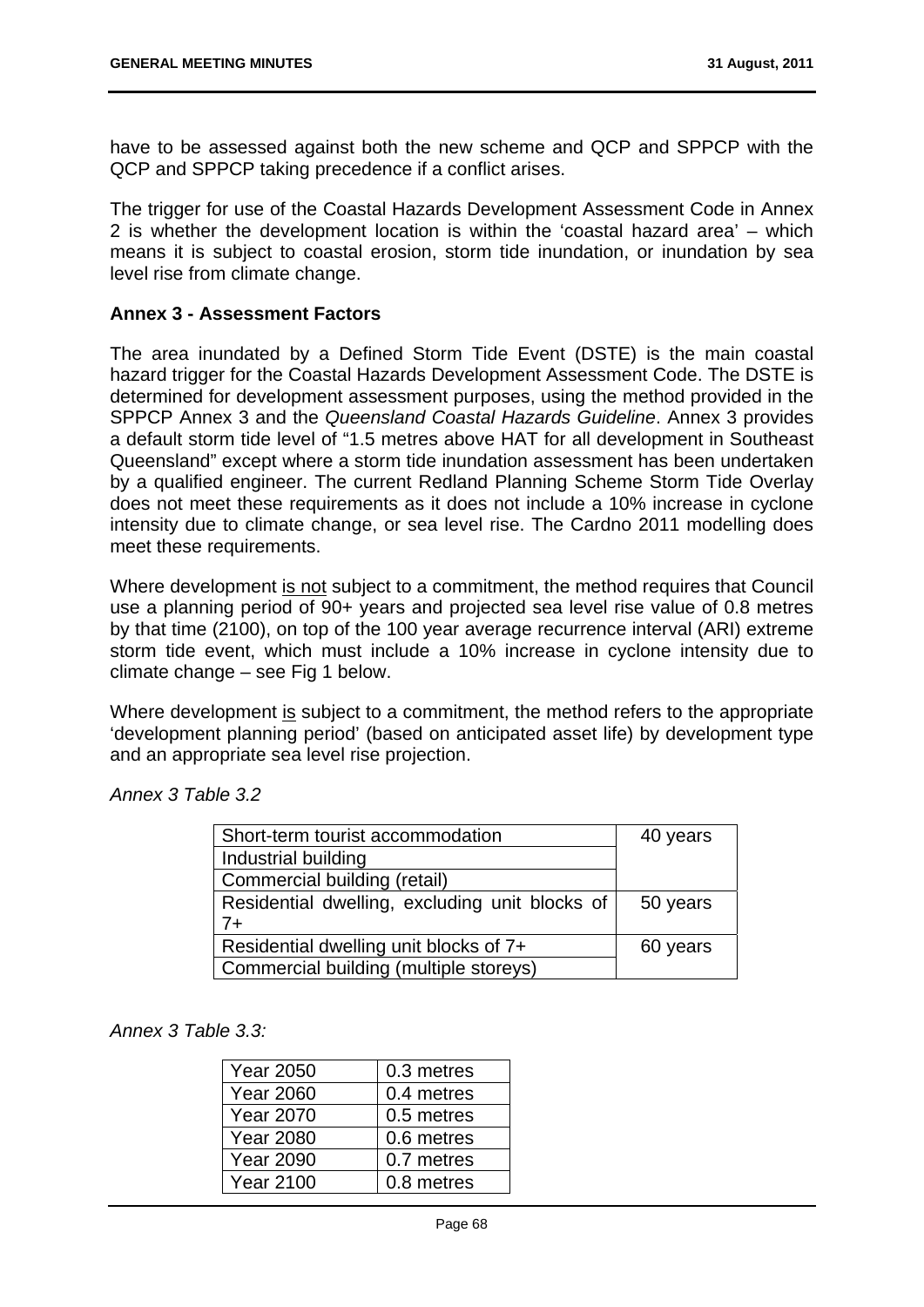The following comparative table may help understand the differences between the current Planning Scheme level, the Annex 3 default levels and the Cardno 2011 planning levels.

|                                                  | <b>Current</b><br><b>RPS</b>                         | <b>Under</b><br><b>SPPCP</b><br>default for<br><b>SEQ</b> | <b>Using</b><br><b>Cardno</b><br>2011<br>(min) | <b>Using</b><br>Cardno<br>2011<br>(max) |
|--------------------------------------------------|------------------------------------------------------|-----------------------------------------------------------|------------------------------------------------|-----------------------------------------|
| <b>Final Planning</b><br>Level                   | 2.7 <sub>m</sub>                                     | 3.4 <sub>m</sub>                                          | 2.7 <sub>m</sub>                               | 4.15 m                                  |
| <b>Freeboard</b>                                 | 0.3 <sub>m</sub>                                     | 0.3 <sub>m</sub>                                          | 0.3 <sub>m</sub>                               | 0.3 <sub>m</sub>                        |
| Sea level rise                                   | 0.3 <sub>m</sub>                                     |                                                           | 0.8 <sub>m</sub>                               | 0.8 <sub>m</sub>                        |
|                                                  |                                                      | 1.5 <sub>m</sub>                                          |                                                |                                         |
| <b>Storm Surge plus</b><br>10%                   | none                                                 |                                                           |                                                |                                         |
| Storm Surge (100<br>year ARI)                    | 0.5 <sub>m</sub><br>Varies but<br>is roughly<br>this |                                                           |                                                |                                         |
| <b>HAT - Highest</b><br><b>Astronomical Tide</b> | 1.6 <sub>m</sub><br>Varies but<br>is roughly<br>this | 1.6 <sub>m</sub><br>Varies but<br>is roughly<br>this      | 1.4 <sub>m</sub><br>Min level                  | 3.05 <sub>m</sub><br>Max level          |

Defined Storm Tide Event modelling was completed in June 2011 by Cardno P/L consultants for Redland City specifically to meet the above requirement. The work updates and extends the coverage of previous similar modelling by the consultants in 2009. The modelling provides planning levels for use in the Redland Planning Scheme that meet the requirements of the SPPCP Annex 3.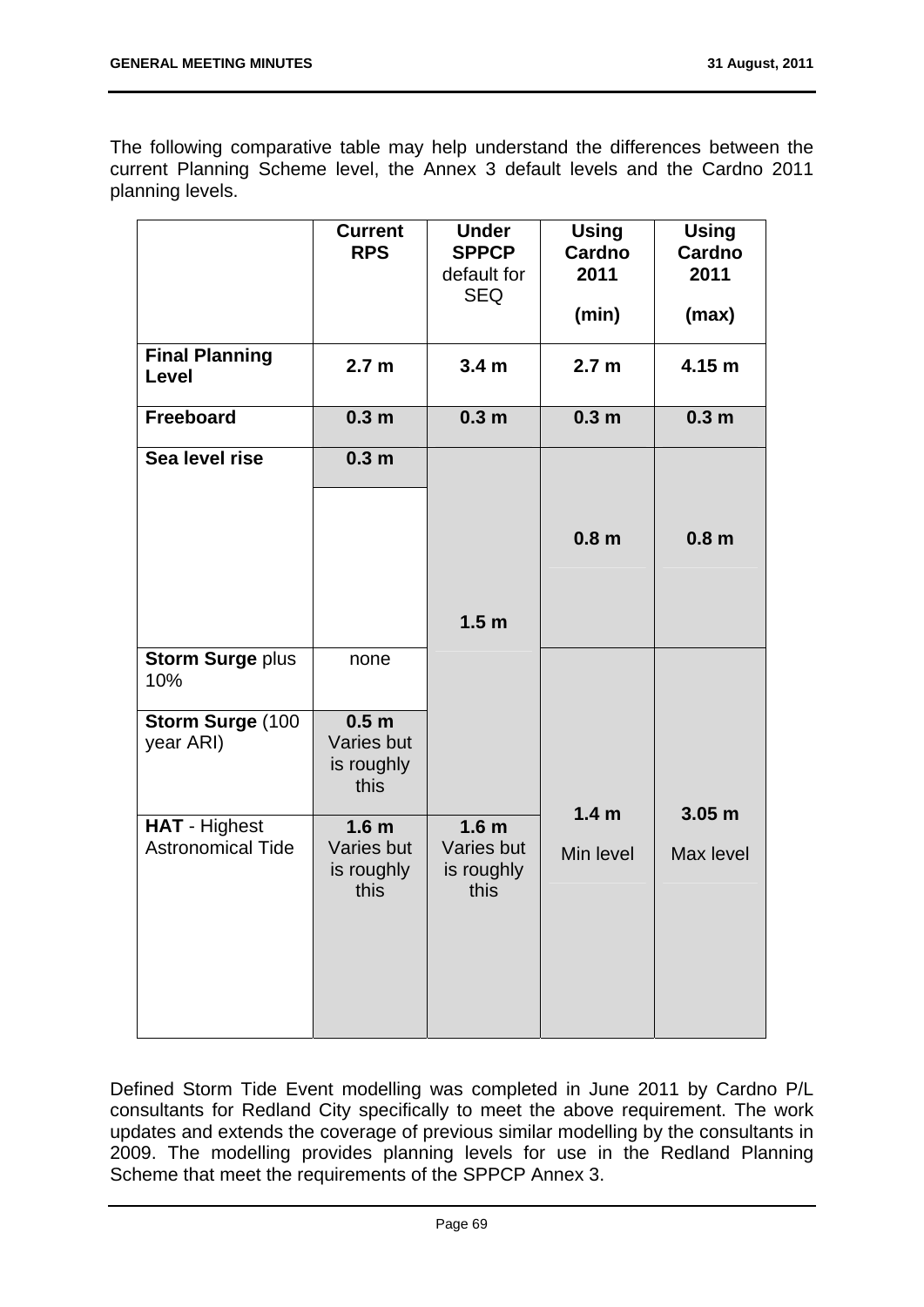Early analysis of Cardno 2011 modelling predicts that:

- the current Q100 storm tide inundates (to some depth) 8918 land parcels;
- the Q100 storm tide with increased intensity under greenhouse conditions inundates 9974 land parcels;
- a planning level based on this storm tide but with a sea level rise of 0.8 metres and a freeboard of 0.3m will potentially touch and therefore trigger some 12,438 land parcels.

It is likely that a significant number of state and council owned properties are included in these figures, and further analysis is needed. All of the above levels are higher than at present and potentially call in many more development applications. The assessment process and workload issues must be investigated and resolved.

New storm tide planning levels based on Cardno 2011 should now be used under the SPPCP development assessment code as soon as practically possible. However, this is unlikely to be from the time of the SPPCP commencement. Council may be unable to avoid a period in development assessment where by default the '1.5 metres above HAT' is in place. The new levels may also mean a move away from using a single general (average) storm tide planning level for the city (2.4 m AHD is currently used). Council should move quickly and step-wise through a transparent process of adoption to introduce a new planning level, to avoid legal liability issues arising should the Council be viewed as failing to use relevant information at its disposal. It is also important that the latest available information is consistently used by both Council and the development industry.

### **Coastal Hazard Adaptation Strategies**

Coastal Hazard Adaptation Strategies (CHAS) are a major new requirement and Council argued strongly for them. Adaptation plans will have to be prepared over existing urban areas projected to be affected by high coastal hazard risk (under the coastal hazard maps at DERMs website). However, as there is a 5 year time frame to complete these it is unlikely that they may not be completed before our new scheme. In this case DERM has advised that it will be looking to ensure 'up zonings' are not proposed in projected high risk areas. Liaison with DERM over scheme proposals for coastal hazard risk areas will be important over these issues before council is asked to sign off on the new scheme.

While not perfect, this mechanism will go a long way toward providing a locality specific means for establishing the necessary adaptation response to high coastal hazard, obtaining community engagement and agreeing on how this will be implemented. The CHAS must be incorporated into the Planning Scheme and describe the:

- a) mitigation works or actions to be undertaken to mitigate the coastal hazard;
- b) cost of undertaking the works or actions;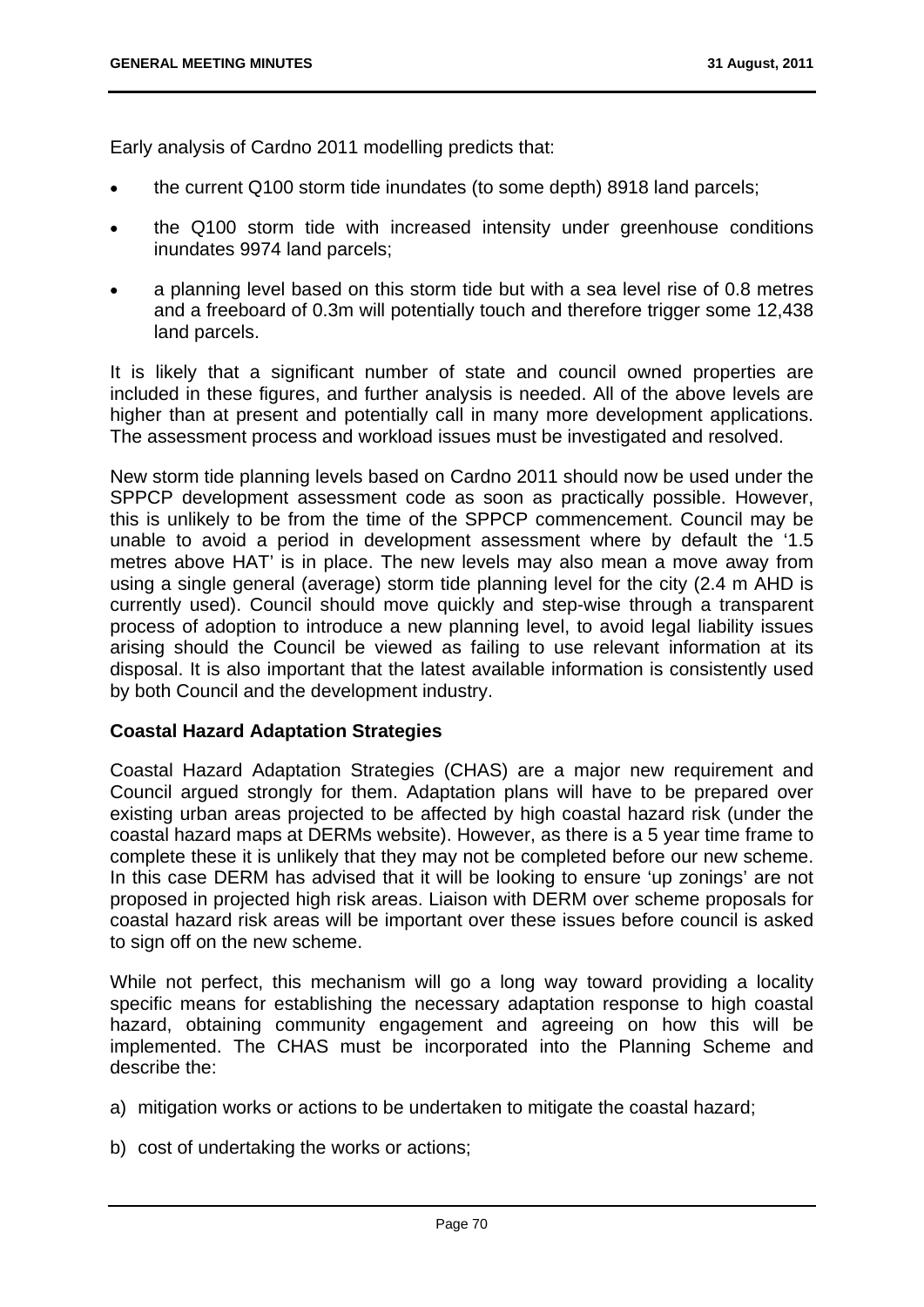- c) funding scheme or arrangements that will be established to pay for the works or actions to be completed;
- d) timeline for the commencement and completion of the mitigation works or actions.

An area of high coastal hazard is defined as:

- a) the part of the erosion prone area that is within the coastal management district;
- b) land that is projected to be permanently inundated due to sea level rise;
- c) the part of the storm tide inundation area that is projected to be temporarily inundated to a depth of one metre or more during a defined storm tide event (refer to the coastal hazards guideline).

## **Other Plans and Requirements of SPPCP**

**Local Area Coastal Management Plans (LCMP)** are encouraged as a means of guiding management and use of the coast, and in particular to provide context to more detailed plans such as SEMPs, BDMPs (see below), or to describe management of coastal reserves where Council is the trustee. A LCMP may cover one or all such plans or reserves in the City. When more detailed guidelines are available, it is likely that existing plan of Council's (Conservation Land Management Plan) can be amended to meet the LCMP requirements.

**Beach Driving Management Plans (BDMPs)** are to be prepared and implemented as a requirement of DERM support for driving on beaches. DERM also requires that no practical alternative access exists, beach driving is practical and safe, no significant adverse impacts on coastal ecosystems and species, or Indigenous Traditional Owner cultural resources will occur.

**Shoreline Erosion Management Plans (SEMPs)** are to be prepared if there is a potential threat to structures, beaches or infrastructure (or infrastructure that facilitates the use of structures or beaches) on State or local government coastal land.

**A coastal building line at Amity Point** remains in force. The purpose is to restrict the placement of permanent development, such as houses or pools, on land considered at high risk from sea erosion. Structures for coastal protection purposes are not restricted seaward of the coastal building line, but may be assessable development under the Sustainable Planning Act 2009.

**Maritime development areas** have been designated for medium to large-scale maritime infrastructure, to provide greater certainty for proponents and the community on the locations for maritime development, and to protect these areas from non-coastal dependent development. Maritime development areas in Redlands: MDA\_009\_015 Raby Bay Marina; MDA\_009\_016 Toondah Harbour Ferry Terminal; MDA\_009\_017 Dunwich Ferry Terminals; MDA\_009\_018 Victoria Point Ferry Terminal; MDA\_009\_019 Eprapah Creek Marine Industry; MDA\_009\_020 Weinam Creek Ferry Terminals & Marine Precinct; MDA\_009\_021 Macleay Island Ferry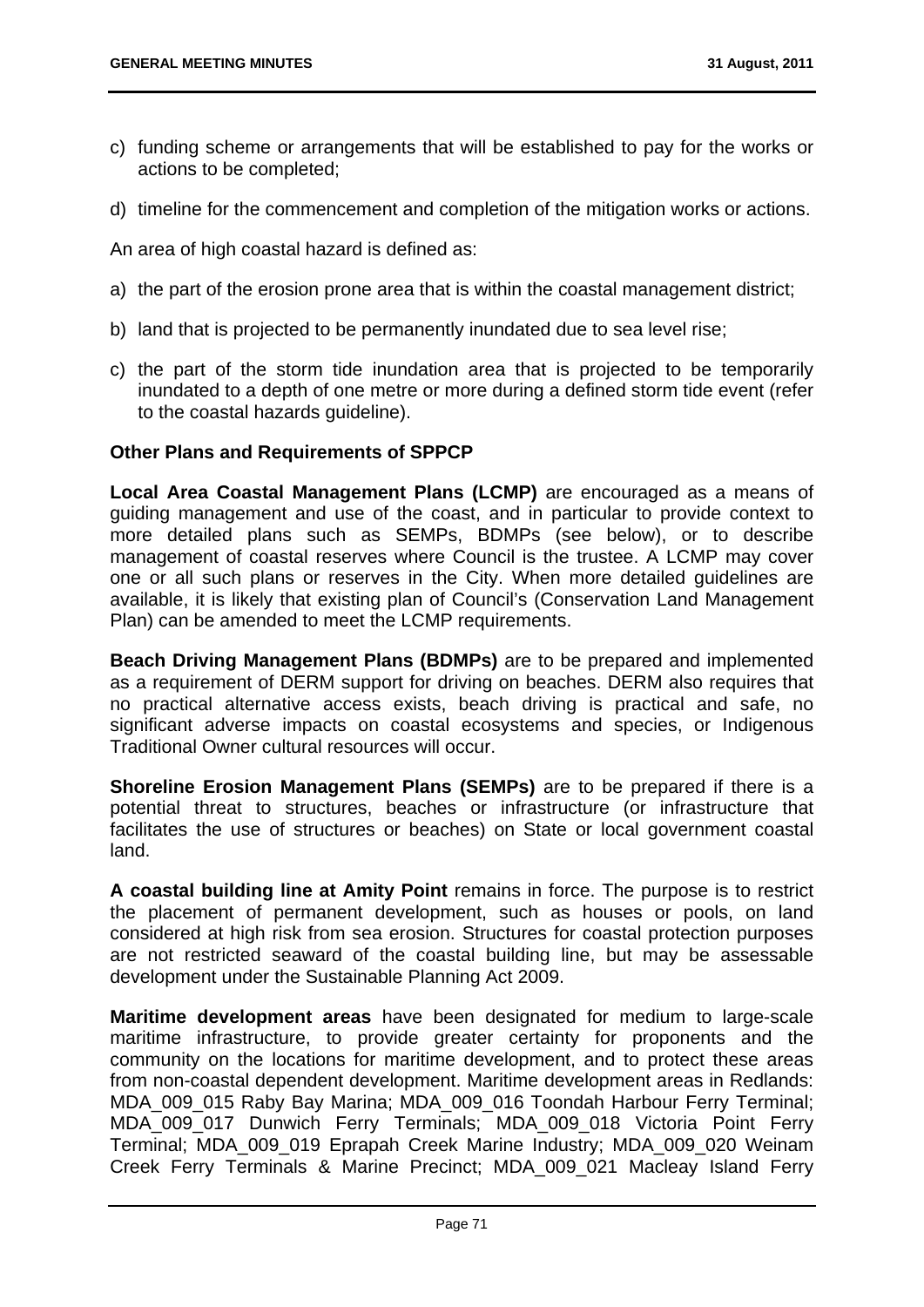Terminal; MDA\_009\_022 Russell Island Ferry Terminals; MDA\_009\_023 Lamb Island Terminal.

## **Course of Action**

A step-wise process for integrating the Queensland Coastal Plan requirements and the Cardno 2011 spatial data into Council planning will be developed in consultation with affected areas of Council. There are complex planning, legal, and public disclosure considerations involved. However, at present the following steps are broadly envisaged.

- 1 Spatial data must be acquired and migrated over to Council's spatial data systems potentially for ready access by officers, including:
	- a) Cardno 2011 modelling outputs; and
	- b) DERM mapping in support of the QCP.
- 2 A series of map products will be developed for Council approval for specific uses, including :
	- a) mapping to be made publicly available at Council's website;
	- b) new planning levels to be incorporated into the Redland Planning Scheme during the review process in 2012.
- 3 The Council adopt the Cardno 2011 study report, spatial data, and map products necessary for the purposes of Council planning and for making the information publicly available at the earliest opportunity.
- 4 planning level provided by Cardno 2011 as the new trigger levels to be used in development assessment.
- 5 Remaining two dimensional hydraulic studies in priority foreshore areas should be completed in the 2011/12 financial year.
- 6 Requirements and a timeline for the development of Coastal Hazard Adaptation Strategies, Local Area Coastal Management Plans, and Beach Driving Management Plans are prepared.

# **RELATIONSHIP TO CORPORATE PLAN**

### **5. Wise planning and design**

We will carefully manage population pressures and use land sustainably while advocating and taking steps to determine limits of growth and carrying capacity on a local and national basis, recognising environmental sensitivities and the distinctive character, heritage and atmosphere of local communities. A well-planned network of urban, rural and bush land areas and responsive infrastructure and transport systems will support strong, healthy communities.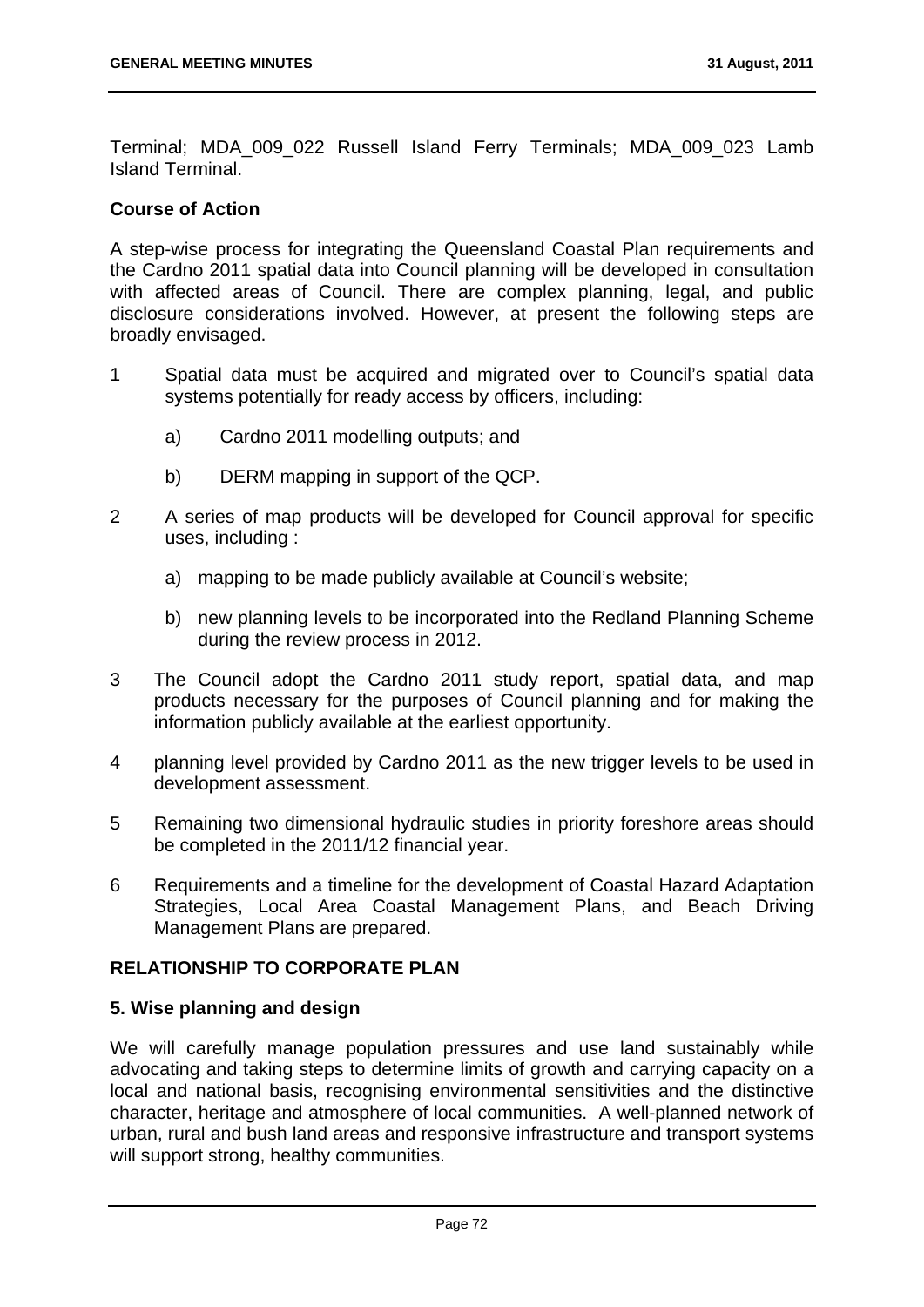- 5.1 Prepare and put in place a new planning scheme for the Redlands that reflects the aspirations and expectations outlined in the Community Plan, state interests, recognised in the SEQ Regional Plan and the legal obligations of the Sustainable Planning Act
- 5.4 Review Council's and the community's climate change preparedness, ensuring all risks are understood and plans are activated to deal with expected outcomes

## **FINANCIAL IMPLICATIONS**

This recommendation may require changes to the current year's budget as funds have been allocated generally without consideration of the additional workload and resources that may be necessary to implement the SPPCP requirements in development assessment. These implications are currently being assessed.

## **PLANNING SCHEME IMPLICATIONS**

The SPPCP is statutory instrument under the *Sustainable Planning Act 2009* (SPA). The SPPCP has effect when a local planning instrument is made or amended, when development applications are assessed and when land is designated for community infrastructure. The Queensland Coastal Plan and SPPCP will need to be considered and integrated into the Redland Planning Scheme during its review in 2012.

The Land Use Planning Group was consulted and it is considered that the recommendations in this report do not directly result in amendments to the current Redlands Planning Scheme. However this State Planning Policy will be required to be incorporated with the Planning Scheme Review.

### **CONSULTATION**

Environmental Management Group has facilitated this report, and the Cardno 2011 modelling, as these draw on experience and the work of several areas of Council. The Cardno project was assisted by a steering group of officers from the following Council areas, who have also provided comment or been consulted in the writing of this report: Land Use Planning Group, Infrastructure Planning Group, Sustainable Assessment and Spatial Services.

# **OPTIONS**

### **PREFERRED**

Council note: the requirements and implications of the new Queensland Coastal Plan; the incorporation of Redland City Council's comments into the final Plan; the summary of proposed implementation tasks and actions to be undertaken.

# **ALTERNATIVE**

There are no alternatives offered.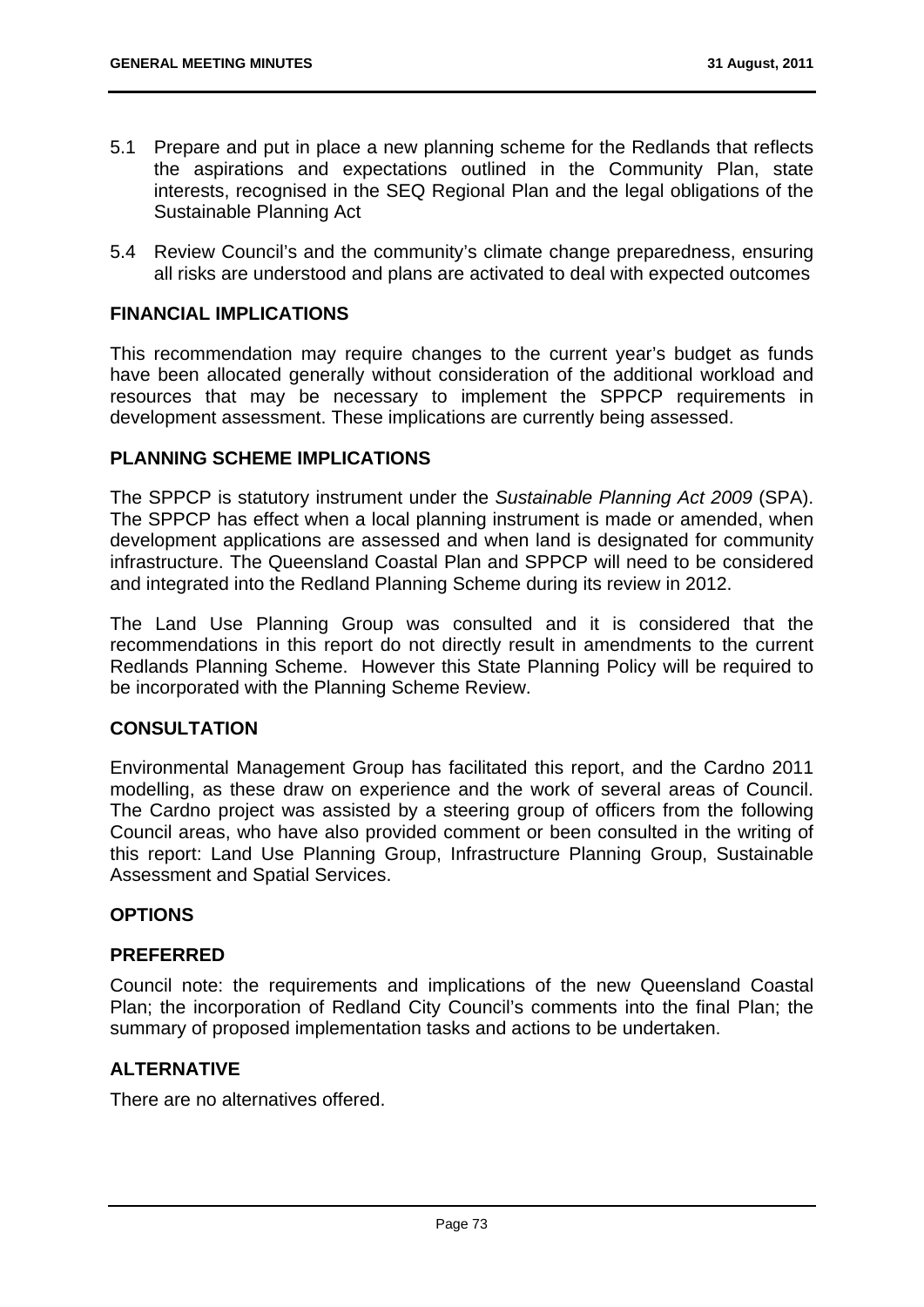**OFFICER'S/COMMITTEE RECOMMENDATION/ COUNCIL RESOLUTION** 

**Moved by: Cr M Elliott Seconded by: Cr H Murray** 

**That Council resolve to:** 

- **1. Note the requirements and implications of the new Queensland Coastal Plan;**
- **2. Note the incorporation of Redland City Council's comments into the final Plan; and**
- **3. Note the summary of proposed implementation tasks and actions to be undertaken.**

**CARRIED** (en bloc)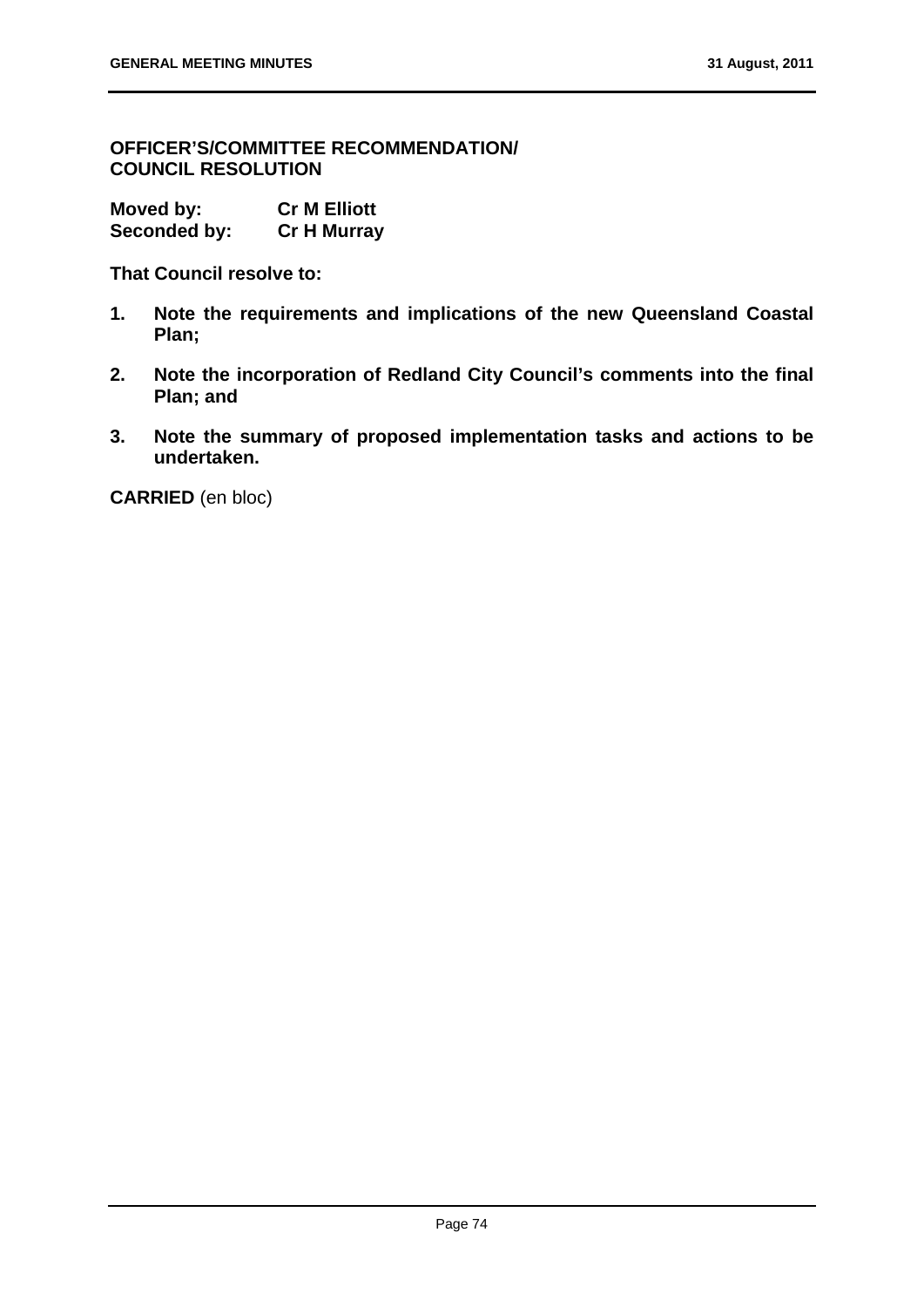# **13.2.6 STORM TIDE STUDY COMPLETED**

| <b>Dataworks Filename:</b>  | <b>EM Planning-Sea Level Rise &amp; Storm Tide</b>                                          |
|-----------------------------|---------------------------------------------------------------------------------------------|
| <b>Attachments:</b>         | <b>Ministers Reply re Cardno Study 2009</b><br>Cardno 2011 Storm Tide                       |
| <b>Responsible Officer:</b> | <b>Gary Photinos</b><br><b>Manager Environmental Management/Land Use</b><br><b>Planning</b> |
| Author:                     | <b>Warren Mortlock</b><br><b>Principal Advisor Environmental Protection</b>                 |

## **EXECUTIVE SUMMARY**

This report presents the storm tide modelling completed in June 2011 by Cardno P/L consultants for Redland City. The work updates and extends the coverage of previous similar modelling by the consultants in 2009, that was the subject of a previous report to Council (General meeting 28 October 2009) and several Council resolutions.

The modelling better defines the hazard from storm tides and provides storm tide planning levels for use in the Redland Planning Scheme that meet the requirements of the recently released Queensland State Coastal Plan. This is a complex area of planning, which is impacted by sea level rise. There are implications for Council's land use planning and development assessment, emergency management, and in the design of coastal infrastructure.

The report recommends that Council adopt the Cardno storm tide modelling for planning purposes, and that a step-wise plan be developed for release of this information to the community and its use in development assessment and in the Redland Planning Scheme review to commence in 2012.

# **PURPOSE**

- 1. Council note progress on previous resolutions (Item 13.1.3 GM 28 October 2009).
- 2. Council adopt the Cardno study as a basis for all Council planning, including in emergency management, in the Redland Planning Scheme and in development assessment.

## **BACKGROUND**

March 2009, consultants Cardno Lawson Treloar (now Cardno) completed 'Storm Tide Hazard Study Report – Redland and Logan City Councils' and a 'Summary Report' (hereafter 'Cardno 2009') for emergency management purposes.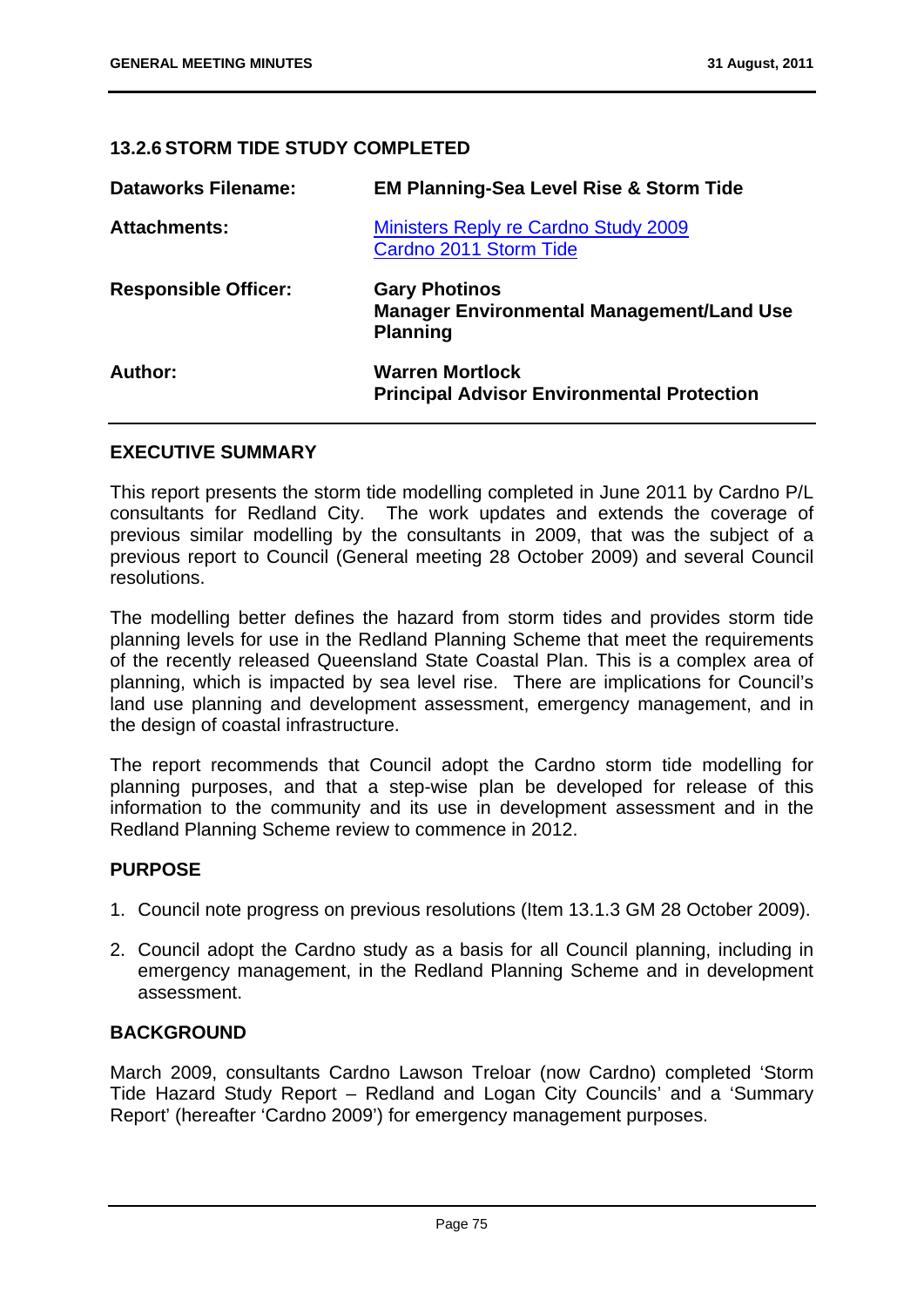June 2009, report by consultants Marsden Jacobs and Broadleaf International Redland City Council Climate Change Risk Assessment Report by was adopted by Council as a basis for planning and policy response to climate change.

October 2009, Council resolved (see resolutions under Issues below) that the Cardno 2009 Reports remain confidential and further actions on storm tide be carried out.

February 2010, the Australian Government produced sea level rise maps to assist coastal decision makers and communities, available at: www.ozcoasts.org.au.

August 2010, Council adopted the Climate Change Strategy *Confronting Our Climate Future*, based on the findings of the above reports.

March 2011, the Queensland Government published the Queensland Coastal Plan to come into force in August 2011, following necessary amendments to legislation.

# **ISSUES**

## **Action on previous resolutions**

Council resolutions (GM 28 October 2009) are largely completed. These were to:

- 1) Note the Cardno Report; (completed)
- 2) Seek endorsement from (DERM) that the methodology used satisfies the requirements of the Queensland Coastal Plan Guidelines; (completed – see Attachment 2)
- 3) Subject to DERM endorsing the methodology the Infrastructure Planning Group manage the completion of the following tasks:
	- a) Complete mapping of areas of the City not currently mapped including the Southern Moreton Bay Islands, Dunwich, Amity Point, and Tingalpa Creek and surrounding area; (completed)
	- b) Undertake further site specific two dimensional modelling of the following areas to refine the storm tide extents, duration of inundation and hazard level:
		- adjacent to Queens Esplanade in Thorneside and Birkdale; (completed)
		- between Thomas and Murray Streets, Birkdale; (completed)
		- Cleveland Point: (completed)
		- adjacent to Beveridge Rd in Thornlands on the bank of Eprapah Creek; (TBA)
		- adjacent to Wilson Esplanade, Victoria Point; (TBA)
		- Redland Bay Golf Club at Redland Bay; (TBA) and
		- Adiacent to Weinam Creek, Redland Bay. (TBA).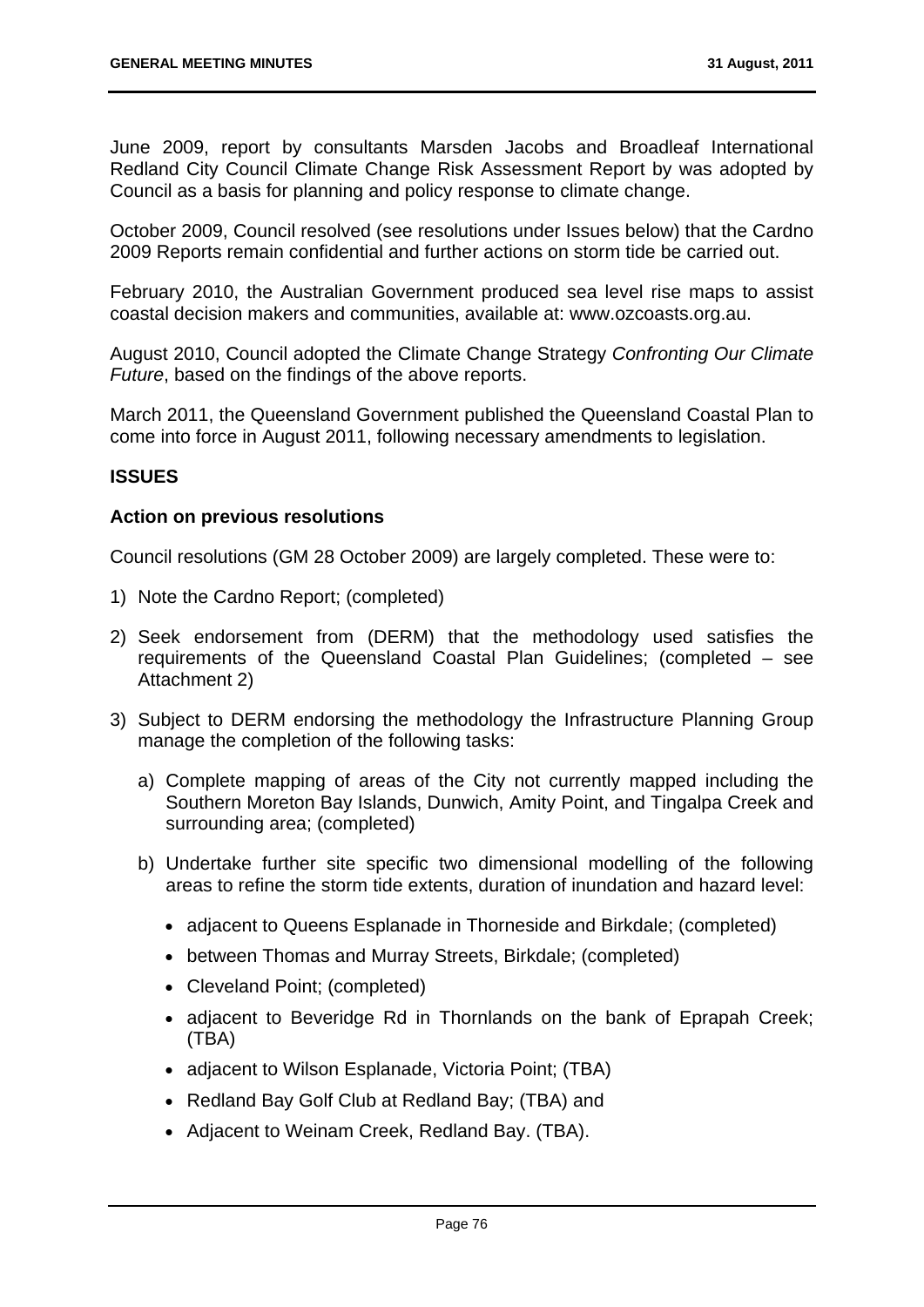- 4) That the draft Storm Tide Hazard Study Risk Assessment Summary Report' (LJ8824/R1) for Redland City and Moreton Bay Regional Councils by consultants Cardno Lawson Treloar, remains confidential; (currently so)
- 5) That a further report be presented to Council following completion of recommendations 2 and 3 to adopt a finalised Redland City Storm Tide Hazard Study for planning purposes; (Herein) and
- 6) That Council acknowledges that this modelling will provide critical input into the Climate Change Strategy which is due for Council consideration in June 2010 (strategy completed).

In January 2010, Council received confirmation from Director General DERM on six issues, in particular noting that: the methodology used by Cardno satisfies the requirements of the draft Queensland Coastal Plan (QCP) 2009; and that the results of the study are suitable for planning purposes with the adoption of allowance for sea level rise (SLR). The approach and findings of Cardno 2011 are also consistent with the final QCP package, including the State Planning Policy for Coastal Protection (SPPCP) and guidelines.

The 'Storm Tide Hazard Study Risk Assessment Summary Report' (LJ8824/R1) was prepared by consultant Cardno Lawson Treloar in 2009. The project gained funding through the Working Together To Manage Emergencies - Local Grants Scheme, made available through the Australian Government Attorney-General's Department represented by Emergency Management Australia. The project was run as a joint study by (the then) Caboolture Shire Council and Redland Shire Council on behalf of the Moreton Bay Regional Council (incorporating Caboolture Shire Council, Pine Rivers Shire Council and Redcliffe City Council) and Logan City Council. A steering committee included representatives of DERM and EMQ. A collaborative relationship with State government has continued since commencement of the study, including data sharing. This has carried through to the additional work now completed by Cardno in 2011.

# **Cardno Storm Tide Modelling 2011**

Cardno 2011 has delivered three components (per Resolution 3 GM Oct 28 2009 above):

- City wide coverage of storm tide using the model developed in 2009 with refinements;
- More detailed (2D hydraulic) foreshore modelling for the priority areas of Raby Bay and Waterloo Bay; and
- A plain language description of the approach followed in Cardno1 and Cardno2 modelling studies 'Storm Tide Hazard Study – Summary Report'.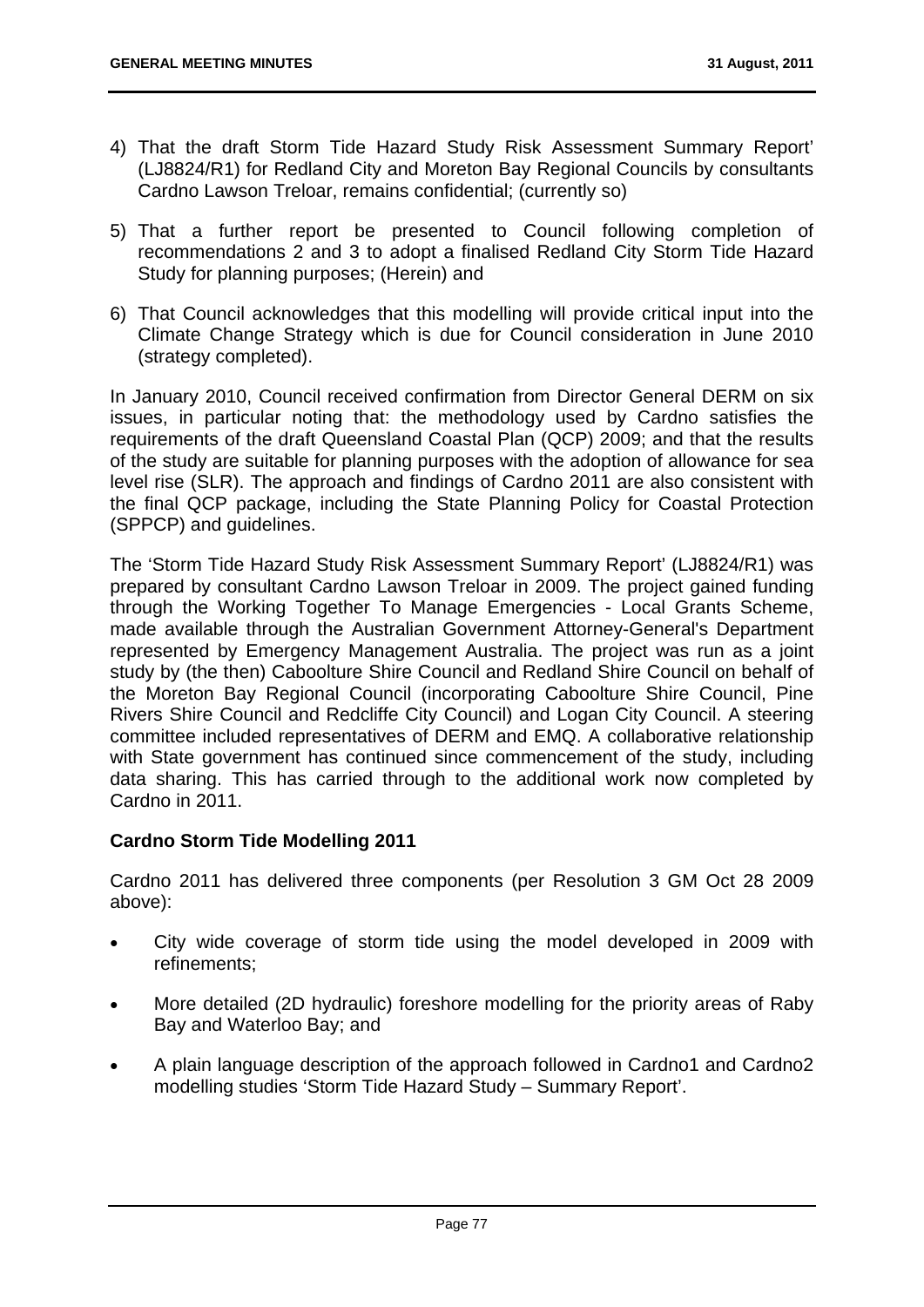The refinements over Cardno 2009 were:

- The whole model was re-run to output storm tide levels (output levels) for locations across the whole city (including mainland, SMBI and NSI) improving on the 2009 partial coverage;
- Grid resolution was increased to 100 X 100 metre grid for the whole Bay and greater shoreline resolution using LiDAR survey data of 5 x 5 metre resolution;
- Improved modelling of defined storm tide events at each output location for each of the storm events (selected as 20, 50, 100, 200, 500, and 1000 year ARI);
- Added climate change/sea level rise projections legislated (no longer draft) for use by Council in the SPPCP (ie. 10% increase in intensity and 0.8m SLR by 2100); and
- Provided much more detailed foreshore inundation modelling (called hydraulic 2D models) for two priority locations.

In this report, the focus is on adopting the completed Cardno 2011 study as a first step toward using the information for all planning and emergency management purposes. A step-wise plan for integrating this information into Council planning is needed and great care must be taken in producing products for use in development assessment and the Redland Planning Scheme (under the SPP Coastal Protection), for internal use in planning and design, and for public consumption.

A descriptive report is in attachment. This report may be used by Council as a basis for explanatory communication products for use internally and by the community. The Cardno 2011 data entirely replaces that produced in 2009, which is mainly of historical and methodological interest only.

The Cardno 2011 study produced electronic data files imported straight into Council's GIS, from which Council will produce a range of map products in coming weeks. This provides for greater Council control and saved money and time over the alternative of having consultants produce 'map' outputs.

The main map products envisaged are:

- Mapping for internal use product on Red E Map and available to all officers;
- Mapping to replace the Storm Tide Overlay in the Redland Planning Scheme; and
- Mapping for use by residents at lot level within the resolution of the model.

# **Relationship to Coastal Hazard Areas under Queensland Coastal Plan**

The final Queensland Coastal Plan comprising the State Policy for Coastal Management and State Planning Policy Coastal Protection (SPPCP) was published by Department of Environment and Resource Management in May 2011 and comes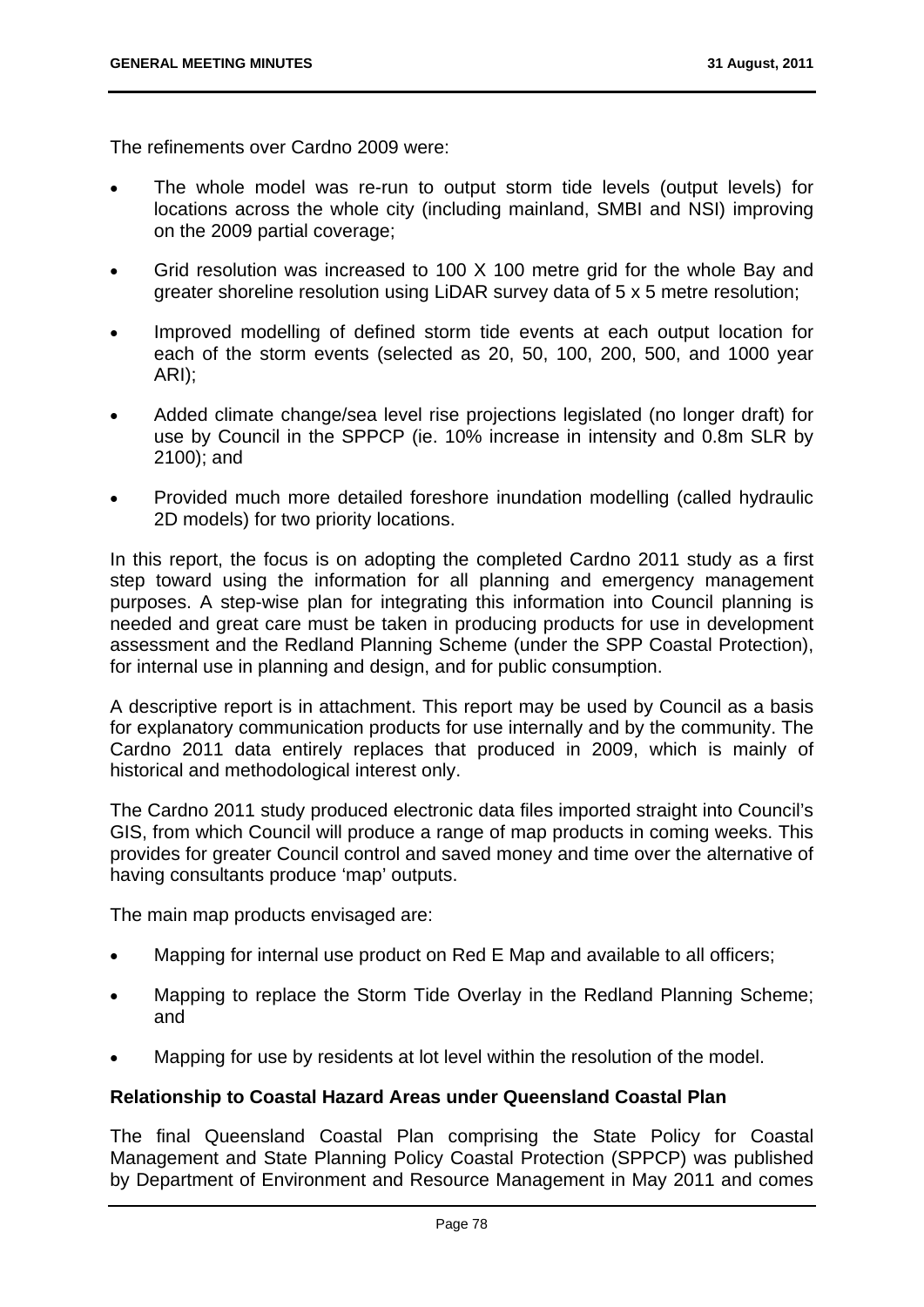into effect in August (see separate report this agenda). The SPPCP includes a mandatory development assessment code and mandatory sea level rise projections for use in development assessment. Sea level rise was not independently modelled by Cardno. The sea level rise projections used by Cardno in both the 2009 and 2011 studies and reports is the same as that now legislated by the State Government under the Queensland Coastal Plan and SPPCP: 0.3 metres by 2050 and 0.8 metres by 2100.

The trigger for use of the Coastal Hazards Development Assessment Code in Annex 2 of the SPPCP is whether the development location is within the 'coastal hazard area' – which means it is subject to coastal erosion, storm tide inundation, or inundation by sea level rise from climate change. DERM has produced online mapping of the coastal hazard area, which will be used in development assessment after August. This mapping uses a default storm tide level of "1.5 metres above highest astronomical tide for all development in Southeast Queensland" – see Annex 3.

This default mapping is not currently in step with the Cardno study (which DERM was not aware of). However, DERM has been advised of the GIS data and may now move to incorporate the Cardno modelling into and therefore improve the accuracy of the coastal hazard area mapping. This is a much improved result for Redland City for development assessment purposes.

**Storm tide** is the total water level experienced during a storm event, such as a cyclone, and is the combination of the normal tide and the **storm surge** (and wavesetup). In the figure below, the storm tide peak during Cyclone Larry at Clump Pt on March 20, 2006 (red or top line) of 4.3 m is made up of peak surge at 2.3m (bottom or green line) on a tide of 2.0m (middle dotted line).

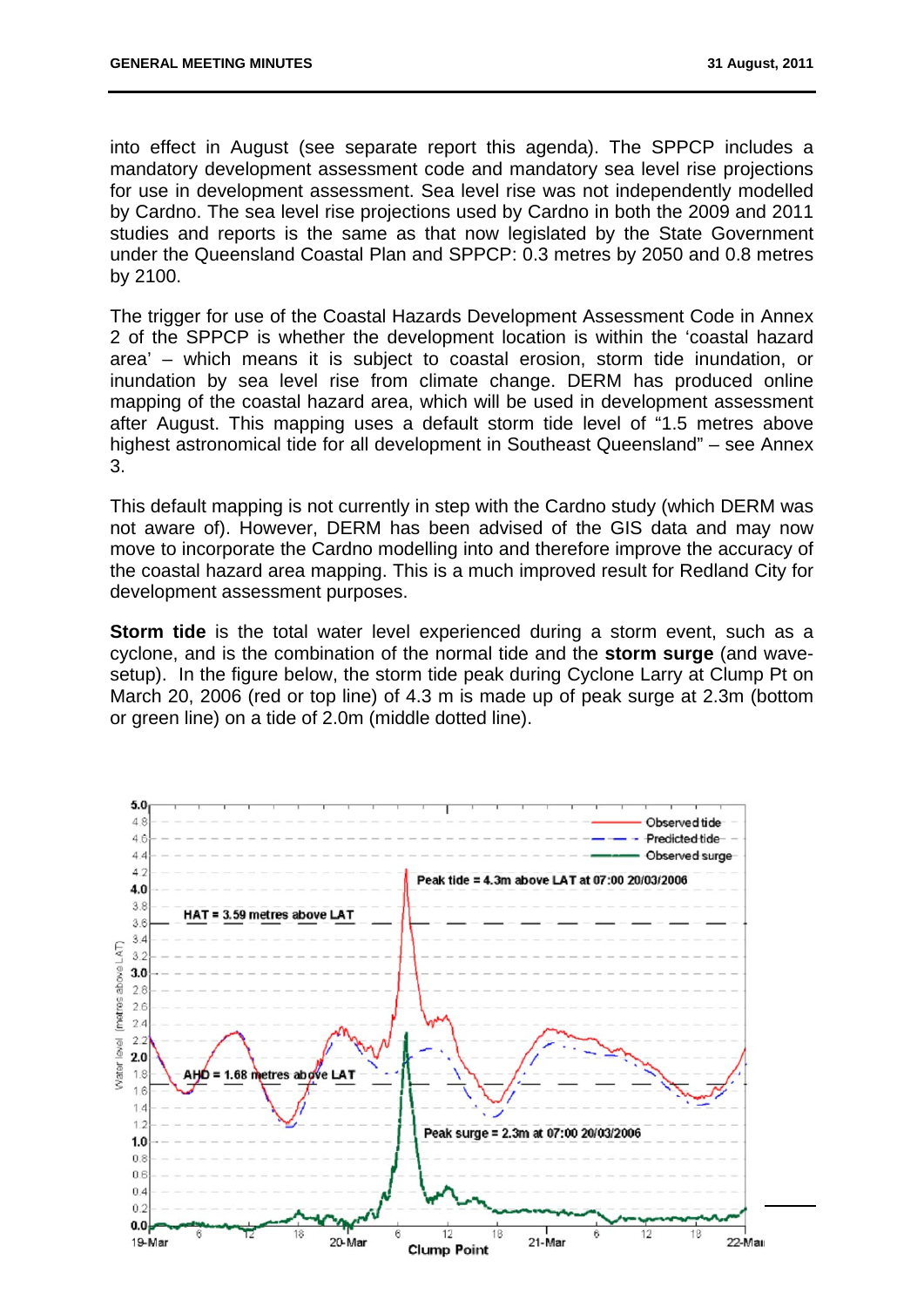**Normal or astronomical tide** is predicted in tide tables and used by the boating, sailing and fishing communities among others. A **storm surge** on top of this tide is the hazard known as a **storm tide**. Cardno modelling refined, but did not greatly change our understanding of the storm surge proportion of storm tides. It is still thought that the 100 year ARI storm is capable of a storm surge around 0.4 to 0.5m higher than normal. If the storm peaks at high tide, that's a far more significant hazard than if the storm peaks at low tide.

However, sea level and 'normal tide' is predicted to rise significantly this century. In response, the SPPCP now requires that Council plan for a 0.8 metre sea level rise by the end of this century. By that time, the 100 year ARI storm surge of around 0.5km is unlikely to have changed greatly, but it is likely to be dwarfed by a sea level that has risen by twice that amount since 2011.

## **PUBLISHING THE INFORMATION**

It is appropriate that the Cardno 2011 storm surge findings be published in due course by Council, when suitable map products have been developed.

The reasons for not publishing the Cardno 2009 study to date were that:

- Large parts of the city were missing from the data layers, which would complicate any public release of the information;
- No two dimensional foreshore studies were available to refine predictions for priority areas - the coarse nature of the Bay model treats the shore as a simple step cross-section (bucket model) and used 0.5m increments;
- The study used Queensland State Government draft sea level rise projections and significant confusion would arise in the public domain if these levels were changed subsequently under the Queensland Coastal Plan and new mapping were issued; and
- Councils Storm tide overlay in the Redland Planning Scheme already contained a 0.3 metre sea level rise allocation.

These issues are better addressed by the 2011 study and its results. When suitable map product are developed, Council approval will be sought prior to the public release. In the meantime, DERM has indicated that it will incorporate the study findings and levels into a revised coastal hazard area mapping for Redland City, and that this will be publicly released by DERM. This move will only affect the application of the Coastal Hazards Development Assessment Code under the SPPCP.

Recent Federal and State government publications (online mapping) make clear the quantum of sea level rise to 2100. In February 2010, the Australian Government produced sea level rise maps to assist coastal decision makers and communities, available at the OzCoasts website at: www.ozcoasts.org.au.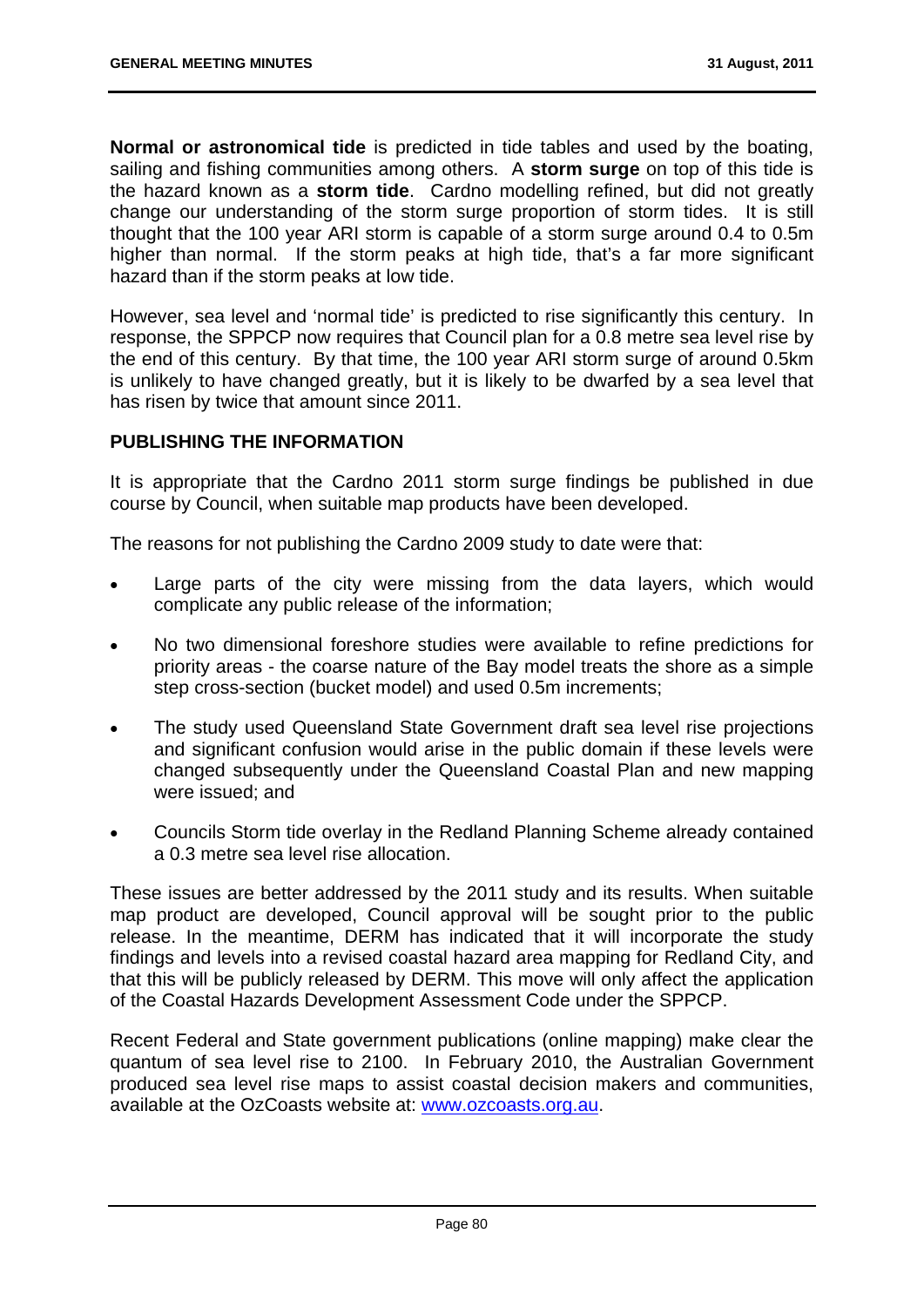# **RELATIONSHIP TO CORPORATE PLAN**

## **5. Wise planning and design**

We will carefully manage population pressures and use land sustainably while advocating and taking steps to determine limits of growth and carrying capacity on a local and national basis, recognising environmental sensitivities and the distinctive character, heritage and atmosphere of local communities. A well-planned network of urban, rural and bushland areas and responsive infrastructure and transport systems will support strong, healthy communities.

5.4 Review Council's and the community's climate change preparedness, ensuring all risks are understood and plans are activated to deal with expected outcomes

# **FINANCIAL IMPLICATIONS**

This recommendation may require minor changes to the current year's budget to complete two dimensional studies of remaining foreshore areas. Alternatively, these areas may be completed in later financial years.

## **PLANNING SCHEME IMPLICATIONS**

The Land Use Planning Group was consulted and it is considered that the outcome of recommendations in this report will result in future amendments to the Redlands Planning Scheme.

Cardno were tasked with providing revised storm tide planning levels for Council that meet the requirements of the new Queensland Coastal Plan and SPP Coastal Protection. In keeping with the current approach of the Redland Planning Scheme and the SPPCP the planning levels provided by Cardno comprise: storm tide levels; sea-level rise predictions (0.8m), and; freeboard (0.3m).

The SPPCP is subordinate legislation that provides (in Annex 3) a default storm tide level of "1.5 metres above HAT for all development in Southeast Queensland" except where a storm tide inundation assessment has been undertaken by a qualified engineer.

The Cardno 2009 and Cardno 2011 studies do meet the SPPPC requirements for storm tide inundation assessment. The DERM coastal hazard area mapping is likely to replace the Storm Tide Overlay for use in the Redland Planning Scheme.

# **CONSULTATION**

Environmental Management Group has facilitated this report, and the Cardno 2011 modelling, as these draw on experience and the work of several areas of Council. The Cardno project was assisted by a steering group of officers from the following Council areas, who have also provided comment or been consulted in the writing of this report: Land Use Planning Group, Infrastructure Planning Group, Sustainable Assessment and Spatial Services.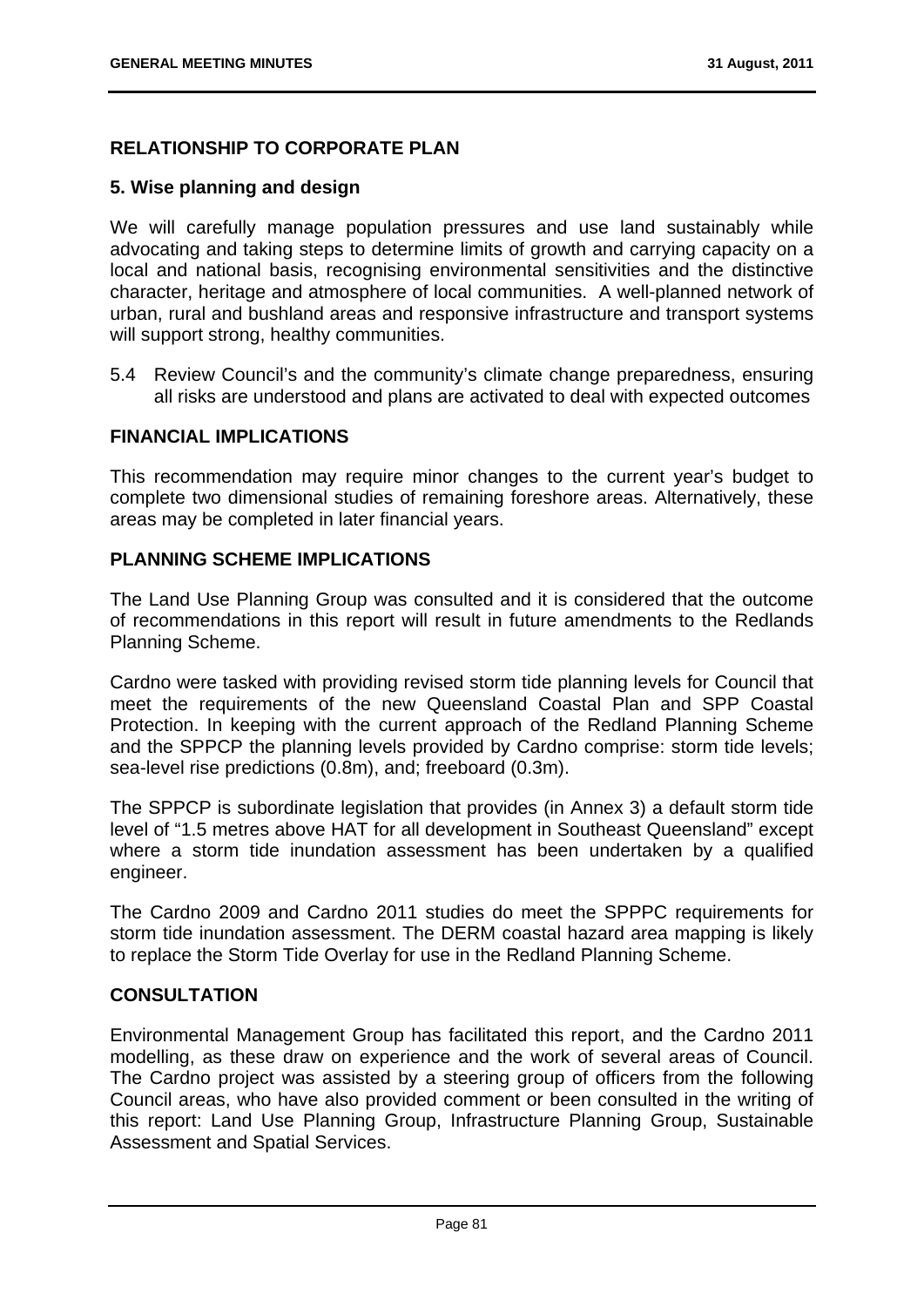# **OPTIONS**

## **PREFERRED**

Council receive and adopt the Cardno 2011 study for all planning purposes. Council must now integrate this information into its planning and develop suitable map products under a step-wise plan.

# **ALTERNATIVE**

Council postpone adoption of the Cardno 2011 study.

# **OFFICER'S RECOMMENDATION**

That Council resolve to:

- 1. Note the completion of previous resolutions (Item 13.1.3 GM 28 October 2009), 1, 2, 3a, 4, 5, and 6 with some two dimensional modelling to be completed for areas listed in resolution 3b;
- 2. Adopt the completed Cardno 2011 study for all planning purposes; and
- 3. Develop a step-wise plan to ensure that Cardno 2011 data layers are integrated into Council planning.

# **COMMITTEE RECOMMENDATION**

That this Item be deferred to the General Meeting scheduled for 31 August 2011.

As this item was not considered at today's General Meeting, it will be listed for consideration at the General Meeting scheduled for 28 September 2011.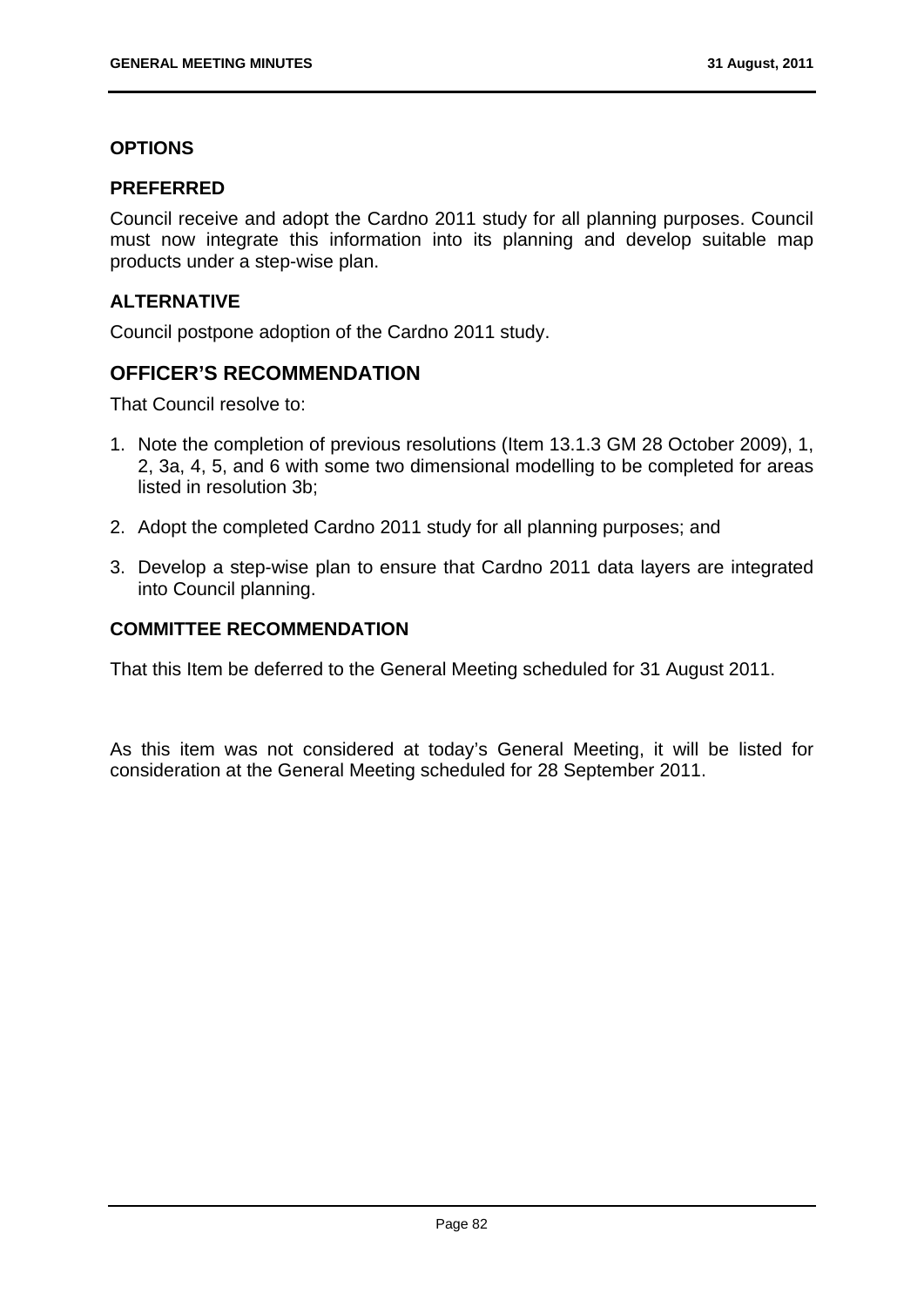## **13.2.7 2011/12 DIVISIONAL PARKS AND INFRASTRUCTURE PROGRAM - DIVISION 10**

| <b>Dataworks Filename:</b>  | <b>P &amp; R Divisional Park Infrastructure Development</b>                                  |
|-----------------------------|----------------------------------------------------------------------------------------------|
| <b>Attachments:</b>         | Projects Estimates DPIP Division 10 2011/2012                                                |
| <b>Responsible Officer:</b> | <b>Gary Photinos</b><br><b>Manager Environmental Management /Land Use</b><br><b>Planning</b> |
| Author:                     | Angela Wright<br><b>Principal Advisor Open Space Planning</b>                                |

### **EXECUTIVE SUMMARY**

Annual funding of \$500,000 has been made available for Divisional parks and other infrastructure projects in the Redland City Council Budget 2011/12. \$50,000 is allocated to each Division.

This report is to seek Council approval of the 2011/12 DPIP program of works for Division 10.

## **PURPOSE**

The purpose of this report is to seek Council approval for the 2011/12 Divisional Parks and Infrastructure Program. The approved funding will be used for the provision of new infrastructure in parks and open space and associated works as detailed for Council Divisions 10. (Attachment A)

The consultation process for Divisions 1-9 was finalised in a report presented at the Planning and Policy Committee meeting 13th July '11.

Further consultation was required for the completion of the final list of projects for Division 10.

### **BACKGROUND**

The *Local Government Act 2009 ('the Act')* commenced on 1st July 2010. Section 109 of the Act requires any discretionary funds available to a Councillor be used in accordance with the requirements under Section 150 Local Government (Finance, Plans and Reporting) Regulation 2010.

At the General Meeting of 30th June 2010, Council passed the following motion:

- To cease the use of Councillors' discretionary funds, effective 1<sup>st</sup> July 2010;
- To revoke the Councillors' Community Benefit Fund Policy (POL-2304) effective  $1<sup>st</sup>$  July 2010, and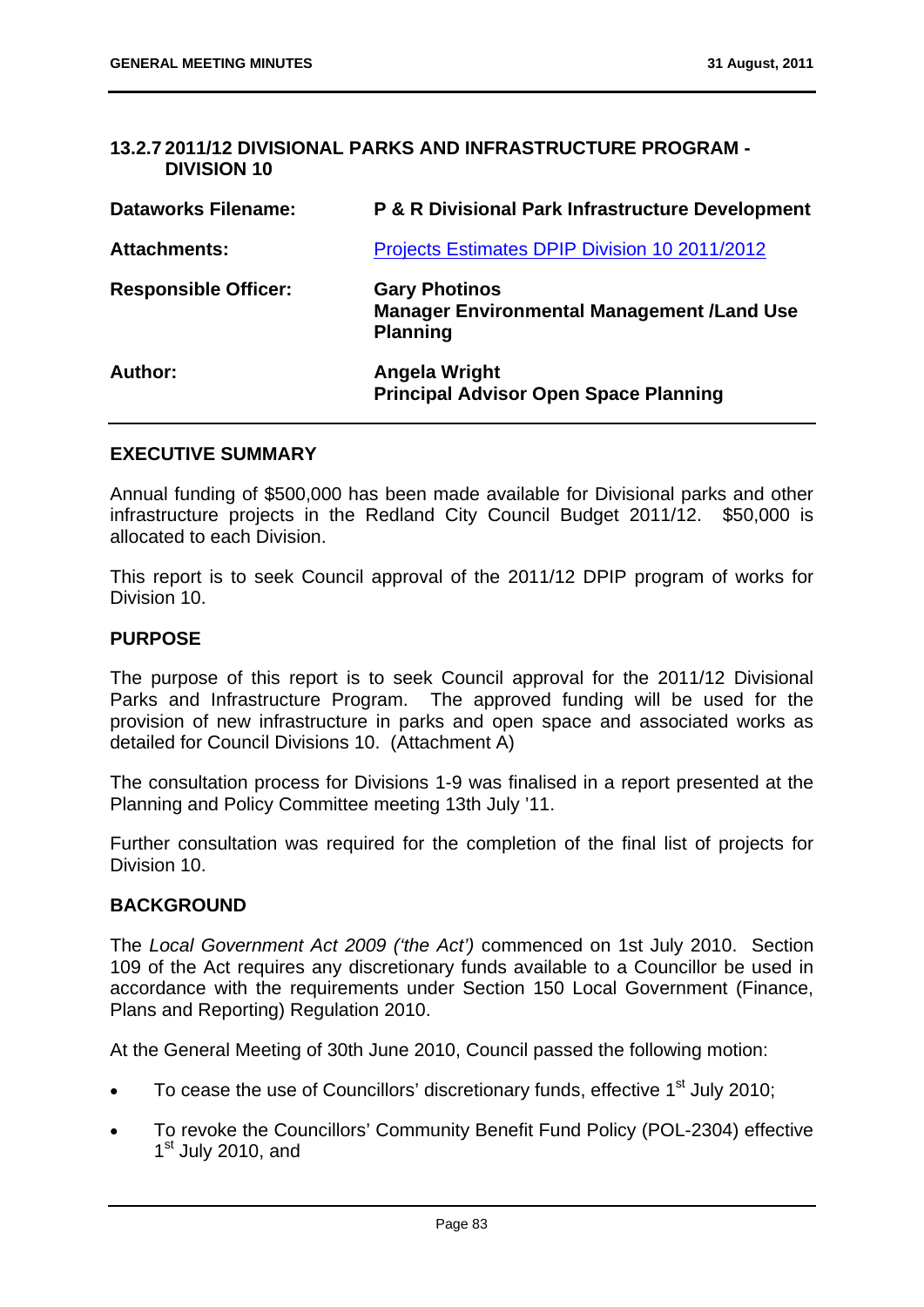That the Customer Services Department develop (with Councillor's input) and once approved, implement a new process for allocating funds to divisional parks and minor infrastructure for 2010/11. The new process will include decisionmaking that does not involve an individual Councillor's sole discretion to determine the use of funds.

An interdepartmental working group, by using all currently available information regarding parks, open space and other public infrastructure, has prepared a 10 year list of possible capital works. This list will be used as a primary data source for the preparation of the DPIP.

A range of planning documents were sourced in the development of the program including:

- Redland's Infrastructure Charges Schedule Open Space
- Open Space: Asset Services and Management Plan
- Community requests from Proclaim
- Integrated Open Space Services (IOSS) Park Intercept Surveys (2005 2010)
- Redlands Physical Activity Strategy 2010
- Local Parks Catalogues 2010
- Redland City Council Child and Youth Friendly City Report Draft August 2010
- Strategic Review of Community Facilities- Community Halls Review 2010
- SMBI Seven Park Master Plans 2009
- Ramp Park Review 2008
- A Festival & Events Strategy for the Redlands Final Report July 2008
- Shade in Parks Review and Plan 2008
- Built Environment Specifications Manual 2006
- Redland Shire Parks Play Strategy 2005 (not adopted)
- Open Space Planning Physical Activity Station Strategy (draft)
- RSC Access and Mobility, CPTED and Energy Conservation Audit of Parks and Toilets'
- SMBI & NSI Sport and Recreation Facilities and Services Strategies
- Sporting Park Master Plans Pinklands, Henry Ziegenfusz Park etc.
- Community Safety Strategy (in review)
- Councillor's priorities and ideas

A 2011 / 2012 Divisional Parks and Infrastructure Program (DPIP) has now been developed with assistance of the Divisional Councillor and key stakeholders across Council.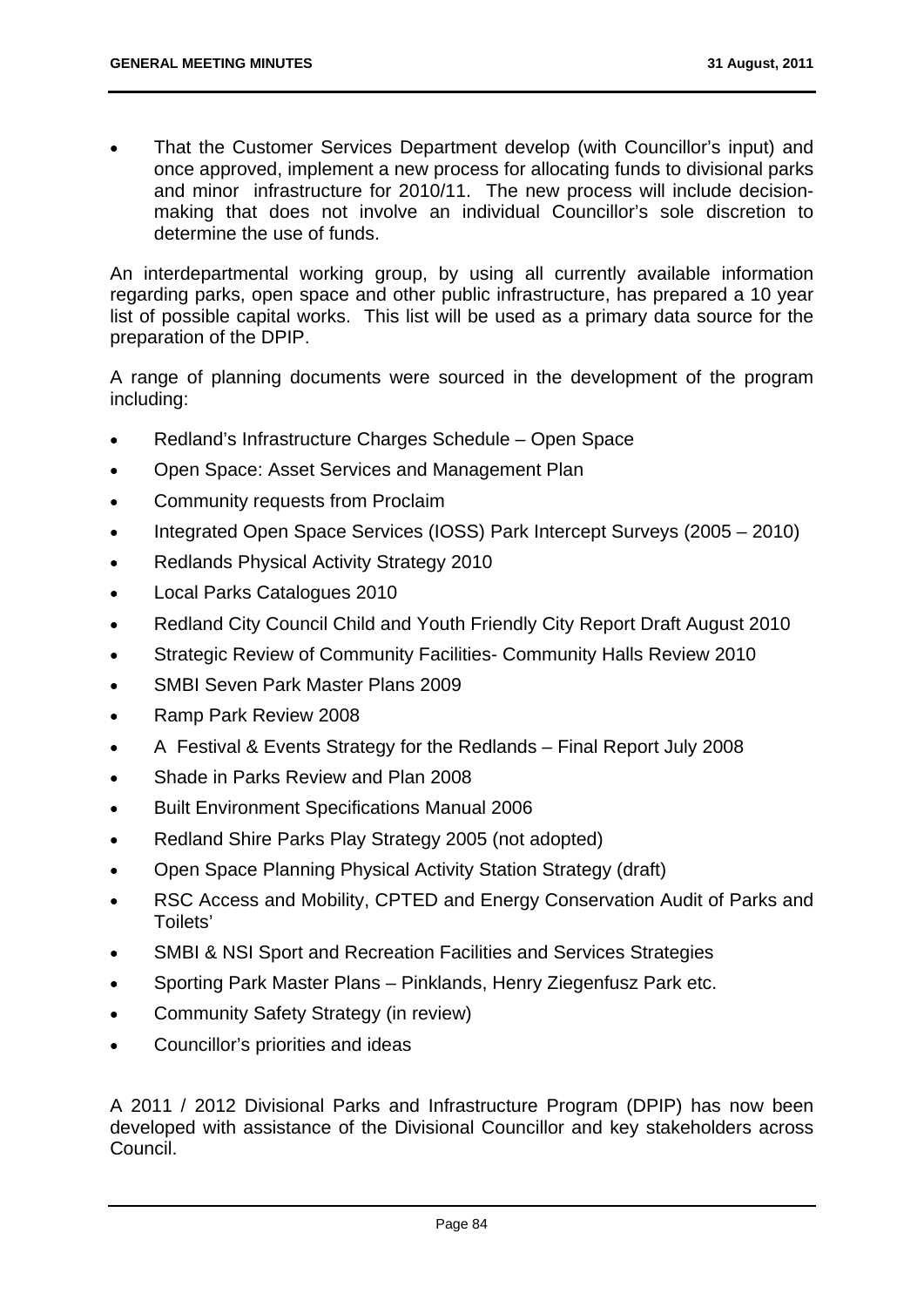Please refer to the attached document for the table of proposed projects to be implemented under 2011/12 DPIP.

## **ISSUES**

- Council has approved in the 2011/12 budget for the provision of \$50,000 to be available under Governance and Planning Department for the benefit of supplying park and other infrastructure.
- Some of the projects are still to be fully designed and costed and this may have implications in terms of delivery dates and location of the project within the park or open space.
- All of the projects will be fully costed under tendering processes. Again this may impact on delivery times and capacity if unforeseen issues arise.

# **RELATIONSHIP TO CORPORATE PLAN**

7. Strong and connected communities

Our health, wellbeing and strong community spirit will be supported by a full range of services, programs, organisations and facilities, and our values of caring and respect will extend to people of all ages, cultures, abilities and needs

# **FINANCIAL IMPLICATIONS**

Within the current 2011/12 budget an amount of \$50,000 has been allocated from General Revenue to facilitate the fulfilment of the Division 10 portion of the 2011/12 DPIP.

Each project or group of projects still require further costing through the design and tendering phase of the projects. Delivery of some projects will be subject to these further investigations and availability of budget. The Open Space Planning Unit will be able to contribute some limited funds to assist projects to be delivered. One of the projects is also attracting State Government subsidy.

This report identifies projects to the value of \$50,000

### **PLANNING SCHEME IMPLICATIONS**

The Land Use Planning Group was not consulted and it is considered that the outcome of recommendations in this report will not result in any future amendments to the Redlands Planning Scheme since it is for parkland and open space.

# **CONSULTATION**

The Executive Leadership Group from Environmental Management Group supports the current method of developing and implementing the DPIP.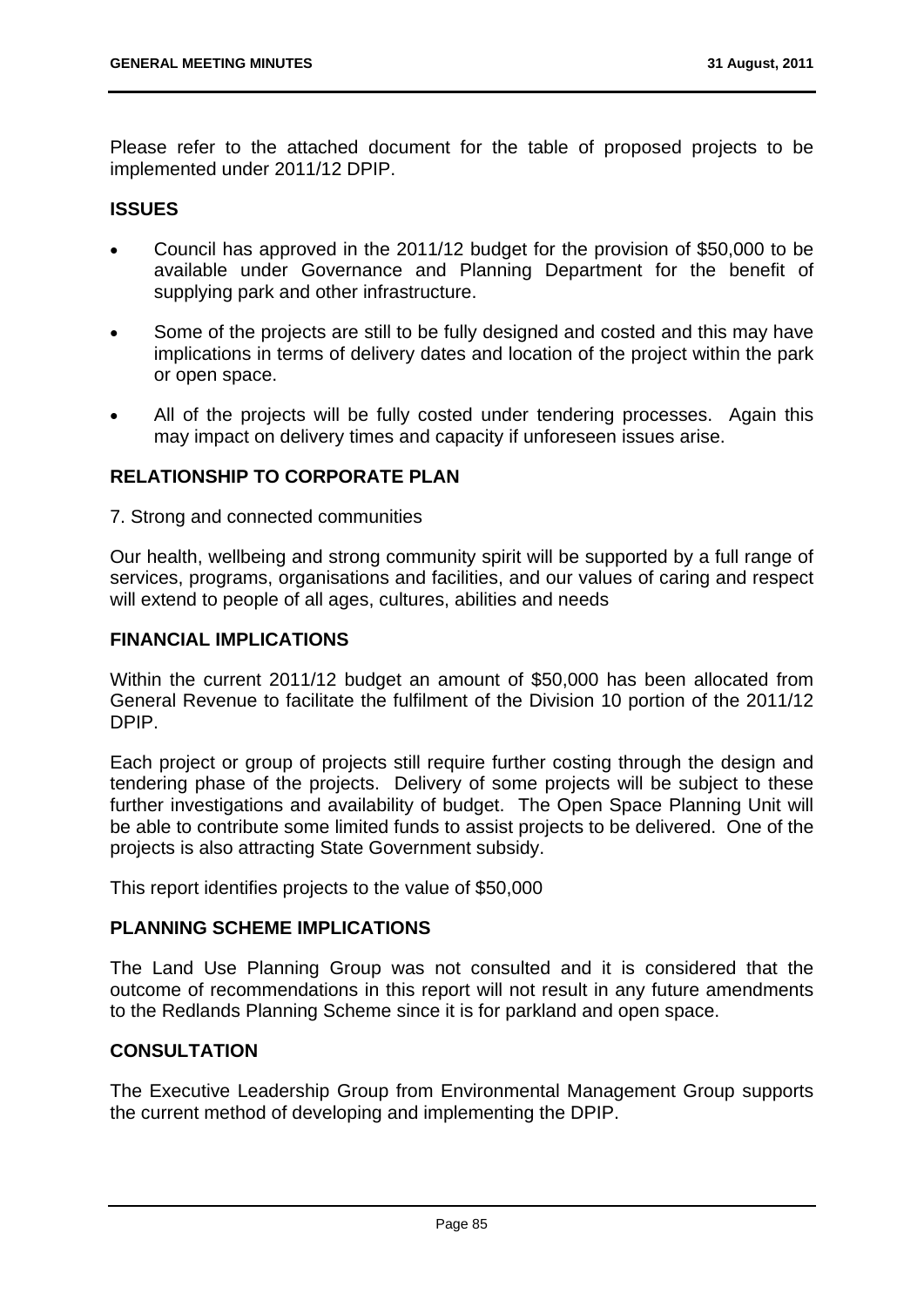A series of internal workshops have been held between Parks and Conservation Services, the Environmental Management Group and the Project Delivery Group developed the master list of projects for discussion purposes.

The Divisional Councillor, having been sent a full list of possible Divisional projects has now made changes and additions to the list. Discussions with the Councillor assisted in determining what the priorities were for each Division over a 2 year period. The 2011/2012 DPIP has been developed from these discussions and investigations by relevant officers.

Some projects may require community engagement at a local level prior to construction.

## **OPTIONS**

Preferred

That Council resolve to approve the program of projects prepared for the 2011/12 Divisional Parks and Infrastructure Program for Division 10 as attached.

#### **Alternative**

That Council not approve the program of projects prepared for the 2011/12 Divisional Parks and Infrastructure Program for Division 10.

### **OFFICER'S/COMMITTEE RECOMMENDATION**

That Council resolve to approve the program of projects prepared for the 2011/12 Divisional Parks and Infrastructure Program for Division 10 as attached.

### **COUNCIL RESOLUTION**

| Moved by:    | <b>Cr H Murray</b>  |
|--------------|---------------------|
| Seconded by: | <b>Cr M Elliott</b> |

**That Council resolve to approve the program of projects prepared for the 2011/12 Divisional Parks and Infrastructure Program for Division 10 as amended and attached**.

## **CARRIED**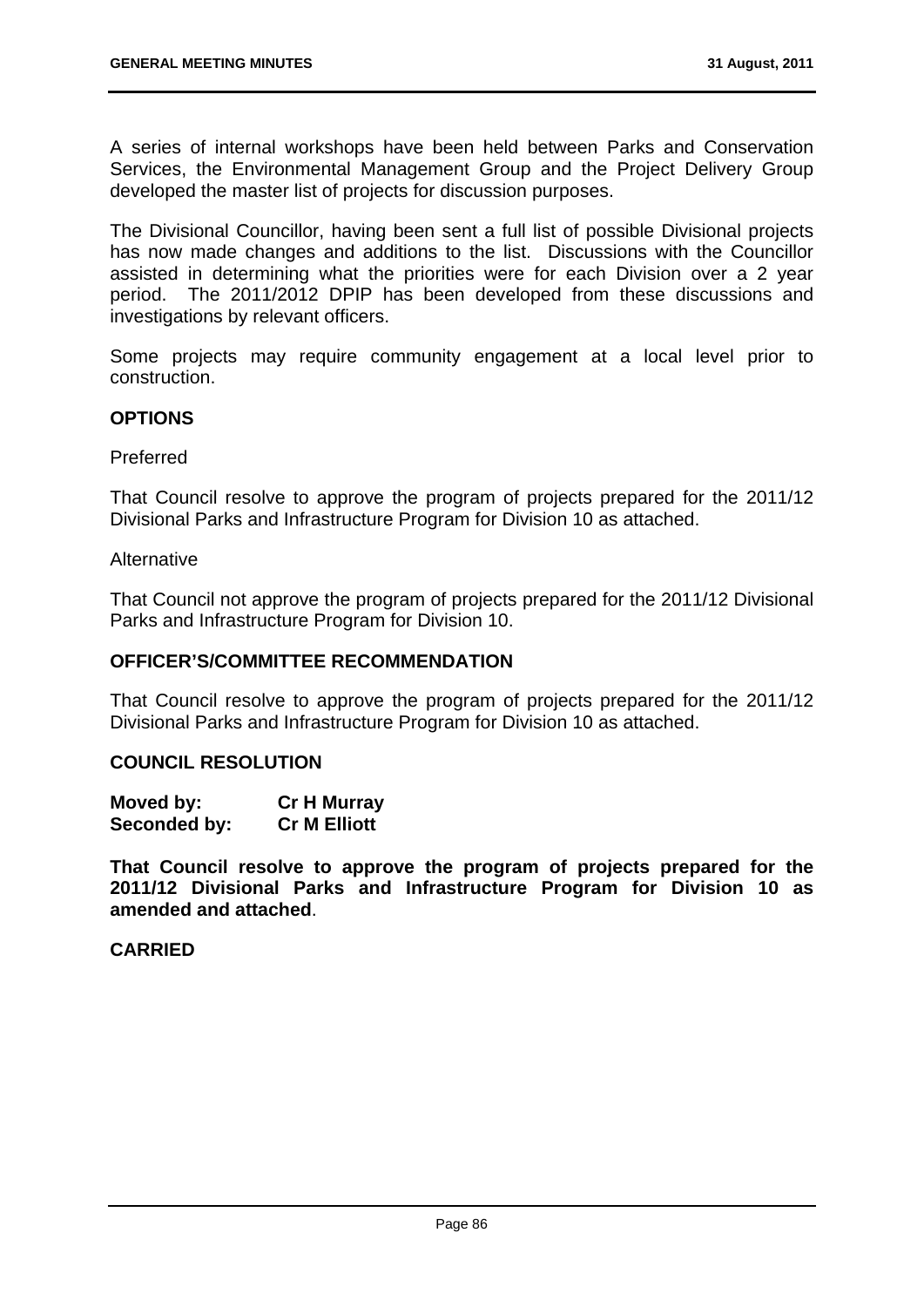# **14 CUSTOMER SERVICES COMMITTEE 24 AUGUST 2011**

| Moved by:    | Cr W Boglary |
|--------------|--------------|
| Seconded by: | Cr H Murray  |

That the Customer Services Committee Minutes of 24 August 2011 be received.

# CARRIED

Customer Services Committee Minutes 24/8/2011

## **14.1 CUSTOMER SERVICES**

**14.1.1 MONTHLY REPORT FOR CUSTOMER AND COMMUNITY SERVICES GROUP JUNE 2011** 

| <b>Dataworks Filename:</b>  | <b>GOV Reports to Committee - Customer &amp;</b><br><b>Community Services (CCS)</b> |
|-----------------------------|-------------------------------------------------------------------------------------|
| Attachment:                 | <b>Customer &amp; Community Services Performance</b><br>Reporting - June 2011       |
| <b>Responsible Officer:</b> | Greg Jensen<br><b>Manager Customer &amp; Cultural Services</b>                      |
| Author:                     | <b>Jodi Marchant</b><br><b>Group Business Services Coordinator</b>                  |

### **EXECUTIVE SUMMARY**

This report outlines the key monthly activities for the Customer & Community Services Group including:

- **•** Human Services Unit
- Cultural Services Unit
- Leisure and Recreation Unit
- Customer Service Unit
- Redland Performing Arts Centre

## **PURPOSE**

To provide information to the Council on current performance levels and significant issues affecting service delivery.

## **BACKGROUND**

The Customer & Community Services (C&CS) Group delivers a wide range of services at multiple locations throughout the City. The Group comprises five Units;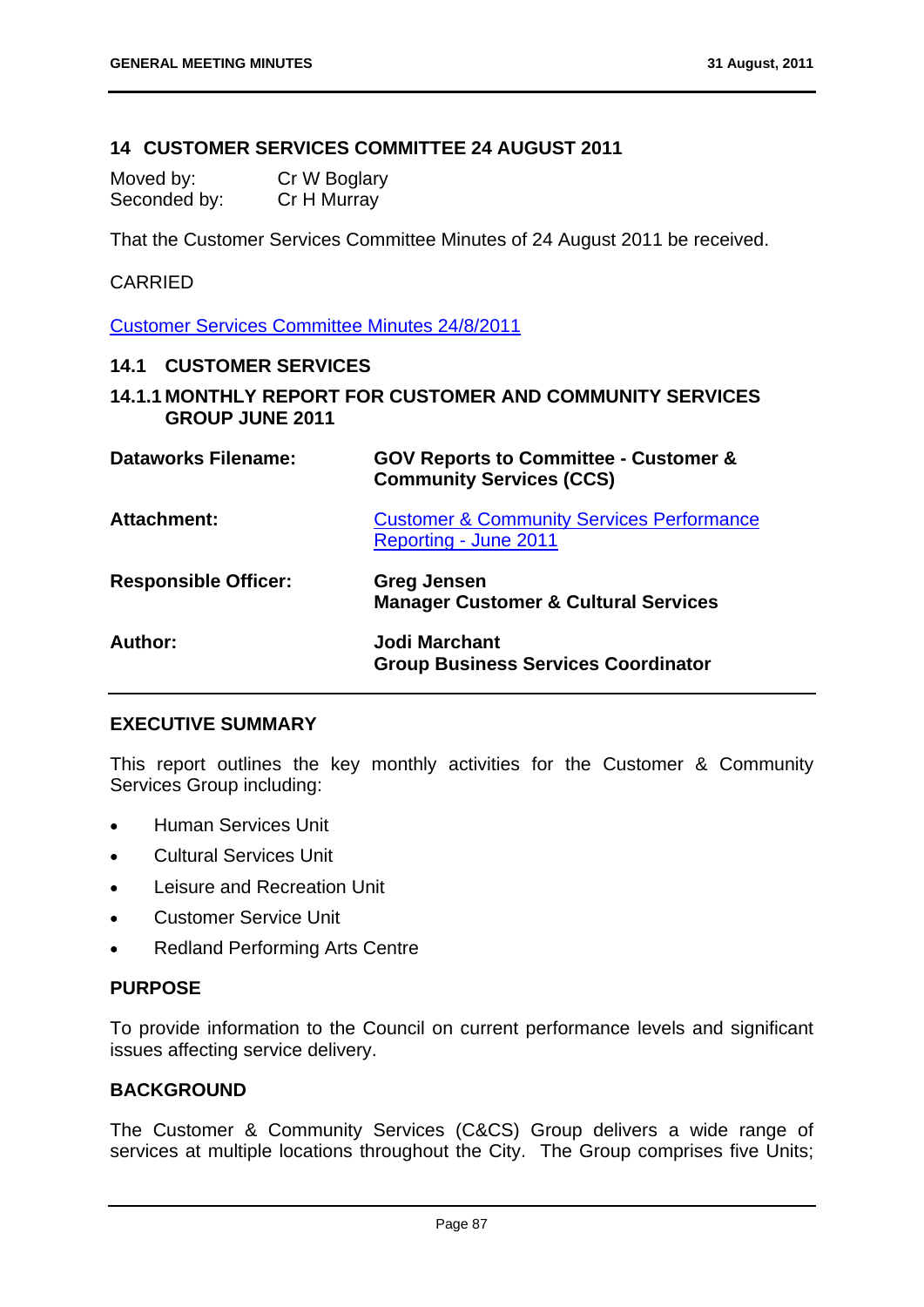these being Human Services, Cultural Services, Leisure and Recreation Services, Customer Service and Redland Performing Arts Centre.

While the group has its predominant focus on community services delivery a number of the services are operational under the Code of Competitive Conduct (Type 3 Businesses) under the Local Government Act. These include the Redland Performing Arts Centre, Straddie Holiday Parks and School Age Care Services.

Each of the teams in the Group reports monthly against a set of performance indicators. Variations from performance expectations are highlighted in the attached annexure. Achievements are also reported on as well as significant future events. Program deliverables and key projects are reported in tables. Each Service Manager summarises the most significant of these each month within the report to the Customer Services Committee. The annexure is provided for Councillors for reference to more detailed reporting if required.

## **ISSUES**

## **Human Services Unit:**

### *Refer attachment 1*

- School Age Care;
- Respite;
- Home Assist Secure;
- Community Grants Program;
- Community Development.

# **Summary of Activities**

- The Community Grants Team held a presentation evening for all successful grants recipients on 16 June. The Next round of community grants open on 25 July and close on 2 September.
- The Online Graffiti Database is now fully operational.
- Work progresses on the Victoria Point Feasibility Study which aims to engage key stakeholders in the identification and development of possible strategies to address the community safety concerns in the Victoria Point CBD precinct.
- The young people involved in YTALK have been working to produce a short anti bullying film to raise awareness of bullying and strategies to overcome the presenting challenges particularly facing young people as they make the transition from Year 7 to Year 8.
- Work continues on the Harris St Underpass mural project in Wellington Point with participant workshops conducted at both Wellington Point State High & Redlands College.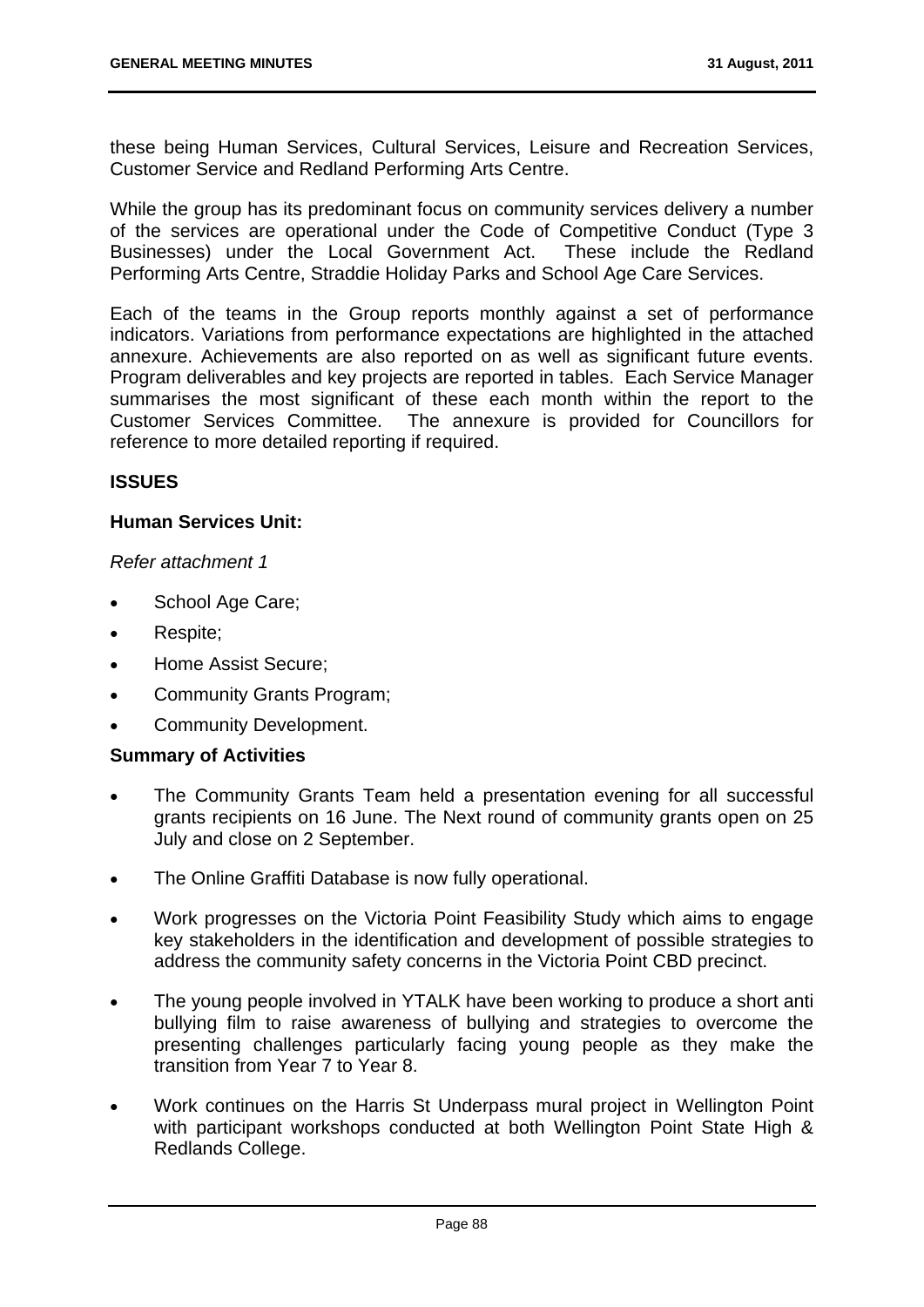# **Cultural Services Unit:**

*Refer attachment 2* 

- Libraries
- Redland Art Gallery
- Museums

## **Summary of Activities**

## *Libraries:*

- The Redlitzer Writing Competition is a continuing focus for Redland Libraries this month. The 10 winners for the short story competition were determined. Internationally renowned authors Anita Bell and Louise Cusack judged the entries and commented on the high standard of writing by our local authors.
- Another highlight in June was the event "Out of this World" around the theme of science fiction. This activity attracted 150 children to the Capalaba Library.
- As part of the Redland Libraries early childhood literacy program the Mobile Library visited Bayview State School and "Kids Express" Early Learning Centre at Cleveland.

## *Art Gallery:*

- On Sunday, 5th June, Artback NT Presents Northern Impressions A Celebration of Contemporary Printmaking was officially opened at Redland Art Gallery, Cleveland by Emma Fowler-Thomason, exhibition curator. Redland Art Gallery was the first venue outside Darwin for a national tour. Northern Impressions takes its audience on a rich visual journey through the Australian landscape and into Aboriginal 'country', where the intrinsic connection that the exhibiting artists have to land is given powerful visual form through the medium of printmaking.
- For the June school holidays, workshops were held at Artspace, Capalaba in conjunction with the Sock Monkeys and their Monkey Ways exhibition. Children aged 6-12 years made their own sock monkeys.

# *Museum:*

 The Redland Museum has recently acquired a first edition copy (c1888) of Henry Stuart Russell's book, "Genesis of Queensland", an account of the first exploring journeys. The book contains a first-hand account of Governor Gipps' definitive visit to Cleveland (Henry Stuart Russell was aboard the Shamrock with the Governor). Another important acquisition is a donation from the Venerable Archdeacon Robert Braun - a great, great grandson of Joseph Clark who was Cleveland's first squatter. Robert has given the Museum Joseph Clark's 1716 King James Bible with notations.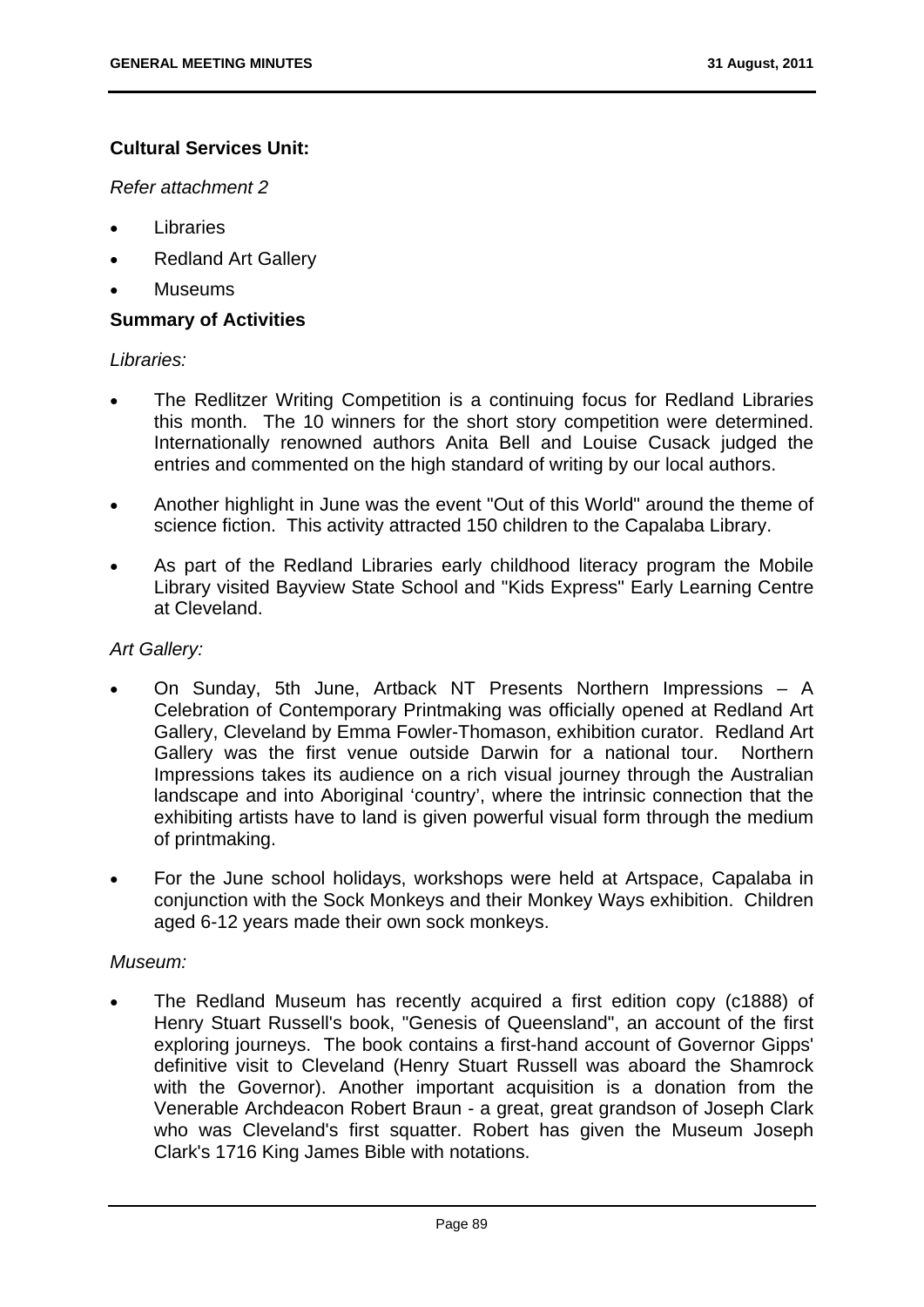# **Leisure & Recreation Unit:**

#### *Refer attachment 3*

- Major Venues (Showgrounds, Aquatic Centre and Russell Island Pool)
- Community Halls
- Recreation (Lifeguard Services)
- Cemeteries
- Camping Grounds (Straddie Holiday Parks)

### **Summary of Activities**

 On the 28 June Lifeguards were called by a local saying that there was a body at Deadmans beach where they proceeded to the beach closing cylinder as main was already closed due to conditions. On arrival they could not find anything until the local pointed them in the direction of the bushes just behind the beach where there was a body (which had been there for some time). The lifeguards called the police, maintained the scene and waited for the police to arrive.

One lifeguard returned to cylinder beach to reopen the beach and other lifeguards stayed to maintain the scene which took some time as there was only the one officer on duty at the time. The body was taken by the Police however there was no further information on cause of death.

- In partnership with Sporting Wheelies and Disabled Association, Redlands is hosting a Local Sports Connect Forum on the 30 August 2011 to bring together the Disability (provider) sector and Sport (Supplier) sector together to create opportunities for more inclusive programs at a local level. Funding from the Sport and Recreation Services has been provided to Sporting Wheelies to work in the Redlands over the next 3 years in the delivery of this framework.
- Working with QLD Health in the implementation of a 6 month Heart Moves program for SMBI commencing in August. QLD Health has provided \$11,500 towards this program. The program is an initiative of the Heart Foundation that aims to encourage people at risk or long term inactive people into low intensity activity. This program will compliment work already being supported by the Local Sport and Recreation Officer and funding provided by Sport and Recreation Services under Active Inclusion.
- Ongoing issues between schools and sporting clubs over the use of fields not only at the showgrounds but in other sports parks as well. Increasingly schools are requesting to use these spaces as they are sport specific and of a high standard. The majority of our sports parks are at capacity and with this increase usage puts additional pressure on the fields which has limited time to recover. Growing disparity with schools charging for sports field usage and yet for schools to use Council sports fields there is no charge. Currently sporting clubs are increasingly becoming frustrated at the extra expense to maintain the increase usage with school use. In addition there are some school groups who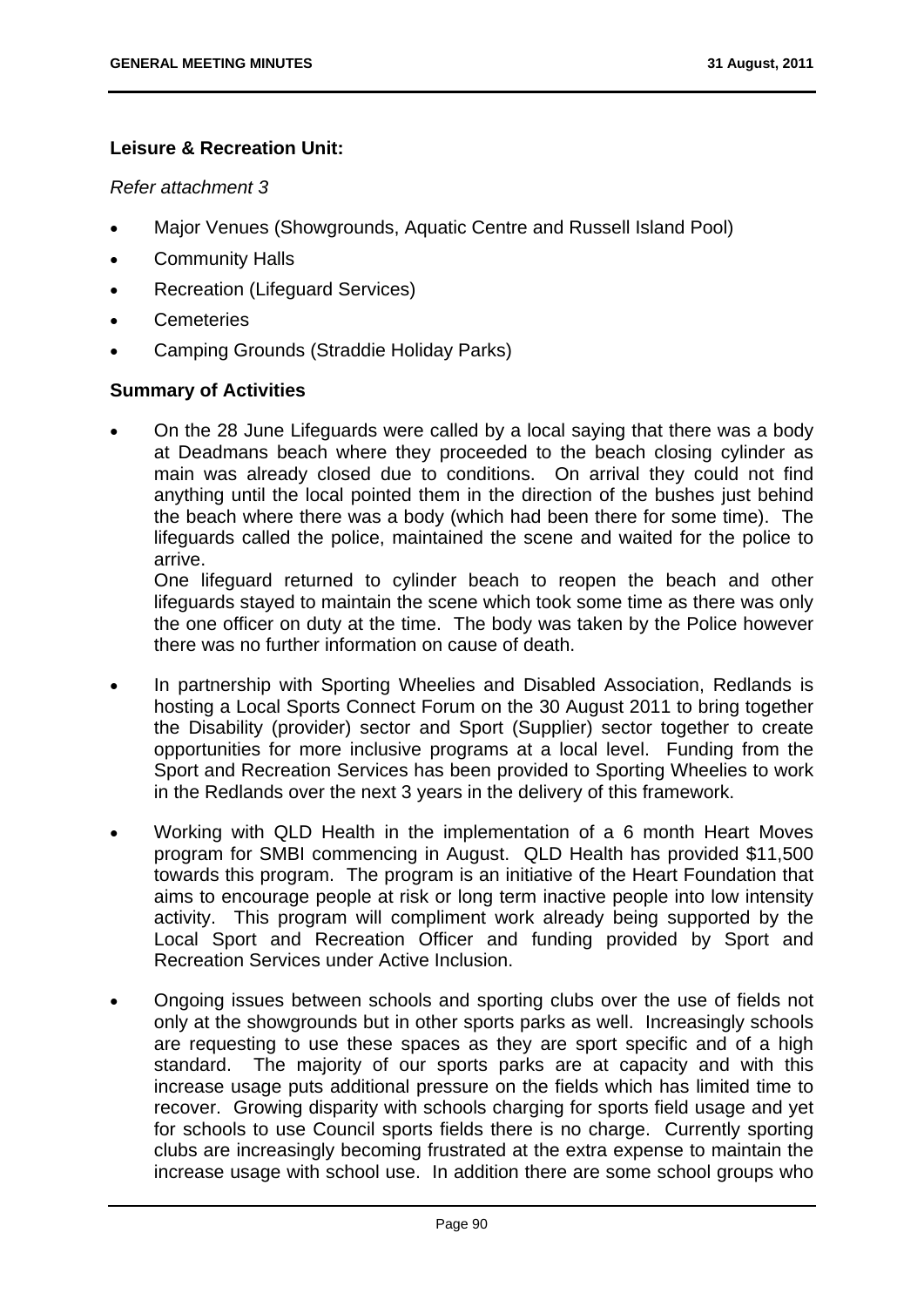are not booking these fields through the parks bookings system hence we have no means of contacting users to the conditions of the fields or field closures.

• Feedback from school holiday programs has been positive with clients being able to liaise and book directly with the service provider. In addition to some of the more popular activities new providers have been engaged with a focus on promoting activities that the community are running. A total of 25 low cost leisure and recreation activities were provided in addition to the programs provided by Library Services and Indigiscapes.

## **Customer Services Unit:**

### *Refer attachment 4*

## **Summary of Activities**

No significant major activities to be reported for this month.

# **Redland Performing Arts Centre:**

### *Refer attachment 5*

## **Summary of Activities**

- RPAC presented the sixth production in the 2011 performance season My Grandma Lived in Gooligulch – on Wednesday, 15 June, which attracted 502 patrons. Two primary schools performances were also held on Thursday, 16 June, which attracted 503 students, teachers and parents. My Grandma Lived in Gooligulch premiered at the Arts Centre in Melbourne in 2006 and was nominated for the Helpmann Award for Best Production for Children, which recognises excellence in Australian live performance. We have received strong positive feedback from teachers, students, parents and children.
- Breast Wishes, the seventh production in the season, featured over three days – 23, 24 and 25 June and attracted 690 patrons. Breast Wishes premièred with a Gala Concert in 2008 at Sydney Theatre, followed by a 2009 capital city tour. Breast Wishes now travels to all states and territories. RPAC's performances comprised part of this national 46 venue tour – making it the largest tour of a home grown musical.
- All entrepreneurial performances in June attracted 1,695 patrons (56.5% capacity).

# **RELATIONSHIP TO CORPORATE PLAN**

### **7. Strong and connected communities**

Our health, wellbeing and strong community spirit will be supported by a full range of services, programs, organisations and facilities, and our values of caring and respect will extend to people of all ages, cultures, abilities and needs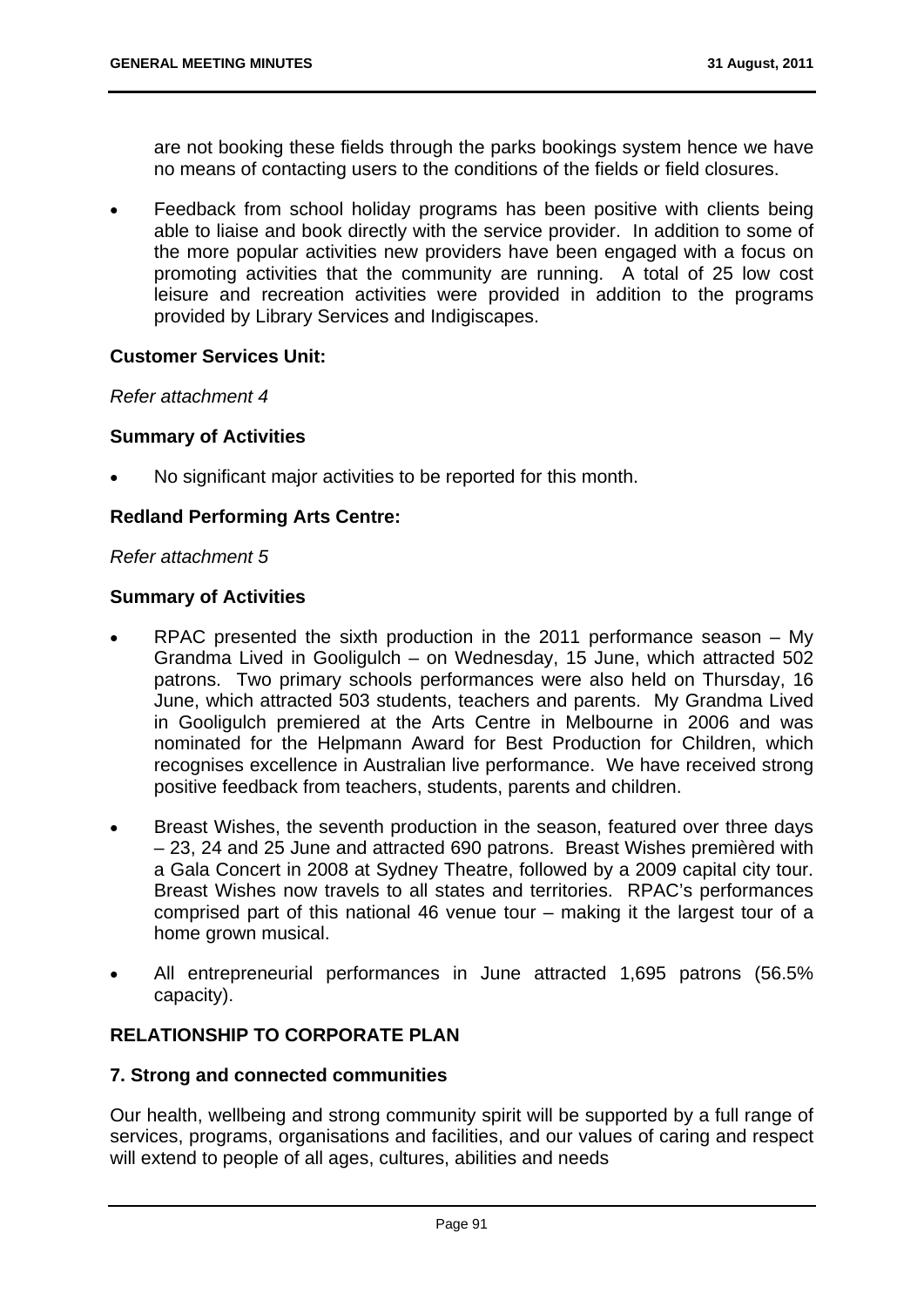- 7.1 Promote festivals, events and activities for people to come together, developing connections and networks to improve community spirit and enhance 'sense of place'
- 7.2 Provide access to quality services, facilities and information that meet the needs of all age groups and communities, especially disadvantaged and vulnerable people
- 7.3 Increase community safety, health and wellbeing by planning and delivering programs, services, partnerships, regulations and education
- 7.4 Increase the participation of people from all age groups and backgrounds in local heritage, the arts and cultural expression
- 7.5 Increase the physical activity participation of residents and deliver programs and incentives that strengthen opportunities for sport and recreation
- 7.6 Provide practical programs, support and guidance to the community sector in its delivery of highly valued support services and community projects
- 7.7 Increase children and young people's active participation in community life and support their social, cultural and physical development
- 7.8 Support "Ageing Well in the Redlands", to enable active participation in all aspects of community life
- 7.9 Actively participate in multi-agency forums to support the health and wellbeing of Indigenous residents of the Redlands and work with Aboriginal and Torres Strait Island communities in the Redlands to develop initiatives that respond to their aspirations

# **9. An efficient and effective organisation**

Council is well respected and seen as an excellent organisation which manages resources in an efficient and effective way

9.1 Deliver excellent leadership throughout the organisation for the benefit of the community

# **FINANCIAL IMPLICATIONS**

There are no financial implications impacting Council as a result of this report.

# **PLANNING SCHEME IMPLICATIONS**

The Land Use Planning Group was consulted and it is considered that the outcome of recommendations in this report will not require any amendments to the Redlands Planning Scheme.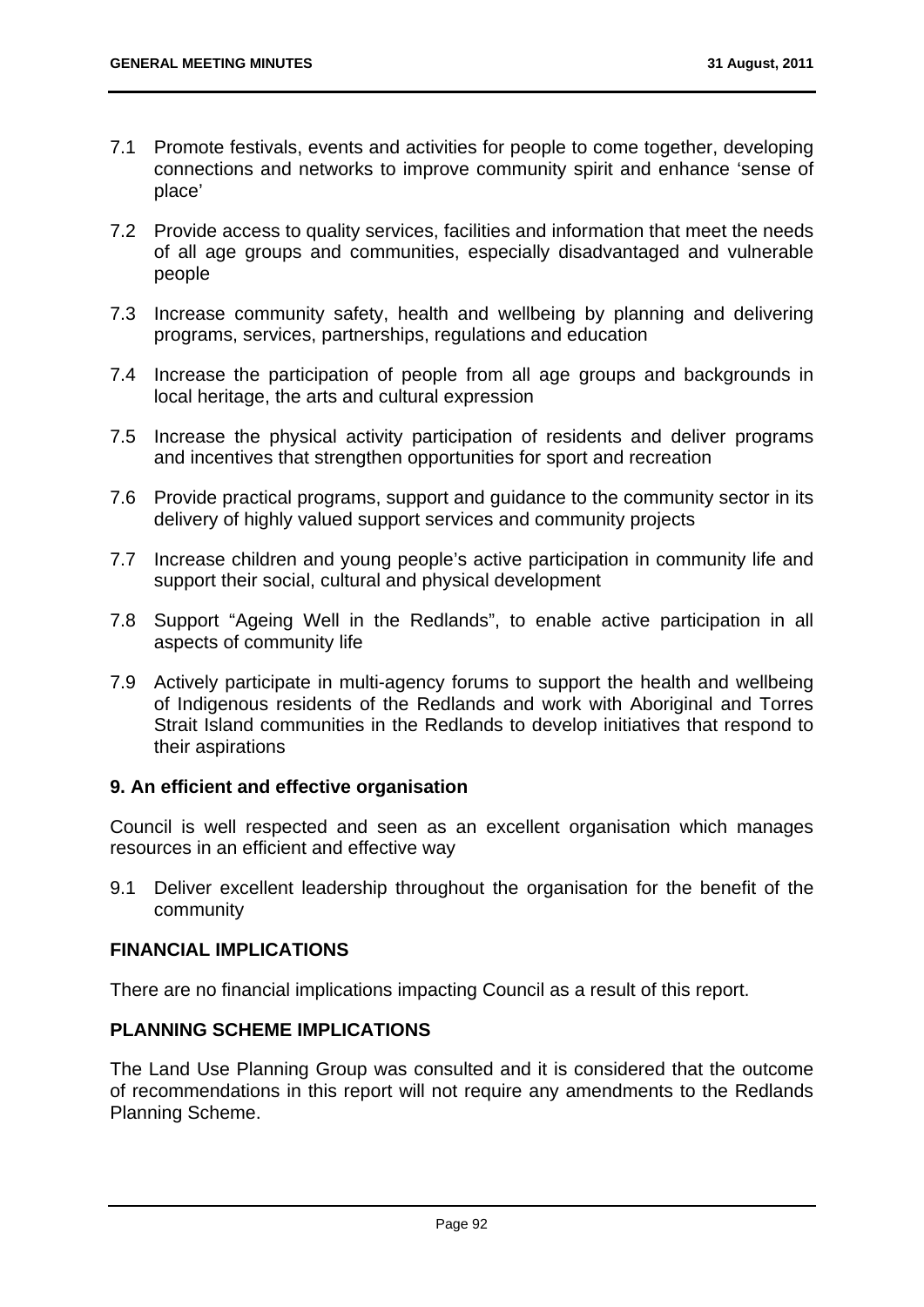# **CONSULTATION**

Consultation has occurred with all Customer & Community Service Managers and the General Manager Customer Services.

**OFFICER'S/COMMITTEE RECOMMENDATION/ COUNCIL RESOLUTION** 

**Moved by: Cr W Boglary Seconded by: Cr B Townsend** 

**That Council resolve to note the report and annexure.** 

**CARRIED** (en bloc)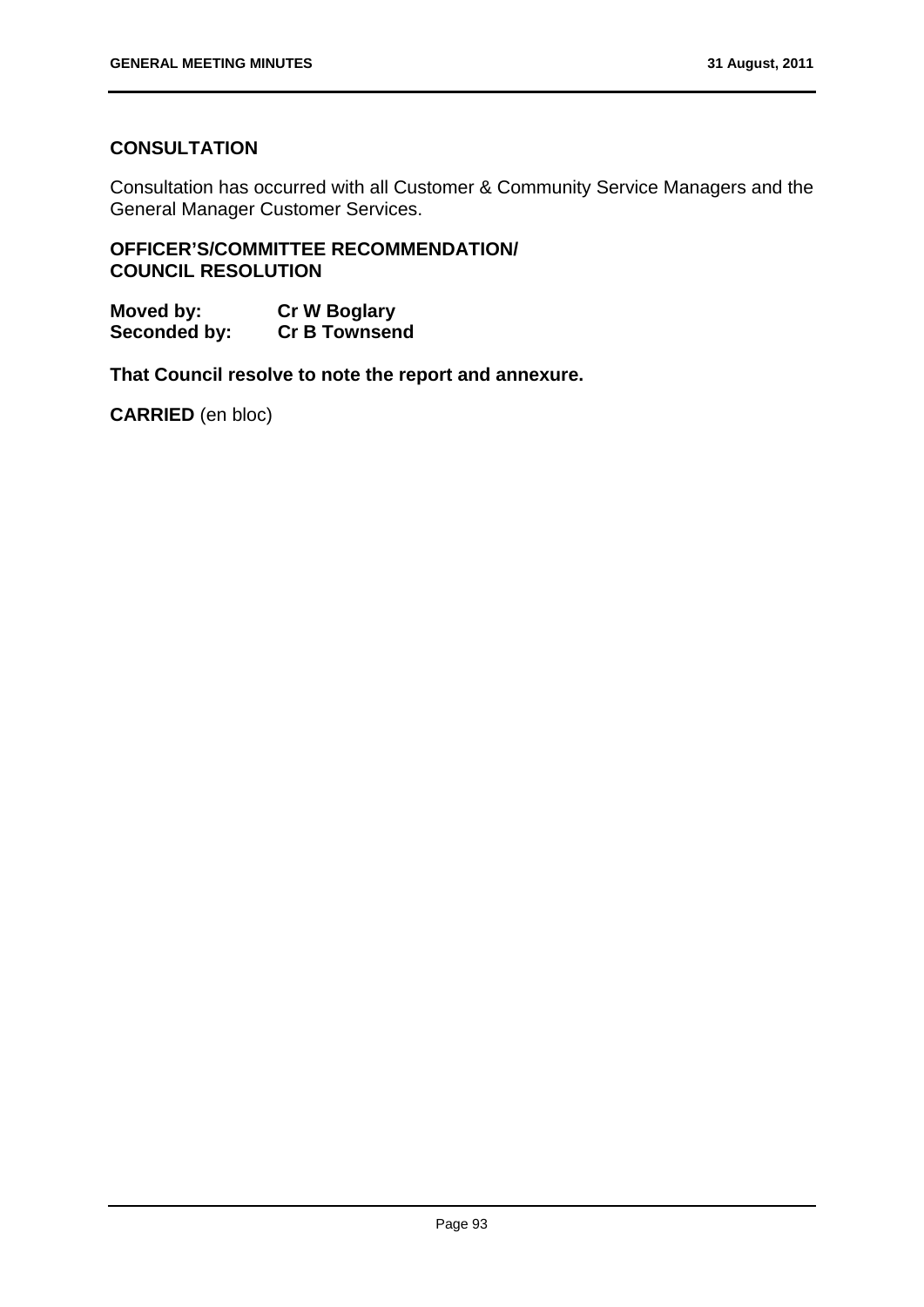# **14.1.2 MONTHLY REPORT FOR PROJECT DELIVERY GROUP**

| <b>Dataworks Filename:</b>  | <b>GOV</b> – Reports to Committee – Project Delivery<br>Group                                                                                                      |
|-----------------------------|--------------------------------------------------------------------------------------------------------------------------------------------------------------------|
| <b>Attachments:</b>         | Attachment 1 for PDG Report July 2011<br>Attachment 2a for PDG Report July 2011<br>Attachment 2b for PDG Report July 2011<br>Attachment 3 for PDG Report July 2011 |
| <b>Responsible Officer:</b> | <b>Brad Salton</b><br><b>Manager Project Delivery Group</b>                                                                                                        |
| Author:                     | <b>Delia Dowthwaite</b><br><b>Project Administrator</b>                                                                                                            |

### **EXECUTIVE SUMMARY**

The Project Delivery Group monthly report is presented to Council for noting.

## **PURPOSE**

The report provides a status and overall financial summary for projects undertaken by the Project Delivery Group in the 2011-12 financial year.

## **BACKGROUND**

The Project Delivery Group (PDG) is responsible for the delivery of capital and major operational projects. This involves developing detailed designs and costing for each project, coordinating the quotation or tendering process and the project delivery and/or construction of the works program.

# **ISSUES**

Listed below are projects that reached practical completion in the month of July 2011.

- 42315-2 Fire Detection Emergency Lighting System RPAC
- 80539-4 Cleveland Point maintenance of ring road
- 40188 Shade Structures & Tap Gordon Rd Wetlands, Redland Bay
- 40161 Wellington St, Cleveland pathway
- 46044 Raby Bay Revetment Walls wall repairs Masthead Dr
- 40171 Capalaba Regional Park, Capalaba physical activity station & seating
- 40172 Raby Esplanade Park, Ormiston physical activity station & seating
- 40170 Bailey Road Park, Birkdale physical activity station & seating
- 40173 Sandy Drive Park, Victoria Point physical activity station & seating
- 40168 Windemere Road Park, Alexandra Hills physical activity station & seating
- 10270 Landscaping Redland Bay Cemetery landscaping & garden edging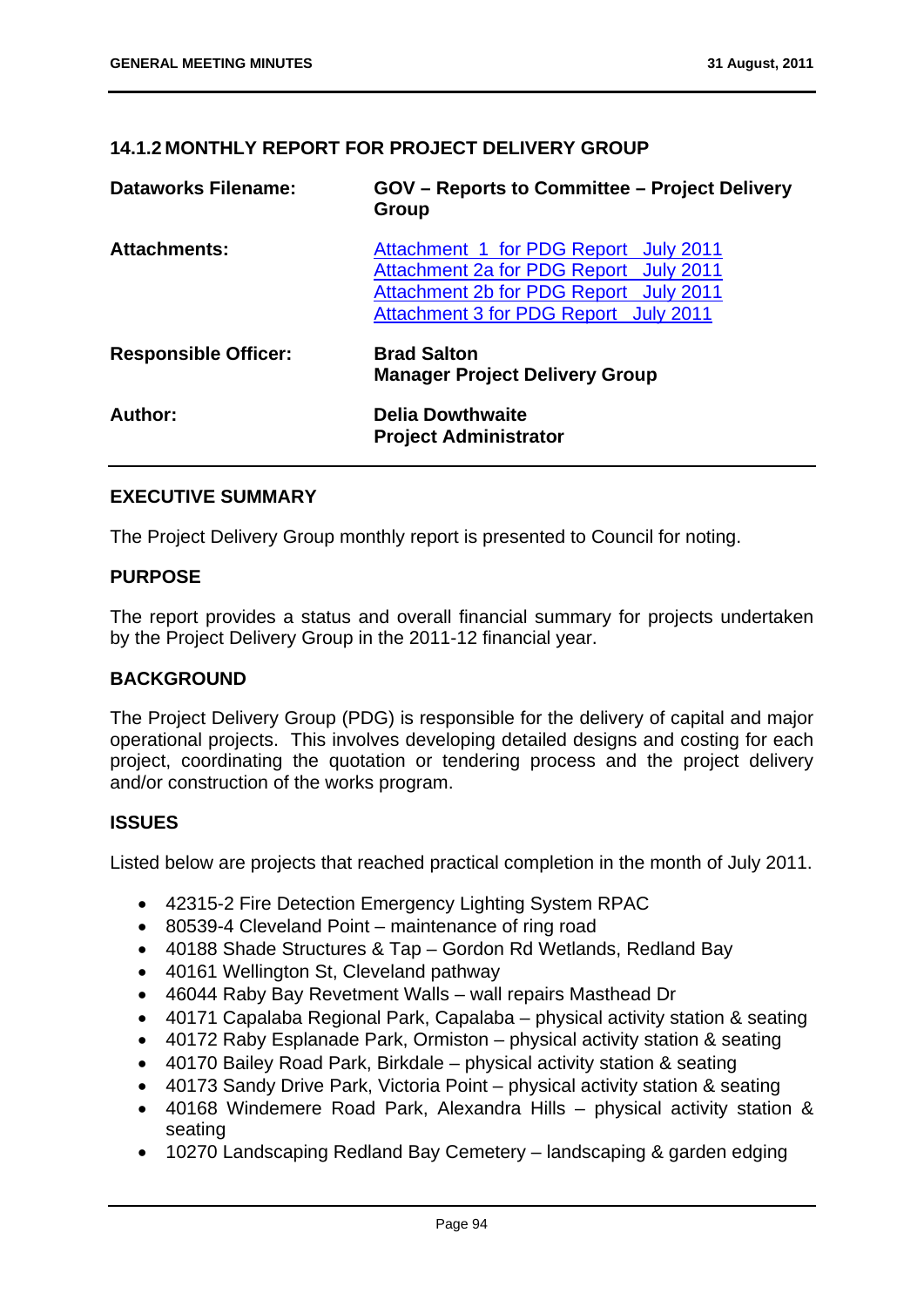# **RELATIONSHIP TO CORPORATE PLAN**

### **8. Inclusive and ethical governance**

Deep engagement, quality leadership at all levels, transparent and accountable democratic processes and a spirit of partnership between the community and Council will enrich residents' participation in local decision making to achieve the community's Redlands 2030 vision and goals

8.5 Be transparent and consistent in the way we manage the organisation, its risks and obligations and ensure we are delivering against our priorities

### **FINANCIAL IMPLICATIONS**

There are no financial implications impacting Council as a result of this report.

## **PLANNING SCHEME IMPLICATIONS**

The Land Use Planning Group was consulted and it is considered that the outcome of recommendations in this report will not require any amendments to the Redlands Planning Scheme.

### **CONSULTATION**

The Survey Services Manager, Design Services Manager, Project Management Services Manager and Construction Projects Services Manager have been consulted in the preparation of this report and are supportive of the recommendation.

## **OFFICER'S/COMMITTEE RECOMMENDATION/ COUNCIL RESOLUTION**

| Moved by:    | <b>Cr W Boglary</b>  |
|--------------|----------------------|
| Seconded by: | <b>Cr B Townsend</b> |

**That Council resolve to note the report.** 

**CARRIED** (en bloc)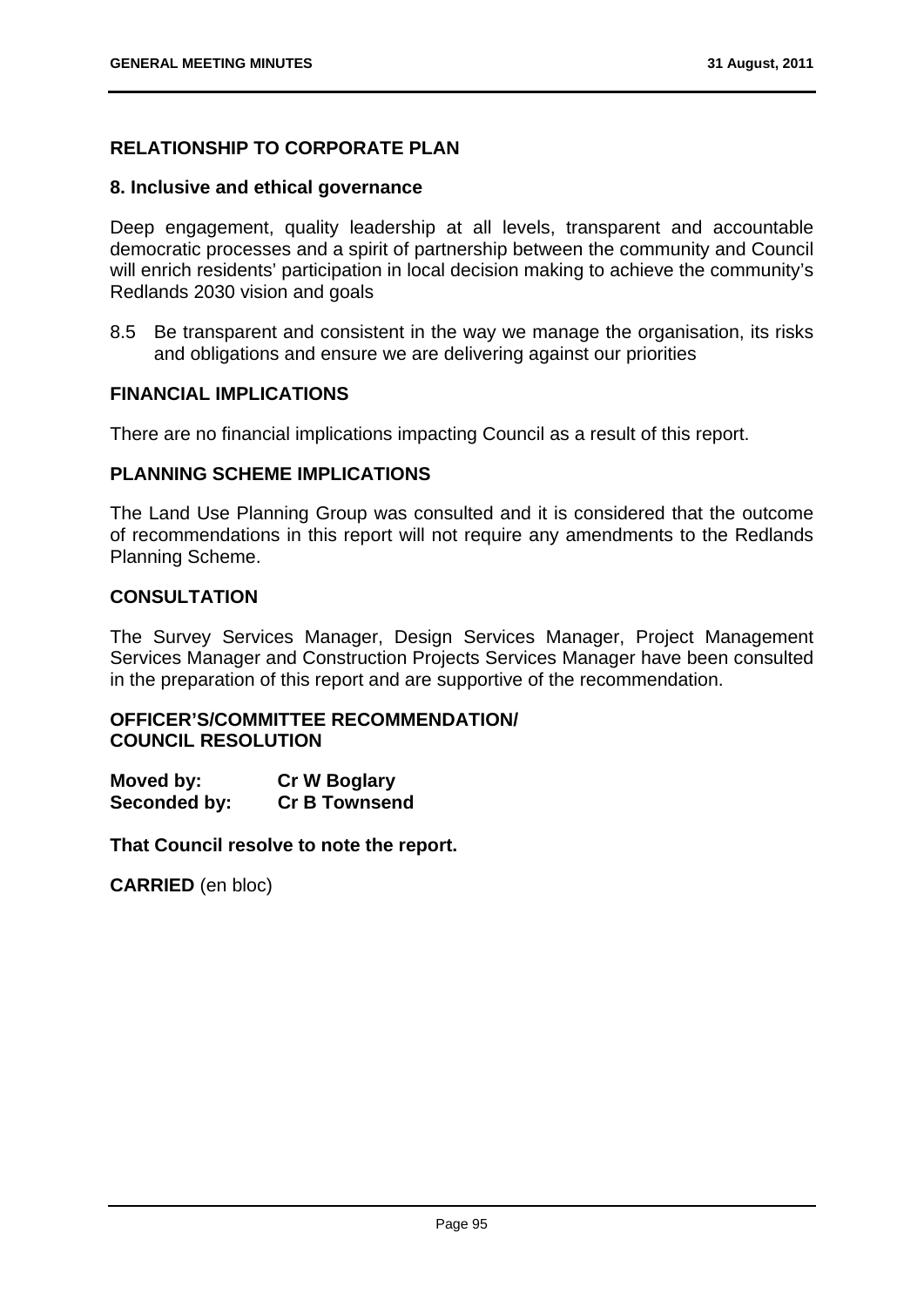# **14.1.3 REDWASTE BUSINESS UNIT REPORT FOR JUNE QUARTER 2011**

| <b>Dataworks Filename:</b>  | <b>WM - Waste Monthly Reports to Committee</b>              |
|-----------------------------|-------------------------------------------------------------|
| <b>Attachments:</b>         | <b>RedWaste Business Unit Report June 2011</b>              |
| <b>Responsible Officer:</b> | <b>Louise Rusan</b><br><b>General Manager City Services</b> |
| Author:                     | <b>Elisa Underhill</b><br><b>Manager City Enterprises</b>   |

## **EXECUTIVE SUMMARY**

The RedWaste Business Unit Report is presented to Council on a quarterly basis for noting. This report provides details relating to the business unit's performance for the quarter from 1 April 2011 to 30 June 2011 and covers financial and non-financial indicators for waste, as outlined in the Annual Performance Plan 2010/11. The Annual Performance Plan for 2010/11 was adopted by Council in September 2010, and as such the business unit's performance for this quarter has been compared against the Annual Performance Plan 2010/11.

It is expected that, most of the time the report findings will be "business as usual". Where exceptions occur, these will be highlighted.

The report provides a regular opportunity for Council to consider the performance of the RedWaste Business Unit and to respond to any exceptional reporting.

Council is provided with the option to accept the report, or accept it and request additional information or a review of performance.

### **PURPOSE**

To report on the performance of the RedWaste business unit against key performance indicators (KPIs) outlined in the Business Unit's Annual Performance Plan for 2010/11 for the quarter from 1 April 2011 to 30 June 2011.

### **BACKGROUND**

The RedWaste Business Unit Annual Performance Plan identifies KPIs for which performance targets have been agreed with Council. Reporting is prepared each quarter through Council's Customer Services Committee.

## **ISSUES**

The report is provided to Council as a means of monitoring the performance of business unit's activities.

The first part of the attached report comprises a "snapshot" of the business unit's achievement in meeting KPIs (year-to-date) and financial report card.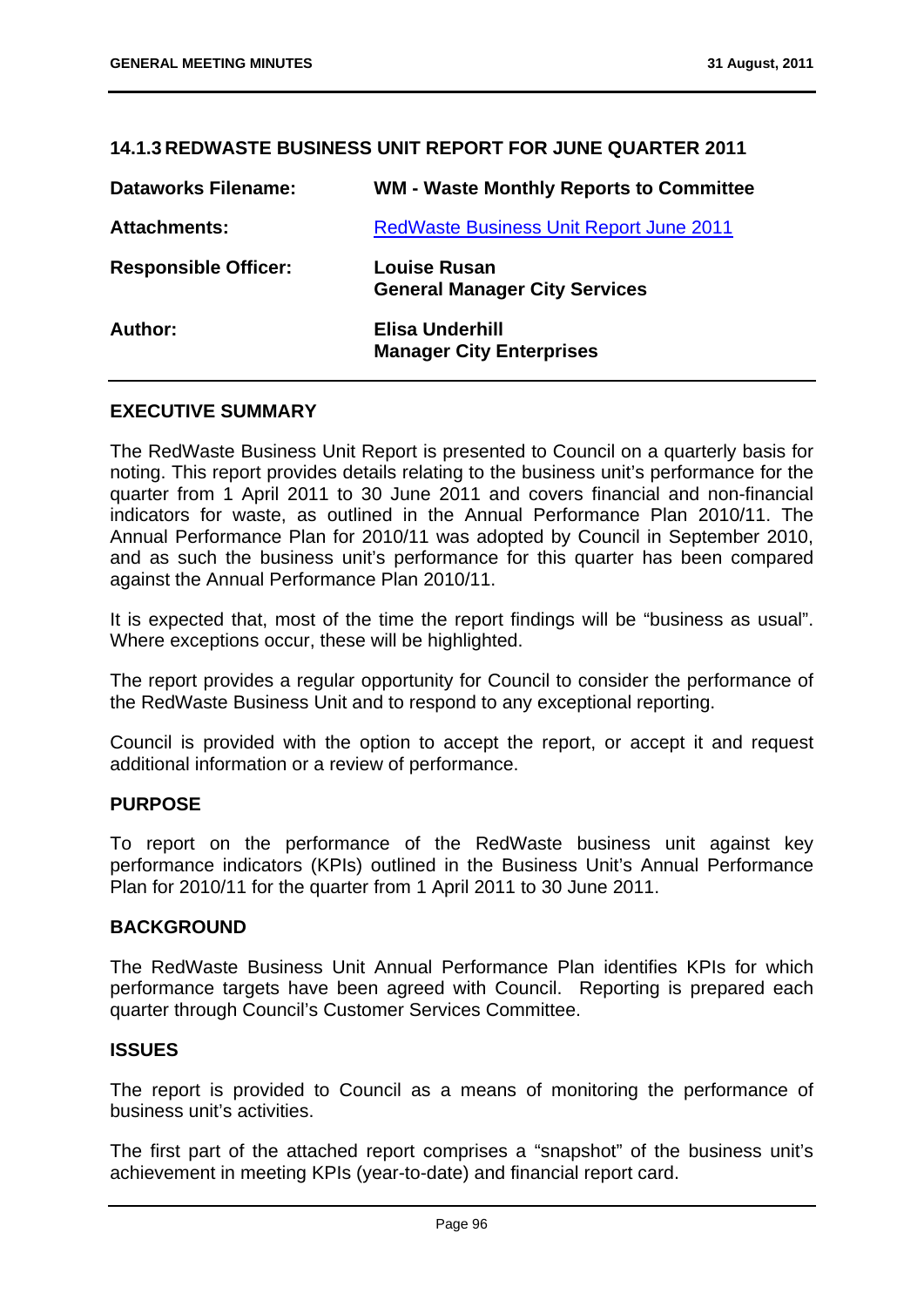The report then provides a specific financial report and commentary, capital expenditure (graphically) and a detailed customer overview.

The main body of the report focuses on actual levels of achievement against the KPIs for each of the months, year to date. Where exceptions have occurred and targets not met, an explanation is given as well as action taken to improve performance.

## **RELATIONSHIP TO CORPORATE PLAN**

### **2. Green living**

Our green living choices will improve our quality of life and our children's lives, through our sustainable and energy efficient use of resources, transport and infrastructure, and our well informed responses to risks such as climate change.

- 2.2 Promote, support and encourage commitment to green living in our community by improving residents' understanding of climate change and achieving greater water, energy and waste conservation and efficiency
- 2.8 Implement Council's waste management strategy by applying best practice principles in pricing, public awareness, resource management, recycling and recovery

## **FINANCIAL IMPLICATIONS**

There are no financial implications impacting Council as a result of this report.

### **PLANNING SCHEME IMPLICATIONS**

The Land Use Planning Group was consulted and it is considered that the outcome of recommendations in this report will not require any amendments to the Redlands Planning Scheme.

# **CONSULTATION**

Consultation has occurred with:

- Manager City Enterprises City Service; and
- Acting Service Manager Waste Operations.

# **OPTIONS**

## **PREFERRED**

That Council resolve to note the RedWaste Business Unit Report for the quarter ending 30 June 2011, as presented in the attachment.

## **ALTERNATIVE**

That Council notes the report and requests additional information or a review of performance.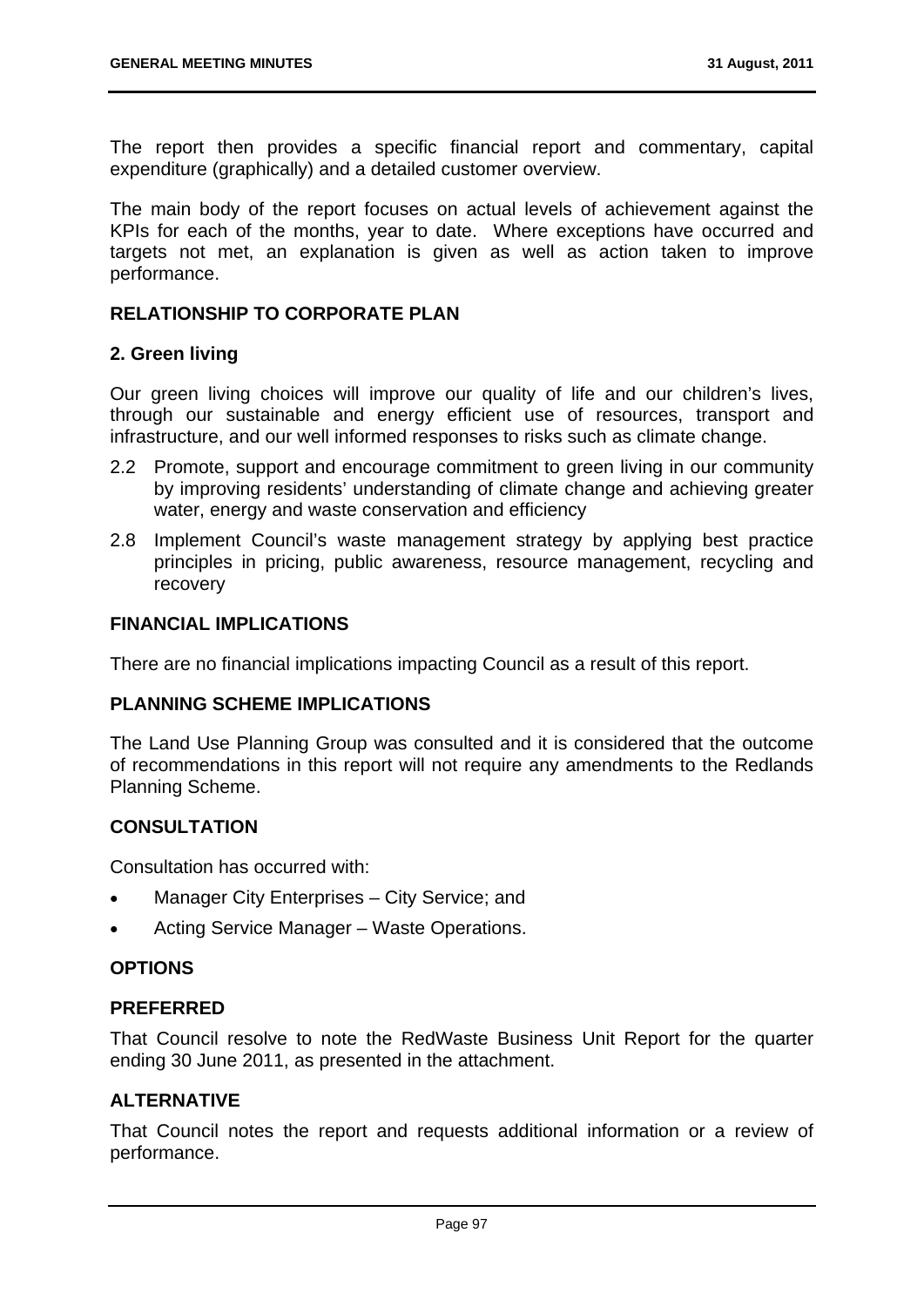**OFFICER'S/COMMITTEE RECOMMENDATION/ COUNCIL RESOLUTION** 

**Moved by:** Cr W Boglary<br> **Seconded by:** Cr B Townsend **Seconded by:** 

**That Council resolve to note the RedWaste Business Unit Report for the quarter ending 30 June 2011, as presented in the attachment.** 

**CARRIED** (en bloc)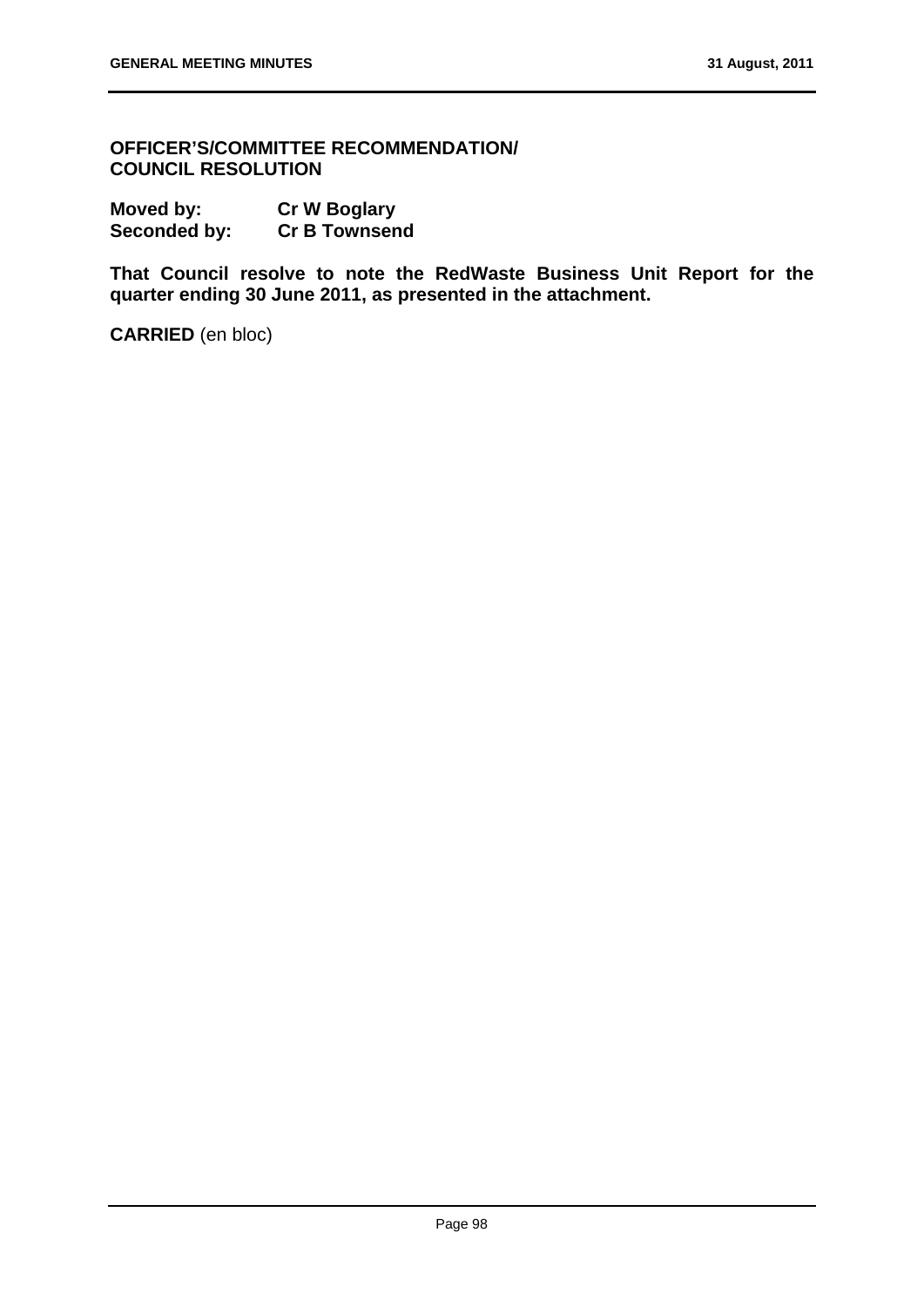## **14.1.4 MONTHLY REPORT FOR OPERATIONS AND MAINTENANCE GROUP**

| <b>Dataworks Filename:</b>  | <b>GOV - Reports to Committee - Operations and</b><br><b>Maintenance (OPM)</b> |
|-----------------------------|--------------------------------------------------------------------------------|
| <b>Attachments:</b>         | Operations & Maintenance Attachment - June 2011                                |
| <b>Responsible Officer:</b> | <b>Lex Smith</b><br><b>Manager City Spaces</b>                                 |
| Author:                     | <b>Tracy Carrick</b><br><b>Group Administration Co-ordinator</b>               |

## **EXECUTIVE SUMMARY**

The core activities of the Operations and Maintenance Group are contained within this report and cover the period 1 June to 30 June 2011.

- The Roads and Drainage Maintenance Unit;
- Parks and Conservation Unit;
- Environmental Education Unit; and
- Waste Unit have all contributed to this report.

The Waste Management Unit is a type 2 business unit and this report will provide Council with a monthly update and on a quarterly basis the unit will report its performance against the key performance Indicators in the business performance plan

# **PURPOSE**

To provide information to Council on the activities undertaken by the Operations and Maintenance Group and on a quarterly basis report on the performance of the Waste Business Unit against key performance indicators.

### **BACKGROUND**

The Operations and Maintenance Group undertakes the day to day operational activities of environmental education and environmental extension programs, the maintenance and operation of Council's waste collection and disposal facilities, the maintenance of roads, drains, marine and quarry facilities and the maintenance of Council's parks reserves and assets. This range of activities is undertaken by Council's day labour and contractor workforce.

The group generally operates between the hours of 7am to 4.45 pm weekdays with an on call service for after hours, however the environmental education operates 6 days per week and many evenings, with the waste facilities operating 7 days per week.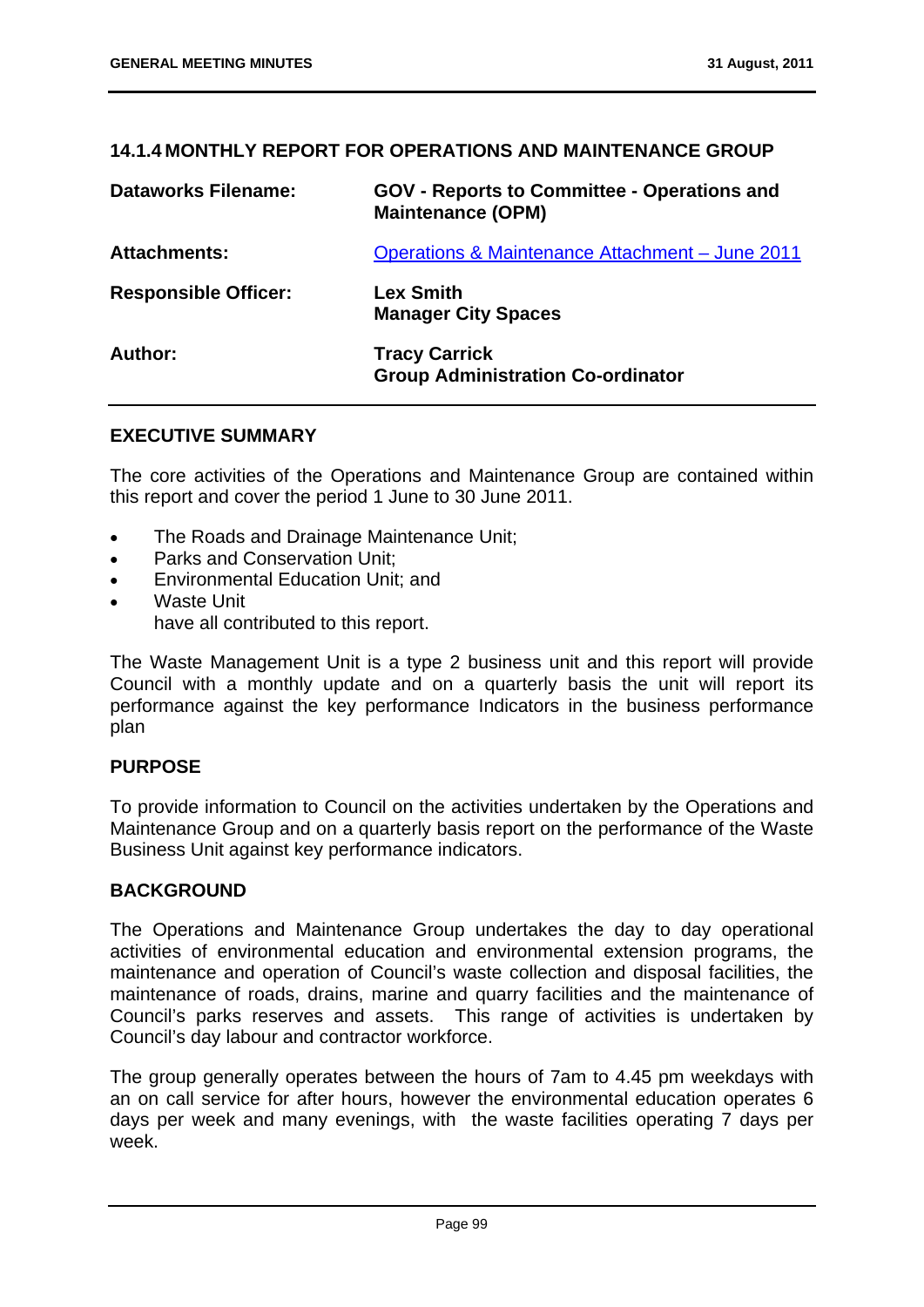## **ISSUES**

# **ROADS AND DRAINAGE UNIT – Unscheduled Activities and Significant Events**

## **Graffiti**

42 instances for a cost of \$1761.25

## **Vandalism**

91 Instances of Vandalism \$7630.00

# **Illegally Dumped Refuse**

15.84 tonnes waste / cost to dispose = \$1893.08

# **Activities Status**

Comments - All Activities on target.

# **PARKS AND CONSERVATION UNIT– Unscheduled Activities and Significant Events**

# **Graffiti**

36 instances for a cost of \$2934.44

### **Vandalism**

0 instances of Vandalism

### **Illegally Dumped Refuse**

4.5 tonnes waste / cost to dispose =\$152.40

## **Activities Status**

Comments – All Activities on target.

## **ENVIRONMENTAL EDUCATION UNIT– Unscheduled Activities and Significant**

## **Events**

 Indigi Day Out was held on June 4 and 5 and attracted about 4000 visitors on a day of beautiful weather. We received outstanding feedback on the day.

### **IndigiScapes**

- New signage installed throughout the botanic gardens, including banner, new signs in each garden and new plant labels.
- A flying-fox installed in the IndigiScapes playground.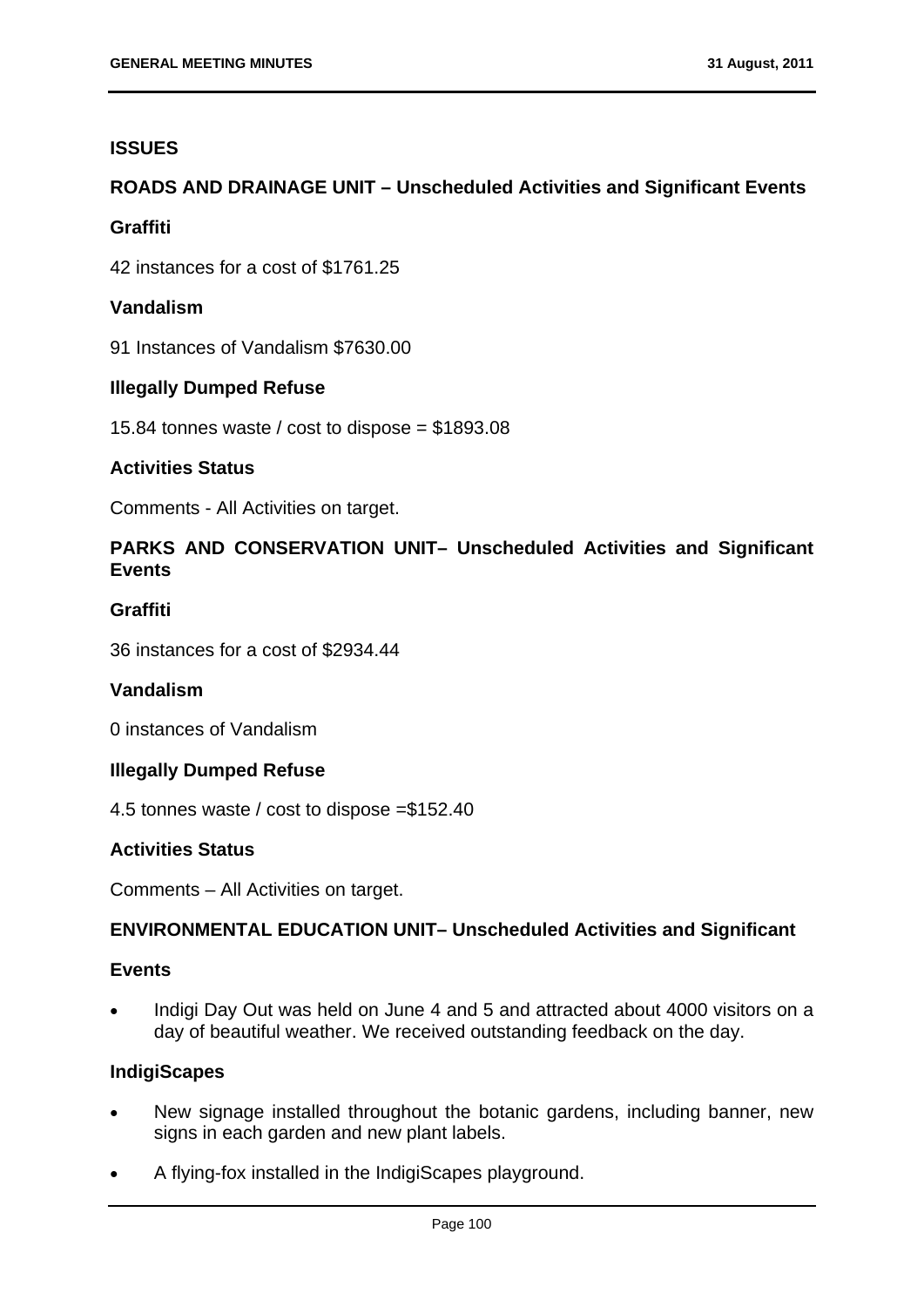## **Extension Programs**

- The new Helen St Bushcare Group in Thorneside approved with community meeting to come.
- Workshop for Bushcare volunteers and Habitat Protection participants on Ecology of the Redlands with over 20 people attending.

# **WASTE UNIT**

## **Complaints**

Three odour complaints were received during June for Birkdale Landfill. In preparation for final filling, an area of the face was opened which contained old rubbish i.e. one year old plus. To combat the odour, the odour fence was being used in conjunction with the spraying of the waste material with a diluted mixture of the deodoriser.

## **Site Reports**

# **Birkdale Landfill and Transfer Station**

All operations have been continuing as normal.

## **Redland Bay Waste Transfer Station**

All operations have been continuing as normal.

### **Giles Rd Hardfill site**

All operations have been continuing as normal.

# **North Stradbroke Island Waste Transfer Stations**

All operations have been continuing as normal.

# **SMBIs and Coochiemudlo Island Waste Transfer Stations**

All operations have been continuing as normal.

# **Closed Landfill Operations**

All operations have been continuing as normal.

### **Waste Education Activities**

## **June 2011**

### Highlights of the month

On hold messages for Redland City Council: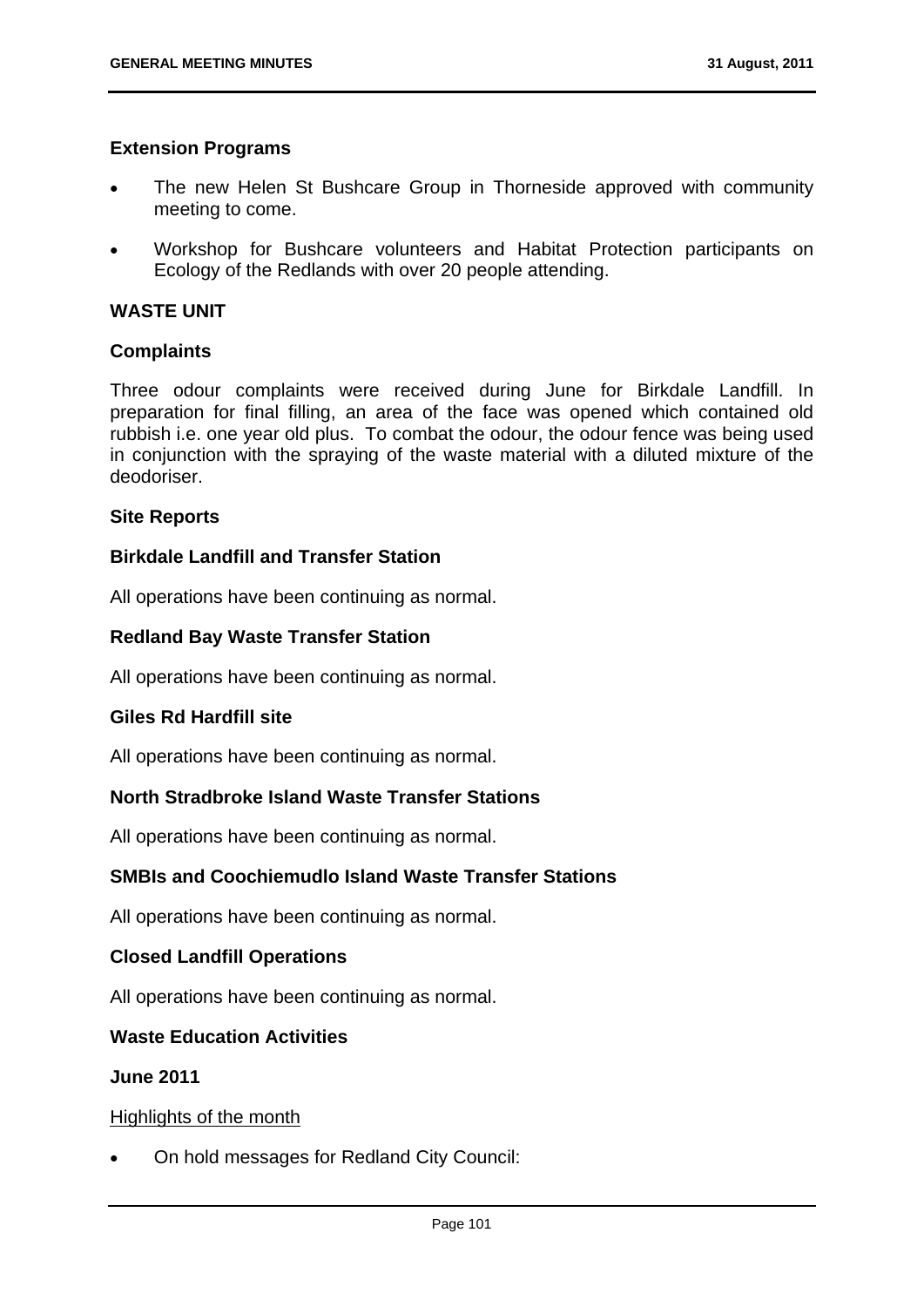- New bin options register interest today
- Opening hours for Waste Transfer Stations winter hours
- Snapshots in Bayside Bulletin:
	- New Council bin system set to save you money and help the environment! (x3)
	- Many things are still free at transfer stations (x3)
	- Reduce, reuse, recycle... and save!
	- Trial waste incentive scheme
	- Recycle right
- Bayside Bulletin in kind advertising: myth busters  $(x3)$
- A street sign advertising items that are free to drop off at waste transfer stations was developed and installed outside Birkdale transfer station
- A flyer was developed to increase safety in residential streets during bin servicing. A full page advertisement featured items that are free to take to waste transfer stations as well as the reducing costs for residents at transfer stations.

#### Locations of visits

Victoria Point Brownies

### **Activities Status**

Comments – All Activities on target.

# **RELATIONSHIP TO CORPORATE PLAN**

### **1. Healthy natural environment**

A diverse and healthy natural environment, with an abundance of native flora and fauna and rich ecosystems will thrive through our awareness, commitment and action in caring for the environment.

### **2. Green living**

Our green living choices will improve our quality of life and our children's lives, through our sustainable and energy efficient use of resources, transport and infrastructure, and our well informed responses to risks such as climate change.

### **3. Embracing the bay**

The benefits of the unique ecosystems, visual beauty, spiritual nourishment and coastal lifestyle provided by the islands, beaches, foreshores and water catchments of Moreton Bay will be valued, protected and celebrated.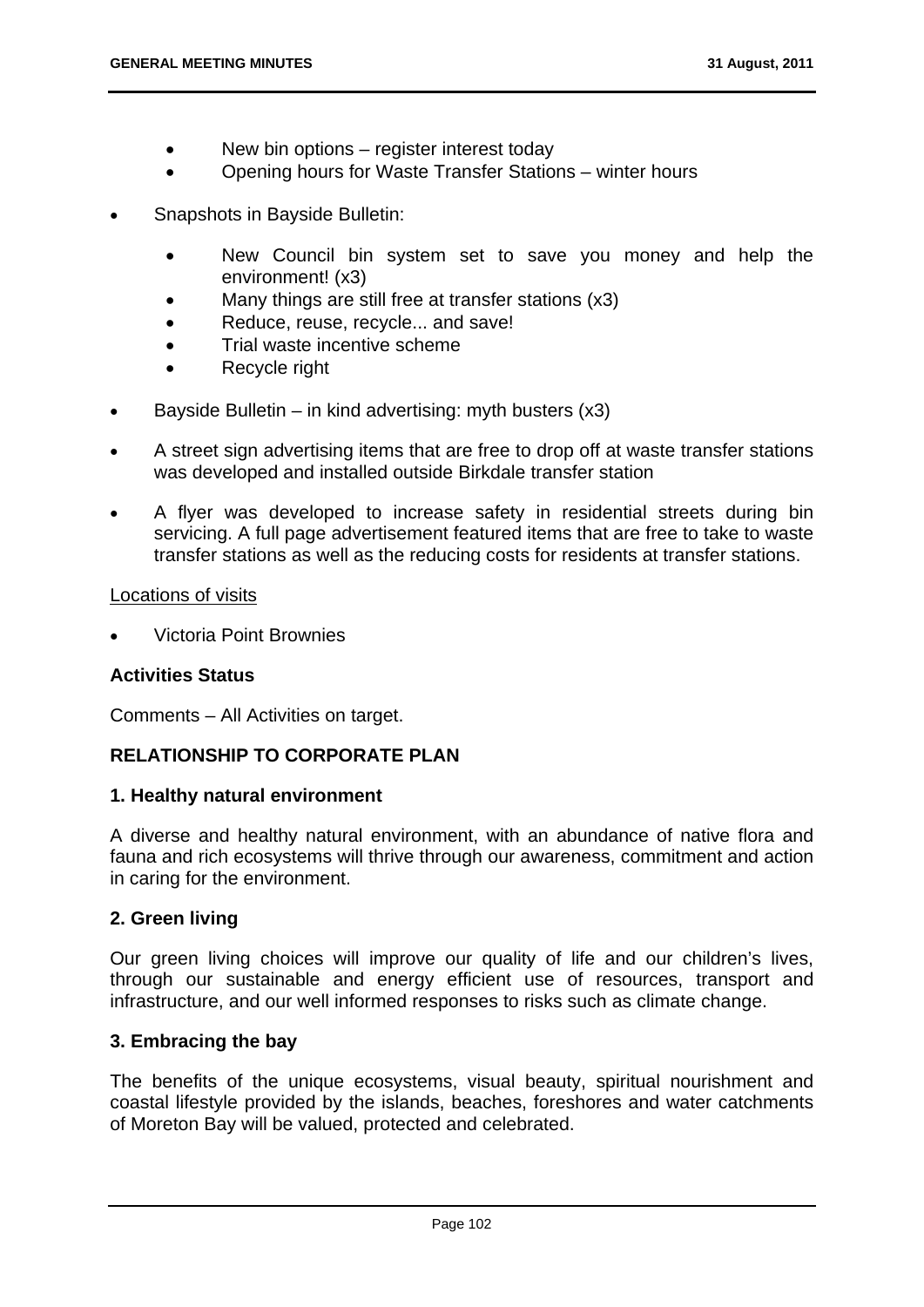# **FINANCIAL IMPLICATIONS**

There are no financial implications impacting Council as a result of this report.

## **CONSULTATION**

This report was prepared in consultation with Unit Service Mangers and numerous staff within the Operations and Maintenance group.

## **OFFICER'S/COMMITTEE RECOMMENDATION/ COUNCIL RESOLUTION**

| Moved by:    | <b>Cr W Boglary</b>  |
|--------------|----------------------|
| Seconded by: | <b>Cr B Townsend</b> |

**That Council resolve to note the report.**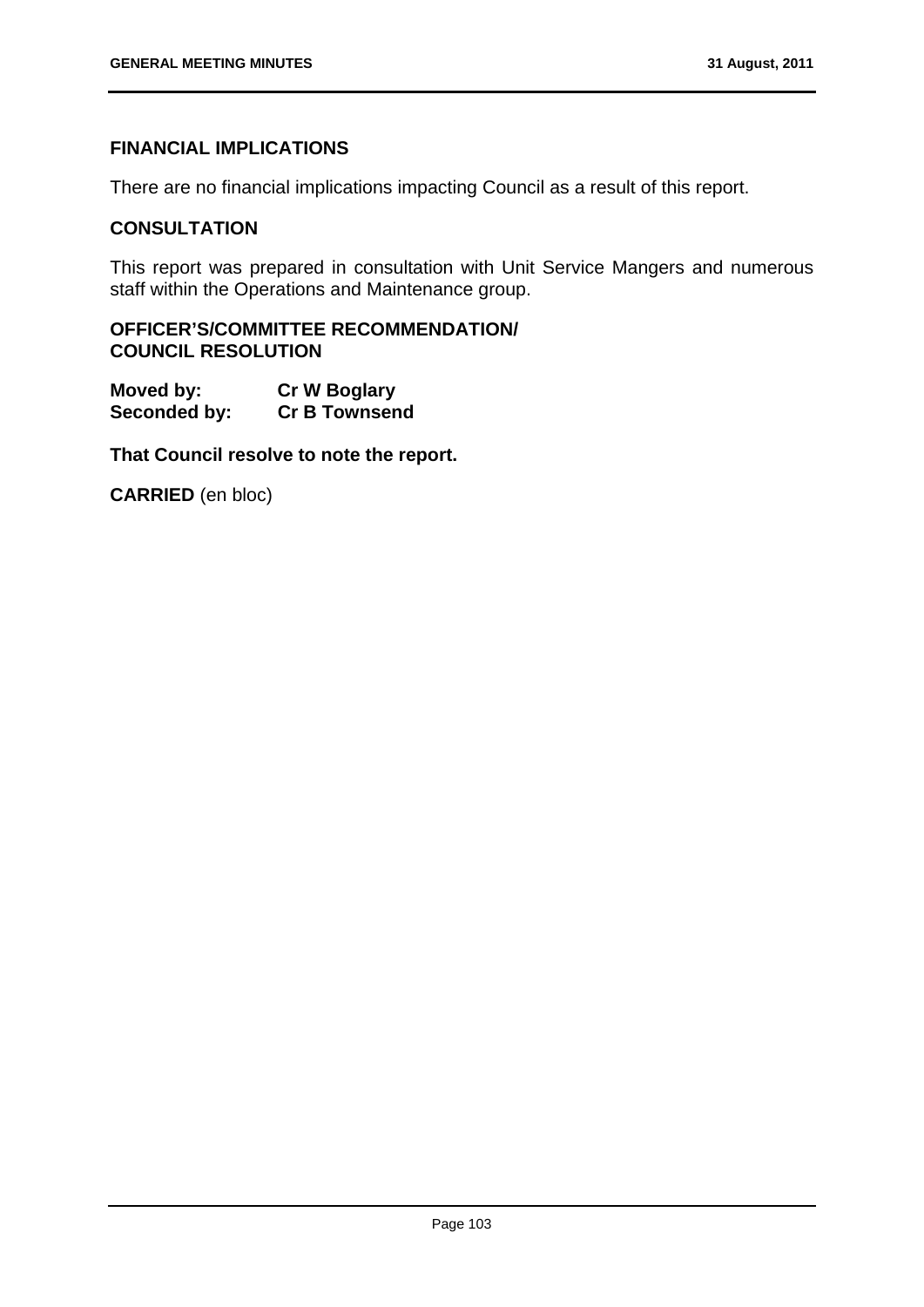#### **14.1.5 TRANSFER OF FUNDS FROM THE LANDFILL REMEDIATION RESERVE INTO THE MACLEAY ISLAND WASTE TRANSFER FACILITY PROJECT**

| <b>Dataworks Filename:</b>  | RTT Landfill - 65019 Macleay Island EMR SMBI<br>Site 22              |
|-----------------------------|----------------------------------------------------------------------|
| <b>Responsible Officer:</b> | <b>Louise Rusan</b><br><b>General Manager City Services</b>          |
| Author:                     | <b>Nigel Carroll</b><br><b>Construction Projects Service Manager</b> |

### **EXECUTIVE SUMMARY**

The current Macleay Island Waste Transfer Facility project requires an additional \$125,000 of construction funds from the Landfill Remediation Reserve in Q1 to complete the project within targeted timeframes.

Funds are required as a variation due to additional costs associated with the reburial of large amounts of unexpected landfilled waste. Works are currently being undertaken on site and the extra funds are required for the finalisation of the project.

This project currently operates under a funding agreement with the Department Local Government and Planning (DLGP) with a construction completion target of 30 September 2011 and a remaining milestone payment of \$30,000 to be claimed from the State.

# **PURPOSE**

This report requests approval for the transfer of \$125,000.00 from the Landfill Remediation Reserve into the Macleay Island Waste Transfer Facility project prior to formal Q1 approval.

The new expenditure has been accounted and allowed for in the Landfill Remediation Reserve.

# **BACKGROUND**

- The project was externally designed in 2007/08 and initially programmed for construction in 2008/2009. Since this time the project has been delayed by permit approvals, been subject to design amendments, experienced significant bad weather and had ongoing construction scope increases.
- The project was successful in attracting 25% (\$300,000) funding from the DLGP's Environmental Infrastructure Program (EIP) in the initial project inception. The funding agreement does not allow for any funding over the contracted amount if the project experiences overruns.
- The projects delivery scope includes the following elements: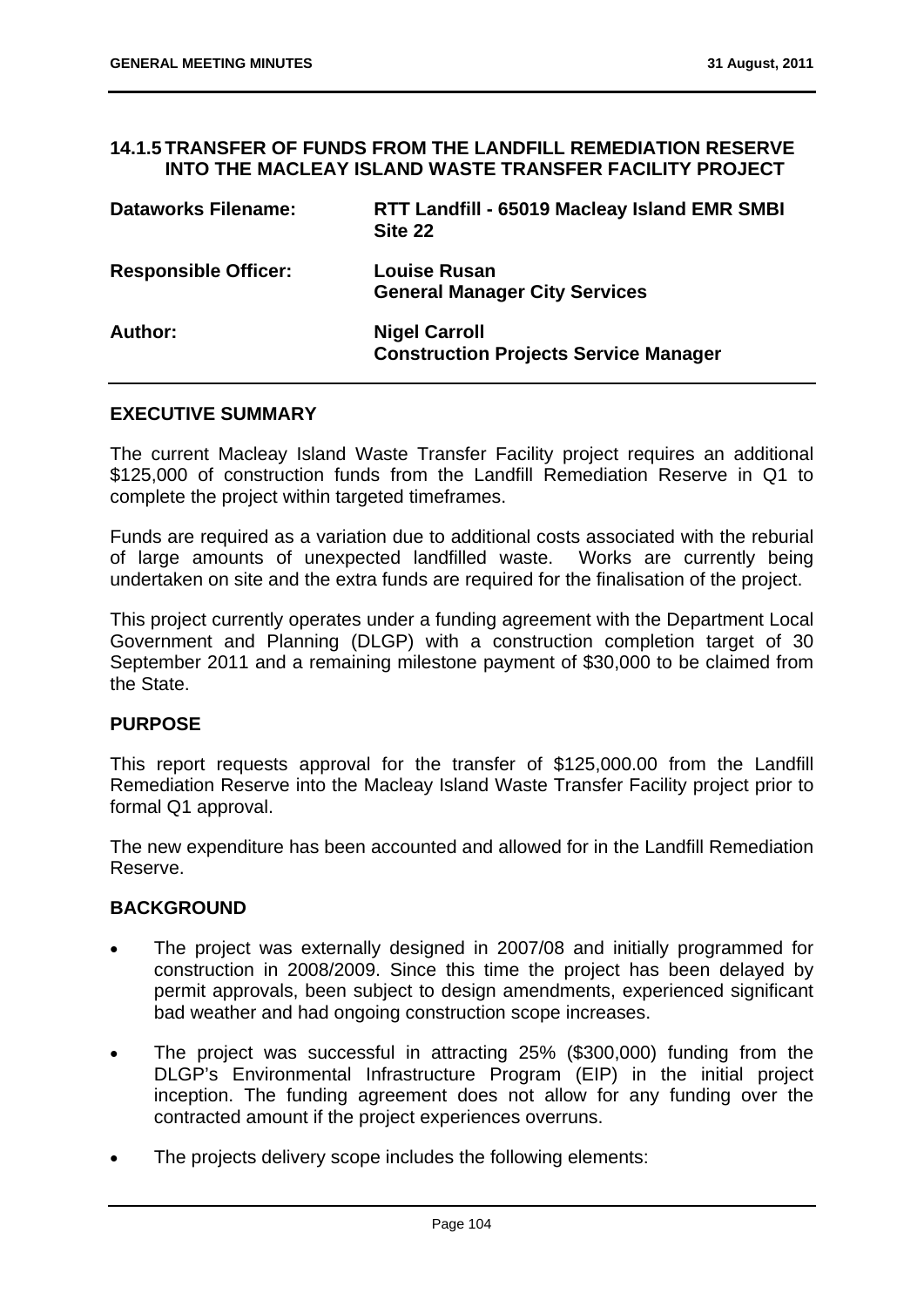- reforming and stabilisation of a large closed landfill batter;
- significant waste excavation, replacement and capping;
- establishment of site and down batter stormwater management systems;
- new bin bay to support transfer station operations;
- road sealing and upgrade of hardstand areas;
- retaining wall structure;
- fire fighting services and water connections; and
- site revegetation and finalisation.

## **ISSUES**

The most important issue currently is the fact that construction crews are due to finish on site by the end of August. Works cannot proceed without the commitment to make the final expenditure required to cover the completion of the works.

If the works were to be suspended pending a formal Council Q1 decision, then sections of the transfer station, green and metal waste, would need to be barricaded off to restrict access. The new transfer bay would not be operational and the existing bay should really be closed as the rail does not meet the WH&S standard. This would effectively stop any waste being tipped directly into the bins. Areas that are ready for sealing would need to be redone costing many thousands of dollars. The Project Delivery Group (PDG) crew would need to disestablish and then re-establish. To leave site now and not finish the essential work is believed by PDG to be too great a safety risk for Council. If this was to happen the additional cost would be around \$30,000 to \$50,000 on top of the \$125,000 requested.

The price variation directly relates to the underestimation of existing waste buried at the site. Additional design amendments to improve structural integrity of the works and the extensive wet weather contingency/lag that was experienced during the Christmas period of 2010/2011 have all contributed to the ongoing scope changes and changes in construction costs. The benefit of having PDG involved in this construction project is the flexibility they have provided Council due to adjusting the design and delivery to accommodate the unforeseen circumstances.

The underestimation of waste extent is not uncommon in works involving closed landfill areas however; lessons learnt through this project will be transferred to other comparable construction design projects in the future.

Due to the most substantial costs of the project being closed landfill related, the remaining costs are recommended to be taken from the Landfill Remediation Reserve. The current closing Reserve balance can accommodate this expenditure in the first quarter of 2011/2012.

The initial project completion date has been extended by Council, previously 30th June 2011. Additional time was approved by the Minister in Mid June 2011. Site works must be finalised by 30th September 2011 to comply with the current head and sub funding agreement with the DLGP.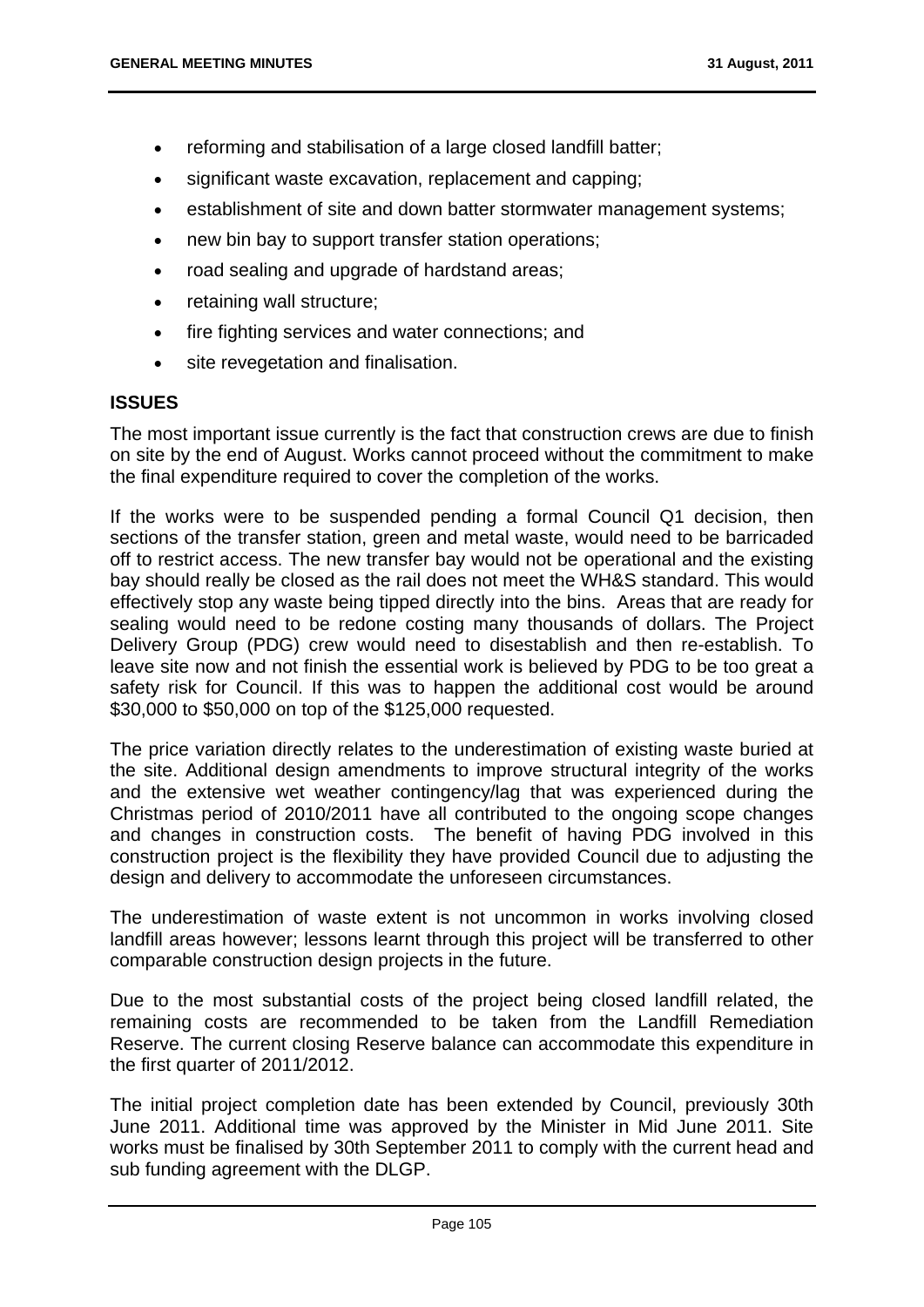If final works are not funded, future costs to re-mobilise to complete works will be significantly increased and Council will lose the ability to claim the final 10% (\$30,000) in remaining funding.

Non support of the additional funds for the project will mean that necessary safety and compliance features will not be delivered.

## **BENEFITS**

- Compliance with DLGP current funding agreement under the Environmental Infrastructure Program (EIP).
- Significantly improved water quality entering Moreton Bay from the operational transfer site/closed landfill area.
- Completed closed landfill capping and protection of the environment.
- Significantly improved landfill surfaces and sealing.
- Improved hard stand areas and additional bin bay for servicing island residents/visitors.
- Compliant on-site fire safety measures.
- Value for money/No requirement to remobilise to finalise the construction at a later date.

## **RELATIONSHIP TO CORPORATE PLAN**

### **5. Wise Planning & Design:**

We will carefully manage population pressures and use land sustainably while advocating and taking steps to determine limits of growth and carrying capacity on a local and national basis, recognising environmental sensitivities and the distinctive character, heritage and atmosphere of local communities. A well-planned network of urban rural and bushland areas and responsive infrastructure and transport systems will support strong, healthy communities.

# **FINANCIAL IMPLICATIONS**

This recommendation requires a change to the current year's budget.

The Landfill Remediation Reserve will be reduced by \$125,000.00. This new expenditure has been accounted and allowed for in the Landfill Remediation Reserve.

### **PLANNING SCHEME IMPLICATIONS**

The Land Use Planning Group was consulted and it is considered that the outcome of recommendations in this report will not require any amendments to the Redlands Planning Scheme.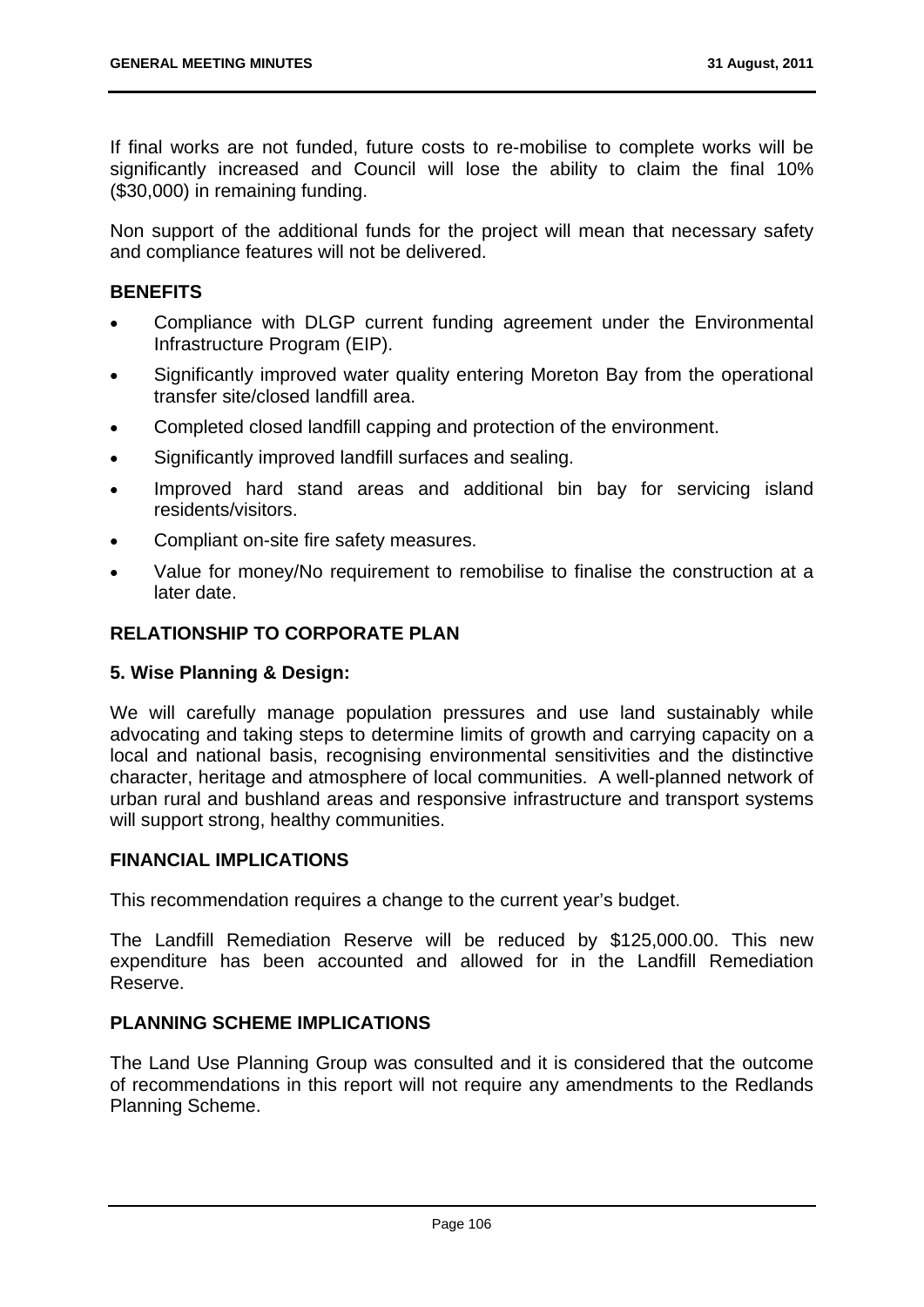# **CONSULTATION**

Consultation has been undertaken with the following officers and all agree with the recommendation:

- General Manager City Services
- General Manager Corporate Services
- Group Manager Project Delivery Group
- Group Manager City Enterprises
- Senior Advisor Waste Planning

# **OFFICER'S/COMMITTEE RECOMMENDATION/ COUNCIL RESOLUTION**

| Moved by:    | <b>Cr W Boglary</b>  |
|--------------|----------------------|
| Seconded by: | <b>Cr B Townsend</b> |

**That Council resolve to formally support the future financial Q1 submission to increase Job 65019 Macleay Island Waste Transfer Facility by an additional \$125,000 from the Landfill Remediation Reserve.**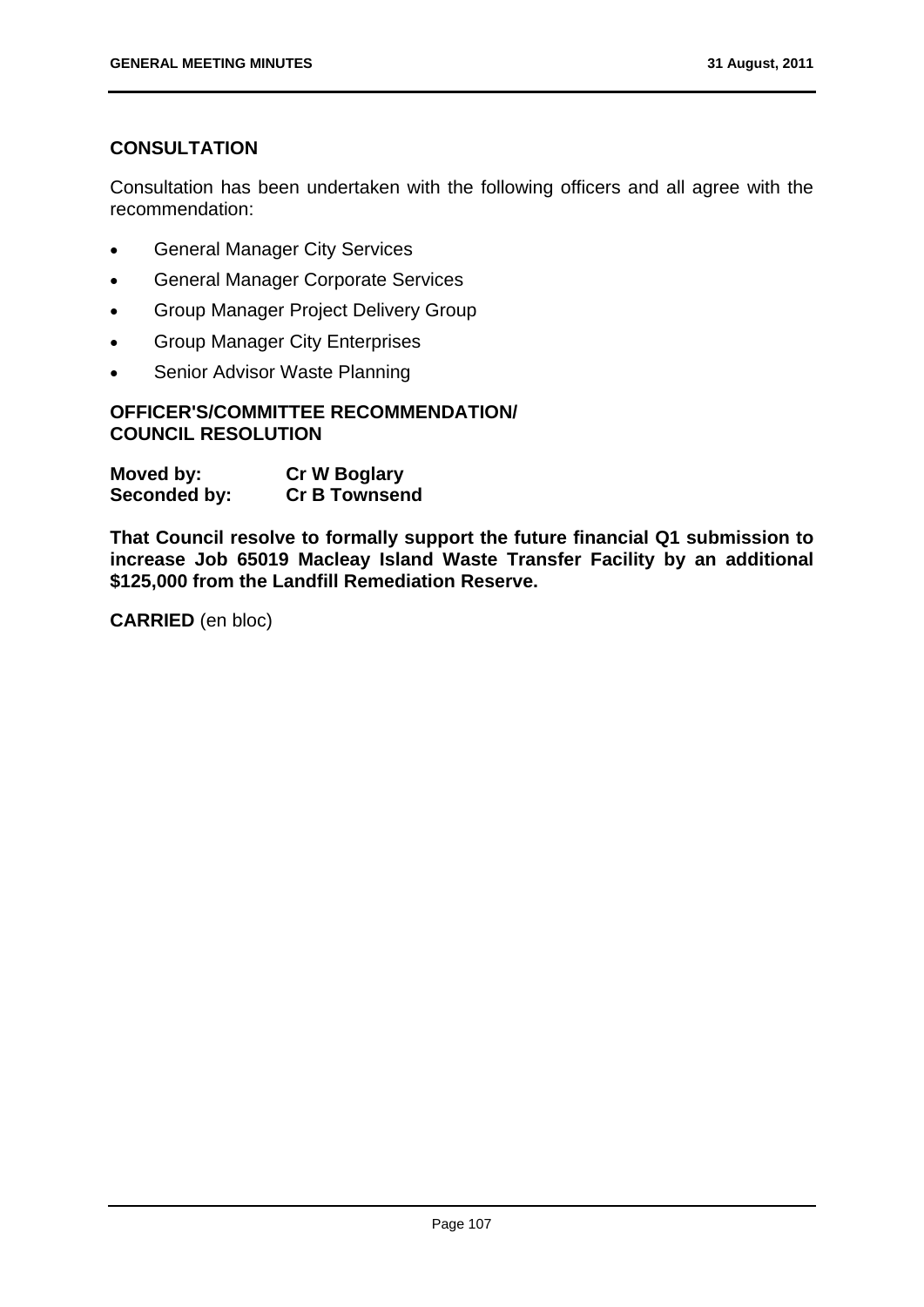## **14.1.6 ENERGEX PRE STORM SEASON VEGETATION CLEAN-UP PROMOTION**

| <b>Dataworks Filename:</b>  | <b>WM - Campaigns - Waste Reduction</b>                     |
|-----------------------------|-------------------------------------------------------------|
| <b>Responsible Officer:</b> | <b>Louise Rusan</b><br><b>General Manager City Services</b> |
| Author:                     | Elisa Underhill<br><b>Manager City Enterprises</b>          |

### **EXECUTIVE SUMMARY**

This report recommends that should Council resolve to support the Energex 'Suburban Storm Troops' campaign by waiving fees for greenwaste at mainland waste transfer stations for the weekend of 17 & 18 September 2011, the full cost of the wavier to be funded by a Community Service Obligation.

## **PURPOSE**

To provide a Community Service Obligation to compensate the Redwaste business unit for the full loss of revenue and increased expenses incurred by waiving gate fees for clean segregated loads of greenwaste for residents who show proof of residency at either the Birkdale or Redland Bay Waste Transfer Stations for the weekend of 17 & 18 September 2011 to support the Energex 'Suburban Storm Troops' campaign to prepare for severe summer storm events.

# **BACKGROUND**

Energex has approached Council's Marketing and Communications group again this year with a pre-storm season regional promotional campaign featuring a new 'Suburban Storm Troops' theme. As in the past, Energex pays for co-branded advertising in local papers and Brisbane radio stations as well as drafting joint media releases quoting Energex operations personnel and the Mayor. This campaign encourages residents from local streets to band together and register for neighbourhood clean ups on the weekend of 17 & 18 September 2011 and be eligible for grand prizes including a live television cross with Channel 9's Today Show; a BBQ breakfast and a \$130 storm kit for each house that participates in the clean up (maximum 20 houses) and 5 standard trailers packed full of gardening equipment worth \$5,000 each.

Council has the opportunity to participate in the promotion by permitting participating residents to dispose of clean, segregated greenwaste for free at mainland waste transfer stations. The campaign is being run throughout south east Queensland and is being supported by Brisbane City Council, who are offering a free greenwaste weekend in support of the program.

Redlands waived greenwaste gate fees as part of last year's campaign, which resulted in a 45% increase in the volume of greenwaste disposed during the promotion. RedWaste received a Community Service Obligation of \$25,000 to offset the loss of revenue and increased expenses borne by the business unit.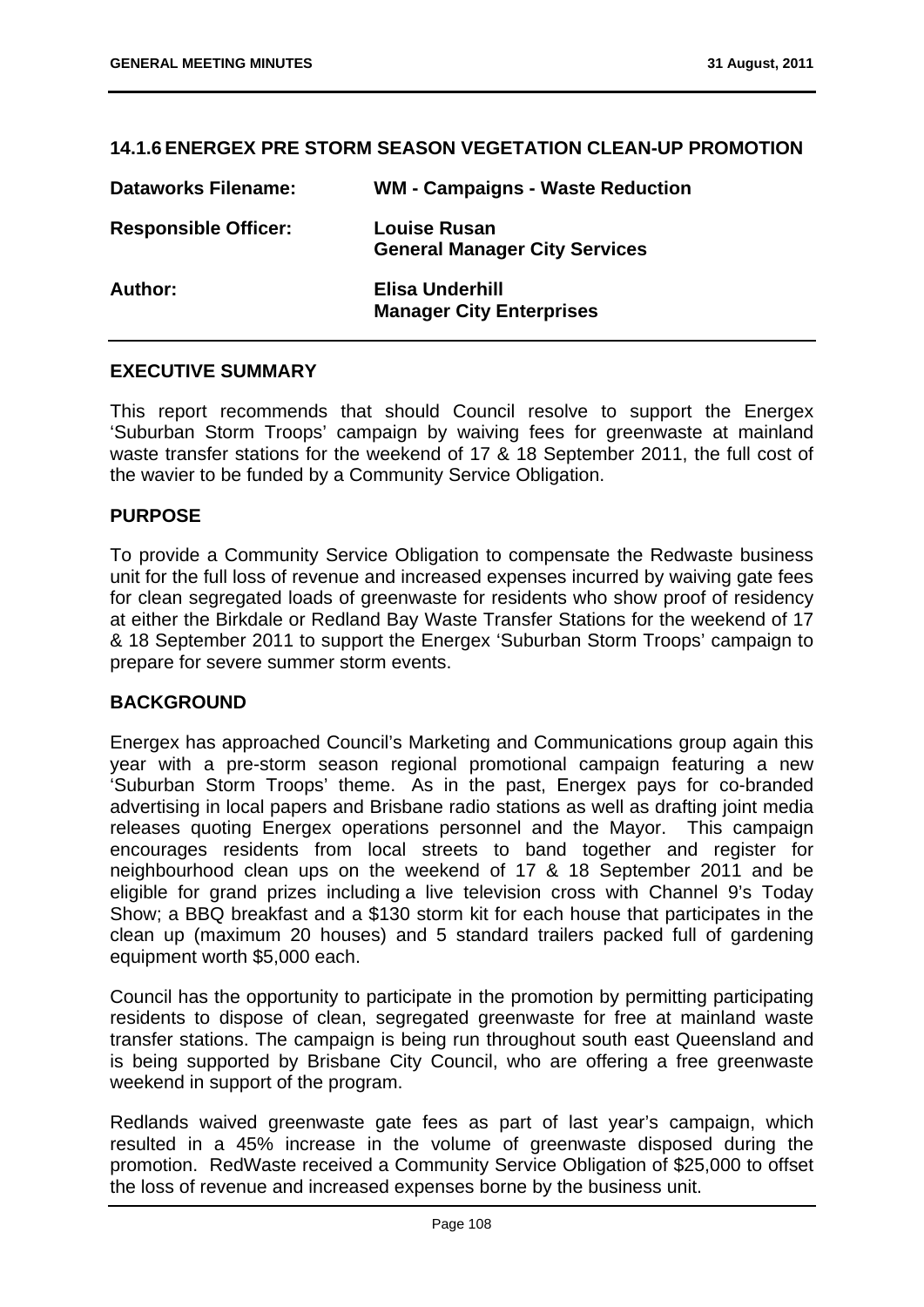## **ISSUES**

This promotion is unfunded. As the reduction in gate fees for 2011/2012 and the introduction of a green bin service in October 2011 encourages residents to dispose greenwaste regularly throughout the year, no further incentives have been incorporated within the RedWaste Business unit's budget.

A \$25,000 Community Service Obligation was provided to compensate the RedWaste unit for the costs of supporting the 2010 campaign. \$10,000 was provided for the loss in revenue and \$10,000 for additional expenses incurred. However, the estimated loss of revenue in 2010 was approximately \$28,000 and additional expenses were approximately \$7,500. An additional \$21,000 of costs incurred to process the greenwaste received at the transfer stations was not covered by the Community Service Obligation as it was absorbed by the business unit.

Free greenwaste tipping for the weekend of 17 & 18 September 2011 will see a reduction in revenue from gate fees, estimated to be approximately \$8,000. There is also expected to be an increase in the average amount of greenwaste received at the waste transfer stations, and this will see an increase in the cost to remove the greenwaste, estimated to be approximately \$13,000. As it is likely that a large number of residents will take the opportunity to dispose of greenwaste on this weekend, traffic control will need to be organised to ensure safe movement of vehicles, as well as extra transfer station staff. There will also be minor administration costs for setting up the weighbridge software to be capable of handling the waived fees. These costs are estimated to be approximately \$5,000. Funding for the promotion is recommended to be covered by a Community Service Obligation estimated at \$26,000.

Other issues revolve around the compliance with local laws for tree trimming and management of vegetation. The Environmental Assessment Unit was consulted and they have advised that specific wording should be included in any media release ensure that residents consider the relevant Local Law before trimming trees.

The campaign is in line with Council's Disaster Management Plan. Particularly, Public Information regarding storm safety is an issue to be covered by the Disaster Management Plan as well as undertaking community awareness and education about being prepared for the storm season.

## **RELATIONSHIP TO CORPORATE PLAN**

### **7. Strong and connected communities**

Our health, wellbeing and strong community spirit will be supported by a full range of services, programs, organisations and facilities, and our values of caring and respect will extend to people of all ages, cultures, abilities and needs:

7.10 Minimise the impact of disasters by improving community preparedness and our capacity to respond effectively to support the community when disasters occur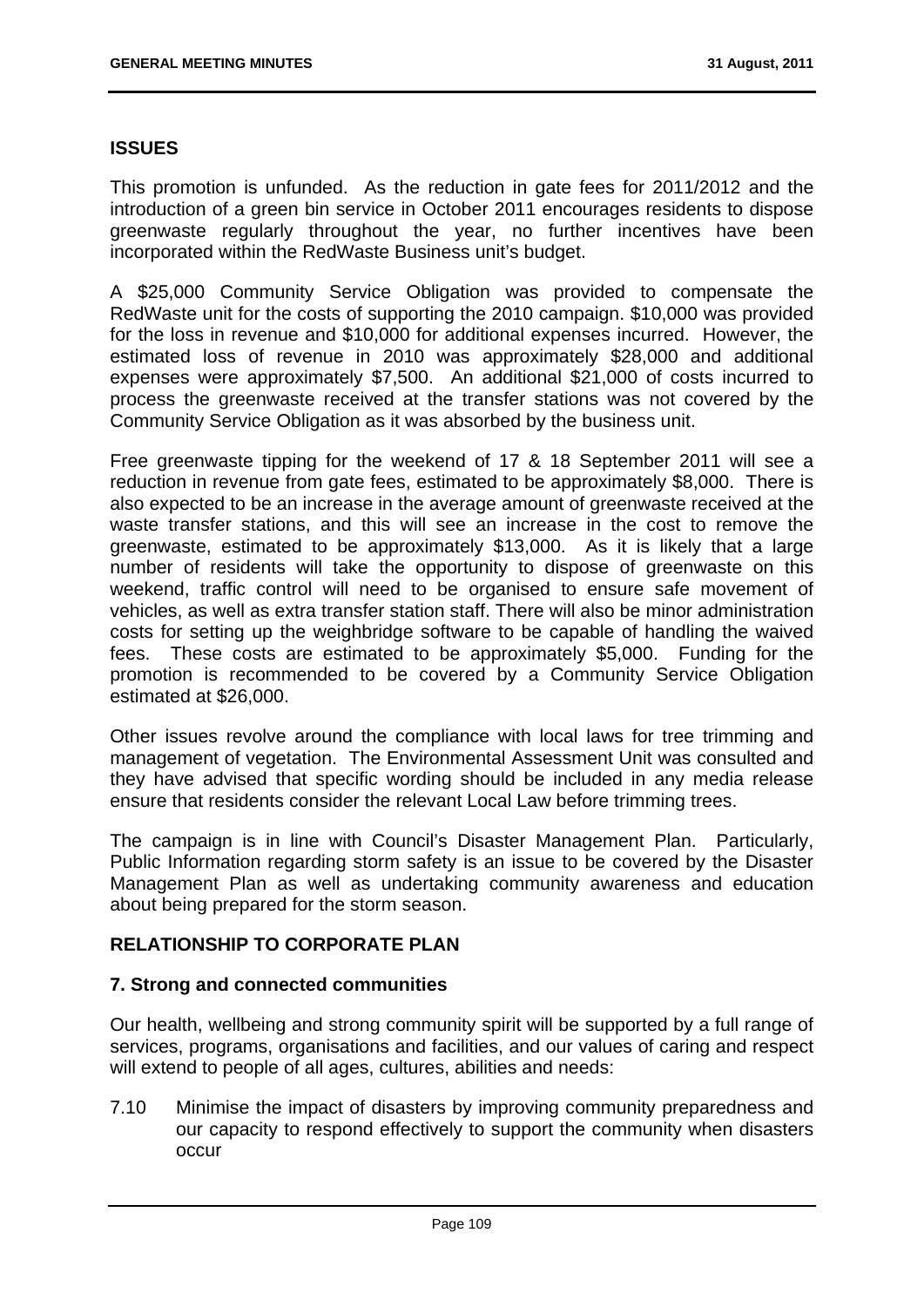### **FINANCIAL IMPLICATIONS**

This recommendation requires a change to the current year's budget as the campaign is not funded.

As discussed, support of the promotion will result in a reduction in greenwaste gate fee revenue, extra expenses for the disposal of the increased greenwaste received and expenses relating to traffic management and extra transfer station staff.

It is recommended that Council's support of the promotion be contingent upon the reduction in greenwaste gate fee revenue, the extra expenses relating to traffic control and the costs incurred to dispose of the greenwaste being covered by a Community Service Obligation to meet costs for waste for this promotion estimated to be \$26,000.

# **PLANNING SCHEME IMPLICATIONS**

The City Planning & Environment Group was not consulted as the outcome of the recommendations in this report will not require any amendments to the Redlands Planning Scheme.

# **CONSULTATION**

- General Manager Customer Services
- Manager Community Standards
- Manager Marketing and Communications
- Manager Financial Control.

# **OPTIONS**

# **PREFERRED**

That Council resolve to assist Energex with their 'Suburban Storm Troops' campaign to encourage residents to clear neighbourhoods of 'green hazards' ahead of the summer storm season, including:

- 1. The waiving of the gate fee for residents, with proof of residency, who bring clean separated greenwaste to the Birkdale and Redland Bay Waste Transfer Stations on the weekend of 17 & 18 September 2011; and
- 2. Council approve the payment of a Community Service Obligation for the loss of revenue to the Redwaste Business Unit and expenses relating to disposal costs and traffic control for the weekend promotion estimated at \$26,000 GST exclusive.

# **ALTERNATIVE**

Council does not provide a Community Service Obligation in support the Energex campaign.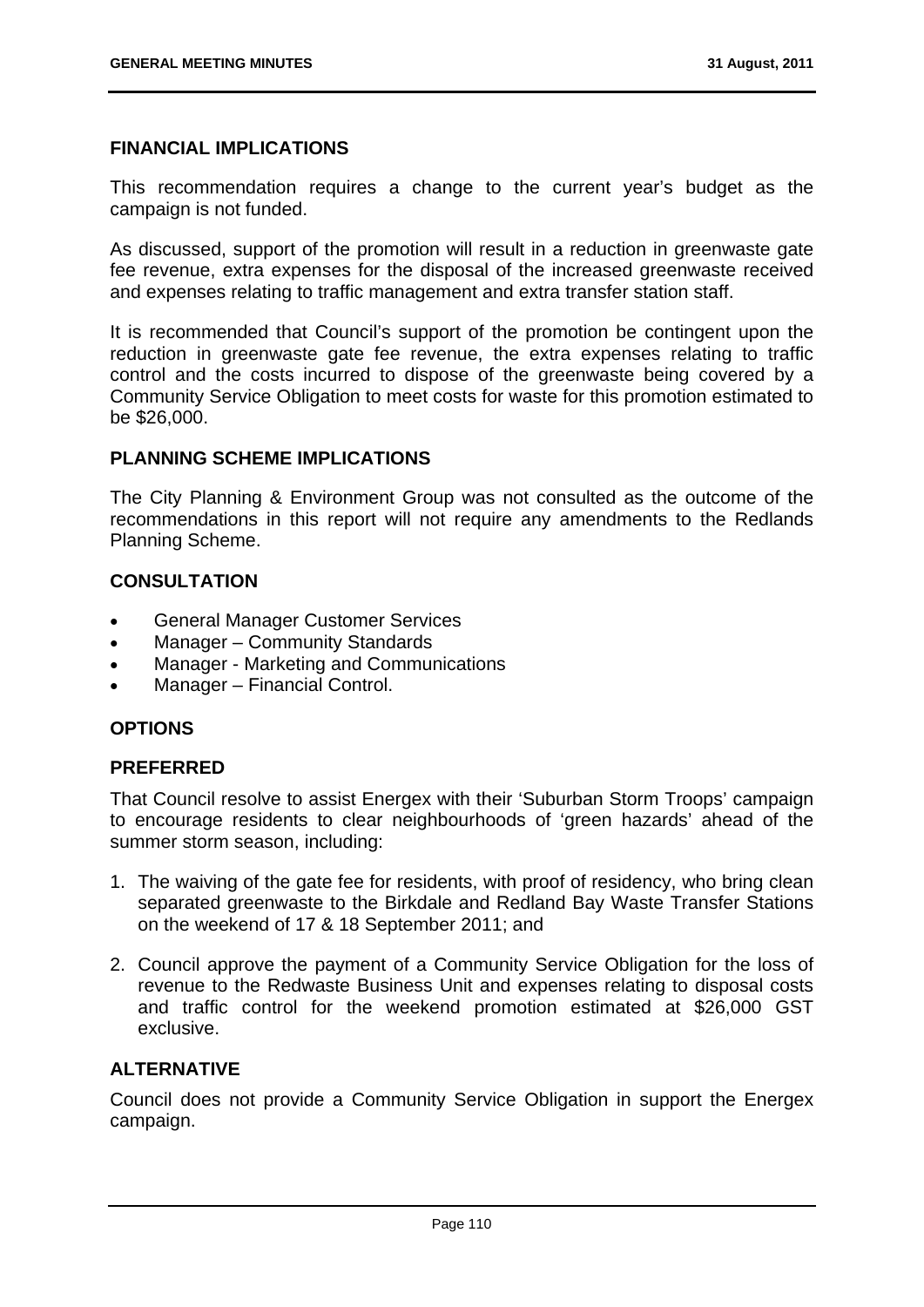## **OFFICER'S/COMMITTEE RECOMMENDATION**

That Council resolve to assist Energex with their 'Suburban Storm Troops' campaign to encourage residents to clear neighbourhoods of 'green hazards' ahead of the summer storm season, including:

- 1. The waiving of the gate fee for residents, with proof of residency, who bring clean separated greenwaste to the Birkdale and Redland Bay Waste Transfer Stations on the weekend of 17 & 18 September 2011; and
- 2. Council approve the payment of a Community Service Obligation for the loss of revenue to the Redwaste Business Unit and expenses relating to disposal costs and traffic control for the weekend promotion estimated at \$26,000 GST exclusive.

## **COUNCIL RESOLUTION**

| Moved by:    | <b>Cr D Henry</b>   |
|--------------|---------------------|
| Seconded by: | <b>Cr K Reimers</b> |

**That Council resolve to assist Energex with their 'Suburban Storm Troops' campaign to encourage residents to clear neighbourhoods of 'green hazards' ahead of the summer storm season, including:**

- **1. The waiving of the gate fee for residents, with proof of residency, who bring clean separated greenwaste to the Birkdale and Redland Bay Waste Transfer Stations from the 17th to the 25th September 2011; and**
- **2. Council approve the payment of a Community Service Obligation for the loss of revenue to the Redwaste Business Unit and expenses relating to disposal costs and traffic control for the weekend promotion estimated at \$26,000 GST exclusive.**

**CARRIED**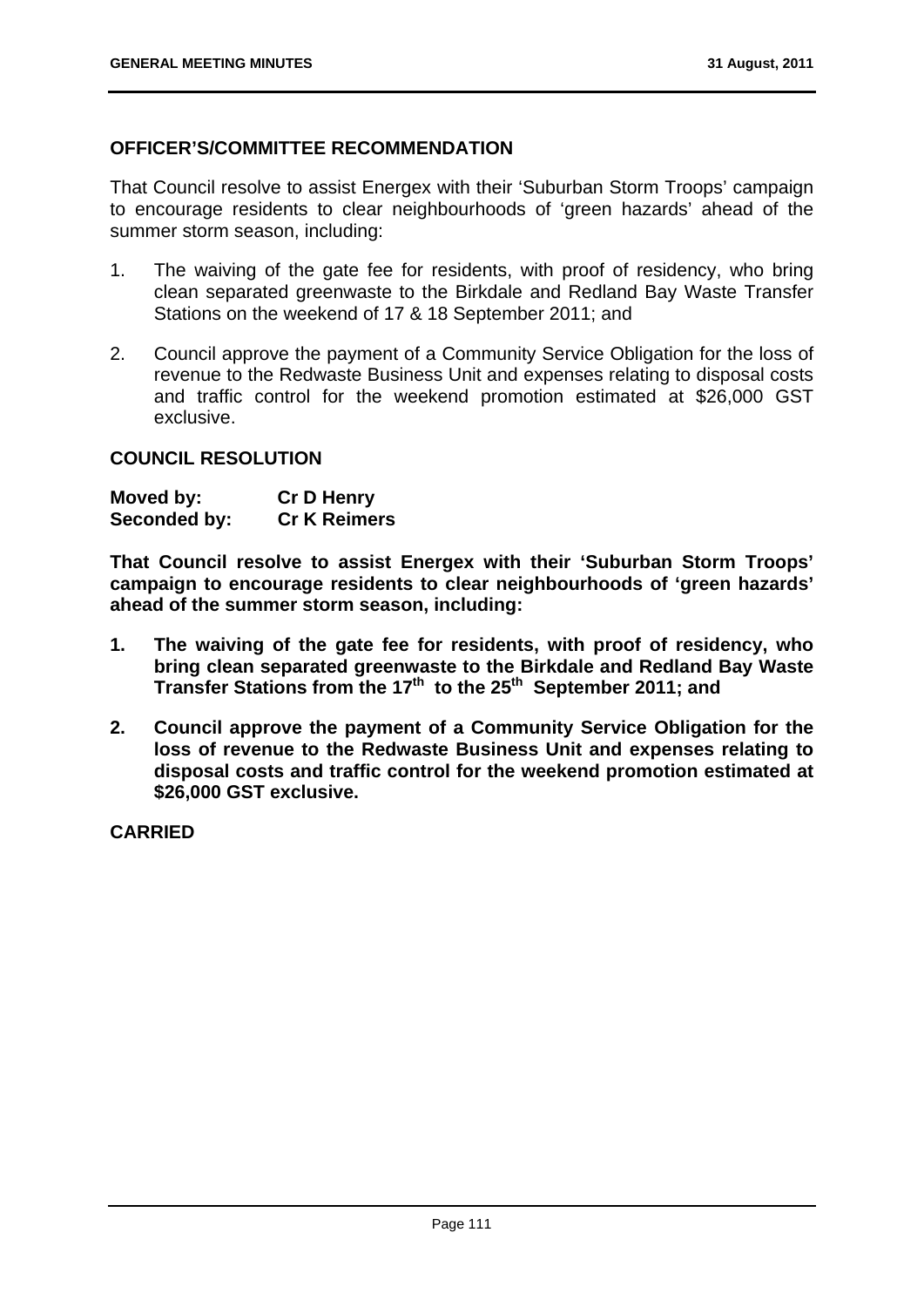## **14.1.7 AGREEMENT BETWEEN REDLAND CITY COUNCIL AND BOYSTOWN FOR INDIGENOUS TRAINEESHIPS**

| <b>Dataworks Filename:</b>  | <b>P&amp;R Reporting – Briefing Notes &amp; Reports</b>     |
|-----------------------------|-------------------------------------------------------------|
| <b>Responsible Officer:</b> | <b>Louise Rusan</b><br><b>General Manager City Services</b> |
| <b>Author:</b>              | <b>Lex Smith</b><br><b>Manager City Spaces</b>              |

## **EXECUTIVE SUMMARY**

Redland City Council (RCC) has been approached by BoysTown to enter into an agreement where BoysTown will provide a supervisor and eight Indigenous trainees for a full year and Redland City Council will provide environmental experiences and opportunities.

This agreement would be beneficial to both parties; the participants will gain a wealth of experience and finish the program with a horticultural qualification, skills and knowledge ready to take on full time employment.

Redland City Council will also benefit as the program will slightly increase our operational capacity as the participants will be working within the Parks and Conservation Unit.

The recruitment, care, health and well being and all associated costs will be undertaken by BoysTown while Council will have a responsibility to provide opportunities and experiences for the young participants.

This report outlines how this agreement provides opportunities for both parties and recommends that Redland City Council enter into an agreement with BoysTown.

### **PURPOSE**

The purpose of this report is to seek Council's endorsement for Redland City Council to enter into an agreement/contract with BoysTown where Redland City Council would be required to provide environmental experiences and opportunities for eight indigenous young people.

### **BACKGROUND**

The Manager Operations and Maintenance has been approached by the Regional Manager BoysTown to seek out support from Redland City Council to host eight indigenous trainees for a period of fifty two weeks. Should Redland City Council accept then BoysTown will be approaching the Queensland State Government to fund the wages and Salaries, training, supervision and transport.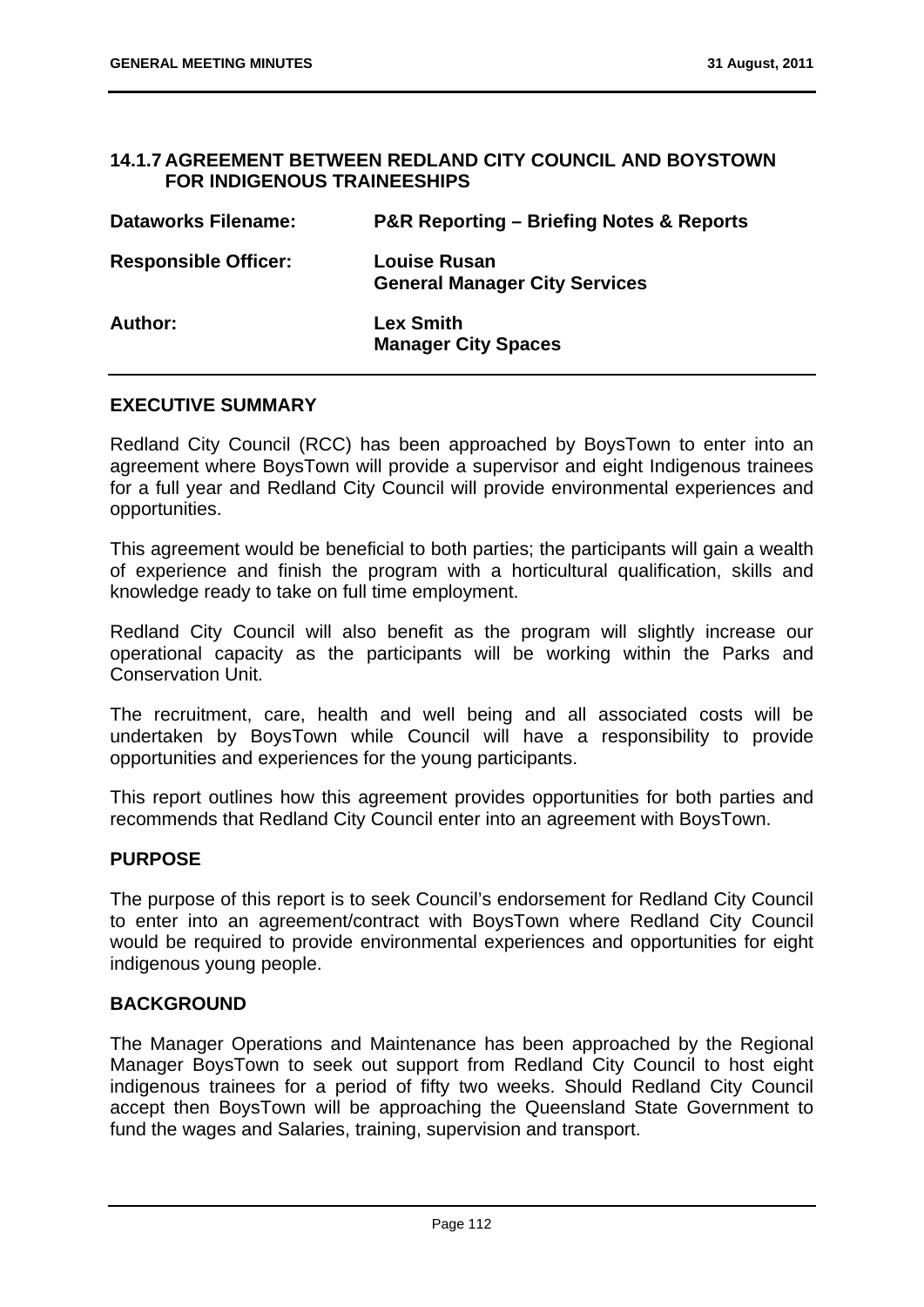The project would involve BoysTown working jointly with Redland City Council to provide the participants with opportunities to enable them to successfully complete a certificate 2 in Horticulture.

Projects such as this assist the participants in overcoming barriers, improve self confidence, self esteem and provide them with readily useable skills and knowledge for them to participate in finding full time employment.

The Participants would be located at South Street Depot and would undertake a range of horticultural and environmental activities throughout the City. There would be strong focus on enhancing the bushland, waterways and tracks within the Redlands Track Park in Cleveland.

# **ISSUES**

BoysTown will be totally responsible for welfare of the participants they will provide their own insurances, Work Place Health and Safety training, manage all aspects of the recruitment, case management and take responsibility for the care and well being of the participants. They will also provide an experienced supervisor who will be responsible to lead and manage the team and the project. In addition to providing accreditation and skills the program will incorporate topics such as health and wellbeing, development in self esteem, resilience, problem solving and building cultural pride.

The training will be grounded experiential learning modules, will be culturally appropriate and will incorporate significant opportunities for the participants to practice work skills in a working environment. Toward the end of the program an employment consultant from BoysTown will provide participants with career and training planning advice, job search and resume preparation.

On successful completion of the project each participant will receive a level 2 certificate in Horticultural practices and continue to receive mentoring from BoysTown.

Redland City Council will provide the participants with an opportunity to gain experience while working in the Cities Parks and Conservation areas. In some instances the participants will gain valuable skills and knowledge while working alongside our crews while at other times the participants are working together in their own unit.

Both Redland City Council and the participants will benefit as it will increase the Redland City Council operational capacity while at the same time providing the participants with readily useable skills and knowledge.

All the works that are likely to be undertaken have been provided for within existing budgets and will be planned in advance to maximise the benefit to Council and a scope and schedule of these works, time frames, and likely outcomes will be provided to BoysTown.

One particular job the participants can focus on is the first stage of the Cleveland Track, which will involve preparing the area for community use. The participants will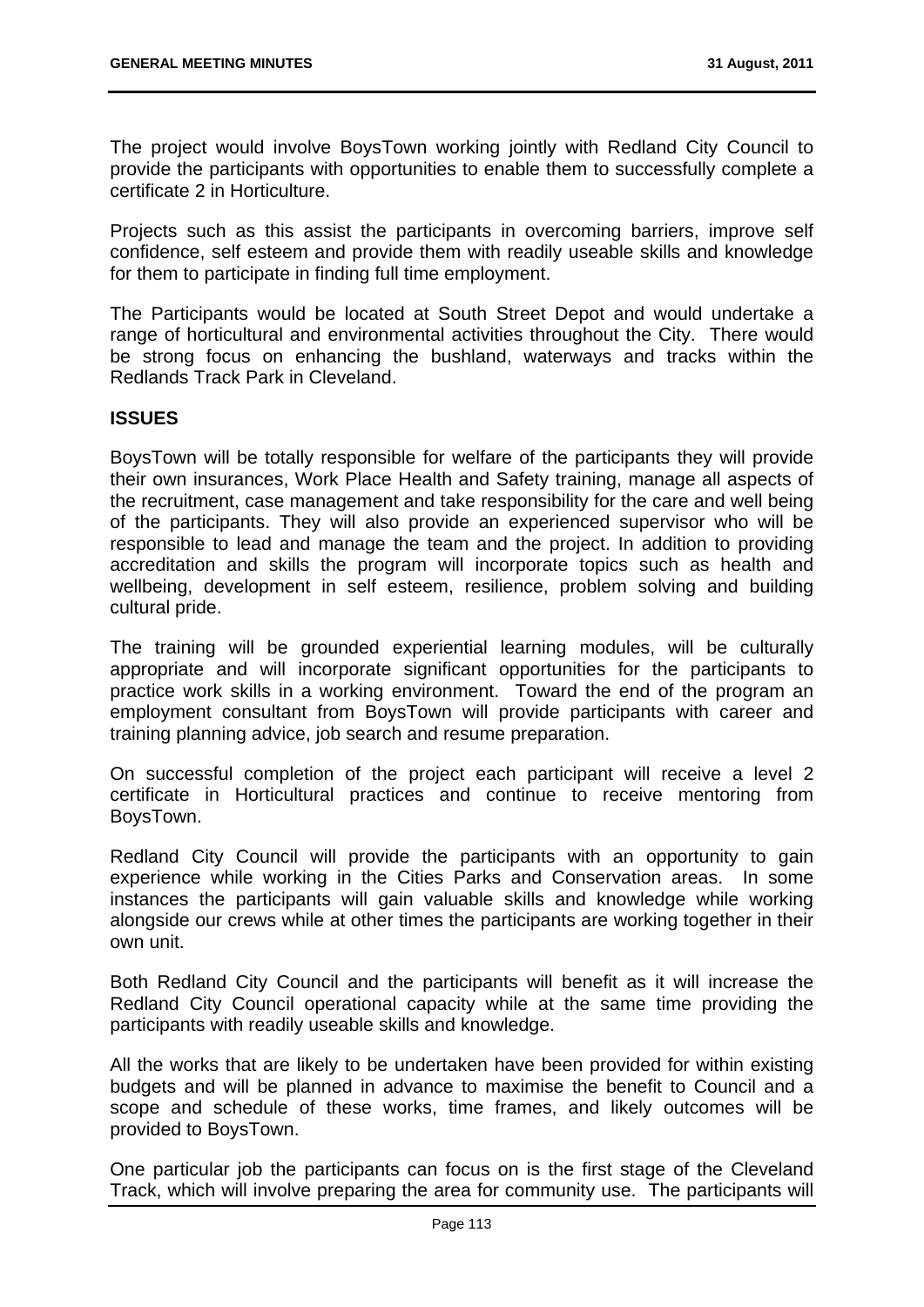undertake the removal of weeds, assist in preparing fire trails, revegetation of water waterways and in preparing the tracks and signage ready for community use.

# **RELATIONSHIP TO CORPORATE PLAN**

## **1. Healthy natural environment**

Diverse and healthy natural environment with an abundance of native flora and fauna and rich ecosystems will thrive through awareness, commitment and action in caring for the environment

## **7. Strong and connected communities**

Our health, wellbeing and strong community spirit will be supported by a full range of services, programs, organisations and facilities, and our values of caring and respect will extend to people of all ages, cultures, abilities and needs

## **8. Inclusive and ethical governance**

Deep engagement, quality leadership at all levels, transparent and accountable democratic processes and a spirit of partnership between the community and Council will enrich residents' participation in local decision making to achieve the community's Redlands 2030 vision and goals

# **FINANCIAL IMPLICATIONS**

This recommendation does not require any change to the current year's budget as funds have already been allocated to job numbers 30410, 41483, 30299, 30478 and 30321.

# **CONSULTATION**

The Manager Operations and Maintenance has consulted with the General Manager Customer Service, the Group Manager and officers from the Environmental Management Group and Officers from the Parks and Conservation unit all of who support this initiative.

# **OPTIONS**

### **PREFERRED**

For Redland City Council to enter into an agreement with BoysTown where Council will provide opportunities for eight indigenous young people to train under the care and supervision of BoysTown.

# **ALTERNATIVE**

That Redland City Council decline the invitation to participate.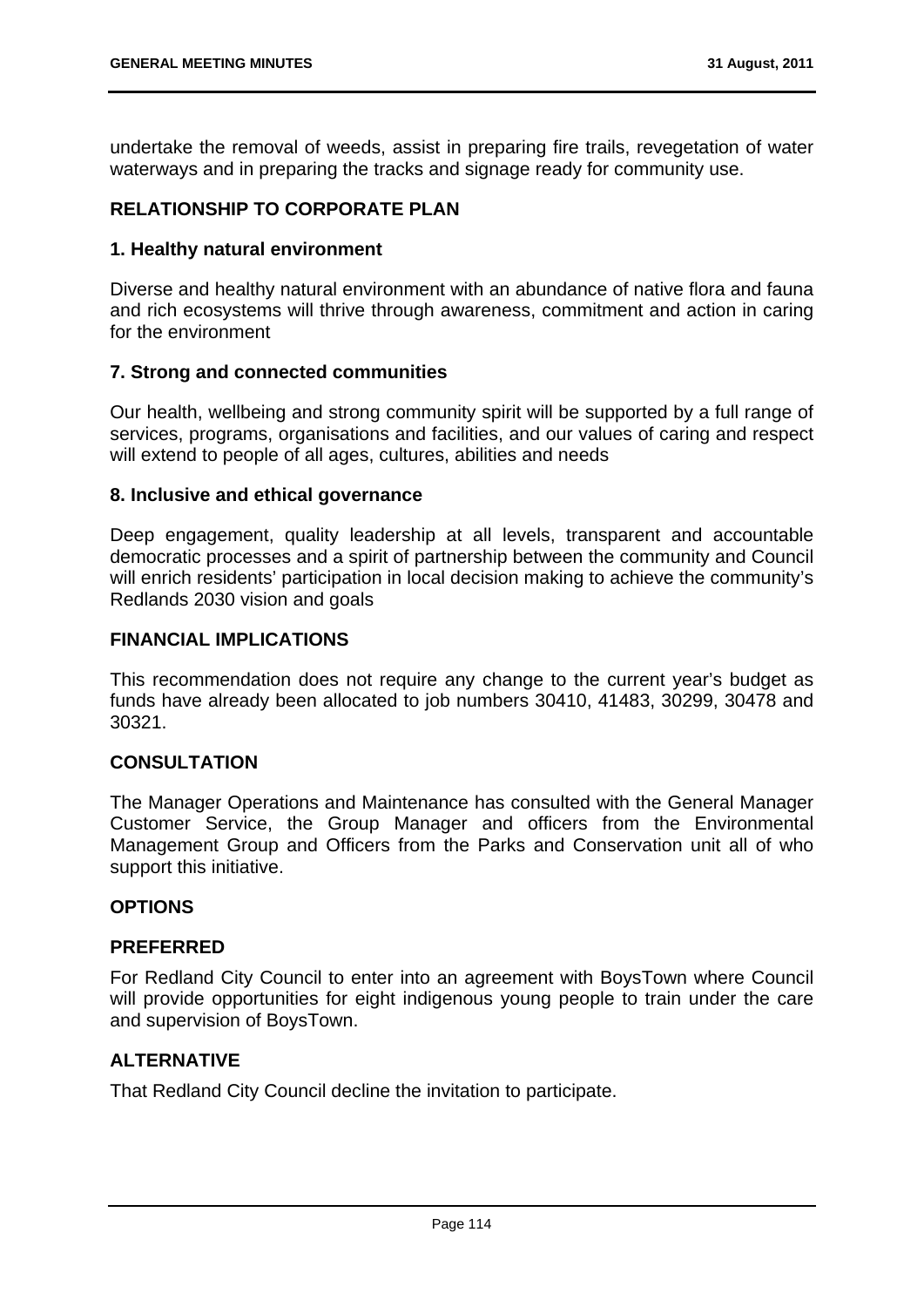**OFFICER'S/COMMITTEE RECOMMENDATION/ COUNCIL RESOLUTION** 

| Moved by:    | <b>Cr K Williams</b> |
|--------------|----------------------|
| Seconded by: | <b>Cr D Henry</b>    |

**That Council resolve to enter into an agreement with BoysTown where Council will provide opportunities for eight indigenous young people to train in obtaining a Certificate 2 in Horticultural Services under the care and supervision of BoysTown.** 

**CARRIED**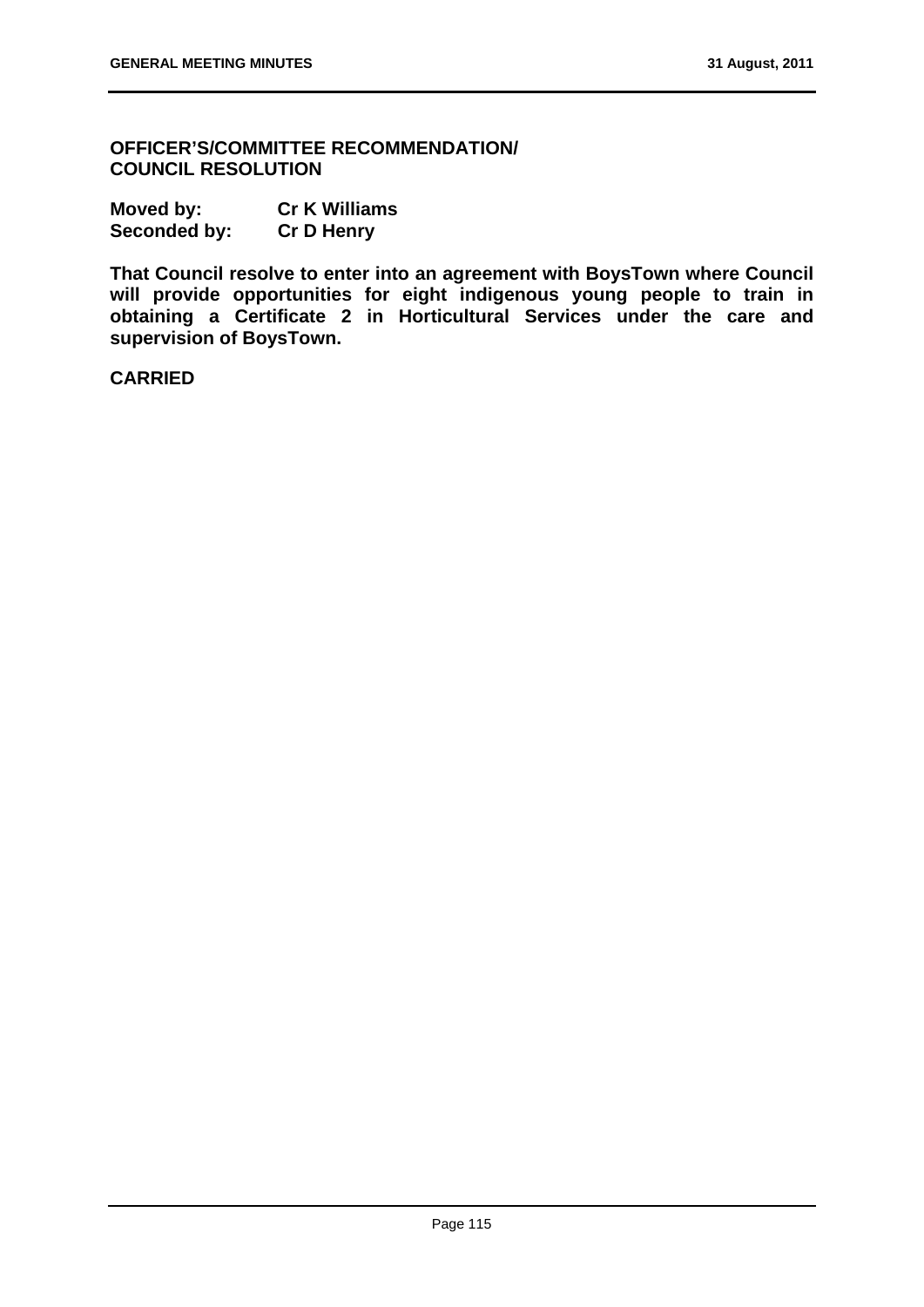# **4.2 CLOSED SESSION**

### **14.2.1 REQUEST FOR BOYSTOWN AND THE CAGE TO BE ENGAGED TO PROVIDE OPERATIONAL SERVICES TO REDLAND CITY COUNCIL**

| <b>Dataworks Filename:</b>  | <b>P&amp;R Reporting – Briefing Notes and Reports</b>       |
|-----------------------------|-------------------------------------------------------------|
| <b>Responsible Officer:</b> | <b>Louise Rusan</b><br><b>General Manager City Services</b> |
| Author:                     | <b>Lex Smith</b><br><b>Manager City Spaces</b>              |

### **EXECUTIVE SUMMARY**

In an effort to increase services and work towards greater flexibility in dealing with litter, graffiti and other matters, the City Spaces Group has been in discussion with two social enterprise groups. Both of these groups can offer council a service where they would undertake regular maintenance patrols but remain flexible and responsive to urgent un-programmed work.

This report recommends that Redland City Council enter into a six month trial contract with two social enterprise organisation for the delivery of litter collection, graffiti removal and other operational services as needed.

### **PURPOSE**

The purpose of this report is to seek Councils' approval to engage BoysTown and The Cage Youth Foundation under Councils Corporate Procurement Policy POL-3043 (Corporate Social Responsibility and Engagement of a Social Enterprise) to deliver a six month trial program of litter collection, graffiti removal and the provision of other general services.

### **BACKGROUND**

In recent times within the City there has been a significant increase in litter, graffiti and other antisocial behaviour, all of which significantly stretches the resources within the City Spaces Group. Most of these tasks have been handled in an adhoc method through the use of contractors and day labour staff. The problem with this is that it takes our staff from their regular routine duties and it becomes expensive to use contractors for one-off jobs.

The areas where the increases are most significant are on the mainland especially with the littering along major roadways, destination parks (particularly in the evenings) and town centres. Increases in graffiti are not confined to particular areas, however the objective is to remove the tags as quickly as possible.

In an effort to keep on top of these activities and ensure the city is well presented, the City Spaces Group is looking to take a more proactive approach in providing regular maintenance services to those areas already listed and to other small areas such as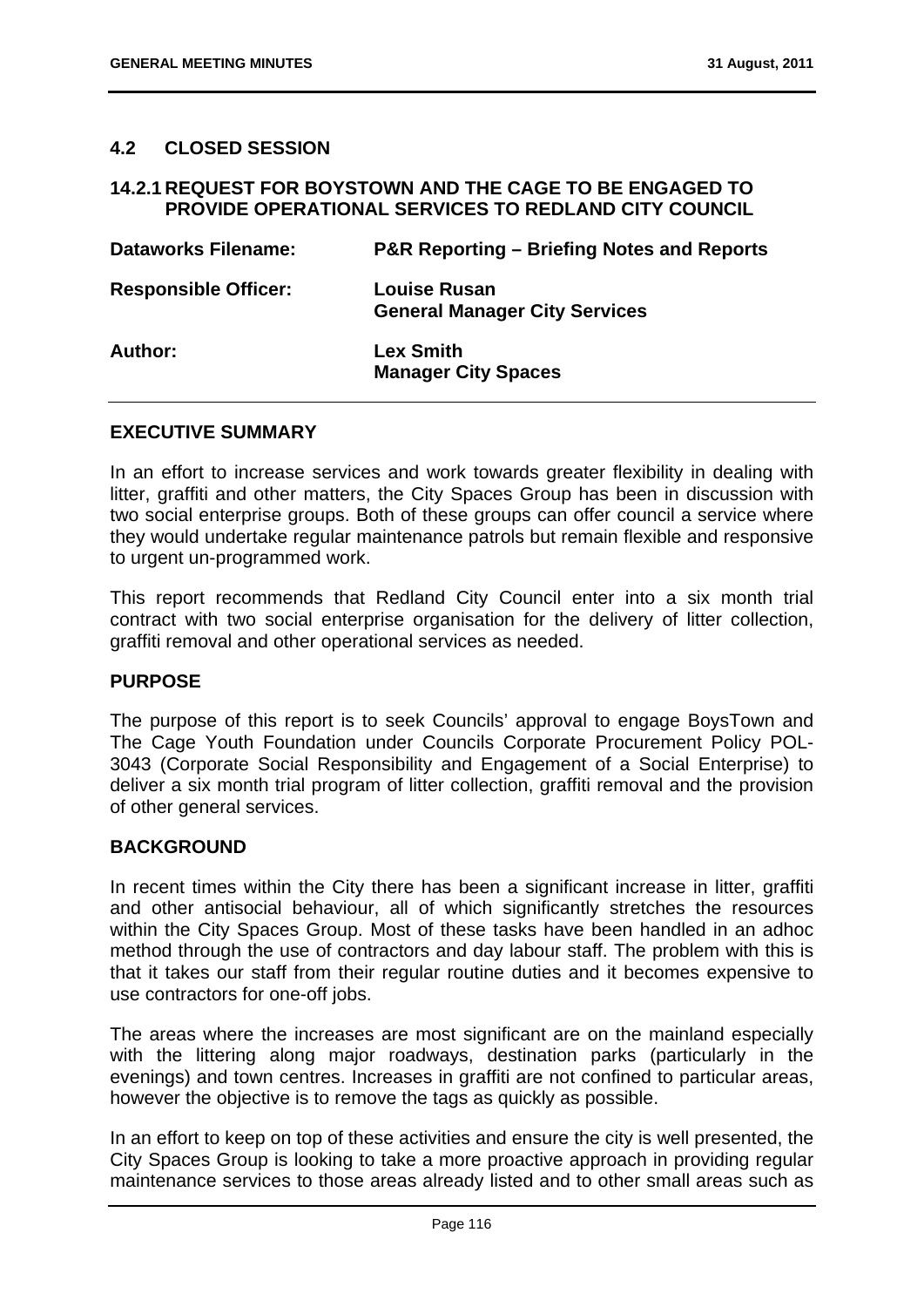dog off leash parks, skate parks, town centres etc should this be needed. There would also be an opportunity to add additional tasks that may include mowing and some minor maintenance of assets.

### **ISSUES**

Last financial year council received approximately 2,000 requests for quick responses which involved litter graffiti and the fallouts of other anti social behaviour, all of which were attended to by day labour staff and or contractors and cost in the vicinity of \$250,000

In an effort to keep our city clean, tidy and well maintained the City Spaces Group are wanting to take a more proactive approach in providing minor maintenance and general services. Some of these services would include; litter collection, removal of graffiti, collection of shopping trolleys, mowing of small areas, raking soft fall, the cleaning and maintenance of assets and a resource to operate as a quick response unit.

After much discussion within the City Spaces Group, it was decided that a social enterprise group would provide the range of services and flexibility that is needed. The services required are not complex but they are many and varied, therefore in an effort to obtain a provider who has the resources, staff and flexibility it is proposed that two Social Enterprise groups be engaged on a trial basis to provide these services. The areas of responsibility will be divided evenly between the two groups. They would have regular duties and patrols and would also provide a quick response to matters requiring urgent attention.

Each team would operate in defined areas with set duties however if they come across a matter that requires attention then they would attend to that matter immediately. For example they may be driving to undertake minor maintenance within a park and come across an abandoned shopping trolley or litter or graffiti then they would attend to those matters as required

The quick response unit is one that would enable the crew to respond immediately to tasks such as offensive graffiti, litter drops, broken glass, collection of syringes and dead animals. All of which are regular occurrences and presently Council engages either a contractor to undertake the work or more often day labour crews are used which takes them away from their programmed activities.

Both BoysTown and The Cage have the ability provide a flexible service and they are able to provide services through the week days and after hours if needed. This is vital as the hours of operation will be dependent on budget, and vary from day to day, week to week.

The social enterprise work crews will be sourced from people who, more than likely come from disadvantaged backgrounds. Both BoysTown and The Cage have a strong commitment to promoting the social inclusion of the most marginalised people in our community and assist with the process of social transformation in disadvantaged groups and communities. They have experience in providing many of the services RCC requires and have in place their own insurances, indemnity, work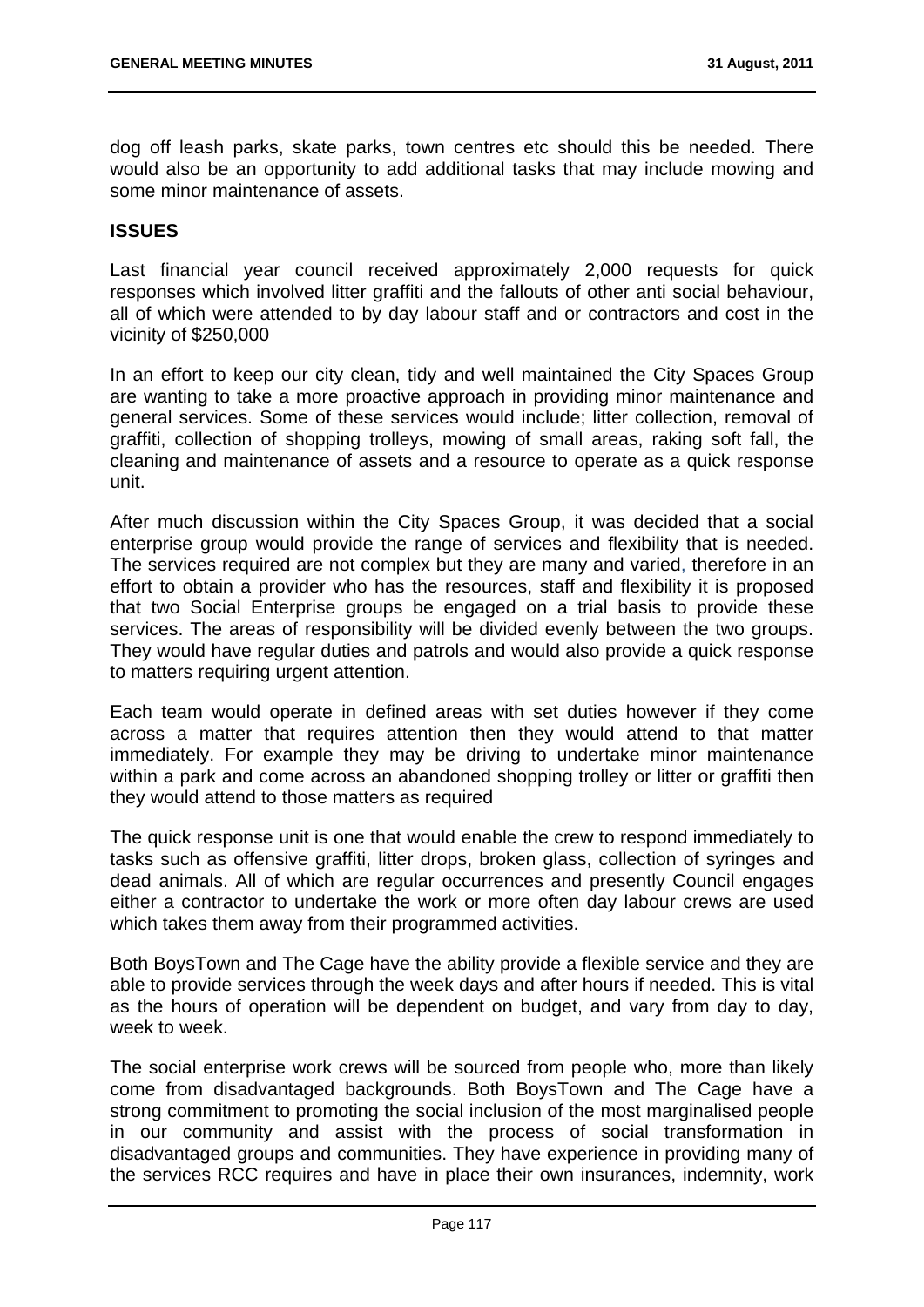place Health and safety policies, training, operational and environmental processes and other contractual requirements as needed by Redland City Council.

It is proposed the trial run for six months which will provide time for operational refinement and a review of costings. This timeframe also makes allowance for a tender to be drawn up for the market. It should also be noted no additional funds are required as provision has been made within the group's current budget.

## **RELATIONSHIP TO CORPORATE PLAN**

## **2. Green living**

Our green living choices will improve our quality of life and our children's lives, through our sustainable and energy efficient use of resources, transport and infrastructure, and our well informed responses to risks such as climate change.

## **7. Strong and connected communities**

Our health, wellbeing and strong community spirit will be supported by a full range of services, programs, organisations and facilities, and our values of caring and respect will extend to people of all ages, cultures, abilities and needs

### **9. An efficient and effective organisation**

Council is well respected and seen as an excellent organisation which manages resources in an efficient and effective way

### **FINANCIAL IMPLICATIONS**

The rate for both providers will vary between \$20 and \$100 dollars per hour per crew depending on the task and the resources required. The trial will be funded from various significant group activities (SGA's) within the existing budget of the City Spaces Group.

### **CONSULTATION**

The Group Manager and Service Managers within the City Spaces Group have consulted with the Managers of BoysTown and The Cage Youth Foundation all of who believe the trial will provide an excellent service for our city and are keen for it to commence. The Manager - Procurement Operations has also been consulted with and is supportive of this initiative.

### **OPTIONS**

### **PREFERRED**

That Redland City Council enter into separate contractual arrangements one being with BoysTown and the other with The Cage Youth Foundation for a six month trial period for the provision of litter collection, graffiti removal and other general operational services.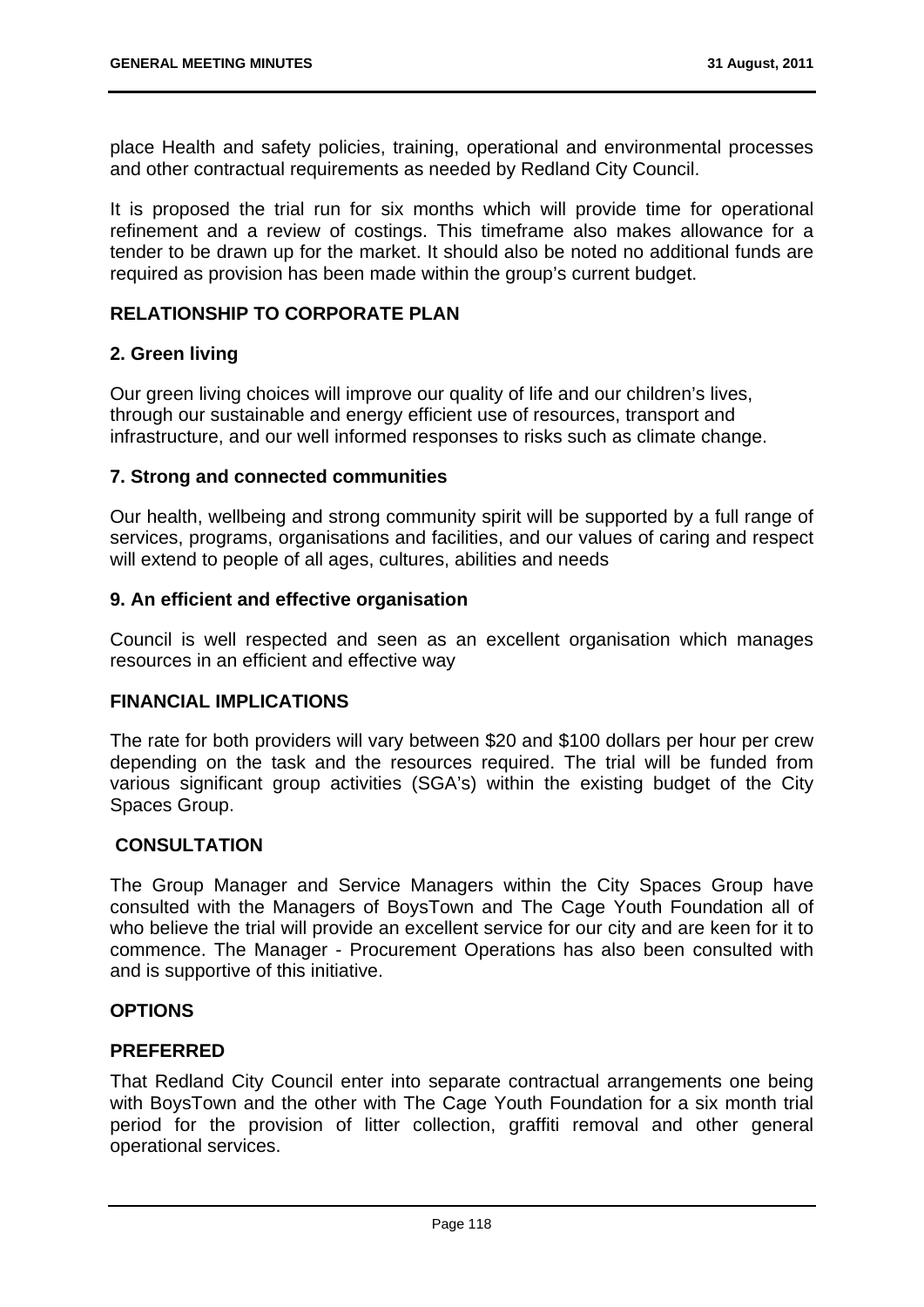**COMMITTEE RECOMMENDATION/ COUNCIL RESOLUTION** 

| Moved by:    | <b>Cr W Boglary</b>  |
|--------------|----------------------|
| Seconded by: | <b>Cr B Townsend</b> |

**That Council resolve to enter into separate contractual arrangements - one being with BoysTown and the other with The Cage Youth Foundation, for a six month trial period for the provision of litter collection, graffiti removal and other general operational services.**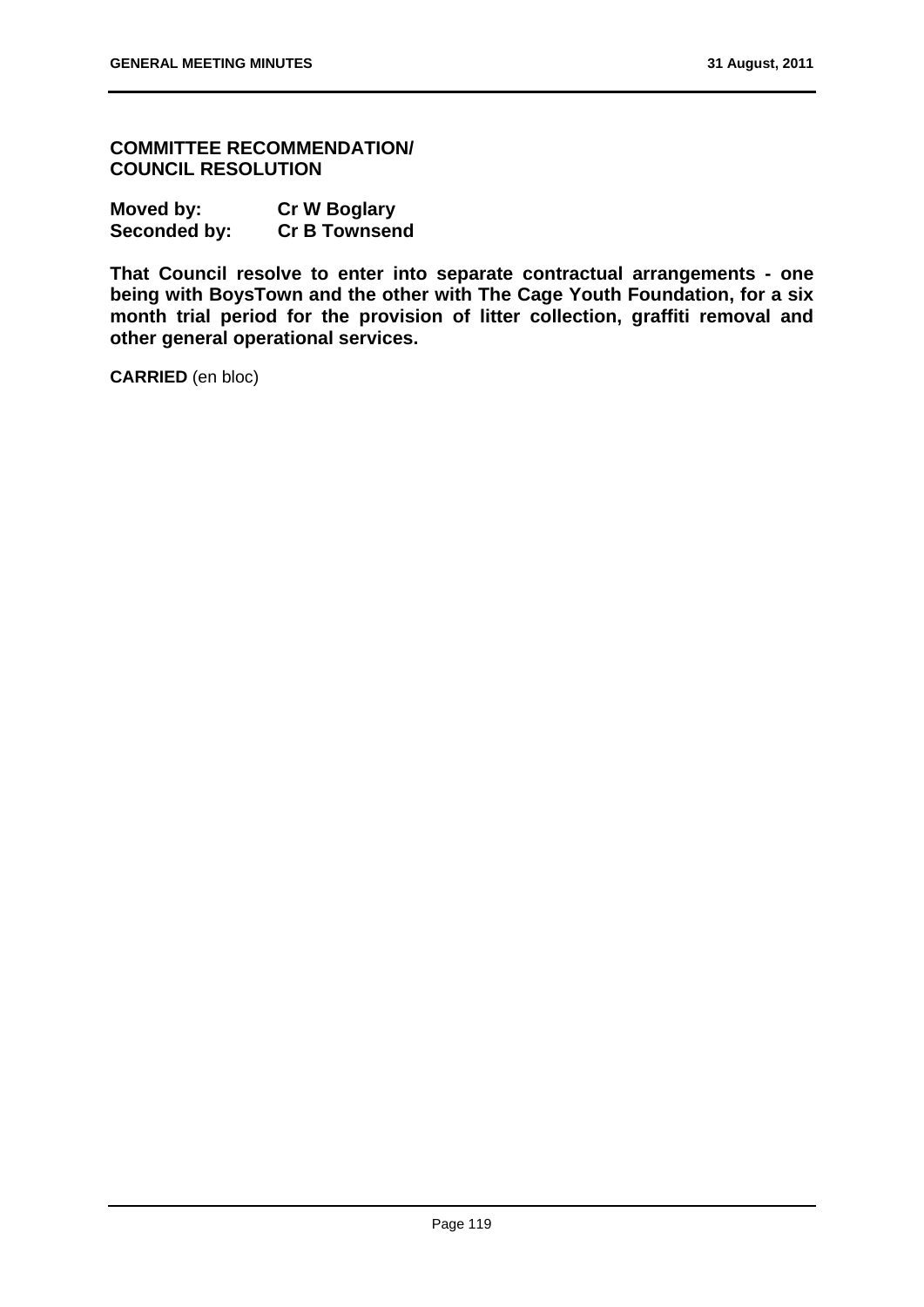### **15 CORPORATE SERVICES & GOVERNANCE COMMITTEE 24 AUGUST 2011**

| Moved by:    | Cr C Ogilvie |
|--------------|--------------|
| Seconded by: | Cr K Reimers |

That the Corporate Services & Governance Committee Minutes of 24 August 2011 be received.

# CARRIED

Corporate Services & Governance Committee Minutes 24/8/2011

#### **15.1 CORPORATE SERVICES**

**15.1.1 DELEGATION TO THE CHIEF EXECUTIVE OFFICER (CEO) - PROVISION OF A PREFERRED SUPPLIER FOR PATROL AND ALARM RESPONSE SECURITY SERVICES, INCLUDING SUPPLEMENTARY SERVICES** 

| <b>Dataworks Filename:</b>  | <b>FM Tendering - Supply Services</b>                                                       |
|-----------------------------|---------------------------------------------------------------------------------------------|
| <b>Responsible Officer:</b> | <b>Brian Lewis</b><br><b>Manager Contracts Acquisitions, Fleet and</b><br><b>Facilities</b> |
| Author:                     | <b>Gail Widrose</b><br><b>Manager Procurement Operations</b>                                |

### **EXECUTIVE SUMMARY**

The current contract 1132-2007-FSU for the provision of a Preferred Supplier/s for the Supply of Security Services – Element 2 – Patrol and Alarm Response is due to expire at the end of October 2011.

In accordance with section 106 of the *Local Government Act 2009 and section 182 of the Local Government (Finance, Plans and Reporting) Regulation 2010*, new tender documentation was developed in consultation with the Facilities Services Unit with the objective of obtaining submissions from suitable individuals or entities who could demonstrate the ability to provide value for money and adequate capacity and capability to provide Patrol and Alarm Response Security Services, including Supplementary Services to Redland City Council.

Public Tenders were advertised on 17 June 2011 and closed at the tender box at 2pm on Friday 15 July 2011. This tender process is currently in progress.

This contract consists of both fixed services and variable services as detailed below:

## **Fixed Services**

- Patrol Services (Mainland and Islands)
- Escort Services currently set at 1/wk to accommodate late opening at Capalaba Place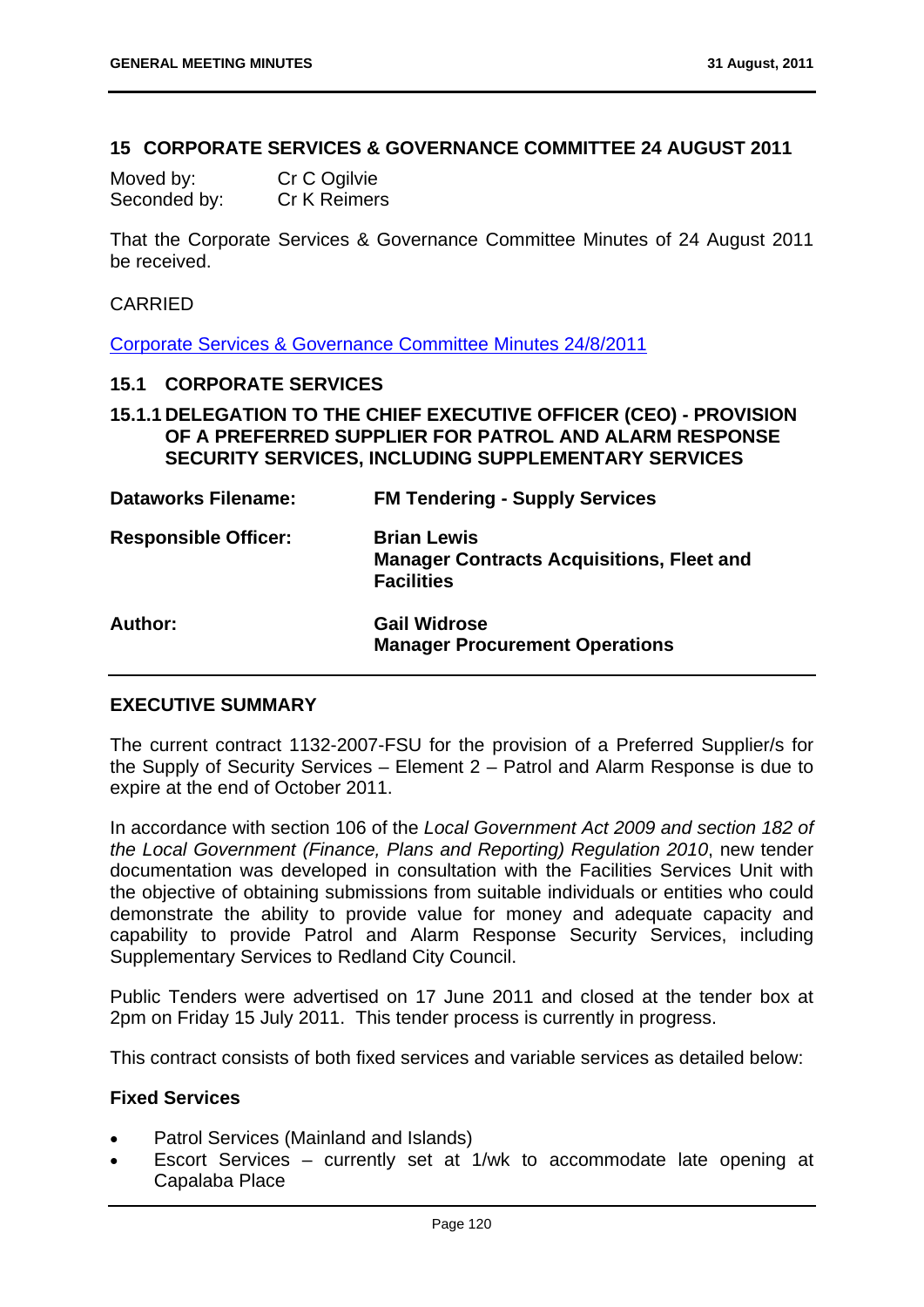Cash Handling

### **Variable Services**

- Alarm Response
- Hot spots
- Escort services additional to those listed under the fixed services above
- Armed Guards
- Additional patrol services for events such as Schoolies and peak holiday periods
- Event control

The estimated value to provide the fixed scheduled services component of the new arrangement T-1484-10/11-RCC is in excess of One million dollars (\$1,000,000) for the term of the contract. Any variation to the fixed scheduled services will need to be approved under delegation by the Chief Executive Officer only, due to budget implications.

The above variable services forms part of this arrangement T-1484-10/11-RCC and are provided on an as needs basis. One Hundred and Fifty Five Thousand dollars (\$155,000.00) has been budgeted for these services in accordance with the 2010/2011 spend for these services across RCC.

To ensure a smooth exit and entry transition from the existing arrangement 1132- 2007-FSU to the new arrangement T-1484-10/11-RCC and to comply with the delegation requirements for the new arrangement it is recommended that Council:

- Delegate the authority to the CEO to make, vary and discharge the fixed scheduled services of the new arrangement T-1484-10/11-RCC; and
- Allow the CEO to sub delegate the authority to the Group Manager Corporate Acquisitions Fleet and Facilities the authority to approve the variable part of the services for this new arrangement on an as needs basis.

# **PURPOSE**

The purpose of this report is to request that Council resolve to:

- Delegate the authority to the CEO to award the contract to the successful contractor;
- Make, vary and discharge the fixed scheduled services of the new arrangement T-1484-10/11-RCC in line with budget consideration; and
- Allow the CEO to sub delegate the authority to the Group Manager Corporate Acquisitions Fleet and Facilities the authority to approve the variable part of the services for this new arrangement on an as needs basis.

# **BACKGROUND**

In consultation with the Facilities Services Unit a decision was made not to utilise the second option to extend Element 2 – Patrols and Response including Supplementary Services of 1132-2007-FSU and a new tender process (T-1484-10/11-RCC) is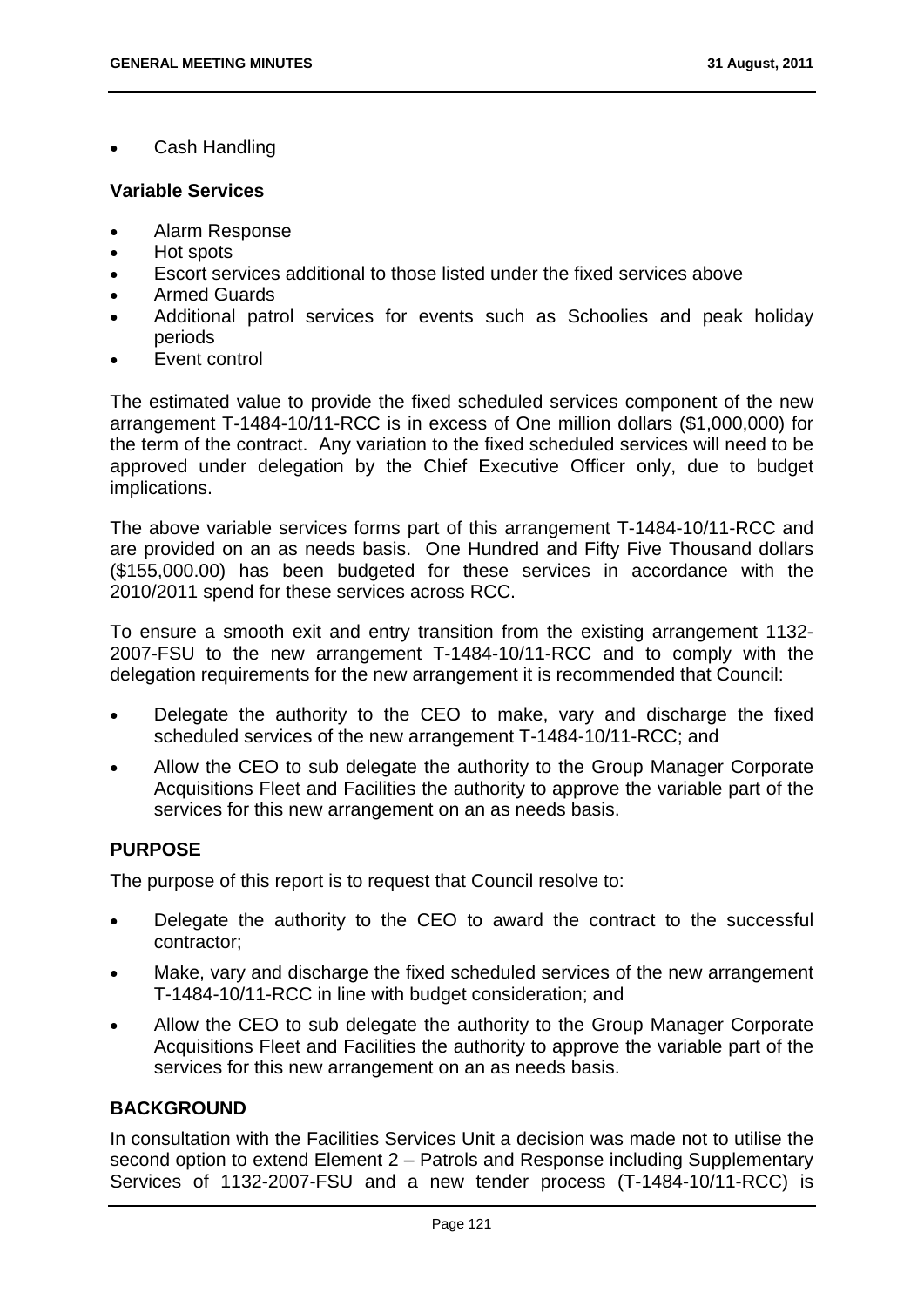currently in process. To ensure Council's requirements are met during the transition period between the old and the new arrangement the General Manager Corporate Services accepted the officer's recommendation to extend Element 2 – Patrols and Response including Supplementary Services for 1132-2007-FSU for a period of 11 weeks, commencing 15 August 2011 to 31 October 2011.

This extension includes a one (1) month transition period between the current contract and the estimated commencement of the new contract.

In June 2007 the General Manager Corporate Services accepted the officer's recommendation to establish a Preferred Supplier/s Arrangement 1132-2007-FSU for the provision of Security Services as follows:

- Element 1 Alarm Monitoring to Statewide Monitoring Services
- Element 2 Patrols and Response including Supplementary Services to ACR Security Pty Ltd
- Element 3 Maintenance and Installation of Security Equipment to Tectronic Technical Services Pty Ltd

for a period of two (2) years from 15 August 2007 to 14 August 2009 with the option to extend for a further three (3) one (1) year periods not exceeding a maximum term of five (5) years.

On 24 May 2010 the General Manager Corporate Services accepted the officer's recommendation to utilise the first option to extend Element 1 – Alarm Monitoring and Element 2 – Patrols and Response including Supplementary Services for a period of one (1) year from 15 August 2010 to 14 August 2011.

In consultation with the Facilities Services Unit a decision was made not to extend Element 3 – Maintenance and Installation of Security Equipment and a new tender process was undertaken and completed to provide these services to Council.

In June 2011 the General Manager Corporate Services accepted the officer's recommendation to utilise the second option to extend Element 1 – Alarm Monitoring from 15 August 2011 to 14 August 2012.

In order to comply with delegation requirements for the new arrangement it is recommended that Council:

- Delegate the authority to the CEO to make, vary and discharge the fixed dollar value of the new arrangement T-1484-10/11-RCC (fixed scheduled services) with any variation of the fixed scheduled services to be approved by the CEO only, due to budget considerations; and
- Allow the CEO to sub delegate the authority to the Group Manager Corporate Acquisitions Fleet and Facilities the authority to approve the variable part of the services for this new arrangement on an as needs basis.

# **ISSUES**

No issues to report.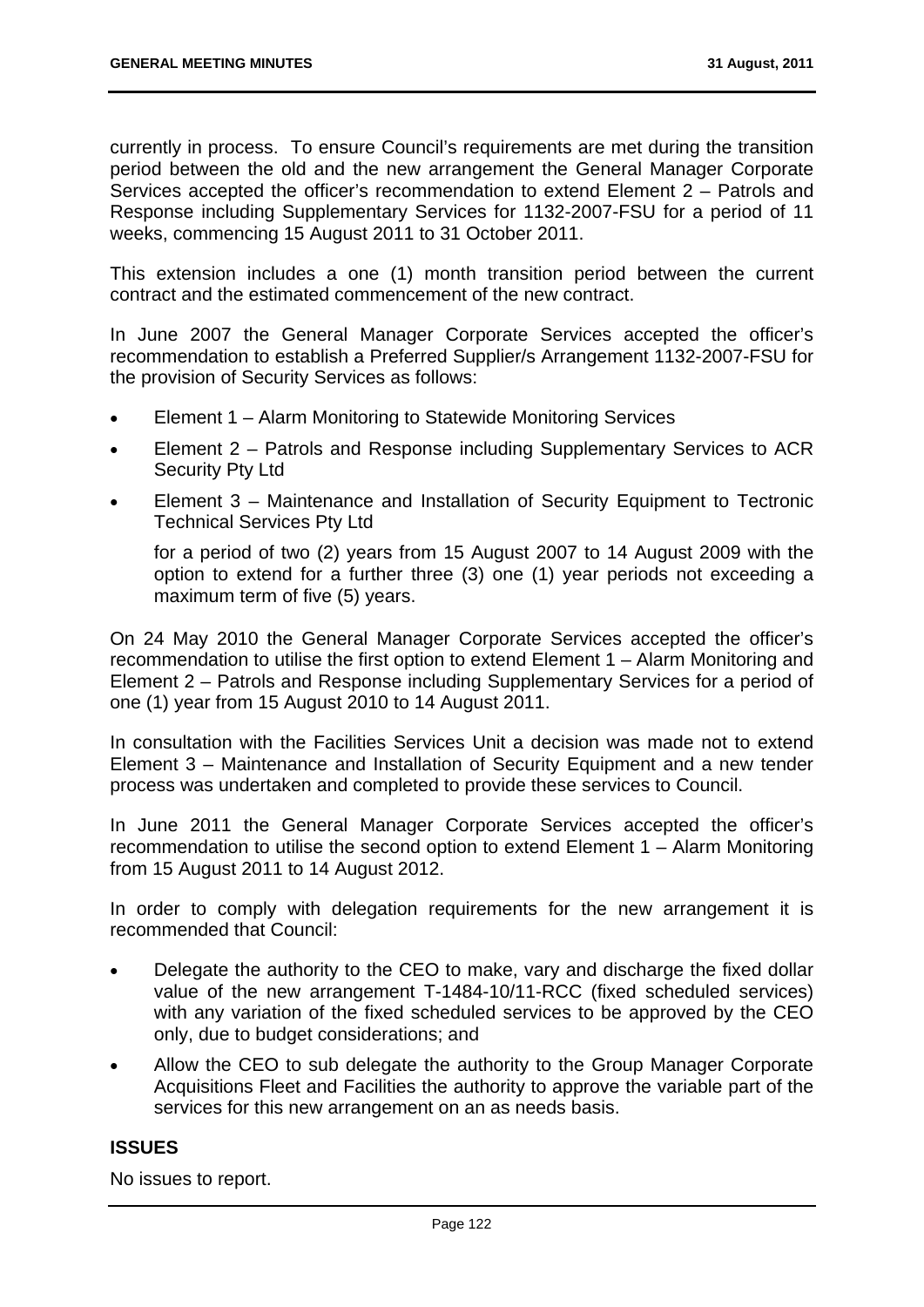# **RELATIONSHIP TO CORPORATE PLAN**

This recommendation primarily supports Council's strategic priority to ensure robust long term financial planning is in place to protect the financial sustainability of Council.

### **FINANCIAL IMPLICATIONS**

The Facilities Services Unit and Parks and Conservation Unit, and other applicable areas across Council has sufficient funds allocated in the 2011/2012 budget for these services.

The service schedule was reviewed during the tender process to ensure efficiency in delivery and a number of locations where second patrols occurred had the second patrol removed. Should activity or incidents dictate, these second patrols may require reinstating under the delegation by the CEO.

The new arrangement will be linked to Queensland CPI and a fuel variation formula for its annual review and the figures will be adjusted accordingly.

Any variation of the fixed scheduled services to be approved by the CEO only, due to budget considerations

CEO to sub delegate the authority to the Group Manager Contracts, Acquisitions, Fleet and Facilities the authority to approve the variable part of the services for this new arrangement on an as needs basis.

# **CONSULTATION**

The following personnel were consulted during the preparation of this report:

- Group Manager Internal Audit
- Group Manager Contracts, Acquisition Fleet & Facilities
- Manager Procurement Operations
- Facilities Services Manager
- Senior Procurement Officer

## **OFFICER'S/COMMITTEE RECOMMENDATION/ COUNCIL RESOLUTION**

| Moved by:    | <b>Cr C Ogilvie</b> |
|--------------|---------------------|
| Seconded by: | <b>Cr H Murray</b>  |

**That Council resolve as follows:** 

- **1. To delegate authority to the Chief Executive Officer, under section 257 (1) (b) of the** *Local Government Act 2009* **to:** 
	- **a) Award the contract under delegation to the successful contractor;**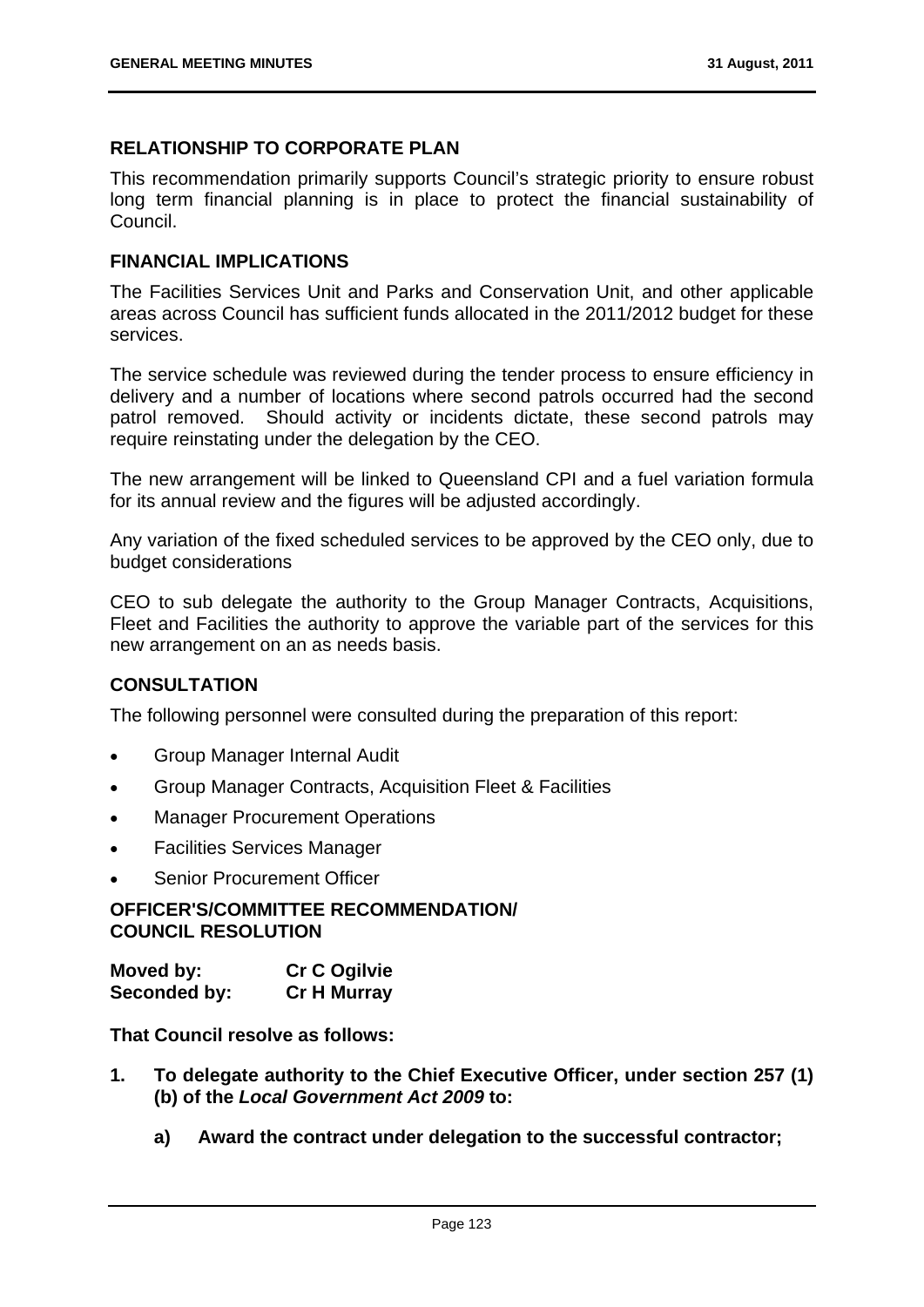- **b) Make, vary and discharge the fixed dollar value of the new arrangement T-1484-10/11-RCC (fixed scheduled services) with any variation of the fixed services to be approved by the Chief Executive Officer only;**
- **c) Allow the Chief Executive Officer to sub delegate the authority to the Group Manager Contracts, Acquisitions, Fleet and Facilities the authority to approve the variable part of the services for the new arrangement T-1484-10/11-RCC on an as needs basis; and**
- **d) Sign all relevant documentation.**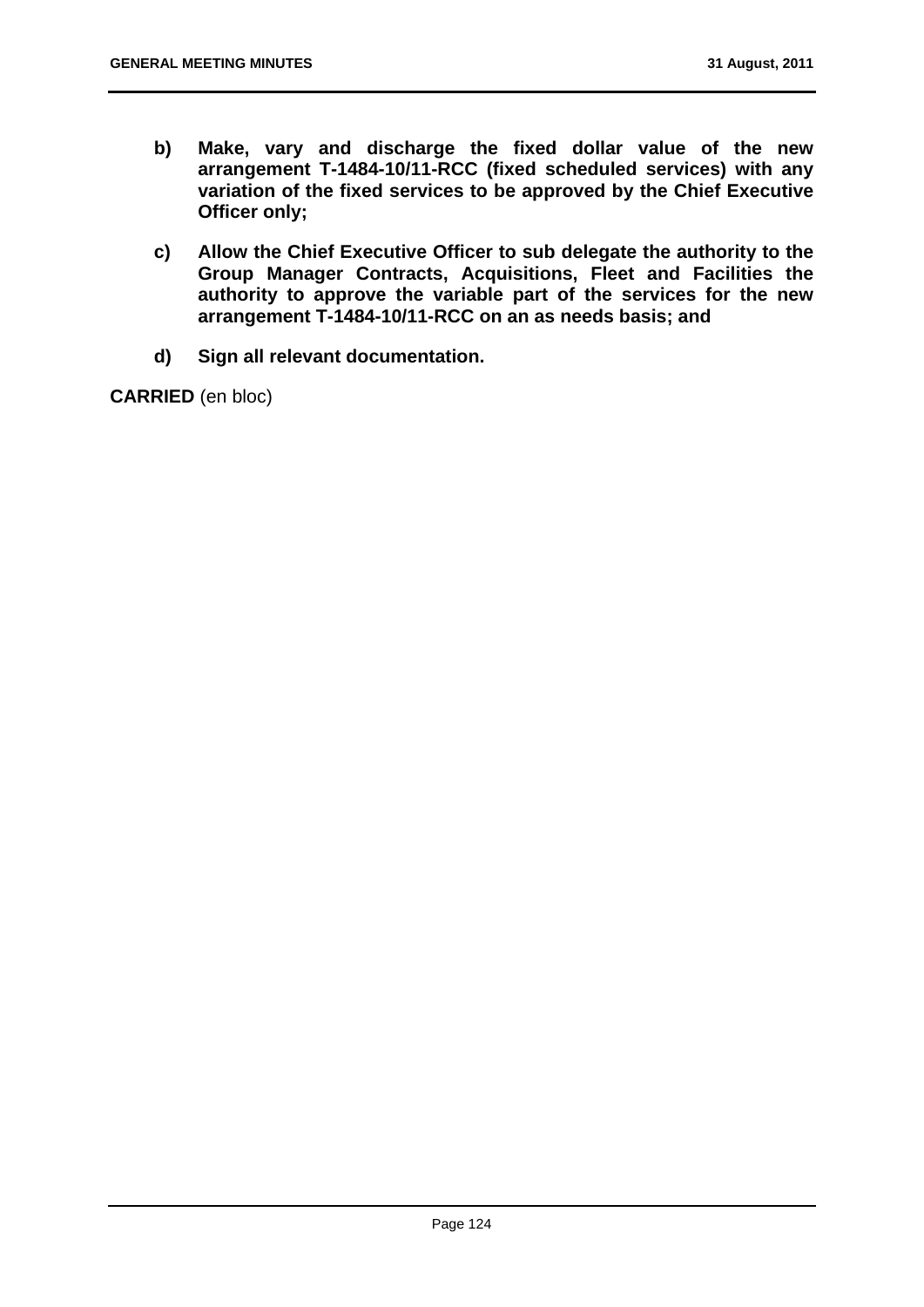## **15.1.2 CARRYOVER FUNDING FROM 2010/2011 TO 2011/2012**

| <b>Dataworks Filename:</b>  | <b>FM Carryovers</b>                                                                  |
|-----------------------------|---------------------------------------------------------------------------------------|
| Attachment:                 | Carryover Review from 2010/2011 to 2011/2012                                          |
| <b>Responsible Officer:</b> | <b>Martin Drydale</b><br><b>General Manager Corporate Services</b>                    |
| Author:                     | <b>Deborah Corbett-Hall</b><br><b>Acting Service Manager Budget &amp; Forecasting</b> |

## **EXECUTIVE SUMMARY**

Redland City Council adopted its 2011/2012 budget on 28 June 2011. During the budget development process, the organisation reviewed its 2010/2011 budget for delivery assurance and amended the 2010/2011 revised budget on 25 May 2011.

This report reviews the 30 June 2011 position with regard to over and under expenditure along with the implications of the proposed carryover funding requirements from 2010/2011 being incorporated into the adopted budget for the 2011/2012 financial year.

Attached to this report are the following details:

- Revised Key Performance Indicators (KPIs) for 2011/2012
- Revised 2011/2012 Budget Statement of Cash Flows
- Revised 2011/2012 Budget Statement of Financial Position (Balance Sheet)
- Details of Proposed Carryovers from 2010/2011 to 2011/2012 (summary and detail)
- Revised 2011/2012 Operating Statements, Capital Funding Statements and Other Items

It is proposed that Council resolve to adopt the revised budget for 2011/2012 at Redland City Council (RCC) consolidated level. In addition to this and in accordance with Section 99(2)(i) of the *Local Government (Finance, Plan and Reporting) Regulation 2010,* it is proposed that Council resolve to adopt the RedWaste financial statements that are presented in the attached documentation. The relevant pages are outlined within the Officer's Recommendation contained in this report.

During the workshop on 2 August 2011, Councillors discussed the possibility of a further carryover with respect to the land acquisition at Southeast Thornlands Parks. The underspend in 2010/2011 was \$393k and this amount has now been included into the attached financials.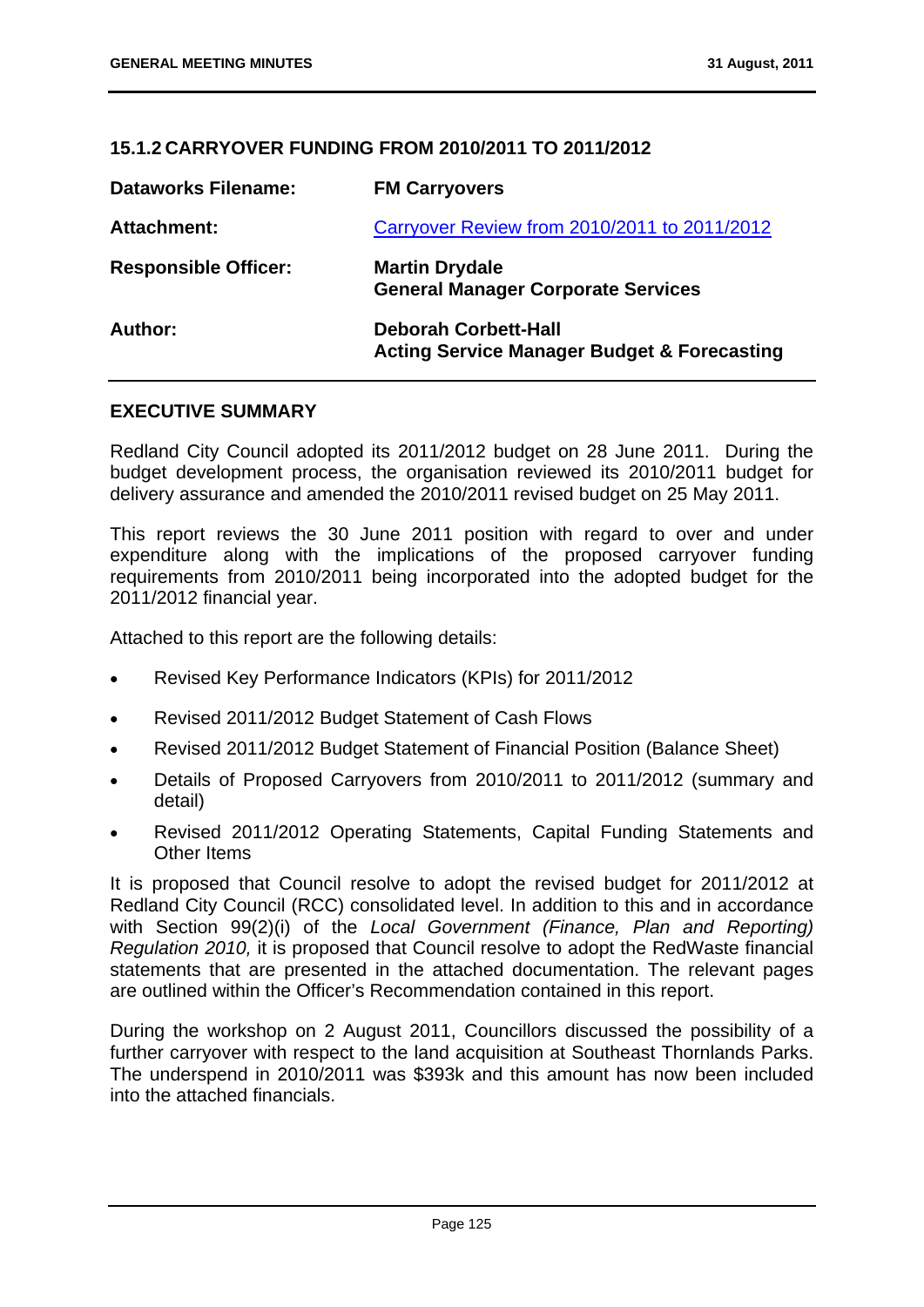## **PURPOSE**

To ensure budget funding exists for items requiring to be carried over across financial years from 2010/2011 to 2011/2012 and Council remains to be financially sustainable with the inclusion of the carryover submissions to the current budget.

## **BACKGROUND**

This proposed budget review has identified 41 carry over submissions and a summary of these items is provided on page 7 of the attached financial information. The carryover requests are predominantly made up of capital projects that were not completed during the 2010/2011 financial year, thus this review proposes that those funds be carried forward to accommodate the required expenditure and project completion in the 2011/2012 budget. The attachment contains an analysis of the phasing of the carryovers, 99.5% are forecasted to be completed by the end of December 2011, with nearly half scheduled for completion by end of August 2011.

## **RELATIONSHIP TO CORPORATE PLAN**

### **9. An efficient and effective organisation**

Council is well respected and seen as an excellent organisation which manages resources in an efficient and effective way. In particular,

- 9.5 Ensure robust long term financial planning is in place to protect the financial sustainability of Council;
- 9.7 Develop our procurement practices to increase value for money within an effective governance framework; and
- 9.8 Work 'smarter' across departments, in multi-disciplinary teams to achieve continuous improvement and effective co-ordination.

### **FINANCIAL IMPLICATIONS**

The carryovers amount to a net cash reduction of \$3.028 million and this is primarily made up of the following:

- \$3.605 million worth of capital expenditure, partially offset by \$681K worth of capital revenue/funding associated with various capital projects; and
- \$103K worth of operational projects that were originally funded in the 2010- 2011 financial year that will be completed now in the current financial year.

Council has adopted ten financial stability and sustainability ratios with associated targets. Of the ten ratios, four are outside the desired targets although it is also worth noting that the four ratios were forecasted not to meet the desired targets for the adopted budget. Even though this proposed review has four indicators below the desired range, the adoption of the proposed carryover items into Council's 2011/2012 budget will not impact Council's ability to make payments as they fall due.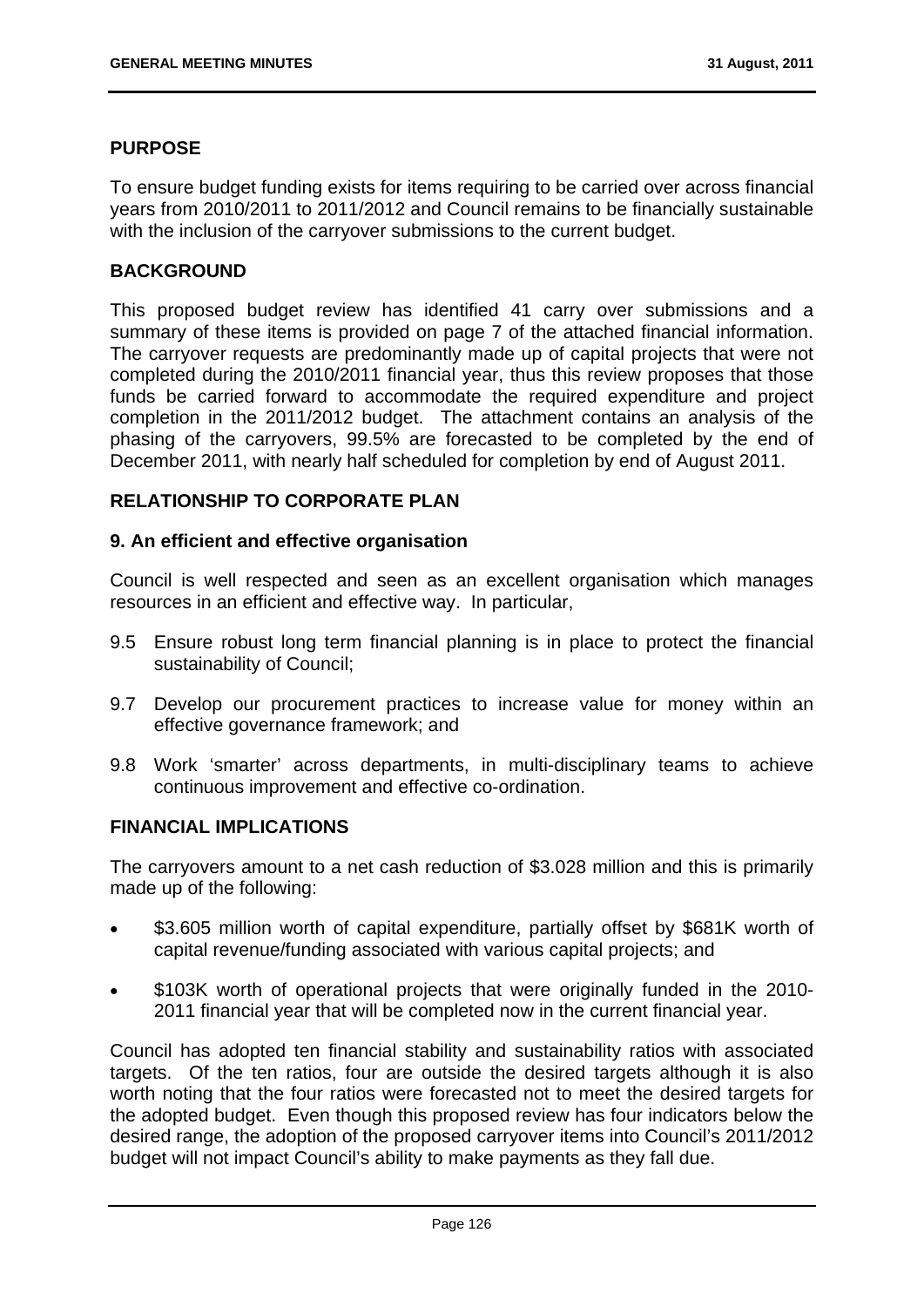During the workshop on 2 August 2011, Councillors discussed the possibility of a further carryover with respect to the land acquisition at Southeast Thornlands Parks. The underspend in 2010/2011 was \$393k and this amount has now been included into the attached financials.

## **PLANNING SCHEME IMPLICATIONS**

It is considered that the outcome of recommendations in this report will not result in any future amendments to the Redlands Planning Scheme.

## **CONSULTATION**

All group managers in consultation with the Executive Leadership Group (ELG) undertook the development of carryover requirements. Councillors reviewed the carryover requests with ELG in a workshop held on 2 August 2011.

# **OPTIONS**

## **PREFERRED**

That Council resolve as follows:

- 1 To adopt the revised budget for 2011/2012 at Redland City Council consolidated level. This refers to adopting the following:
	- a) RCC Budgeted Statement of Cash Flows Page 5 of attachments;
	- b) RCC Statement of Financial Position (Balance Sheet) Page 6 of attachments;
	- c) RCC Operating and Capital Funding Statement Page 12 of attachments; and
- 2 To meet the requirements of Section 99(2)(i) of the *Local Government (Finance, Plan and Reporting) Regulation 2010,* to adopt the Redland Waste Operating and Capital Funding Statement – page 18 of the attached financial information.

# **ALTERNATIVE**

That Council resolve to not adopt the revised budget for 2011/2012 as presented in the Officer's Recommendation below.

## **OFFICER'S/COMMITTEE RECOMMENDATION/ COUNCIL RESOLUTION**

| Moved by:    | <b>Cr C Ogilvie</b> |
|--------------|---------------------|
| Seconded by: | <b>Cr H Murray</b>  |

**That Council resolve as follows:** 

- **1 To adopt the revised budget for 2011/2012 at Redland City Council consolidated level. This refers to adopting the following:** 
	- **a) RCC Budgeted Statement of Cash Flows Page 5 of attachments;**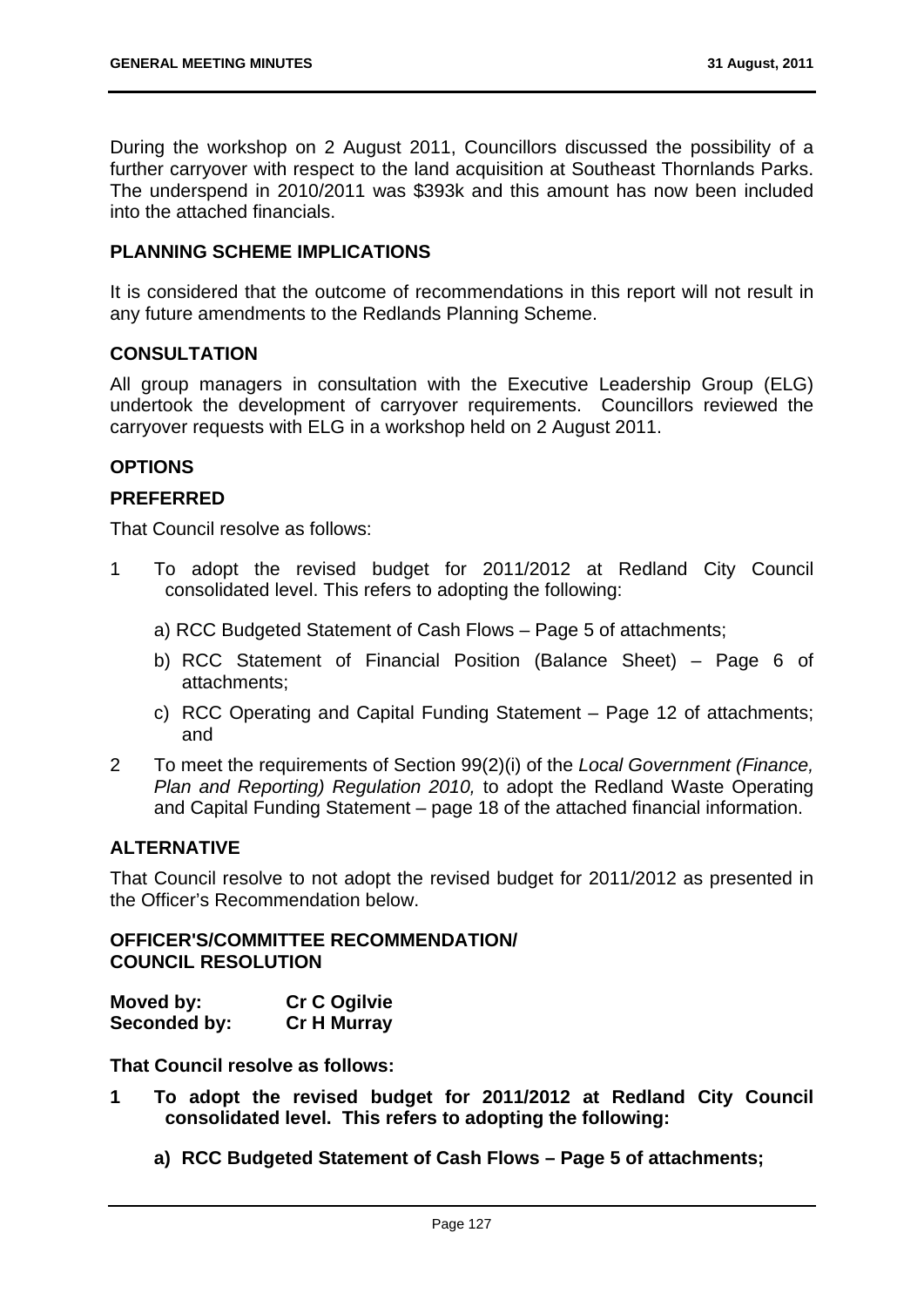- **b) RCC Statement of Financial Position (Balance Sheet) Page 6 of attachments;**
- **c) RCC Operating and Capital Funding Statement Page 12 of attachments; and**
- **3 To meet the requirements of Section 99(2)(i) of the** *Local Government (Finance, Plan and Reporting) Regulation 2010***, to adopt the Redland Waste Operating and Capital Funding Statement – Page 18 of the attached financial information.**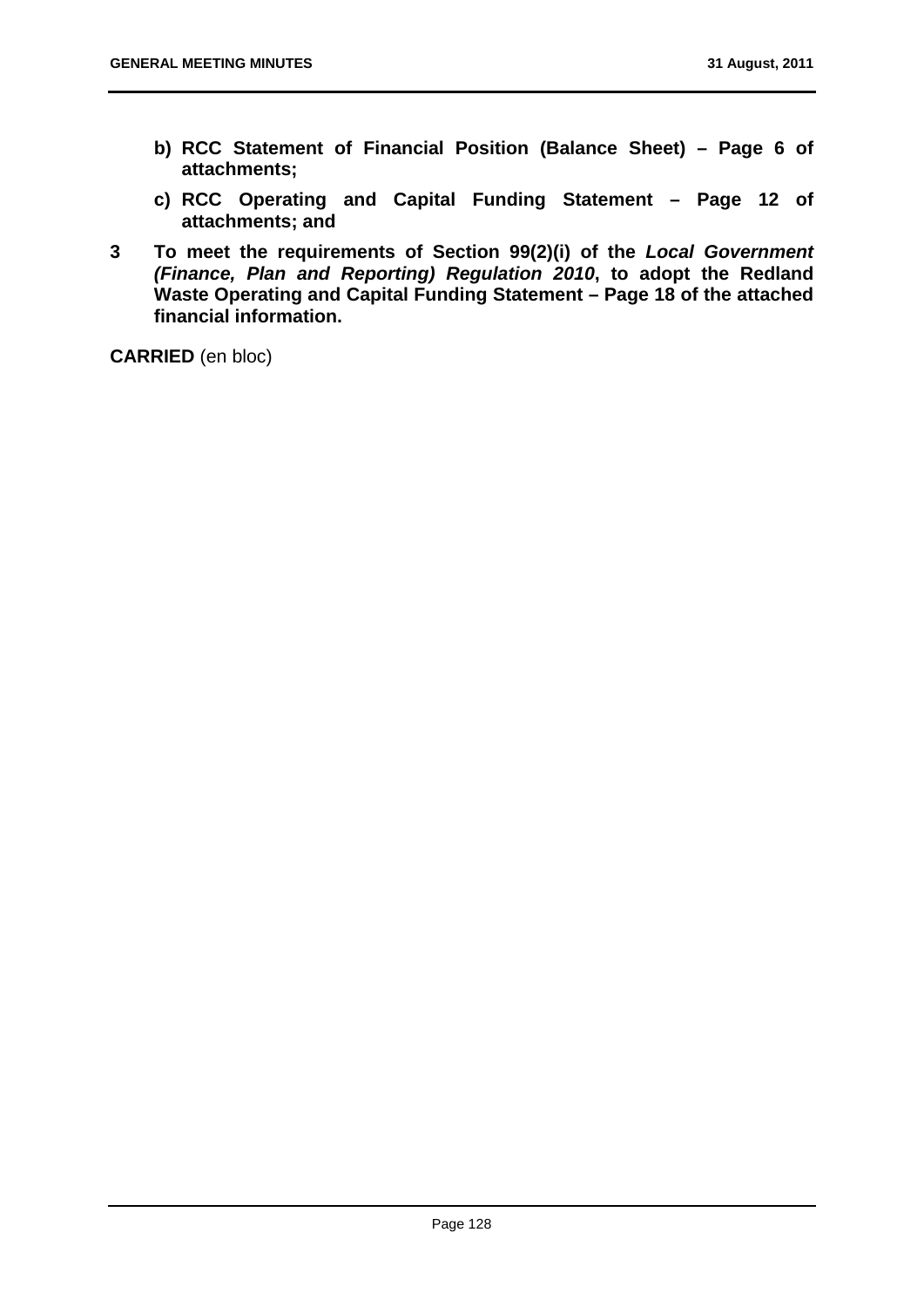# **15.1.3 ALEXANDRA HILLS SCOUT GROUP**

| <b>Dataworks Filename:</b>  | L.336610                                                                                    |
|-----------------------------|---------------------------------------------------------------------------------------------|
| Attachment:                 | Site Plan Alexandra Hills Scout Group                                                       |
| <b>Responsible Officer:</b> | <b>Brian Lewis</b><br><b>Manager Contracts Acquisitions, Fleet and</b><br><b>Facilities</b> |
| Author:                     | <b>Merv Elliott</b><br><b>Property Services Manager</b>                                     |

### **EXECUTIVE SUMMARY**

The Scout Association of Australia hold a Trustee lease from Council over land described as Lot A on SL12783 situated at William Street, Alexandra Hills.

The lease expires in October 2041.

The Scout Association has agreed to the surrender of the lease.

### **PURPOSE**

The purpose of this report is to recommend to Council that the surrender of the lease to Scout Association of Australia be approved subject to conditions and that Expressions of Interest be called for the lease of the site to a community organisation.

### **BACKGROUND**

The subject premises are improved with a highest besser block dwelling that has been used by the Scouts until recently when it has been sublet to other organisations for various purposes. Following negotiation between Council officers and the Scout Association, an offer has been made by the Scouts to surrender the unexpired term of the lease provided Council releases them from maintenance issues, which is arguable whether Council can enforce.

### **ISSUES**

To bring the building up to a classification in accordance with current requirements (which were not in force at the inception of the lease) will require the demolition of the disability ramp and rebuilding to comply with current Code. Other maintenance and construction issues are also required to comply with the Code, but it is doubtful whether the Council can enforce these requirements on the Scouts. In any case, if Council pursued this course of action, undoubtedly the Scouts would not surrender the lease as they have now offered.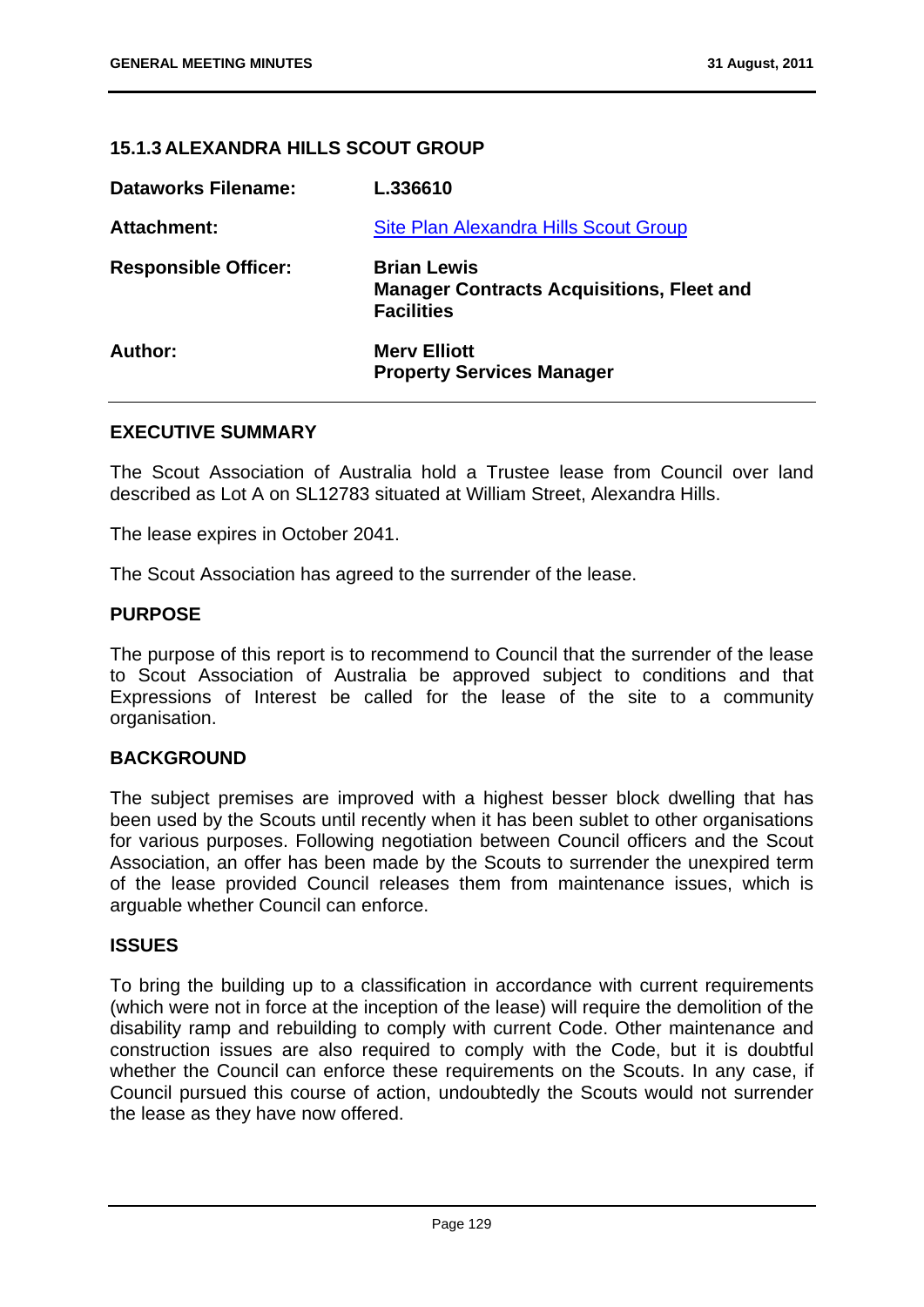# **RELATIONSHIP TO CORPORATE PLAN**

## **7. Strong and connected communities**

Our health, wellbeing and strong community spirit will be supported by a full range of services, programs, organisations and facilities, and our values of caring and respect will extend to people of all ages, cultures, abilities and needs

7.2 Provide access to quality services, facilities and information that meet the needs of all age groups and communities, especially disadvantaged and vulnerable people

## **FINANCIAL IMPLICATIONS**

There are no financial implications impacting Council as a result of this report as the Expression Of Interest will require the successful applicant to make alterations and repairs to comply with the building Code.

# **CONSULTATION**

Consultation has taken place between Council officers and various community groups who have expressed an interest in leasing the facility and are aware that maintenance and rebuilding are required to comply with Council's Code.

It is considered that the best action for all concerned is to agree to the surrender of the lease and for Council to call Expressions of Interest for the future use of the building and subsequent lease.

# **OPTIONS**

# **PREFERRED**

That Council resolve as follows:

- 1. To agree to the surrender of the lease to the Scout Association of Australia described as Lease A on SL12783 situated at William Street, Alexandra Hills following satisfactory outcomes under the Expressions Of Interest process;
- 2. To grant approval for Expressions Of Interest to be called for the purpose of future leasing of the site, subject to the approved group being responsible for repairs and rebuilding to comply with Council's Code for classification of the building for Community Purposes;
- 3. To grant approval for the Chief Executive Officer to authorise the acceptance of submissions following the Expressions Of Interest process; and
- 4. To delegate authority under s.257(1)(b) of the *Local Government Act 2009* to the Chief Executive Officer to sign all documents including making, varying and discharging a lease to the successful Expressions Of Interest group, subject to all necessary building requirements being met to Council's satisfaction and subject to Department of Environment & Resource Management approval as land owner.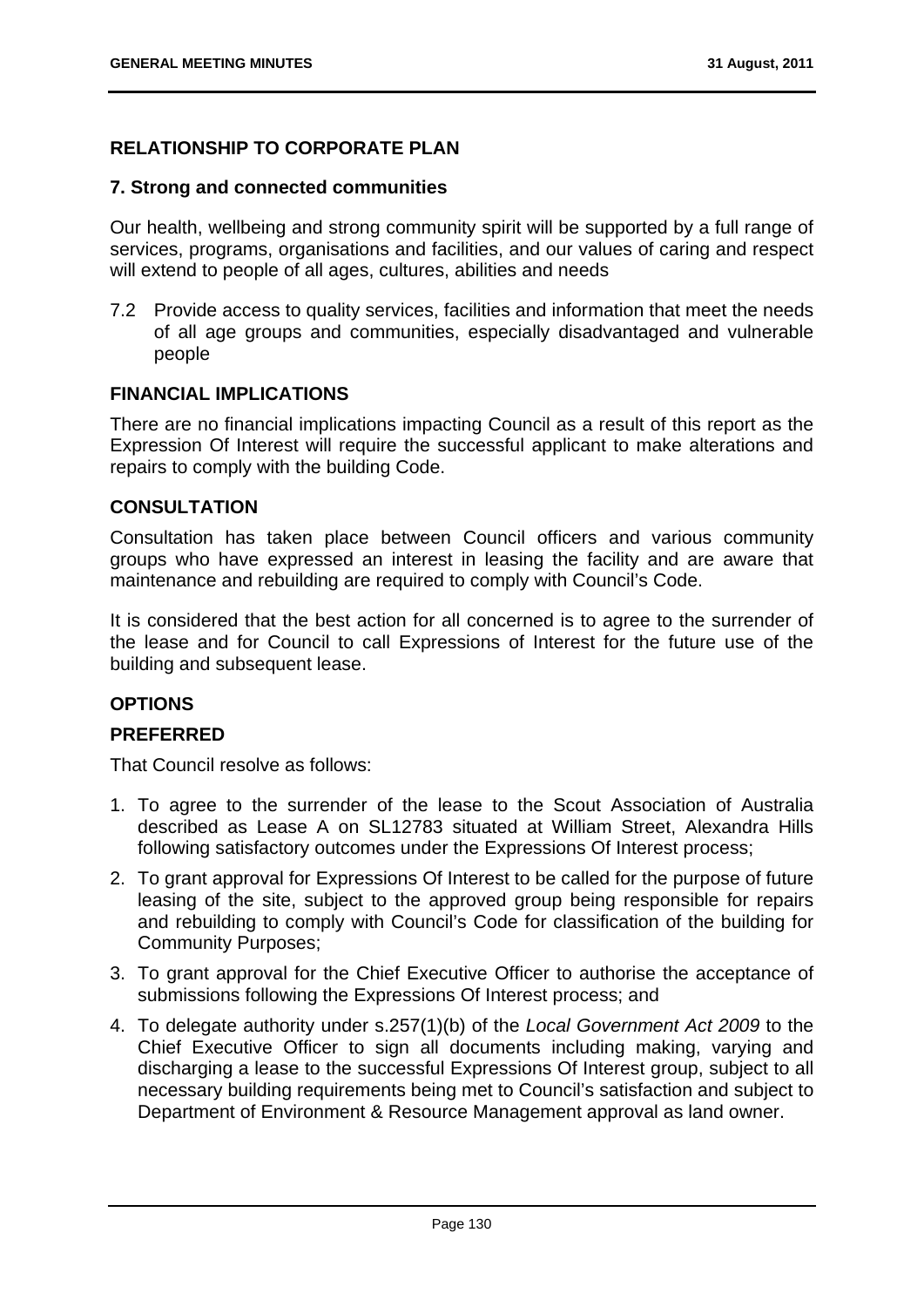# **Alternative**

That Council resolve to authorise the Chief Executive Officer to take action to require the Scout Association of Australia to carry out repairs and maintenance as required and considered appropriate.

**OFFICER'S/COMMITTEE RECOMMENDATION/ COUNCIL RESOLUTION** 

| Moved by:    | <b>Cr C Ogilvie</b> |
|--------------|---------------------|
| Seconded by: | <b>Cr H Murray</b>  |

**That Council resolve to:** 

- **1. Agree to the surrender of the lease to the Scout Association of Australia described as Lease A on SL12783 situated at William Street, Alexandra Hills following satisfactory outcomes under the Expressions Of Interest process;**
- **2. Grant approval for Expressions of Interest to be called for the purpose of future leasing of the site, subject to the approved group being responsible for repairs and rebuilding to comply with Council's Code for classification of the building for Community Purposes;**
- **3. Grant approval for the Chief Executive Officer to authorise the acceptance of submissions following the Expressions of Interest process; and**
- **4. Delegate authority under** *s.257(1)(b) of the Local Government Act 2009* **to the Chief Executive Officer to sign all documents including making, varying and discharging a lease to the successful Expressions of Interest group, subject to all necessary building requirements being met to Council's satisfaction and subject to Department of Environment & Resource Management approval as land owner.**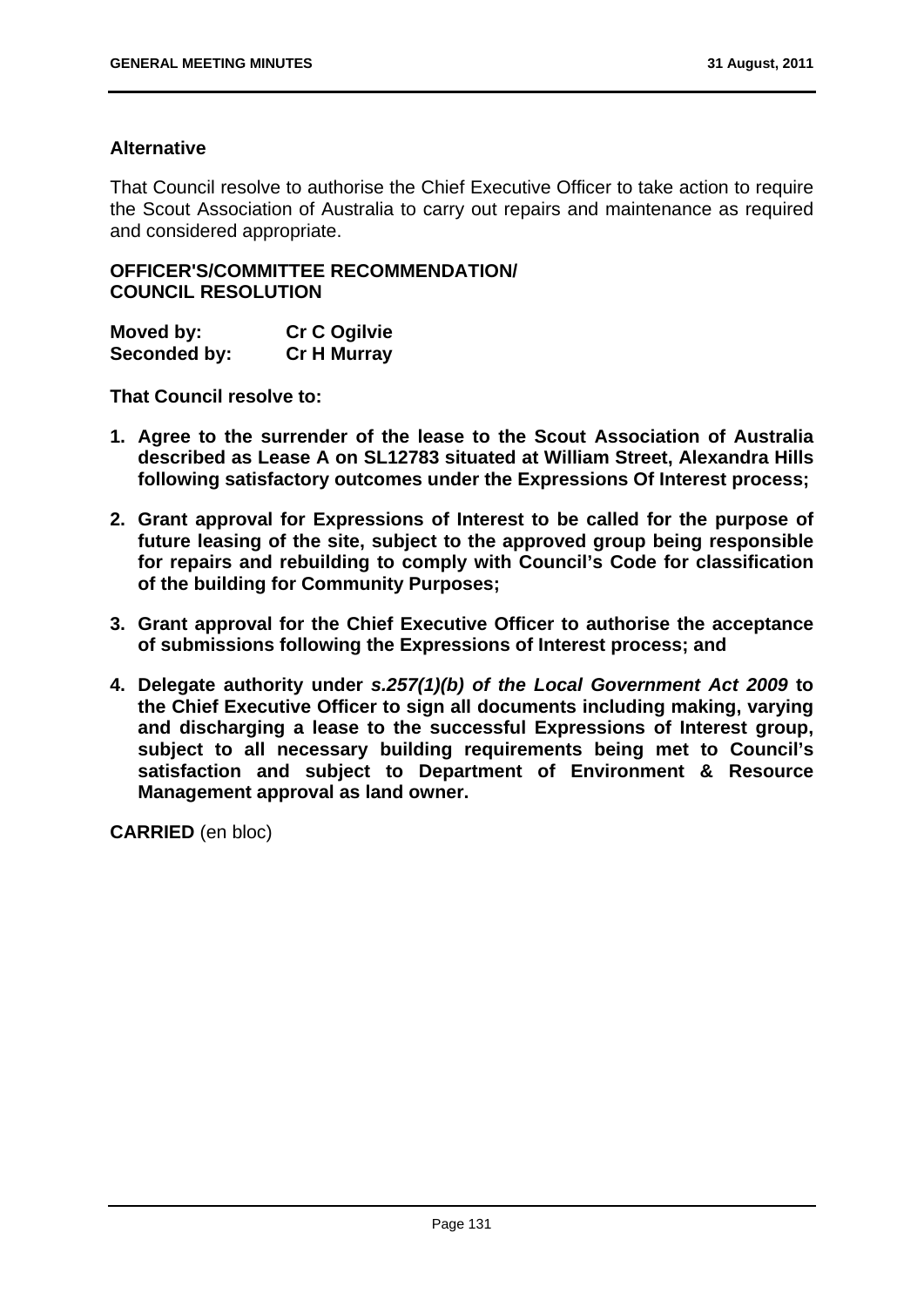# **15.1.4 WELLINGTON POINT SCOUT GROUP**

| <b>Dataworks Filename:</b>  | L.105545/105505                                                                             |
|-----------------------------|---------------------------------------------------------------------------------------------|
| Attachment:                 | Site Plan Wellington Point Scout Group                                                      |
| <b>Responsible Officer:</b> | <b>Brian Lewis</b><br><b>Manager Contracts Acquisitions, Fleet and</b><br><b>Facilities</b> |
| Author:                     | <b>Merv Elliott</b><br><b>Property Services Manager</b>                                     |

### **EXECUTIVE SUMMARY**

This report outlines actions recommending granting of a lease to the present occupiers of this Council building.

### **PURPOSE**

To recommend to Council the granting of a lease to Connect2Group Inc who provide services and support to people with disabilities.

#### **BACKGROUND**

The Scout Association of Australia held a lease over Council land at Chermside Street, Wellington Point for a period of 30 years which expired on 30 June 2011. The Scout Group do not intend to renew the lease.

The premises have been occupied by the Redlands Bayside Disability Services Inc (now Connect2Group Inc) under a sub-lease from the Scouts for a number of years. This group has applied to Council for a formal lease.

### **ISSUES**

The Connect2Group Inc is an Incorporated body operating under the auspices of the Associations Act 1981. They have been providing excellent support for disabled members of the community. A summary of the Service Statement of the Group is as follows:

- Connect2Group is a not-for-profit organisation providing whole-of-life (work, home, & play) community connectedness and development of people with disabilities.
- Our clients have control of their program and outcomes. We support our clients to have power over their lives and its direction.
- We believe that our clients have the right to receive the services they need to participate fully in the community.
- We take the time to understand a person's disability but we focus on their abilities and the contribution they make to their community.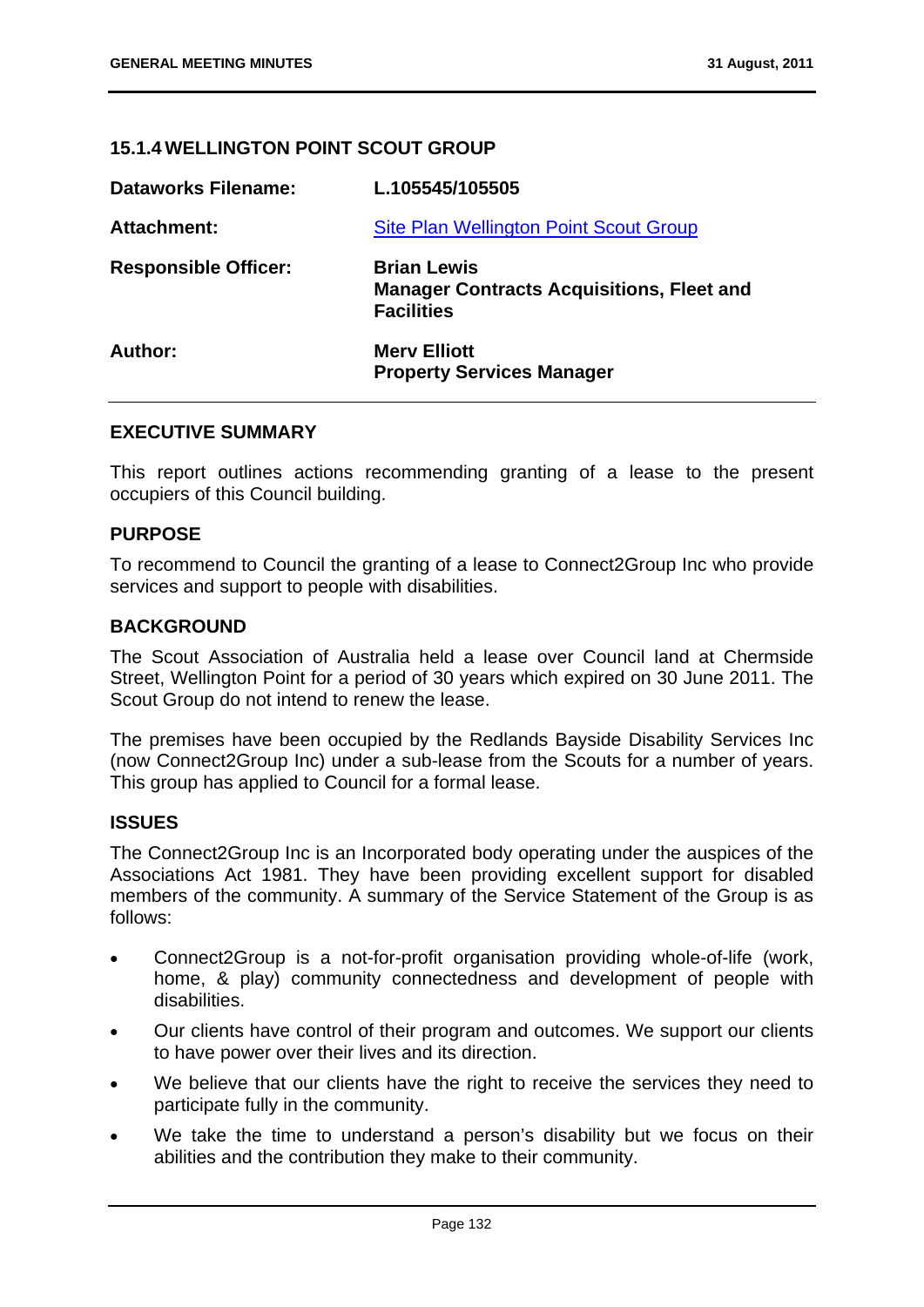- Our services are person centred and customised to the needs and wants of the client.
- We have a genuine commitment to the rights of people with disabilities to experience and enjoy the same learning and lifestyle opportunities that all community members have.
- Our motivations are:
	- Client successes in work, home and recreation;
	- Client confidence and self esteem;
	- Client development.

In addition to providing excellent service to its many clients, the Group has exciting plans for redevelopment of the site into a multi-purpose facility "creating opportunities for people with a disability as well as providing a more flexible facility to be used by the community."

Granting of a lease to the group accords with guidelines approved by Council in respect to leases to Community Organisations.

# **RELATIONSHIP TO CORPORATE PLAN**

### **7. Strong and connected communities**

Our health, wellbeing and strong community spirit will be supported by a full range of services, programs, organisations and facilities, and our values of caring and respect will extend to people of all ages, cultures, abilities and needs

7.2 Provide access to quality services, facilities and information that meet the needs of all age groups and communities, especially disadvantaged and vulnerable people.

## **FINANCIAL IMPLICATIONS**

There are no financial implications impacting Council as a result of this report.

### **CONSULTATION**

Property Services Manager has discussed with Cr Boglary, Senior Advisor Sport & Recreation, Leisure & Recreation Services Manager, Senior Sport & Recreation Officer who have total support for this recommendation.

# **OPTIONS**

### **PREFERRED**

That Council resolve as follows:

- 1. To grant Connect2Group Inc a lease of premises at Chermside Street, Wellington Point as shown on the Site Plan attached;
- 2. That the lease term be 10 years;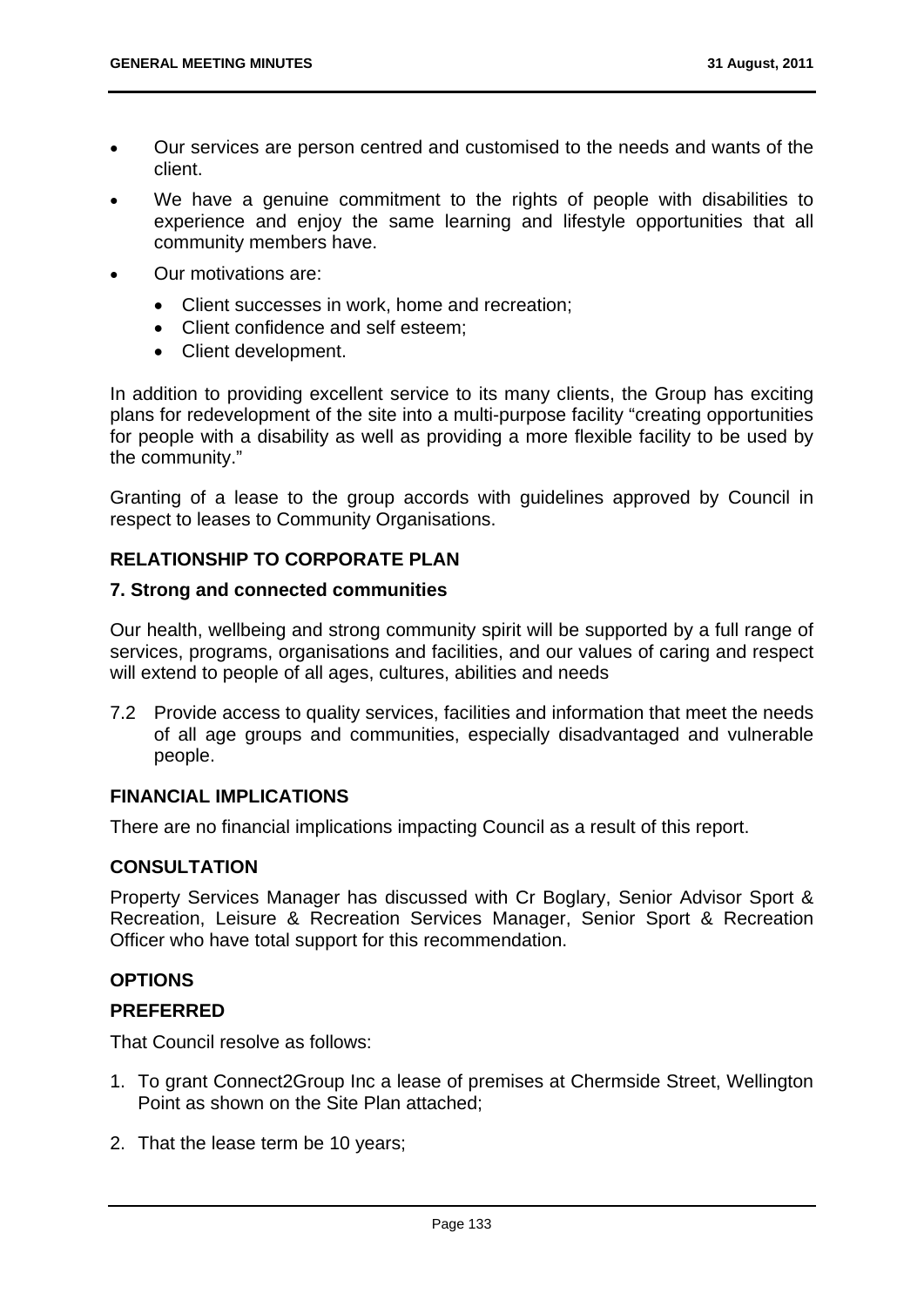- 3. That cost of preparation of lease and survey to be met by Connect2Group Inc; and
- 4. To delegate authority under s.257(1)(b) of the *Local Government Act 2009* to the Chief Executive Officer to make, vary and discharge a lease and sign all relevant documents.

# **ALTERNATIVE**

That Council resolve as follows:

- 1. To refuse the request from Connect2Group Inc to lease the premises at Chermside Street, Wellington Point; and
- 2. To call for Expressions of Interest from other community groups with a view to entering a lease with the successful group.

## **OFFICER'S/COMMITTEE RECOMMENDATION/ COUNCIL RESOLUTION**

| Moved by:    | <b>Cr C Ogilvie</b> |
|--------------|---------------------|
| Seconded by: | <b>Cr H Murray</b>  |

**That Council resolve as follows:** 

- **1. To grant Connect2Group Inc a lease of premises at Chermside Street, Wellington Point as shown on the Site Plan attached;**
- **2. That the lease term be 10 years;**
- **3. That cost of preparation of lease and survey to be met by Connect2Group Inc; and**
- **4. To delegate authority under s.257(1)(b) of the** *Local Government Act 2009* **to the Chief Executive Officer to make, vary and discharge a lease and sign all relevant documents.**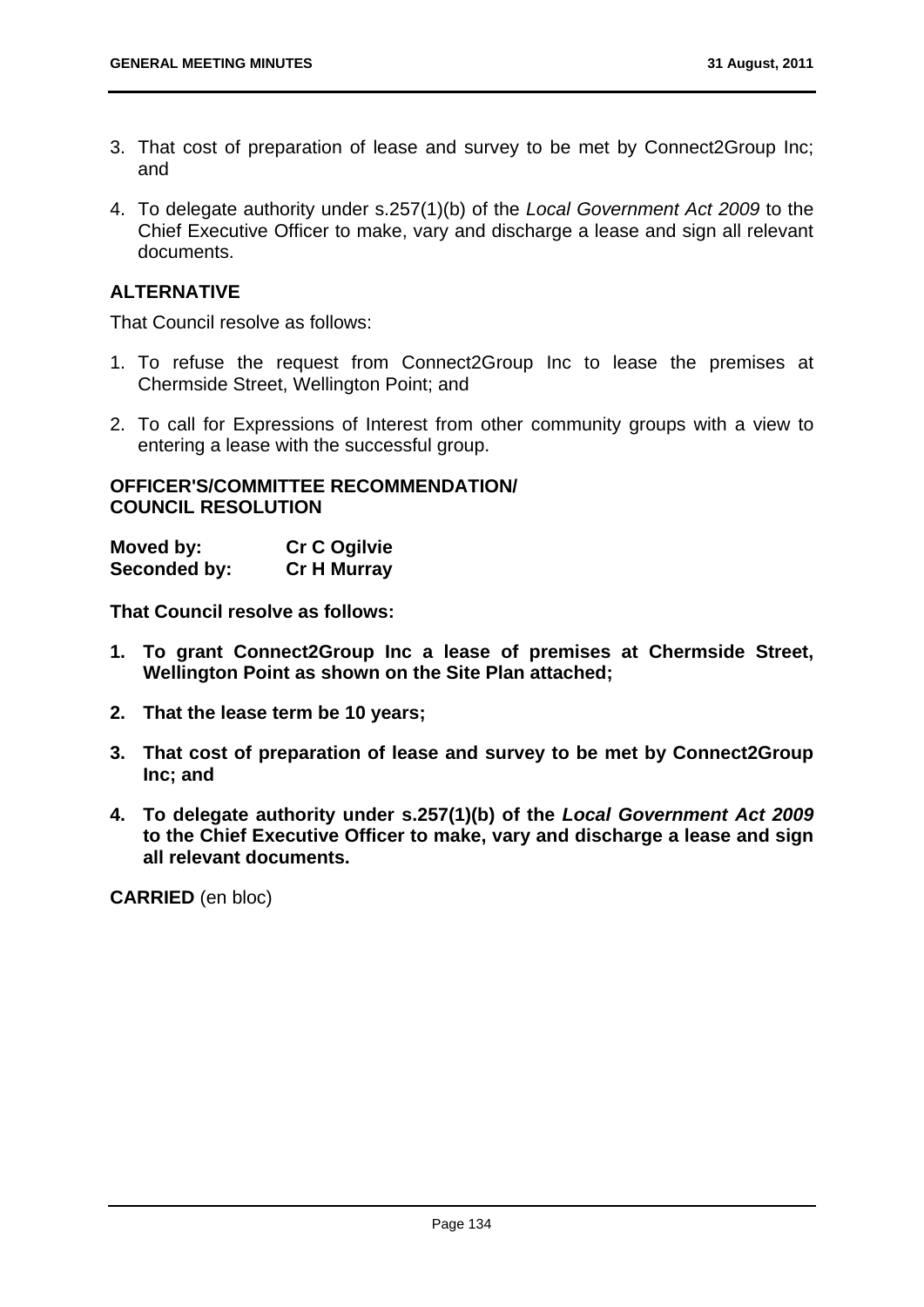# **15.1.5 ENTERTAINMENT AND HOSPITALITY POLICY**

| <b>Dataworks Filename:</b>  | <b>GOV Administrative / Corporate / Statutory Policy</b><br><b>Documentation</b> |
|-----------------------------|----------------------------------------------------------------------------------|
| <b>Attachment:</b>          | <b>Entertainment and Hospitality Policy (POL-3023)</b>                           |
| <b>Responsible Officer:</b> | <b>Martin Drydale</b><br><b>General Manager Corporate Services</b>               |
| Author:                     | <b>Trevor Green</b><br><b>Senior Advisor Environmental Health</b>                |

### **EXECUTIVE SUMMARY**

The Entertainment and Hospitality Policy (POL-3023) has been reviewed as part of the policy review program and review of Council's compliance with the *Local Government Act 2009.*

To meet the requirements of the *Local Government (Finance, Plans and Reporting) Regulation 2010*, the policy has been redrafted:

- 1. To more reflect the requirements of sections 139 and 140 of the Local Government (Finance, Plans and Reporting) Regulation 2010;
- 2. To provide a written path to associated documents, thereby allowing internal and external readers to see how Council meets the requirements of the regulations; and
- 3. To meet the drafting requirements of Council's policy development and drafting standards.

### **PURPOSE**

The purpose of this report is to present the proposed Entertainment and Hospitality Policy for Council consideration and approval.

### **BACKGROUND**

As part of the review programs for Council policies and Council's compliance with the *Local Government Act 2009*, a review has been conducted on Council's Entertainment and Review Policy.

The *Local Government (Finance, Plans and Reporting) Regulation 2010* requires that Council must prepare and adopt a policy about the local government's spending on entertainment or hospitality (an entertainment and hospitality policy). The Regulation requires that the policy covers three matters:

1. An explanation of the types of entertainment and hospitality Redland City Council considers in the public interest;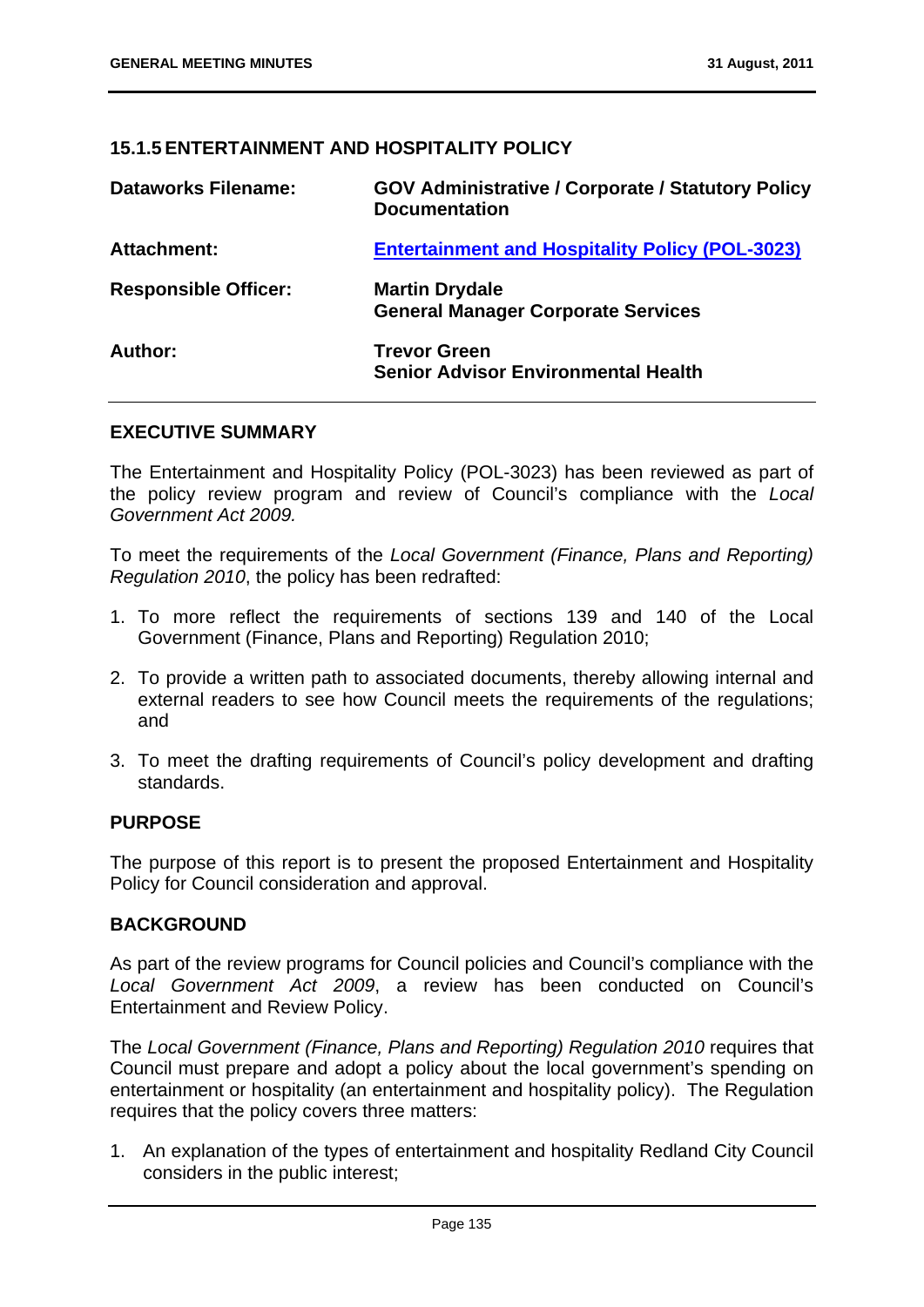- 2. An explanation of the types of entertainment and hospitality to be paid by credit card; and
- 3. An explanation of the procedure for approving spending on entertainment and hospitality.

## **ISSUES**

The policy has been redrafted:

- 1. To more reflect the requirements of sections 139 and 140 of the Local Government (Finance, Plans and Reporting) Regulation 2010;
- 2. To provide a written path to associated documents, thereby allowing internal and external readers to see how Council meets the requirements of the regulations; and
- 3. To meet the drafting requirements of Council's policy development and drafting standards.

# **RELATIONSHIP TO CORPORATE PLAN**

### **8. Inclusive and ethical governance**

Deep engagement, quality leadership at all levels, transparent and accountable democratic processes and a spirit of partnership between the community and Council will enrich residents' participation in local decision making to achieve the community's Redlands 2030 vision and goals

8.5 Be transparent and consistent in the way we manage the organisation, its risks and obligations and ensure we are delivering against our priorities

### **FINANCIAL IMPLICATIONS**

There are no financial implications impacting Council as a result of this report.

# **PLANNING SCHEME IMPLICATIONS**

There are no land use planning implications associated with this report.

### **CONSULTATION**

Consultation has occurred with the Financial Control and Corporate Acquisitions, Fleet and Facilities groups.

### **OPTIONS**

### **PREFERRED**

That Council resolve to adopt the attached Entertainment and Hospitality Policy (POL-3023) effective 31 August 2011.

### **ALTERNATIVE**

That Council make amendments to the proposed policy.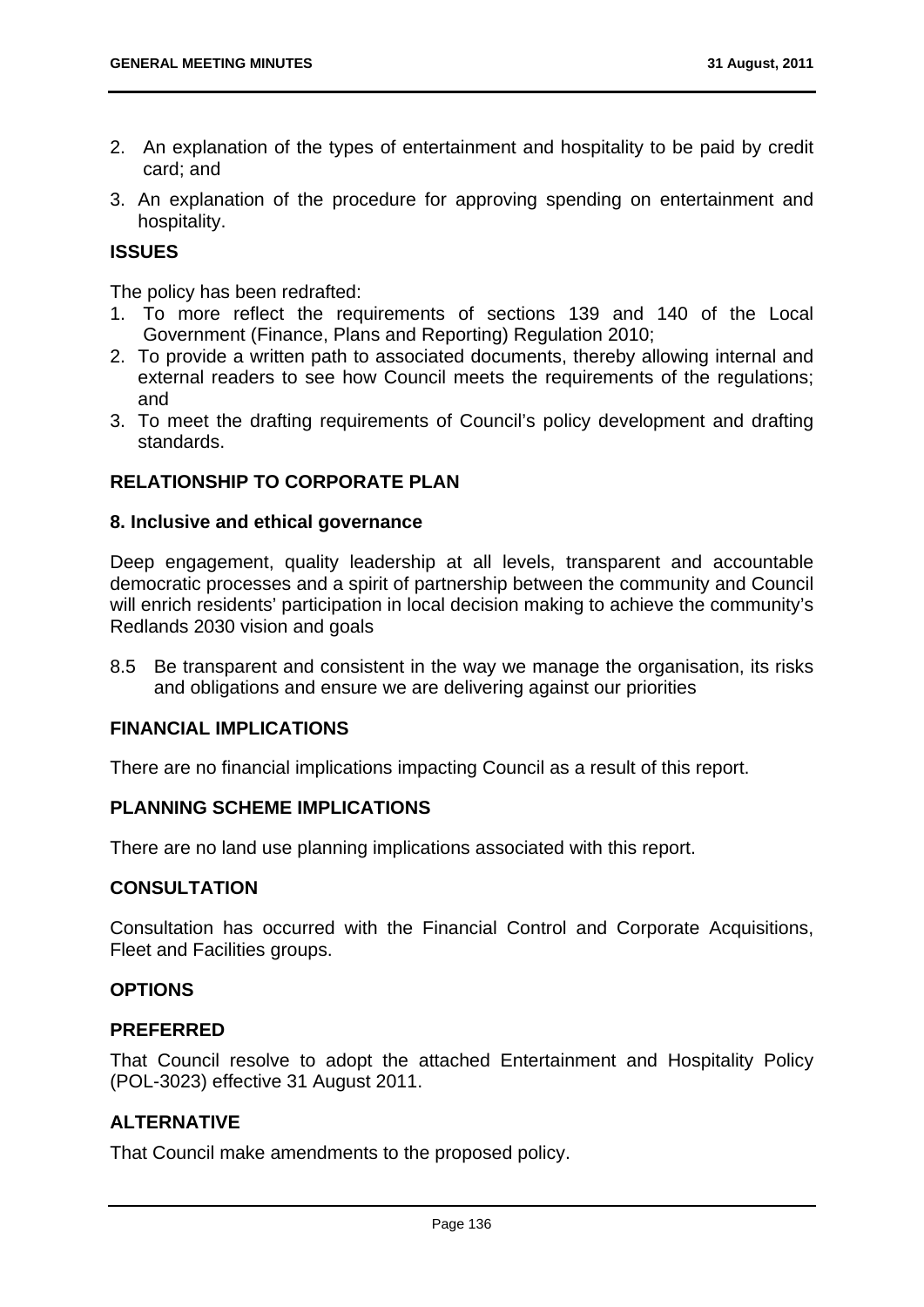**OFFICER'S/COMMITTEE RECOMMENDATION/ COUNCIL RESOLUTION** 

| Moved by:           | <b>Cr C Ogilvie</b> |
|---------------------|---------------------|
| <b>Seconded by:</b> | <b>Cr H Murray</b>  |

**That Council resolve to adopt the attached Entertainment and Hospitality Policy (POL-3023) effective 31 August 2011.**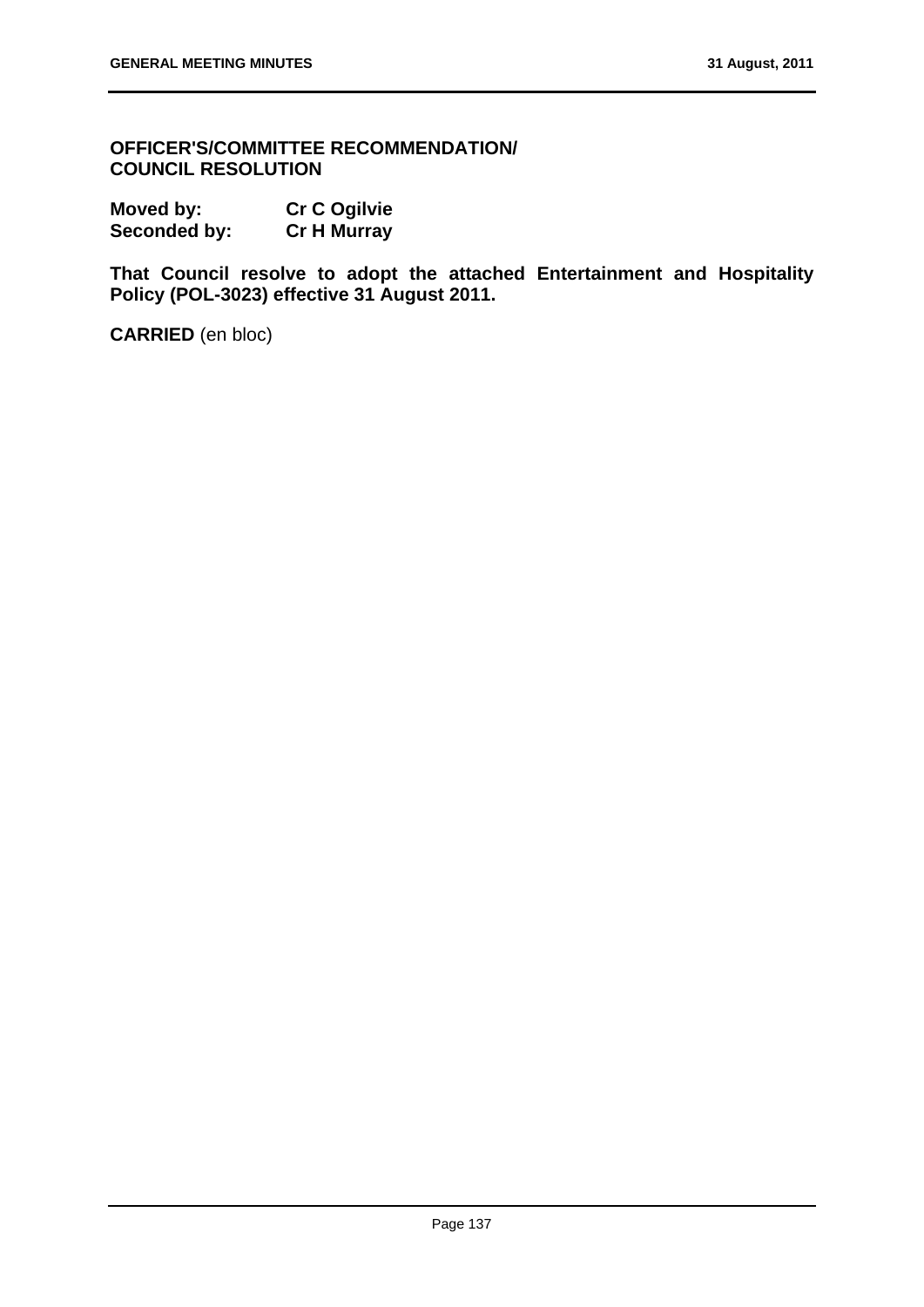# **15.1.6 JULY 2011 MONTHLY FINANCIAL REPORTS**

| <b>Dataworks Filename:</b>  | <b>FM Monthly Financial Reports to Committee</b>                   |
|-----------------------------|--------------------------------------------------------------------|
| Attachment:                 | <b>RCC Monthly Report July 2011</b>                                |
| <b>Responsible Officer:</b> | <b>Martin Drydale</b><br><b>General Manager Corporate Services</b> |
| Author:                     | <b>Kevin Lamb</b><br><b>Financial Reporting Services Manager</b>   |

## **EXECUTIVE SUMMARY**

Section 152(2) of the *Local Government (Finance Plans & Reporting) Regulation 2010* requires the Chief Executive Officer to present the financial report to a monthly meeting.

It should be noted that the property plant and equipment transferred to Allconnex remains in Council's balance sheet at 31/7/2011. Accounting treatment/entries will be posted to transfer these balances out when Council's interest in Allconnex is finalised and once confirmation of accounting treatment has been provided to RCC by the external auditors.

The financial statements for July 2011 demonstrate that Council exceeded targets set in the 2011-2012 budget for five of the seven Financial Stability Key Financial Performance Indicators. These are:

- ability to pay our bills current ratio:
- ability to repay our debt debt servicing ratio;
- cash balance;
- cash balances cash capacity in months; and
- long term financial stability debt to assets ratio

The following Financial Stability Ratio Key Financial Performance Indicators are outside of Council's target range:

- level of dependence on general rate revenue;
- operating performance

With respect to the five measures of sustainability adopted as part of the 2011-2012 budget, Council is currently meeting three of the five targets. These are:

- net financial liabilities ratio;
- interest cover ratio; and
- asset consumption ratio

Council's operating surplus ratio is outside of Council's target range and Council's system is currently being structured to measure its' asset sustainability ratio.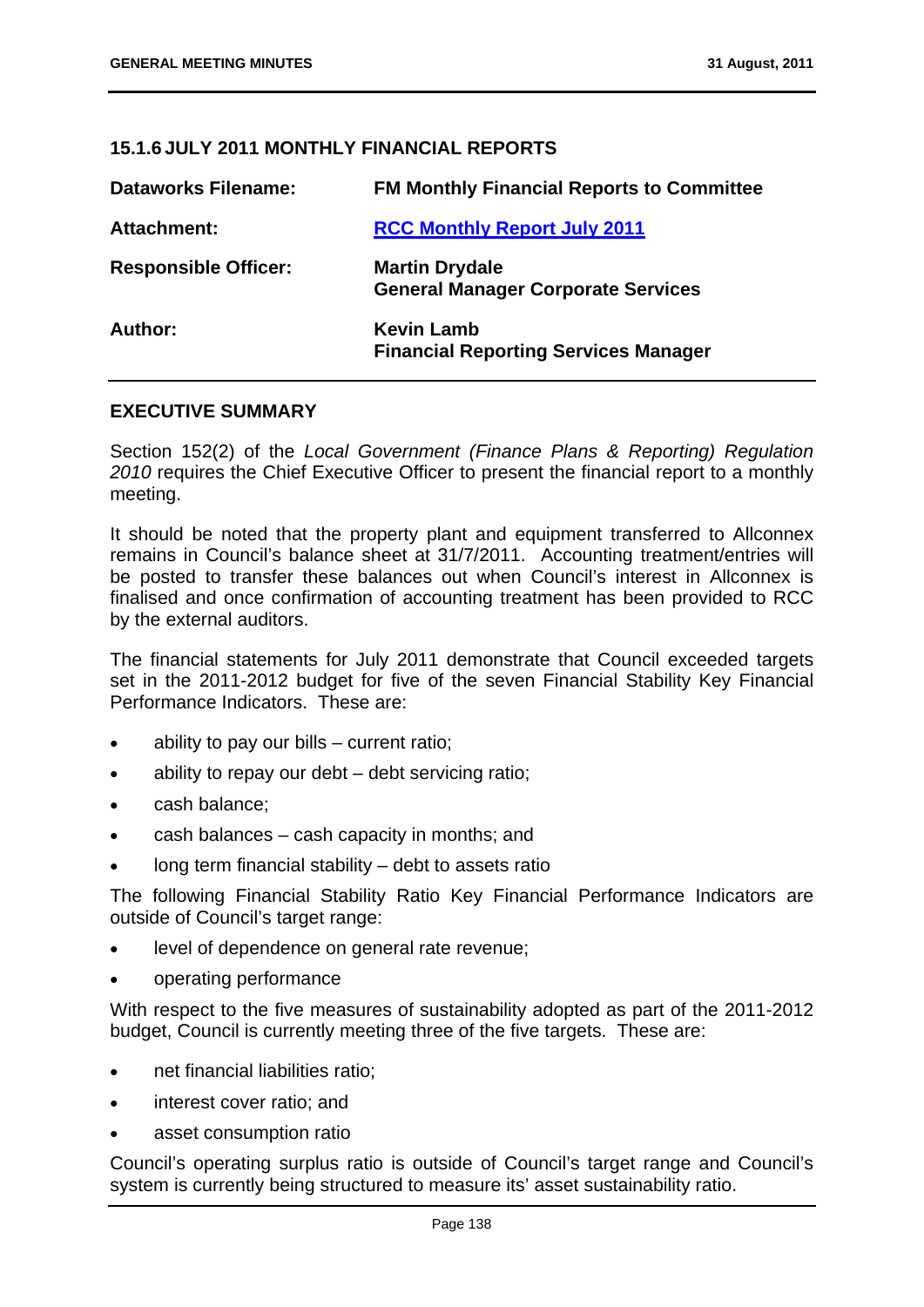### **PURPOSE**

The purpose is to present the July 2011 financial report to Council and explain the content and analysis of the report. Section 152(2) of the *Local Government (Finance, Plans & Reporting) Regulation 2010* requires the Chief Executive Officer of a local government to present statements of its accounts to the local government.

### **BACKGROUND**

The Corporate Plan contains a strategic priority to support the organisation's capacity to deliver services to the community by building a skilled, motivated and continually learning workforce, ensuring assets and finances are well managed, corporate knowledge is captured and used to best advantage, and that services are marketed and communicated effectively.

### **ISSUES**

Please refer to the attached Monthly Financial Performance Report.

### **Relationship to Corporate Plan**

### **8. Inclusive and ethical governance**

Deep engagement, quality leadership at all levels, transparent and accountable democratic processes and a spirit of partnership between the community and Council will enrich residents' participation in local decision making to achieve the community's Redlands 2030 vision and goals

- 8.7 Ensure Council resource allocation is sustainable and delivers on Council and community priorities
- 8.8 Provide clear information to citizens about how rates, fees and charges are set and how Council intends to finance the delivery of the Community Plan and Corporate Plan

### **FINANCIAL IMPLICATIONS**

Refer to the attached Monthly Financial Performance Report.

### **PLANNING SCHEME IMPLICATIONS**

The City Planning & Environment Group was consulted and it is considered that the outcome of recommendations in this report will not require any amendments to the Redlands Planning Scheme.

# **CONSULTATION**

Consultation has taken place amongst the Executive Leadership Group.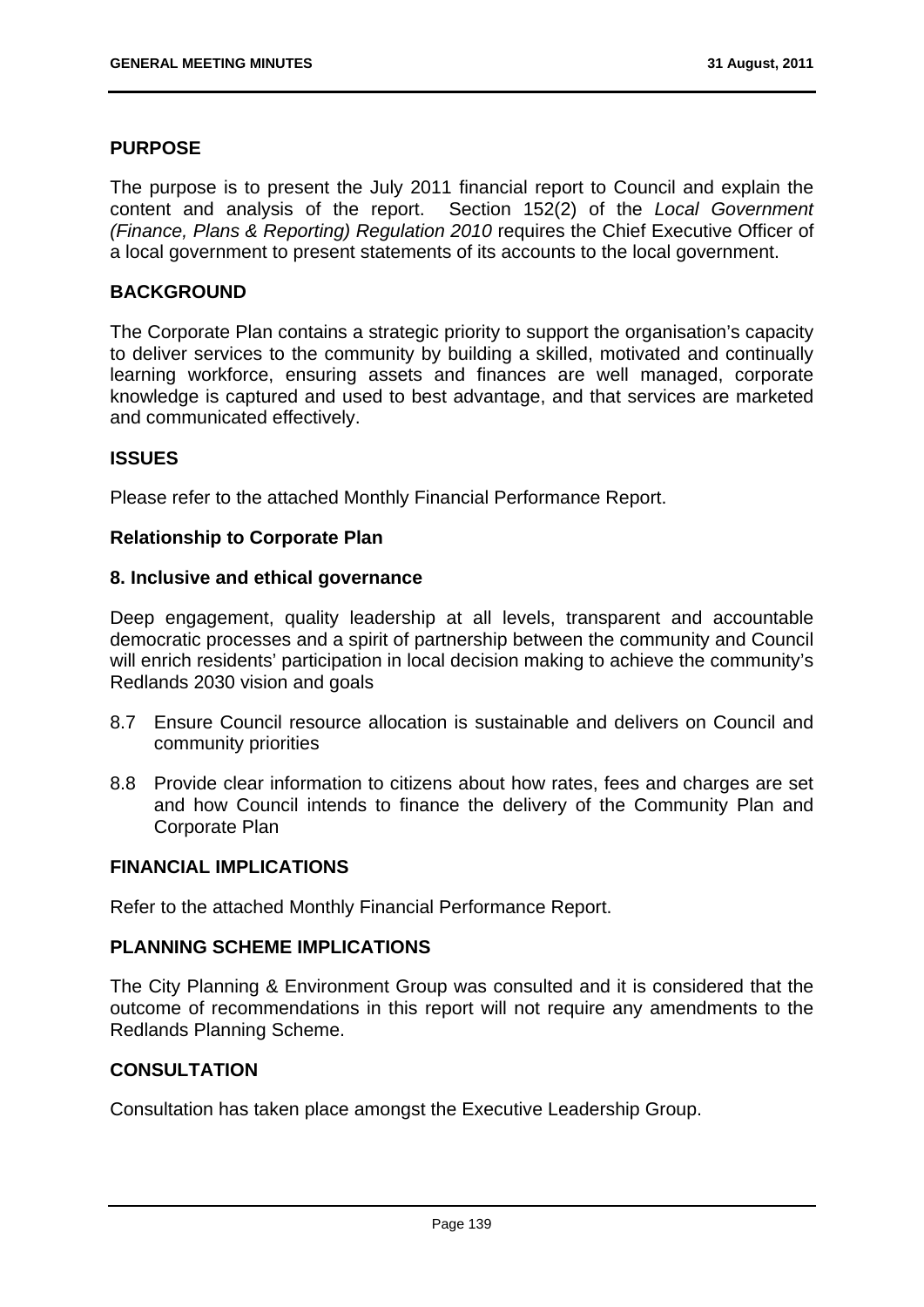# **OPTIONS**

### **PREFERRED**

That Council resolve to note the End of Month Financial Reports for July 2011 and explanations as presented in the Monthly Financial Performance Report.

# **ALTERNATIVE**

That Council requests additional information.

### **OFFICER'S/COMMITTEE RECOMMENDATION/ COUNCIL RESOLUTION**

| Moved by:    | <b>Cr C Ogilvie</b> |
|--------------|---------------------|
| Seconded by: | <b>Cr H Murray</b>  |

**That Council resolve to note the End of Month Financial Reports for July 2011 and explanations as presented in the attached Monthly Financial Performance Report.** 

**CARRIED** (en bloc)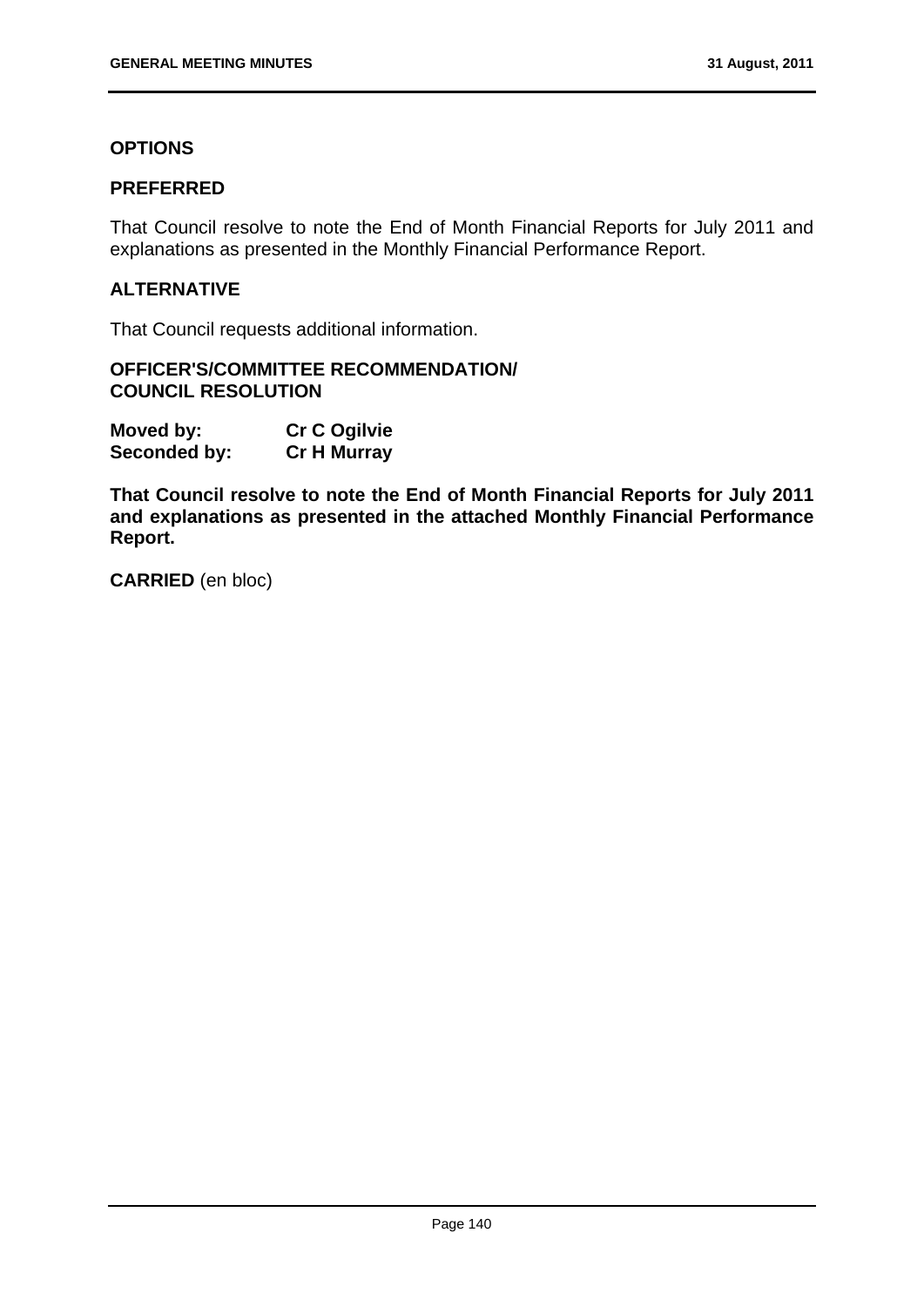### **15.1.7 AMENDMENT TO ALLCONNEX WATER PARTICIPATION AGREEMENT - CLAUSE 5**

| <b>Dataworks Filename:</b>   | <b>CA Service Level Agreement Allconnex Water</b>                                                                             |
|------------------------------|-------------------------------------------------------------------------------------------------------------------------------|
| <b>Responsible Officers:</b> | <b>Gary Stevenson</b><br><b>Chief Executive Officer</b><br><b>Martin Drydale</b><br><b>General Manager Corporate Services</b> |
| Author:                      | <b>Vicki Lewis</b><br><b>Business Support Manager Allconnex</b>                                                               |

# **EXECUTIVE SUMMARY**

Following the resignation of the Allconnex Water Chair, effective from 1 October 2011, and the likelihood of Allconnex Water being disbanded on 30 June 2012 as a result of the decision by Gold Coast City Council to withdraw from the Distributor Retail model, the Allconnex Water Owners Forum (AWOF) proposes changes to the Participation Agreement regarding the Board composition (contained within Clause 5 – Internal Management).

Additionally a process to internally recruit a new Chair from existing Board Members requires agreement.

The proposed changes are for the number of Board Members to be reduced from five (5) to four (4) and the quorum to be a simple majority of Board Members ie three (3) Board Members at Board Meetings. Following the approval of these changes by each Council, as the AWOF Chair, Redland City Council will prepare the final agreed amendments of the Participation Agreement for approval by the Minister of Energy and Water Utilities, Hon Stephen Robertson MP, for adoption.

### **PURPOSE**

To approve changes to the Participation Agreement in respect of the number of Board Members and quorum and to agree a process to appoint a Chairperson.

# **BACKGROUND**

The Allconnex Water Chair has submitted his resignation effective from 1 October 2011 and there is a strong likelihood of Allconnex Water being disbanded on 30 June 2012. It is therefore proposed to amend the Participation Agreement to reduce the number of Board Members from five (5) to four (4) to avoid the need to recruit a Board Member, as a result of the resignation, for a short period of time.

# **ISSUES**

 Failure to reach agreement to the proposed changes would require the time and costs associated with a full recruitment process of a Board Chairperson.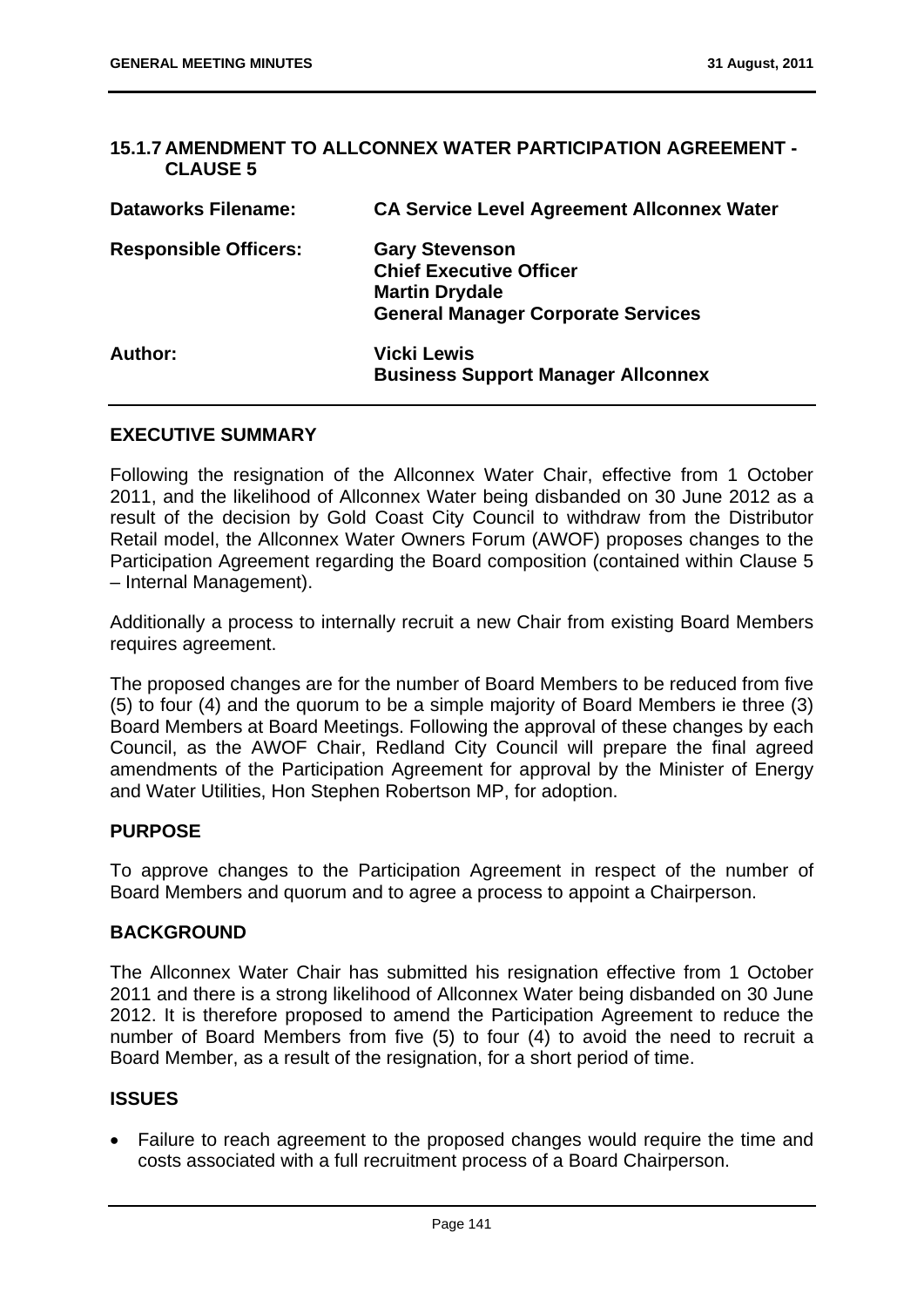• Due the likelihood that Allconnex Water will disband from 30 June 2012, cost avoidance is essential and sourcing a suitable replacement may be difficult due to the uncertainty of the organisation.

# **RELATIONSHIP TO CORPORATE PLAN**

#### **8. Inclusive and ethical governance**

Deep engagement, quality leadership at all levels, transparent and accountable democratic processes and a spirit of partnership between the community and Council will enrich residents' participation in local decision making to achieve the community's Redlands 2030 vision and goals

8.3 Establish and maintain effective partnerships with local, regional and national organisations and governments to deliver the visions and goals of the community

#### **FINANCIAL IMPLICATIONS**

This recommendation does not have any financial implications for Redland City Council.

### **CONSULTATION**

The proposal to amend the Participation Agreement Clause 5 – Internal Management was raised on 5<sup>th</sup> August 2011 at the Allconnex Water Owners Forum with the CEO's and Senior Officers of the participating shareholder councils and CEO of Allconnex Water. The amendment was distributed via flying minute to seek the agreement of all parties. Agreement was being sought to the changes to clause 5 – Internal Management as follows:

Clause 5.1 – Composition of the Board:

The Board is to consist of four (4) non-executive Board Members, including a Chair.

Clause 5.12 - Quorum of the Board:

a) Until otherwise determined by the Board, a quorum for a Board meeting is a simple majority of Board Members ie three (3) Board Members.

Additionally, the following actions were proposed:

Endorse the process for appointment of a Chair as follows:

- 1. Call nominations from existing Board members;
- 2. Conduct a meeting of Mayors and Council Chief Executive officers to review nominations and determine the preferred nominee; and
- 3. Each Council to prepare a common report recommending appointment of preferred nominee to be considered by each Council with appointment to be made by Required Majority.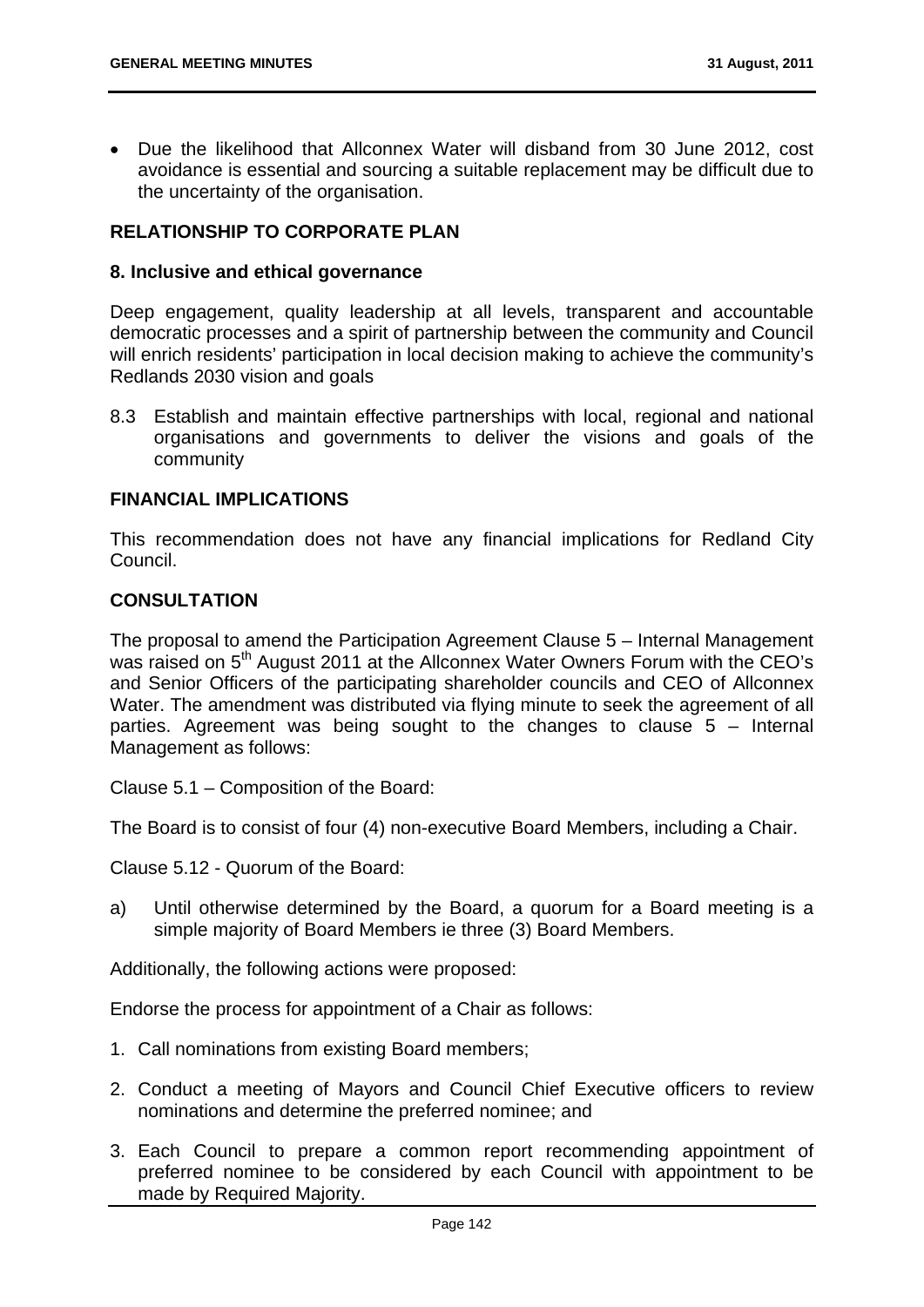# **OPTIONS**

### **PREFERRED**

That Council resolve to:

- 1. Acknowledge that the resignation of the Allconnex Water Chair effective from 1 October 2011 together with the strong likelihood of Allconnex Water being disbanded on 30 June 2012, requires a review of the Participation Agreement in respect of the composition of the Board;
- 2. Amend the Participation Agreement, specifically Clause 5 Internal Management to the following:
	- a. Clause 5.1 Composition of the Board: The Board is to consist of four (4) non-executive Board Members, including a Chair;
	- b. Clause 5.12 Quorum of the Board: (a) Until otherwise determined by the Board, a quorum for a Board meeting is a simple majority of Board Members ie three (3) Board Members; and
	- c. Endorse the process for appointment of a Chair as follows:
		- i. Call nominations from existing Board members;
		- ii. Conduct a meeting of Redland, Logan and Gold Coast City Council Mayors and Council Chief Executive officers to review nominations and determine the preferred nominee; and
		- iii. A common report recommending appointment of preferred nominee to be considered by each Council with appointment to be made by Required Majority**.**

# **ALTERNATIVE**

That Council resolve to undertake a full recruitment process to appoint a new Chairperson.

### **OFFICER'S/COMMITTEE RECOMMENDATION/ COUNCIL RESOLUTION**

| Moved by:    | <b>Cr C Ogilvie</b> |
|--------------|---------------------|
| Seconded by: | <b>Cr H Murray</b>  |

**That Council resolve to:** 

**1. Acknowledge that the resignation of the Allconnex Water Chair effective from 1 October 2011 together with the strong likelihood of Allconnex Water being disbanded on 30 June 2012, requires a review of the Participation Agreement in respect of the composition of the Board;**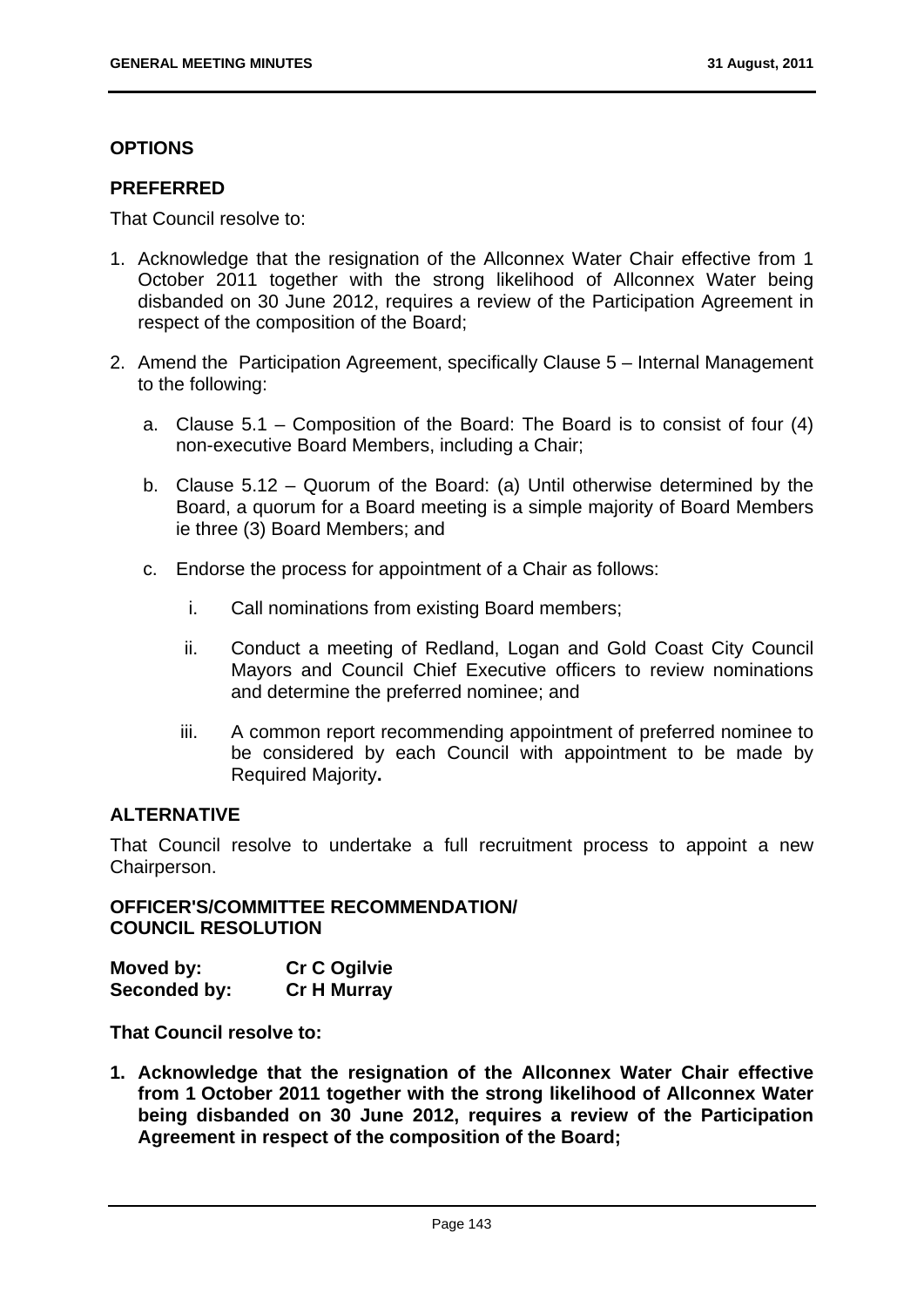- **2. Amend the Participation Agreement, specifically Clause 5 Internal Management to the following:** 
	- **a. Clause 5.1 Composition of the Board: The Board is to consist of four (4) non-executive Board Members, including a Chair;**
	- **b. Clause 5.12 Quorum of the Board: (a) Until otherwise determined by the Board, a quorum for a Board meeting is a simple majority of Board Members ie three (3) Board Members; and**
	- **c. Endorse the process for appointment of a Chair as follows:** 
		- **i. Call nominations from existing Board members;**
		- **ii. Conduct a meeting of Redland, Logan and Gold Coast City Council Mayors and Council Chief Executive officers to review nominations and determine the preferred nominee; and**
		- **iii. A common report recommending appointment of preferred nominee to be considered by each Council with appointment to be made by Required Majority.**

**CARRIED** (en bloc)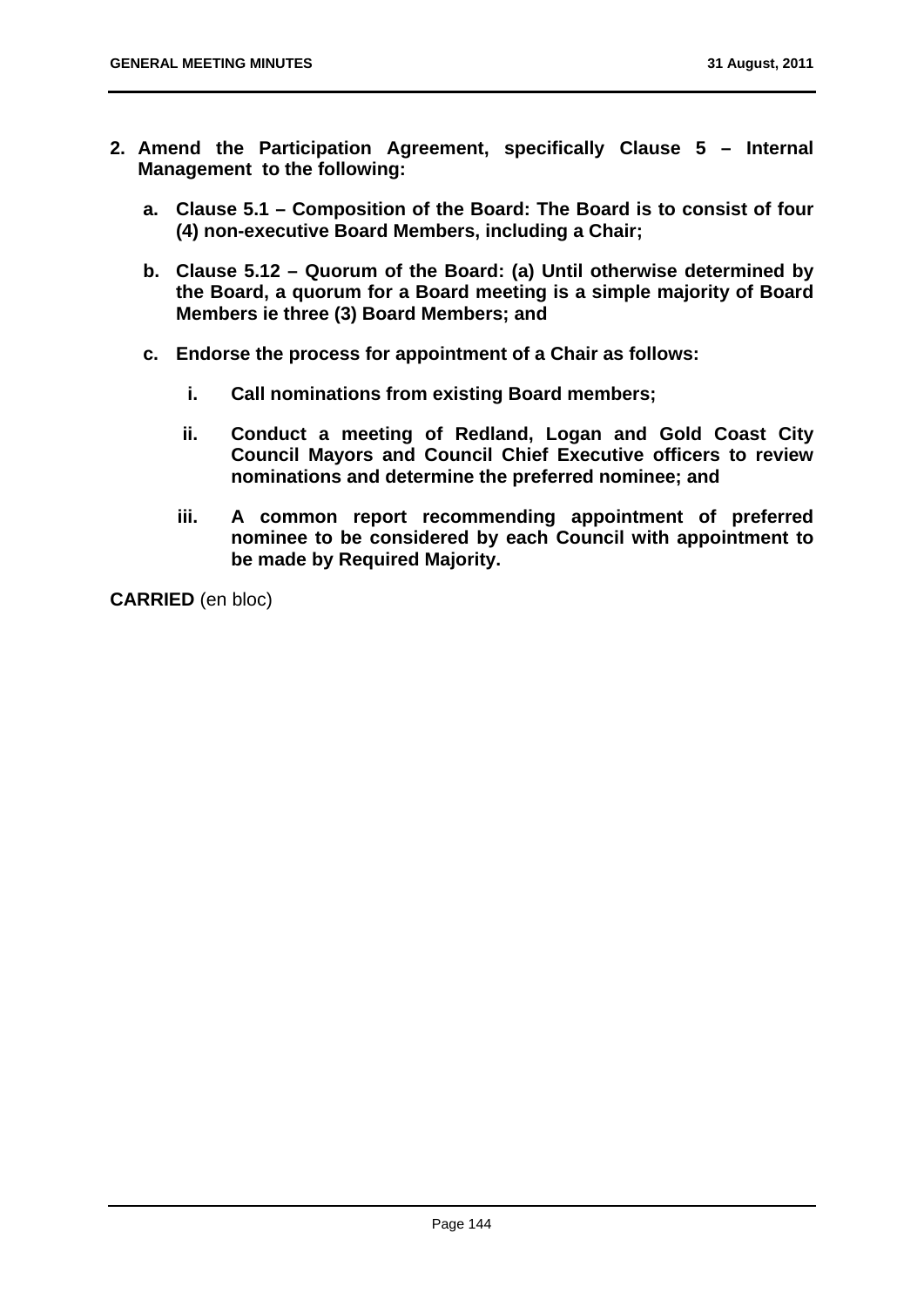### **15.2 GOVERNANCE**

### **15.2.1 A REPORT ON THE AUDIT COMMITTEE MEETING 19 JULY 2011**

| <b>Dataworks Filename:</b>  | <b>GOV Audit Committee</b>                                  |
|-----------------------------|-------------------------------------------------------------|
| <b>Responsible Officer:</b> | <b>Nick Clarke</b><br><b>General Manager Governance</b>     |
| Author:                     | <b>Siggy Covill</b><br><b>Acting Manager Internal Audit</b> |

### **EXECUTIVE SUMMARY**

In line with the Audit Committee Charter, the Audit Committee meeting of 19 July 2011 was scheduled to enable discussion and consideration of the following:

- Receipt and confirmation of minutes of 3 March 2011;
- **Business arising from previous minutes;**
- Update from the Chief Executive Officer;
- Council End of Month Financial Reports;
- Note 1 of the Financial Statements (Accounting Policies);
- Compliance Certificates;
- Internal Audit Plan;
- Audit Plan Status;
- Internal Audit Recommendations;
- QAO Recommendations;
- Internal Audit Reports;
- Update from External Auditors:
- Emerging Issues;
- Other Business.

#### **PURPOSE**

The authority for the establishment of an Audit Committee is provided for under Section 105 of the Local Government Act 2009. It operates in accordance with *Part 10, Subdivision 2, Sections 157-160 of the Local Government (Finance, Plans and Reporting) Regulation 2010.*

The purpose of this report is to provide a summary of the issues discussed at the meeting on 19 July 2011.

#### **BACKGROUND**

The primary objective of the Audit Committee is to assist Council in fulfilling its corporate governance role and oversight of financial measurement and reporting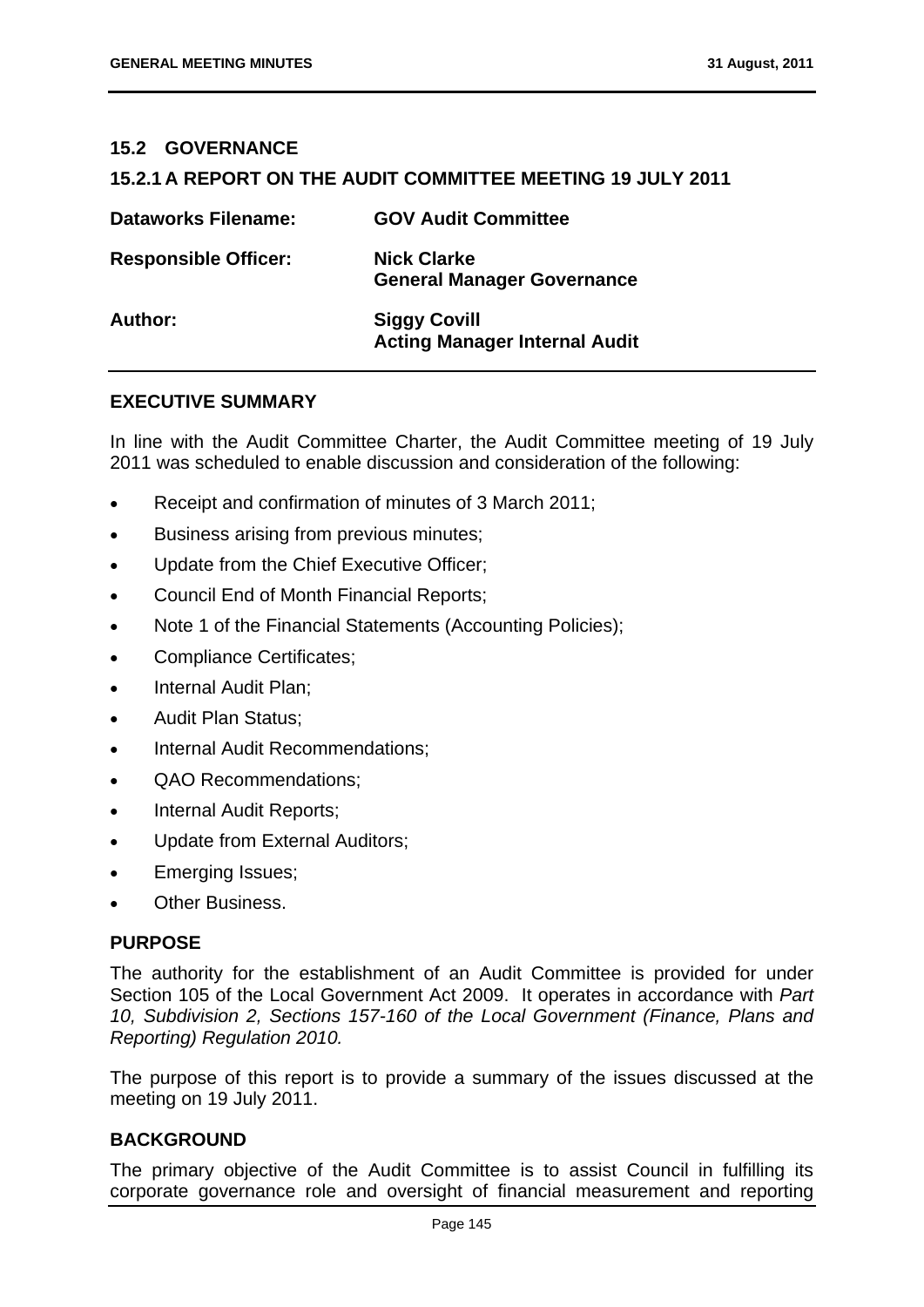responsibilities imposed under the *Financial Accountability Act 2009, the Local Government Act 2009* and other relevant legislation.

To fulfil this objective, it is necessary that a report on discussions and deliberations of the Audit Committee be submitted to Council to enhance the ability of Councillors to discharge their legal responsibility.

### **ISSUES**

The following is a summary of the issues discussed at the meeting 19 July 2011:

The Chair, Len Scanlan, declared the meeting open at 10.06am (Item1), with all members and invitees present with the exception of Cr Craig Ogilvie (Chairperson, Corporate Services & Governance Committee), Martin Drydale (GM Corporate Services) and Peter Gould (Principal Advisor WH&S) who gave their apologies.

### **3 RECEIPT AND CONFIRMATION OF MINUTES**

Moved by: Mr V Dua Seconded by: Mr L Scanlan

That the minutes of the Audit Committee meeting of 3 March 2011 be confirmed as a true and accurate record of proceedings.

# **3.1 BUSINESS ARISING FROM PREVIOUS MINUTES**

There was no business arising from the previous minutes of this committee.

# **4 UPDATE FROM THE CHIEF EXECUTIVE OFFICER**

The Chief Executive Officer reported to the Audit Committee on the following matters:

- Revised Financial Strategy:
	- We have a sustainable strategy adopted now, have put in place mitigation measures to address revenue depletion and have a strong outlook and position at this time.
	- The last 2<sup>1/2</sup> months have required a huge effort by officers across the organisation as well as the elected members
- RCC organisational structure:
	- One of the financial mitigation measures was to find cost savings and we've done that by looking at our employment costs with the non renewal of one key contract position, 31 voluntary redundancies, a recruitment freeze as well as control over other extraneous employment costs.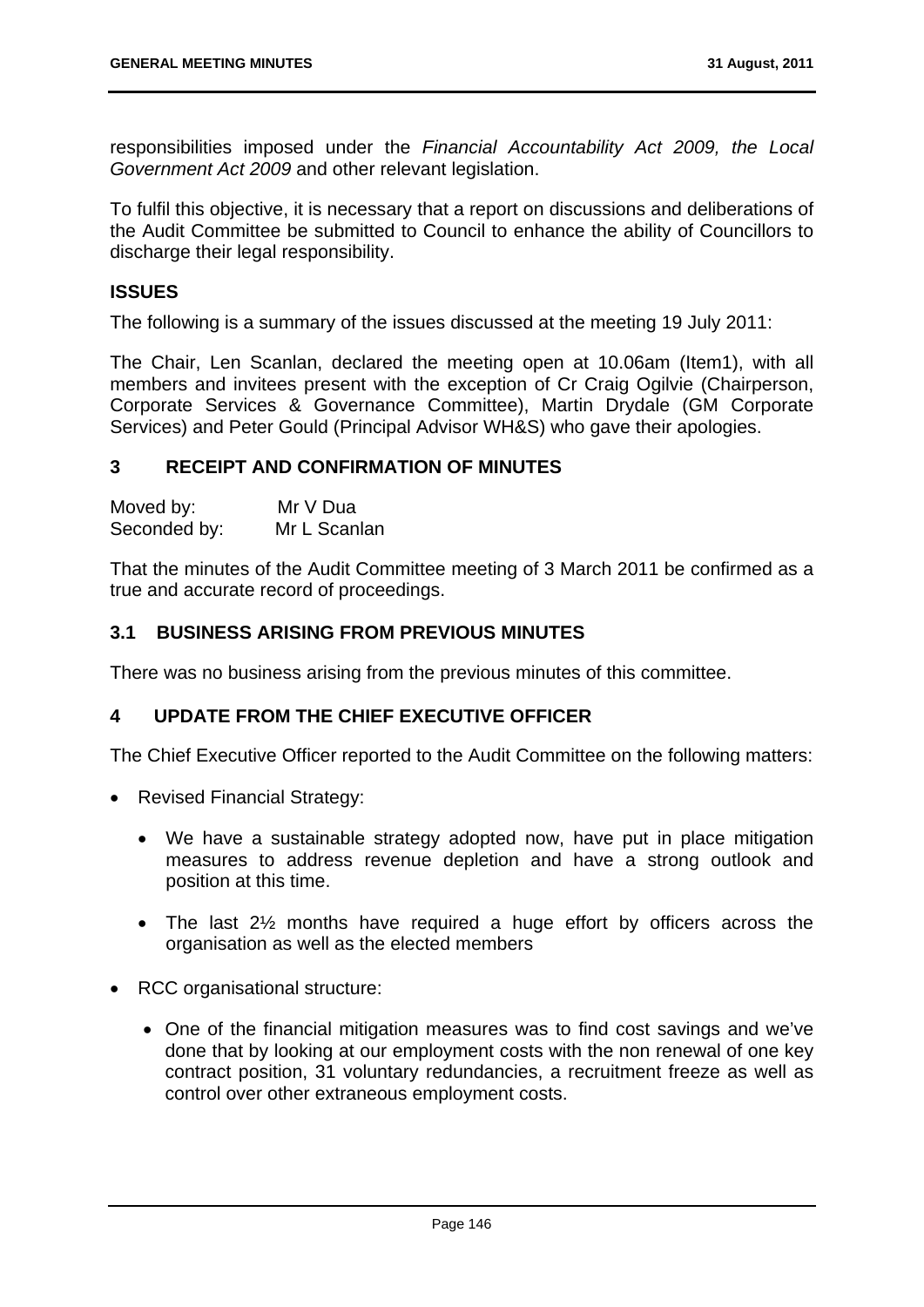- Allconnex Water Reform:
	- Pricing capping of water and the offer for Councils to consider whether they want to withdraw from those water authorities.
	- Council was required by the end of June to determine whether its initial preference was to remain with or withdraw from Allconnex. Council resolved on the 29 June 2011 that it would indicate to the State Government its initial preference.
- The CEO, Mayor and Committee Chair recognised and thanked Kylie Fernon, Manager Internal Audit, for her contribution to Redland City Council and wished her well for the future. Ms Siggy Covill was welcomed to the Internal Audit team as Acting Manager Internal Audit until the position is permanently filled.
- The Electoral Act is changing with the State Government adopting the *Local Government Electoral Act* which changes the role that Council has in the elections with that role moving to the electoral commission.
- We are moving into a critical phase with Council's Workplace Health & Safety audit with our external audit commencing in August 2011.
- The historic event with the Federal Courts determination on Native Title is a very significant milestone in the history of the Redlands. Council's consequential obligations will need to be recognised in financial accounts.
- The Mayor also spoke on the Water Reform and Native Title issues.

That the report be noted.

# **5 COUNCIL FINANCIAL REPORTS**

# **5.1 COUNCIL END OF MONTH FINANCIAL REPORTS**

Council's end of month report for 28 February 2011 as presented to the General Meeting on 30 March 2011 is presented to the Audit Committee.

Council's end of month report for 31 March 2011 as presented to the General Meeting on 27 April 2011 is presented to the Audit Committee.

Council's end of month report for 30 April 2011 as presented to the General Meeting on 25 May 2011 is presented to the Audit Committee.

Council's end of month report for 31 May 2011 as presented to the General Meeting on 29 June 2011 is presented to the Audit Committee.

# **COMMITTEE DECISION**

That the Audit Committee note the financial reports as presented.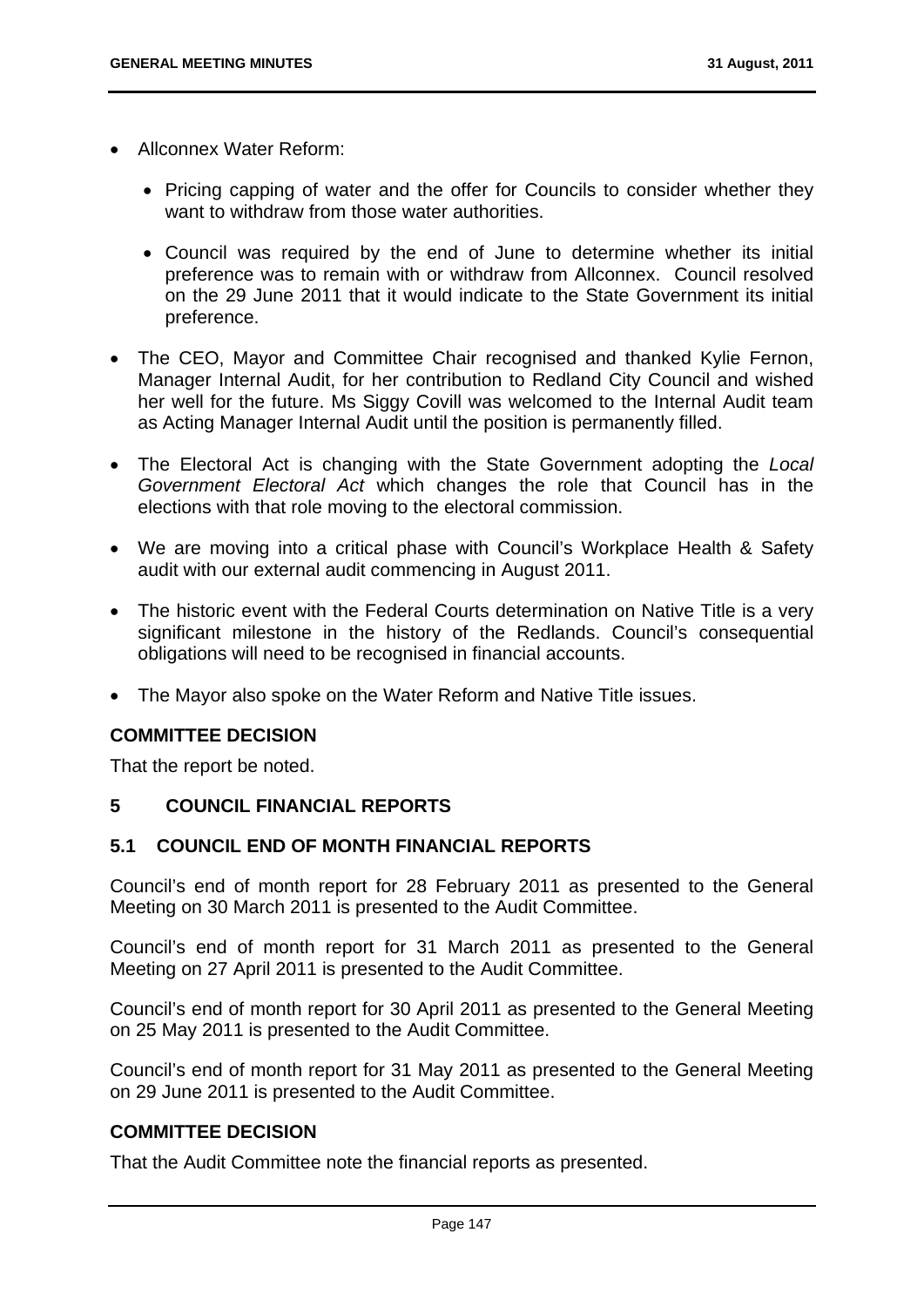# **5.2 NOTE 1 OF THE FINANCIAL STATEMENTS (ACCOUNTING POLICIES)**

The Manager Financial Control presented note 1 of the Financial Statements (Accounting Polices).

# **COMMITTEE DECISION**

That the Audit Committee note the report as presented and the documents tabled:

- 1. Financial Strategy Overview; and
- 2. Financial Strategy 2011-2021 report to Council.

# **6 COMPLIANCE CERTIFICATES**

Compliance Certificates for the quarters January to March 2011 for Governance, Development & Community Standards, Customer Services, Planning and Policy, and Corporate Services are presented to the Committee.

The Compliance Certificates are attached.

### **COMMITTEE DECISION**

### **That the Compliance Certificates as presented be noted.**

# **7 INTERNAL AUDIT PLAN**

# **7.1 AUDIT PLAN STATUS**

The status of the Audit Plan was presented to the Committee for noting.

# **COMMITTEE DECISION**

That the Audit Committee:

- 1. Note the Status of the Audit Plan as presented;
- 2. Support the deferral of the planned activity '*Review Council's readiness for the separation of the water bills*' from 2010/11 to the 2011/12 Audit Plan; and
- 3. Note the incidents of reported complaints/investigations undertaken by Internal Audit and that the Audit Committee would be concerned if that trend were to continue and adversely impact on the performance of the internal audit function.

# **8 AUDIT RECOMMENDATIONS DUE FOR IMPLEMENTATION**

# **8.1 INTERNAL AUDIT RECOMMENDATIONS**

The Senior Internal Auditor presented a progress report of audit recommendations due for implementation to the Committee.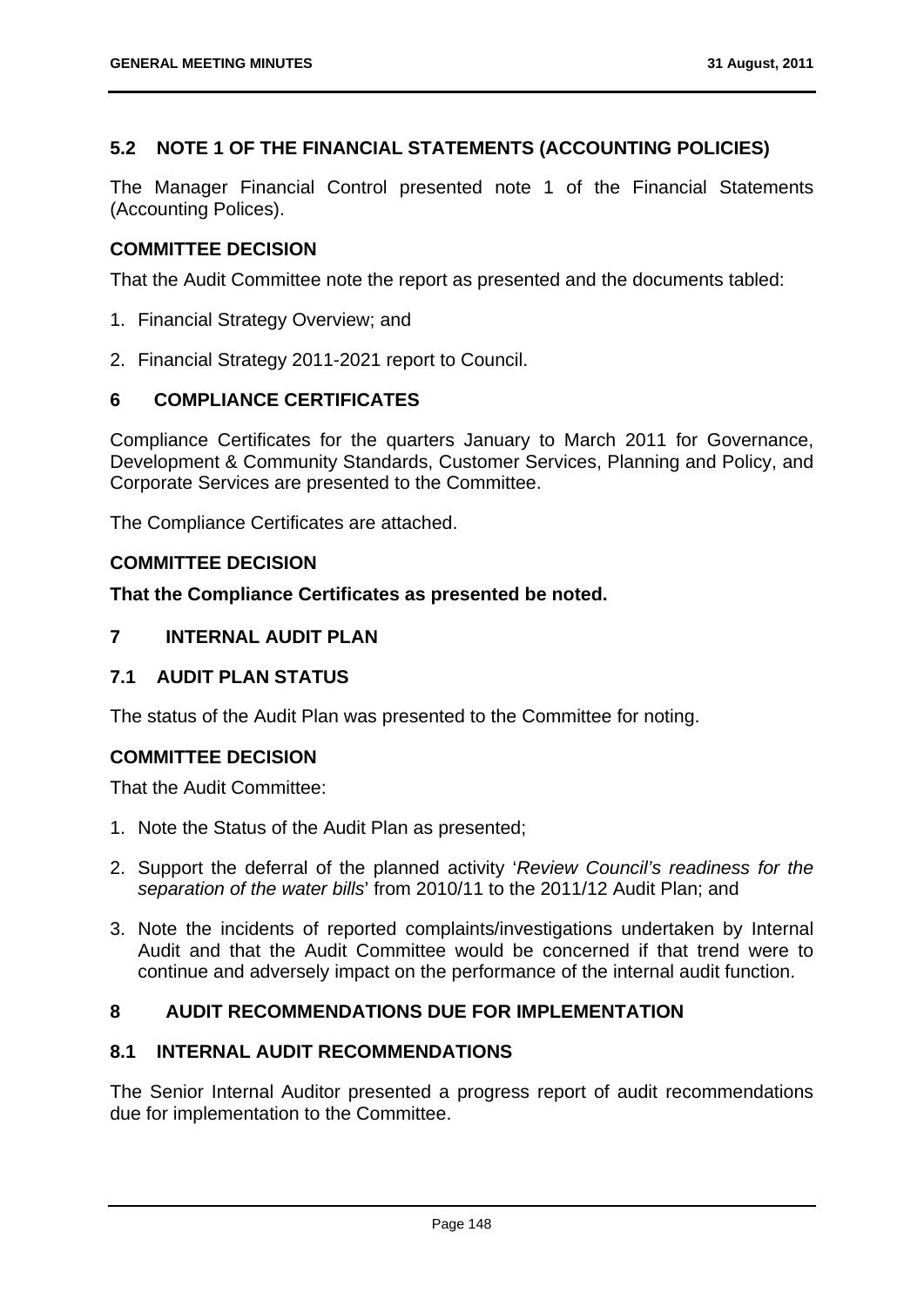That the Audit Committee:

- 1. Note the status of Internal Audit Recommendations as at 30 June 2011;
- 2. Approve the 29 recommendations where a second and subsequent request for an extension has been made by management; and
- 3. That the CEO be briefed, prior to each Audit Committee, on requests for longer extension periods, irrespective of their risks, and what the genuine factors are in seeking those extensions, their priorities and whether to take other actions as necessary.

### **8.2 QAO RECOMMENDATIONS**

The Senior Internal Auditor presented a progress report of QAO audit recommendations due for implementation to the Committee.

# **COMMITTEE DECISION**

That the Audit Committee note the Audit Recommendations Due For Implementation as presented.

# **9 INTERNAL AUDIT REPORTS**

The following reports were presented for Audit Committee consideration:

### **9.1.1 ACROSS COUNCIL**

- Internal Audit Report 01/04/11 Review of the Implementation of Safety Management Systems at the Business Unit Level (distributed separately)
- Internal Audit Report 07/07/11 Review of the Licensing of Council Drivers and Machinery Operators (distributed separately)

# **9.1.2 CORPORATE SERVICES**

- Internal Audit Report 17/05/11 Review of Payroll (distributed separately)
- Internal Audit Report 02/06/11 Review of the Internal IM Processes for the Delivery of Services Under the SLA with Allconnex Water.

# **COMMITTEE DECISION**

That the reports be received and noted as presented.

# **10 UPDATE FROM EXTERNAL AUDITORS**

Brendan Worrall – Crowe Horwath presented the Audit Service Plan for the year ended 30 June 2011 to the Audit Committee.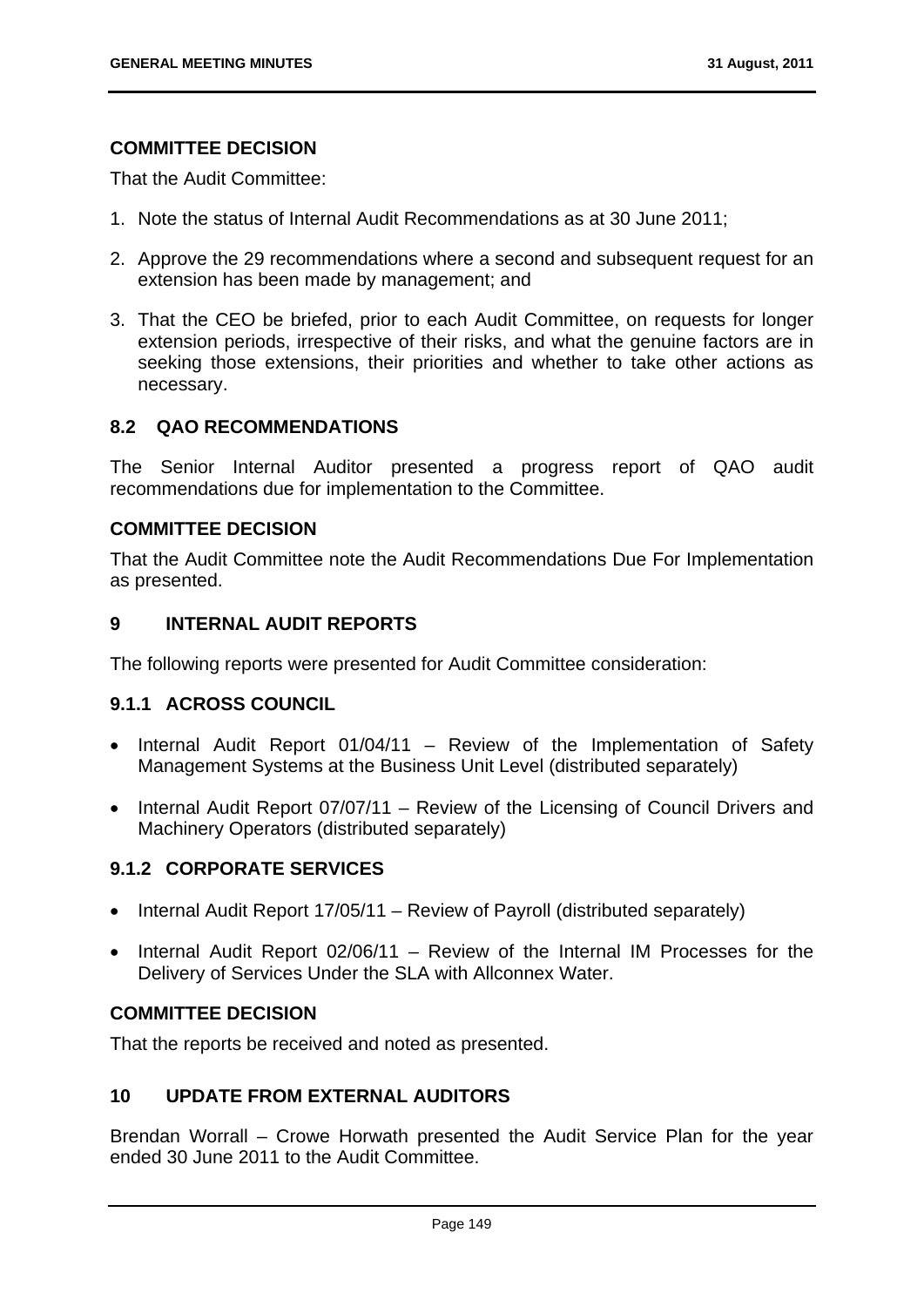That the Audit Committee note the plan as presented.

### **11 EMERGING ISSUES**

**Nil.** 

# **12 OTHER BUSINESS**

### **12.1 INTERNAL AUDIT PLAN 2011 - 2012**

The Manager Internal Audit presented the CEO approved audit plan for 2011-2012.

## **COMMITTEE DECISION**

That the Audit Committee approve the Internal Audit Plan as proposed for 2011-2012.

# **12.2 ORGANISATIONAL DEVELOPMENT PLAN ISSUE 34 – EXPOSING AND DETERRING MISCONDUCT, FRAUD AND CORRUPTION**

The Manager Internal Audit presented a progress report to the Committee on Issue 34 of the Organisational Development Plan – Exposing and Deterring Misconduct, Fraud and Corruption.

### **COMMITTEE DECISION**

That the Audit Committee note the report as presented.

### **12.3 WORKPLACE HEALTH AND SAFETY**

The Principal Adviser Workplace Health and Safety will present an update to the Committee on Workplace Health and Safety issues.

### **COMMITTEE DECISION**

That Committee carry forward this item to next Audit Committee given that the external audit is about to be underway and wait for the report in conjunction with this particular topic.

### **12.4 LOCAL GOVERNMENT ACT 2009 AND REGULATIONS 2010**

The Manager Corporate Performance and Risk presented an update to the Committee.

### **COMMITTEE DECISION**

That the Audit Committee note the report as presented.

## **12.5 COUNCIL'S FINANCIAL STRATEGY**

The Manager Financial Control presented an update on Council's Financial Strategy to the Committee during discussion on Item 5.2.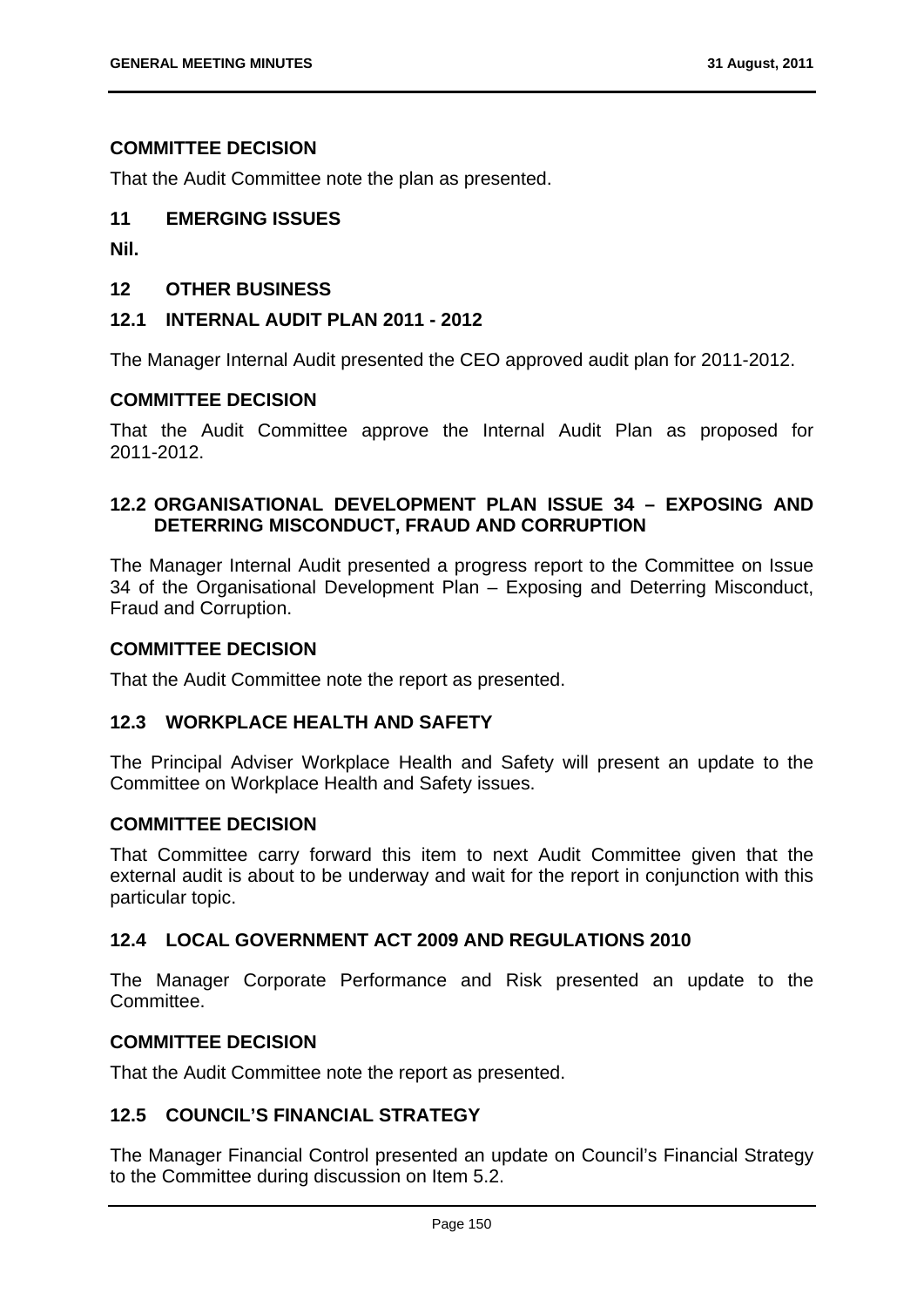The Audit Committee noted the report as presented by the Manager Financial Control at item 5.2.

### **12.6 SELF-ASSESSMENT SERVICE REVIEW WORKBOOK**

The Manager Internal Audit presented an update to the Committee.

### **COMMITTEE DECISION**

That the Audit Committee note the report as presented.

### **12.7 AG REPORT TO PARLIAMENT NO. 3 FOR 2011 – FOLLOW UP OF 2008 AUDIT ON ADMINISTRATION OF GRANTS AND FUNDING TO COMMUNITY ORGANISATIONS BY LOGAL GOVERNMENT IN QUEENSLAND**

The Manager Internal Audit presented an update to the Committee.

# **COMMITTEE DECISION**

That the Audit Committee note the report as presented.

### **12.8 SYSTEM APPRAISALS**

Virendra Dua presented a paper to the Committee.

### **COMMITTEE DECISION**

That the Audit Committee:

- 1. Note the paper as presented;
- 2. Leave the concept on the table to consider between now and the next Audit Committee meeting;
- 3. That before the next meeting, Council provide evidence that we have incorporated into the enterprise risk management approach the particular issues that have been raised today; and
- 4. That an Enterprise Risk Management update be provided to committee members out of session.

### **13 MEETING CLOSURE**

The meeting closed at 12.28pm.

### **RELATIONSHIP TO CORPORATE PLAN**

### **8. Inclusive and ethical governance**

Deep engagement, quality leadership at all levels, transparent and accountable democratic processes and a spirit of partnership between the community and Council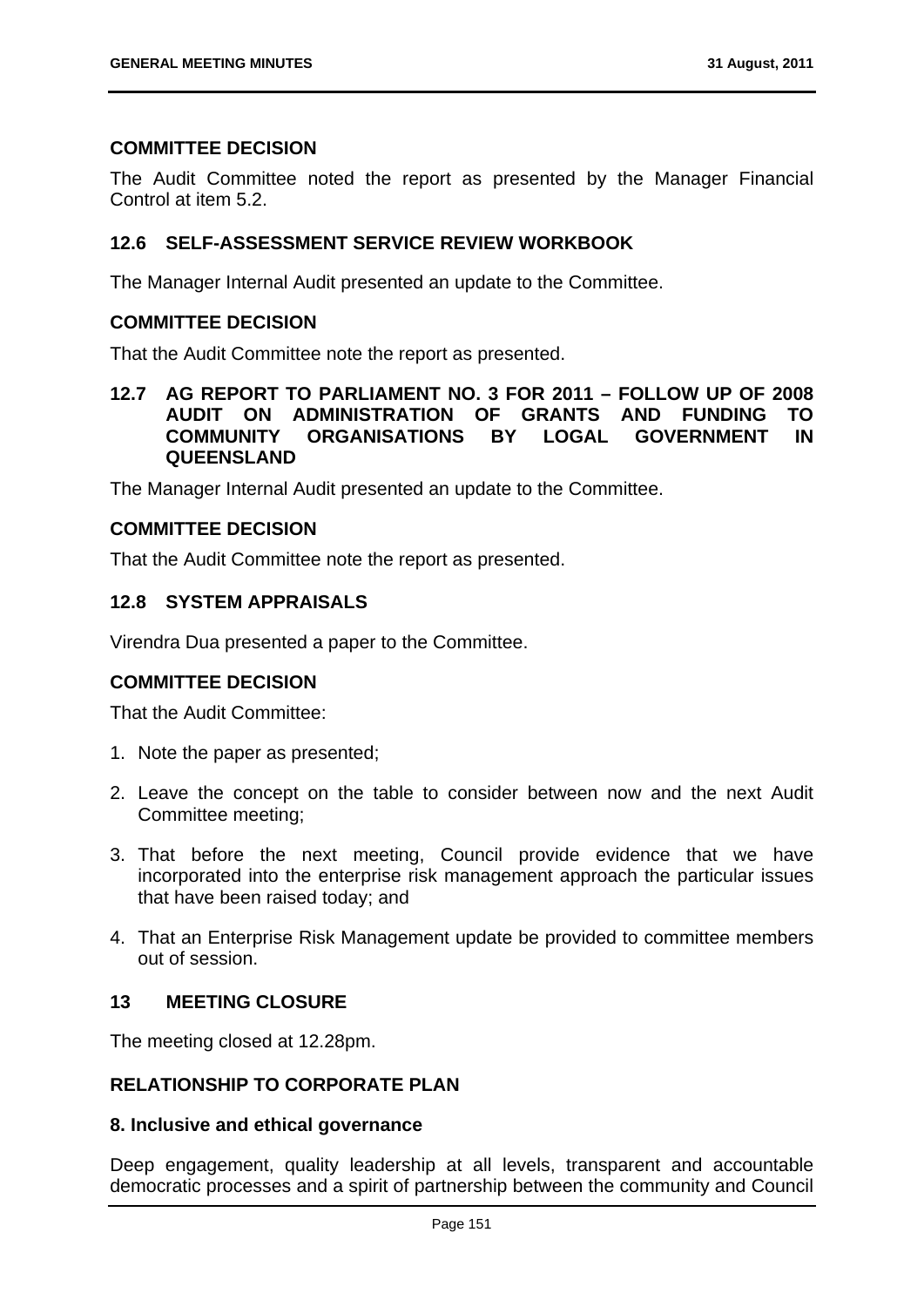will enrich residents' participation in local decision making to achieve the community's Redlands 2030 vision and goals.

8.5 Be transparent and consistent in the way we manage the organisation, its risks and obligations and ensure we are delivering against our priorities

### **FINANCIAL IMPLICATIONS**

This recommendation does not require any change to the current year's budget as funds have already been allocated to account number 11053.103.0034.821601..

# **PI ANNING SCHEME IMPLICATIONS**

The City Planning & Environment Group was consulted and it is considered that the outcome of recommendations in this report will not require any amendments to the Redlands Planning Scheme.

### **CONSULTATION**

The Audit Committee minutes are presented for confirmation as a true and accurate record of proceedings at its next meeting.

### **OPTIONS**

### **PREFERRED**

The Council accept this report which summarises the issues discussed at the Audit Committee meeting on 19 July 2011.

### **ALTERNATIVE**

- 1. That Council accept this report and request additional information; or
- 2. That Council not accept this report and request an alternative method of reporting.

#### **OFFICER'S/COMMITTEE RECOMMENDATION/ COUNCIL RESOLUTION**

| Moved by:    | <b>Cr C Ogilvie</b> |
|--------------|---------------------|
| Seconded by: | <b>Cr H Murray</b>  |

**That Council resolve to accept this report which summarises the issues discussed at the Audit Committee meeting on 19 July 2011.** 

**CARRIED** (en bloc)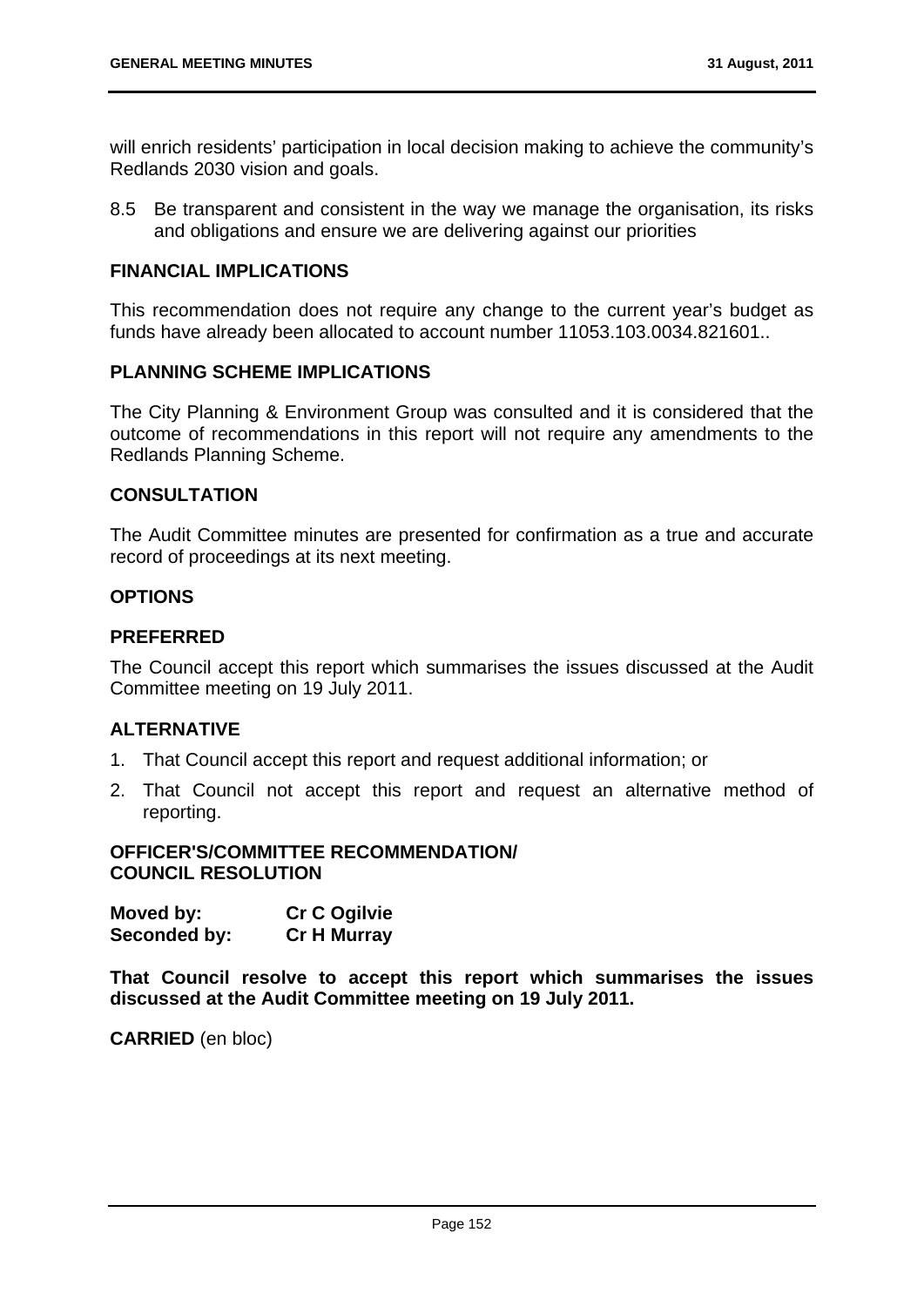## **15.2.2 GLOBAL MAYORS' FORUM - COUNCIL REPRESENTATION**

| <b>Dataworks Filename:</b>  | <b>GOV Councillors - Conferences</b>                                                                 |
|-----------------------------|------------------------------------------------------------------------------------------------------|
| <b>Responsible Officer:</b> | <b>Nick Clarke</b><br><b>Acting Chief Executive Officer and</b><br><b>General Manager Governance</b> |
| Author:                     | <b>Thorbjorg Dunn</b><br><b>Executive Officer - Office of the Mayor</b>                              |

### **EXECUTIVE SUMMARY**

An invitation has been received from the Chinese Society for Sustainable Development (CSSD) and the International Mayor Communication Centre (IMCC) for the Mayor to participate in a Global Mayors' Forum (GMF) 2011 in Zhuhai, China. This joint event of the CSSD and IMCC is to be held from 18 to 20 November 2011.

As a gesture of good will and encouragement for Council to send the Mayor, or her representative, to this event, the GMF secretariat have made an offer to cover related expenses, including round-trip flight tickets, accommodation, diplomatic security protection. They have also advised that no registration fee will be charged.

In accordance with the *Expenses Reimbursement and Provision of Facilities Policy for Councillors,* Council approval by resolution is required for the attendance and travel by the Mayor or Councillors to any training, conference or event outside of Australia.

### **PURPOSE**

The purpose of this report is to seek approval from Council for the Mayor, or her delegated representative, to attend the GMF in China from 18 to 20 November 2011.

### **BACKGROUND**

In support of the 2012 United Nations Conference on Sustainable Development (Rio+20), the Chinese Society for Sustainable Development (CSSD) and the International Mayor Communication Centre (IMCC) will jointly hold a high-end forum in Zhuhai, China from 18 to 20 November this year. An invitation has been received, on behalf of the GMF secretariat, for the Mayor, or her representative, to participate in this event as a distinguished guest.

### **ISSUES**

Over a thousand attendees, including a number of UN officials and high-ranking Chinese officials, over one hundred mayors, hundreds of top business leaders and investors across the globe are expected to attend this milestone event. The focal event of this forum, the six-party forum on sustainable development will be broadcast live by China's state media.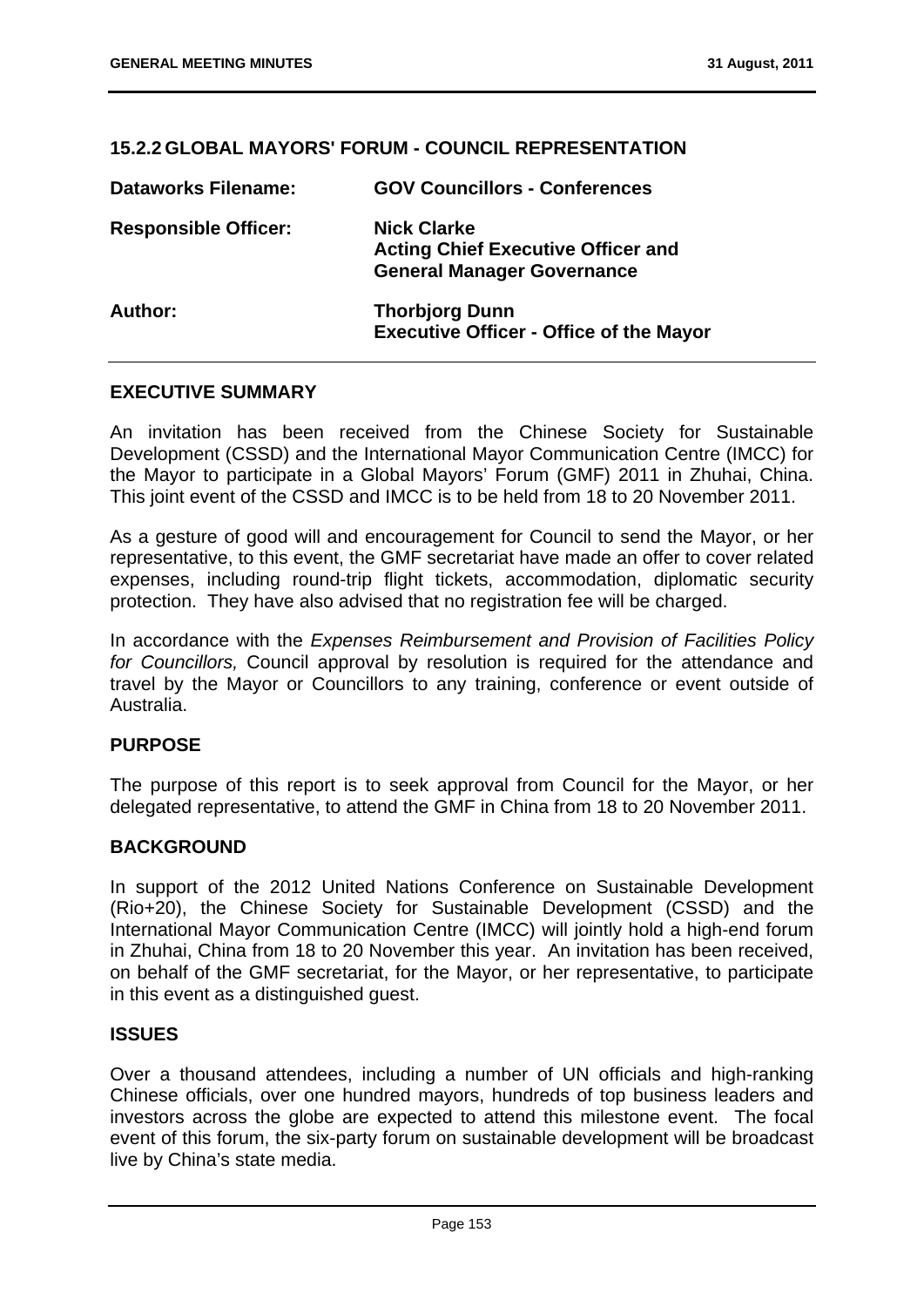On the agenda, preceding this forum, are two other meetings. One is China Sustainable Development Forum, during which a number of Chinese ministerial officials - including Madam Deng Nan, vice-minister of China's Science and Technology Ministry, who is also the daughter of former Chinese leader Deng Xiaoping - will deliver speeches about China's sustainable development. The other meeting is for mayors to share their insights on sustainable urban development in the build-up to Rio+20.

Organisers of this event include: IMCC, CSSD, Sustainable Cities International, International Council for Local Environmental Initiatives and the World Business Council for Sustainable Development, CityNet, Cityscape. Endorsing organizations of this forum comprise the United Nations Human Settlements Programme (UN-HABITAT), the United Nations Environment Programme (UNEP), the United Nations Development Programme (UNDP), the Chinese People's Association for Friendship with Foreign Countries and the China International Friendship Cities Association.

The GMF secretariat has advised that they strongly believe that it is very significant that the Mayor of Redland City attends this forum. This high-end forum is a great opportunity for Council to share valuable experiences in governance as well as insights into green economy. Moreover, they suggest it is also an excellent platform to promote Redland City's image and attract investment.

# **RELATIONSHIP TO CORPORATE PLAN**

# **8. Inclusive and ethical governance**

Deep engagement, quality leadership at all levels, transparent and accountable democratic processes and a spirit of partnership between the community and Council will enrich residents' participation in local decision making to achieve the community's Redlands 2030 vision and goals; including establishing and maintaining effective partnerships with local, regional, national and international organisations and governments to deliver the visions and goals of the community.

# **FINANCIAL IMPLICATIONS**

Based on the information provided, there are no financial implications impacting Council as a result of this report and its recommendation. The GMF secretariat have made an offer to cover all expenses, including round-trip flights, airport pick-up, 5 star accommodation, diplomatic security protection, with no registration fee to be charged.

# **CONSULTATION**

The Acting Chief Executive Officer and Manager Economic Development have been consulted in relation to this report. The Manager Economic Development has communicated with Council's Trade and Investment Officer in Guangzhou, China, who has indicated that she believes this is a good opportunity for Redlands and encourages the Mayor's participation.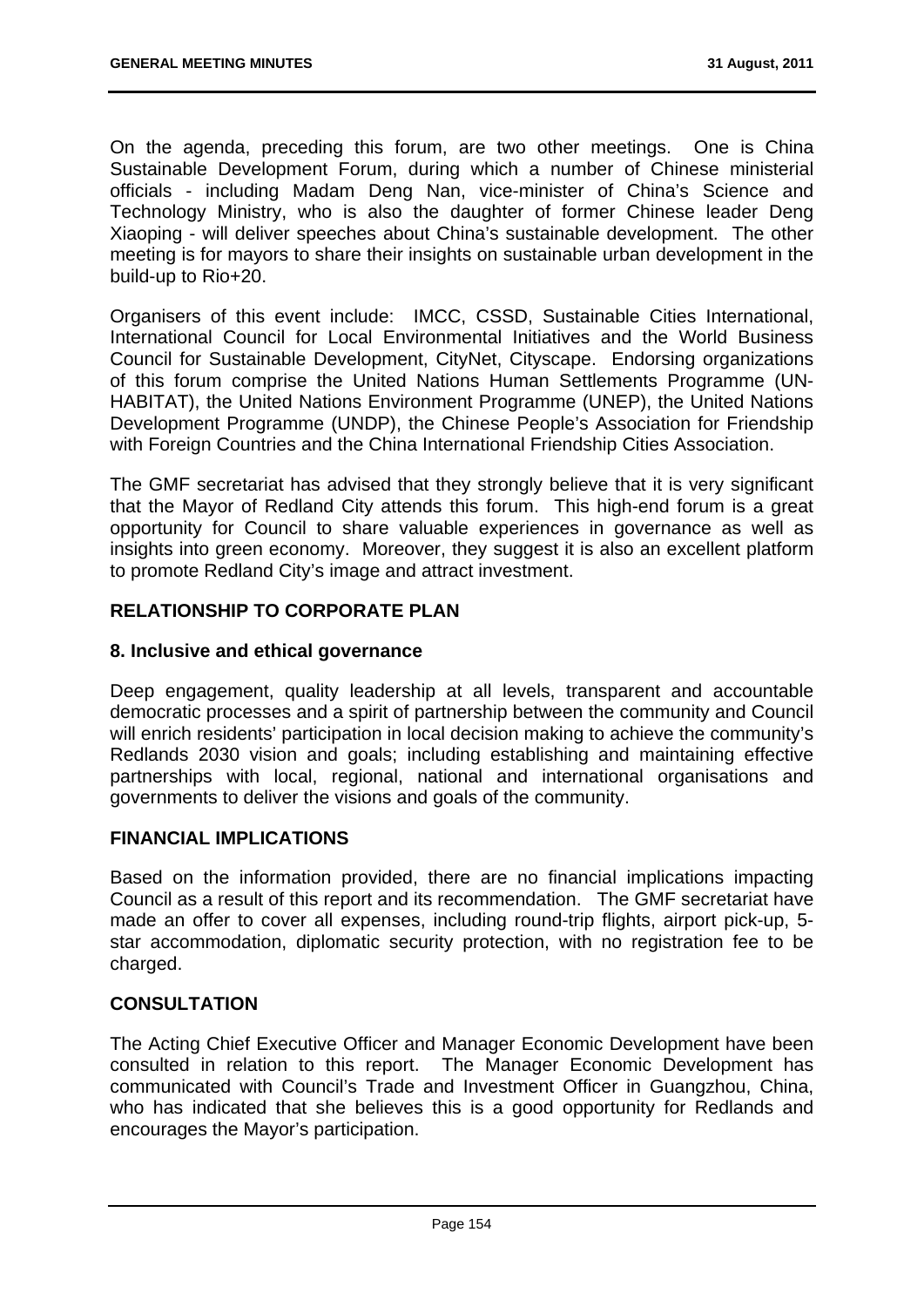# **OPTIONS**

### **PREFERRED**

That Council resolve as follows:

- 1. To approve the attendance and travel of the Mayor, or her delegated representative, at the Global Mayors' Forum 2011 in Zhuhai, China, from 18 to 20 November 2011; and
- 2. That the Forum secretariat's offer to cover related expenses, including round-trip flight tickets, airport pick-up, 5-star accommodation, meal, diplomatic security protection and registration fee be formally accepted.

# **ALTERNATIVE**

That Council resolve to not approve the Mayor's attendance at the Global Mayors' Forum 2011.

**OFFICER'S/COMMITTEE RECOMMENDATION/ COUNCIL RESOLUTION** 

| Moved by:    | <b>Cr C Ogilvie</b> |
|--------------|---------------------|
| Seconded by: | <b>Cr D Henry</b>   |

**That Council resolve as follows:** 

- **1. To approve the attendance and travel of the Mayor, or her delegated representative, at the Global Mayors' Forum 2011 in Zhuhai, China, from 18 to 20 November 2011; and**
- **2. That the Forum secretariat's offer to cover related expenses, including round-trip flight tickets, airport pick-up, 5-star accommodation, meal, diplomatic security protection and registration fee be formally accepted.**

**CARRIED**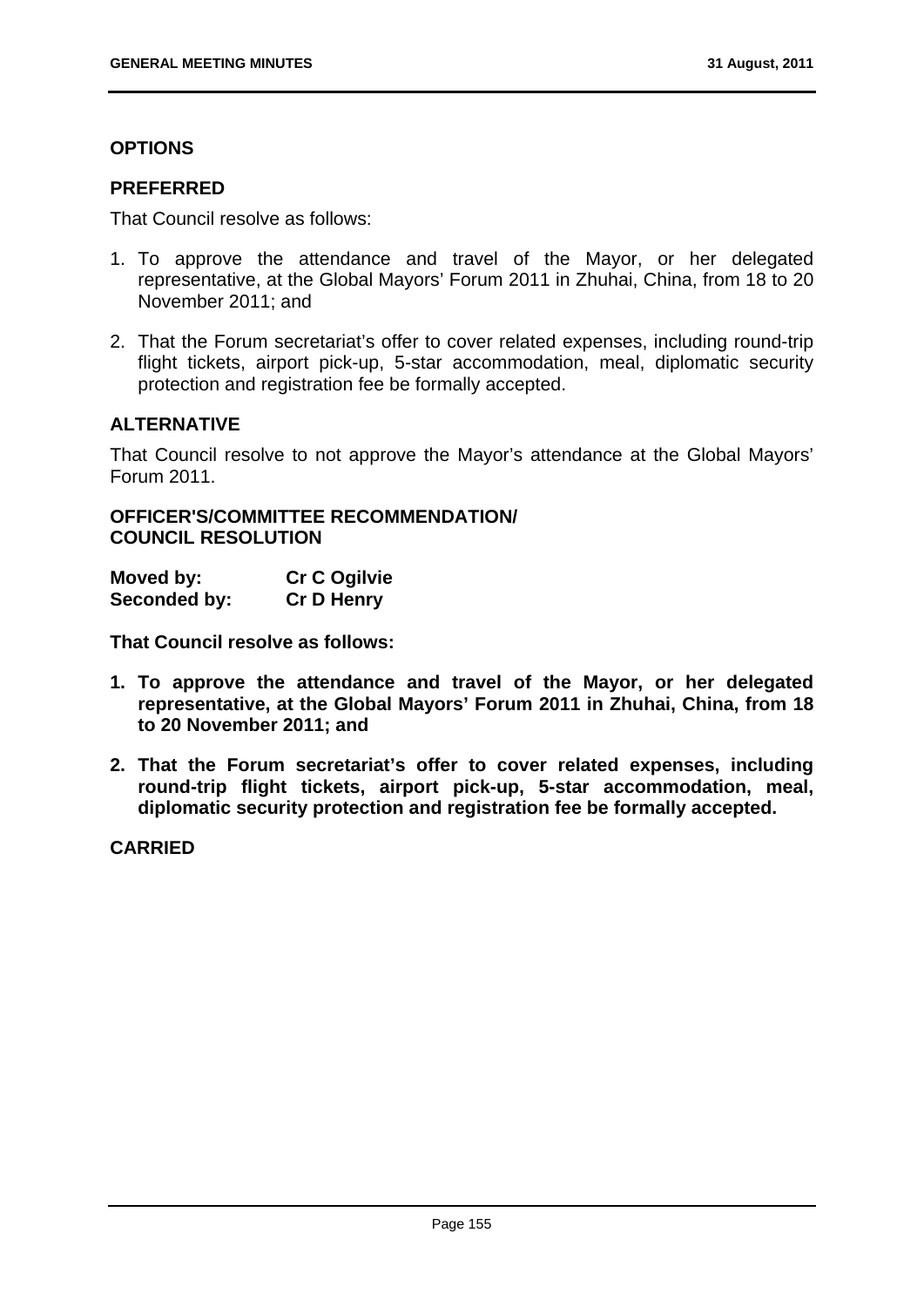### **15.2.3 STATE GOVERNMENT REVIEW OF COUNCILLOR REMUNERATION FRAMEWORK**

| <b>Dataworks Filename:</b>  | <b>GOV Councillors' - Remuneration</b>                            |
|-----------------------------|-------------------------------------------------------------------|
| <b>Responsible Officer:</b> | <b>Nick Clarke</b><br><b>General Manager Governance</b>           |
| Author:                     | <b>Trevor Green</b><br><b>Senior Advisor Environmental Health</b> |

# **EXECUTIVE SUMMARY**

The *Local Government (Operations) Regulation 2010* sets the framework for how Councillors are remunerated. Under the regulation the Local Government Remuneration and Discipline Tribunal (the Tribunal) establishes categories of local governments, places each local government into a category and determines by the 1<sup>st</sup> December each year, the remuneration (remuneration schedule) to be paid to elected representatives in the following calendar year.

This year, the Tribunal is conducting a review of the categories of local governments, as well as the categories to which each Council is assigned. As part of the review the Tribunal has invited submissions from local governments, interested parties and the community. Submissions close at 5pm on **Friday 2 September 2011.**  Councillors are also invited to attend a deputation on Wednesday 5 October 2011, with the Tribunal at the Local Government Association of Queensland's 2011 Annual Conference.

Council's position on this issue has been that the process should provide a single level of remuneration for each local government category, rather than the current system which provides a remuneration range for each category and elected representatives are required to choose their own remuneration within the category range.

### **PURPOSE**

- 1 For Council to resolve to make a submission to the Local Government Remuneration and Discipline Tribunal's 2011 review, to amend its process to provide a single level of remuneration for each local government category; and
- 2 For Council to resolve to organise for those Councillors attending the Local Government Association of Queensland's 2011 Annual Conference, to attend a deputation with the Tribunal to discuss this issue.

# **BACKGROUND**

Chapter 5, Part 1 (Councillors), Division 1 (Councillor Remuneration) of the *Local Government (Operations) Regulation 2010* sets the framework for how Councillors are remunerated.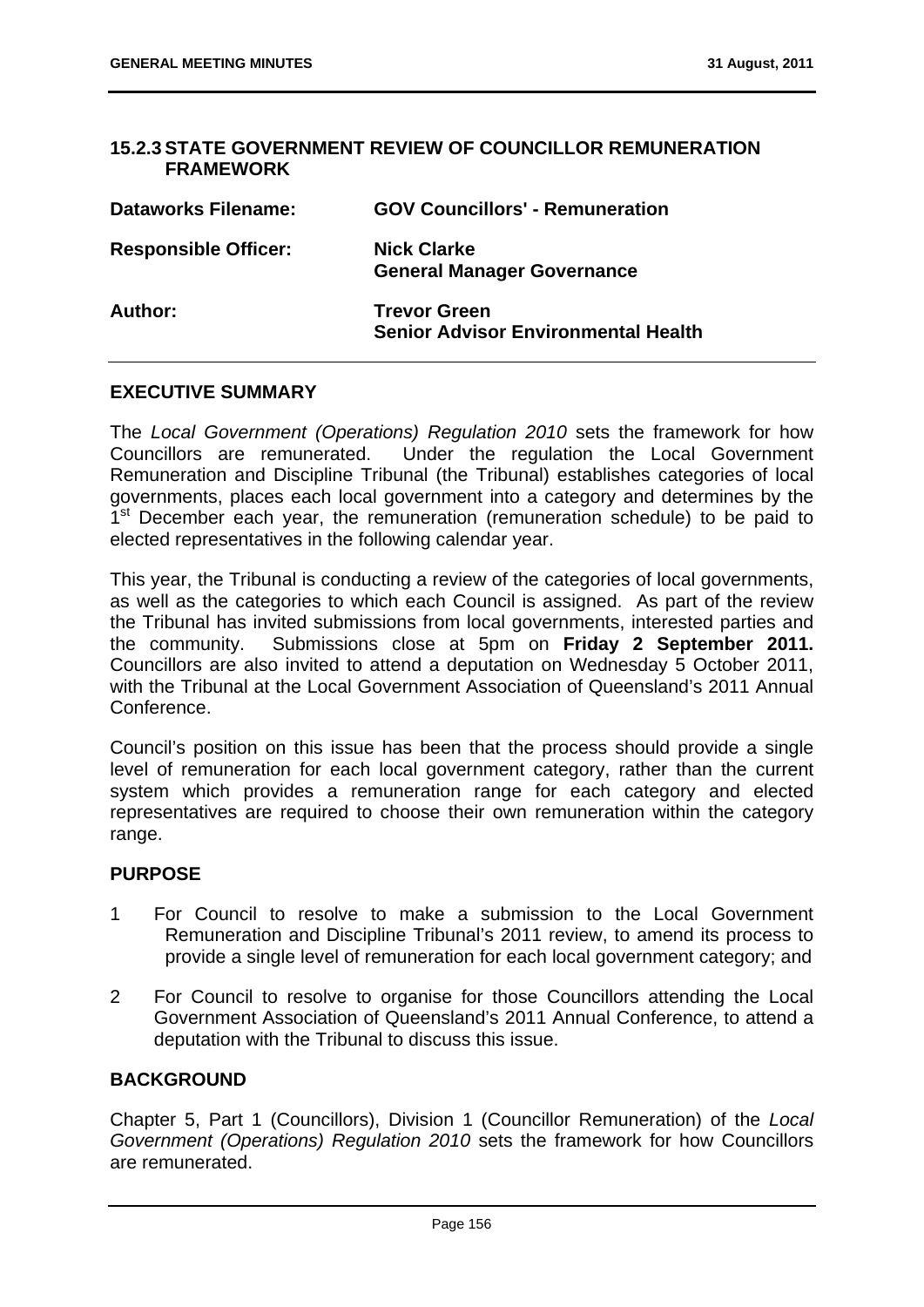Under the regulation:

The Local Government Remuneration and Discipline Tribunal (the Tribunal) is required to:

- 1 Establish categories of local governments;
- 2 For each local government, decide the category of local government to which the local government belongs;
- 3 Determine by 1 December each year, the remuneration (remuneration schedule) to be paid in the following calendar year to Mayors, Deputy Mayors and Councillors for all Councils; and
- 4 Publish the remuneration schedule in the government gazette.

Each local government must:

1 By resolution, adopt the remuneration schedule within 90 days of the schedule being gazetted.

The Tribunal must, at least every 4 years, review the categories of local governments. In 2011, the Tribunal is conducting a complete review of the categories of local governments as well as the categories to which each Council is assigned. Local governments, interested parties and the community are invited to make written submissions to the Tribunal. The submission period closes at 5pm on **Friday 2 September 2011.**

In addition, Councillors are invited to attend a deputation with the Tribunal at the Local Government Association of Queensland's 2011 Annual Conference, which will take place at the Gold Coast. The Tribunal will be taking deputations on Wednesday 5 October 2011.

#### Local Government Categories

The Tribunal uses the following criteria to establish local government categories and determine which category a local government is placed:

- 1 The size, and geographical and environmental terrain of local government areas;
- 2 The population of local government areas, including the areas' demographics, the spread of population serviced by the local governments and the extent of the services the local governments provide;
- 3 The size of local governments and the workload associated with particular sizes, including whether councillors of the local governments hold office on a full-time or part-time basis;
- 4 The diversity, including cultural diversity, of local governments' communities;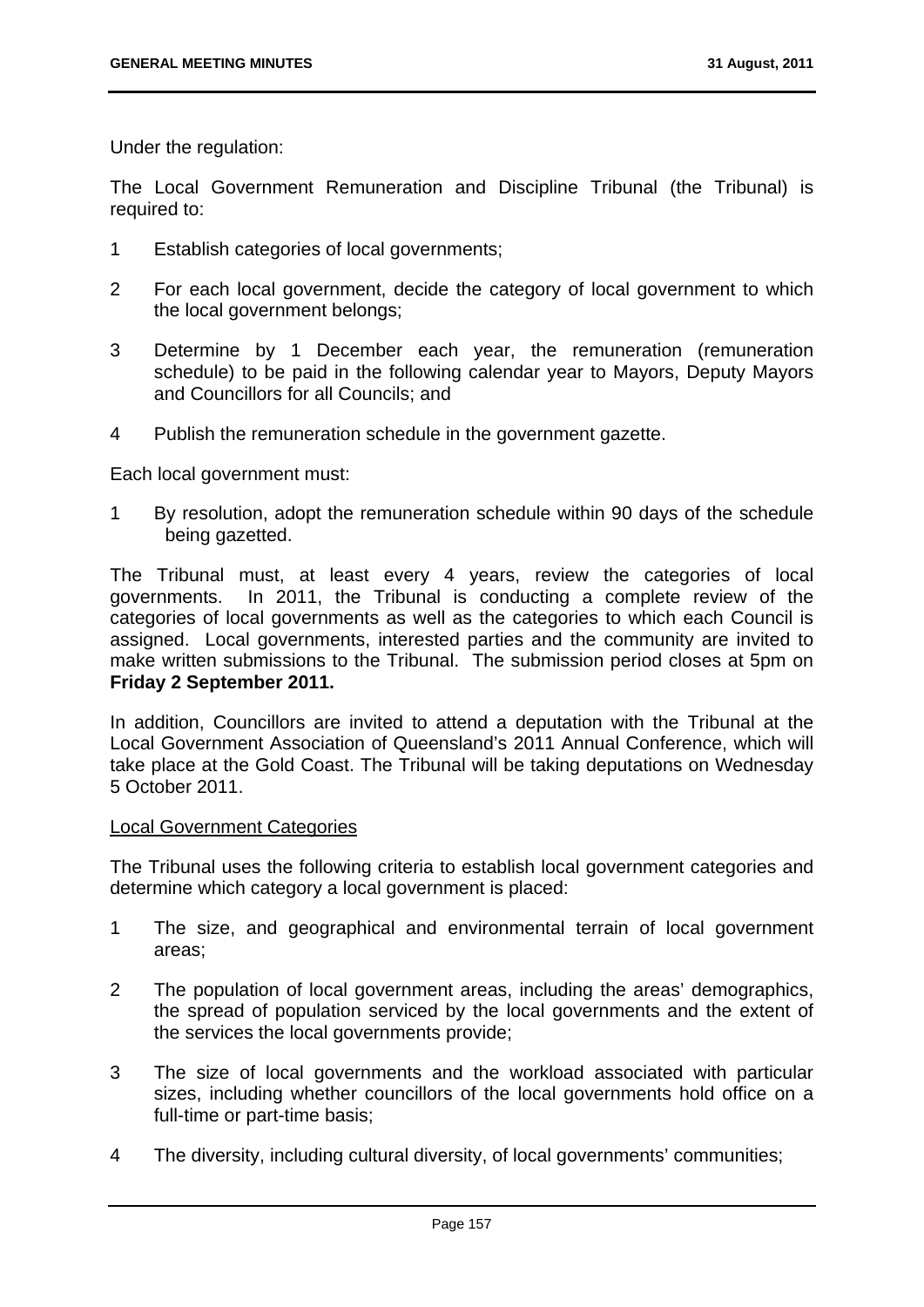- 5 The extent of development of local government areas, including economic and community development, infrastructure and industry; and
- 6 Other matters the tribunal considers relevant to the effectiveness, efficiency and sustainability of local governments.

Currently there are ten local government categories  $(1 - 9)$  and a "special category"). Redland City Council is in category 6.

There are six category 6 Councils:

- Cairns Regional Council;
- Mackay Regional Council;
- Redland City Council;
- Rockhampton Regional Council;
- Toowoomba Regional Council; and
- Townsville City Council.

### Remuneration Schedule

The Tribunal uses the following factors in determining the remuneration schedule:

- 1 The remuneration range is determined as a percentage reference to the annual base salary payable to a Member of the Queensland Legislative Assembly (MLA);
- 2 The higher the local government category, the higher the remuneration that is paid to the elected representatives;
- 3 There is a further separation in the remuneration paid to Mayors, Deputy Mayors and Councillors; and
- 4 There is a maximum and minimum level of remuneration in each category.

Local governments then decide at what level they are to be remunerated at, within the category range.

In its 2008 and 2009 annual reports the tribunal detailed that its purpose in having a remuneration range for each category provides scope for a Council should it wish, to differentiate the remuneration levels for an elected representative who has increased workloads (due to chairing a Council committee or committee membership). The Tribunal advised that in its view "*individual Councils are best placed to understand, and to quantify, the different workload involved in chairpersonship and/or participation in different committees/portfolios within the overall structure determined by Council."*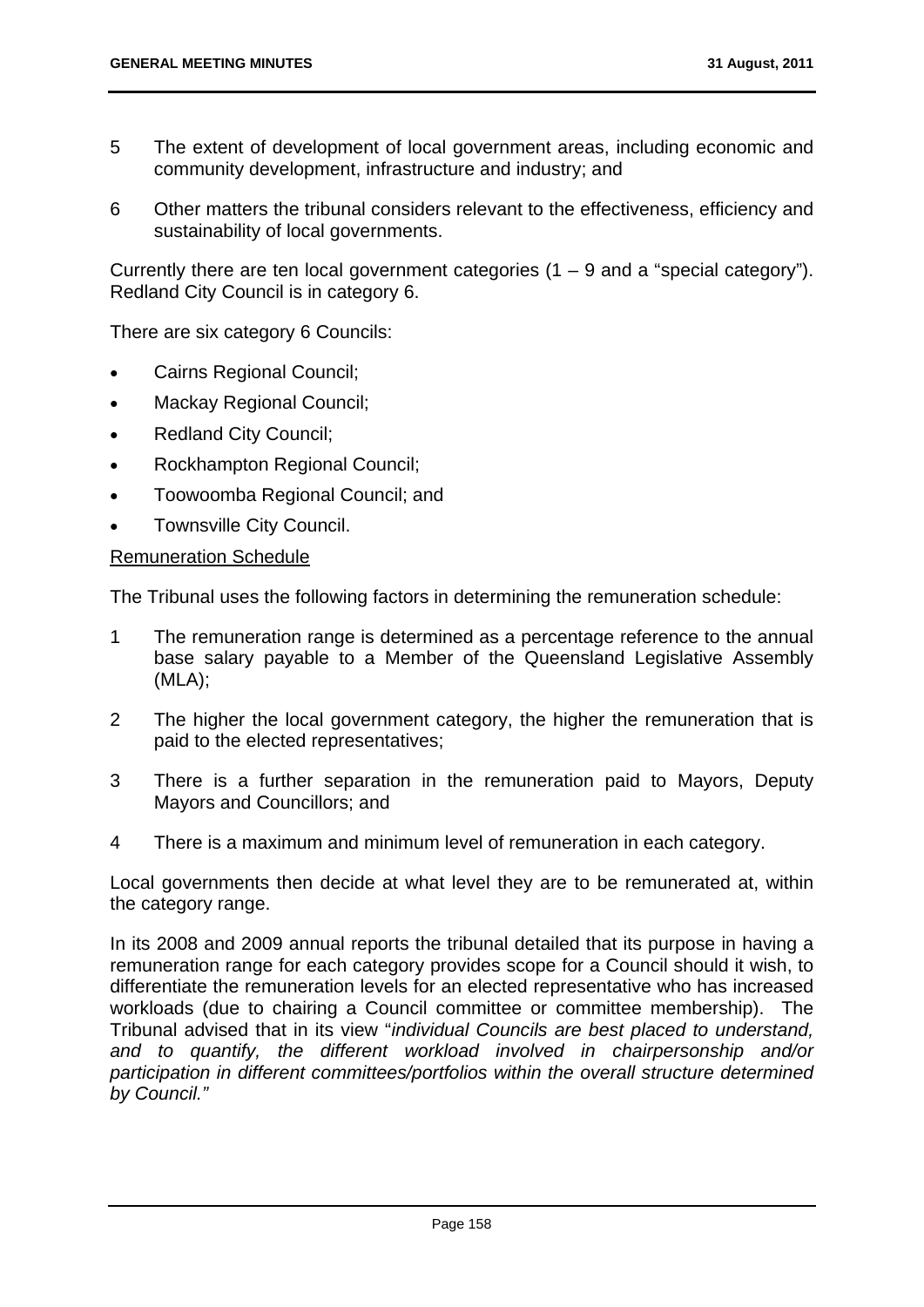### **ISSUES**

As part of the Tribunal's 2010 review process, the Mayor Cr Melva Hobson, Cr Toni Bowler, Cr Debra Henry and the General Manager Governance Nick Clarke met with the Tribunal. The major focus of Council's delegation was for the Tribunal to amend its process to provide a single level of remuneration for each local government category. This would remove the situation where elected representatives are required to decide their own remuneration.

In determining the 2011 Councillor remuneration levels at Council's General Meeting of 23 February 2011, Council included a resolution:

That Council continue to advocate to State Government, the need for an independent process for determining Councillor remuneration.

As part of the consultation process for this report, Councillors were invited to put forward matters for consideration for a submission to the Tribunal's 2011 review. No new issues were raised.

It is therefore considered appropriate that Council:

- 1 Make a submission to the Tribunal's 2011 review; and
- 2 Organise for those Councillors attending the Local Government Association of Queensland's 2011 Annual Conference, to attend a deputation with the Tribunal to discuss this issue.

### **RELATIONSHIP TO CORPORATE PLAN**

### **8. Inclusive and ethical governance**

Deep engagement, quality leadership at all levels, transparent and accountable democratic processes and a spirit of partnership between the community and Council will enrich residents' participation in local decision making to achieve the community's Redlands 2030 vision and goals

### **FINANCIAL IMPLICATIONS**

There are no financial implications impacting Council as a result of this report.

### **PLANNING SCHEME IMPLICATIONS**

There are no land use planning implications associated with this report.

### **CONSULTATION**

Redland City Council's elected representatives and the Local Government Remuneration and Discipline Tribunal were consulted in the preparation of this report.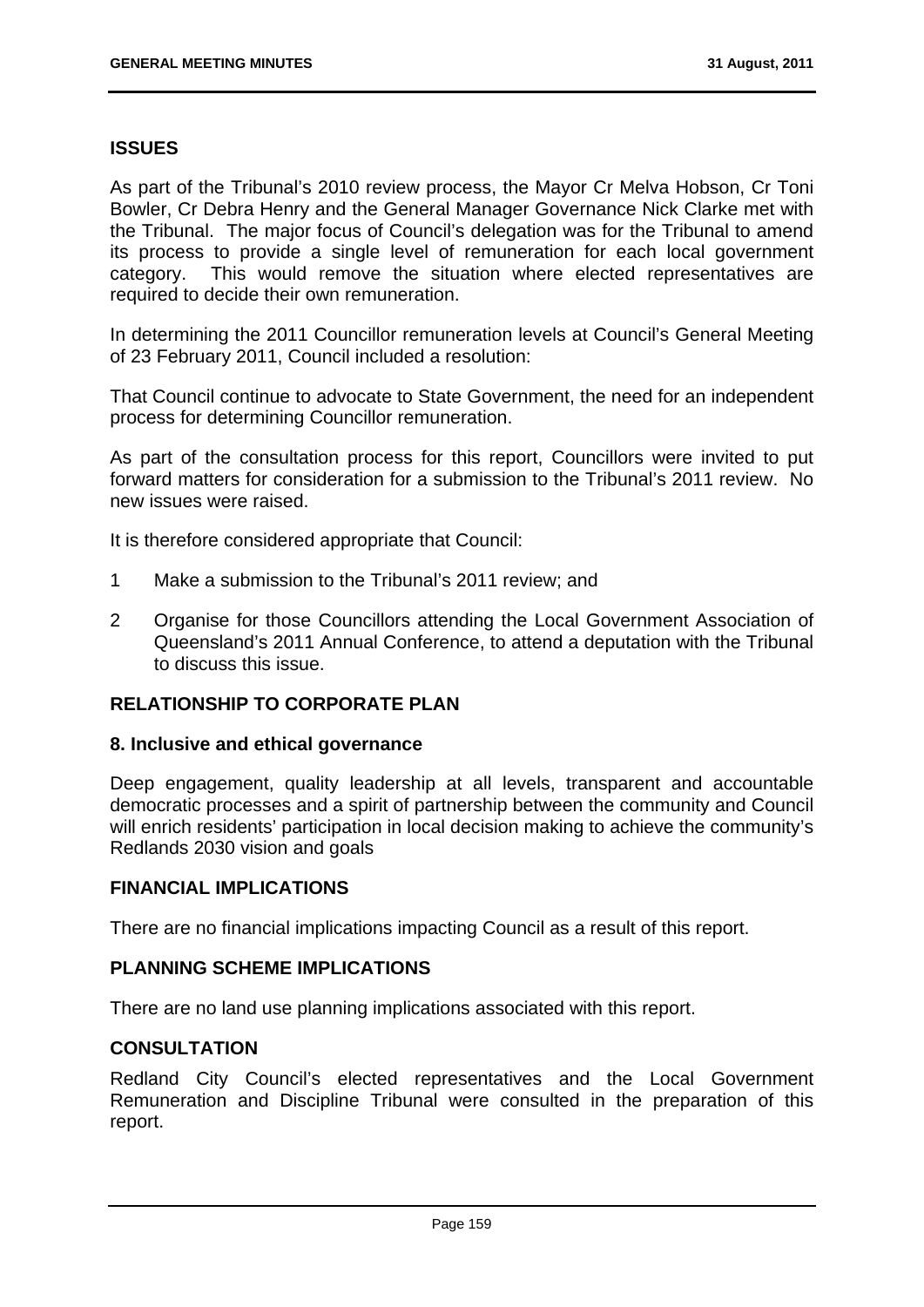**OFFICER'S/COMMITTEE RECOMMENDATION/ COUNCIL RESOLUTION** 

| Moved by:    | <b>Cr C Ogilvie</b> |
|--------------|---------------------|
| Seconded by: | <b>Cr D Henry</b>   |

**That Council resolve to:** 

- **1. Make a submission to the Tribunal's 2011 review to amend its process to provide a single level of remuneration for each local government category; and**
- **2. Organise for those Councillors attending the Local Government Association of Queensland's 2011 Annual Conference, to attend a deputation with the Tribunal to discuss this issue.**

**CARRIED**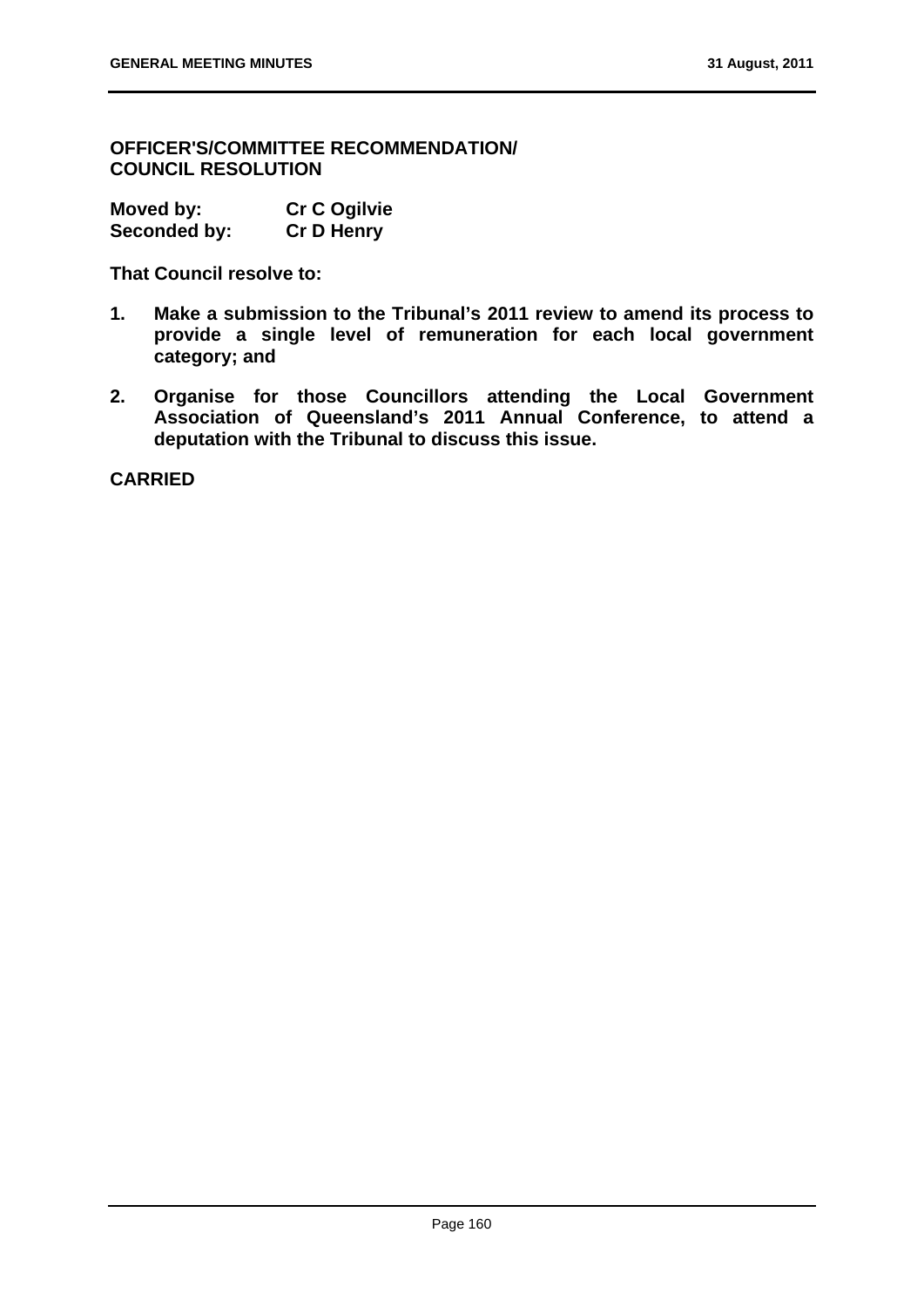Cr Henry declared a conflict of interest, or a perceived conflict of interest, in the following item, stating that she is the Council representative on the Board of the Donald Simpson Centre.

The Councillors present stated that they believed that Cr Henry did not have a conflict of interest in the matter and could remain in the chamber for discussion and decision on this item. Cr Henry voted in the affirmative.

### **15.2.4 DONALD SIMPSON CENTRE BOARD APPOINTMENTS**

| <b>Dataworks Filename:</b>  | <b>CR Senior Citizens Organisations - Donald</b><br><b>Simpson Leisure Centre</b> |
|-----------------------------|-----------------------------------------------------------------------------------|
| <b>Responsible Officer:</b> | <b>Roberta Bonnin</b><br><b>Manager Community Futures</b>                         |
| Author:                     | <b>Frank Pearce</b><br><b>Senior Adviser Community Development</b>                |

### **EXECUTIVE SUMMARY**

Redland City Council is the only permanent member of the Donald Simpson Over 50 Leisure Centre Ltd. The Memorandum of Association charges Council with the annual responsibility of making six management committee appointments and endorsing the appointment of other board positions nominated by the committee.

A list of candidates has been prepared for appointment and endorsement by Council for 2011/12.

Recommendations for changes to the Donald Simpson Over 50 Leisure Centres governance structure for future years is also presented for Councillors consideration.

### **PURPOSE**

To appoint and endorse persons to the Donald Simpson Over 50 Leisure Centre Ltd Centre Management Committee 2011-2012 and to make recommendations for future governance arrangements.

### **BACKGROUND**

The Donald Simpson Over 50 Leisure Centre Ltd (DSC) is a not for profit Association Limited by Guarantee. Redland City Council is the only permanent member of the DSC. The Centre has a Board of Directors known as the Centre Management Committee which consists of between nine and fourteen members. Six members of the committee are appointed by Council including the Chairman, Secretary, Treasurer and Financial Advisor. Another two members are appointed by Redlands District Committee on the Ageing (RDCOTA) and a Senior Citizens Club. The Centre Manager is a member and the remaining members (up to five) are nominated by the committee and approved by Council. The Mayor and another delegated Councillor have been nominated as committee members with no voting rights.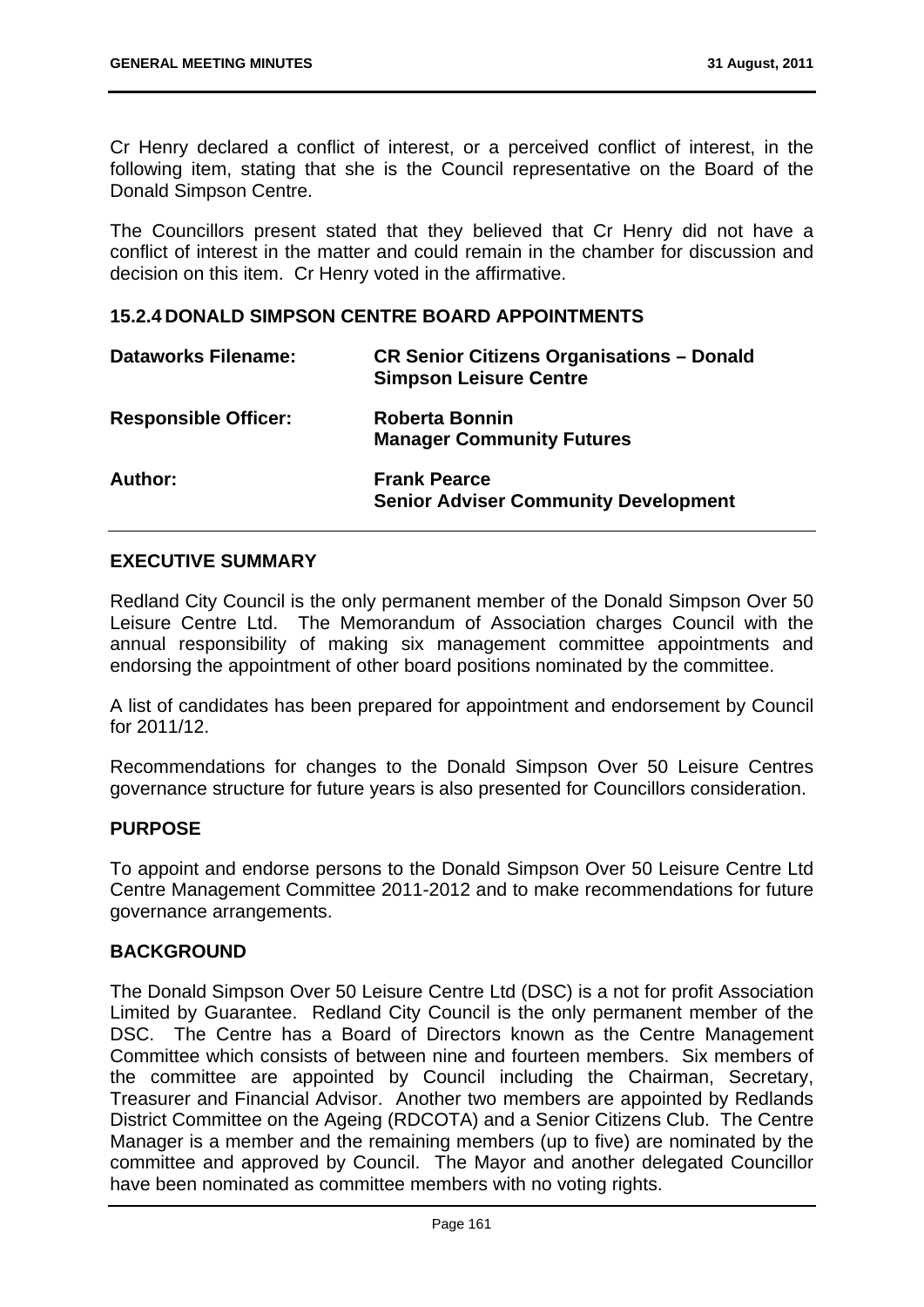At the General Meeting on 25 March 2009 Council resolved to develop a lease covering the footprint of the building and the garden beds adjacent and a partnership agreement governing Council's annual funding to the DSC with the Donald Simpson Centre.

# **ISSUES**

# **Appointments**

All six of the Council committee appointees, being the Chairman - Alan Young, Secretary – Noni Silman; Treasurer - Graeme Rose; Financial Advisor and Deputy Chair Kay Tregaskis, Committee Members - Graham Spencer and Valerie Henry are being reappointed to the committee following a competent and trouble-free service. The additional three persons nominated to the board by the committee are continuing members selected for their abilities and proven community service.

### **Structure**

The structure of the DSC as prescribed in the Memorandum of Association and Articles of Incorporation indicates that Redland City Council is the dominant influence in the governance of the centre:

- Six members the board, including the executive are directly appointed by Council
- The majority of the remaining positions require Council approval
- Council can remove board members any time it sees fit
- Council is the only permanent member of the DSC

In recent times Council has not used the powers in the Memorandum of Association and Articles of Incorporation to influence the DSC board or the running of the Centre which has successfully functioned like an independent community group.

This governance arrangement is unusual for Council and contrary to current best practice where the relationships between Council and Community groups are clearly separated and contrary to Section 4 of the *Local Government Act 2009* which calls for transparent decision making processes. The existing arrangements have the potential to lead to some measure of confusion about who the board is responsible to. The relationship between the DSC and Council can be successfully governed by funding and tenure agreements which Council has developed with the DSC without the need for Council involvement in board appointments. This is in line with other relationships Council has with community organisations and with the recommendations contained in the Auditor-General Report to Parliament No. 7 for 2008.

It is therefore recommended that the Management Committee of DSC is requested to alter the Memorandum of Association and Articles of Incorporation, removing Redland City Council from its position of appointing and removing board members.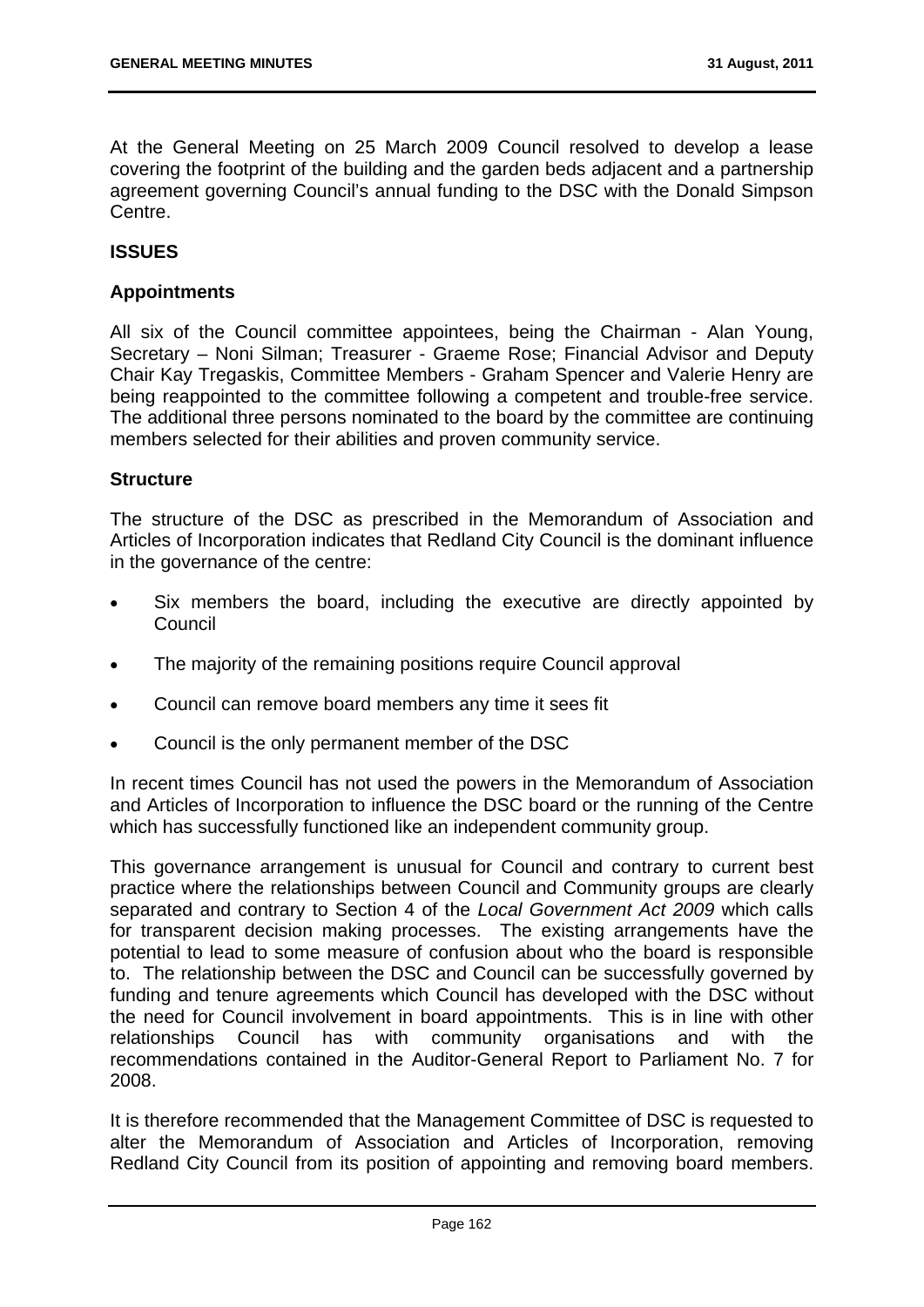Under this arrangement there still would be opportunity for a non-voting council representative to attend meetings in an advisory capacity.

# **RELATIONSHIP TO CORPORATE PLAN**

### **7. Strong and connected communities**

Our health, wellbeing and strong community spirit will be supported by a full range of services, programs, organisations and facilities, and our values of caring and respect will extend to people of all ages, cultures, abilities and needs

7.6 Provide practical programs, support and guidance to the community sector in its delivery of highly valued support services and community projects

# **FINANCIAL IMPLICATIONS**

There are no financial implications impacting Council as a result of this report.

# **PLANNING SCHEME IMPLICATIONS**

The City Planning & Environment Group was consulted and it is considered that the outcome of recommendations in this report will not require any amendments to the Redlands Planning Scheme.

# **CONSULTATION**

- Manager Community & Social Planning
- Manager Legal Services
- Donald Simpson Over 50's Leisure Centre
- Mayor and Councillor appointed to Donald Simpson Over 50's Leisure Centre **Committee**

### **OPTIONS**

# **PREFERRED**

That Council resolve as follows:

- 1 That the following persons be appointed to the Donald Simpson Over 50 Leisure Centre Ltd Centre Management Committee 2011-2012 (Article 35.1):
	- a) Chairman, Alan Young;
	- b) Secretary, Noni Silman;
	- c) Treasurer, Grahame Rose;
	- d) Financial Advisor and Deputy Chair, Kay Tregaskis;
	- e) Committee Member, Graham Spencer; and
	- f) Committee Member, Valerie Henry.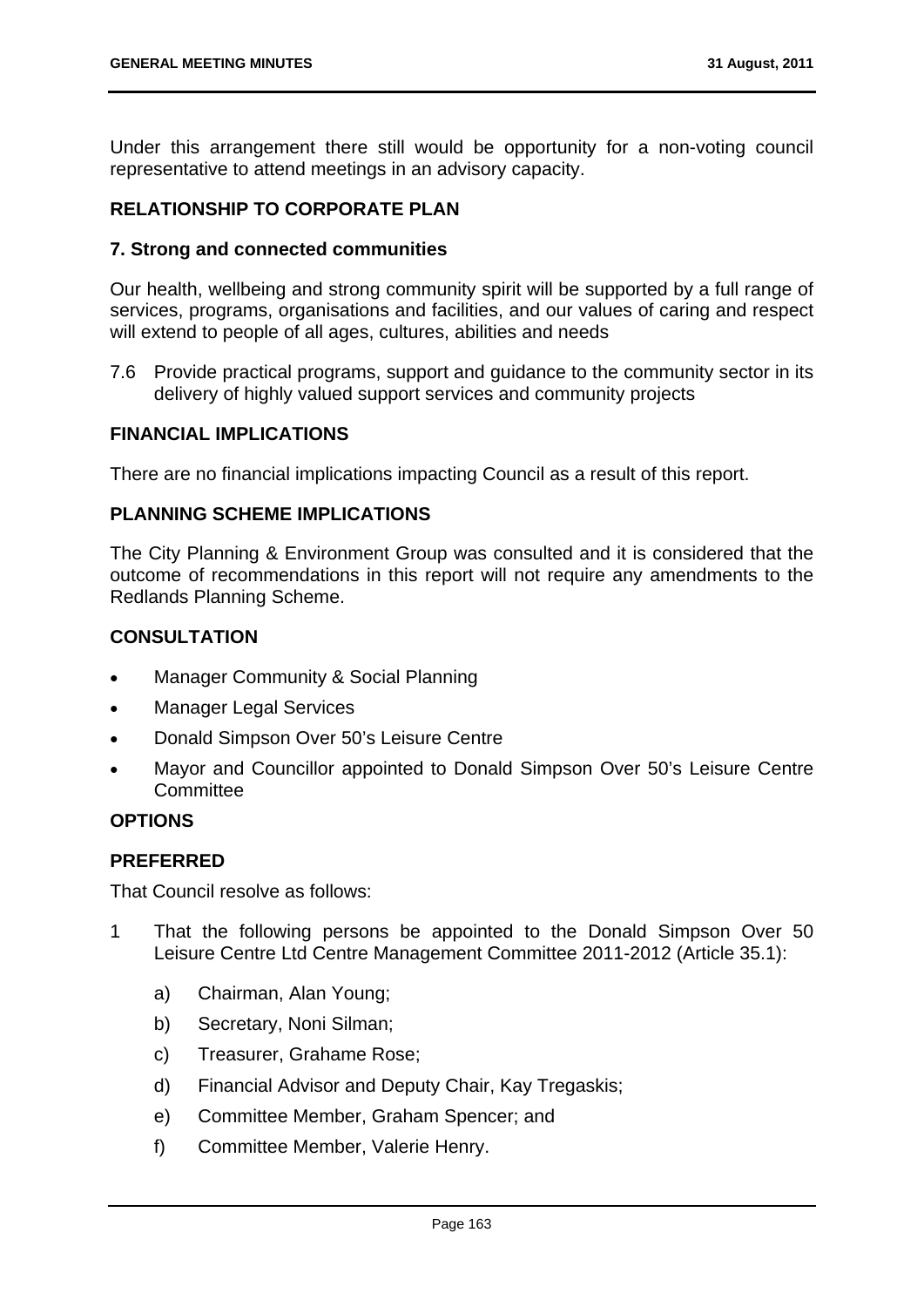- 2 That the following persons nominated to be members of the Centre Management Committee by the Committee be approved (Article 35.4):
	- a) John North;
	- b) Lyn Finn; and
	- c) Janette Sheehan.
- 3 That it be noted:
	- a) That the person appointed to the Committee by RDCOTA is Anthony Christinson and the person appointed by Cleveland Senior Citizens is Deidre Young (Articles 35.2 and 35.3); and
	- b) That the Council appointments of the Mayor and Cr Debra Henry to the Committee as Council representatives, with non-voting rights, remain in force until the end of this current term of Council; and
- 4 That the Management Committee of DSC is requested to alter the Memorandum of Association and Articles of Incorporation, removing Redland City Council from its position of appointing and removing board members.

### **OFFICER'S/COMMITTEE RECOMMENDATION/ COUNCIL RESOLUTION**

| Moved by:    | <b>Cr C Ogilvie</b>  |
|--------------|----------------------|
| Seconded by: | <b>Cr B Townsend</b> |

**That Council resolve as follows:** 

- **1. That the following persons be appointed to the Donald Simpson Over 50 Leisure Centre Ltd Centre Management Committee 2011-2012 (Article 35.1):** 
	- **a) Chairman, Alan Young;**
	- **b) Secretary, Noni Silman;**
	- **c) Treasurer, Grahame Rose;**
	- **d) Financial Advisor and Deputy Chair, Kay Tregaskis;**
	- **e) Committee Member, Graham Spencer; and**
	- **f) Committee Member, Valerie Henry.**
- **2. That the following persons nominated to be members of the Centre Management Committee by the Committee be approved (Article 35.4):** 
	- **a) John North;**
	- **b) Lyn Finn; and**
	- **c) Janette Sheehan.**
- **3. That it be noted that:**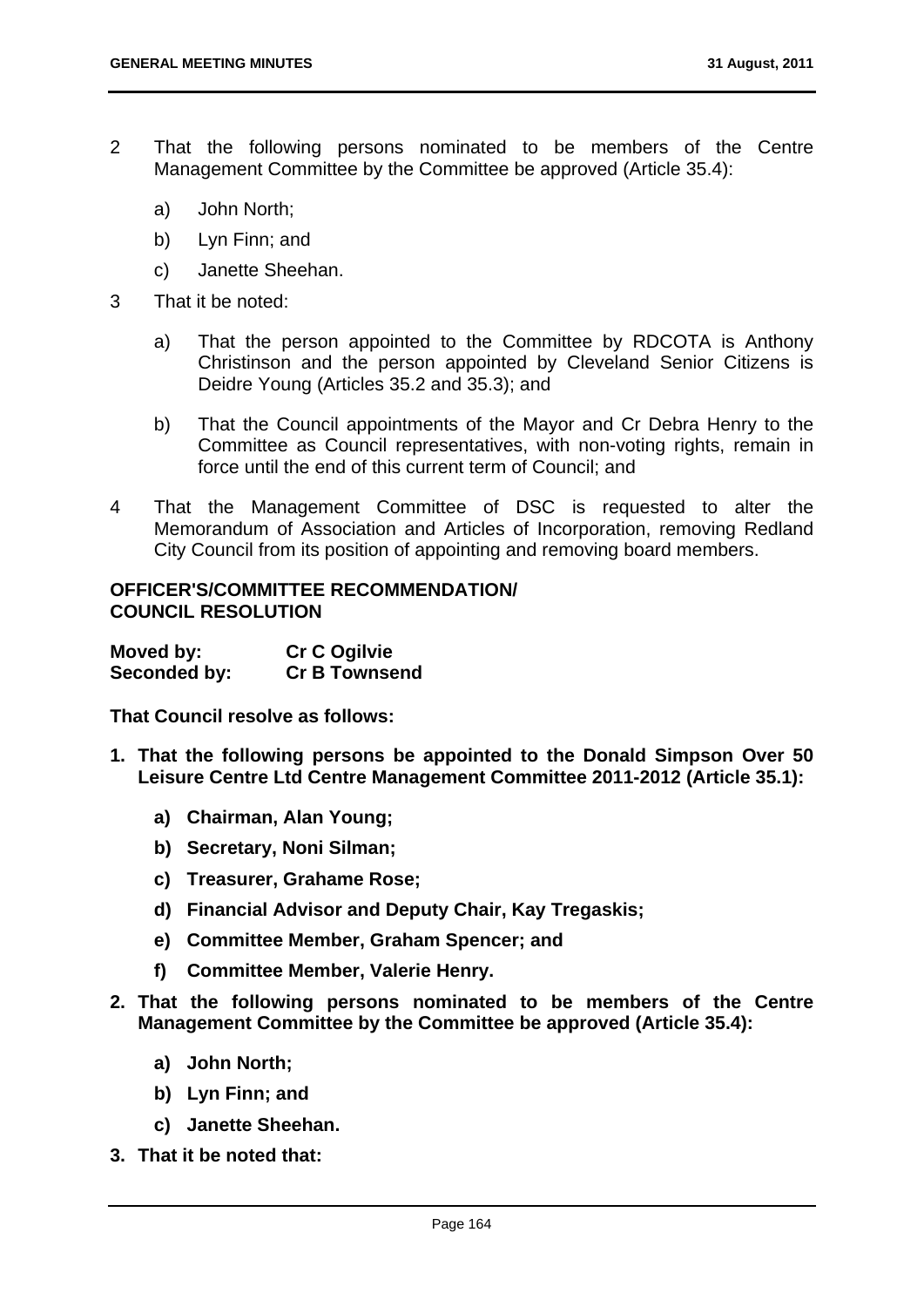- **a) The person appointed to the Committee by RDCOTA is Anthony Christinson and the person appointed by Cleveland Senior Citizens is Deidre Young (Articles 35.2 and 35.3); and**
- **b) The Council appointments of the Mayor and Cr Debra Henry to the Committee as Council representatives, with non-voting rights, remain in force until the end of this current term of Council; and**
- **4. That the Management Committee of the Donald Simpson Over 50 Leisure Centre Ltd is requested to alter the Memorandum of Association and Articles of Incorporation by removing Redland City Council from its position of appointing and removing board members.**

**CARRIED**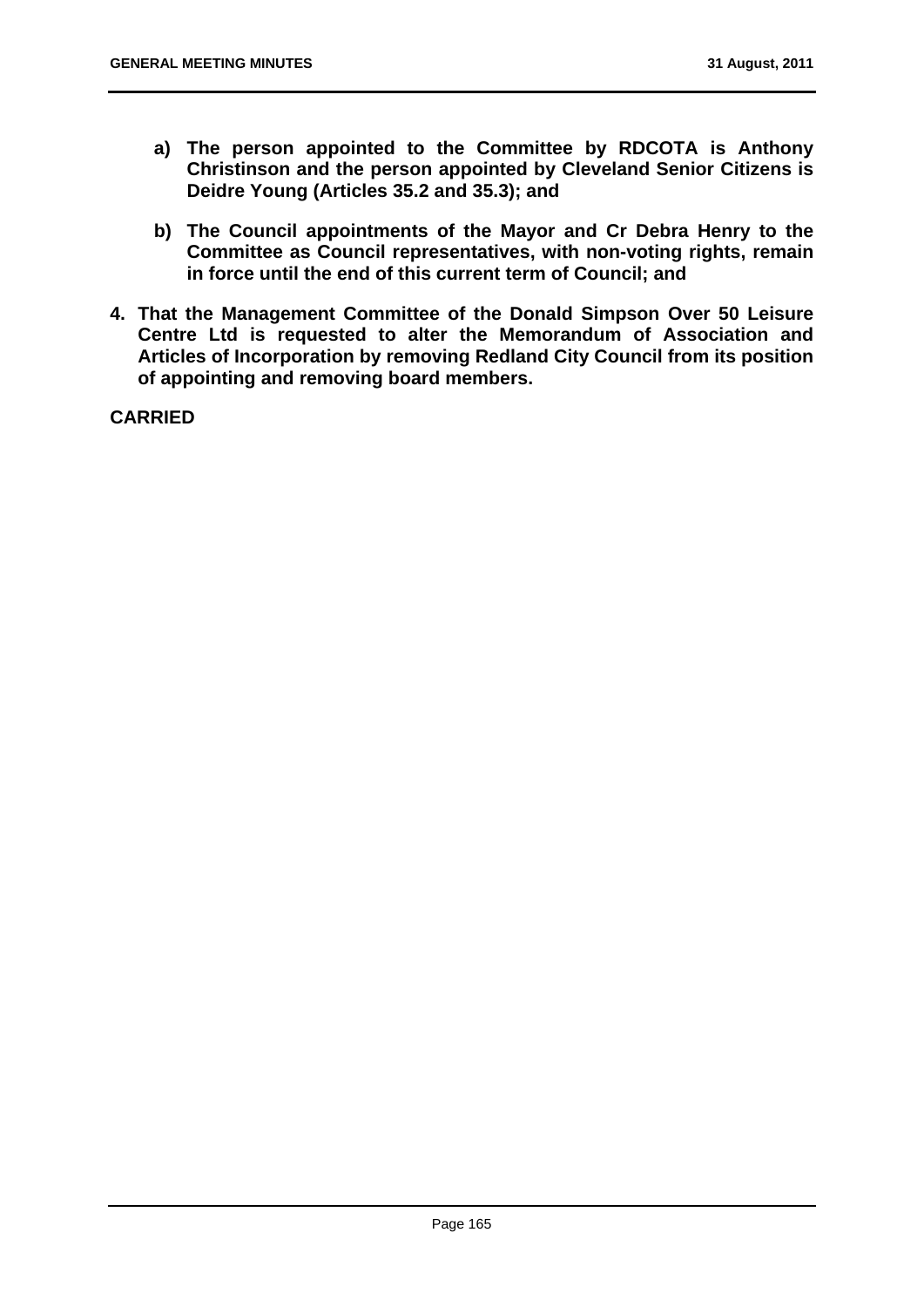# **15.2.5 GRAFFITI REMOVAL FROM PRIVATE PROPERTY**

| <b>Dataworks Filename:</b>  | <b>CP - Graffiti Management Policy</b>                                                     |
|-----------------------------|--------------------------------------------------------------------------------------------|
| <b>Attachments:</b>         | GL-3022-001 - Removal of Graffiti on Council Assets<br>and Facilities and Private Property |
| <b>Responsible Officer:</b> | <b>Roberta Bonnin</b><br><b>Manager Community Futures</b>                                  |
| Author:                     | <b>Frank Pearce</b><br><b>Senior Adviser Community Development</b>                         |

### **EXECUTIVE SUMMARY**

At the General Meeting of 20 October 2010 Council resolved to amend, in principle, the Graffiti Removal Guidelines to support an 18 month trial of removal of publicly viewable graffiti from private property and requested consideration for \$103,000 to be made available for this trial through the budget process.

Following the confirmation of these funds being available in the 2011/12 budget, a detailed prescription of parameters for the application of graffiti removal on private property is being presented to Council for consideration.

### **PURPOSE**

The purpose of this report is to present to Councillors the detailed parameters for the removal of graffiti from private property as facilitated by the Summary Offences Amendment Act (2008).

# **BACKGROUND**

Council adopted POL-3022 Graffiti Management and Prevention Policy in 2007. The guidelines accompanying the policy cover the removal of Graffiti on Council assets and facilities.

At the General Meeting Minutes of 20 October 2010 in response to changes enacted in the Summary Offences (Graffiti Removal Powers) Amendment Act 2008 Council resolved:

- 1 To amend, in principle, the Graffiti Removal Guidelines to support an 18 month trial of removal of publicly viewable graffiti from private property adjoining Council land and facilities and major roads and requests consideration for \$103,000 to be made available for this trial through the budget process; and
- 2 That detailed prescription of parameters for the application of graffiti removal on private property be presented to Council for adoption at a later time.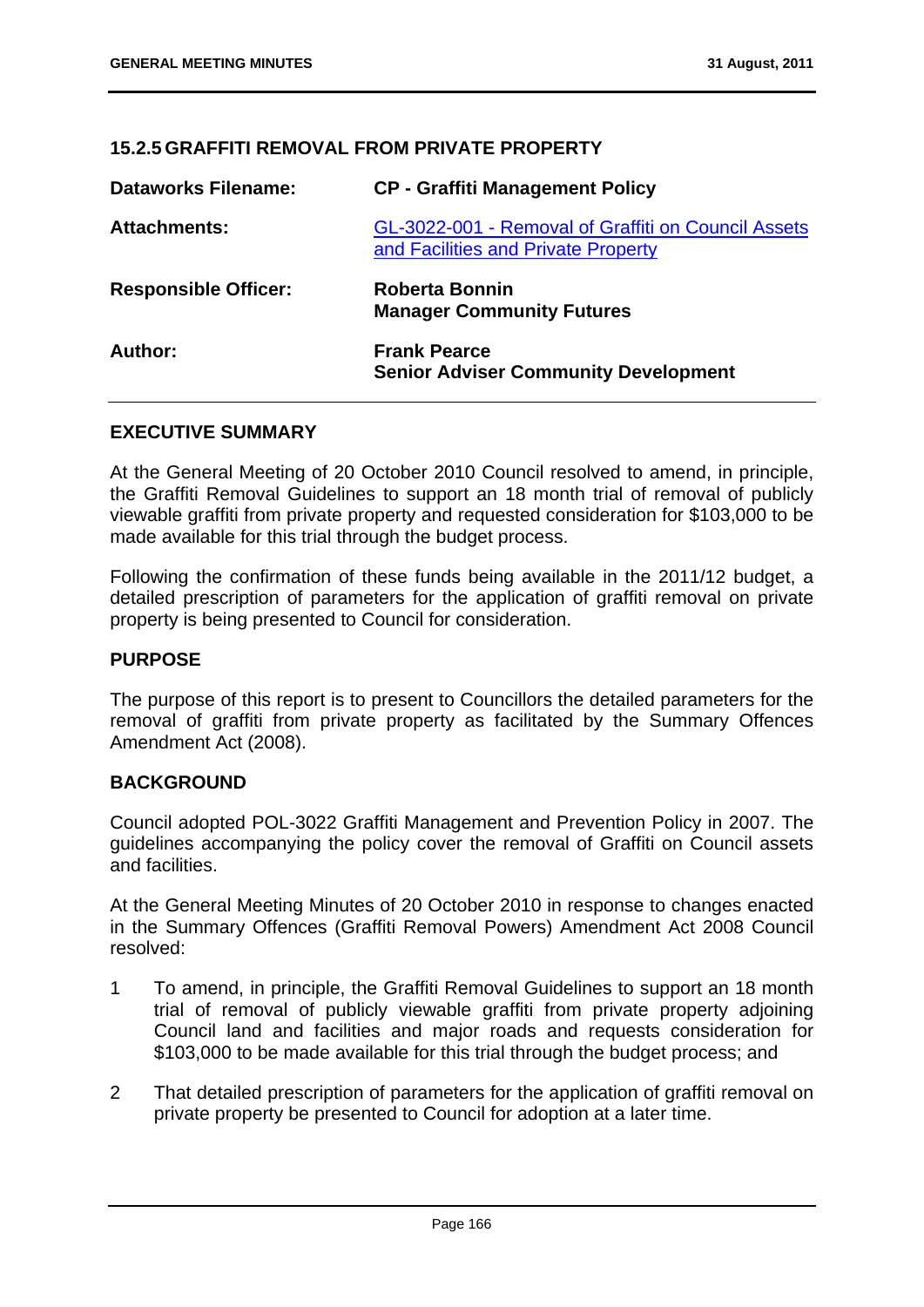# **ISSUES**

The changes to the Graffiti Removal Guidelines have been recommended to enable cost effective removal of graffiti on private property in prominent locations through a process that encourages removal by the property owner in the first instance. To achieve these objectives a number of changes have been proposed to be incorporated into the guidelines.

### **Process for removing Graffiti from Private Property**

Council will remove graffiti on surfaces that face major roads (trunk collector and higher order roads), regional and district parks in accordance with the following process:

- After Council has been notified of graffiti on private property, a graffiti removal officer will contact the property owner/s and ask them to remove the graffiti, or inform Council that the graffiti is a commissioned artwork.
- If after two weeks from notification the owner has not removed the graffiti, or otherwise responded, Council will then remove graffiti from the identified private property in accordance with the provision of the Summary Offences (Graffiti Removal Powers) Amendment Act 2008. Graffiti will only be removed by Council where the graffiti is on areas/surfaces which are accessible to graffiti removal officers without entering into or climbing onto private property.

The existing Graffiti removal schedule contained in Guideline GL-3022-001 will be updated to cover appropriate timeframes for the removal of graffiti from private property. These timeframes for the removal of graffiti from private property will only apply after property owners have had the opportunity to remove graffiti themselves.

|                            | <b>Graffiti Type and Amount</b> |                             |                                         |                               |
|----------------------------|---------------------------------|-----------------------------|-----------------------------------------|-------------------------------|
| Location                   | <b>Offensive</b>                | <b>Inoffensive</b><br>piece | Large amounts of<br>inoffensive tagging | <b>Inoffensive</b><br>tagging |
| <b>Priority</b><br>Area    | 1 working<br>day                | 2 working<br>days           | 2 working days                          | 3 working days                |
| Non-<br>public<br>Area     | 1 working<br>day                | 5 working<br>days           | 5 working days                          | 10 working days               |
| <b>Private</b><br>property | 5 working<br>days               | 10 working<br>days          | 10 working days                         | 15 working days               |

### **Asset Exclusions**

 Graffiti on asbestos fences requiring abrasive removal techniques is excluded from the schedule.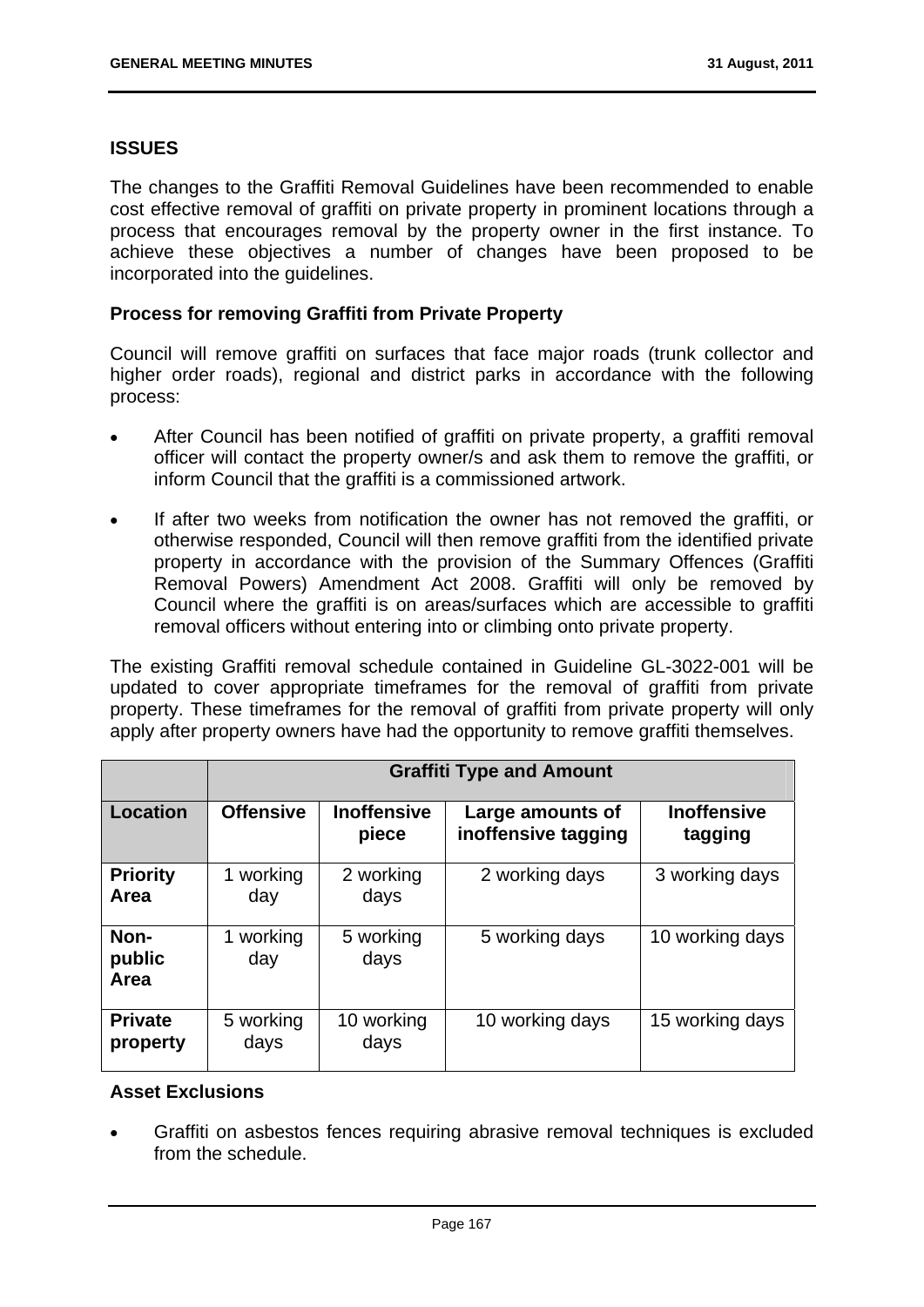- Graffiti on property belonging to other government organisations and public utilities is excluded from the schedule.
- Graffiti on Council owned property that is occupied by another organisation is excluded from the schedule.
- Graffiti on Council owned property that is managed by Adshel Street Furniture Pty Ltd is excluded from the schedule.

# **RELATIONSHIP TO CORPORATE PLAN**

### **7. Strong and connected communities**

Our health, wellbeing and strong community spirit will be supported by a full range of services, programs, organisations and facilities, and our values of caring and respect will extend to people of all ages, cultures, abilities and needs

7.3 Increase community safety, health and wellbeing by planning and delivering programs, services, partnerships, regulations and education

# **FINANCIAL IMPLICATIONS**

This recommendation does not require any change to the current year's budget as funds have already been allocated to account number 30075.208.6107.821601

### **PLANNING SCHEME IMPLICATIONS**

The City Planning & Enviornment Group was consulted and it is considered that the outcome of recommendations in this report will not require any amendments to the Redlands Planning Scheme.

# **CONSULTATION**

Community and Social Planning have consulted with:

- Community Development Safety Officer
- Parks and Conservation
- Facilities Services
- Roads and Drainage Services
- Customer and Community Services

# **OPTIONS**

# **PREFERRED**

That Council endorses the changes to the attached Graffiti Removal Guidelines (GL-3022-001 - Removal of Graffiti on Council Assets and Facilities and Private Property) that will be approved by the General Manager City Services.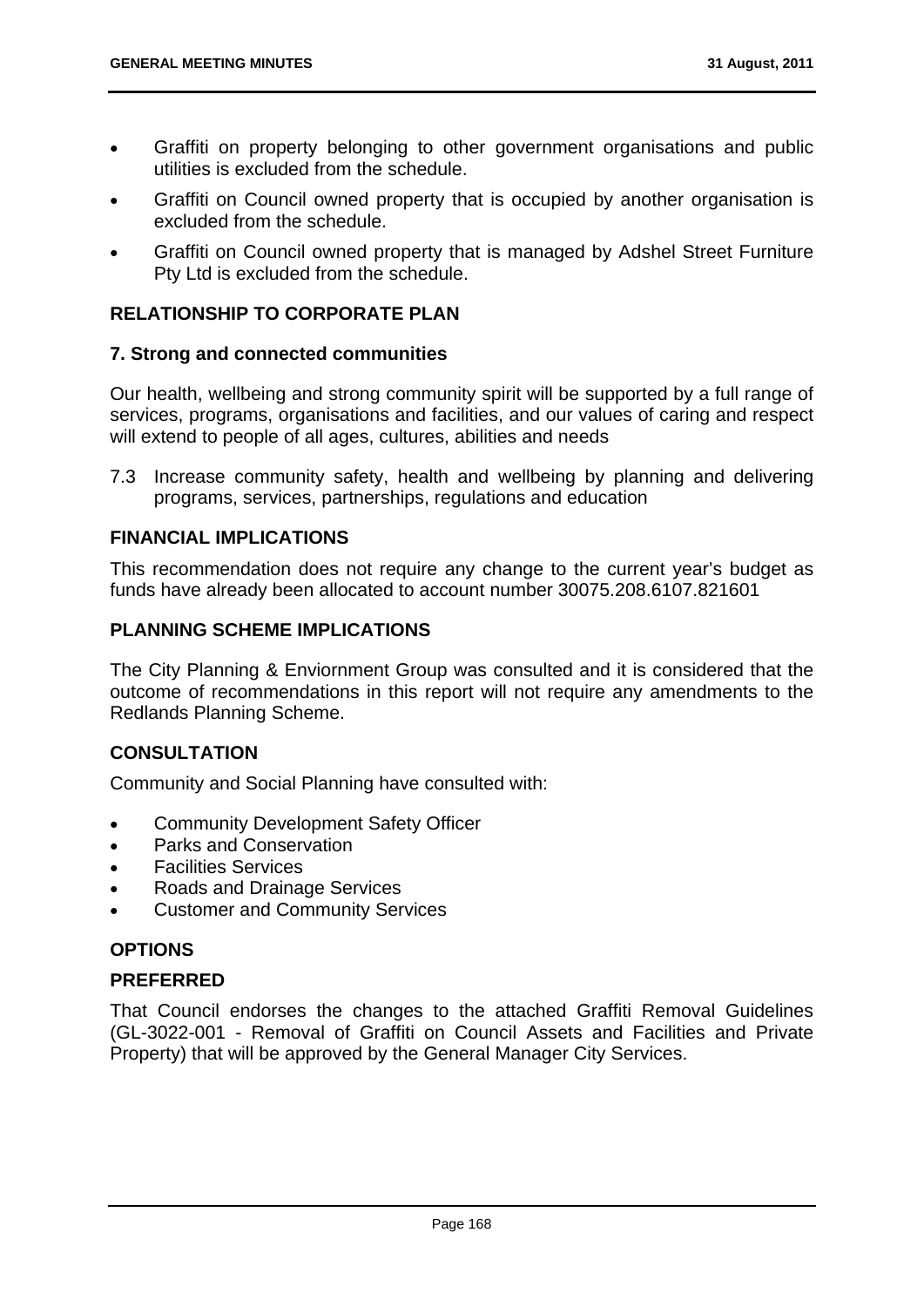**OFFICER'S/COMMITTEE RECOMMENDATION/ COUNCIL RESOLUTION** 

| Moved by:           | <b>Cr W Boglary</b> |  |
|---------------------|---------------------|--|
| <b>Seconded by:</b> | <b>Cr D Henry</b>   |  |

**That Council endorses the changes to the attached Graffiti Removal Guideline (GL-3022-001 - Removal of Graffiti on Council Assets and Facilities and Private Property) that will be approved by the General Manager City Services.** 

**CARRIED**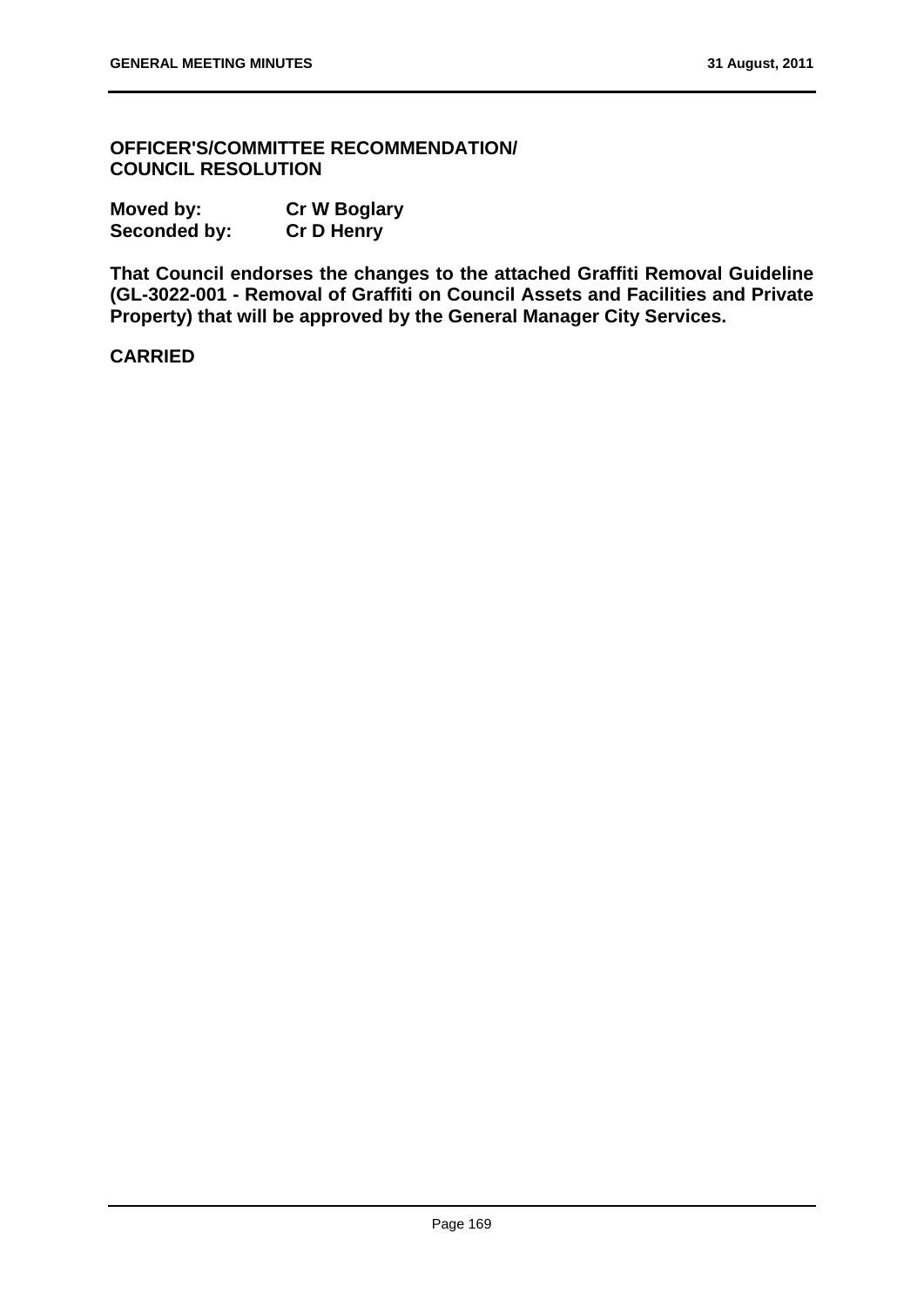### **15.2.6 PROPOSED REDLAND CITY COUNCIL LOCAL LAW NO. 14 (JETTIES, RAMPS & FERRIES) 2011**

| <b>Dataworks Filename:</b>  | <b>RTT Policy - Local Law 14</b>                                                                                                                                                                                                                                                                                                                                                                                                                                                                    |  |
|-----------------------------|-----------------------------------------------------------------------------------------------------------------------------------------------------------------------------------------------------------------------------------------------------------------------------------------------------------------------------------------------------------------------------------------------------------------------------------------------------------------------------------------------------|--|
| <b>Attachments:</b>         | <b>Attachment 1 - Schedule of Conditions</b><br><b>Attachment 2 – Poster</b><br><b>Attachment 3 – Frequently Asked Questions</b><br><b>Attachment 4 - Bayside Bulletin Public Notice</b><br><b>Attachment 5 - Bay Island News Advertisement</b><br><b>Attachment 6 - Public Interest Test Plan</b><br><b>Attachment 7 - Public Interest Test Report</b><br><b>Attachment 8 - Proposed Redland City Council</b><br><b>Local Law 14</b><br><b>Attachment 9 - Proposed Subordinate Local Law</b><br>14 |  |
| <b>Responsible Officer:</b> | <b>Murray Erbs</b><br><b>Group Manager City Infrastructure</b>                                                                                                                                                                                                                                                                                                                                                                                                                                      |  |
| Author:                     | <b>Rodney Powell</b><br><b>Senior Adviser Infrastructure Project</b>                                                                                                                                                                                                                                                                                                                                                                                                                                |  |

# **EXECUTIVE SUMMARY**

At Council's General Meeting of 30 June 2010, Council resolved to propose to make new jetties, ramps and ferries a local law and subordinate local law. As part of the local law making process the local law was sent to the Minister for State interest checking. On receipt of the Minister's advice a number of minor amendments were made to the draft local law. A community engagement process was then conducted on the redrafted local law and the subordinate local law.

As a result of the community engagement process, changes have been made to the subordinate local law. The redrafted local law and subordinate local law are presented to Council for agreement on the changes resulting from the State interest check and community engagement process. A public interest test was also conducted on the proposed laws and the public interest report is presented for Council's approval.

The next step in the local law making process is for the proposed local law to be sent to the Minister for the required second State interest check.

### **PURPOSE**

- 1 To advise Council of the results of the community engagement process.
- 2 To recommend that Council resolves to implement the recommendations of the Public Interest Test Report about *Local Law No. 14 (Jetties, Ramps and Ferries) 2011 (formerly Local Law No. 14 (Jetties, Ramps and Ferries) 2010)*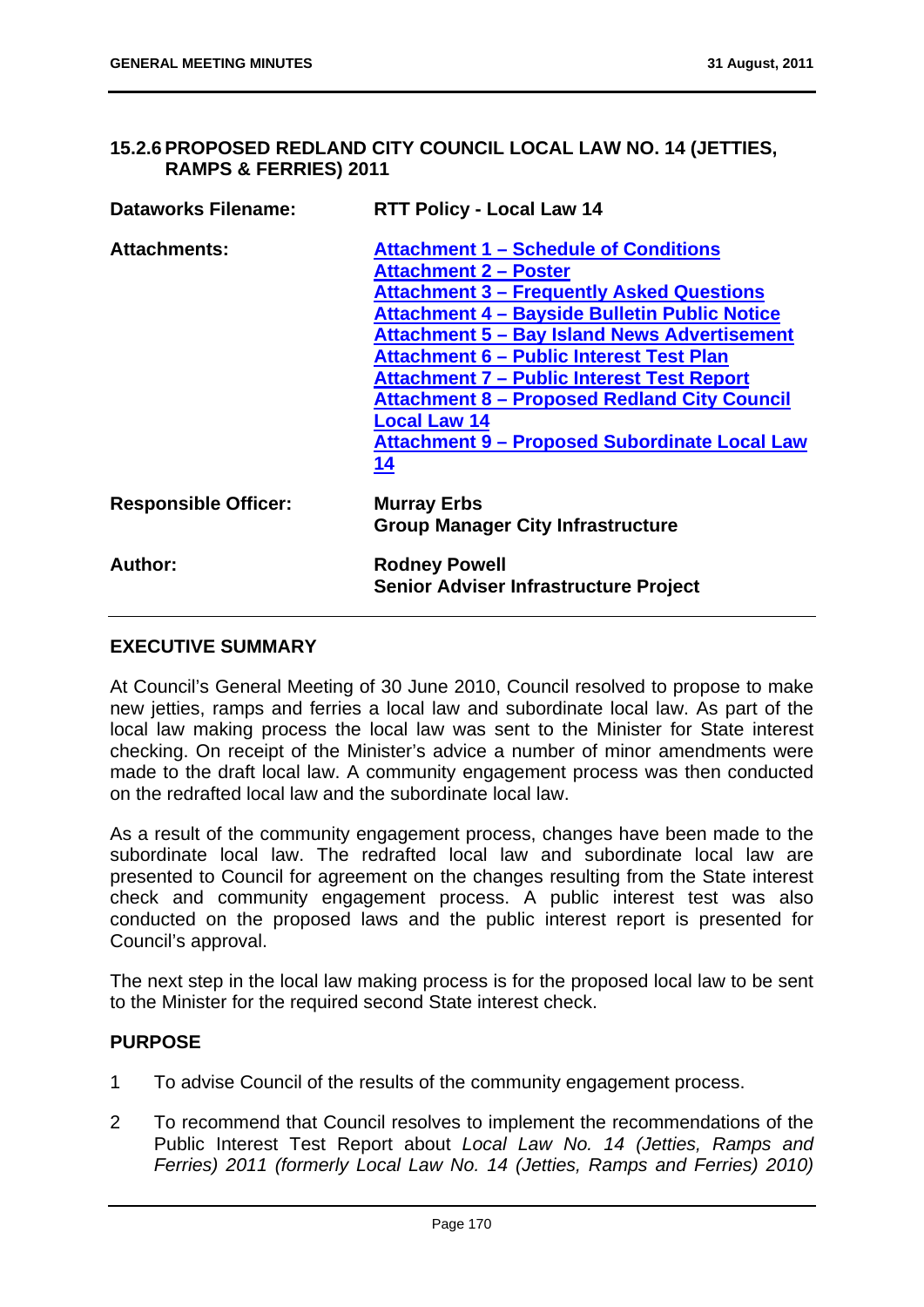*and Subordinate Local Law No. 14 (Jetties, Ramps and Ferries) 2011 (formerly Subordinate Local law No. 14 (Jetties, Ramps and Ferries) 2010*.

- 3 To recommend that Council resolves to proceed with the making of *Local Law No. 14 (Jetties, Ramps and Ferries) 2011 (formerly local law No. 14 (Jetties, Ramps and Ferries) 2010)*, as advertised.
- 4 To recommend that, pursuant to section 872 of the *Local Government Act 1993*, that Council resolves to refer Local Law No. 14 (Jetties, Ramps and Ferries) 2011 to the Minister for Local Government and Aboriginal and Special Minister of State for a second State interest check.

# **BACKGROUND**

At Council's General Meeting of 30 June 2010, (Item 14.3.1) Council resolved:

- 1 That pursuant to section 866 of the *Local Government Act 1993*, to propose to make Redland City Council Local Law No. 14 (Jetties, Ramps and Ferries) 2010, which repeals Redland City Council Local Law 14 Jetties and Loading Ramps;
- 2 That pursuant to section 877 of the *Local Government Act 1993*, to propose to make Redland City Council Subordinate Local Law No. 14 (Jetties, Ramps and Ferries) 2010;
- 3 To refer the proposed local law to the Minister for Local Government and Aboriginal and Torres Strait Islander Partnerships for State Interest Checking;
- 4 To delegate to the Chief Executive Officer its powers under section 867(7) of the *Local Government Act 1993* to agree to satisfy any conditions imposed by the Minister, and proceed further in making the proposed local law and subordinate local law by consulting with the public about the proposed local law and subordinate local law;
- 5 That pursuant to Section 472, of the *Local Government Act 1993* ("the Act"), to delegate to the Chief Executive Officer, Council's powers under Section 889 of the Act to decide:-
	- How the Public Interest Test of the local law making process for Redland City Council *Local Law No. 14 (Jetties, Ramps and Ferries) 2010* and Redland City Council *Subordinate Local Law No. 14 (Jetties, Ramps and Ferries) 2010* is to be conducted;
	- The matters with which the Public Interest Test Report in relation to Redland City Council *Local Law No. 14 (Jetties, Ramps and Ferries) 2010*  and Redland City Council *Subordinate Local Law No. 14 (Jetties, Ramps and Ferries) 2010* must deal; and
- 6 To conduct the consultation phase of the Local Law making process for the Amendment Local Law, Subordinate Local Law and the Public Interest Test.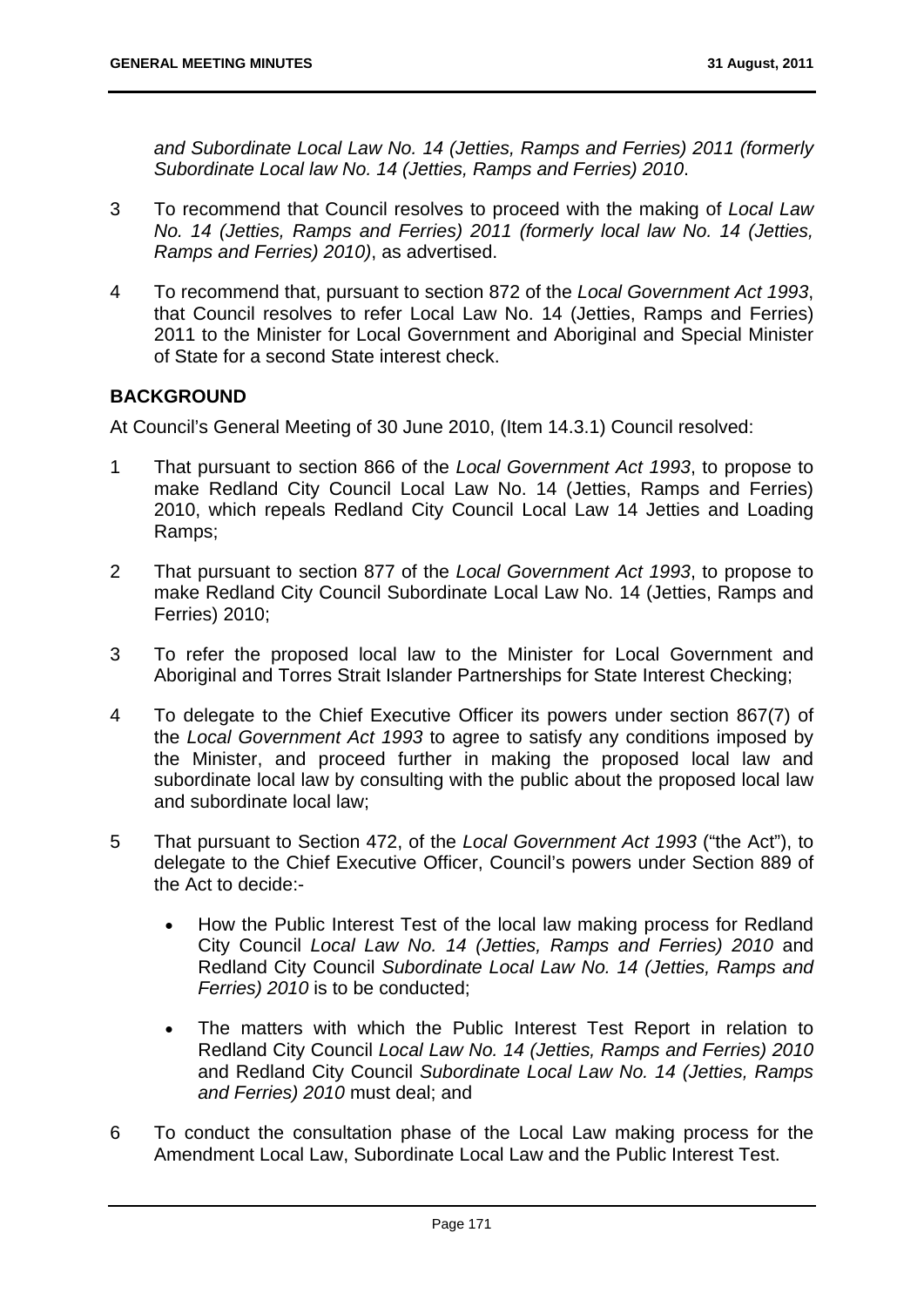### **ISSUES**

#### State Interest Check

In accordance with the local law making process and Council's resolution, the proposed local law was referred to the Minister for State Interest checking.

On 06 October 2010 the Minister advised that Council could proceed with the making of the local law, subject to a list of conditions (Attachment 1). Under delegated authority, the proposed local law was amended to meet the conditions. The changes did not substantially amend the proposed law, or the intent of the local law provisions.

### Community Engagement

### *Timing*

Community engagement was carried out between 03 May to 24 May 2011.

### *Community Engagement Process*

- 1 Supporting media release including a public notice in the Bayside Bulletin (Attachment 4) and an advertisement in the Bay Island News (Attachment 5);
- 2 Copies of the proposed local law and public interest test plan (Attachment 6) were available for viewing and/or purchase at:
	- Council's Customer Service Centres in Cleveland and Capalaba
	- Russell Island, Amity Point and Dunwich libraries.
- 3 A poster (Attachment 2) was displayed at relevant facilities summarising the main intent of the amendments and advising where more information was available;
- 4 A Frequently Asked Questions sheet (Attachment 3) was provided at the customer service centres, libraries and electronically on Council's website;

Community Engagement Feedback

| <b>Submission</b> | <b>Comments</b>                 | <b>Officer Comments</b>                            |
|-------------------|---------------------------------|----------------------------------------------------|
|                   | Has a keen interest in cast net |                                                    |
|                   | fishing and crab potting and    | The new law will only restrict these activities at |
|                   | believes that it is not in the  | Public Transport waiting points. The interests of  |
|                   | interest of the general fishing | the travelling public take precedence over fishing |
|                   | public                          | interests at these locations.                      |
|                   | Disagrees with the proposal     | This submission supports restrictions on fishing   |
|                   | for fishing and makes           | and related activities. The LL has been changed    |
| 2                 | suggestions on various issues   | to be consistent with this.                        |
|                   | Would like to see the smoking   |                                                    |
|                   | ban extended to an area         |                                                    |
| 3                 | around the jetty and            | The ban will only apply to the waiting area.       |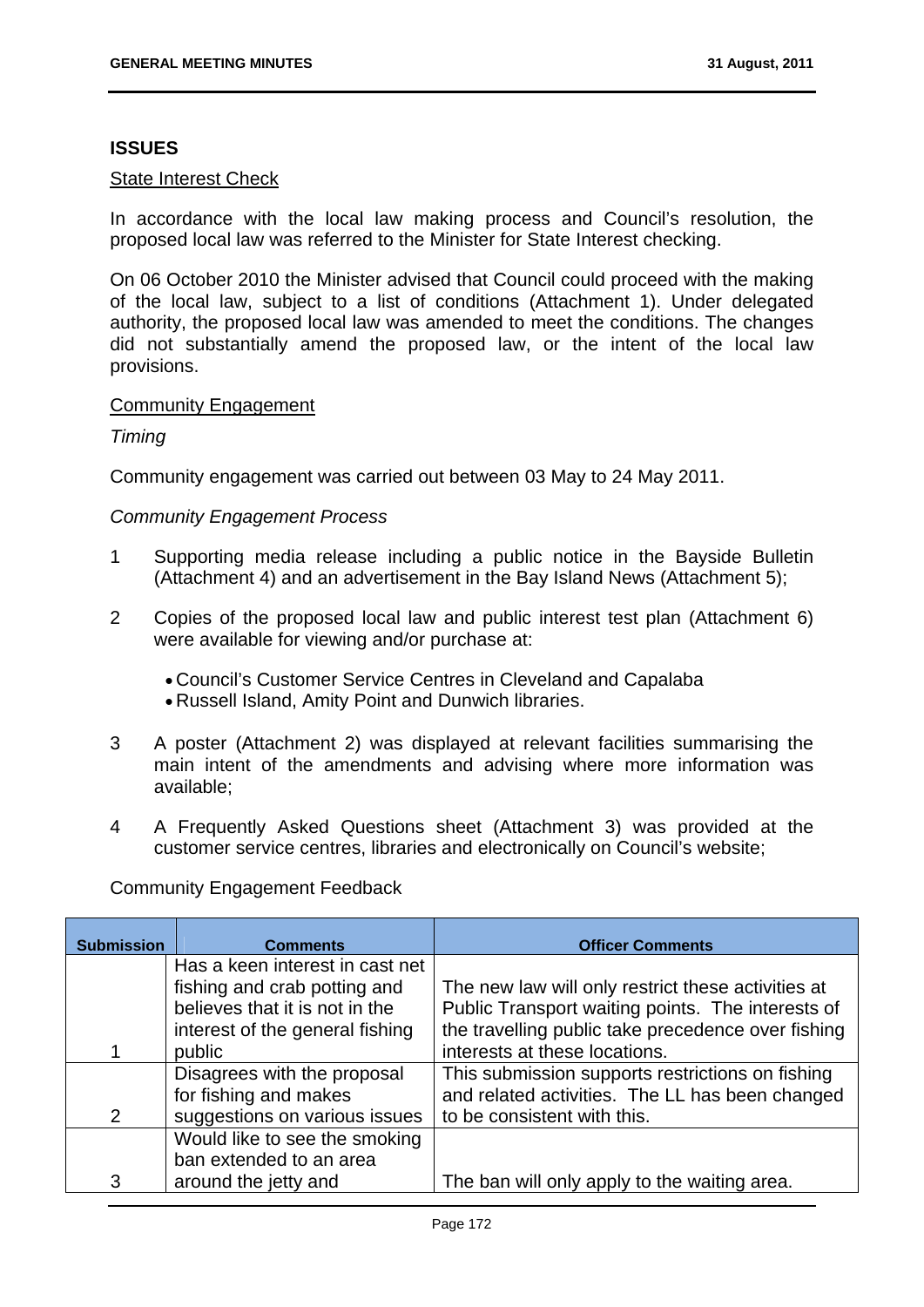| <b>Submission</b> | <b>Comments</b>                                                                                                                                  | <b>Officer Comments</b>                                                                                                                                                                                                                                |
|-------------------|--------------------------------------------------------------------------------------------------------------------------------------------------|--------------------------------------------------------------------------------------------------------------------------------------------------------------------------------------------------------------------------------------------------------|
|                   | structures. Similar to the 10m                                                                                                                   |                                                                                                                                                                                                                                                        |
|                   | ban in/around shopping<br>centres                                                                                                                |                                                                                                                                                                                                                                                        |
| 4                 | Signage is a waste of time<br>unless it is policed. More<br>uniformed entry and exit<br>procedures are needed.<br>Seating is in the wrong places | The enforcement of the Law is important but<br>cannot be dealt with in the Llocal Law or<br>subordinate Local law. This issue has been<br>discussed with Local Laws Officers and<br>enforcement strategies will be developed if and<br>when necessary. |
|                   | Agrees with the smoking ban,<br>but wants to see more than<br>just the jetties included in this<br>ban. Shelters and Bus Stops                   | Shelters and Bus stops are beyond the scope of                                                                                                                                                                                                         |
| 5                 | should also be included                                                                                                                          | this local law.                                                                                                                                                                                                                                        |
| 6                 | Disagrees with the proposal<br>for fishing and not smoking                                                                                       | This submission has misunderstood the<br>provisions. Fishing and related activities are<br>allowed on all jetties, with the exception of public<br>transport waiting points                                                                            |
| $\overline{7}$    | Wants to know how it is going<br>to be policed outside of<br>normal business hours?                                                              | Enforcement is not a matter for the Local Law<br>and the subordinate local Law. This issue has<br>been discussed with Local Laws Officers and<br>enforcement strategies will be developed if and<br>when necessary.                                    |
| 8                 | Wants more no smoking and<br>pollutions signs installed. Also<br>wants male & female public<br>toilets at the jetties                            | Signage appropriate to the new Local Law will be<br>installed when the new Local Law is officially in<br>force. Toilets are beyond the scope of the Local<br>law making process.                                                                       |
| 9                 | Agrees wiht the smoking ban                                                                                                                      | Noted.                                                                                                                                                                                                                                                 |

# Proposed Changes

The following changes have been made in consideration of the feedback received during the Community Engagement Process.

- 1 Section 6 of the draft Subordinate Local Law has been redrafted to only fully prohibit smoking, fishing, using a cast net or other bait collecting device, or using a crab pot or other device for catching a crustacean at Public Transport Waiting Points.
- 2 Sections 6 is also redrafted so that the prohibition of these activities in other areas (i.e. areas which are not Public Transport Waiting Points), only relates to fishing, using a cast net or other bait collecting device, or using a crab pot or other device for catching a crustacean *"in a manner that obstructs or interferes with the use of the jetty or ramp by a vessel, vehicle or another person"*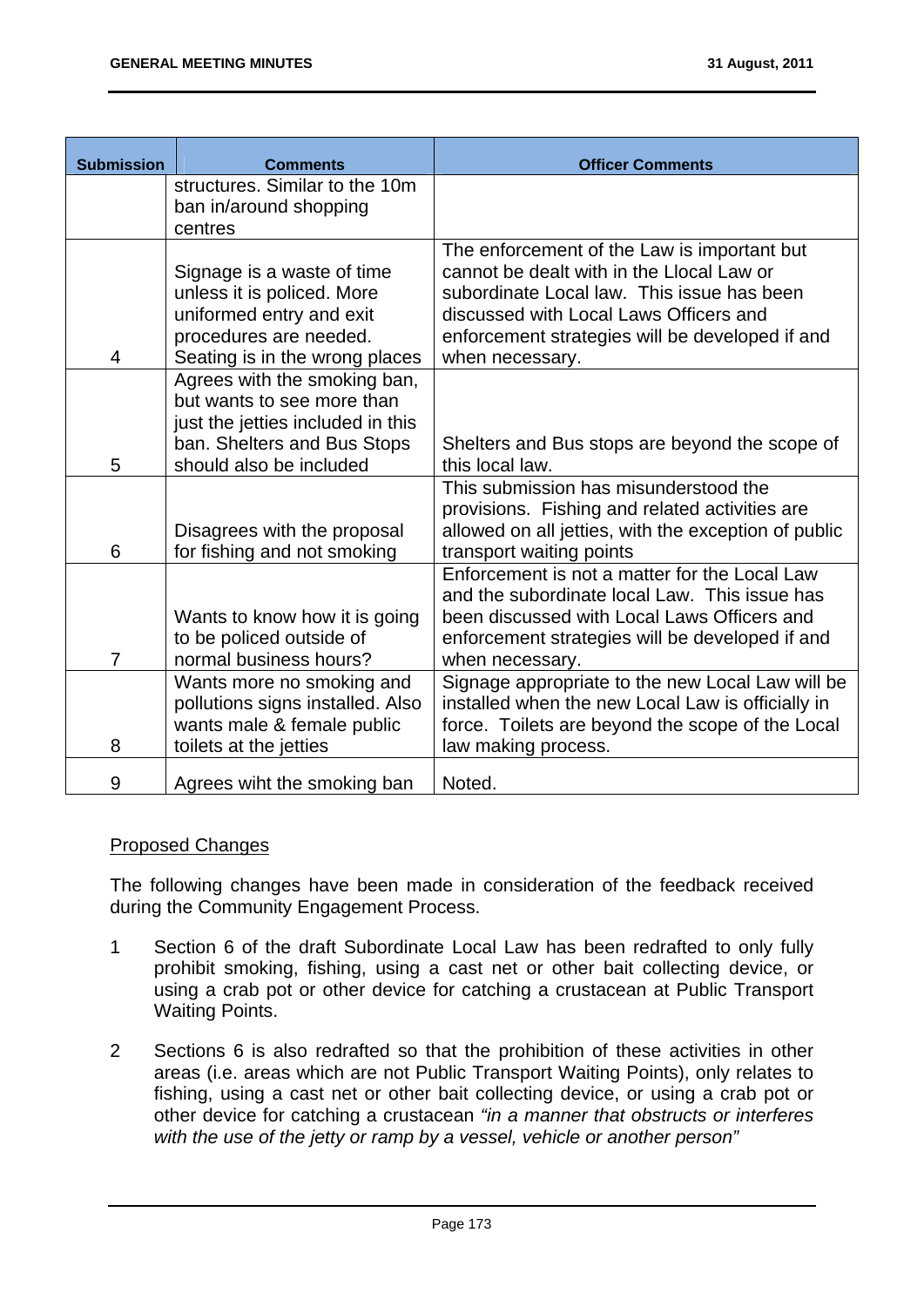#### Public Interest Test

As part of the community engagement, a Public Interest Test was conducted for the proposed laws. A Public Interest Test Report has been prepared (Attachment 7). The Public Interest Test Report recommends that although each possible anti-competitive provision reviewed is an anti-competitive provision, each should be retained in the public interest.

#### State Interest Check

In accordance with the advice received from the Minister and local law making process, the proposed local law is required to be referred to the Minister for second State Interest checking.

#### Second Community Engagement Process – Not required

As the changes associated with the results of the State Interest Check and the community engagement process do not substantially amend the proposed laws, or the intent of the local law provisions, a second community engagement process is not considered necessary.

### **RELATIONSHIP TO CORPORATE PLAN**

### **3. Embracing the bay**

The benefits of the unique ecosystems, visual beauty, spiritual nourishment and coastal lifestyle provided by the islands, beaches, foreshores and water catchments of Moreton Bay will be valued, protected and celebrated.

3.4 Promote enjoyment of the bay by improving access for environmentally sensitive recreation activities, education, economic opportunities and ecotourism

### **5. Wise planning and design**

We will carefully manage population pressures and use land sustainably while advocating and taking steps to determine limits of growth and carrying capacity on a local and national basis, recognising environmental sensitivities and the distinctive character, heritage and atmosphere of local communities. A well-planned network of urban, rural and bushland areas and responsive infrastructure and transport systems will support strong, healthy communities.

5.8 Plan and advocate to connect the city's communities with improved public transport including a road, ferry, cycling and walking network that provides safe and efficient movement within the city and the region and supports physical activity; and promote efficient and environmentally responsible private transport

# **FINANCIAL IMPLICATIONS**

This recommendation does not require any change to the current year's budget.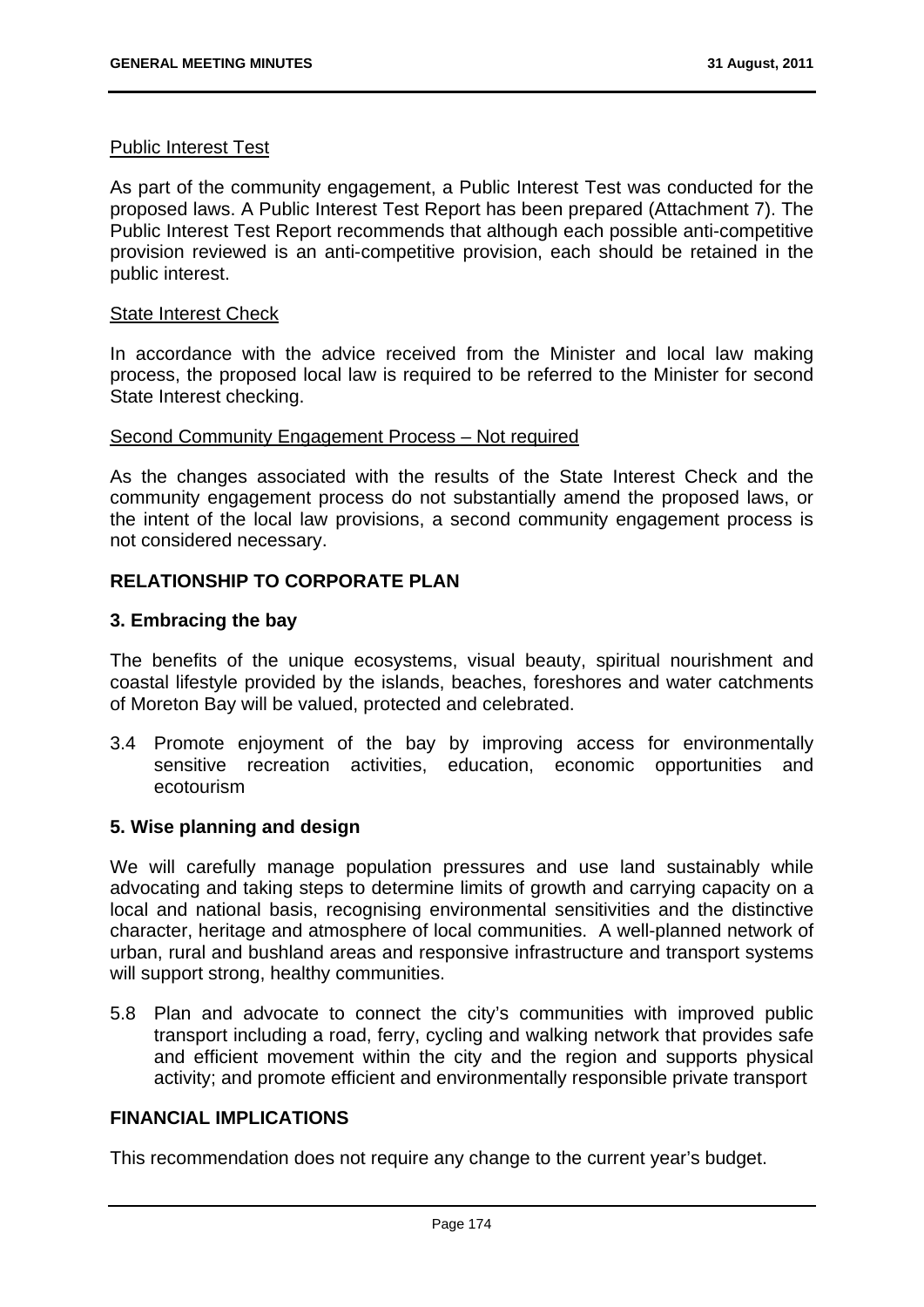# **PLANNING SCHEME IMPLICATIONS**

There are no land use planning scheme implications associated with this report.

# **CONSULTATION**

A community engagement process was undertaken. Key internal stake holders were consulted including officers from Local Laws, Corporate Governance, Councillors and the State Government though the first state interest check. King and Co Solicitors have also reviewed the Draft Local Law and Subordinate Local Law.

# **OPTIONS**

# **PREFERRED**

That Council resolve to:

- 1 Note the results of the community engagement process;
- 2 Implement the recommendations of the Public Interest Test Report about *Local Law No. 14 (Jetties, Ramps and Ferries) 2011 (*formerly *Local Law No. 14 (Jetties, Ramps and Ferries) 2010)* and *Subordinate Local Law No. 14 (Jetties, Ramps and Ferries) 2011 (*formerly *Subordinate Local Law No. 14 (Jetties, Ramps and Ferries) 2010;*
- 3 Proceed with the making of *Local Law No. 14 (Jetties, Ramps and Ferries) 2011* (formerly local L*aw No. 14 (Jetties, Ramps and Ferries) 2010),* as advertised; and
- 4 Pursuant to section 872 of the *Local Government Act 1993*, to refer *Local Law No. 14 (Jetties, Ramps and Ferries) 2011* to the Minister for Local Government and Aboriginal and Special Minister of State for a second State interest check.

#### **OFFICER'S/COMMITTEE RECOMMENDATION/ COUNCIL RESOLUTION**

| Moved by:    | <b>Cr B Townsend</b> |
|--------------|----------------------|
| Seconded by: | <b>Cr M Elliott</b>  |

**That Council resolve to:** 

- **1. Note the results of the community engagement process;**
- **2. Implement the recommendations of the Public Interest Test Report about**  *Local Law No. 14 (Jetties, Ramps and Ferries) 2011 (formerly Local Law No. 14 (Jetties, Ramps and Ferries) 2010) and Subordinate Local Law No. 14 (Jetties, Ramps and Ferries) 2011 (formerly Subordinate Local law No. 14 (Jetties, Ramps and Ferries) 2010***;**
- **3. Proceed with the making of** *Local Law No. 14 (Jetties, Ramps and Ferries) 2011 (formerly local law No. 14 (Jetties, Ramps and Ferries) 2010),* **as advertised; and**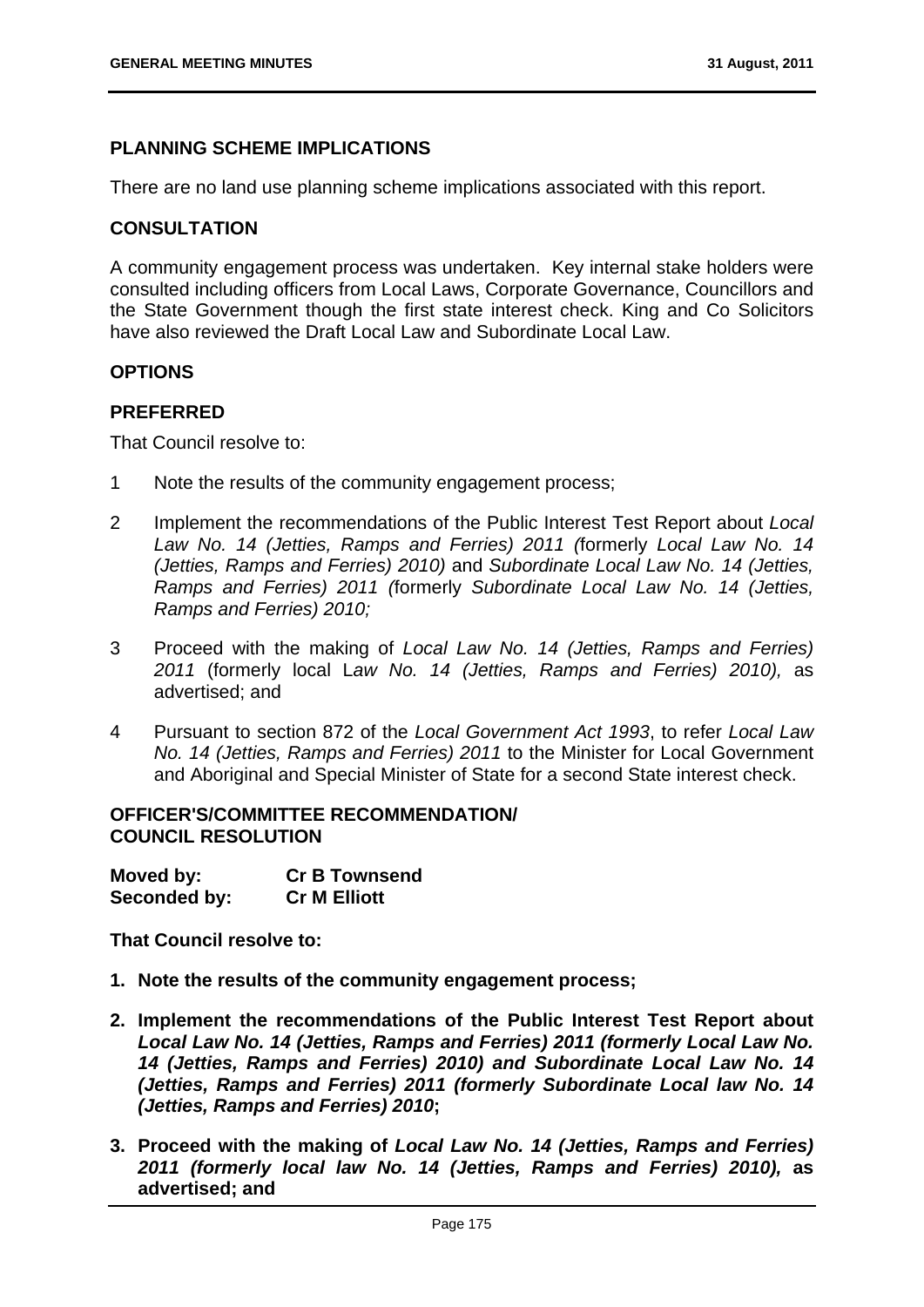**4. Pursuant to section 872 of the** *Local Government Act 1993***, to refer Local Law No. 14 (Jetties, Ramps and Ferries) 2011 to the Minister for Local Government and Aboriginal and Special Minister of State for a second State interest check.** 

**CARRIED**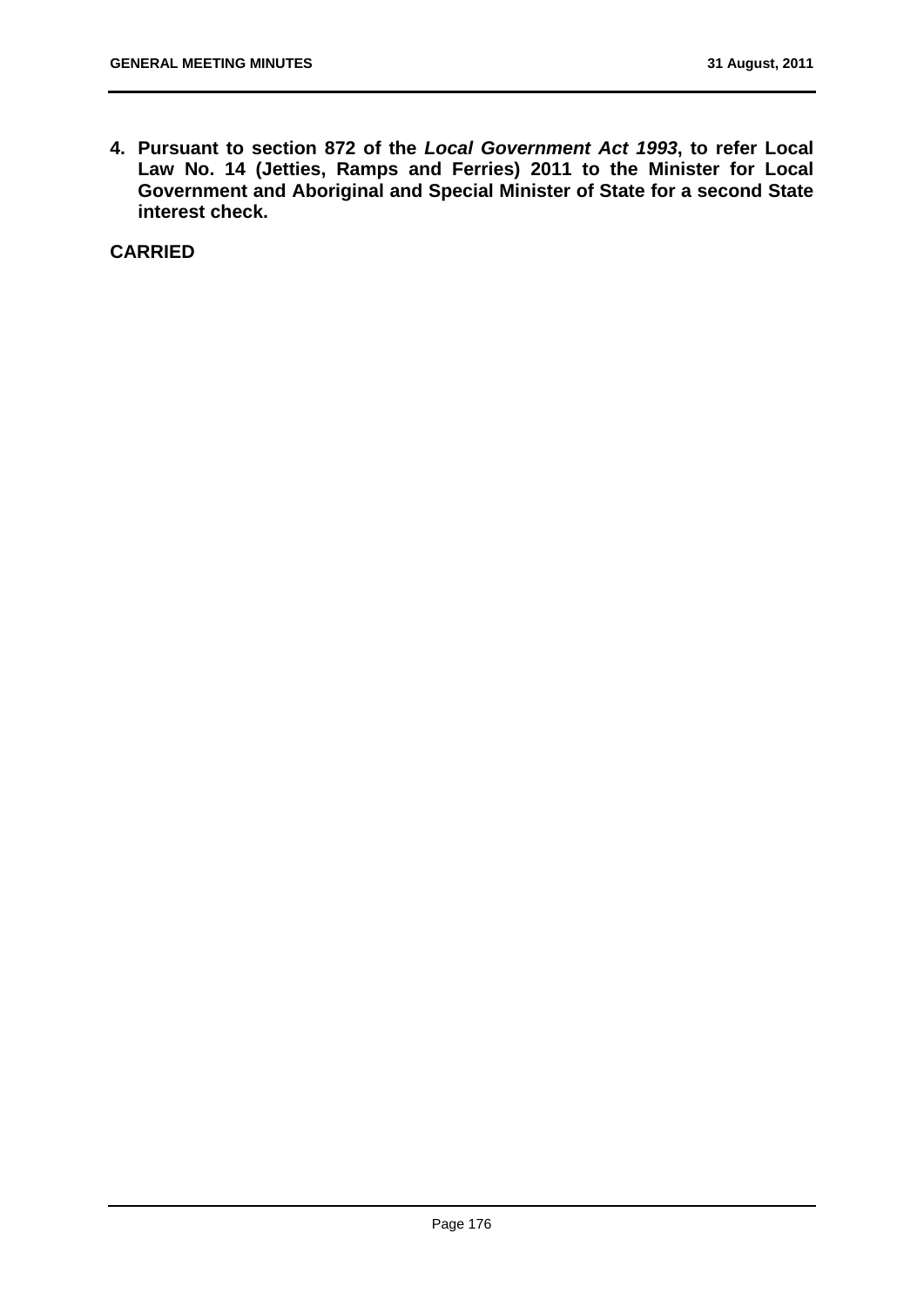# **15.3 CLOSED SESSION AT COMMITTEE**

#### **15.3.1 REDLAND WATER DISTRICT OPERATIONS REINTEGRATION COST CONSIDERATIONS**

| <b>Dataworks Filename:</b>  | <b>WS Planning - Water Reform</b>                                  |
|-----------------------------|--------------------------------------------------------------------|
| <b>Responsible Officer:</b> | <b>Martin Drydale</b><br><b>General Manager Corporate Services</b> |
| Author:                     | <b>Gavin Holdway</b><br><b>Manager Financial Control</b>           |

#### **EXECUTIVE SUMMARY**

A confidential report from General Manager, Corporate Services dated 24 August 2011 was discussed in closed session at Committee.

# **COMMITTEE RECOMMENDATION/ COUNCIL RESOLUTION**

| Moved by:    | <b>Cr C Ogilvie</b> |
|--------------|---------------------|
| Seconded by: | <b>Cr H Murray</b>  |

**That Council resolve to note:** 

- **1. The total draft estimate for reintegration of the Water and Waste Water business being \$3,244,313.00;**
- **2. That further costs are expected but are unable to be quantified at this stage;**
- **3. That these costs will be fully recoverable from Gold Coast City Council as noted in the letter dated 5 August 2011 from the Minister the Hon Stephen Robertson MP; and**
- **4. That the contents of the report, apart from the total draft estimate, remain confidential.**

**CARRIED** (en bloc)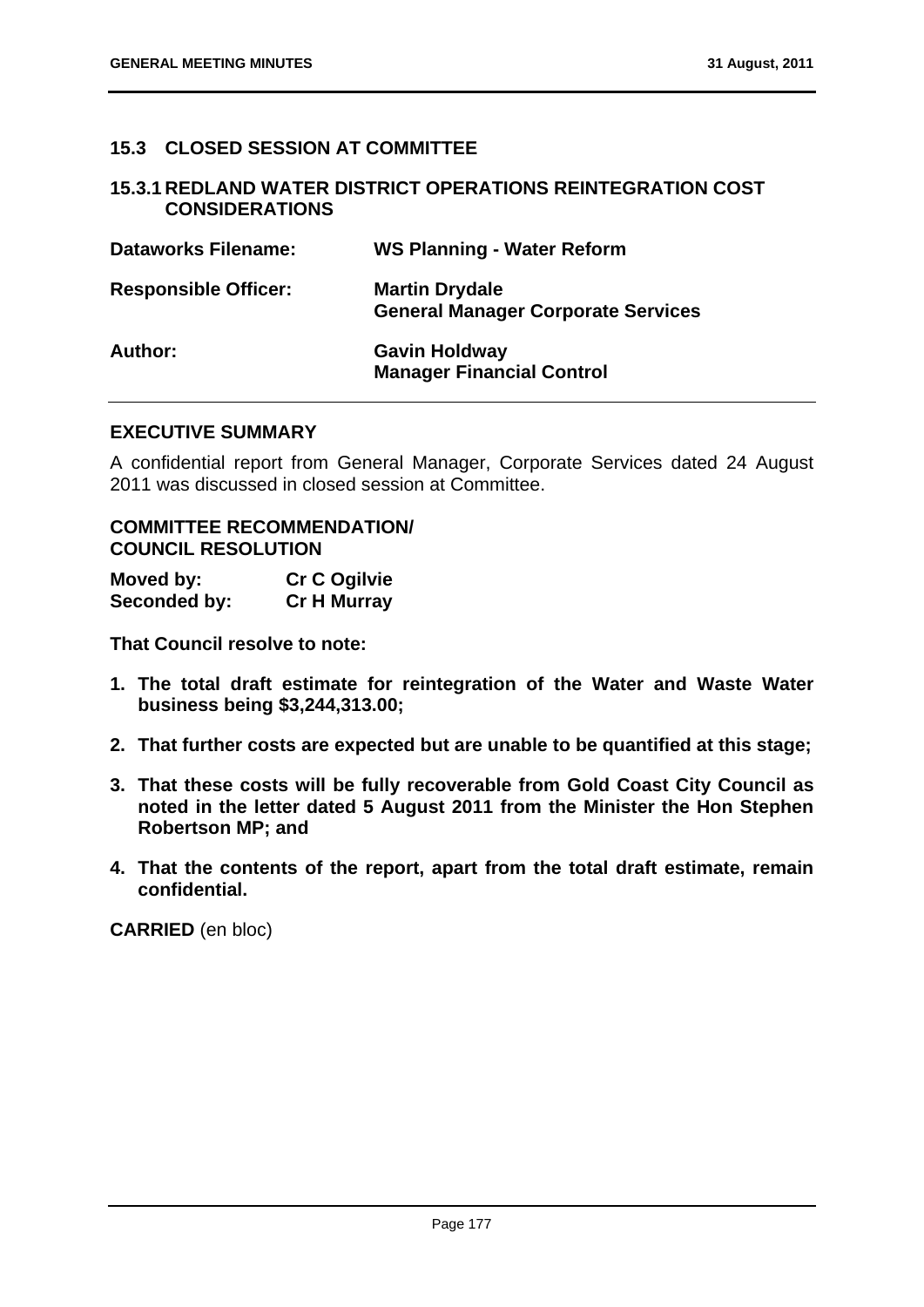# **16 MAYORAL MINUTE**

### **16.1 REDLAND WATER BUSINESS – FINANCIAL FORECASTS / STRATEGY**

In accordance with notice given on 31 August 2011, the Mayor moved the following motion:

#### **COUNCIL RESOLUTION**

**Moved by: Cr M Hobson** 

- **1. That Council officers prepare, at the earliest opportunity, financial forecasts for 2012/13 which demonstrate the expected improved financial position for Council of a returning Redland Water business;**
- **2. That during the annual review of Council's Financial Strategy, the current CPI assumptions for general rates increases be reduced, without affecting Council's objective of financial sustainability, by utilising any necessary increase in returns; and**
- **3. That the revised Financial Strategy be adopted no later than the December 2011 General Meeting of Council.**

Cr Williams moved that the motion be put.

The motion to put the motion was put to the vote and LOST.

After further discussion, the Mayor put her motion and on being put to the vote the motion was **CARRIED**.

DIVISION:

FOR: Crs Reimers, Murray, Elliott, Williams, Townsend, Henry, Ogilvie, Boglary and Hobson.

AGAINST: Cr Burns

Cr Bowler was absent from the meeting.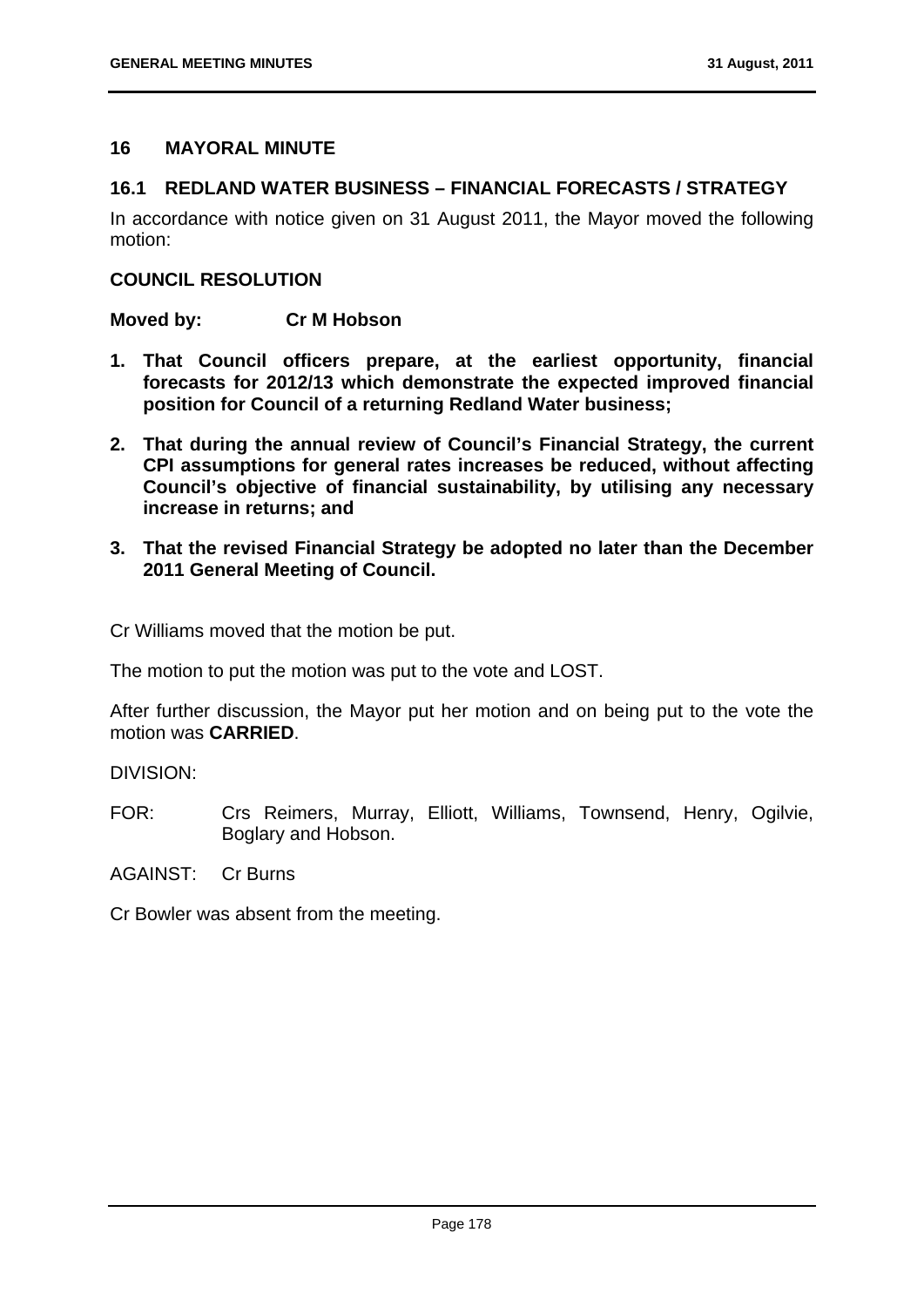### **17 CLOSED SESSION**

Mr N Clarke, General Manager Governance declared a Conflict of Interest, or a perceived Conflict of Interest, in the following item as he had been interviewed as part of the investigation.

### **17.1 OFFICE OF CHIEF EXECUTIVE OFFICER**

#### **17.1.1 COMPLAINT ON RIGHT TO INFORMATION DECISION (GC598)**

| <b>Dataworks Filename:</b>  | <b>GOV Delegations - Right to Information (RTI)</b>                 |
|-----------------------------|---------------------------------------------------------------------|
| <b>Responsible Officer:</b> | <b>Gary Stevenson</b><br><b>Chief Executive Officer</b>             |
| <b>Author:</b>              | <b>Greg Underwood</b><br>(former) General Manager Planning & Policy |

#### **EXECUTIVE SUMMARY**

A complaint was lodged on 19 September 2010 alleging that Mr Gary Stevenson, Chief Executive Officer (CEO), or another unknown person interfered in the making of a Right to Information Act (RTI) application decision by improperly providing information (ie legal advice) or direction to the decision-maker.

The complaint was investigated by the then General Manager Planning and Policy Department, Mr Greg Underwood, under delegated authority, in conjunction with an independent investigator from Ashdale Workplace Solutions.

The findings of the investigation, namely that Mr Gary Stevenson, CEO, Redland City Council (or another unnamed Council officer) interfered in the making of an RTI decision by improperly providing information or direction to the decision-maker, were unsubstantiated.

#### **PURPOSE**

The purpose of this report is to report on investigations into an allegation made on 19 September 2010 against the CEO or other unnamed officer and for Council to make a resolution in this matter.

#### **BACKGROUND**

The allegation against an RTI decision was lodged with Council on 19 September 2010 and dealt with under delegated authority by General Manager Governance, who subsequently engaged Ashdale Workplace Solutions to undertake an investigation of the allegations.

Mr Greg Underwood (former General Manager Planning and Policy) was assigned to finalise this investigation and report to Council.

Mr Underwood reviewed the analysis and findings, and supported the conclusion reached.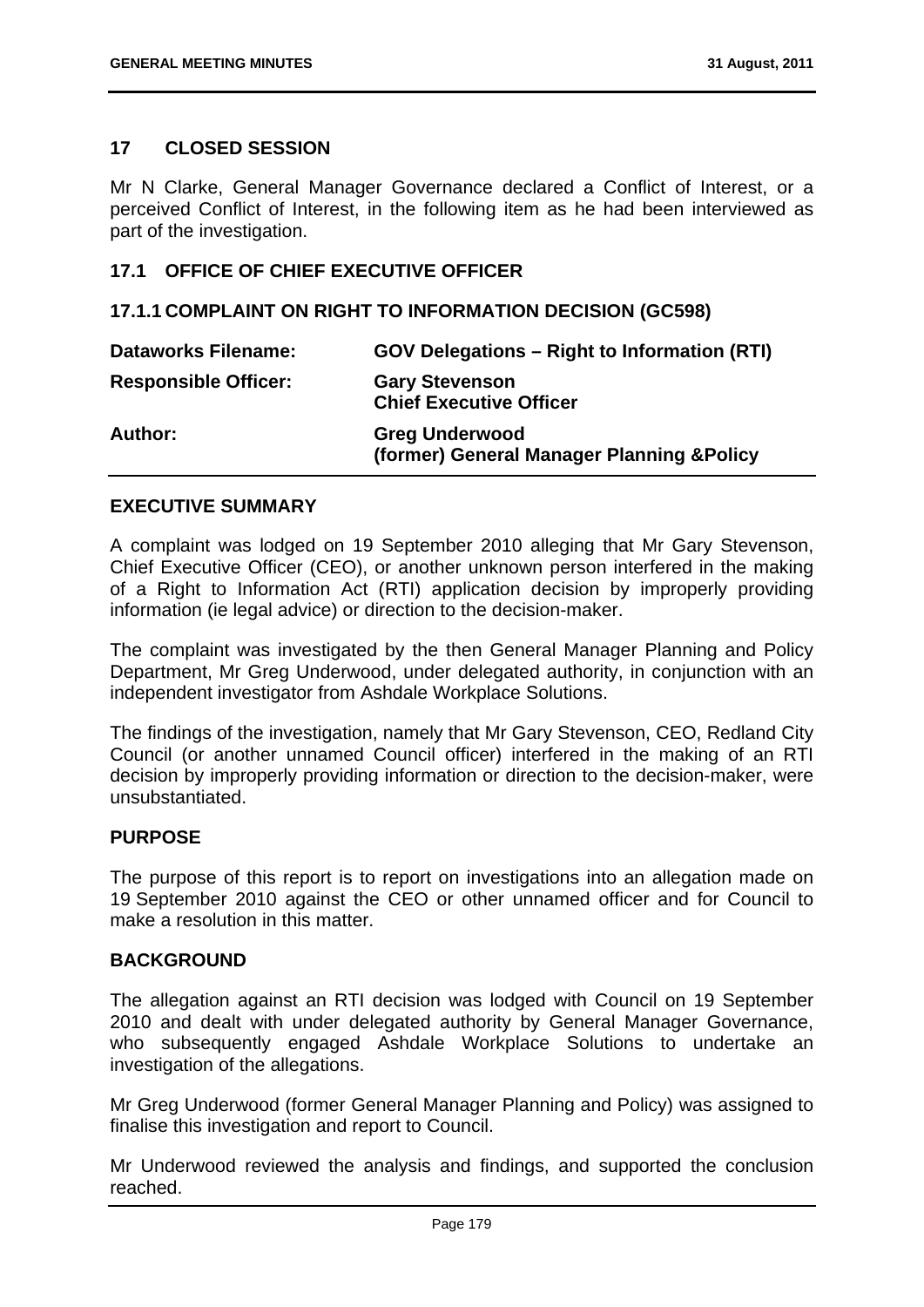# **RELATIONSHIP TO CORPORATE PLAN**

#### **8. Inclusive and ethical governance**

Deep engagement, quality leadership at all levels, transparent and accountable democratic processes and a spirit of partnership between the community and Council will enrich residents' participation in local decision making to achieve the community's Redlands 2030 vision and goals:

8.5 Be transparent and consistent in the way we manage the organisation, its risks and obligations and ensure we are delivering against our priorities

### **FINANCIAL IMPLICATIONS**

The costs incurred in investigating this complaint amount to \$9,336. These costs are those invoiced by Ashdale Workplace Solutions as the independent investigator. The costs do not include the time spent by officers in overseeing the investigation or providing information to the investigator. There will be no additional costs incurred if Council accepts the recommendation in this report.

### **PLANNING SCHEME IMPLICATIONS**

There are no Planning Scheme implications impacting Council as a result of this report.

# **CONSULTATION**

Consultation by Mr Underwood was undertaken with the Mayor as follows:

- Meeting was held with Mayor on Monday, 7 March 2011 at 2.30pm. The Mayor concurred with findings and conclusion of report.
- Meeting was held with Mayor on Friday, 6 May at 11.30am, whereby it was agreed that a Confidential Report to Council should be prepared for consideration.

# **OPTIONS**

# **PREFERRED**

That Council resolve as follows:

- 1. That Council accepts the finding of an independent investigation that an allegation that Mr Gary Stevenson, Chief Executive Officer, Redland City Council (or another unnamed Council officer) interfered in the making of a decision under the *Right to Information Act 2009* by improperly providing information or direction to the decision-maker, is unsubstantiated;
- 2. That the Mayor write to the complainant advising him of Council's decision; and
- 3. That no further action be taken with respect to this matter.

# **ALTERNATIVE**

None suggested.